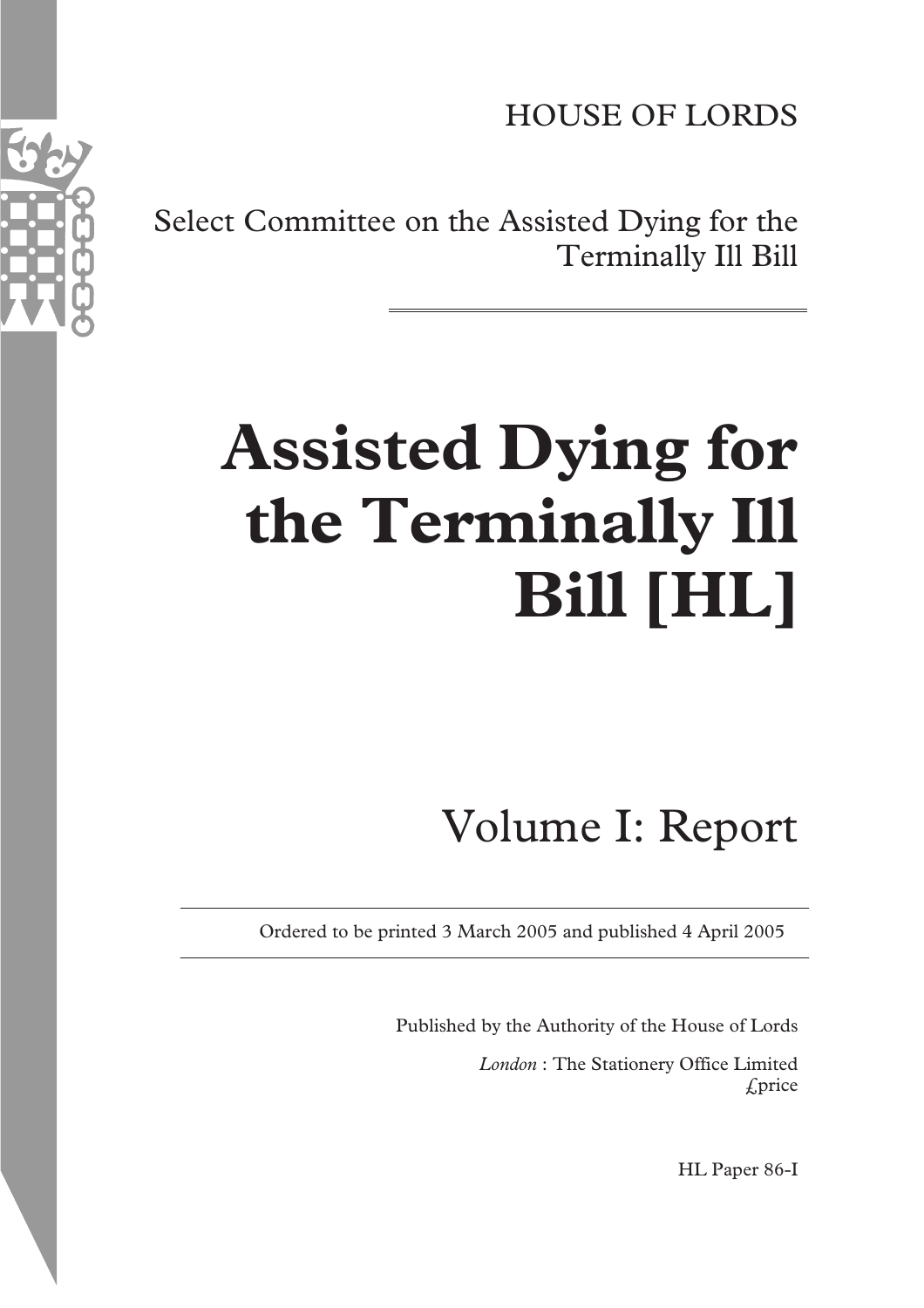#### *Committee on the Assisted Dying for the Terminally Ill Bill*

The Committee was appointed to consider and report on the Assisted Dying for the Terminally Ill Bill presented on 24 November 2004. The Committee was appointed on 30 November 2004.

#### *Membership*

The Members of the Committee were:

The Earl of Arran Lord Carlile of Berriew Baroness Finlay of Llandaff Baroness Hayman Baroness Jay of Paddington Lord Joffe Lord Mackay of Clashfern (Chairman) Lord McColl of Dulwich Lord Patel Bishop of St Albans Lord Taverne Baroness Thomas of Walliswood Lord Turnberg

#### *General Information*

General information about the House of Lords, House of Commons and Parliamentary Committees, is on the internet at www.parliament.uk.

#### *Contacts for Select Committee on the Assisted Dying for the Terminally Ill Bill*

All correspondence should be addressed to the Clerk, Select Committee on the Assisted Dying for the Terminally Ill Bill, Committee Office, House of Lords, London SW1A 0PW.

The telephone number for general enquiries is 020 7219 5358.

The Committee's email address is assisteddyingbill@parliament.uk.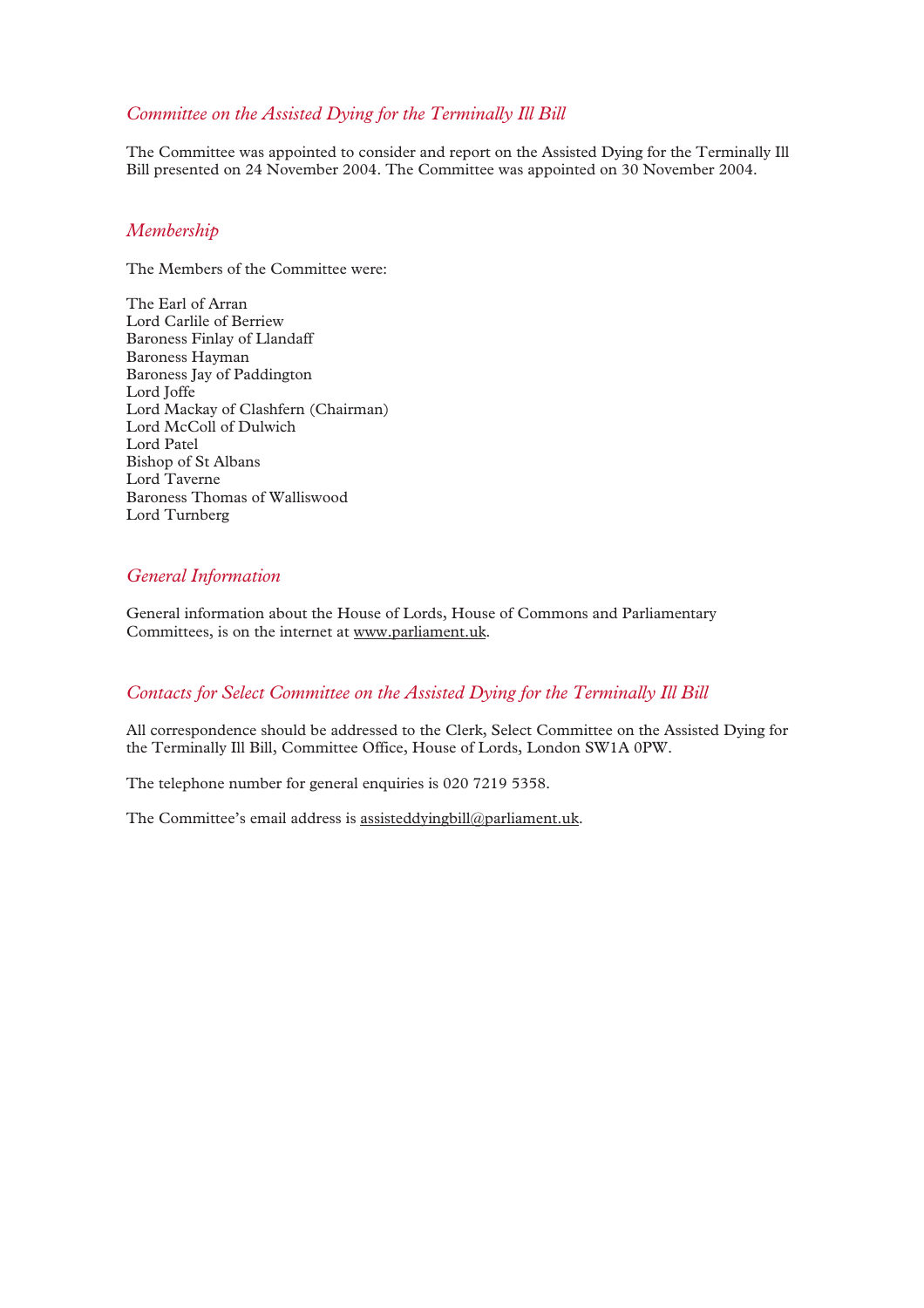#### **CONTENTS**

|                                                                     | Paragraph      | Page |
|---------------------------------------------------------------------|----------------|------|
| Abstract                                                            |                | 5    |
| <b>Chapter 1: Introduction</b>                                      | 1              | 9    |
| <b>Setting the Scene</b>                                            | $\overline{2}$ | 9    |
| <b>Modus Operandi</b>                                               | 5              | 10   |
| <b>Structure of the Report</b>                                      | $\overline{7}$ | 11   |
| The Present Legal Position                                          | 13             | 12   |
| Terminology                                                         | 18             | 14   |
| <b>Chapter 2: The Bill in Outline</b>                               | 19             | 15   |
| The Bill in Outline                                                 | 20             | 15   |
| The Bill in More Detail                                             | 22             | 15   |
|                                                                     | 39             | 20   |
| <b>Chapter 3: The Underlying Ethical Principles</b><br>Introduction | 39             | 20   |
| <b>Nature of Personal Autonomy</b>                                  | 41             | 20   |
| Autonomy in other End-of Life Situations                            | 48             | 22   |
| <b>Sanctity of Human Life</b>                                       | 53             | 24   |
| Discussion                                                          | 61             | 26   |
| Autonomy                                                            | 62             | 26   |
| <b>Sanctity of Human Life</b>                                       | 69             | 28   |
|                                                                     |                |      |
| <b>Chapter 4: Practical Issues</b>                                  | 74             | 30   |
| Introduction                                                        | 74             | 30   |
| <b>Covert Euthanasia</b>                                            | 76             | 31   |
| <b>Palliative Care</b>                                              | 80             | 32   |
| Definition                                                          | 81             | 32   |
| <b>Quality and Availability</b>                                     | 84             | 33   |
| <b>Effectiveness</b>                                                | 88             | 35   |
| The Slippery Slope                                                  | 91             | 36   |
| <b>Incremental Extensions</b>                                       | 92             | 36   |
| <b>Elastic Interpretation</b>                                       | 94             | 37   |
| <b>Hidden Pressures</b>                                             | 97             | 38   |
| Abuse of the Law                                                    | 100            | 39   |
| The Paradigm Shift                                                  | 102            | 40   |
| <b>Doctor-Patient Relationships</b>                                 | 104            | 40   |
| <b>Conscientious Objection</b>                                      | 113            | 43   |
| Prognosis                                                           | 117            | 44   |
| Competence                                                          | 123            | 46   |
| <b>Unbearable Suffering</b>                                         | 127            | 48   |
| The Demand for Assisted Dying                                       | 131            | 49   |
| <b>Vulnerable Groups</b>                                            | 134            | 50   |
| The Disabled                                                        | 135            | 50   |
| The Elderly                                                         | 139            | 52   |
| In Conclusion                                                       | 141            | 53   |
| <b>Chapter 5: Overseas Experience</b>                               | 142            | 54   |
| Oregon                                                              | 143            | 54   |
| The Netherlands                                                     | 166            | 60   |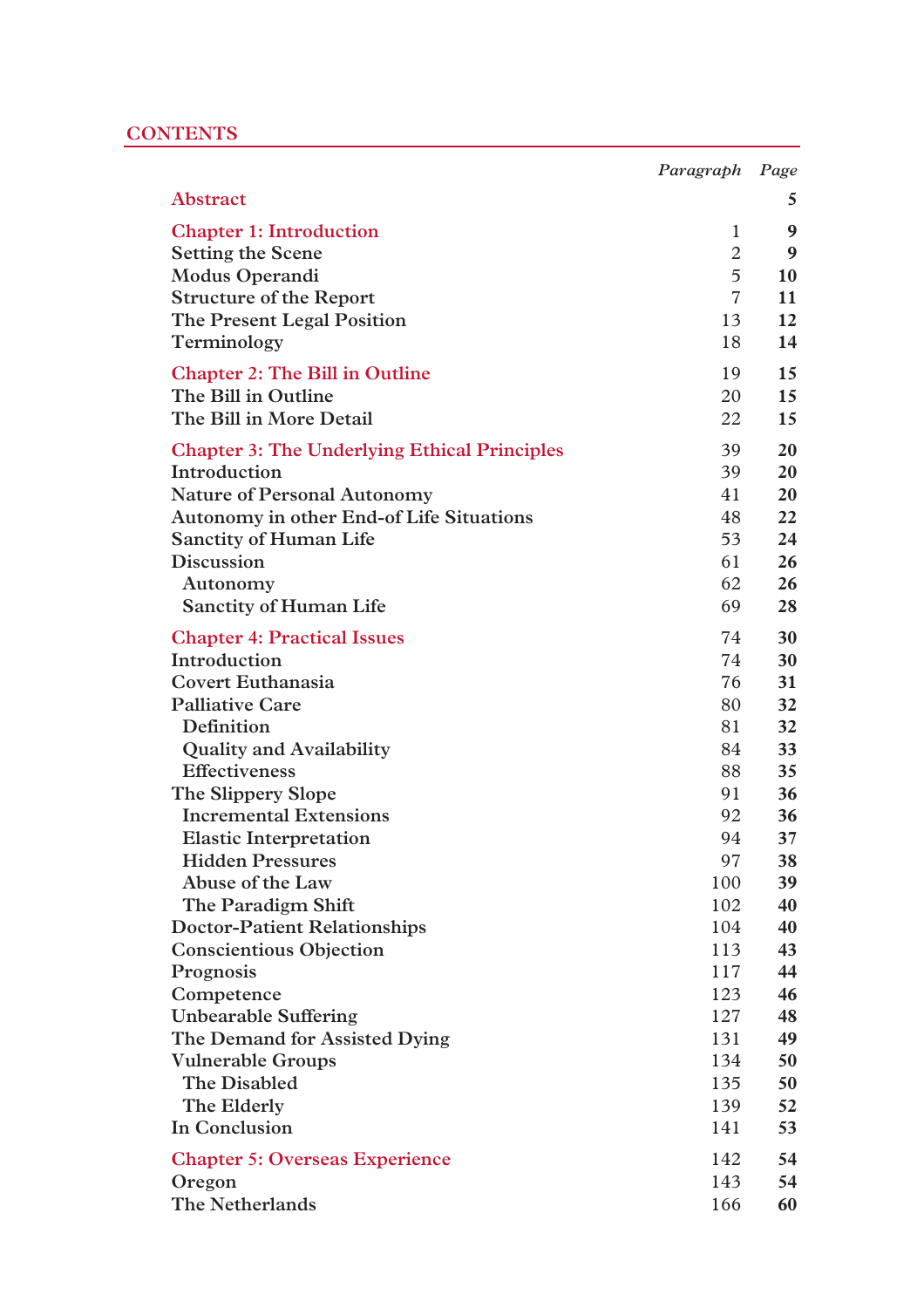| Switzerland                                                                                           | 192 | 69         |
|-------------------------------------------------------------------------------------------------------|-----|------------|
| Belgium                                                                                               | 209 | 73         |
| In Conclusion                                                                                         | 214 | 74         |
| <b>Chapter 6: Public Opinion</b>                                                                      | 215 | 75         |
| Introduction                                                                                          | 215 | 75         |
| <b>General Caveats</b>                                                                                | 217 | 75         |
| <b>Basic Attitude Surveys</b>                                                                         | 218 | 76         |
| <b>Surveys of Specific Groups or Aspects</b>                                                          | 220 | 76         |
| <b>Views of Politicians</b>                                                                           | 226 | 77         |
| <b>Views of Health Care Professionals</b>                                                             | 227 | 78         |
| The Committee's Own Postbag                                                                           | 230 | 79         |
| Conclusions                                                                                           | 232 | 79         |
| <b>Chapter 7: Conclusions</b>                                                                         | 234 | 81         |
| Introduction                                                                                          | 234 | 81         |
| <b>Covert Euthanasia</b>                                                                              | 237 | 81         |
| A Question for Society as a Whole                                                                     | 240 | 82         |
| <b>Assisted Suicide and Voluntary Euthanasia</b>                                                      | 243 | 83         |
| The Implementation of Assisted Suicide or                                                             |     |            |
| <b>Voluntary Euthanasia</b>                                                                           | 247 | 84         |
| <b>Qualifying Conditions</b>                                                                          | 249 | 85         |
| <b>Palliative Care</b>                                                                                | 257 | 87         |
| <b>Waiting Period</b>                                                                                 | 259 | 88         |
| <b>Responsibilities of Physicians</b>                                                                 | 261 | 89         |
| <b>Pain Relief</b>                                                                                    | 264 | 90         |
| In Conclusion                                                                                         | 267 | 90         |
| Recommendations                                                                                       | 269 | 91         |
| Appendix 1: Select Committee on the Assisted Dying for<br>the Terminally III Bill                     |     | 93         |
| Appendix 2: Call for Evidence Dated 14 July 2004                                                      |     | 99         |
| <b>Appendix 3: List of Witnesses</b>                                                                  |     | 101        |
| Appendix 4: Text of the Assisted Dying for the<br><b>Terminally Ill Bill [HL]</b>                     |     | 104        |
| Appendix 5 Motor Neurone Disease -<br><b>Symptoms and Treatment Note by Dr Richard Hillier</b>        |     | 114        |
| Appendix 6: NVVE Euthanasia Statement                                                                 |     | <b>118</b> |
| Appendix 7: Public Opinion on the Legalisation of<br>Euthanasia/PAS: A research review carried out by |     |            |
| <b>Market Research Services, December 2004</b>                                                        |     | 121        |

#### **NOTE:**

The Report of the Committee is published in Volume I, HL Paper No 86-I. The Evidence of the Committee is published in Volume II, HL Paper No 86-II.

Reference in the text of the Report is as follows:

(Q) refers to a question in oral evidence (Volume II, HL Paper No 86-II)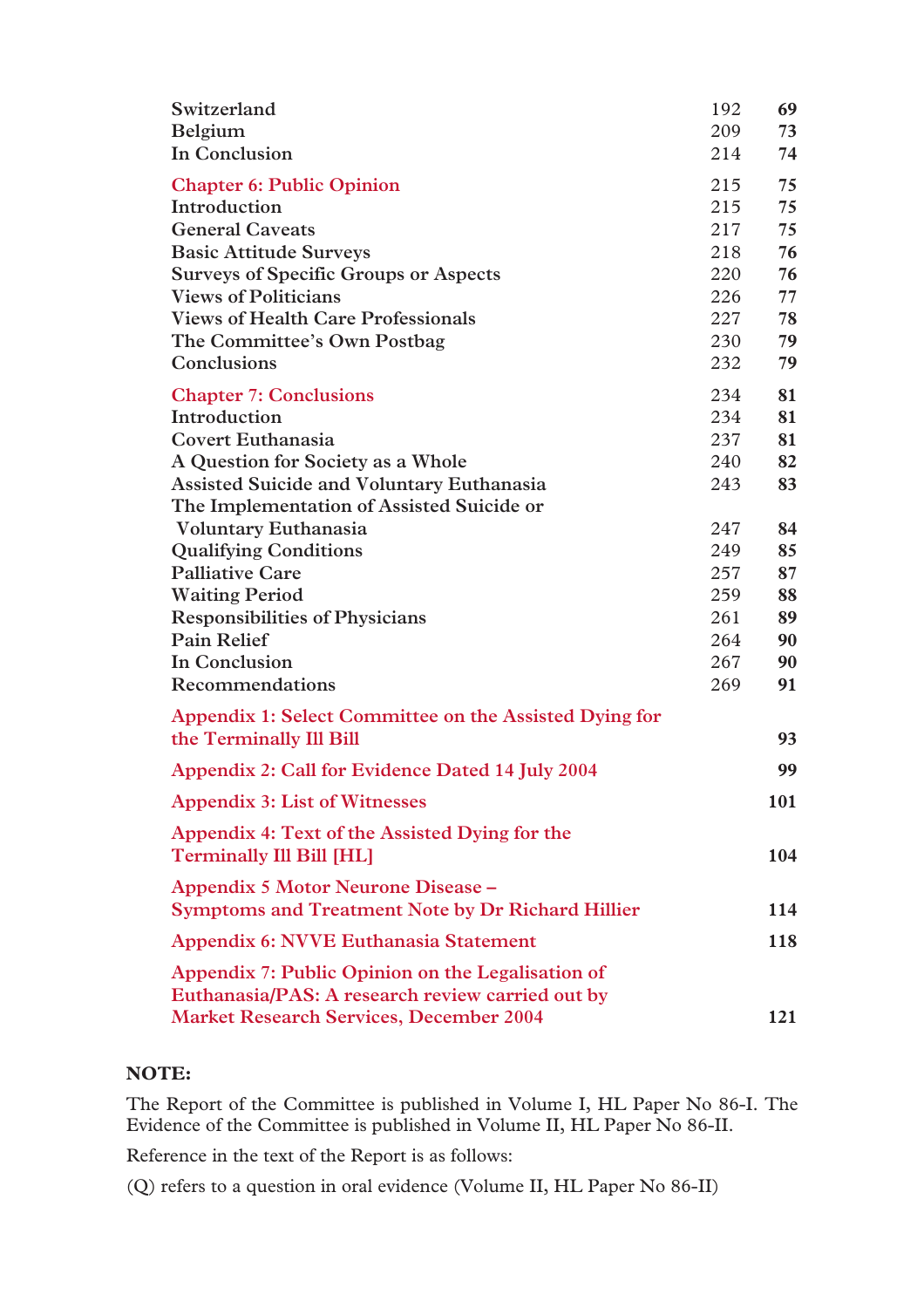#### **ABSTRACT**  \_\_\_\_\_\_\_\_\_\_\_\_\_\_\_\_\_\_\_\_\_\_\_\_\_\_\_\_\_\_\_\_\_\_\_\_\_\_\_\_\_\_\_\_\_\_\_\_\_\_\_\_\_\_\_\_\_\_\_\_\_\_\_\_\_\_\_\_\_\_\_\_\_\_\_\_\_\_\_\_\_\_\_\_\_\_\_\_\_\_\_\_\_\_\_\_\_\_\_\_\_\_\_\_\_\_\_\_\_\_\_\_\_\_\_\_\_\_\_\_\_\_\_\_\_\_\_\_\_\_\_\_\_\_\_\_\_\_\_\_\_\_\_\_\_\_\_\_\_\_\_\_\_\_\_\_\_\_\_\_\_\_\_\_\_\_\_\_\_\_\_\_\_\_\_\_\_\_\_\_\_\_\_\_\_\_\_\_\_\_\_\_\_\_\_\_\_\_\_\_\_\_\_\_\_\_\_\_\_\_\_

The Assisted Dying for the Terminally Ill Bill seeks to legalise, for people who are terminally ill, who are mentally competent and who are suffering unbearably, medical assistance with suicide or, in cases where the person concerned would be physically incapable of taking the final action to end his or her life, voluntary euthanasia. We have examined both the principles underlying the Bill and its practical implications if it were to become law. We have also looked at the experience of other countries which have enacted legislation of this nature, and we have in addition made some analysis of public opinion in Britain on the subject.

The Bill is founded on the principle of personal autonomy. Its supporters believe that terminally ill people should have the right, subject to prescribed safeguards, to have medical assistance to die in the same way that patients, whether or not terminally ill, already have the right to refuse life-prolonging treatment. The Bill's opponents take the view that the two situations are not comparable, that it would be impossible to ensure that any safeguards were not abused and that the law should not be changed to permit intentional killing, whatever the motive.

On a practical level, we have heard conflicting views as to the likely effects of the Bill in giving benefit to some people or risking harm to others. It has been put to us, for example, that breaching the law on intentional killing would lead to a "slippery slope", whereby the terms of any law which were to be enacted would come to be applied more widely through incremental extensions of its provisions or elasticity in their interpretation and that experience of the 1967 Abortion Act and of voluntary euthanasia in The Netherlands provides evidence of this. On the other hand, it has been argued to us that the Bill contains an array of safeguards designed to prevent the emergence of a "slippery slope", that any relaxation would require further legislation, that the Bill is not comparable with the Abortion Act and that the evidence from Holland in fact provides reassurance.

We have also been told that the Bill would improve rather than (as its opponents have argued) damage doctor-patient relationships by allowing a more open and frank discussion of end-of-life concerns and that surveys have shown that the Dutch trust their doctors more than do people in many other European countries. On the other hand, we have been told that openness between doctors and patients, including discussion of end-of-life issues, has increased greatly in recent years and that the situation in The Netherlands is untypical in that most Dutch people remain with the same doctor for many years and know—and are known by—their doctors well. From the point of view of the medical profession, while some doctors are comfortable with what the Bill proposes and while the Royal Colleges of Physicians and General Practitioners adopted a neutral stance on the principle underlying the Bill, the General Medical Council wrote to us that "a change in the law to allow physician-assisted dying would have profound implications for the role and responsibilities of doctors and their relationships with patients".

It was also suggested to us, on the one hand, that with an appropriate "conscience clause" medical practitioners should have no more difficulty in implementing the Bill than have doctors in other countries which have enacted legislation of this nature and, on the other, that the composition of the medical and nursing professions in this country, with many doctors and nurses originating from non-European cultures, might pose serious problems for its implementation. And we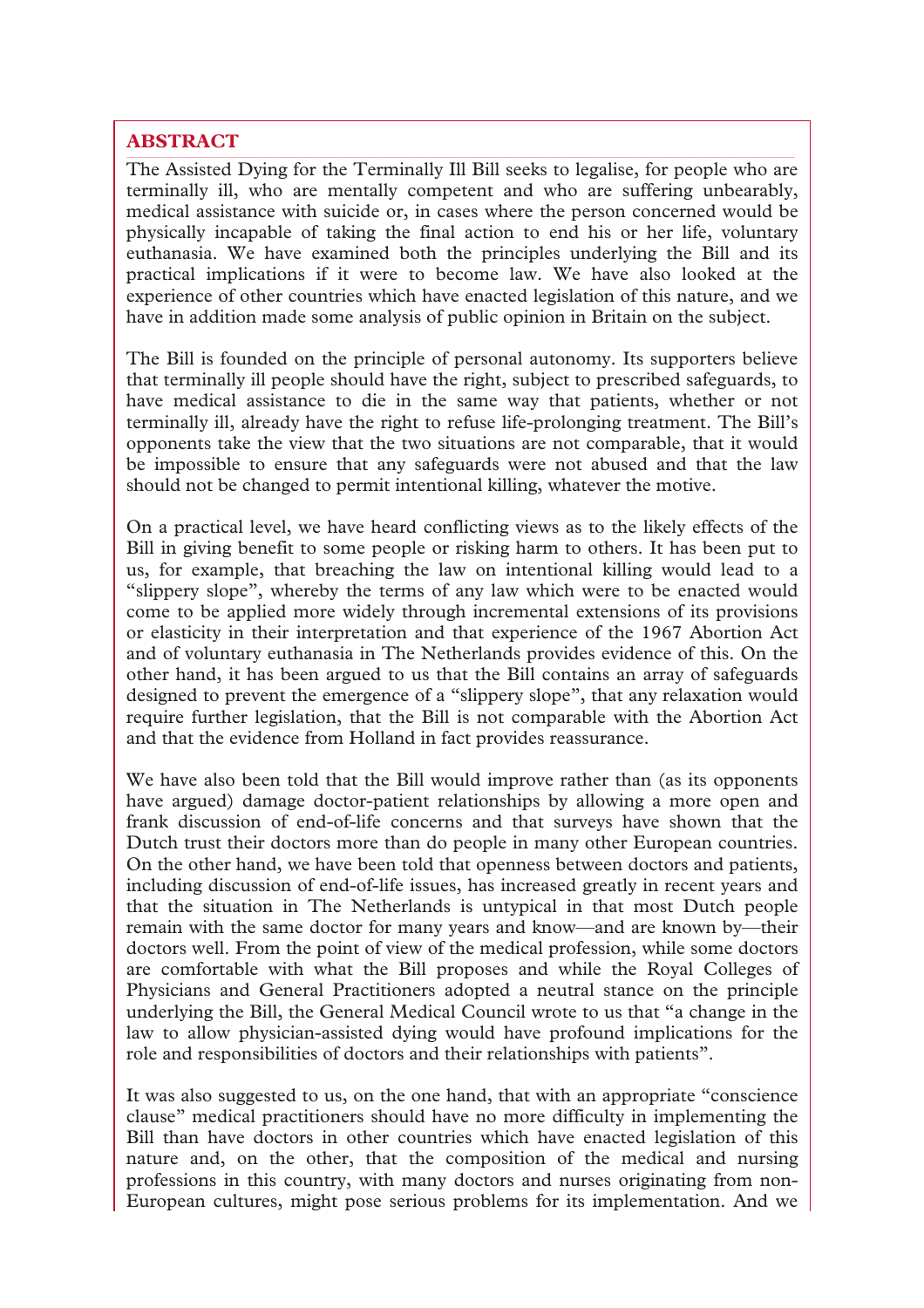heard it suggested that the Bill would put some vulnerable groups of people, such as the disabled and the elderly, at risk but that opinion polls had suggested that majorities of people in these groups supported legislation along the lines of the Bill.

We visited three countries which have enacted different laws in this area. In the US State of Oregon medical assistance with suicide (but not direct action to end a patient's life) has been legal since 1997. The number of people availing themselves of the new law has been increasing, though by 2003 only 42 people (roughly one in 700 of those who died in Oregon in that year) were taking their own lives in this way every year. In The Netherlands, where a law permitting medical assistance with suicide or voluntary euthanasia was enacted in 2002 effectively codifying case law which had developed over the previous 30 years, approximately one in 40 deaths (most of them voluntary euthanasia) is attributable to this source, and there is evidence of around 1,000 additional deaths every year as the result of action by doctors for which no explicit request has been made. In Switzerland the law has allowed since 1942 assistance with suicide provided that the person giving such assistance is not motivated by self-serving ends. Assistance with suicide is not, however, seen in Switzerland as being confined to doctors; and, though as citizens doctors are able to give such assistance and any lethal prescription requires a doctor's signature, most assistance with suicide is provided by Swiss "suicide organisations".

Recent opinion polls suggest a high level of public support for a change in the law to allow terminally ill people to end their lives prematurely. Such polls have usually taken the form of simple Yes/No questions posed without an exploration of the surrounding context—for example, as to the availability and effectiveness of palliative care. Recent surveys also suggest that the attitudes of medical professionals are more ambivalent than public opinion as a whole and generally hostile to a change in the law. Our own postbag, which included over 14,000 letters and emails, suggests a narrow majority in favour of the Bill.

It is clear that Lord Joffe's Bill will be unable to make progress in the present session of Parliament due to shortage of time. We have therefore chosen to report now with an account of the evidence we have received (Chapters Two to Six) and with recommendations on how this matter should be handled hereafter (Chapter Seven) rather than ruling on the acceptability or otherwise of this particular Bill.

In brief, we recommend that:

- an early opportunity should be taken in the next session of Parliament for a debate on our report;

- if in the wake of such a debate a new bill should be introduced by a Member of the House, this should be referred, following a formal Second Reading, to a Committee of the whole House for detailed examination in the light of our report;

- in the event that such a bill should be brought forward, those responsible for framing it should give serious consideration to a number of key issues which have emerged during the course of our inquiry and which, we believe, lie at the heart of the debate on this subject.

The principal issues to which we wish to draw attention are as follows: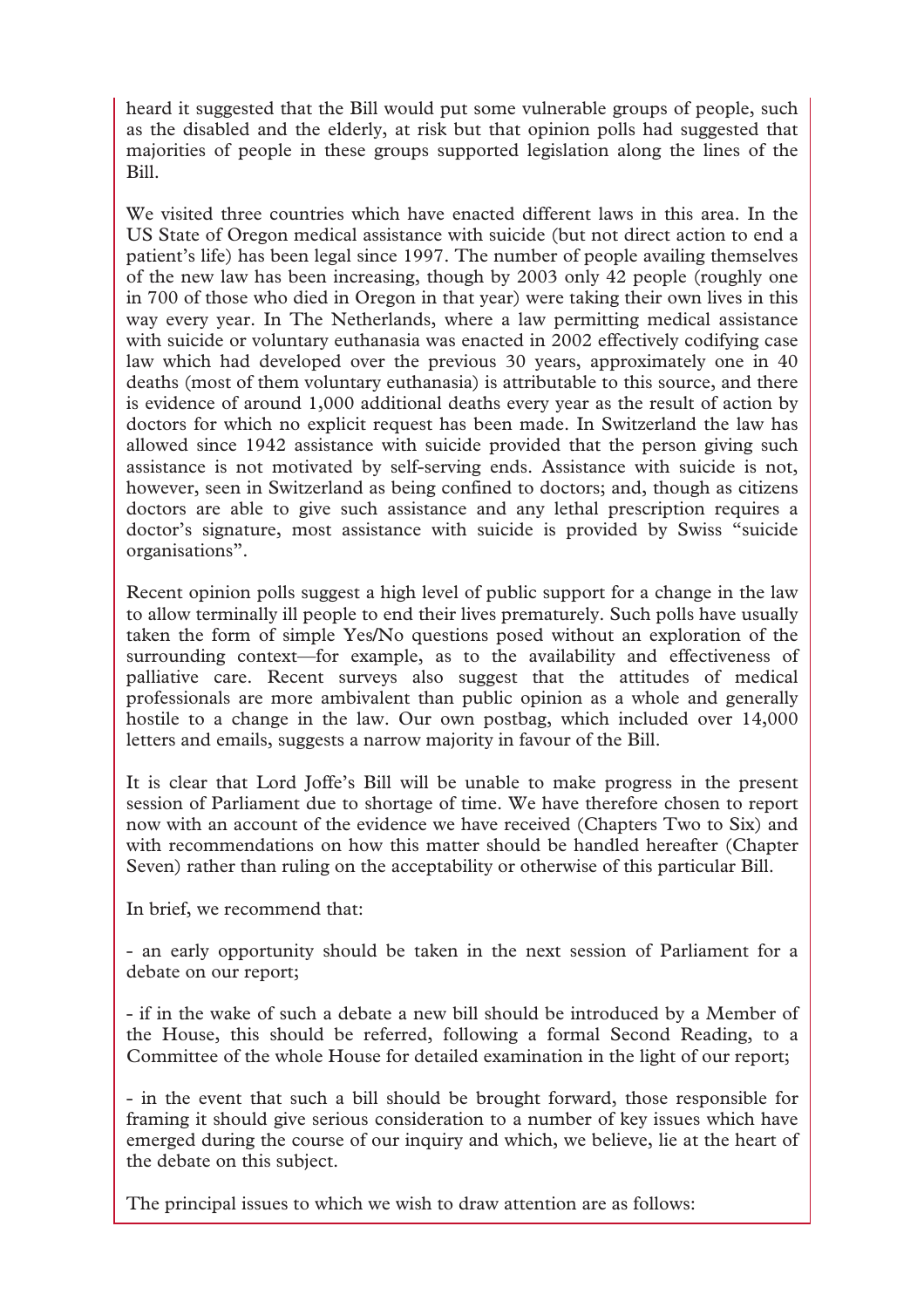- It is clear to us from the evidence we have received that the demand for assisted suicide or voluntary euthanasia is particularly strong among determined individuals whose suffering derives more from the fact of their terminal illness than from its symptoms and who are unlikely to be deflected from their wish to end their lives by more or better palliative care. In any new bill which may be brought forward seeking to legalise assistance with suicide or voluntary euthanasia consideration should be given to focusing primarily on this group of people.

- It is also clear to us from the experience of other legislatures that there is a strong link between the scope of legislation in this area and its take-up by terminally ill people. In particular, where legislation is limited to assistance with suicide, the take-up rate is dramatically less than in places where voluntary euthanasia is also legalised. If therefore a new bill should be brought forward, it should distinguish clearly between assisted suicide and voluntary euthanasia and thereby give the House the opportunity to address these two courses of action separately.

- The present Bill is explicit in regard to the procedures which must be followed by a patient seeking assistance with suicide or voluntary euthanasia and those which must be followed after his or her death. But it is relatively silent about the procedures which a doctor must follow in giving effect to a patient's request once the latter has passed the various tests required. Any future bill should therefore make clear the actions which it would authorise a doctor to perform.

- While we support the principle that any future bill should contain robust safeguards, the detailed formulation of these should take account of the evidence which we have received. In particular, any definition of terminal illness should reflect the realities of clinical practice as regards prognosis; account should be taken of the need to identify clearly psychological or psychiatric disorder as part of any assessment of mental competence; and consideration should be given to including a test of "unrelievable" rather than "unbearable" suffering or distress.

- If any future bill is to claim credibly that palliative care is regarded as complementary rather than alternative to assisted suicide or voluntary euthanasia, consideration will need to be given to finding a means by which applicants can experience the effects of good palliative care rather than simply be informed of the existence of such treatment.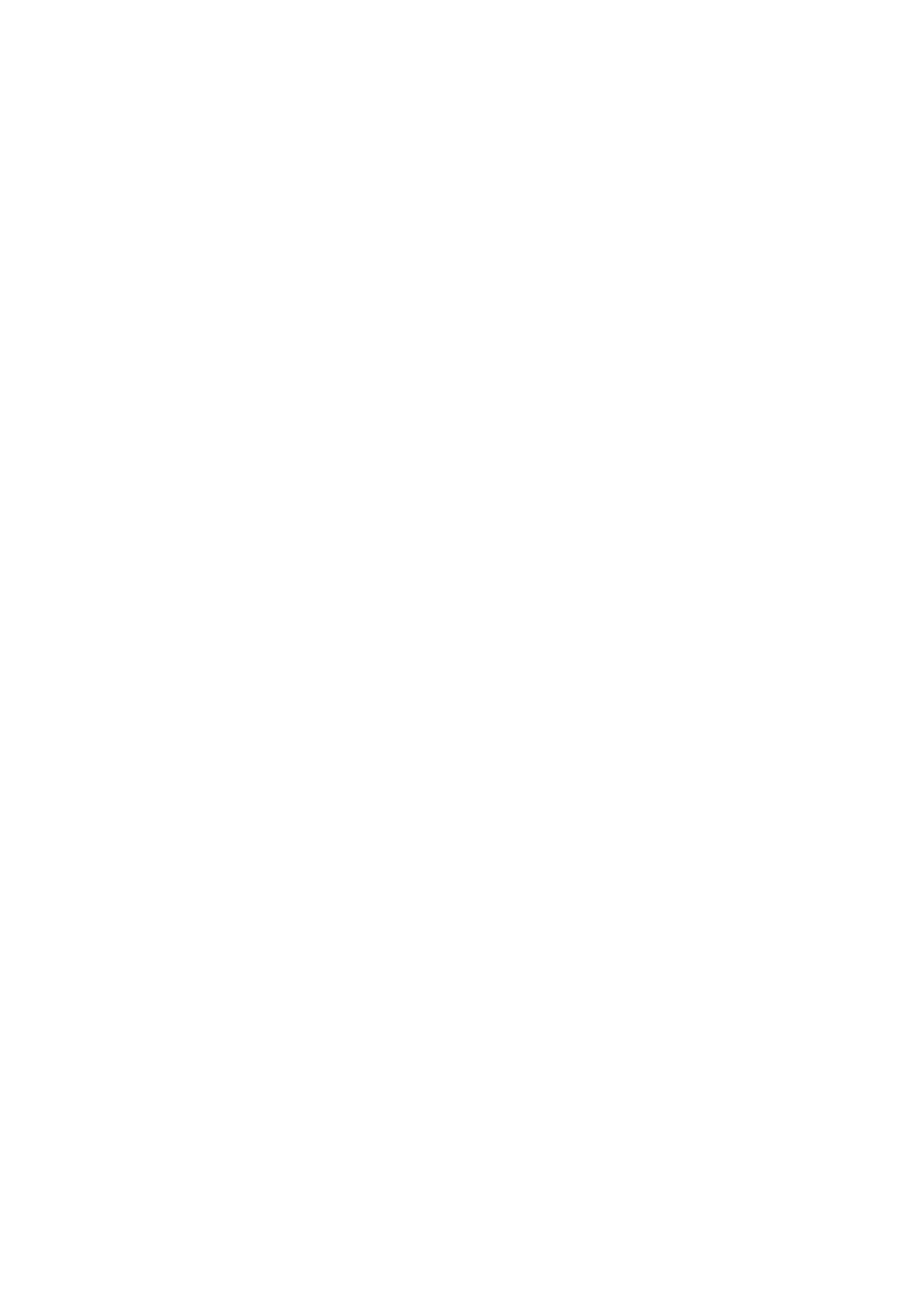#### **CHAPTER 1: INTRODUCTION**

1. We were established following the decision of the House on 10 March 2004 to appoint a select committee to examine and report on the Assisted Dying for the Terminally Ill Bill [HL]. The terms of reference for a select committee on a bill are the bill itself. The committee's orders of reference are at Appendix 1. The committee has the power to decide whether the bill should proceed or not; and, if it is to proceed, the committee may amend the bill. In this opening chapter we set the scene for our inquiry, describe our *modus operandi* and outline the structure of our report. We also set out briefly, as a baseline for what follows, the present legal position regarding assisted dying, and we distinguish between the different terms which we use to refer to the various aspects of the subject.

#### **Setting the Scene**

- 2. This subject was last examined by Parliament in 1993/4 through the Select Committee on Medical Ethics. In its report<sup>1</sup> the committee concluded that there should be no change in the law on intentional killing, which it regarded as the cornerstone of law and social relationships, even in circumstances where the person concerned was terminally ill and had requested such action. The committee did not believe that it was possible to set secure limits on voluntary euthanasia and that "it would be next to impossible to ensure that all acts of euthanasia were truly voluntary and that any liberalisation of the law was not abused"<sup>2</sup>. There was also concern that "vulnerable people—the elderly, lonely, sick or distressed—would feel pressure, whether real or imagined, to request early death" and that "the message which society sends to vulnerable and disadvantaged people should not, however obliquely, encourage them to seek death but should assure them of our care and support in life"<sup>3</sup>. The committee also drew attention to the increasing effectiveness of palliative care to relieve the distress of terminal illness in the great majority of cases.
- 3. Since the last select committee reported, there have been a number of developments. First, legislation to permit assisted suicide and/or voluntary euthanasia has been enacted in three countries overseas—the US State of Oregon (1997), The Netherlands (2002) and Belgium (2002). The legislation concerned varies from one country to another. In Oregon, for example, it permits only assistance with suicide, in Belgium is legalises only voluntary euthanasia, whereas in The Netherlands both practices are now permitted by law. Second, as Chapter Six of our report indicates, opinion polls continue to suggest that a majority of the public would support a change in the law and that such support has remained steady—and perhaps

 <sup>1</sup> HL Paper 21

<sup>2</sup> HL Paper 21, Paragraph 238

<sup>3</sup> HL Paper 21, Paragraph 239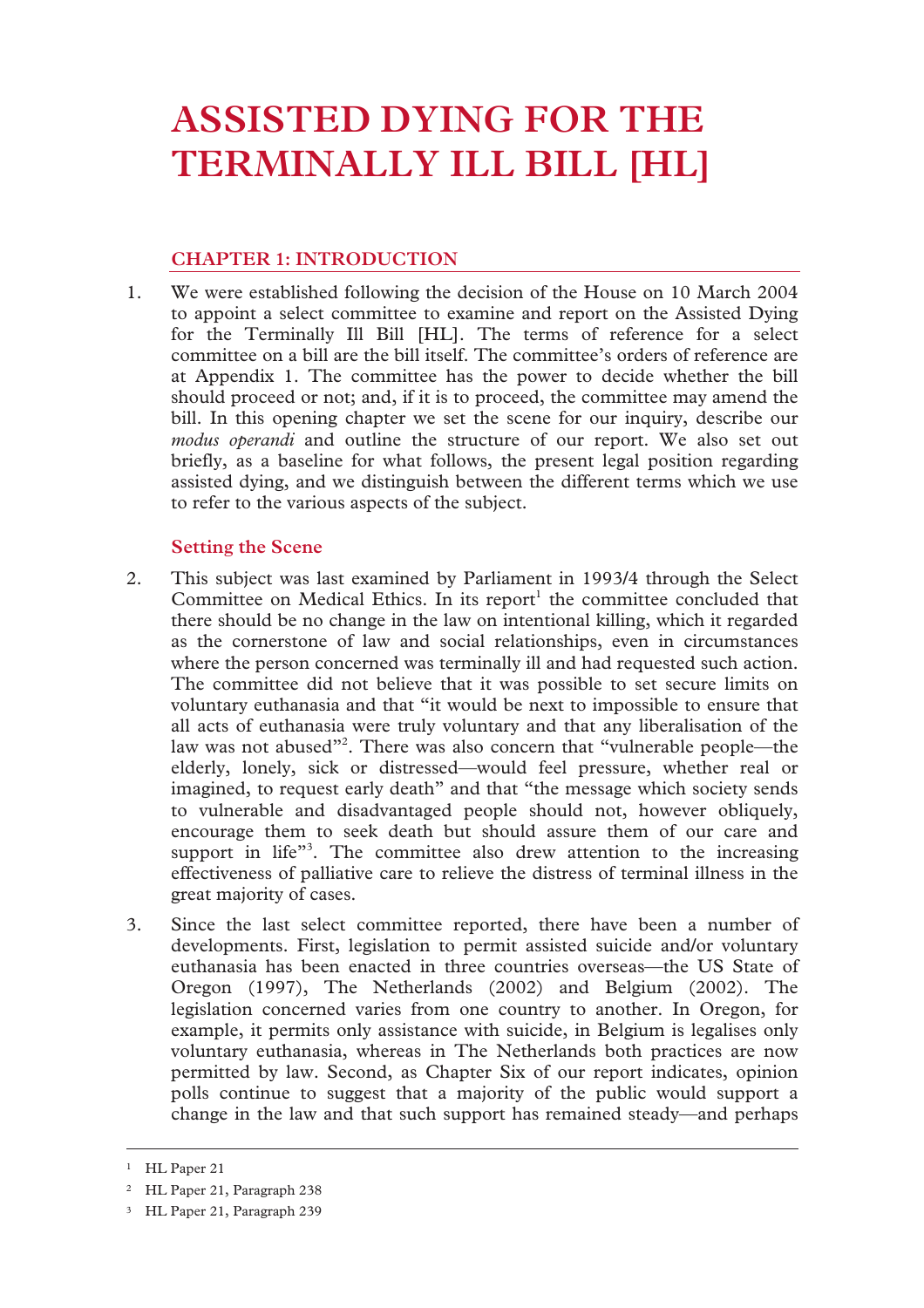increased slightly—during the last 10 years. Third, the ability of medicine as a whole to defeat life-threatening illnesses and of specialist palliative care to relieve the suffering of terminal illness has continued to improve. And there has been continued improvement in doctor/patient relationships in terms of open and frank discussion of diagnosis, prognosis and possible side-effects of treatment, reflecting an improvement in skills and ethics training, which are now taught in all undergraduate and some postgraduate clinical courses in the United Kingdom. There have also been instances during the last few years of United Kingdom citizens travelling to Switzerland in order to take advantage of that country's laws on assisted suicide.

4. In 2003 Lord Joffe introduced into Parliament his Patient (Assisted Dying) Bill, which included provisions for a competent adult who was suffering unbearably as the result of a terminal or serious, incurable and progressive illness to receive medical help to die at his or her own request. The Bill was given a Second Reading but did not proceed further<sup>4</sup>. On 10 March 2004 Lord Joffe introduced a second Bill (Assisted Dying for the Terminally Ill), the provisions of which were limited to terminally ill patients and which included a requirement for a discussion with applicants of the option of palliative care. In the light of these changes the Academy of Medical Royal Colleges adopted a neutral stance on the ethics of the Bill, while raising concerns on its provisions. The Bill was give a Second Reading, and it is this Bill which was referred to us for examination. The 2003/4 Parliamentary session ended while we were carrying out our remit. The Bill was reintroduced and given a formal Second Reading, and our remit was renewed (see Appendix 1).

#### **Modus Operandi**

- 5. We held our first meeting on 7 July 2004, after which we issued a call for written evidence to over 100 organisations with a known or presumed interest in the Bill (see Appendix 2). At the same time we invited contributions from individuals who wished to offer us their perspectives. Some 60 organisations answered our call for evidence, and we received over 14,000 letters or emails from individuals. While the great majority of these latter were from people briefly expressing either support for or opposition to the Bill, a significant minority came from persons who had either studied the subject of assisted dying or had experience of the operation of such legislation in other countries or were involved in professions (e.g. doctors and nurses) whose work would be closely affected if the Bill were to become  $law<sup>5</sup>$ .
- 6. We began taking oral evidence in September 2004. Since it was not practicable within the constraints of our timetable to hear evidence from other than a small number of those who had written to us, we focused our attention on three groups—the leading organisations advocating or resisting the Bill (the Voluntary Euthanasia Society and Right to Life, respectively); those organisations which represented the interests of people or professions who would be most directly affected if the Bill were to be enacted; and selected individuals with recognised knowledge or experience of assisted dying. We also visited the US State of Oregon, where legislation comparable in some respects to that envisaged in the Bill has been in force since 1997;

 <sup>4</sup> Lord Hansard 6 June 2003 Cols 1585-1690

<sup>5</sup> A selection of these submissions will be published separately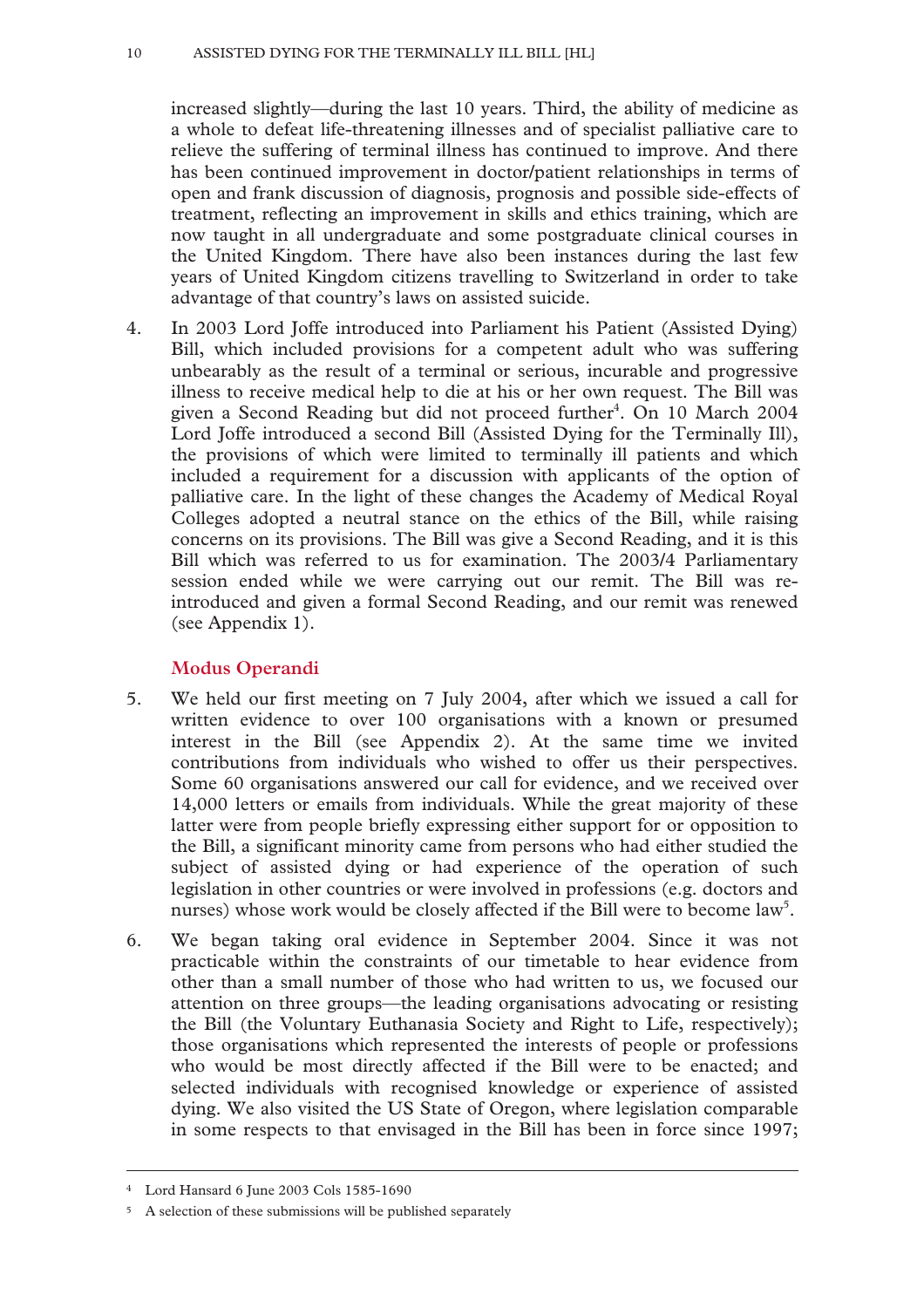The Netherlands, where there has been recent legislation with similar provisions to those envisaged in the Bill but where the legal status of voluntary euthanasia has been evolving over some 30 years; and Switzerland, where assisted suicide is permitted under yet different circumstances. We would like to express our gratitude to all those, both in this country and overseas, who took much time and trouble, in both written and oral evidence, to explain their views to us and to offer us the benefit of their experience. Without their help this report could not have been written. A full list of the organisations who gave us written or oral evidence and of the people who gave oral evidence to us in a personal capacity is shown at Appendix 3. We should like to thank also our Clerk, Mr Robert Preston, and our Specialist Advisers, Dr Calliope Farsides and Dr Richard Hillier, for their help with our task.

#### **Structure of the Report**

- 7. Though our terms of reference are the ADTI Bill itself, it is not possible to fulfil our remit simply by examining the text of the Bill. Much of the debate surrounding the issue of assisted dying is concerned with the principles underlying the Bill, in particular whether terminally-ill people should have the right to receive assistance to end their lives. Indeed, it is fair to say that the great majority of the letters and emails which we have received are concerned with the principles rather than with the detail of the Bill. To proceed to scrutinise the Bill without first examining these issues of principle might be seen as implying that the principle of assisted dying is taken as read and that all that matters is the detailed provisions of the Bill.
- 8. For this reason, after beginning our report (Chapter 2) with a description of the Bill, we proceed (Chapter 3) to examine the ethical principles underlying it. The central feature of the argument which has been put forward to us in support of the Bill is the principle of personal autonomy—that terminally-ill people should have the right, albeit limited by specified conditions, to decide when and under what circumstances they should die. On the other side of the debate, the principle of the sanctity (or inviolability) of human life has been put forward, stating that the law should not permit the deliberate taking of innocent life. We have felt it necessary to subject both these first principles to rigorous scrutiny at the outset of our report.
- 9. We then move on from theory to practice. In Chapter 4 we consider a range of issues which are concerned with the reality of assisted dying and which lie between the first principles and the detailed provisions of the Bill. As examples of these, we have examined the claim made by supporters of the Bill that euthanasia is happening in practice in Britain today and that terminally-ill people would be better protected if the practice were to be covered by statutory safeguards. We have examined also the argument put forward by the Bill's opponents that advances in palliative care in recent years have much reduced the need for such legislation and that, with further such advances in prospect, the proper answer to the suffering of the terminally-ill is better and more widely-available palliative care and support rather than assistance with suicide or voluntary euthanasia. We have also considered the argument—what is sometimes referred to as the "slippery slope"—that the enactment of Lord Joffe's Bill, or of one like it, would open the door to extension or abuse of assisted dying; and we have explored whether legalising such activities would, as some people believe, undermine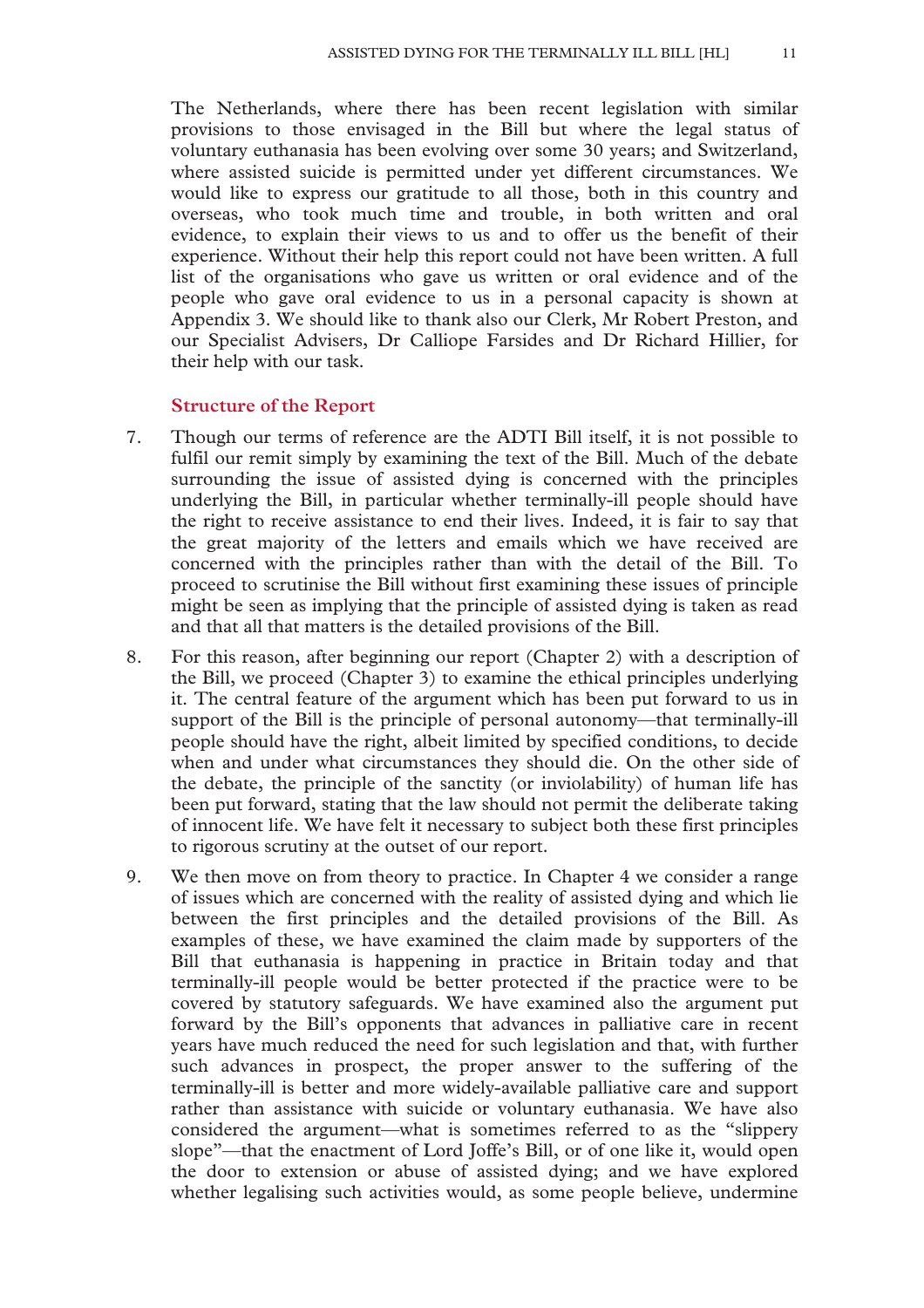or, as others have suggested, improve the trust which exists between doctors and their patients.

- 10. In Chapter 5 we summarise the evidence we have received regarding the practice of assisted dying in places where this has been legalised. In doing so we have drawn heavily on the first-hand experience which we gained through short but intensive visits to the State of Oregon, to The Netherlands and to Switzerland; and we have summarised the current situation in Belgium.
- 11. While opinion has often been divided within our Committee on both the principles underlying the ADTI Bill and on its practical effects, there has been unanimity on one point at least—that, while the most careful account must be taken of expert evidence, at the end of the day the acceptability of assisted suicide or voluntary euthanasia is an issue for society to decide through its legislators in Parliament. We have therefore sought to establish a reliable picture of what the British people as a whole think about the subject. Though the timetable for our inquiry prevented us from conducting new research on the subject, we did commission a review of opinion surveys conducted over the last ten years, including both the population at large and specific groups of people (e.g. doctors and nurses) who would be directly affected if the Bill were to become law. In Chapter 6 we summarise the results of this review, and alongside this we set our analysis of the response to the invitation issued in July 2004 to individuals to make their personal views known to us.
- 12. In Chapter 7 we present our conclusions. It is clear to us that, with a dissolution of Parliament likely in the near future, there would not be time for Lord Joffe's Bill to complete its various stages through both Houses even if there were to be consensus as to its acceptability. We have therefore decided that the most appropriate course of action for us in these circumstances is to present the evidence which we have received as a basis for a debate by the House early in the next session of Parliament and to recommend that, in the event that another bill should be introduced seeking to legalise assistance with suicide or voluntary euthanasia for terminally ill people, it should be referred after a formal Second Reading to a Committee of the whole House for examination. We set out also in Chapter Seven our thoughts on a number of key issues which have come to our attention in the course of this inquiry, and we would hope that these would be considered seriously by those who may frame any future bill on the subject.

#### **The Present Legal Position**

- 13. The Bill which we were set up to examine seeks to amend the present law, so it is necessary to be clear about what the present law is. We were helped in establishing this baseline, so to speak, for our inquiry by the Attorney-General, who kindly provided us with a memorandum<sup>6</sup> summarising the law both on assisted suicide and voluntary euthanasia and on the refusal of medical treatment and food or fluids by individuals and who appeared before us to give oral evidence.
- 14. According to the Attorney-General, "the traditional attitude of the common law was to condemn suicide until the law was changed by the Suicide Act 1961. The 1961 Act provided: 'the rule of law whereby it is a crime for a

 <sup>6</sup> See Volume II: Evidence, HL Paper 86-II, Page 578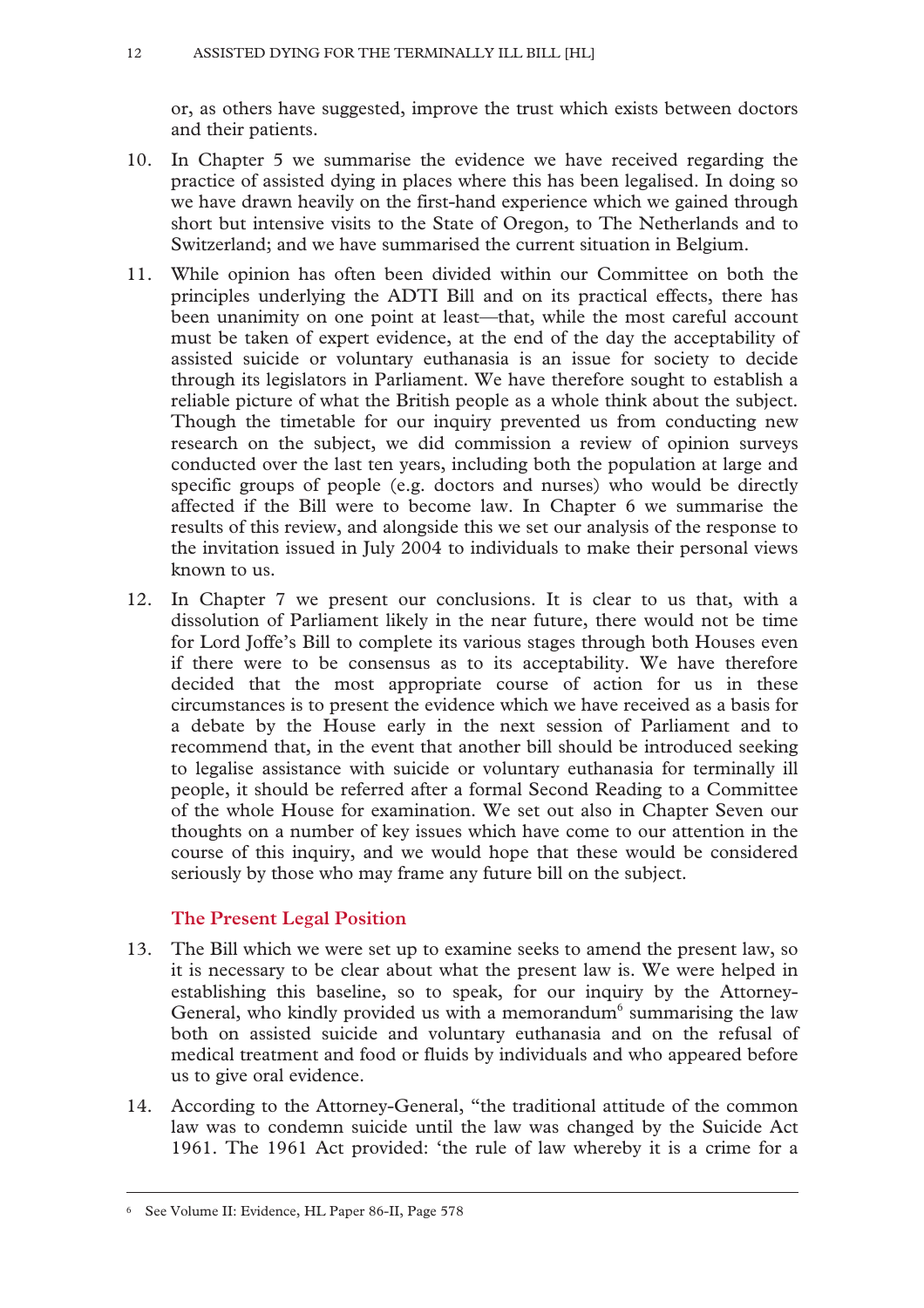person to commit suicide is hereby abrogated'. One result of the 1961 Act is that it is no longer a crime to attempt suicide. However, the 1961 Act continues to impose a considerable measure of responsibility upon persons other than the suicide or would-be suicide. The 1961 Act makes it a statutory crime to aid, abet, counsel or procure a suicide or attempted suicide and the offence carries a penalty of up to fourteen years' imprisonment"*<sup>7</sup>* .

- 15. "Deliberately taking the life of another person, whether that person is dying or not, constitutes the crime of murder. Accordingly, any doctor who practises mercy killing can be charged with murder if the facts can be clearly established"<sup>8</sup>. In oral evidence, however, the Attorney-General confirmed that it is not murder "where a doctor acts to do all that is proper and necessary to relieve pain with the incidental effect that this will shorten a patient's life" (Q 2073)—the so-called double-effect principle, of which we shall have more to say later in our report. Nor does the refusal of lifeprolonging treatment by a patient constitute suicide, which in law requires a "positive act" (Q 2074); and a prisoner who refuses food does not in law "commit" suicide. By the same logic someone who does not take steps to force a person to eat or a patient to receive treatment is not regarded as aiding and abetting suicide (Q 2104).
- 16. This does not mean that anyone who is convicted of assisting suicide or "mercy killing" will automatically receive a prison sentence. Each case is considered on its merits by the Crown Prosecution Service in order to decide whether the evidence presented supports the charge and, if so, whether a prosecution would be in the public interest. Prosecutions are brought and, where those charged are found to be guilty, sentences of varying severity are imposed which are intended to reflect the circumstances of the case. The Director of Public Prosecutions does not however publish prosecution guidelines or criteria in such cases. When asked whether to do so might not make the legal position clearer, the Attorney General told us:

"The question was raised in the very sad case of Dianne Pretty whether or not the Director of Public Prosecutions could and should produce advance guidance as to the criteria that he would apply, but the view has been taken by the Director that he ought not to attempt to do that, that he should continue with the policy that he presently has, which is of reviewing the circumstances of any case presented to him after a police investigation, deciding on the circumstances of the case whether a prosecution should be brought or not. Part of the reasoning for that… is that it would be inappropriate… for him to issue a policy the effect of which was to say that 'I, the Director of Public Prosecutions, have decided to suspend or not to apply part of the law which Parliament has put in place and has not removed'" (Q 2094).

17. The effect of the ADTI Bill, were it to be enacted, would be to "make lawful that which currently would constitute the offence of murder or aiding and abetting suicide. If a person acted inconsistently with the provisions of the Act, he or she would remain liable to criminal penalties for that act" (Q 2078). The ADTI Bill seeks to remove criminal penalties from those who assist a competent and terminally-ill person who is suffering unbearably to

 <sup>7</sup> See Volume II: Evidence, HL Paper 86-II, Page 580

<sup>8</sup> See Volume II: Evidence, HL Paper 86-II, Page 579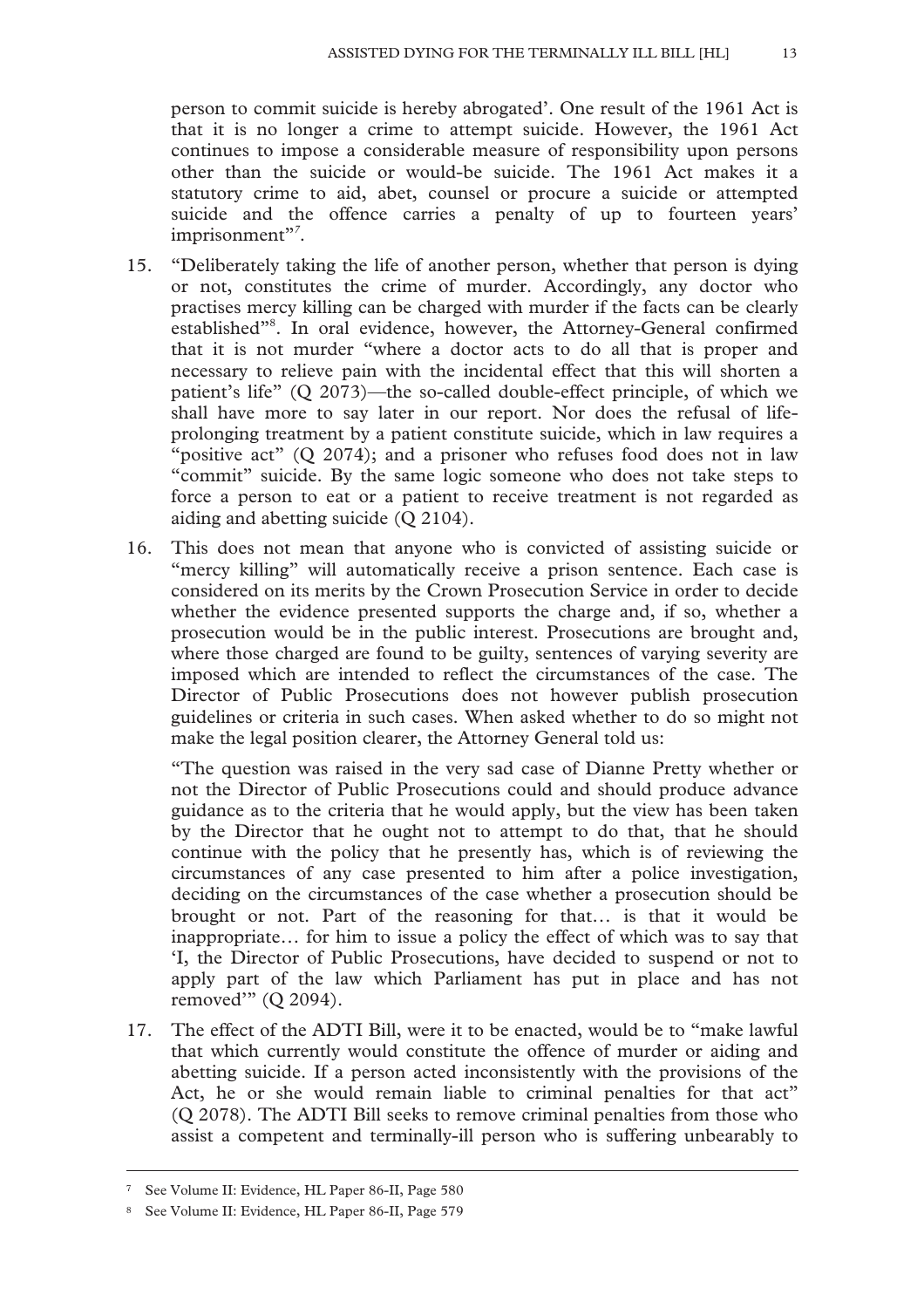end his or her life or who end that person's life with his or her consent. Though the Bill provides for a terminally-ill person to request assistance to die, there is in fact nothing in law to prevent such a request being made now. The change in the law, were the Bill to be enacted, would lie in the freedom from prosecution of persons who acceded to such a request within the conditions set out.

#### **Terminology**

18. We have encountered in the course of our inquiry a number of terms used to describe the actions envisaged in the Bill and we have felt the need to agree on standard terminology in order to achieve precision in thinking. We have avoided, on the one hand, terms (such as "killing") which some find offensive and, on the other, phrases (such as "assisted dying") which others regard as either over-euphemistic or inaccurate (or both)<sup>9</sup>. Bearing in mind that in Lord Joffe's Bill there are two kinds of action envisaged in acceding to a request by a competent and informed person for assistance to end his or her life, we have used the term "assisted suicide" to mean providing someone with the means to end his or her own life and "voluntary euthanasia" to mean ending another person's life at his or her own request.

 <sup>9</sup> It has been suggested to us, for example, that assisting the dying is the role of doctors and nurses providing care, not of those who help people to take their own lives.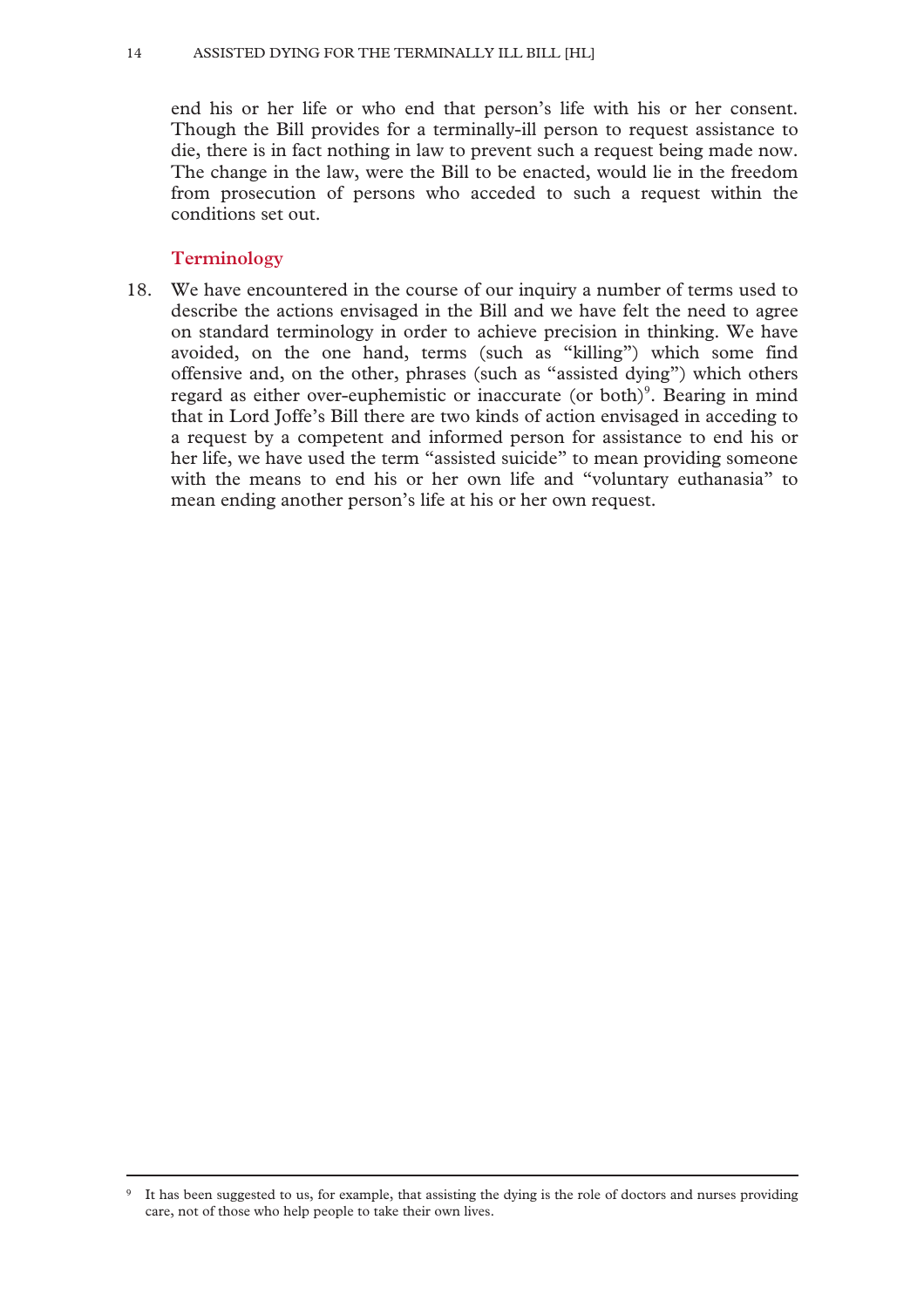#### **CHAPTER 2: THE BILL IN OUTLINE**

19. This chapter sets out the detailed provisions of the ADTI Bill, drawing on the text of the Bill itself and on Lord Joffe's own comments on the Bill in the course of the oral evidence which he gave to us on 16 September 2004.

#### **The Bill in Outline**

- 20. The text of the Bill is at Appendix 4. Briefly, the Bill provides for a competent and terminally-ill person who has reached the age of majority and who is suffering unbearably to request either assisted suicide or voluntary euthanasia. It sets out the procedures to be followed in the event that such a request should be made, including an assessment by an attending physician that the patient's condition is such that he or she is likely to die of natural causes within a few months at most, that the patient is competent to make the request and that he or she is suffering unbearably. Given such an assessment and its confirmation by a consulting physician, the Bill provides for the requesting patient to sign a written declaration of intent and, if this has not been revoked within 14 days of the date on which the request was first made, to receive either the means to take his or her own life or, if the patient is physically unable to do that, to have his or her life ended through voluntary euthanasia.
- 21. The Bill provides a number of safeguards both for patients and for medical staff. These include the need for declarations to be independently witnessed, for patients requesting assisted suicide or voluntary euthanasia to have the opportunity to discuss the option of palliative care**,** for *ex post facto* examination of all deaths from this means by a monitoring commission, for doctors with a conscientious objection to be able to refer a requesting patient to another practitioner and for medical staff who comply with the terms of the Bill to be immune from both prosecution and breach of any professional oath or affirmation. The Bill also provides for terminally-ill patients to request and receive such pain-relief as they need to control the symptoms of their illness.

#### **The Bill in More Detail**

22. The Bill "is based on the principle of personal autonomy and patient choice, the right of each individual to decide for themselves how best he or she should lead their lives" (Q 70). For this reason the Bill applies only to competent patients. In Lord Joffe's words, "only a competent patient can make a decision in relation to his or her own life. For people who are mentally incompetent there needs to be, perhaps, a different system, but it cannot be based…on personal autonomy" (Q 108). The Bill does not require positive evidence of competence, simply that the attending physician shall "have no reason to believe that the patient is incompetent"<sup>10</sup>. The only requirement for proof of competence comes in Clause 8 of the Bill, which provides that, "if in the opinion of either the attending or the consulting physician a patient who wishes to make or has made a declaration may not be competent, the attending physician shall refer the patient to a psychiatrist for a psychiatric opinion" and that "no assistance to end that patient's life may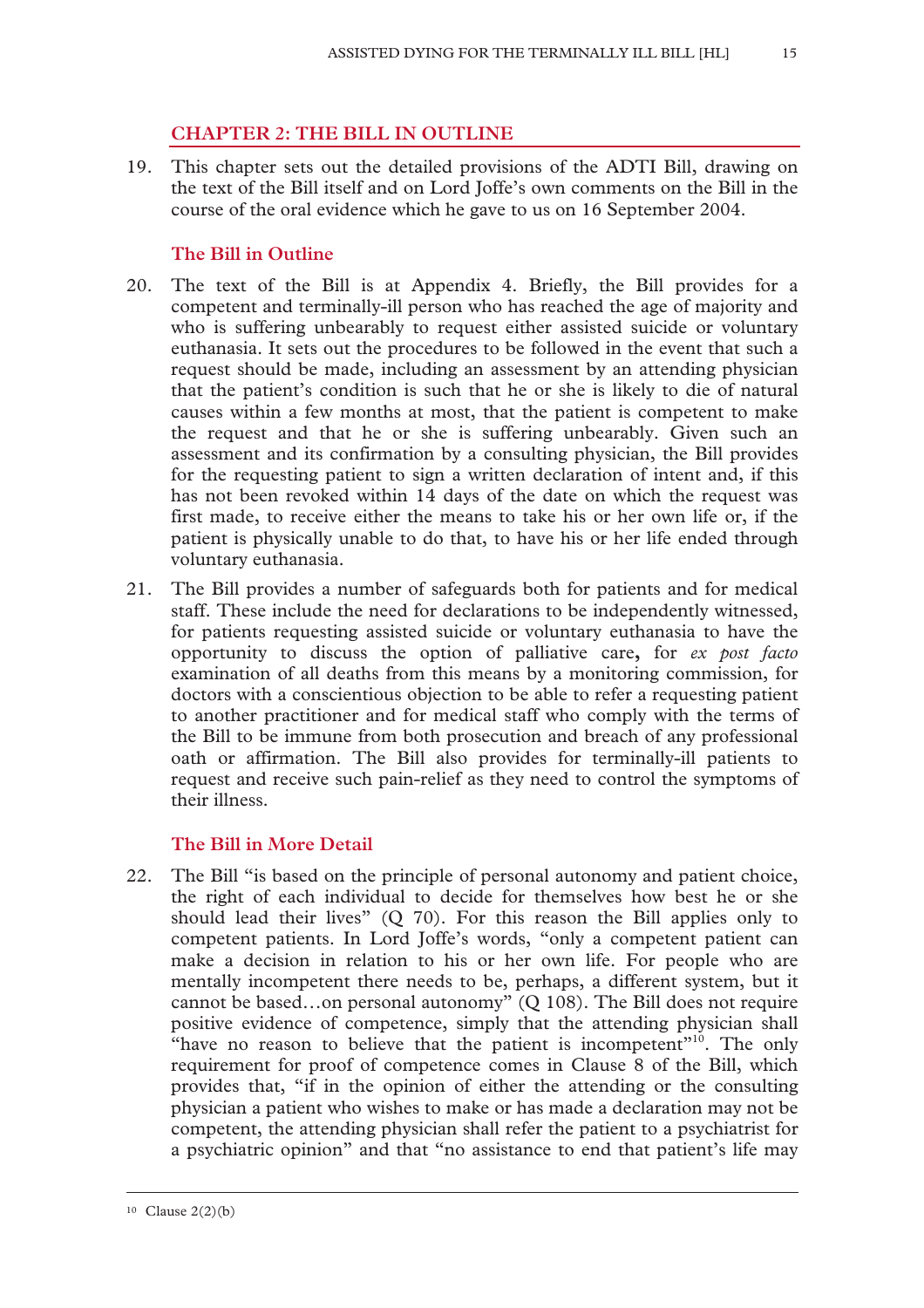be given unless the psychiatrist has determined that the patient is not suffering from a psychiatric or psychological disorder causing impaired judgement, and that the patient is competent"<sup>11</sup>.

- 23. Clause 8 suggests however that there could be a distinction to be drawn between incompetence, which is defined in the Bill as "not having the capacity to make an informed decision"12, and psychiatric or psychological disorder (for example, depression), which might be temporary and treatable. This distinction was exposed in the course of oral evidence, when Lord Joffe expressed the view that "the key to it is really competence to make the particular very serious decision which has to be made, and we might not need anything about psychiatric illnesses, which I think muddies the position" (Q 151). Lord Joffe accepted however that this issue merited further exploration in the light of medical advice.
- 24. The Bill sets out<sup>13</sup> the actions which must have been completed before a patient can make a declaration that he or she wishes either assisted suicide or voluntary euthanasia. The Bill makes  $clear<sup>14</sup>$  that the request must originate from the patient. In oral evidence to us Lord Joffe's stated that, "it is the patient who must initiate the request for assistance to die, not the physician, and no physician or other member of the medical team is entitled to assist the patient to die without the patient having initiated the request" (Q 70). Lord Joffe speculated subsequently  $(Q_1 31)$  that, in circumstances where a patient is suffering unbearably towards the end of his or her life and has not raised the subject, there might be a duty on the doctor to raise it as one of the available options, though he has since proposed an amendment designed to make clear that there should be no such duty. However, nothing in the Bill as it stands prohibits a doctor or nurse suggesting assisted suicide or voluntary euthanasia to a patient.
- 25. The Bill itself does not define precisely at which point a patient could be deemed to have made a request. In his oral evidence Lord Joffe recognized (Q 140) that some requests to die might not be seriously intended but might be rather a cry for help and that the Bill should be amended in such a way as to make clear that it is a formal request which would start the processes laid down in the Bill and that such a request should be made in writing and should be signed by the patient. Lord Joffe has proposed an amendment to cater for the situation where a patient cannot write.
- 26. The attending physician must decide that the patient is suffering from a terminal illness, which is defined in Clause 1 of the Bill as an illness which "is inevitably progressive, the effects of which cannot be reversed by treatment (although treatment may be successful in relieving symptoms temporarily) and which will be likely to result in the patient's death within a few months at most". The attending physician must also have concluded that the requesting patient "is suffering unbearably as a result of that terminal illness". Clause 1 defines "unbearable suffering" as "suffering whether by reason of pain or otherwise which the patient finds so severe as to be unacceptable". It is clear from this, and from Lord Joffe's evidence to the committee, that the definition of "unbearable suffering" is intended to be subjective—in Lord

<sup>&</sup>lt;sup>11</sup> Clause 8

<sup>12</sup> Clause 1(2)

<sup>13</sup> Clause 2 and 3

<sup>&</sup>lt;sup>14</sup> Clause  $2(2)(a)$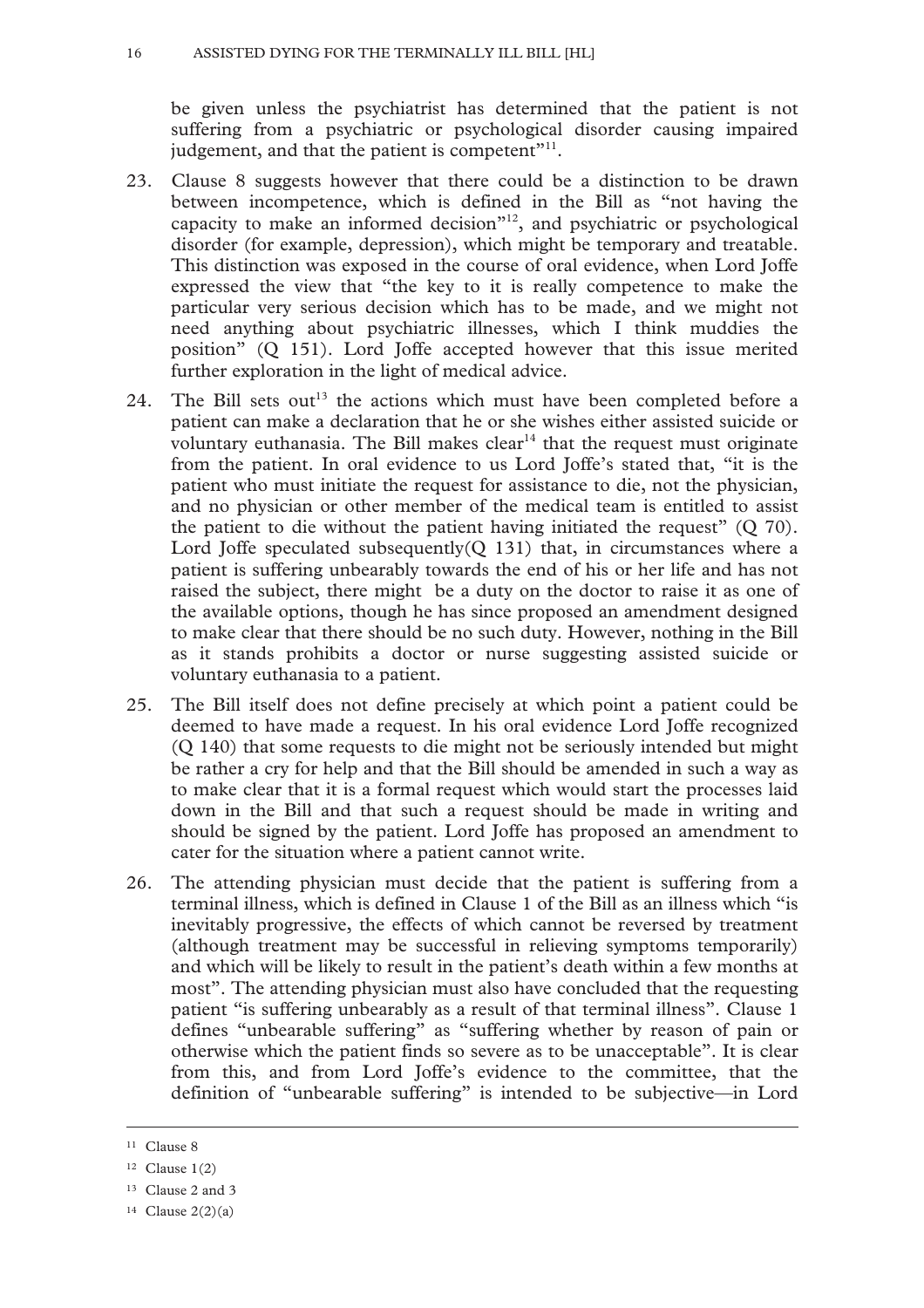Joffe's words, "it is not what a doctor might say is the norm; it is that particular patient's suffering which is the subject matter of his decision" (Q 70). Lord Joffe does, however, add a proviso (Q 142)—that the doctor must assess "whether it is reasonable for the patient to have come to that conclusion". And, as Clause 1 makes clear, "unbearable suffering" might encompass suffering other than as the result of physical pain—what has been termed "existential suffering" (Q 70), including feelings of loss of dignity or self-worth—but does not include loss of competence resulting from suffering.

- 27. The requesting patient must be informed by the attending physician of his or her medical diagnosis, of the prognosis of the disease, of the process of assisted suicide or voluntary euthanasia and of the alternatives, "including, but not limited to, palliative care, care in a hospice and the control of pain<sup> $15$ </sup>. Clause 3 of the Bill places on the attending physician an obligation to ensure that "a specialist in palliative care who shall be a physician or a nurse has attended the patient to discuss the option of palliative care"16. Lord Joffe has made clear in oral evidence that such a consultation should not be construed as a guaranteed offer of palliative care. "All we can say is that, if the patient wants to have palliative care, he should ask for it and they should try to arrange it; but, if they do not or it is not possible, then the patient must make up his mind. That is what autonomy is about. It is about choosing between the options available to you rather than the ones you would like to have" (Q 148).
- 28. Once the attending physician has completed the various actions placed upon him in the Bill, and given that the patient has not withdrawn his or her application, the process must be repeated at the hands of a consulting physician in order to provide the safeguard of a second opinion. The Bill defines both the attending and consulting physicians in Clause 1. The consulting physician must be "practising in the National Health Service" and must be someone who is "qualified by speciality to make a professional diagnosis and prognosis regarding the patient's illness and who is independent of the attending physician". Lord Joffe explained in his oral evidence the thinking behind the requirements for NHS practice and for independence. "We do not want," he said, "a private practice to build up in relation to assisted dying where one or other consultant actually makes this the main service that they offer patients"; and "we do not want partnerships to be developed in terms that automatically a doctor within the attending physician's practice has an ongoing relationship with a particular consultant, to whom all patients are passed" (Q 70).
- 29. Clause 4 of the Bill sets out the requirements which must be met in the event that a patient, having completed the various steps required under Clauses 2 and 3, persists with his or her request and wishes to make a declaration. This must be witnessed by two individuals, of whom one must be a solicitor. The patient must be "personally known" to each witness or must have "proved his identity", and it must "appear" to each witness that the patient is of sound mind and has made the declaration voluntarily. The solicitor must also be satisfied that the patient understands the effect of the declaration<sup>17</sup>. In answer to questions, Lord Joffe made clear that it was not intended that the

<sup>&</sup>lt;sup>15</sup> Clause  $2(2)(e)(iv)$ 

<sup>16</sup> Clause 3(1)

 $17$  Clause 4(2)-(4)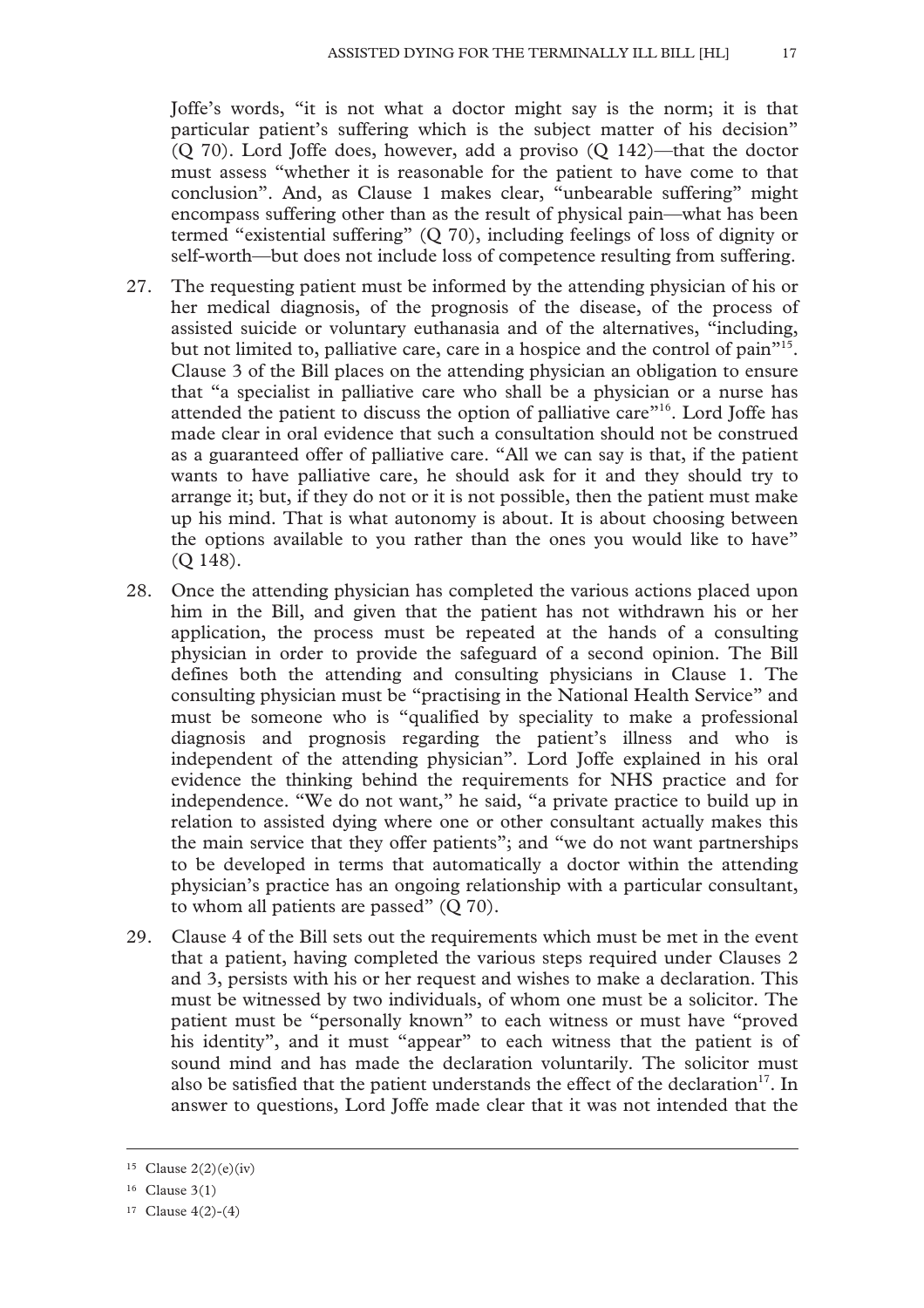witnesses should have in-depth knowledge of the patient. "We are asking them to sign a document saying that they were there at that particular time and that the patient appeared to them to be of sound mind and to have made the declaration voluntarily" (Q 88).

- 30. Clause 4 also precludes members of the medical care team and various categories of people who might have a vested interest in the patient's death from acting as witnesses; and it provides that a declaration, once made, shall come into force after the requisite waiting period (defined in Clause 1 as 14 days, commencing on the date of the request) and shall remain in force (unless revoked) for six months. Revocation may be made at any time "whether orally or in any other manner without regard to [the patient's] physical or mental state"<sup>18</sup>.
- 31. Clause 5 provides for the attending physician to act on the patient's request for assisted suicide or voluntary euthanasia once the actions set out in Clauses 2 to 4 have been completed and provided that the patient has not revoked his declaration. The executive clauses of the Bill do not distinguish between providing the patient with the means to end his or her own life and ending the patient's life for him or her. They are expressed in terms of "assisting the patient to die", which is defined in Clause 1 as "the attending physician, at the patient's request, either providing the patient with the means to end the patient's life or, if the patient is physically unable to do so, ending the patient's life". In his evidence Lord Joffe underlined this distinction. "The attending physician may only provide the patient with the means to end the patient's life, the obligation being or the option being for the patient to decide whether to take these drugs or not as he or she chooses. The only exception to this is where the patient is physically unable to take the medication" (Q 70).
- 32. With the exception of Clause 8 (Psychiatric Referral), which arguably would sit better earlier in the text, the remainder of the Bill deals with the actions to be taken in the wake of a patient receiving assisted suicide or voluntary euthanasia, with the legal protection of medical personnel involved in the act and with the administration of drugs to patients suffering severe distress. Clause 7 attempts to deal with the situation of persons, and especially physicians, with conscientious objections. Subsection (1) provides a general employment immunity to persons with conscientious objections from being obliged to participate in any way in the process of assisted suicide or euthanasia provided for in the Bill, while subsections (2) and (3) require attending and consulting physicians with conscientious objections to "take appropriate steps to ensure that the patient is referred without delay" to attending or consulting physicians who do not have such objections. In his oral evidence Lord Joffe recognized the difficulty, to which the Joint Committee on Human Rights had drawn attention<sup>19</sup>, that an obligation to refer a requesting patient to a colleague could nonetheless be regarded as an infringement of conscience, and he accepted that a new "conscience clause" would be needed in the event that the Bill were to move forward, which would place on the patient the responsibility for finding a physician without conscientious objection.

 <sup>18</sup> Clause 6(1)

<sup>19</sup> HL paper 93, HC 603, Paragraphs 3.11 to 3.16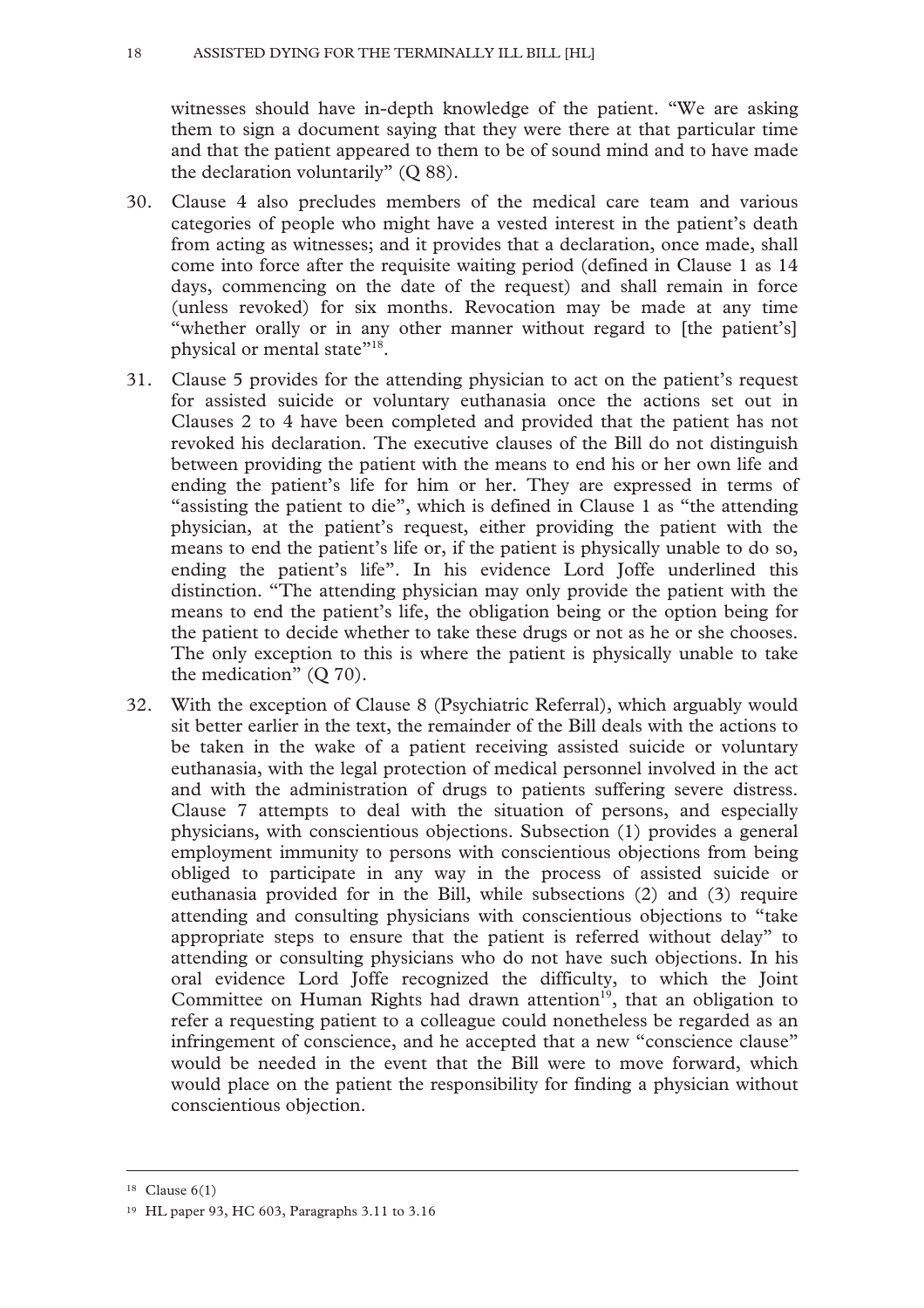- 33. Clause 10 of the Bill provides that a physician or member of a medical care team who in good faith complies with a patient's request to die in accordance with the provisions of the Bill shall not be in breach of either the law or any professional oath or affirmation, while Clause 11 makes it an offence to falsify, participate in the falsification of or destroy a declaration.
- 34. Clauses 13 and 14 provide for the documentation necessary for an audit trail of the operation of the bill. The attending physician must collect the relevant documents, including the patient's declaration and the evidence that all the qualifying conditions have been met, and forward them to a monitoring commission within seven days of the patient's death. The commission, which shall consist of three members—a registered medical practitioner, a legal practitioner and a lay member "with first-hand knowledge or experience in caring for a person with a terminal illness<sup>"20</sup>, must assess the records and decide whether or not the terms of the law have been fulfilled.
- 35. Clause 15 provides that "a patient suffering from a terminal illness shall be entitled to request and receive such medication as may be necessary to keep him free as far as possible from pain and distress". Lord Joffe explained the need for this section, which appears out of character with the rest of the Bill, as follows: "There is clear evidence that many patients do not get sufficient pain relief, for any one of a number of reasons. Research published by CancerBACUP this year demonstrates that a large number of patients are not even consulted about their pain relief. Research from the Nuffield Trust last year found that a considerable number of patients actually suffered unnecessary pain which could have been prevented". Lord Joffe added: "There is a further factor which is also very relevant to this clause, and that is that it is clear that there are a number of doctors who are concerned about using the double-effect principle in order to ease the pain of their patients because they are frightened that they may be prosecuted" (Q 70).
- 36. The Bill as drafted does not extend to Northern Ireland. Lord Joffe has, however, announced his intention to exclude Scotland also from its ambit on the grounds that the issues covered by the Bill are devolved to the Scottish Parliament.
- 37. Lord Joffe described his Bill to us as "a deeply humane piece of legislation which will protect patients as well as their physicians and families" (Q 70). Lord Joffe has pointed out that his Bill "contains many more safeguards than other-end-of life practices which hasten death in the United Kingdom" (Q 70) and that "in all these cases there is no legislation, no safeguards whatever. There are guidelines in relation to withholding treatment and advice given by the General Medical Council or the BMA… but there is no legislation" (Q 98).
- 38. We now proceed to examine the fundamental ethical principles underlying the Bill (Chapter Three) and a range of practical issues concerned with its implementation in the event that it were to become law (Chapter Four).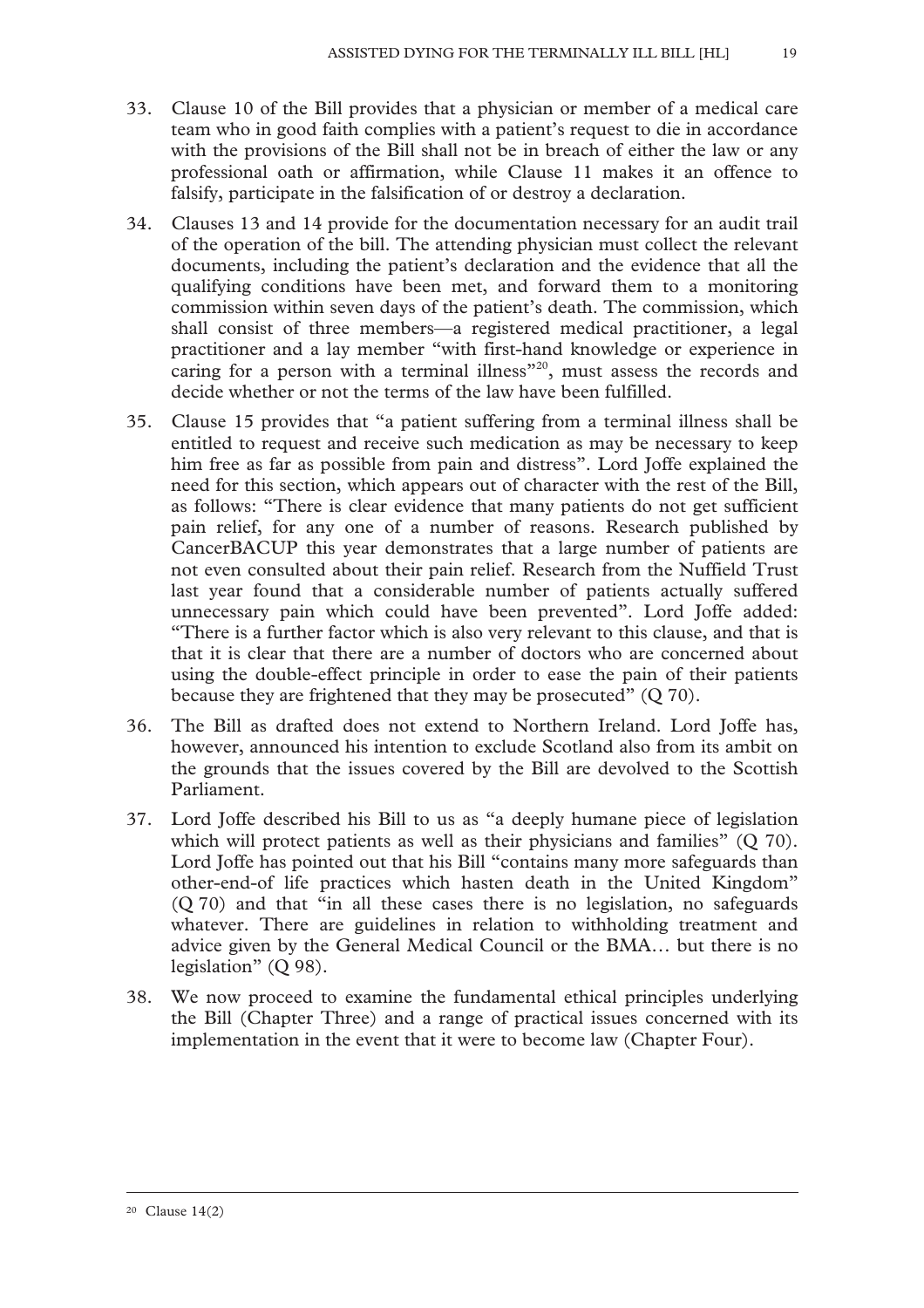#### **CHAPTER 3: THE UNDERLYING ETHICAL PRINCIPLES**

#### **Introduction**

- 39. In our introductory chapter we observed that the supporters and opponents of the ADTI Bill based their arguments on two first principles—personal autonomy in the one case and the sanctity of human life in the other. Before proceeding to examine these concepts, it is necessary to make the—perhaps obvious, though easily overlooked—point that the difference of principle between the Bill's supporters and its opponents is not that the former do not believe in the sanctity of human life or that the latter do not support personal autonomy. It is clear to us from the evidence we have received that each side values both these principles. The difference between the two points of view is that in the circumstances envisaged in the Bill one side takes the view that, where there is a conflict between the two principles, personal autonomy should prevail, while the other side gives precedence to the sanctity of human life.
- 40. In this chapter we summarise, first, the arguments and counter-arguments which have been put to us by our witnesses on both these subjects, and then the conclusions which might be drawn from our analysis of them.

#### **Nature of Personal Autonomy**

- 41. Autonomy was defined for us by Professor John Harris, Bio-ethicist and Philosopher at the University of Manchester, as "the ability to choose and the freedom to choose between competing conceptions of how to live". "It is only by the exercise of autonomy," Professor Harris continued, "that our lives become in any real sense our own. The ending of our lives determines life's final shape and meaning, both for ourselves and in the eyes of others. When we are denied control at the end of our lives, we are denied autonomy"  $(Q_1)$ .
- 42. To a large extent, of course, autonomy over the time and mode of one's own death already exists—as suicide is not an offence in law. The debate in this case is over assisted suicide or, in the case of persons who are not physically able to take their own lives, voluntary euthanasia. It was suggested to us by Professor Jonathan Glover of the Centre of Medical Law and Ethics at King's College London that there could be a denial of autonomy under the law as it stands at present. It was, he suggested, "discriminatory and objectionable that somebody who is capable of committing suicide is able to do that, but somebody who happens to lack the physical capacity to do that is denied it" (Q 53). The same point was made to us by Baroness Greengross (Q 1913).
- 43. A more qualified view of autonomy—what was referred to by some as "principled autonomy"—was given to us by the Reverend Professor Robin Gill on behalf of the Church of England—namely, that "the rights of the individual always go hand in hand with the duty of the individual to other people" (Q 1758). The same point was made to us by Dayan (Judge) Chanoch Ehrentreu, on behalf of the Chief Rabbi: "Despite contemporary society's commitment to individual liberty as an ideal, it recognises that the interest of the individual cannot be separated from the interest of the society at large" (Q 1758). Essentially the same point was made by Ms Hanne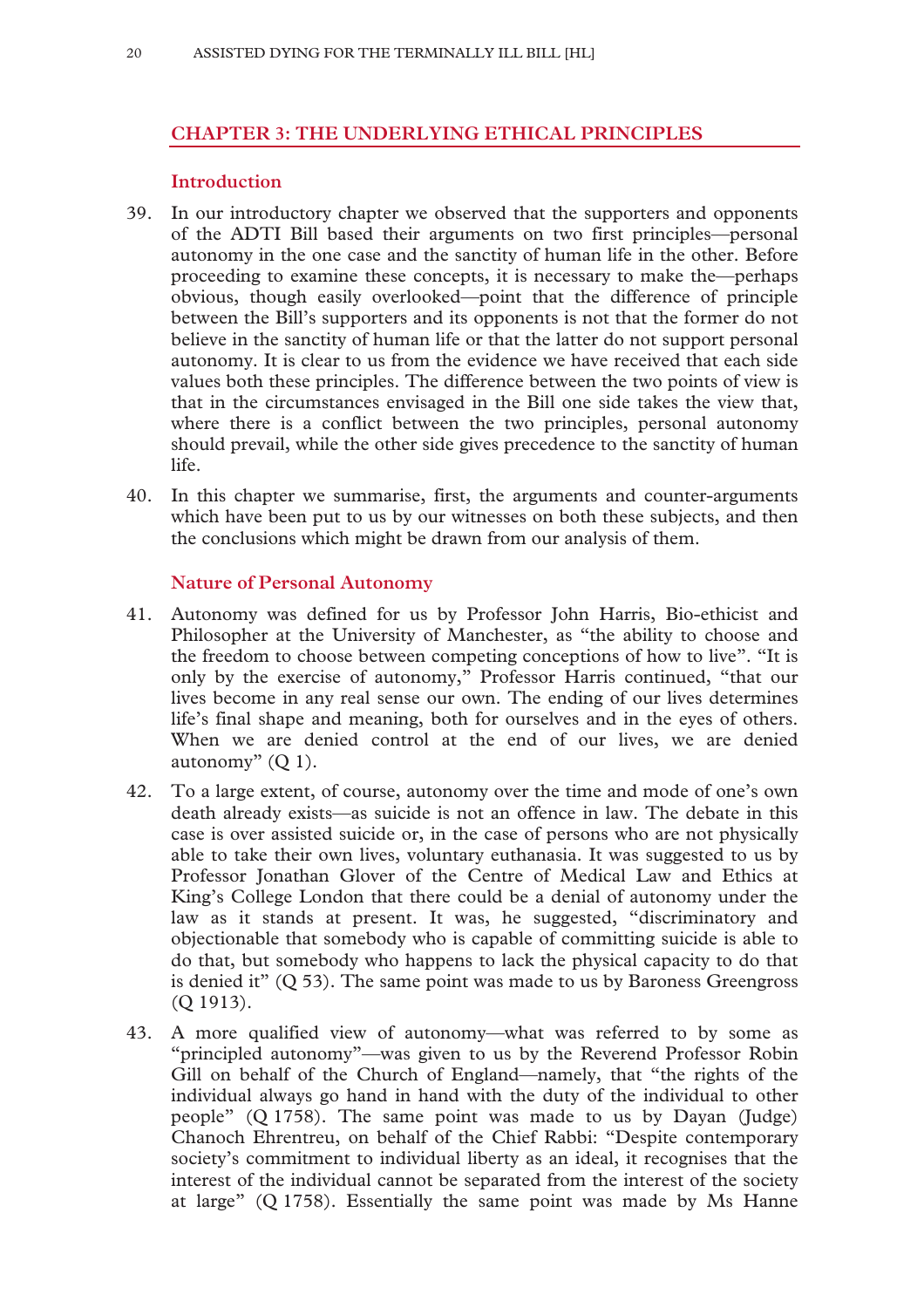Stinson of the British Humanist Association (BHA)—that "we should all be allowed to make decisions about our own lives unless those decisions are harmful to others" (Q 1810).

- 44. Yet another view of autonomy was given to us by Ms Alison Davis, National Coordinator of No Less Human, that "the concept of autonomy actually means that you should act in your own best interests, and best interest as traditionally understood means that things such as preserving life, maintaining health, restoring health, minimising suffering… are the sort of things over which we have autonomy" (Q 534).
- 45. Applying these principles to the field of clinical practice, Professor Alan Johnson, Emeritus Professor of Surgery at the University of Sheffield, observed that "the impression has been given that obeying patients' wishes is the overriding ethical imperative for doctors. Of course it is important, but it is not paramount. If it were, I would have done many unnecessary operations and some harmful operations in my time as a surgeon" (Q 165). And he cited, as an example of the need to subordinate individual patient autonomy to the interests of the wider patient community, the refusal of doctors to prescribe antibiotics at a patient's request for relatively trivial conditions because to do so would "produce resistance which might have quite a serious effect on people further down the line" (Q 192). Professor Raymond Tallis of the Royal College of Physicians put it this way: "The big problem is the question of whether autonomy is, as it were, the sovereign bioethical principle… There is no doubt about it; autonomy is the cornerstone of general medical practice… but there are certain issues where there may appear to be conflict between the value of autonomy and other values" (Q 227).
- 46. The essential argument therefore is that, before rights are given to a minority, it is necessary to consider whether there are likely to be any adverse downstream effects on the majority. The Bill's supporters would probably agree with Professor Glover that there is no need in this case to balance the rights of a minority against potential harm to larger numbers of people because "under this proposed Bill or legislation broadly of this type, no one who does not want to have access to assisted dying is going to be made to do so" (Q 55). Professor Simon Blackburn, Vice-President of the BHA, felt that "any harm to others would have to be through such an indirect and improbable chain of causation that I think it would be wrong for public policy to take any notice of it" (Q 1812). And Professor Harris put to us an argument to the effect that, without the enactment of the Bill, there is certain harm being done to some people (those who are terminally ill and wish to have assistance to die), whereas there is only potential harm to others (for example, people who might feel pressured to opt for assisted suicide or euthanasia against their better judgement in order to avoid being a burden on their families) if it were to be enacted. "We have to take a balanced view," he suggested, "but that balanced view should not be at the expense of one group always in order to offer absolute protection to another group" (Q 16).
- 47. Professor Harris also offered us what he considered to be an analogous situation to a terminally-ill patient who is suffering unbearably and requesting assistance to die. This—the so-called "policeman's dilemma" envisaged a motor accident in the United States in which a lorry driver is trapped in the cab of his burning vehicle and in which it is clear that he will be burnt to death before he can be freed. In these circumstances he asks the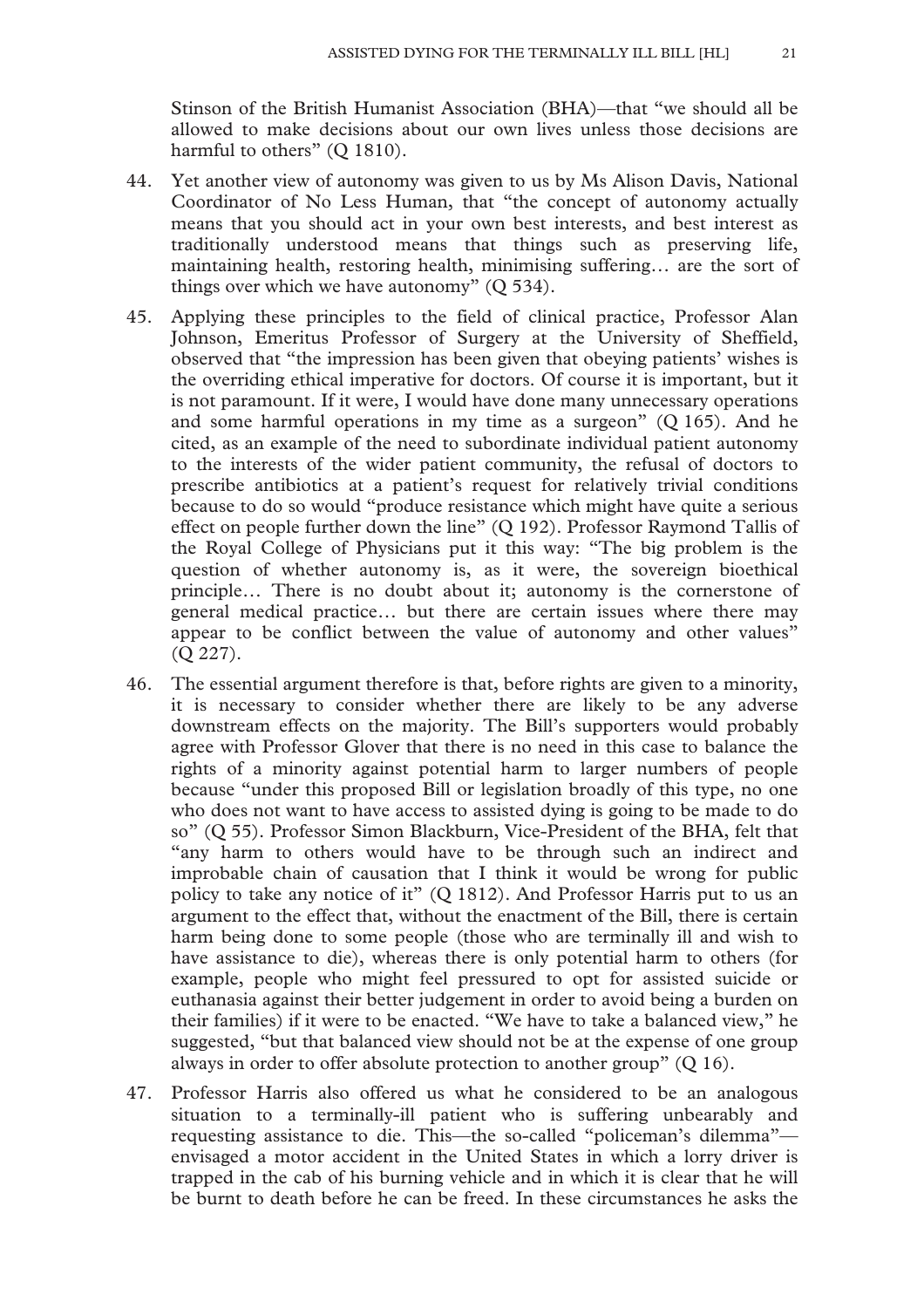policeman who arrives on the scene of the accident to shoot him rather than to let him be burnt alive. The policeman complies with the request out of a sense of humanity. "I have not met a single person," said Professor Harris, "who could look me in the eye and say that the policeman did a wicked thing and did something that he should not have done. If we concede this case, then we concede the principle of assisting death in extreme distress and where the condition, as the lorry driver's was, is clearly a terminal one" (Q 2). We return to this analogy later in this chapter.

#### **Autonomy in other End-of-Life Situations**

- 48. Some of our witnesses drew a contrast between on the one hand the legal right of a patient, whether or not terminally ill, to refuse life-prolonging treatment and on the other the inability of a terminally ill patient either to receive the means to commit suicide or to have his or her life ended by someone else. Dr Evan Harris, MP, a doctor, suggested that, while many doctors might not be happy with a patient's refusal of further treatment, they would accept it on the principle of patient autonomy  $(Q_5)$ . In the view of Professor Sheila McLean of the University of Glasgow, "what Lord Joffe is doing is putting people who require active assistance on a par with those who have a treatment that they could otherwise refuse" (Q 10). Professor Blackburn took a similar view—that "it is surely discriminatory and unjust to allow deliberate omissions… but to forbid parallel commissions" (Q 1810). It was also suggested to us that there was even more inconsistency between refusing to people active assistance to end their lives and allowing the withdrawal or withholding of treatment which is deemed futile or burdensome without the patient's consent.
- 49. These arguments were however contested by others. We were told that, while it might be argued that there was little difference from the patient's standpoint between on the one hand allowing a refusal of futile or burdensome treatment and on the other refusing assistance with suicide or voluntary euthanasia, from the standpoint of the physician the two situations were quite different—in that he is acceding in the one case to a patient's request to let his or her illness take its natural course, while in the other he would be required to bring the patient's life to an end prematurely. According to Professor Timothy Maughan, Professor of Oncology at the University of Cardiff, "this Bill clearly crosses a Rubicon… At the moment we have a clear line, a clear line where we do not kill people actively by the ending of a life". The Bill, suggested Professor Maughan, "would remove that clear line. To me as a doctor and to my colleagues there is a very clear distinction between what we do now with the removal of treatment and allowing nature to take its course and the active commission of death in this situation" (Q 165). Professor Nigel Leigh, for the Association of British Neurologists (ABN), suggested that a patient's autonomous demand for assisted suicide or euthanasia could conflict with a doctor's exercise of his or her own autonomy. While supporting the principle of patient autonomy and indicating that in his personal view a case for allowing "a very small minority" of patients to end their lives could be made, Professor Leigh suggested that patients asking for hastened deaths "have responsibilities to the people who are going to have to do something which is traditionally—and probably always will be—against the medical ethic" (QQ 1127 and 1157).
- 50. In the experience of Dr Fiona Randall, a consultant in palliative medicine, "patients on the whole can distinguish between refusing a line of treatment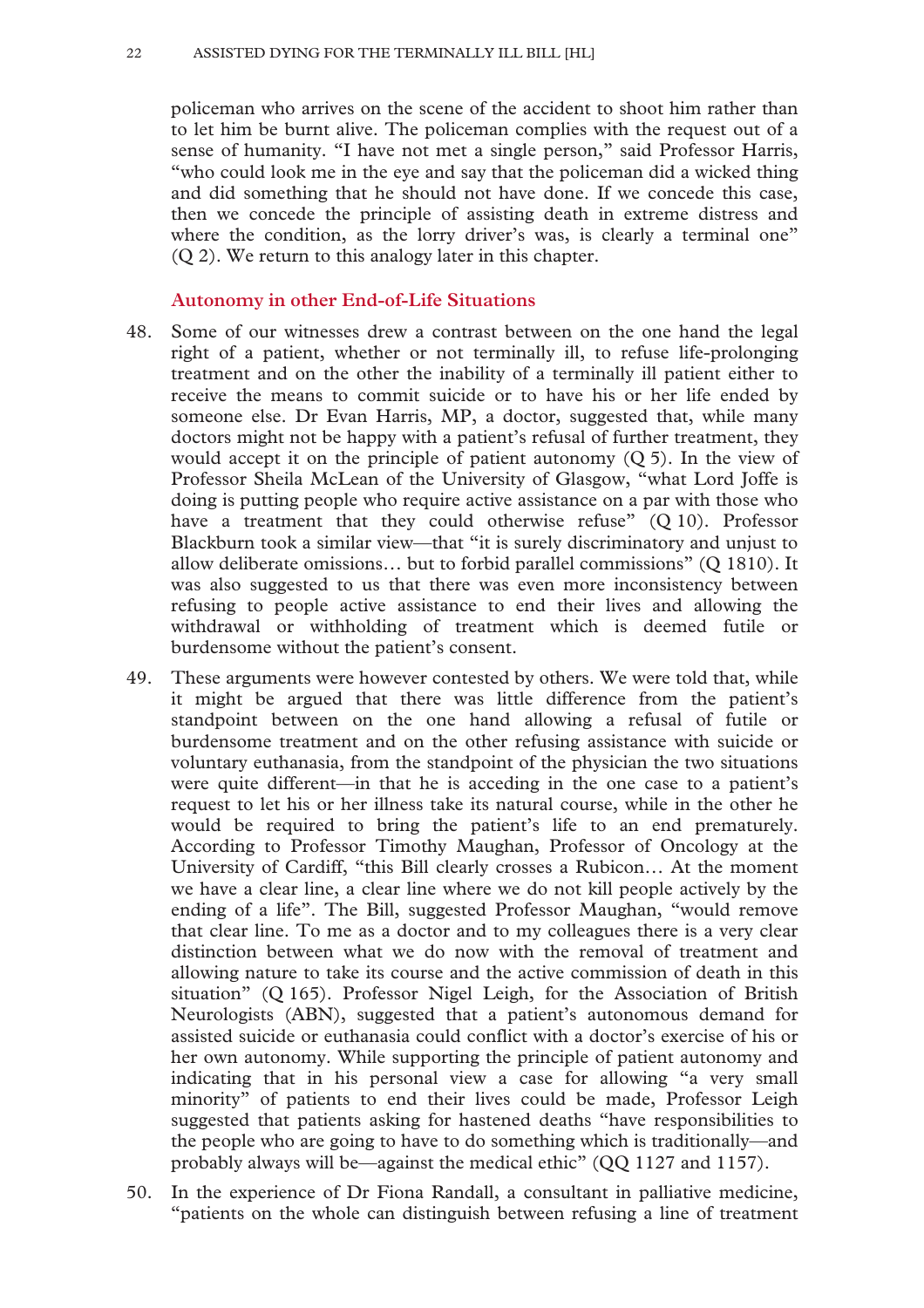that they do not want and what this Bill is proposing, which is a right to assistance by the doctor directly ending your life. I think to most common people there is a difference between the right not to have treatment forced upon you, which is almost a negative right, and a positive right to have the doctor give you a lethal injection. I think most people could see that those were two different scenarios" (O 1984).

- 51. It might perhaps be argued that the case of withholding or withdrawing treatment is more open to question because the patient's consent to such action is not required if the treatment is deemed futile or burdensome. But here too most of the medical practitioners whom we questioned saw a clear difference between withholding or discontinuing life-prolonging treatment considered to be futile—and often also burdensome to the patient—and taking action specifically to end his or her life. As Professor Sir Graeme Catto of the General Medical Council put it, "We understand the view that there is no moral difference between withholding life-prolonging treatment and taking active steps to end a patient's life or that there is a continuum which spans both withholding treatment or providing drugs which may have a double effect and taking active steps to end a patient's life. We understand that view but we do not share it. We believe that active steps to end a life raise questions for society on the value it attaches to human life and the role and responsibilities of those curing or restoring health; indeed, those who are responsible for caring for individuals who are nearing death bear special responsibilities" (Q 285). And it was also pointed out that the withdrawal or withholding of treatment differed from assisted suicide or euthanasia not only in intent but also, in some cases, in its results. Professor Maughan referred to cases "where the ventilator has been turned off and the patient has carried on breathing. The outcome is in doubt when you withdraw intervention. You do not know that it will lead to death. What you are doing is primarily withdrawal of burdensome and futile treatment" (Q 205). Dr Randall argued<sup>21</sup> that, when futile or burdensome treatment is withdrawn or withheld, the patient's death results from the failure of essential organ function, which renders the patient incapable of survival without constant life-prolonging treatment. The fundamental cause of a patient's death in this situation was the patient's condition, not the withholding or withdrawal of treatment.
- 52. Finally, it was suggested to us by one of our witnesses that the autonomy of terminally-ill patients should be seen within the context of the struggle to come to terms with the end of life rather than as a simple question of legal entitlement. Dr Rob George, a consultant in palliative care at University College London Medical School, argued on the basis of his own experience that patients requesting assistance to end their lives tended to be "people who wish to be in control… people who are not willing or prepared to engage the issues that may underlie the problems that arise"  $(Q 356)$  and that what is needed in such cases is a range of support services to enable the patient to address his or her fears. Dr George described this approach as "respecting the autonomy of the individual as self-government rather than purely selfdetermination" (Q 367).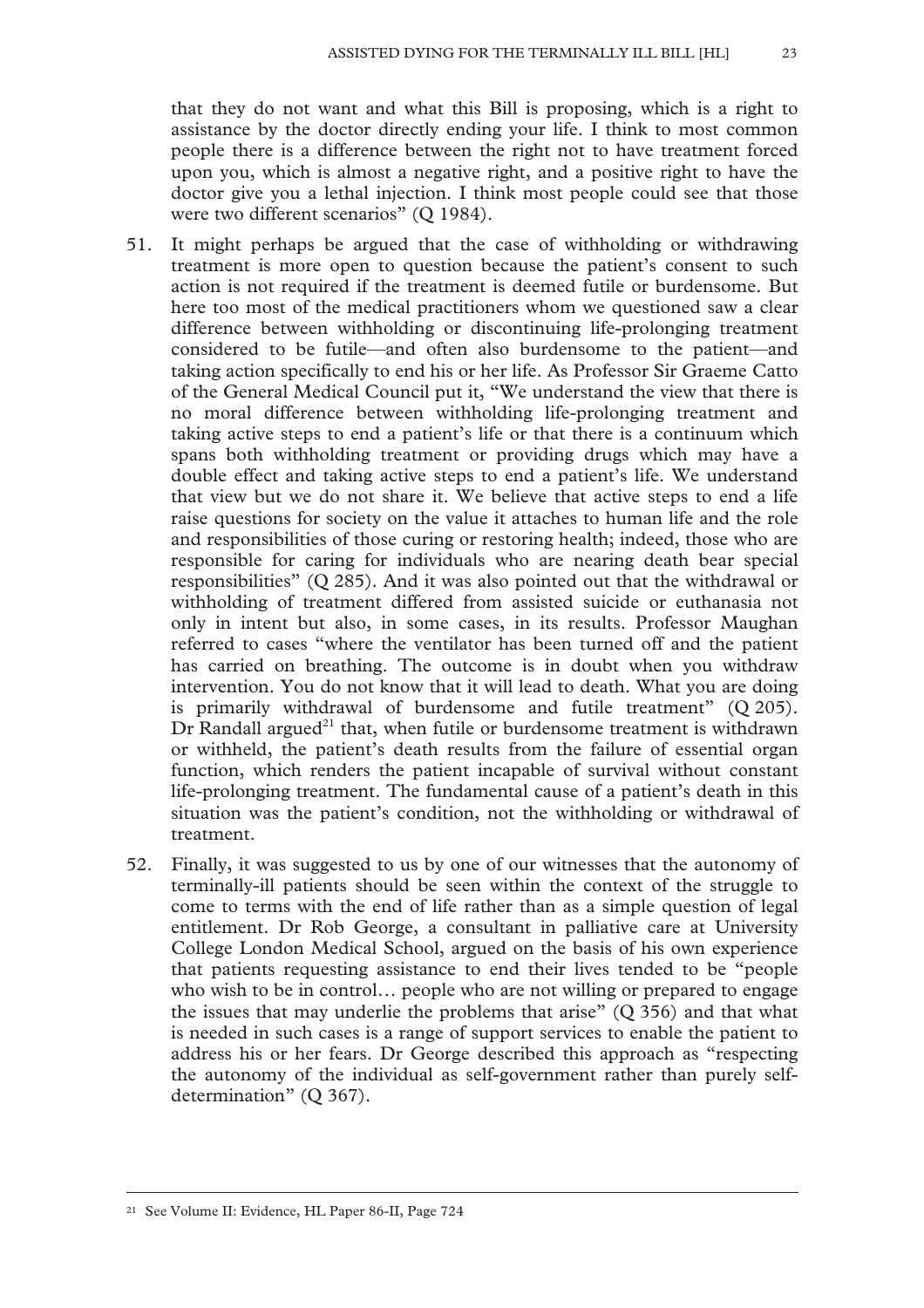#### **Sanctity of Human Life**

- 53. It was clear from the evidence which we took from representatives of religious organisations (see QQ 1758-1809) and from letters we received that many people believe that life is God-given and cannot in consequence be terminated by others, even on request. For them the sanctity of human life is a concept which is closely linked with religious convictions. Some of our witnesses, however, argued that there is also a secular version of this principle. Professor Glover defined this as "an absolute barrier, an absolute ban, not derived from a religious source on the intentional taking of innocent human life", which he believed to be identical to the religious version (Q 65). "Most human beings," he continued, "think that the issue of taking someone's life is a deeply serious issue and one that requires a great deal of justification. I do not think one needs religious authority to take a view like that" (Q 65). The Rev Professor Gill said that, while to Christians life is God-given, "to secular people life is still given, it is given by the people; you did not invent your life. Human life is in that sense special and to be treated with care. Intentional killing is not something any of us should be taking lightly, whether we are religious or not" (Q 1777).
- 54. Another witness, Lord Walton of Detchant, who chaired the 1993/4 Select Committee on Medical Ethics, referred to "society's prohibition of intentional killing, a prohibition which is the cornerstone of law and of social relationships. It protects each one of us impartially, embodying the belief that all are equal" (Q 2043). Professor John Finnis of the University of Oxford saw this law as a "bright line". "Though like other laws," he said, "it is not invariably respected, it is not in the least artificial or brittle: it rests on a rational principle that a person's life is the very reality of the person" (Q 1973). Mrs Michele Wates, a researcher and writer, took the view that the Bill would "turn that principle on its head and establish in its place the principle that a person may invite others to kill them" (Q 1973).
- 55. Professor Blackburn, on the other hand, suggested that "opposition to this Bill is based not so much upon the sanctity of life… but the sanctity of dying: in other words, the essential inviolability of the process of dying in whatever way nature and accident have determined" (Q 1810) and that "the sanctity of life is actually honoured when we give due weight to human suffering, human dignity and human self-determination" (Q 1810).
- 56. Professor McLean believed that the view of the courts was that "when there is a tension between the State's underpinning commitment to preserving the sanctity of life and the autonomous decision of a competent person that they no longer wish to have their life protected by the State, the function of autonomy or the value of autonomy is more significant than any adherence to sanctity of life" (Q 16). Dr Evan Harris, MP, added that, "if sanctity of life as a priority were any basis for regulation, then we would seek to prevent competent persons from refusing life-saving medical treatment" (Q 16).
- 57. The view that, in Lord Joffe's words, "personal autonomy trumps sanctity of life" (Q 89) in legal thinking derives from a number of court judgments, including that given by Mr Justice Munby in the case of a man (Mr Oliver Leslie Burke) suffering from a congenital degenerative brain condition which would inevitably result in his needing to receive nutrition and hydration by artificial means. Mr Burke sought clarification as to the circumstances in which such treatment might lawfully be withdrawn. Mr Justice Munby ruled that in the final analysis it was for the patient, if competent, to determine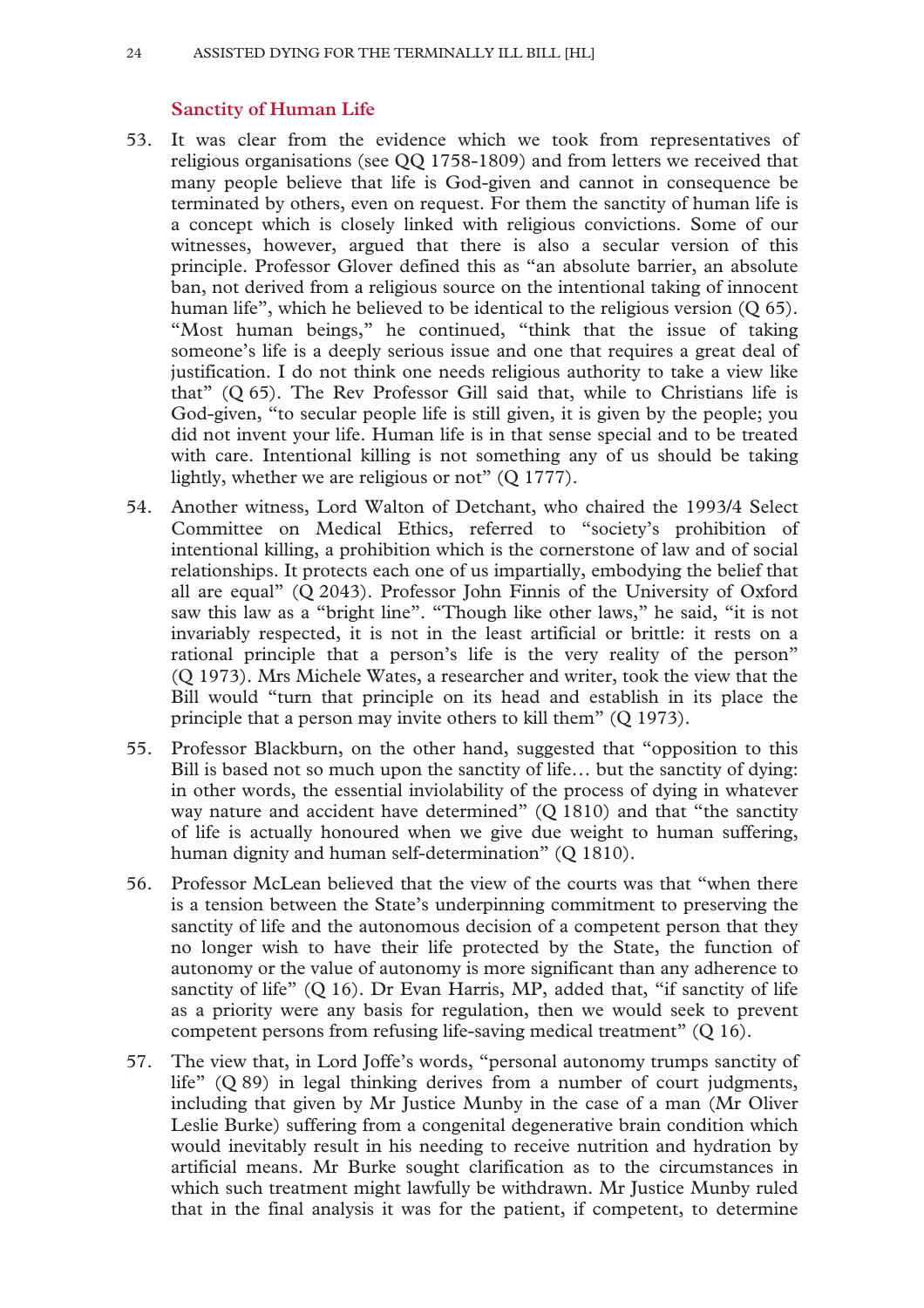what was in his own best interests; that personal autonomy—the right of selfdetermination—and dignity were fundamental rights, recognised by the Common Law and protected by Articles 3 and 8 of the European Convention on Human Rights (ECHR); that the personal autonomy protected by Article 8 embraced such matters as how a person manages his or her own death; and that, though there was a strong presumption in favour of taking all steps which prolong life, the obligation was not absolute. "Important as the sanctity of life is, it has to take second place to personal autonomy; and it may have to take second place to human dignity". In the context of life-prolonging treatment the touchstone of best interests was intolerability<sup>22</sup>. This judgment is however subject to appeal at the time of writing.

- 58. It is necessary to consider also judgments given both by the House of Lords (2001) and by the European Court of Human Rights (2002) in response to appeals by Dianne Pretty. Mrs Pretty, who was suffering from motor neurone disease and was paralysed from the neck downwards, though with her intellect and capacity to make decisions unimpaired, appealed against a refusal on the part of the Director of Public Prosecutions (DPP) to give an undertaking that her husband, Brian Pretty, would not be prosecuted under Section 2 of the 1961 Suicide Act if—as Mrs Pretty said she desired—he were to help his wife to commit suicide. The appeal claimed, inter alia, that the DPP's refusal was incompatible with Article 2 of the ECHR and that Section 2 of the Suicide Act was discriminatory—and therefore at variance of Article 14 of the ECHR—because it bore particularly heavily on people whose physical incapacity required the assistance of others if they wished to commit suicide. Both appeals were rejected, and Mrs Pretty died shortly afterwards of natural causes.
- 59. In giving its reasons for refusal, the House of Lords ruled that Article 2 of the ECHR, which enunciated the principle of the sanctity of human life and provided that no individual should be deprived of life by means of intentional human intervention, did not imply the right of an individual to choose whether to live or die. Having also ruled that Section 2 of the Suicide Act was not discriminatory (because the Act conferred no right to commit suicide), the House of Lords commented that the DPP could not exercise his discretion not to bring a prosecution under that Act in advance of criminal charges being brought. The ECHR judgement followed similar lines, confirming that no "right to die" could be derived from the Convention. It added that "the law which criminalised assisted suicide was designed to safeguard life by protecting the weak and vulnerable, and especially those not in a condition to take informed decisions, against acts intended to end life or to assist in ending life. The blanket nature of the ban on assisted suicide was not disproportionate, as there was flexibility, in that consent was needed from the DPP to bring a prosecution and a maximum sentence was provided allowing lesser penalties to be imposed as appropriate"<sup>23</sup>.
- 60. The question of whether the Bill complied with human rights law was examined by the Joint Committee on Human Rights in its Twelfth Report (Session 2003-04). The Committee took the view that "the Bill is not intrinsically incompatible with ECHR Article 2" and that "its compatibility

 <sup>22</sup> *R (Burke) v General Medical Council*, Weekly Law Reports 25 February 2005, Page 460, Paragraph 80

**<sup>23</sup>** *Pretty v United Kingdom*, European Court of Human Rights, Application No 2346/02, 29 April 2002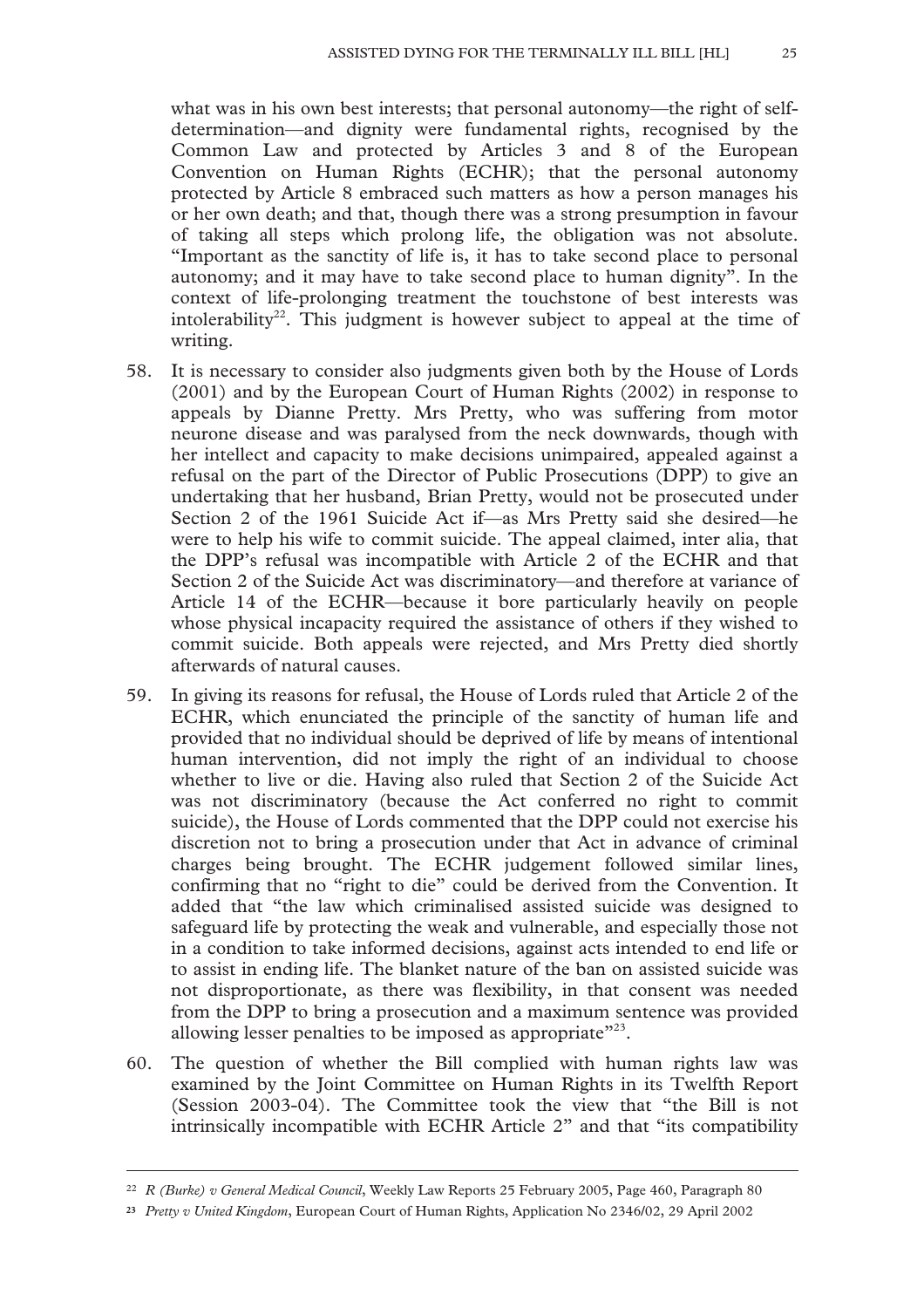depends on the extent to which it contains safeguards for the rights of vulnerable patients who do not wish to have their lives terminated with the assistance of a third party"24. Having examined the safeguards in the Bill, the Committee concluded that these "would be adequate to protect the interests and rights of vulnerable patients… While recognising that the Bill relates to exceptionally sensitive matters of life and death and affects people's rights to life, we do not consider that it gives rise to a significant risk of incompatibility with those Convention rights<sup>"25</sup>. As mentioned above (see Paragraph 32), the Committee drew attention to Clauses 7(2) and 7(3) of the Bill, which are designed to cater for physicians with conscientious objection to what the Bill proposes and which, in the Committee's view, posed a significant risk of a violation of Article 9(1) of the ECHR.

#### **Discussion**

61. What conclusions can we draw from all this argument and counter-argument on the ethical principles underlying the debate on the ADTI Bill? This section attempts to identify those areas where, as a committee, we are agreed and those where there is not a consensus among us.

#### *Autonomy*

- 62. We are agreed that patient autonomy cannot be absolute and that there must be some limits set, in the interests of the wider community, to what a patient can require his or her doctor to do. There is not consensus, however, on where those limits should be. Some of us take the view that, as the Bill is offering assisted suicide or voluntary euthanasia only to a limited category of patients who ask for it and as the Bill incorporates safeguards designed to ensure that its provisions are not abused, there is no conflict with the interests of the wider community to be considered and that the Bill, if enacted, would therefore represent a logical and desirable extension of personal autonomy. Others among us take the view that personal autonomy, as self-governance, cannot extend to requiring others to perform acts which assist a patient to take his or her own life or deliberately end that life. They also regard the thinking underlying the Bill as unrealistic and they argue that its enactment will lead to a "slippery slope", whereby assisted suicide and voluntary euthanasia will become more widely available than is intended in the Bill either through incremental extension of the law or through the exploitation of loopholes or, for example, by terminally ill people resorting to them to remove a perceived burden on others.
- 63. The Bill's supporters respond to this by pointing to allegations that patients are in practice being given assistance with suicide or receiving voluntary euthanasia covertly and that enactment of the Bill would increase rather than diminish the safety of all terminally-ill people, and that the evidence available from countries where such legislation has been enacted shows little or no evidence of "slippery slopes". The Bill's opponents, for their part, point to the absence of hard evidence for the allegations of covert euthanasia and cite evidence from abroad—and especially from The Netherlands—that the "slippery slope" is a reality. What this tells us that we cannot address the issue of personal autonomy in isolation and that we must proceed to look at

 <sup>24</sup> HL Paper 93, Paragraph 3.6

<sup>25</sup> HL Paper 93, Paragraph 3.10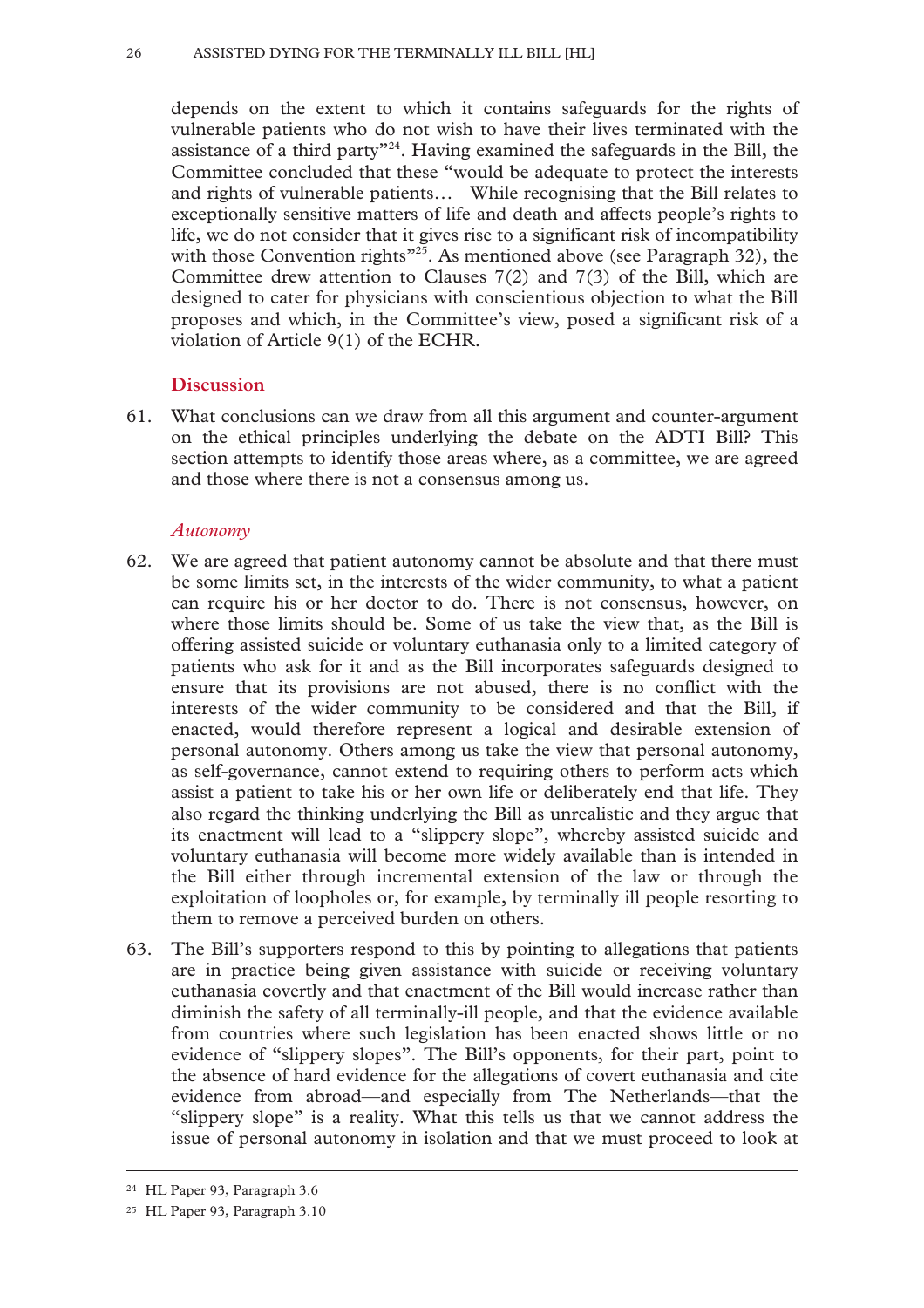some of the "real world" issues which have been raised and to try to assess the balance between greater personal choice for some people and increased potential harm for others, and also at the experience of other countries where provisions are in force for assisted suicide or voluntary euthanasia. This we do in Chapters Four and Five.

- 64. We recognise that, from the patient's point of view, refusing life-prolonging treatment may appear little different from seeking assisted suicide or euthanasia. But we recognise also that there is a clear difference between the two situations from the point of view of the physician, mainly because the intention in the former case is not to bring about the death of the patient, whereas that is indisputably the intent in the case of assisted suicide and voluntary euthanasia, which in the words of Dr Michael Wilks, speaking on behalf of the British Medical Association, "move medicine and medical care into a different field" and create "a different type of relationship between the doctor and the patient"  $(Q 282)$ . This does not mean, of course, that the medical perspective should automatically prevail. As we remarked in Chapter One, there is consensus among us that, in the last analysis, the acceptability or otherwise of the Bill is a matter for society as a whole. Having said that, we recognise also the crucial role which doctors would have to play in the implementation of the Bill, were it to become law, and that the views of the medical and nursing professions must be considered very seriously.
- 65. The parallel which has been drawn with the withdrawal or withholding of treatment is less straightforward. Where this is done at the patient's request, it falls to be considered in the same category as the refusal of life-prolonging treatment. Where it is done without the patient's consent, it is easy to understand why some people might take the view that it is more of an infringement of the patient's rights than assisted suicide or voluntary euthanasia. We can, however, see the force of the counter-argument that the intention is not to end the patient's life but to discontinue treatment which is futile and burdensome; that doctors are under no obligation to strive officiously to keep their patients alive at all costs; and that it is not unknown for patients who have had life-prolonging treatment withheld or withdrawn to continue to live.
- 66. We turn now to the observations which Professor Harris made to us (see Paragraphs 46 and 47 above) that there is a need to balance actual harm to patients who wish for and are denied assisted suicide or voluntary euthanasia against potential harm to other patients who might be exposed to exploitation if the Bill were to be enacted; and that, if society can accept that there are circumstances where what is commonly known as "mercy-killing" is justifiable, then the principle underlying Lord Joffe's Bill cannot be denied the so-called "policeman's dilemma".
- 67. There is clearly a need to balance the interests of terminally-ill people who wish for assistance to end their lives against those of patients who do not. But this cannot be seen as a simple matter of weighing a certainty against a doubt and coming down in favour of the former. In any cost-benefit analysis because that is just what this is—the balance of advantage needs to take into account the different weightings on each side of the scales. In this case it is necessary to know, for example, how many people are being deprived of benefit on one side of the equation and how many others might be endangered on the other side. We need also to take a view of the size of the benefits to the one group as against the magnitude of the damage to the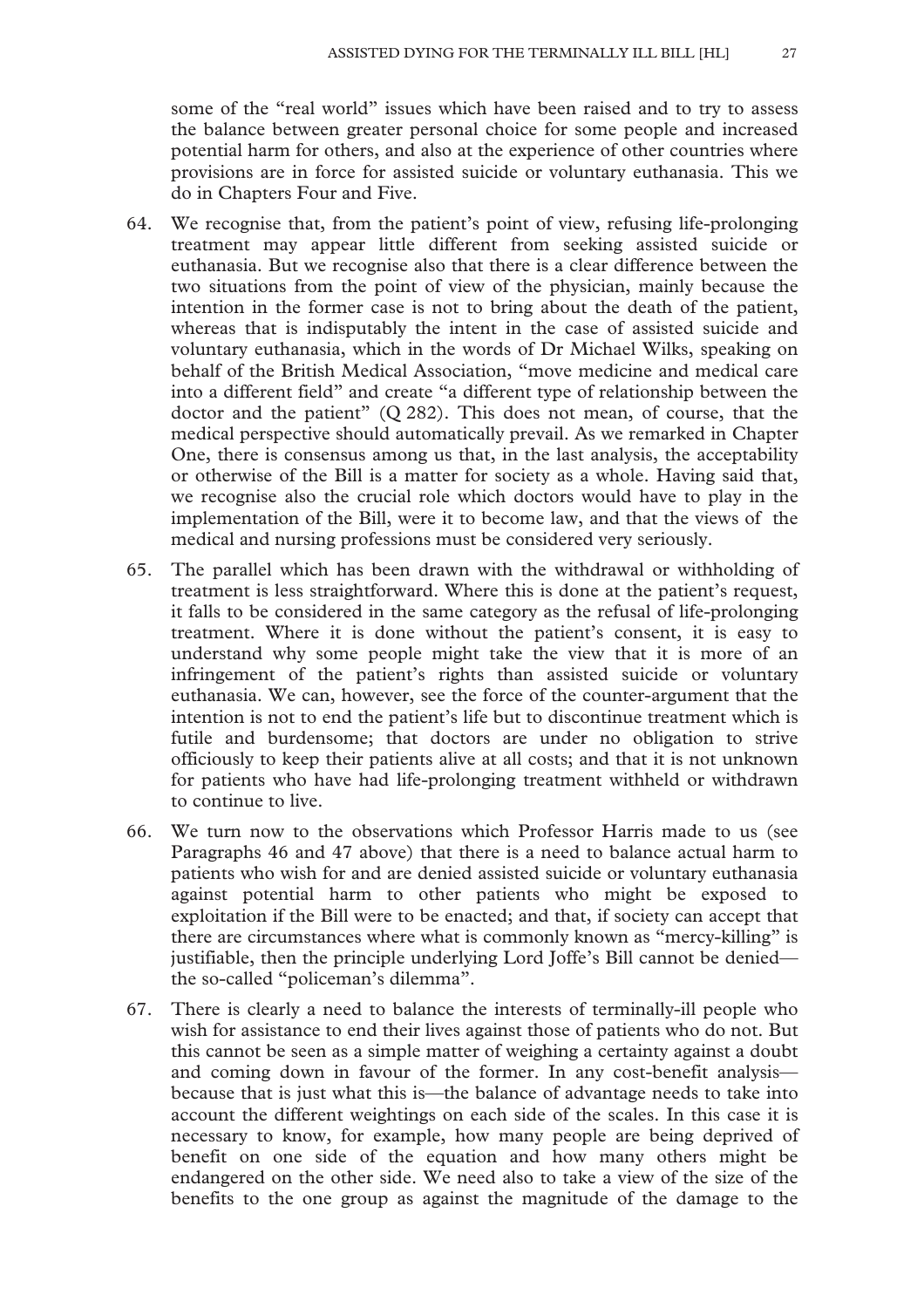other. So, while the principle of what Professor Harris has said is fair, it is necessary to look further (in Chapter Four) at how the balance would look in practice if the law were to be changed.

68. As for the hypothetical "policeman's dilemma", no one would pretend that the sort of situation which this postulates represents other than a very rare scenario, for which no legislature would consider providing in law. Commenting on this hypothesis, the Rev Professor Gill drew a distinction between compassion and legalisation. "It is a hugely compassionate case," he said, "and I would do exactly as the policeman did, and I hope you would too. But I would not expect the law to be changed to allow that; indeed, it would produce absolute chaos in society if we really did allow the police the discretion of shooting people in that context"  $(Q 1761)$ . We note here what the law says now about so-called mercy-killing—that, if anyone should take upon him or herself the responsibility for ending someone else's life in order to prevent suffering, he or she must let the courts examine all the facts of the case and reach a judgement on guilt or innocence and on whether, and if so to what extent, the law should impose punishment.

#### *Sanctity of Human Life*

- 69. We have less to say on this subject because it has been discussed to some extent implicitly in our examination of personal autonomy, of which in this specific context it may be regarded as the obverse. Some of us feel strongly that legalisation of assisted suicide or voluntary euthanasia would mark a fundamental departure in society in that it would make it lawful for one human being to comply with another's request to end or assist in ending his or her life. There are, however, certain other points which need to be made.
- 70. The first of these stems from an observation which was made to us by Dr Evan Harris, MP, and which is recorded in Paragraph 56 above—that, if the sanctity of human life provided a basis for opposing assisted suicide or voluntary euthanasia, there would be moral problems over allowing terminally-ill people to refuse life-prolonging treatment. While Dr Harris has raised an important issue here, our evidence suggests that most of those who accord to the sanctity of human life priority over personal autonomy would not see a moral inconsistency between opposing assisted suicide or voluntary euthanasia and accepting the refusal of life-prolonging treatment. This is because they would not see a refusal of life-sustaining treatment as tantamount to suicide—and we note the statement of the Attorney-General that this view reflects the position in law  $(Q 2074)$ .
- 71. We have considered also the principle of whether, if the Bill were to be enacted, its licence for assisted suicide or voluntary euthanasia would be consistent with society's attitude to suicide in general. More specifically, we have asked ourselves whether there is not an inconsistency between discouraging suicide for most people—to the point of taking strenuous measures to dissuade people from it and attempting to resuscitate those who do—and providing for a small group to have assistance in the act. When we put this question to Professor Glover, he replied: "Because the act of suicide is such a serious one and so irrevocable if successful, if somebody comes into hospital unconscious having attempted suicide, there is a strong moral case for reviving them, unless you have masses of documentation showing that this was a very serious thing which has been discussed and planned" (Q 66). But Professor Glover was less sure about the morality of reviving someone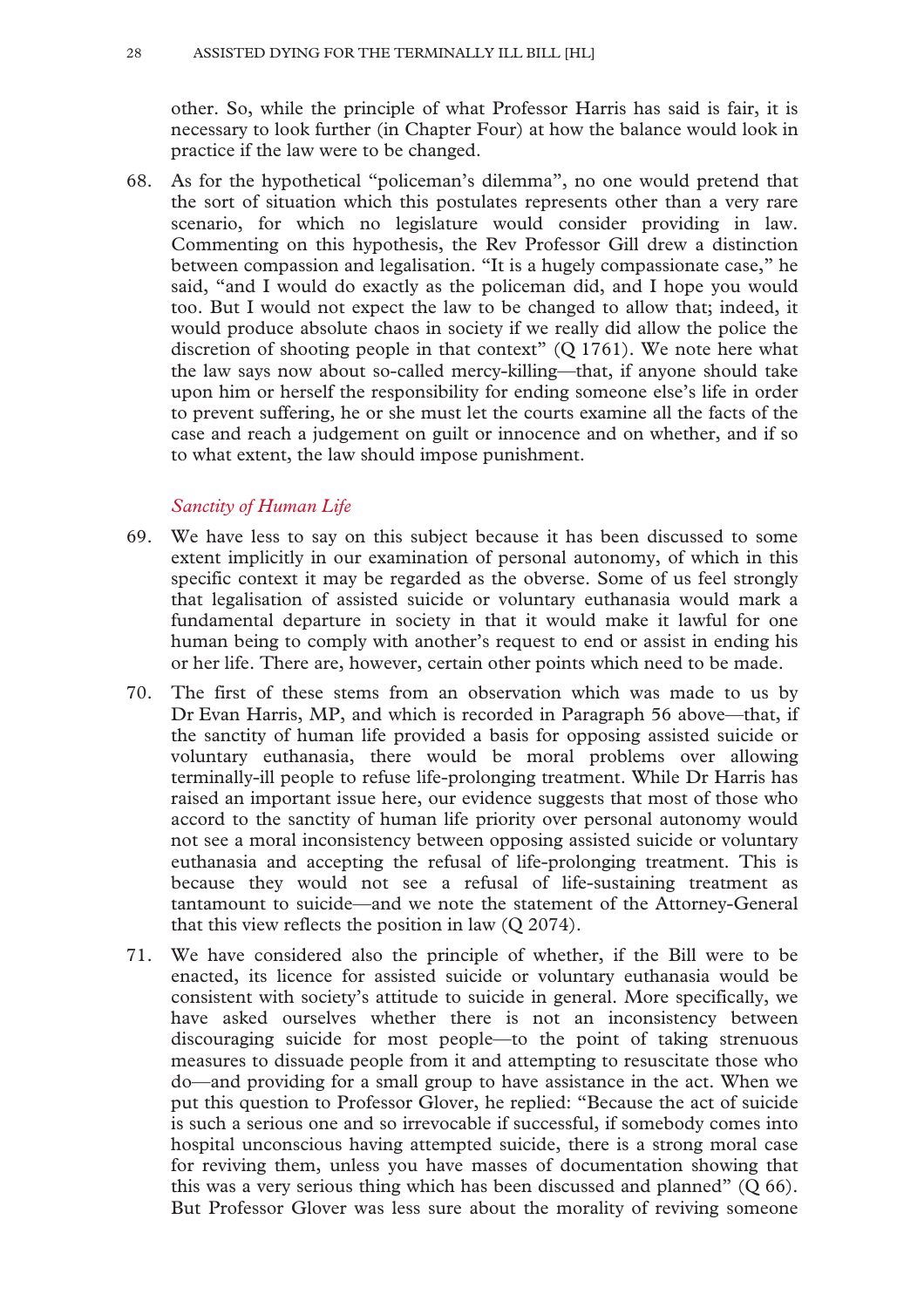who had "gone through all the types of procedure which this Bill envisages" and he suggested that, "in prison my worry is that it might be someone, say, serving a life sentence, might have a very serious wish to die, but one of the ways in which prison may be an abrogation of that person's rights is that they may not be allowed to do so" (Q 66).

- 72. Mrs Michele Wates was disturbed by the line which, in her view, the Bill drew "between those who 'qualify' to be assisted in killing themselves and those whom society would seek to prevent from committing suicide" (Q 1973). Commenting on a hypothetical comparison between a terminally ill patient with unbearable suffering and a person about to kill himself by jumping off a bridge, Professor Tallis—giving evidence on this occasion in a personal capacity rather than on behalf of the Royal College of Physicians took the view that "in different situations there are different principles that come to the fore. It seems to me that in this particular principle of the person jumping off the bridge it [i.e. intervention] is totally appropriate and the principle of beneficence would rise above the principle of autonomy until you sort through what is going on. In the situation of a person who is terminally ill and has unbearable suffering, then I think autonomy starts to push into the front and some principled concept of beneficence which overrides what they want starts falling behind" (Q 1960). Professor Finnis, on the other hand, wondered why, if autonomy were the principle underlying the Bill, its provisions were limited to people with terminal illness or unbearable suffering (Q 1973). In other words, while terminally ill people requesting assistance with suicide might be suffering unbearably, others—such as people suffering from chronic debilitating conditions or even (for example, prisoners serving life sentences) from no serious medical condition at all—might be in the same position. Yet, as was made clear to us by the Attorney-General (QQ 2101 and 2109), the law requires—and would continue to require even if assisted suicide or voluntary euthanasia were to be legalised—that action be taken to frustrate attempted suicides by, for example, prisoners.
- 73. Having examined in this way the principles underlying Lord Joffe's Bill and recorded where we feel able to agree and where as a committee we disagree on them, we shall proceed now to consider some of the key issues of practice.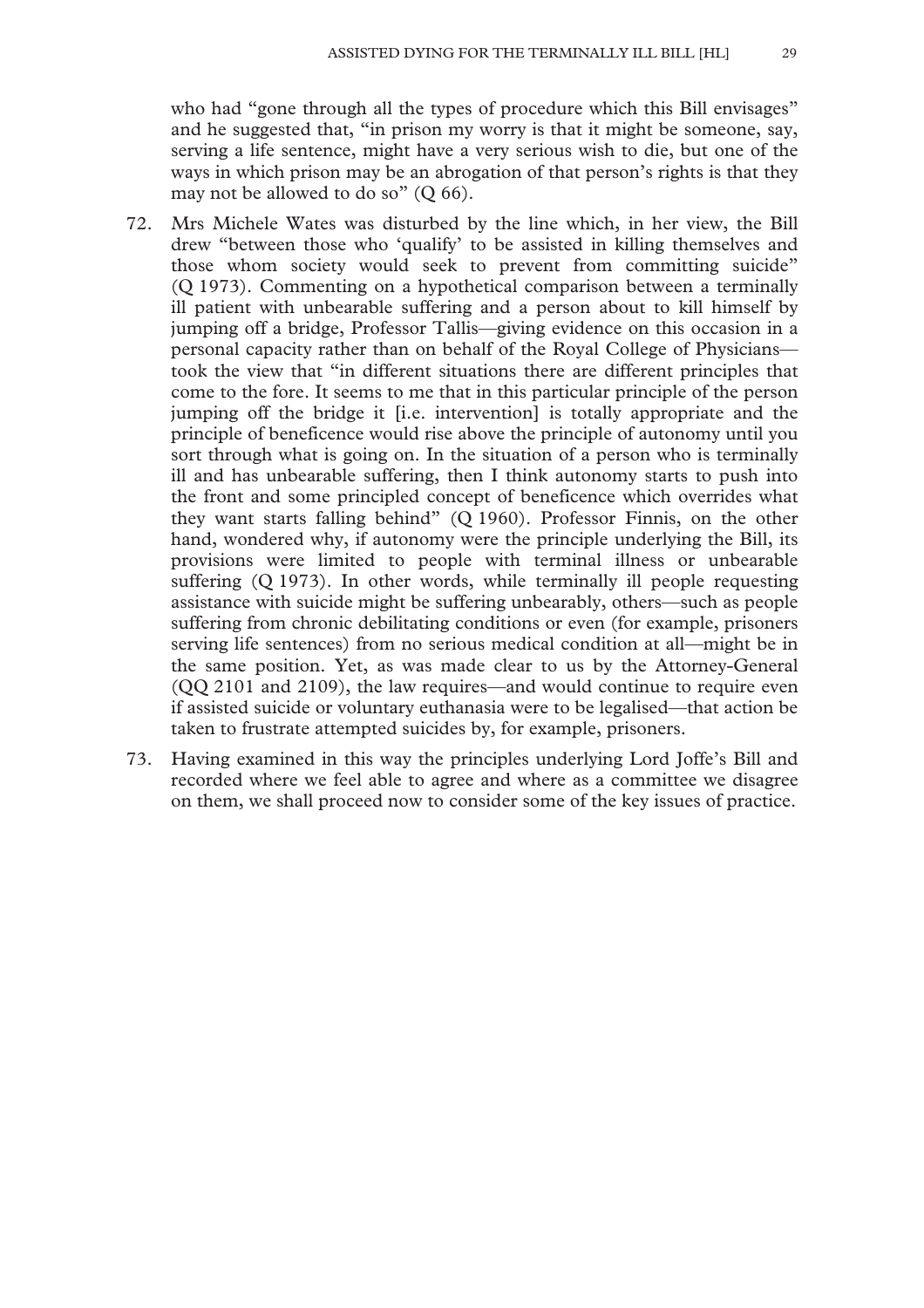#### **CHAPTER 4: PRACTICAL ISSUES**

#### **Introduction**

- 74. In this chapter we examine a number of key issues concerned with the reality, as distinct from the principles, of the subject with which the ADTI Bill is concerned. We have focused on a number of practical issues which have been raised with us in the course of our inquiry and which are concerned to a large extent with the potential of a change in the law for causing harm to others, both patients who might be at risk and those who would be called upon to assist in the ending of lives. We set out the issues here in the form of questions, and then we examine each of them in turn.
- 75. The issues which we shall address may be summarised in the following questions:
	- **Covert Euthanasia** What evidence is there that it is already taking place? And would the interests of terminally-ill people be better protected if the situation were to be recognised and regulated by legislating for assisted dying and euthanasia with the safeguards proposed in the Bill
	- **Palliative Care** Given recent and prospective advances in this area, can good quality palliative care remove most kinds of terminal suffering? And to what extent do these advances undermine the need for legislation along the lines proposed in the Bill?
	- **Slippery Slope** Would enactment of the Bill involve a "slippery slope", whereby the safeguards which the Bill contains would be eroded either by subsequent amendments to the law or by abuse of the provisions in the Bill or by undesirable changes in medical ethics?
	- **Doctor-Patient Relationships** Would these be damaged or improved by the Bill?
	- **Conscientious Objection** Is the position of doctors and other health care staff with conscientious objections to assisted suicide or voluntary euthanasia adequately protected in the Bill? And would the numbers of such staff opting out of implementing the Bill on grounds of conscience be likely to make it unworkable?
	- **Prognosis** How accurately is a doctor able to predict that a terminallyill patient will die (in the words of the Bill) "within a few months at most"? And how would this timeframe in the Bill affect people with degenerative diseases, whose prognosis is more problematic than that of others with malignant conditions?
	- **Competence** Can an attending or consulting physician be expected to be able to identify in patients requesting assisted suicide or voluntary euthanasia the presence of psychological disorders which could impair their competence to make such requests?
	- **Unbearable Suffering** Can doctors reasonably be expected to be able to assess whether a patient's suffering is unbearable?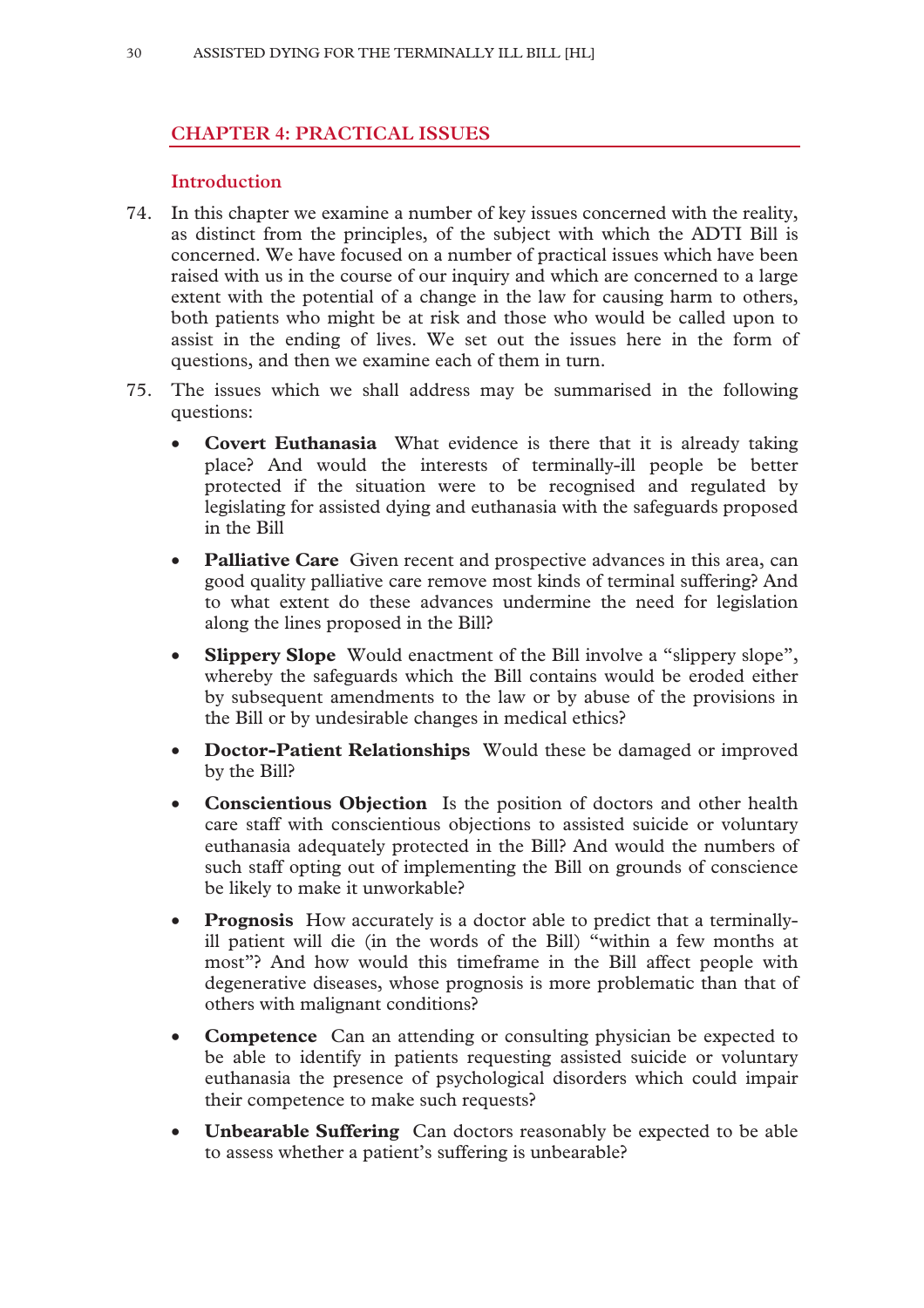- **Demand** How widespread is the serious demand for assisted suicide or euthanasia? And to what extent is this influenced by the scope of legislation in this area?
- **Vulnerable Groups** What evidence is there to suggest that the Bill could expose particular groups of people, such as the disabled or the elderly, to the danger of assisted suicide or euthanasia?

#### **Covert Euthanasia**

- 76. The allegation that covert euthanasia is being practised in the United Kingdom was made by the Voluntary Euthanasia Society (VES) in its written evidence to us<sup>26</sup>. In oral evidence Deborah Annetts, the Society's Chief Executive, told us that "we have evidence that doctors and relatives are breaking the law... The law is clearly not working" (Q 1).
- 77. We have looked at the evidence to which our attention was directed. In most cases it consists of the results of surveys carried out on the subject of assisted suicide and euthanasia, including questions on whether the respondents had ever broken the law or knew anyone else who had done so. More specifically:
	- *Ward, BJ and Tate, PA "Attitudes among NHS Doctors to Requests for Euthanasia" BMJ May 1994*

In a survey of GPs and hospital consultants, of 312 respondents (who had been assured of their anonymity) 38 (12%) claimed to have complied with a patient's request to hasten death.

• *Sunday Times 15 November 1998* 

A study of 300 GPs was said to have revealed that one in seven had admitted to helping patients to die at their request and that "hundreds, probably thousands, of patients die each year with the help of doctors at home, in hospices and in hospital".

The article also gives the names of two doctors who, between them, claim to have assisted up to 12 people to die at their request.

• *McLean, S "Survey of Medical Practitioners' Attitudes towards Physician*  Assisted Suicide (*Hune 1996*)

This was a postal survey with 1,000 respondents. 12% of respondents "personally knew another health professional who had assisted a patient to kill themselves" and 4% had "provided the means (such as drugs or information about lethal acts) to assist a patient to kill themselves".

• *Medix Survey 8 August 2004, Sponsored by the Voluntary Euthanasia Society* 

Of 1,000 respondents, 513 (51%) answered "Yes" to the question: "Do you believe there are circumstances where some health professionals in the United Kingdom currently give pain relief to terminally ill patients with the intention of shortening their life?" 454 respondents (45%) answered "Yes" to the question: "Do you believe there are circumstances where some health professionals in the United Kingdom currently assist in the suicide or voluntary euthanasia of their terminally ill patients?"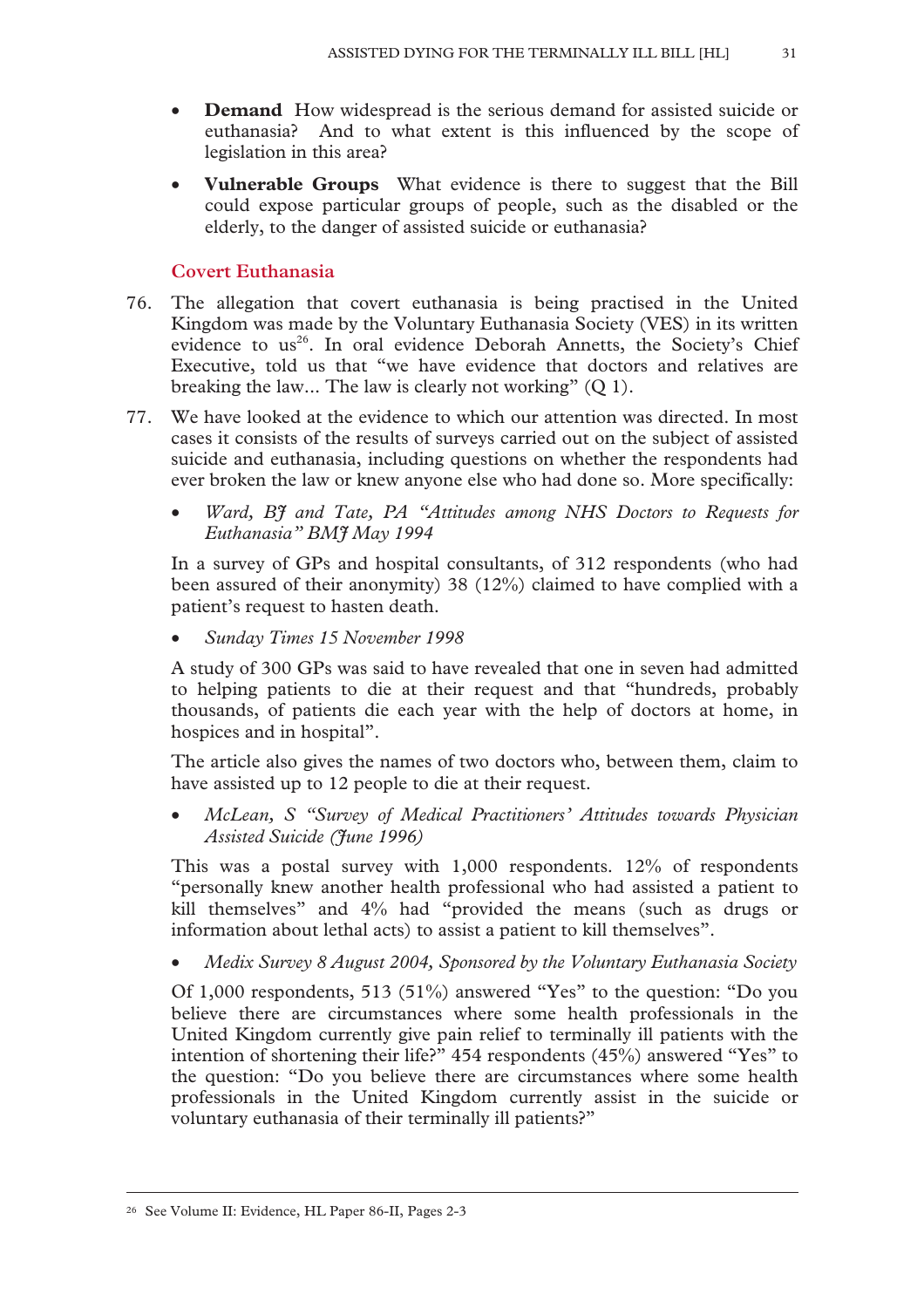- 78. Ms Hanne Stinson, of the British Humanist Association, also felt that covert euthanasia was taking place, though she was more cautious in her assessment of its incidence. "Because it is unlawful," she told us, "we have no idea how often it is done" (Q 1810).
- 79. By contrast, Dr Michael Wilks, of the British Medical Association (BMA), said that "we have no evidence whatever" (Q 287) of covert euthanasia. Professor Sir Graeme Catto, of the General Medical Council (GMC), took a similar view. Asked for his views on the allegations which had been made, he replied that, "we have no evidence that this is the case, and we have had a discussion this morning about the anecdotal nature of some of these reports. No doubt there is some truth behind them, but we have no objective evidence of which I am aware that this exists" (Q 325). Professor Catto also told us, when asked whether doctors were being disciplined as the result of complaints in this field from fellow professionals, relatives or other members of the public, that "we have no evidence to that effect. The number of cases coming forward in that area, I think, has remained very small. We have no evidence to support that suggestion"  $(Q 296)$ . Dr Wilks suggested that there was confusion on the part of some of those who alleged covert euthanasia between, on the one hand, the legal and (from the point of view of medical ethics) acceptable acts of withdrawing or withholding ineffective treatment and giving pain relief and, on the other, the administering of euthanasia. Not ruling out the possibility that there were occasional cases of malpractice, he added that, "the number of times that doctors do things intending the death of the patient is actually, I think, very small; and I would think, given the highly-controlled regulatory structure around hospitals—and particularly as we remember that in this country most people do die in hospitals—highly unlikely" (Q 287). We comment further on this subject in Chapter Seven.

#### **Palliative Care**

- 80. This is a substantial subject. Here we can do no more than summarise the issues, which for convenience we sub-divide into three main questions:
	- What exactly is palliative care?
	- How good is it, and how readily available to the terminally-ill, in the United Kingdom?
	- What can it do to reduce or eliminate "unbearable suffering"?

#### *Definition*

81. It is necessary to be clear about the nature of palliative care. It is often associated with palliative medicine, which is just one aspect of palliative care, and with pain relief in particular—whereas in practice palliative care extends more widely than either pain relief or the administration of medicine. It may be helpful therefore to begin with the World Health Organisation's definition of palliative care, which was supplied to us by the Association for Palliative Medicine of Great Britain and Ireland  $(APM)^{27}$ :

"Palliative care is an approach that improves the quality of life of patients and their families facing the problems associated with life-threatening illness, through the prevention and relief of suffering by means of early identification

 <sup>27</sup> See Volume II: Evidence, HL Paper 86-II, Page 140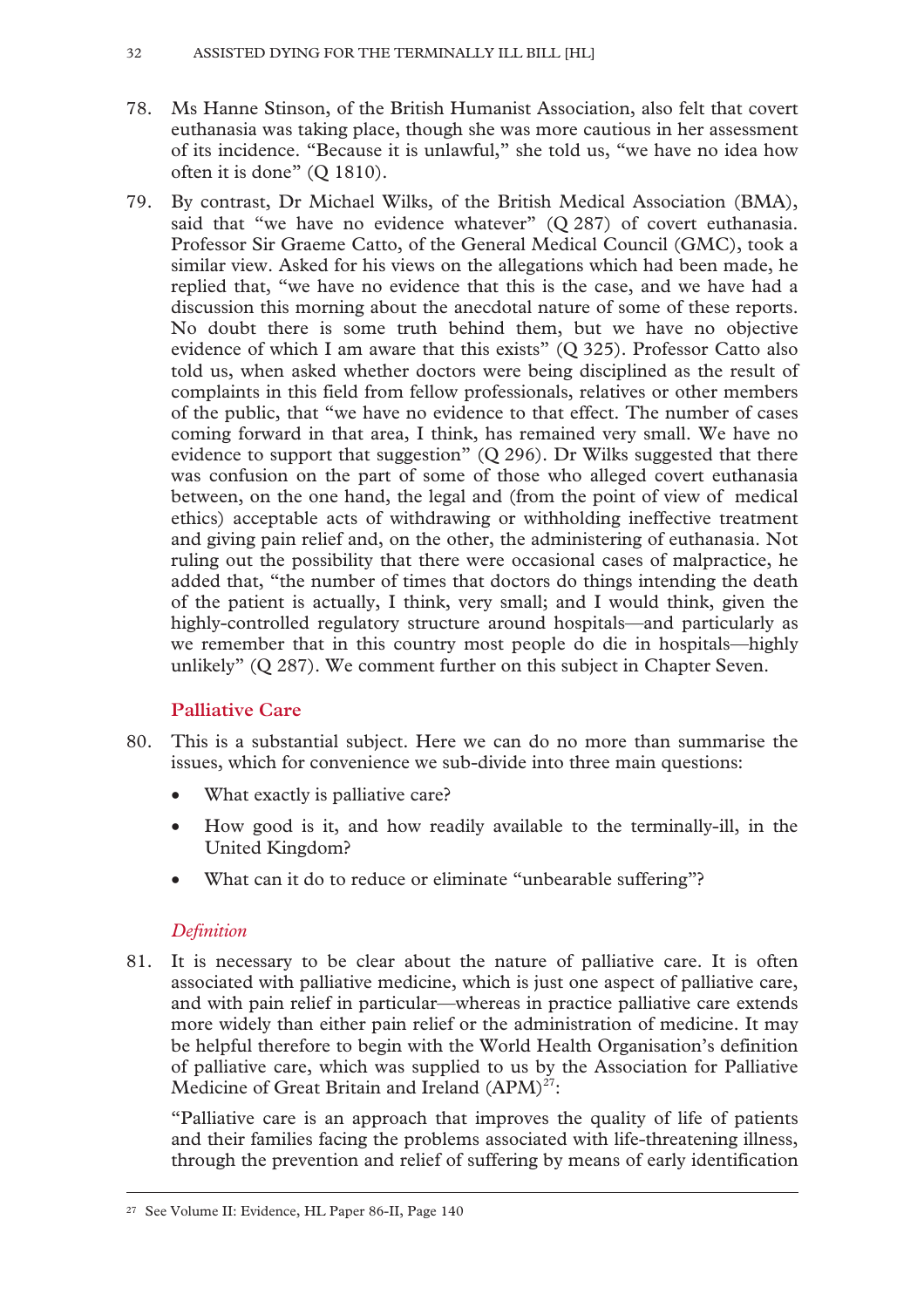and impeccable assessment and treatment of pain and other problems, physical, psychosocial and spiritual".

- 82. Dr Vivienne Nathanson of the BMA told us that, "palliative care does a great deal more than pain control or symptom control: it also gives a great deal of psychological support, helping people to come to terms with what has quite clearly been a devastating diagnosis or with devastating news at the end of a process of treatment" (Q 306). Dr Nathanson also said that "many patients who raise questions about the end of life and euthanasia or suicide, sometimes in very heavily coded ways and sometimes more explicitly, are very often asking quite simply: 'What services will be available to me if I develop symptoms that I cannot accept, that are intolerable to me?' It is not always pain. It is very important to realise that symptoms that people are most worried about are very varied. They want reassurance. I remember well one patient saying to me very explicitly: "What I want to know is that I will not be abandoned: there will not be a stage at which people say 'There is nothing more we can do for you'… That is a very important reassurance to give, to say that we do not abandon people, that we will always look for what else we can do; and sometimes those solutions are high technology, but very often they are low technology and are about reassurance" (Q 323).
- 83. We were told that the essence of palliative care was team-working. "The practice of palliative care," said Dr Teresa Tate of the National Council for Hospice and Specialist Palliative Care Services (NCHSPCS), "is of most benefit to a patient and his family when it takes place in a trusting evolving relationship during the course of advanced illness, and not just in the terminal phase, with the multi-professional team providing care which allows complex psychological and spiritual issues to be aired and addressed over time" (Q 354). By contrast, we were told, "referrals in the last two to four weeks of life are a nightmare to manage because everything is moving simultaneously and often things are out of control for them, so the ability to help them make sense and get things in order becomes that much more pressurised and difficult for them" (Q 411). Part of the task is to identify and treat depression (Q 409), to address the range of concerns which patients have about the end of life (Q 323) and to "explore and engage with the patient's suffering" (Q 354). Good palliative care includes also assessing, and constantly re-assessing during the course of a terminal illness, the most appropriate pain-relieving drugs and dosages to prescribe for each patient. In cases where death is imminent, this can involve terminal or palliative sedation, which means using "proportionate doses of a sedative for symptom control and... the alleviation of distress"<sup>28</sup>.

#### *Quality and Availability*

84. There was consensus among our witnesses as regards the quality and availability of specialist palliative care in this country. The essential message which our witnesses gave to us is that palliative care in the United Kingdom is of a very high quality but inadequately resourced and unevenly spread. Britain was described to us as "a world leader" (Q 354) in this field, and we were told that the development of palliative care as a speciality was "a great British success story, because much of the palliative care movement has been

 <sup>28</sup> See Volume II: Evidence, HL Paper 86-II, Page 140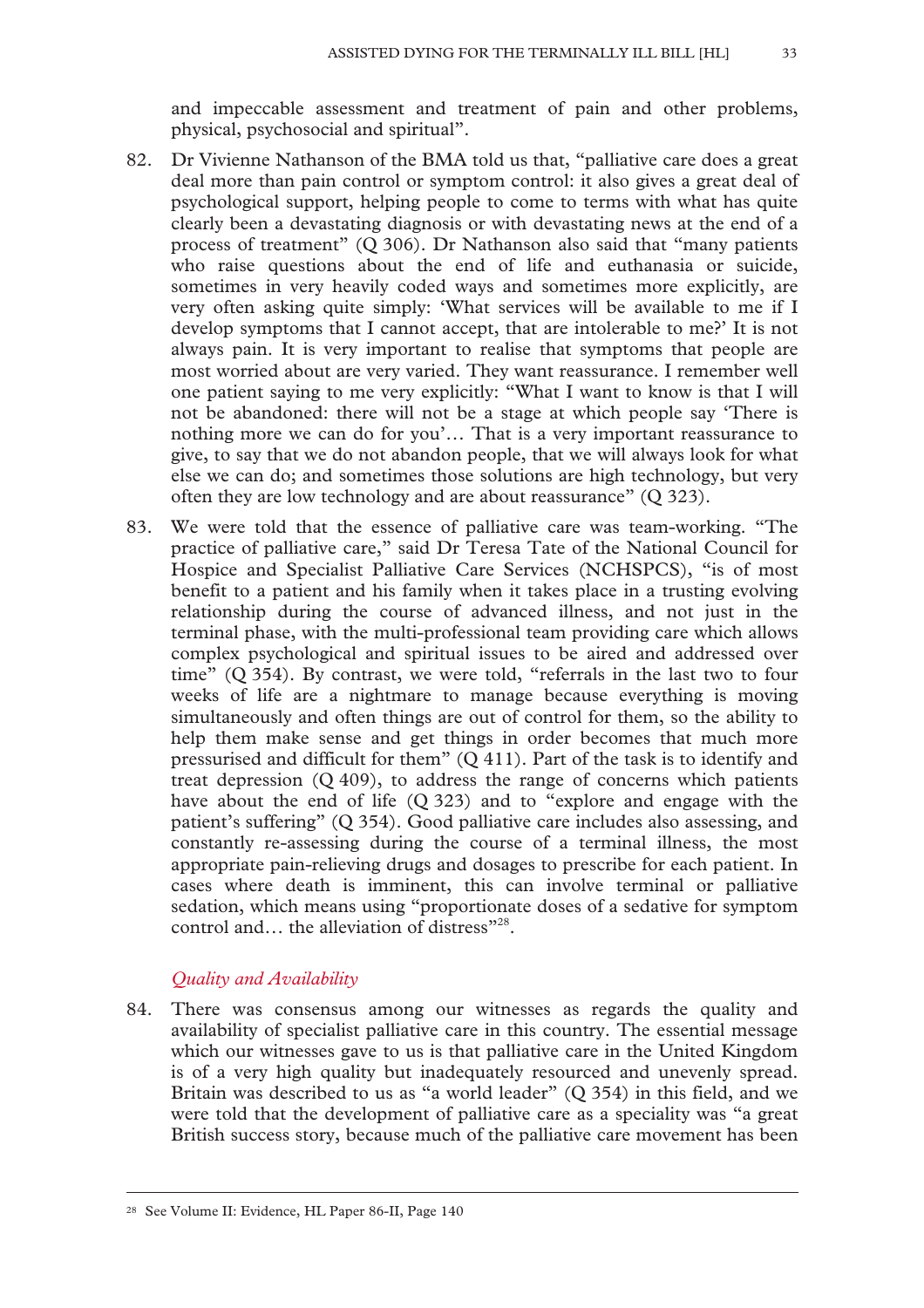British-led"  $(Q 306)^{29}$ . "When I first started in practice," Professor Johnson told us, "the whole idea of palliative care in hospices was just starting, and I can think of some examples where we were very bad at managing symptoms at that time. The improvement and the effect on general care in hospitals has been dramatic: it is not just in hospices and palliative care institutes, it is in general care and pain relief" (Q 182).

- 85. On the other hand, the availability of good palliative care seems less encouraging. There are, we were told, 237 palliative care consultants in England (the whole-time equivalent of 169), with 100 posts unfilled; and 3195 palliative care beds in the United Kingdom, of which 2522 are in the voluntary sector.<sup>30</sup> The Royal College of Nursing (RCN) wrote that "a shortage of community palliative care teams means that patients who want to die naturally at home are not always given that option. In particular, while adults with a cancer diagnosis for the most part now receive good palliative care services, many patients with other terminal diseases—such as degenerative motor neurone disease or chronic obstructive pulmonary disease—are not able to access appropriate services"31. The Royal College of Physicians observed that "clinicians working with dying patients are acutely aware of the shortfall of such services in the United Kingdom at present, especially for patients dying from non-cancer deaths outside of hospital" (Q 223). Dr Carole Dacombe, Medical Director of St Peter's Hospice Bristol and a palliative care practitioner, referred to a "deficit of care" in this field. "It is," she felt, "an indictment of our society that the vast majority of specialist palliative care services in this country are still delivered by and funded by the charitable sector" (Q 1913). Dr Nathanson added that, "by the nature of palliative care, it is not something that people should be waiting for: it needs to have sufficient resources to be available promptly to people in need at the time that they are in need but the sad fact is that we have not had a sufficient investment to guarantee that every patient who could benefit from this gets that treatment"  $(Q 306)$ . We were also told of evidence that the patchy provision of palliative care might work to the disadvantage of certain ethnic minorities  $(Q 28)$ . There is, it was suggested, something of a "postcode lottery" here.
- 86. Professor Kathleen Foley, a neurologist at the Memorial Sloane-Kettering Cancer Center in New York, told us that "the WHO, in developing its initiatives in palliative care, has asked governments not to consider such legislation for physician-assisted suicide and euthanasia until the needs of their citizens had been met with pain and palliative care services. Clearly Britain is a leader in advocacy for hospice and palliative care, yet the full penetration of services in your own country is not available, as in mine, and especially is not available for those of our ageing population with non-cancer diagnoses" (Q 2116).
- 87. Professor Mike Richards, National Cancer Director at the Department of Health (DoH), acknowledged to us the limitations of current provision. "Geographical provision," he said, "is uneven and does not always match need. Much of specialist palliative care at the moment deals with cancer

<sup>&</sup>lt;sup>29</sup> In the United Kingdom higher specialist training to consultant level in palliative medicine takes four years, whereas in other countries, including the USA and The Netherlands, there is no such specialist training and the speciality of palliative medicine is not recognised.

<sup>30</sup> See Volume II: Evidence, HL Paper 86-II, Page 135

<sup>31</sup> See Volume II: Evidence, HL Paper 86-II, Page 97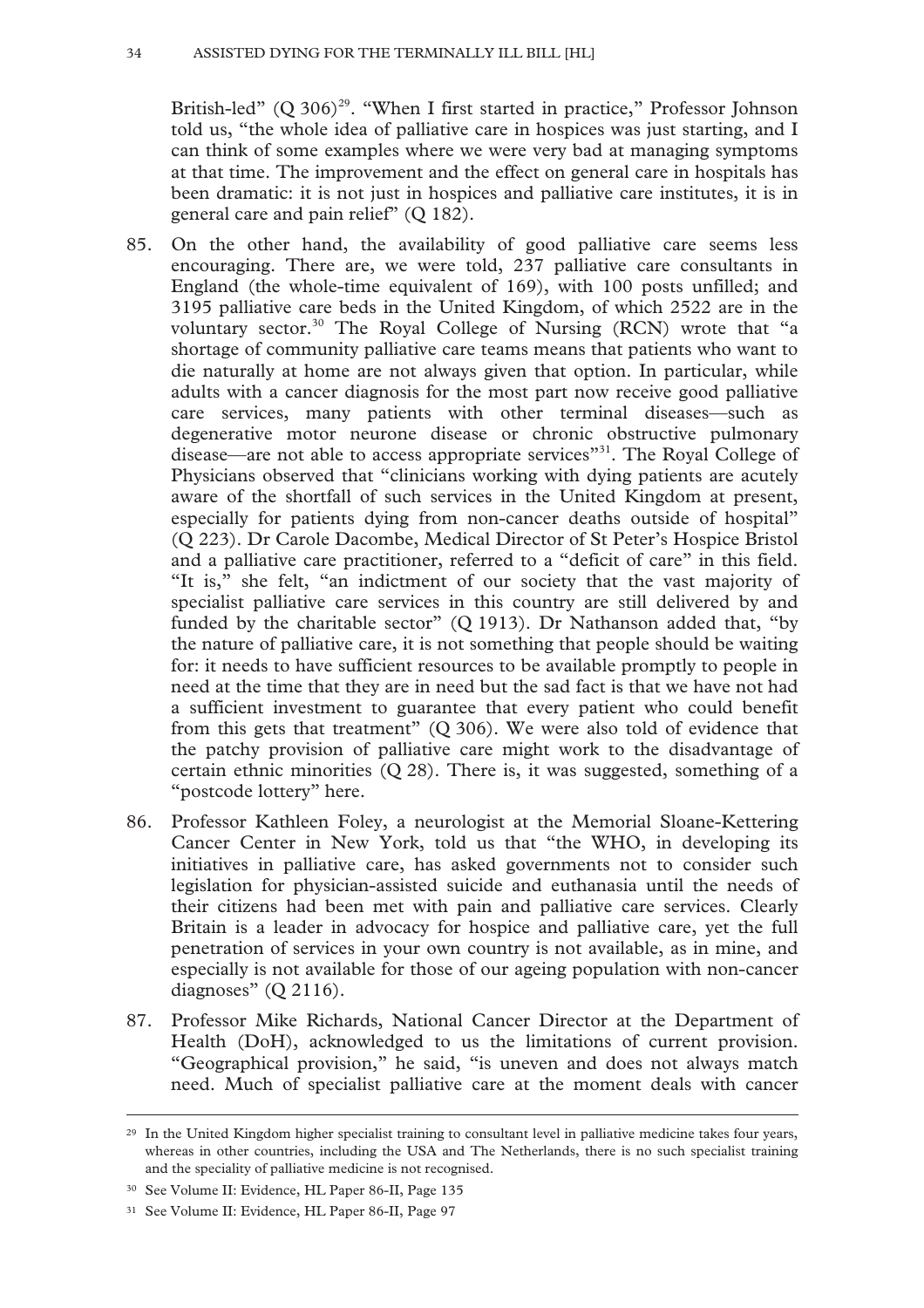patients, and I think there is an inequity there in terms of patients, for example, with heart failure or emphysema, who often have similar levels of symptoms but do not necessarily go to specialist palliative care services" (Q 423). The DoH programme, Professor Richards continued, "had three main strands—"firstly, enhancing specialist palliative care services; secondly, enhancing old age specialist services; and, thirdly, skilling-up what we refer to as generalists, that is a whole range of different people: GPs, district nurses, hospital staff who are involved in end-of-life care, and indeed staff in care homes as well" (Q 423). Nonetheless, there was a long way to go. The number of GP practices which had undergone postgraduate training to the Gold Standard set by the DoH was as yet only some 1,600 out of a total of between 10,000 and 11,000 (Q 429), while over the last three years palliative care training had reached only some 10,000 out of around 40,000 district nurses (Q 434). Up-skilling of the 600,000 care assistants in residential homes presented even greater challenges (Q 435). Professor Richards confirmed the national shortage of palliative care specialists. "There are very roughly 250 of them in the country. If you compare that to the number of people dying, which is over 500,000, you can see that for every specialist in palliative medicine there are over 2,000 people dying" (Q 436). However, a start had been made: the DoH had committed an additional—and ringfenced—£50M and "extra consultants, extra nurse specialists and extra hospice beds have been provided, so it is not just money; it is services that are happening out of this" (Q 442).

#### *Effectiveness*

- 88. There was a general consensus among our witnesses as regards the limitations of palliative care in relieving patient suffering. The VES took the view that "no amount of palliative care can address some patients' concerns regarding their loss of autonomy, loss of control of bodily functions and loss of dignity. An ability to meet these needs arises not because of a failure of palliative care but because these are person-centred issues. These issues most frequently lie at the heart of a request for help to die"32. Dr David Cole, a consultant oncologist at the Oxford Radcliffe Trust, took the same view. "There is a group of patients," he told us, "who continue to have intractable distress despite the input from expert palliative medicine, expert general practioners, etc. That small group of patients who continue to suffer intractable distress may express a wish to choose the time at which they want to die" (Q 1907). The BMA echoed this view, observing that "there are patients for whom even the best palliative care is not dealing with their pain", adding that "in spite of excellent palliative care, the position is not necessarily one which those patients regard as beneficial to them… the loss of autonomy"  $(O 304)$ .
- 89. While it seems clear from the evidence which we have received that good palliative care, tailored expertly to the individual needs of the patient, can largely relieve the symptoms of physical pain, it is necessary to consider also what it can do for patients suffering from degenerative diseases whose suffering is less of pain as of losing control of their bodily functions, including such basic activities as swallowing. We therefore sought advice from Dr Richard Hillier, a palliative care consultant and one of our specialist

 <sup>32</sup> See Volume II: Evidence, HL Paper 86-II, Page 3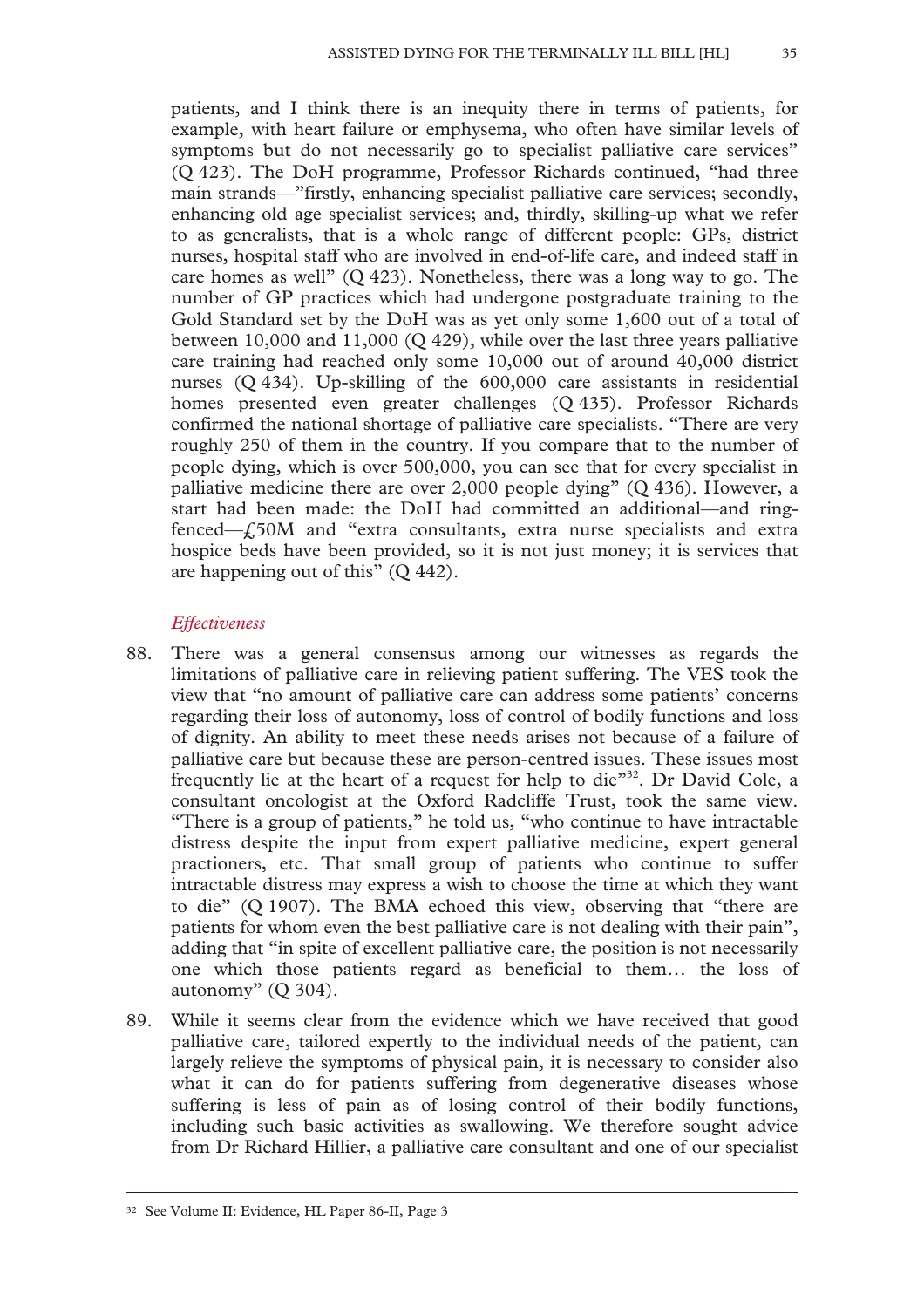advisers, on the incidence, symptoms and treatment of motor neurone disease (MND). His advice, based on research carried out by him, is reproduced as Appendix 5. Briefly, MND afflicts up to 2 people per 100,000 in the United Kingdom and there are around 1,000 deaths from it (out of some 500,000 for the United Kingdom as a whole) every year. Most of the symptoms can be relieved or reduced, the more so if patients are treated in a specialist MND Centre with access to experienced physicians, nurses, physiotherapists and palliative care experts. Unfortunately, such centres are few in number, though increasing, and as a result patients who are not involved can suffer considerably. MND sufferers are often fearful following diagnosis, particularly as the result of stories in the media that they will choke to death. Dr Hillier's research concludes that such an outcome is a rarity and that most MND sufferers die of respiratory failure in their sleep. The picture here therefore appears to mirror that for the effectiveness of palliative care overall—that in qualitative terms it can mitigate to a large extent the medical suffering associated with terminal illness but that it is, at least at present, spread too thinly within the United Kingdom.

90. We have noted the advances in specialist palliative care which have been made in recent years in this country and the high quality of such care nationally. We have noted also that such services are not uniformly available throughout the country, though we are pleased to see that the Government is devoting increased resources to this area of health care. We are unanimously of the view that high priority should be given to the development and availability of palliative care services across the country and we hope that the efforts which are being made in this direction will be intensified.

#### **The Slippery Slope**

- 91. Opponents of Lord Joffe's Bill frequently draw attention to the so-called slippery slope, by which they mean that it will be difficult, if not impossible, to prevent the extension of assisted suicide or voluntary euthanasia if once the principle is conceded. The concerns which have been raised with us under this heading may be sub-divided into five categories:
	- incremental extensions to the law;
	- elastic interpretation of the law's provisions;
	- hidden pressures;
	- abuse of the law;
	- the paradigm shift.

We address these five concerns in turn.

#### *Incremental Extensions*

92. Lord Joffe foresaw the possibility of subsequent amendments to his Bill, should it become law, to widen its scope. "We are starting off," he said, "this is a first stage… I believe that this Bill initially should be limited, although I would prefer it to be of much wider application, but it is a new field and I think we should be cautious" (Q 89). Expanding on this, Lord Joffe told us that, "when we considered the opposition to the previous bill, we felt that there was such strength of feeling in the debate about extending it to younger people who had a long lifetime ahead of them that we thought it wise… to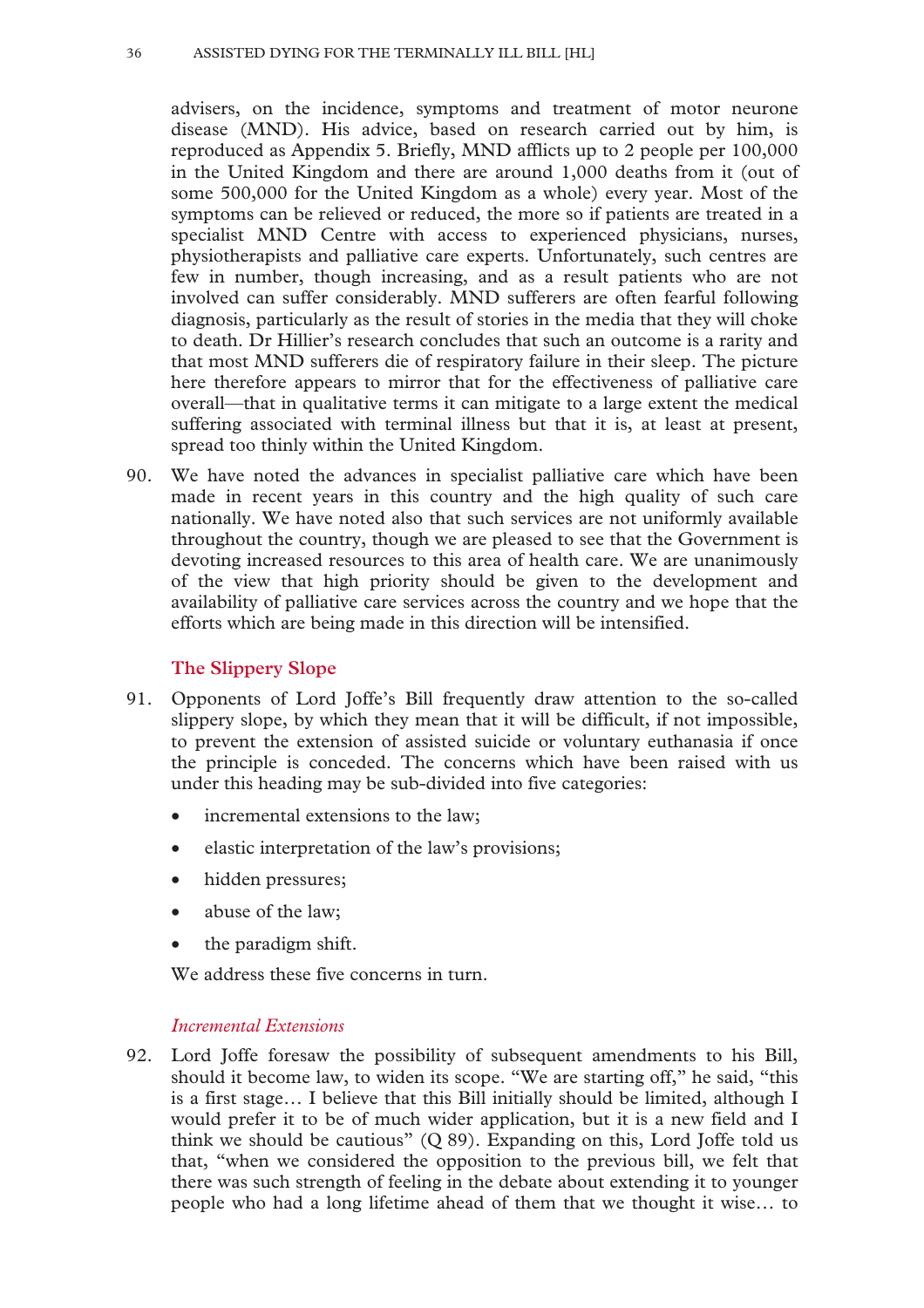limit it to terminally ill patients who were already suffering terribly and had a very short time to live. But I can assure you that I would prefer that the law did apply to patients who were younger and who were not terminally ill but who were suffering unbearably, and if there is a move to insert that into the Bill I would certainly support it" (Q 124).

93. Dr Fiona Randall argued that, "if we are saying that the entitlement to assisted suicide and euthanasia (and that is what this Bill is about—it is about giving these people an entitlement if they meet certain criteria) is thought to be of benefit for those who are terminally ill, it must be extended to others who feel they are suffering unbearably but are not in the last few months of their life". Otherwise, she suggested, the law would be regarded as inequitable (Q 1973). Professor Henk Jochemsen, a medical ethicist from whom we took evidence in The Netherlands, drew attention to ongoing debate in that country about extending the existing law on euthanasia to cover new categories of persons, including new-born babies and others without medical conditions who are "tired of life" **(**Q 1510). We can do no more here than note that the Bill, if enacted, is seen by some of its supporters as (in Lord Joffe's own words): "a first stage and possibly the final stage, but there could be subsequent stages"  $(Q 122)$  and by its opponents as the first step onto a slippery slope.

#### *Elastic Interpretation*

- 94. Many of the people who have written to us have drawn parallels between the Bill and the Abortion Act of 1967. They have pointed to the similarity between the arguments advanced to support the latter (that illegal abortion was already happening and that it would be better to regulate it via legislation) and those used to advance the present Bill, and to the disparity between the intention of the Act's sponsors—that abortion would be an exceptional procedure—with the reality, in which at the last count there were over 180,000 abortions carried out annually in England and Wales. Their concern is that the legalisation of euthanasia, even with the strictest of safeguards, might have similar results. In his evidence to us, Lord Walton cited experience of the Abortion Law. "I do not believe," he said, "that the Abortion Act has been significantly amended in relation to its provisions but those provisions have been widely ignored, leading virtually to abortion on demand" (Q 2070).
- 95. There are, of course, dissimilarities between the Bill and the Abortion Act. The latter, for example, allows abortion in cases where there is considered to be risk to the physical or mental health of the mother or her other children as well as to her own life. There is also a difference from the ADTI Bill in the nature of what is on offer. Whereas it was, perhaps, to be expected that there would be growing pressures to apply the Abortion Act with growing elasticity in an age of increasing secularity, most people have a natural desire to remain alive and in consequence there is unlikely to be the same degree of pressure to exploit loopholes in a law permitting assisted suicide and voluntary euthanasia. Nonetheless, there is a concern that what has been seen as elasticity in interpreting some of the Act's provisions (for example, concerning the mental health of the mother) might be replicated in implementing some of the Bill's provisions, including those of "unbearable suffering", "terminal illness" and "competence". This concern, Lord Walton told us, is one of the reasons why the 1993/4 Select Committee on Medical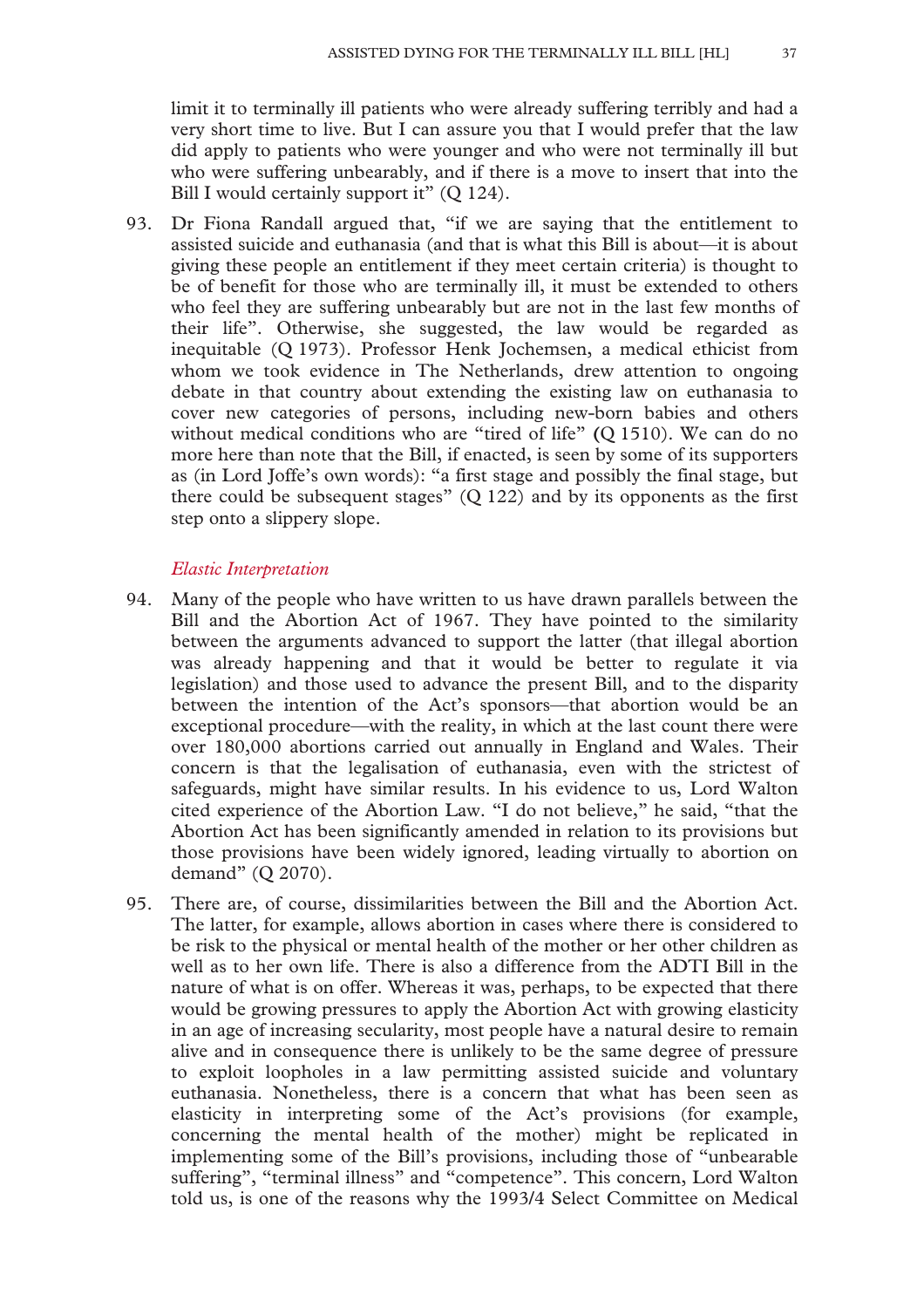#### 38 ASSISTED DYING FOR THE TERMINALLY ILL BILL [HL]

Ethics rejected any change in the law. "We did not think it was possible," he said, "to set secure limits on voluntary euthanasia… It would be next to impossible to ensure that all acts of euthanasia were truly voluntary and that any liberalisation of the law was not abused. We were concerned over the possible erosion of any such legislation, whether by design or inadvertence or by the human tendency to test the limits of any regulation" (Q 2043). As regards the present Bill, Lord Walton thought that "it would in the first instance set down very strict criteria, but I think those criteria might well be progressively eroded with the passage of time, leading to widespread practice of voluntary euthanasia" (Q 2043). Later in response to a question Lord Walton said: "I have read it [the Bill] carefully several times and, if it were to become law, I cannot readily see any additional safeguards which I would wish to see introduced" (O 2065).

96. The Bill's supporters argue that there is no evidence of legislative drift in countries where legalised assisted suicide or voluntary euthanasia have been introduced. They point out that in Holland, for example, there has been no dramatic rise in the number of recorded cases of euthanasia since Dutch practice in this field was codified into law in 2002; and that the numbers of people receiving assistance with suicide in Oregon under the terms of the 1997 Death with Dignity Act has remained relatively stable and low—some 0.14% of all deaths in Oregon in 2003. More detailed evidence of the practice of assisted suicide and euthanasia in these places is provided in Chapter Five.

# *Hidden Pressures*

- 97. The essential concern under this heading is that some terminally ill people might feel under pressure, if the option of assisted suicide or voluntary euthanasia were to be available in law, to avail themselves of it in the interests of others (in particular, family members) rather than because they themselves positively wished to die in this way. Maura Buchanan of the RCN suggested that some terminally ill patients "might feel that they had to use the Bill when the cost of nursing home care started to eat away the family's inheritance. It would be easy to succumb to pressure and feel that you had to give up or feel that you were a burden, when the family in today's world do not sit at home looking after mother or elderly relatives, because everybody has to work now to keep the mortgage going" (Q 263). Baroness Greengross took the view that "the whole question of being a burden to society as a whole is something that is widespread amongst older people, especially in Northern Europe and North America. It is part of our culture, where a lot of old people say they do not want to be a burden on their families, however loving, and we must accept that is part of our culture" (Q 1956). Dr Jim Gilbert, a medical director of palliative care in Devon, raised a related concern—that some patients, while not opting for ending their lives, would feel themselves to be presented, if the law were to be changed, with an ongoing choice to be made (Q 1973).
- 98. The VES on the other hand argued<sup>33</sup> that, where such "burden" feelings are present in people who wish to die, this is related to their frustration at being dependent on others during the dying process and is therefore linked to losing autonomy. The VES also suggested, drawing on research into assisted

 <sup>33</sup> See Volume II: Evidence, HL Paper 86-II, Page 5 and Q18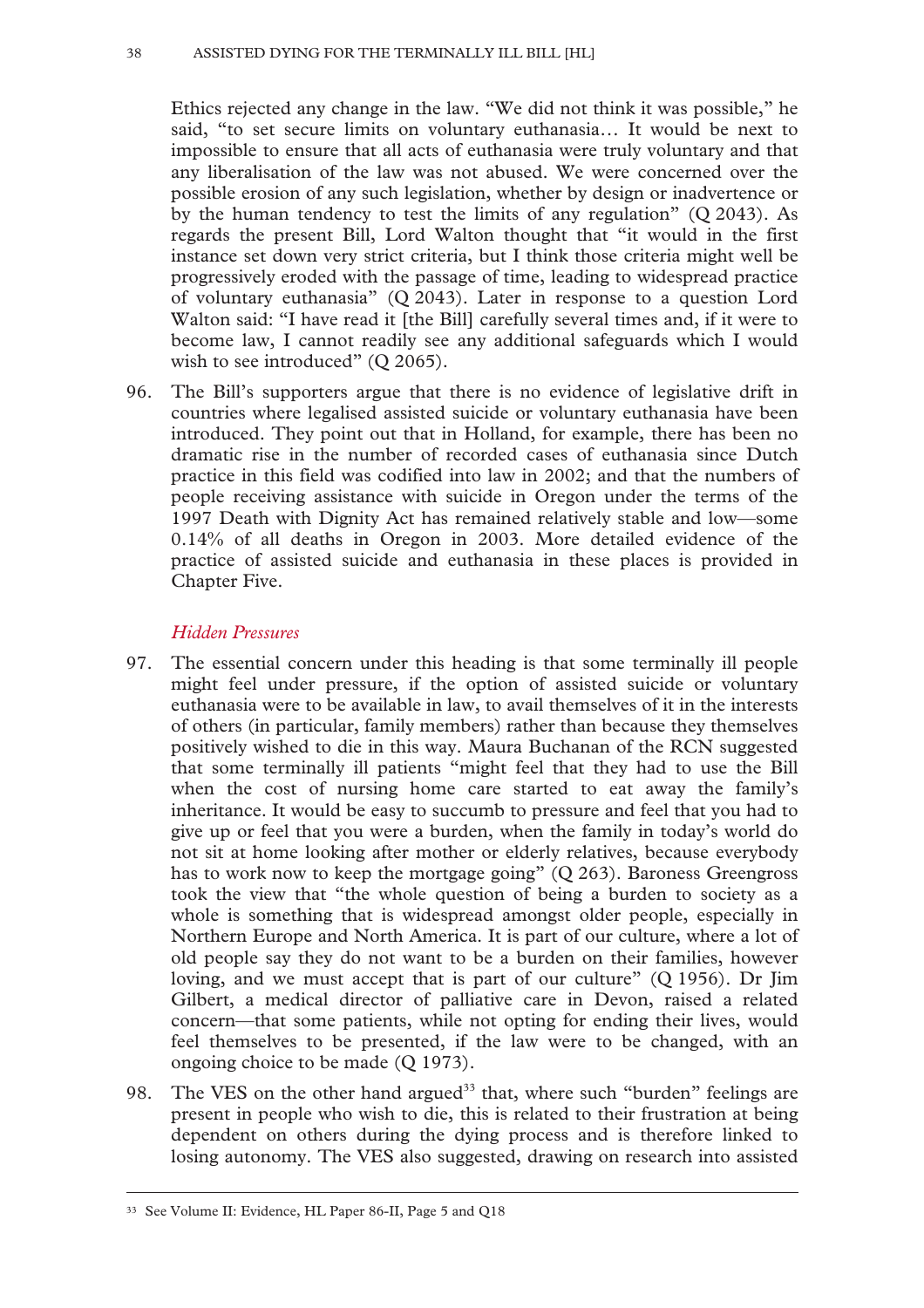suicide in Oregon, that "sometimes a patient will hold off going through the final act of having help to die for a few days as a result of their relatives putting pressure on them not to do so"  $(Q 11)$ . And Baroness Greengross added to her view of the cultural problem (referred to above) that "the burden question is a societal problem… that is about a re-allocation of resources, training care staff better and changing our culture, and not about this Bill" (Q 1956). It was also suggested that people who have a positive wish for assisted suicide or voluntary euthanasia and are denied its fulfilment are the victims of the law as it stands as much as others who might be pressured into such action if the law were to be changed. "Concern for the vulnerable," said Professor Harris, "does not… tell us that we should forbid medically-assisted dying; it tells us that we should permit it, with the safeguards such as those in Lord Joffe's Bill" (Q 1).

99. Nonetheless, this is the concern which has been raised with us most frequently in the context of the slippery slope both by witnesses giving oral evidence and in very large numbers of letters and emails from members of the public. As we will see later in this chapter, it is a concern which is felt particularly strongly in relation to potentially vulnerable groups of people, such as the disabled and the elderly.

### *Abuse of the Law*

- 100. The concern here is that the provisions of the Bill, if enacted, might be applied to persons for whom it was not intended, not because of elasticity in the interpretation of what the Bill allows, but rather through deliberate flouting of the law. While this may seem a less likely outcome, the concern which is felt under this score appears to be that, if (as has been alleged) covert euthanasia is taking place when there is an absolute legal prohibition of it, the opening of the door via limited legal provision will encourage the *de facto* barriers to be pushed further out—rather than (as others argue) the reverse. Those who have this concern usually quote empirical data from The Netherlands which indicate that around 1,000 cases of euthanasia occur annually in that country without an explicit request<sup>34</sup>. This phenomenon existed before legalisation of voluntary euthanasia in The Netherlands and first came to light in the early 1990s, and the numbers have remained more or less constant. We deal with this issue more fully in our chapter on overseas experience (Chapter Five).
- 101. Commenting on this, Deborah Annetts of the VES said: "Yes, this is a concern and the Dutch absolutely recognize it and they have been working very hard to try and put in better provisions—if you like, better medical practices—in order to deal with that issue. What is noticeable, though, looking at the 900 deaths which occurred without explicit request, is that most of those patients will have made a request to the doctor; they may not have gone through the formal process but they will have gone through an informal discussion. The latest figures from The Netherlands show that in virtually all those cases there will have been a discussion, if not with the patient themselves but also with the relative or a colleague" (Q 13). The VES added that no increase in this type of case had been reported over the last 10

 <sup>34</sup> See Volume II: Evidence, HL Paper 86-II, Page 393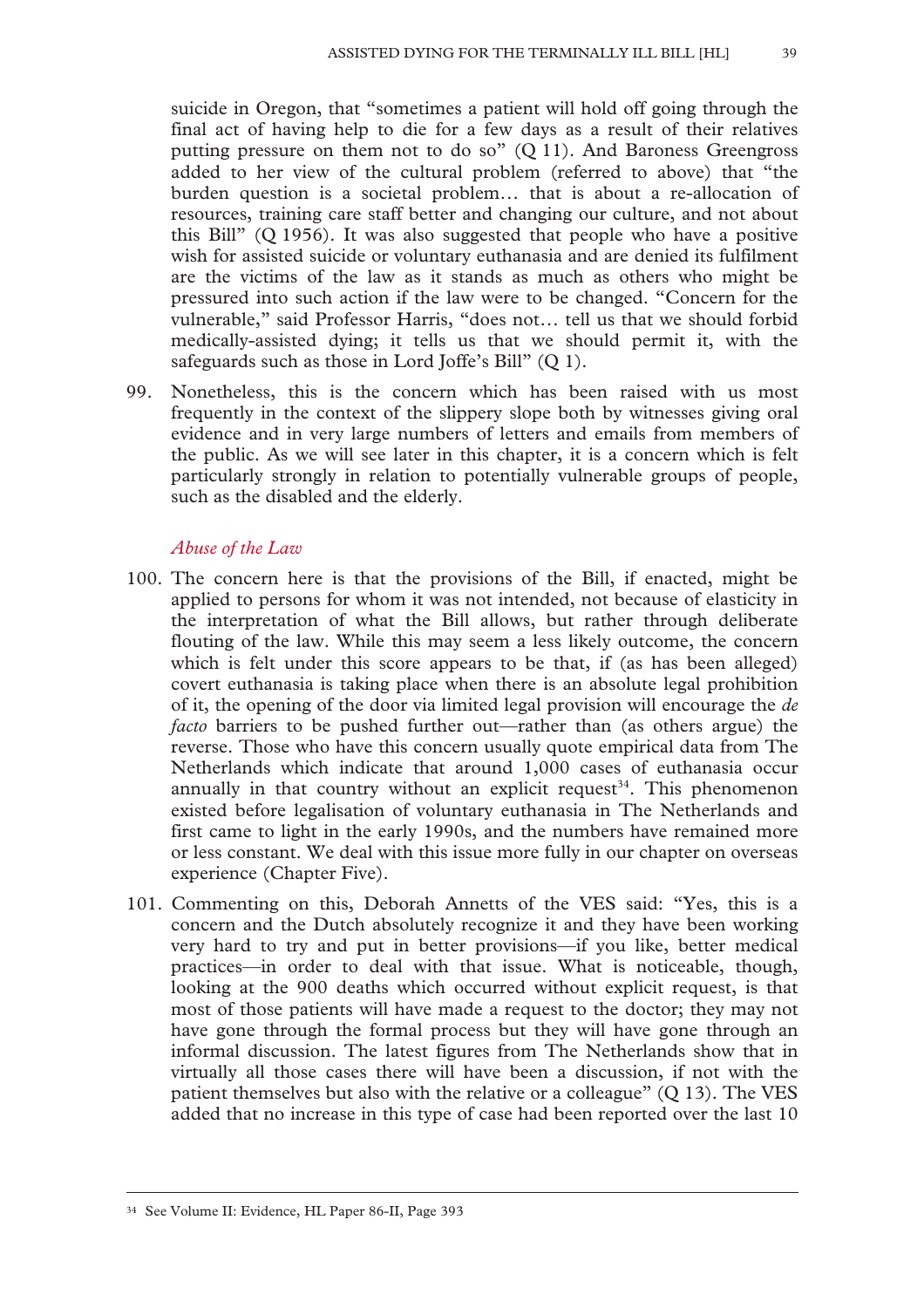years and that in most cases the amount of time by which, according to the physician, life had been shortened was a few hours or days<sup>35</sup>.

### *The Paradigm Shift*

- 102. Though this is a term coined by one of our witnesses, it refers to an issue highlighted also by others. The essence of the concern here is that, if assisted suicide and voluntary euthanasia should be legalised and if implementation of the law were to be carried out within the health care system, these procedures will of necessity become a therapeutic option; that over time there will be drift from regarding the death of a patient as an unavoidable necessity to regarding it as a morally acceptable form of therapy; and that pressure will grow as a result for euthanasia to be applied more widely—for example, to incompetent people or to minors—as a morally acceptable form of medical therapy which is considered to be in the patient's best interests. Professor Tallis told us—adding however that it was his personal view rather than that of the Royal College of Physicians—that "to me it does seem to be a therapeutic option, as are many other forms of treatment that may hasten people's deaths… For that reason I do feel it should be regarded as part of the therapeutic alliance between the patient and the doctor. I do see, without trivializing the phrase, that it is part of a whole package of care"  $(Q 257)$ . The Association for Palliative Medicine said that "the Bill postulates the ethical concept that death is a "moral good". There is the danger that, if death and "medicalised killing" become regarded as in the best interests of competent patients, there will be a moral obligation to extend this to incompetent patients".<sup>36</sup>
- 103. Concern has been expressed over the effect of such a paradigm shift on medical practitioners as well as on patients. "If," Dr George observed, "under some circumstances assisted suicide or euthanasia is now considered to be an entitlement of the patient—bringing it into statute makes it an entitlement—then that becomes a therapeutic option and, therefore, it becomes a potential duty for us to perform" (Q 420). There is, of course, provision within the Bill for those with conscientious objections to remove themselves from its implementation, and an amendment by Lord Joffe provides that there would be no duty on any doctor to raise the issue with a patient. But the perceived problem here is more about the impact of a law along the lines of the Bill on medical ethics as a whole rather than on individual practitioners.

#### **Doctor-Patient Relationships**

104. The concern which has been expressed on this score needs to be looked at from two standpoints—that of the patient and that of the doctor. On the one side, it has been suggested that the legalisation of medical assistance for suicide and voluntary euthanasia could introduce a sense of distrust of doctors on the part of patients. On the other side, it is clear that many doctors are concerned that the introduction of assisted suicide and voluntary euthanasia as medical procedures could not only undermine their patients' trust in them but also run counter to the ethics of their profession.

 <sup>35</sup> See Volume II: Evidence, HL Paper 86-II, Page 6

<sup>36</sup> See Volume II: Evidence, HL Paper 86-II, Page 138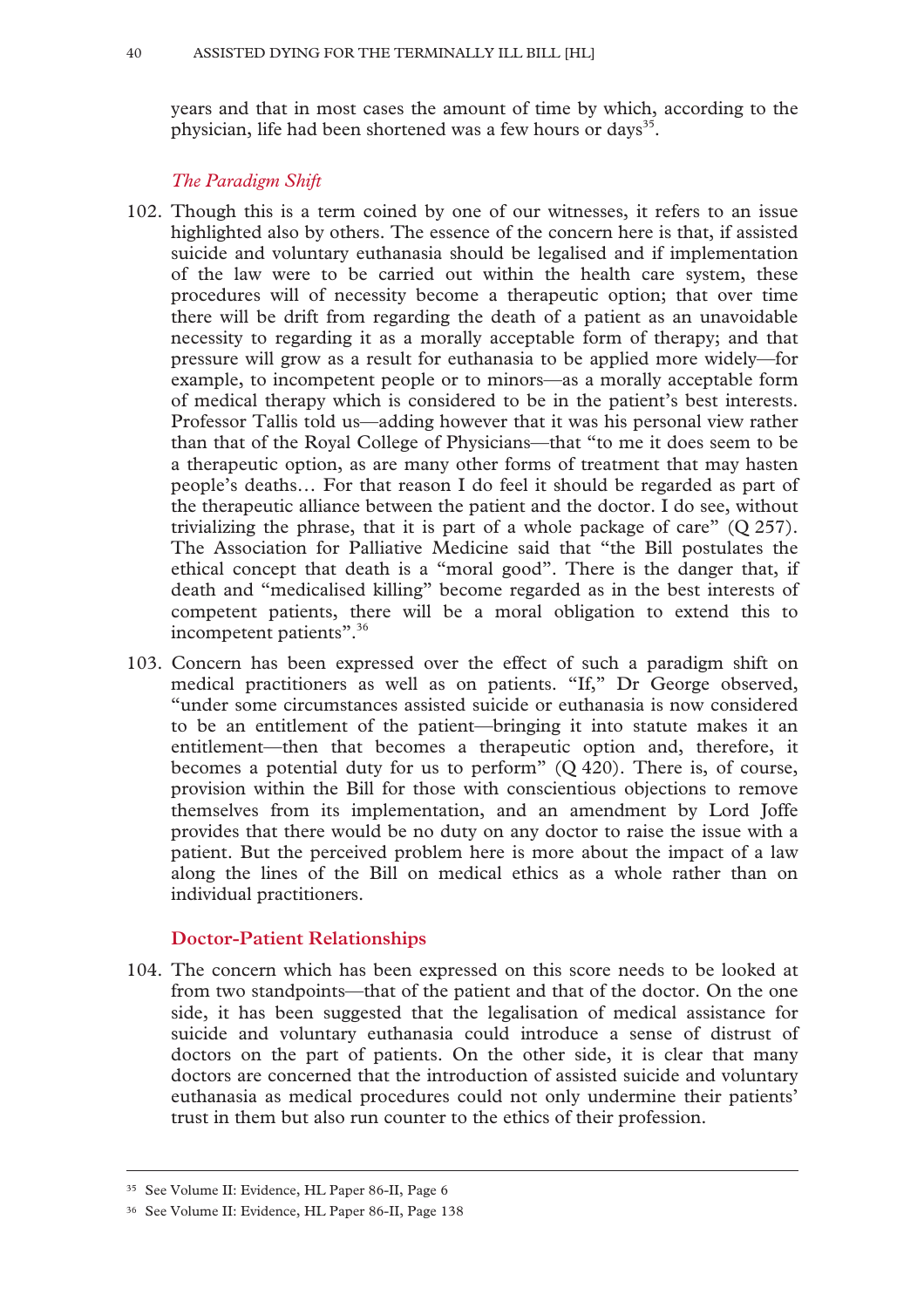- 105. Opinion polls do not suggest any significant anxiety on this score from the point of view of patients—see Chapter Six. In its written evidence the VES pointed to the benefits of open discussion with their doctors of all patients' concerns and wishes relating to the dying process, including the options of assisted suicide or voluntary euthanasia, and to a survey which had reached the conclusion that, out of eleven European countries (including the United Kingdom), the Dutch have the highest regard for and trust in their doctors<sup>37</sup>. Others pointed to an existing openness of discussion of end-of-life issues here in the United Kingdom. Dr Gilbert told us that, "these sorts of issues about wishing for an earlier death are not terribly uncommon in palliative care practice. Certainly my own experience and that of my colleagues in the south west that I know well would be that such matters do have an opportunity to be discussed openly in trying to concentrate on what are the distressing issues for that patient and those close to them at the time" (Q 2039). Ms Penny Lewis, of King's College London, observed that doctor-patient relationships in The Netherlands were different from those which obtained in the United Kingdom in that most acts of voluntary euthanasia in Holland are carried out by GPs, who tend to know their patients over a long period of time (Q 28). In this country, observed Dr David Jeffrey of the Association for Palliative Medicine, "if you try and register with a general practitioner, you register with a practice; it is a team approach to care. If you call at night, you will get a different doctor, you will not get your own doctor coming to see you… This is becoming less and less likely given the pressures of general practice nowadays" (Q 409).
- 106. All the medical practitioners who spoke to us agreed that there had been a significant change in doctor-patient relationships over the last 30 years or so in favour of greater openness and patient autonomy. As Lord Walton put it, "The days of 'doctor's orders' are long passed and the practice of medicine is a partnership between the doctor and the patient, in which it is the doctor's responsibility and duty to indicate to the patient what he or she regards as being the best course of action to follow in the management of their condition, but it is up to the patient to decide whether or not to accept that advice" (Q 2045).
- 107. Lord Joffe recognised the difficulties which legislation in this field caused for the medical profession but cited experience in The Netherlands and Oregon. "We have learned," he said, "that in The Netherlands doctors really worry about assisting patients to die—it is not something they move into enthusiastically and it causes considerable concern. But on the surveys which have been taken in The Netherlands, and certainly in Oregon, the sense is that doctors often feel that actually that is part of their treatment of a patient whom they have known for a considerable time… and they feel that they have done the right thing by their patient. Some doctors might feel that actually they want to be involved: it is part of the treatment for the patient of whom they are very fond and want to assist" (O 130).
- 108. What of the effects on the doctor-patient relationship from the standpoint of the doctor? The Royal Colleges of Physicians and of General Practitioners adopted a neutral stance on the principles underlying the Bill. The General Medical Council said in written evidence to us that "we require doctors to obey the law… and our guidance will always be consistent with the law.

 <sup>37</sup> See Volume II: Evidence, HL Paper 86-II, Page 6 and Q8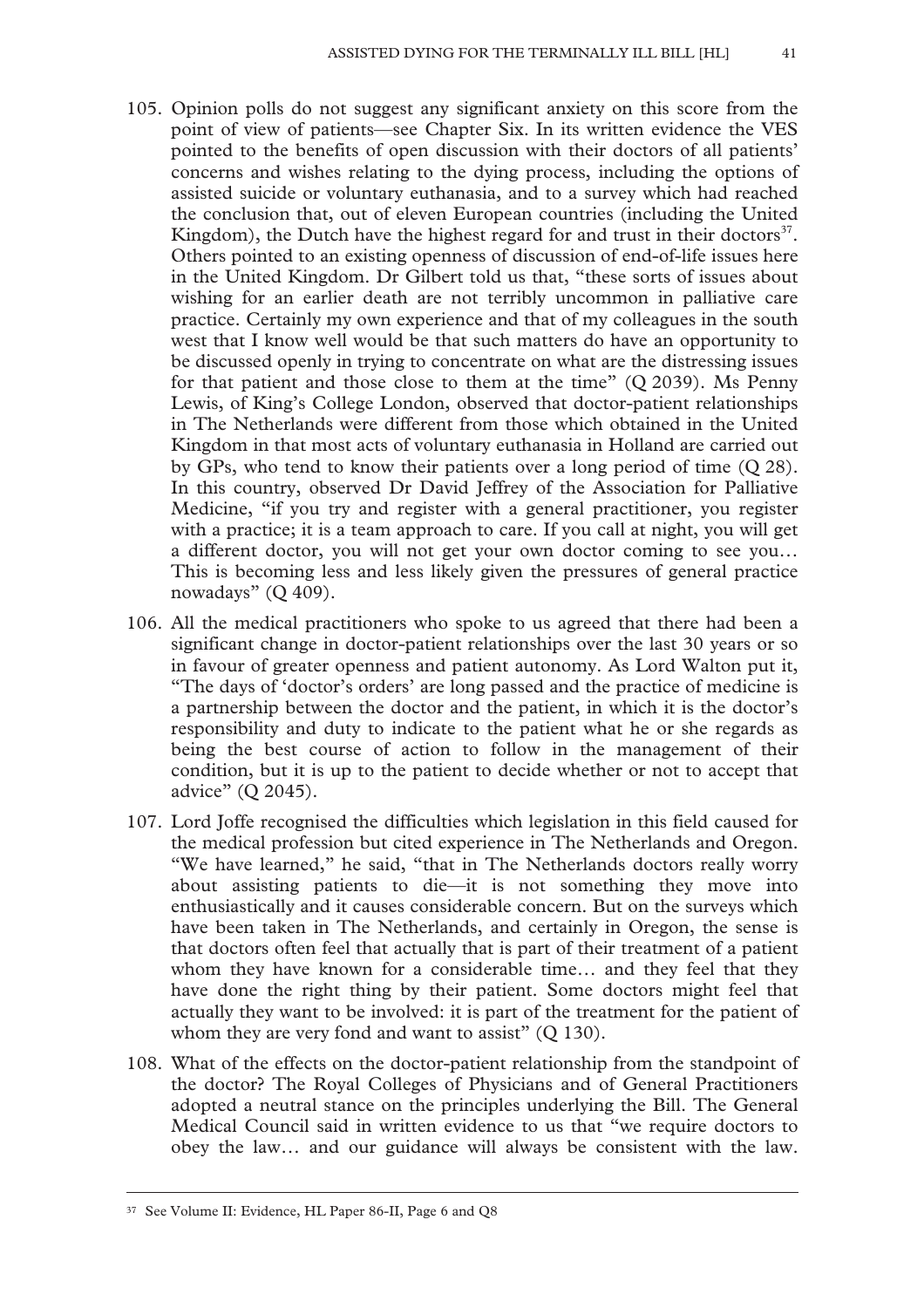#### 42 ASSISTED DYING FOR THE TERMINALLY ILL BILL [HL]

Consequently we have not developed a policy or issued guidance on euthanasia… We believe that it is for society as a whole to determine, through its democratic processes, how best to respond to the conflicting wishes of its citizens"38. And Professor Sir Graeme Catto, the GMC's President, said that, while the Bill would present challenges, "there is nothing inherently present in the Bill that causes problems for the General Medical Council as it exists" (Q 338). Both Royal Colleges however drew our attention to a number of concerns about the Bill itself, and the GMC said in written evidence to us that "a change in the law to allow physicianassisted dying would have profound implications for the role and responsibilities of doctors and their relationships with patients. Acting with the primary intention to hasten a patient's death would be difficult to reconcile with the medical ethical principles of beneficence and nonmaleficence"39.

- 109. While some of the individual doctors who gave evidence to us spoke of what they felt to be a duty to accompany their patients to the end of their final journey (i.e. they saw assisted suicide and voluntary euthanasia as part of a therapeutic package), others had reservations. Professor Leigh referred to a "sense of great discomfort" among neurologists at taking on this role (Q 1134). Dr Randall drew attention to the ethical need for doctors always to act in the best interests of their patients, irrespective at times of their patients' wishes. She argued that "patients cannot require a doctor to perform a treatment that the doctor really feels is going to result in overwhelming harm and not benefit. So the parallel is with, say, a patient requesting a surgeon to do an operation where the surgeon says the risks of it far outweigh any possible benefits"  $(Q 2028)$ . Others felt that acceding to a request for euthanasia implied a value judgement on the part of the doctor of the patient's remaining life: Dr Gilbert described it as a "psychological push from the bridge, and that moral judgement, which is often expected of doctors, to agree with them that the best thing overall would be for them to end their lives" (Q 2024).
- 110. Dr Ivan Cox, for the Royal College of General Practitioners, commented that "several of my colleagues feel that there would be a significant erosion of trust in the doctor/patient relationship," though he added that, "others feel that this is a dynamic and may not change as much as people expect" (Q 224). Dr Wilks believed that there were "many doctors who feel very strongly that you cannot draw a line with autonomy just because it causes you difficulties. You are either autonomous or you are not, and autonomy extends to the point of also being able to decide the time and method of your death" (Q 337). The BMA's view however was that "legalising assisted suicide would affect some patients' ability to trust doctors and to trust medical advice"40. And Dr Wilks also spoke of the importance, in the wake of recent adverse publicity for the medical profession, of maintaining the public's trust in its doctors. "I have a concern," he said, "that re-defining the role of the doctor in the way that this Bill would do might pose some threat to that trust" (Q 334). The majority of the letters we have received from doctors express serious reservations about the impact of the Bill on both their relationship with their patients and the ethics of their profession. It is

 <sup>38</sup> See Volume II: Evidence, HL Paper 86-II, Page 112

<sup>39</sup> See Volume II: Evidence, HL Paper 86-II, Page 112

<sup>40</sup> See Volume II: Evidence, HL Paper 86-II, Page 110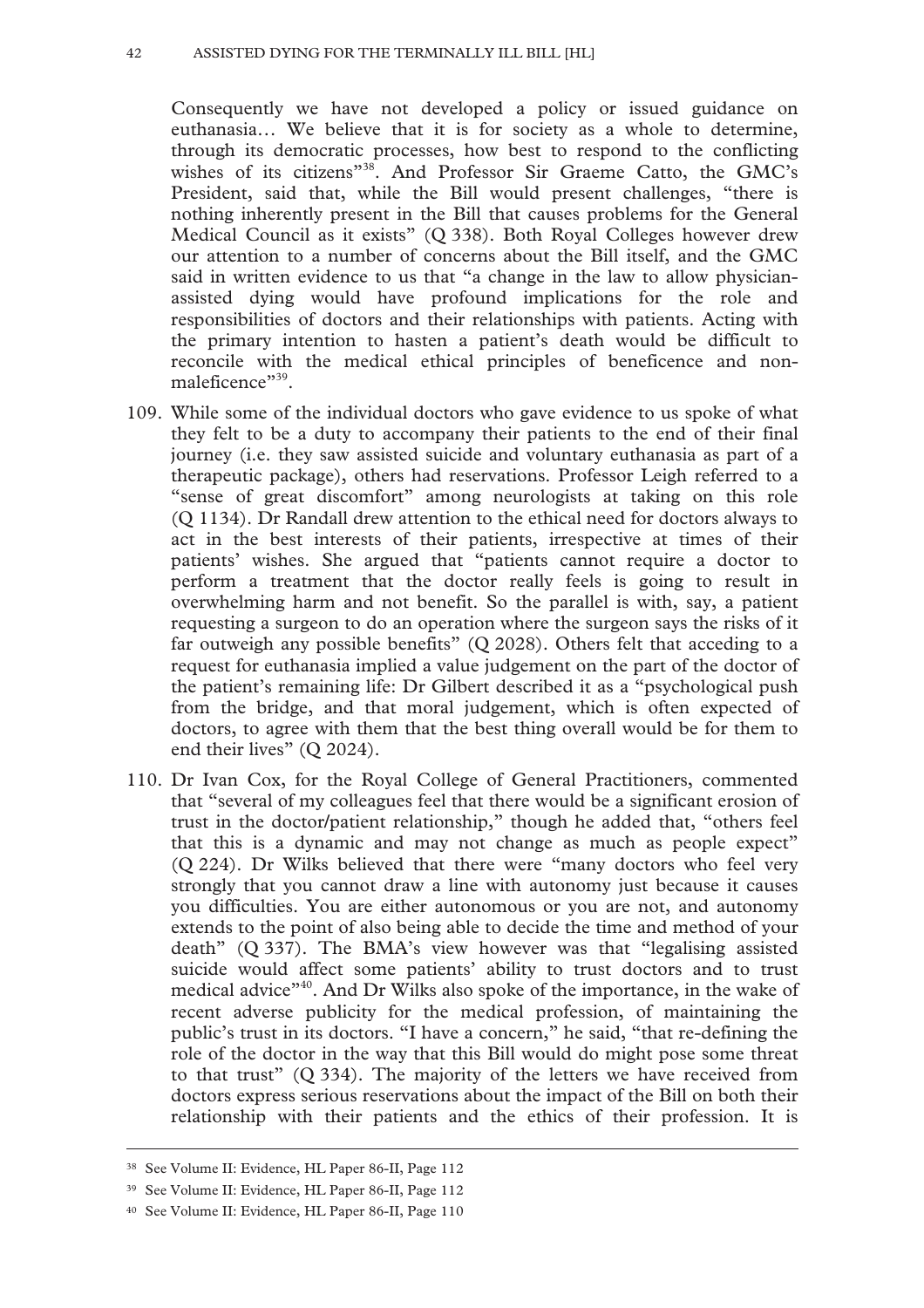important also to consider nurse/patient relationships, which the RCN felt could be jeopardised by the Bill (Written Evidence, Paragraph 4.2).

- 111. In this context some witnesses and members of our committee wondered whether, should a law along the lines of Lord Joffe's Bill be enacted, its implementation should be placed outside the ambit of the health care system. Dr Gill Turner, representing the British Geriatrics Society, questioned why assisted suicide or voluntary euthanasia needed to have medical involvement at all. "People can be given the wherewithal," she suggested, "to end someone's life, but I am not entirely sure why doctors need to be involved, because effectively it is a social decision, not a medical decision" (Q 1196). Dr Turner added that, "if we are trying to de-medicalise some of these decisions… because of the fact that we are talking about people's own autonomous decision-making, then why does a doctor need to be involved?" (Q 1223). Dr Randall felt it would be better, "if society wants assisted suicide and euthanasia, to take doctors out of it apart from establishing the diagnosis, the prognosis and the treatment options for the prolongation of life and the relief of suffering… That way you do not have collateral effects on your doctor-patient relationship. You would not have this problem of elderly vulnerable people worrying about what would happen to them when they were in care" (Q 2018).
- 112. On the other hand, Dr Nathanson commented: "What doctors find it impossible to consider is who would want to provide that service. They find it almost impossible to conceive of a person who would want to spend their life administering lethal injections. Whether such a service could ever be set up, and who would be the people who took part in it, raises very serious questions" (Q 324). Dr Wilks cautioned that, "the establishment of a separate service is a kind of signal that there is a different group of patients who do not deserve the same kind of overall assessment and communication and discussion about options, and that they can go off to the euthanasia service instead" (Q 325). Lord Walton described this as "a dangerous possibility" which he would not support (Q 2070). We comment further on this issue in Chapter Seven.

# **Conscientious Objection**

- 113. The Bill provides exemption for persons with conscientious objections to taking any of the actions which it authorises, and we address the detail of this "conscience clause" in Chapter Seven. It has been suggested to us, however, that the Bill, if it were to become law, might well be unworkable because of the conscientious objections of many of those who would be called upon to put it into practice.
- 114. Dr Ivan Cox, for the Royal College of General Practitioners, warned of GPs opting out (Q 224). The Royal College of Nursing said that "the proposals in the Bill will be unacceptable to many nurses on moral, ethical or religious grounds"41. Speaking for the RCN, Maura Buchanan drew attention to the high proportion of nurses from overseas within the NHS, many of them with religious objections to what the Bill proposes: she predicted a haemorrhage of trained nurses if the Bill were to become law. We did not, it has to be said, receive indications from the authorities in other countries where legislation of this nature has been enacted that significant problems had been encountered

 <sup>41</sup> See Volume II: Evidence, HL Paper 86-II, Page 97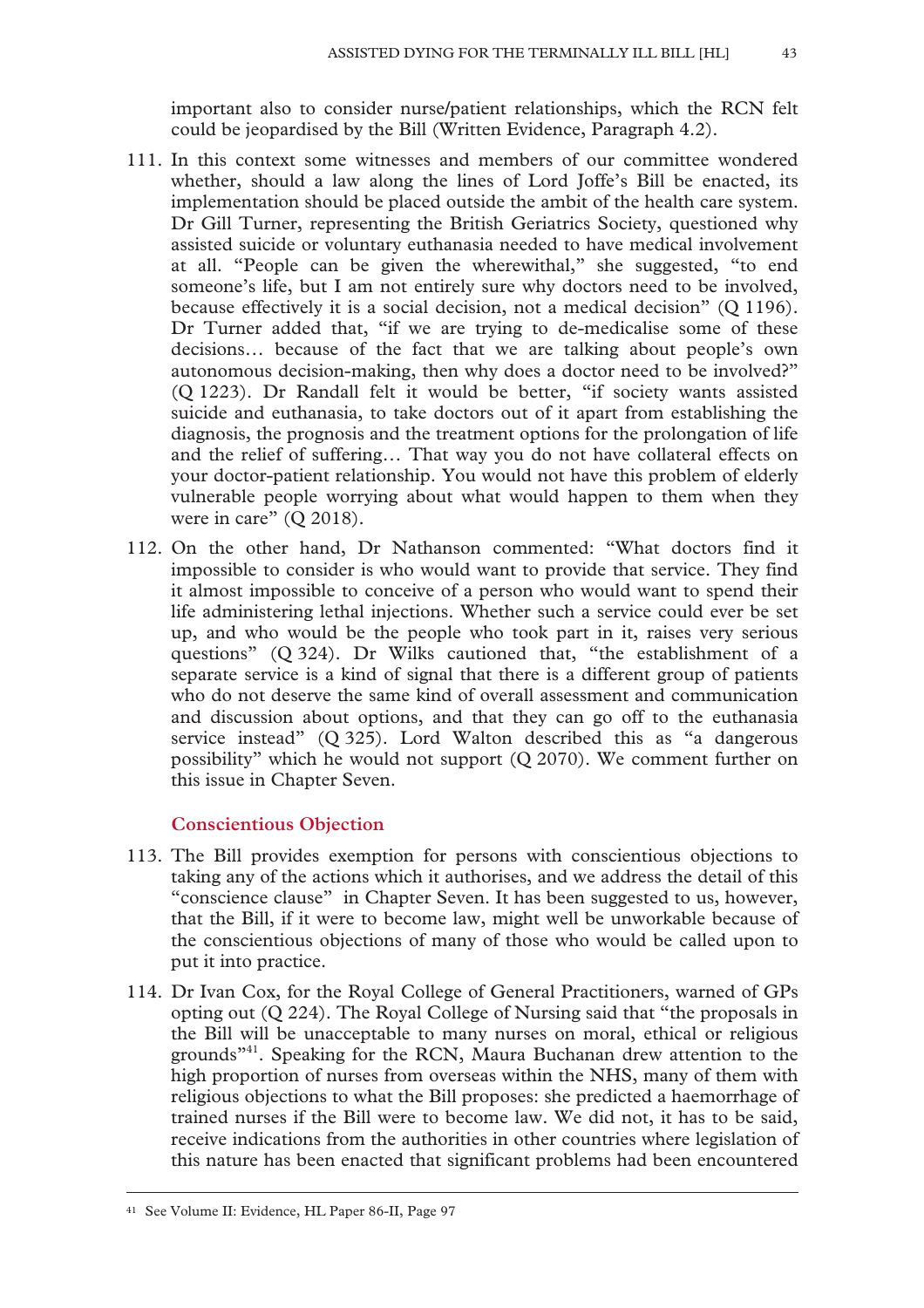in regard to conscientious objection by large numbers of doctors and nurses, though it is perhaps necessary to bear in mind that the composition of the medical and nursing professions in this country is rather different from that in, for example, Holland, where over 90% of doctors are of Dutch origin<sup>42</sup>.

- 115. Asked whether the operation of the 1967 Abortion Act did not provide a precedent, our witnesses drew attention to certain differences. Professor John Saunders, for the Royal College of Physicians, believed that abortion and euthanasia were perceived differently by doctors. "The one thing we can all agree on is that, if I give barbiturates or curare to a competent adult, I am killing that person… I do not think anyone can contest that that is killing someone" (Q 246), whereas there was some room for doubt, he suggested, over terminating the life of a foetus. Ms Buchanan drew attention also to a practical consideration affecting the nursing profession. "You can choose not to work in a gynaecological unit, but people die everywhere in health care. So how will you take the nurses and look after them in a nursing home where the local GP comes in to practise euthanasia?" (Q 263)
- 116. We were also given the results of a survey carried out by the Association of Palliative Medicine (APM). We were told that in the APM survey of its members, which attracted an 84% response rate, 72% percent of respondents had said that they would not be prepared to participate in a process of patient assessment which formed part of an application for assisted suicide or voluntary euthanasia.

# **Prognosis**

- 117. Terminal Illness is defined in the Bill as "an illness which in the opinion of the consulting physician is inevitably progressive, the effects of which cannot be reversed by treatment… and which will be likely to result in the patient's death within a few months at most<sup>343</sup>. Of critical importance therefore is the accuracy with which doctors are able to predict the remaining lifespan of seriously ill patients.
- 118. The evidence which we have taken from medical practitioners suggests that the prognosis of a terminal illness is far from being an exact science. "It is possible," we were told by the Royal College of General Practitioners, "to make reasonably accurate prognoses of death within minutes, hours or a few days. When this stretches to months, then the scope for error can extend into years"44. Professor Tallis, for the Royal College of Physicians, told us that "medicine is a probabilistic art… In most cases the vast majority of prognoses are right, but there will always be situations where the diagnosis is wrong" (Q 244). Professor John Saunders, also speaking for the Royal College of Physicians, said that "prognosticating may be better when somebody is within the last two or three weeks of their life. I have to say that, when they are six or eight months away from it, it is actually pretty desperately hopeless as an accurate factor" (Q 253). The Royal College of Pathologists drew attention to "a 30% error rate in the medically-certified cause of death", with "significant errors (i.e. misdiagnosis of a terminal

<sup>&</sup>lt;sup>42</sup> The Department of Health workforce census for 2003 shows that about a quarter of all doctors practising in the United Kingdom qualified outside Britain or the European Economic Area.

<sup>43</sup> Clause 1(2)

<sup>44</sup> See Volume II: Evidence, HL Paper 86-II, Page 80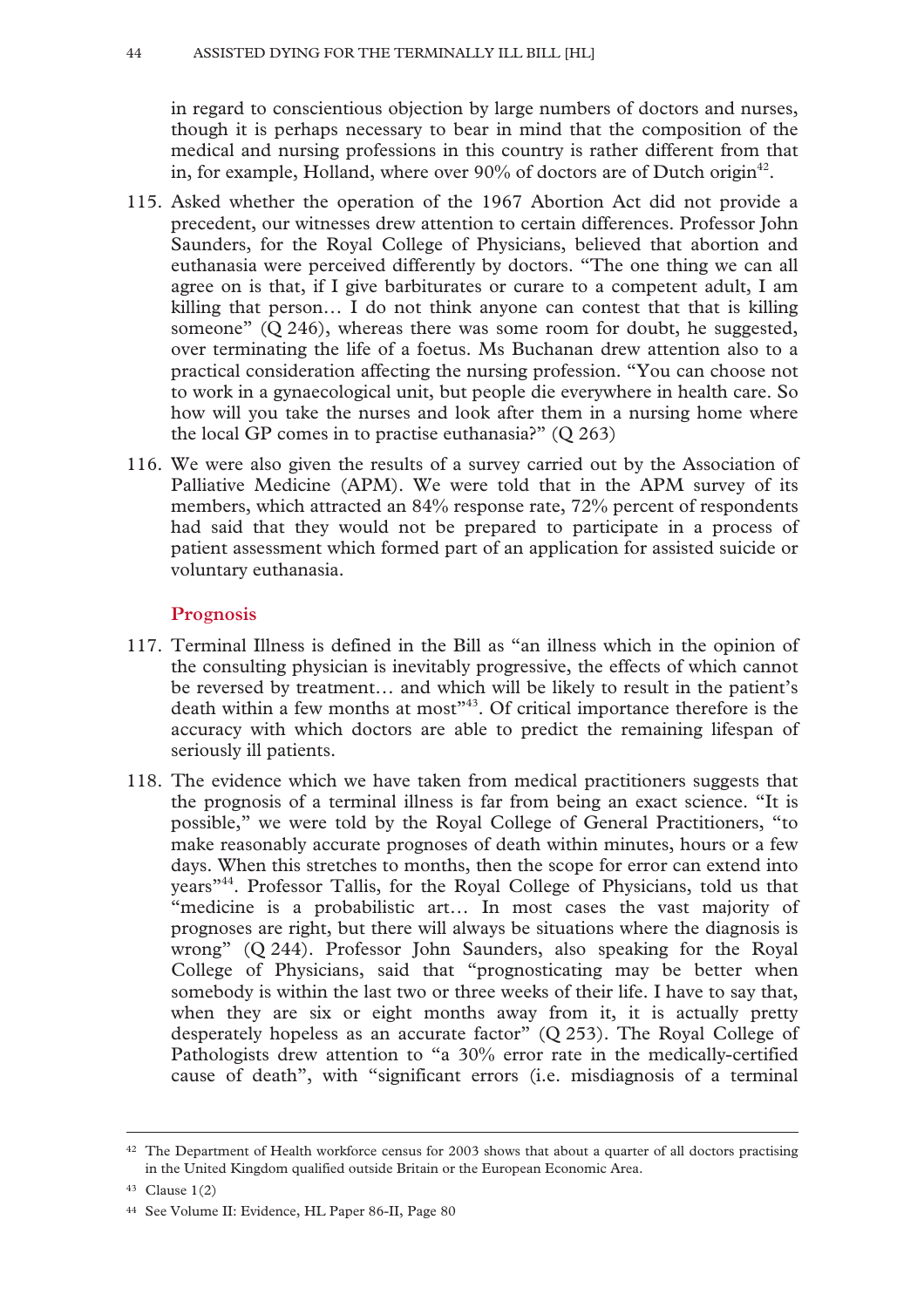illness resulting in inappropriate treatment) in about  $5\%$  of cases<sup> $345$ </sup>. Dr Cox said that, "a doctor deciding that a patient has reached a terminal state is very difficult. In some of the work that I personally have done with doctors on this we have recognised that doctors make arbitrary decisions about when a patient has reached a terminal stage. This can be when the patient is discharged from specialist care, when the patient moves from a curative state to a palliative state; some just use the position when what is known as the DS 1500 Form is actually prescribed, or some just use the point where patients have become bed-ridden or immobile" (Q 224).

- 119. We put these issues to specialists in palliative care and neurological diseases. In its written evidence the Association for Palliative Medicine had observed that "defining the terminal phase is often much more difficult than people might imagine, particularly in patients with non-malignant disease such as cardiac or respiratory failure<sup>746</sup>. Asked to enlarge on this during oral evidence, Dr David Jeffery said, "A simple bit of practical evidence is one of the benefit forms that are filled in for patients assigned to the doctor thinking that the patient has six months to live. I would not like to count how many of those forms I have signed in my life for patients still living after a year, eighteen months or even longer… Even in cancer patients it can be very difficult to tell when a patient is dying… The reality in clinical practice is that we can be wrong. I would entirely agree… that this gets easier the closer one gets, but predicting six months is not something that I would like to guarantee to any patient" (Q 388).
- 120. It is, we were told, even more difficult to forecast the course of degenerative disease (such as motor neurone disease, multiple sclerosis, heart disease or emphysema) than of malignant conditions such as cancer. Professor Nigel Leigh, on behalf of the Association of British Neurologists, told us that "with someone who has severe multiple sclerosis you have a rough idea that they might survive another year or a couple of years but it all depends on other things: whether they get an infection or, for example, septicaemia. You cannot actually judge" (Q 1131). Professor Leigh continued: "We say 'a few months' but we cannot possibly judge that in many of the patients we see, and we will end up by perjuring ourselves—or being tempted to—by saying it is a few months when we know it might be anywhere between six months and eighteen months" (Q 1151). Professor Richards of the DoH made a similar point. "Identifying the fact that somebody is actively dying… is quite a difficult thing to do, particularly as given a lot of conditions like heart failure, for example, people can be slowly getting worse but then they have acute dips down, and it is very difficult to know whether they will recover from that particular incident or not… I think that is one of the very difficult things about prognosticating, particularly outside the field of cancer, and knowing how long somebody has got to live" (Q 437).
- 121. Dr David Cole drew our attention to a WHO Performance Scale used by oncologists in making prognoses of life expectancy. At one end of the scale (0), a patient would be in good health, while at the other end (5), he or she would be dead. In between, Dr Cole said, there were grades showing successive stages in health decline—for example, at Grade 4 a patient would be predominantly bed-bound or in a chair, unable to move or to go to the

 <sup>45</sup> See Volume II: Evidence, HL Paper 86-II, Page 730

<sup>46</sup> See Volume II: Evidence, HL Paper 86-II, Page 140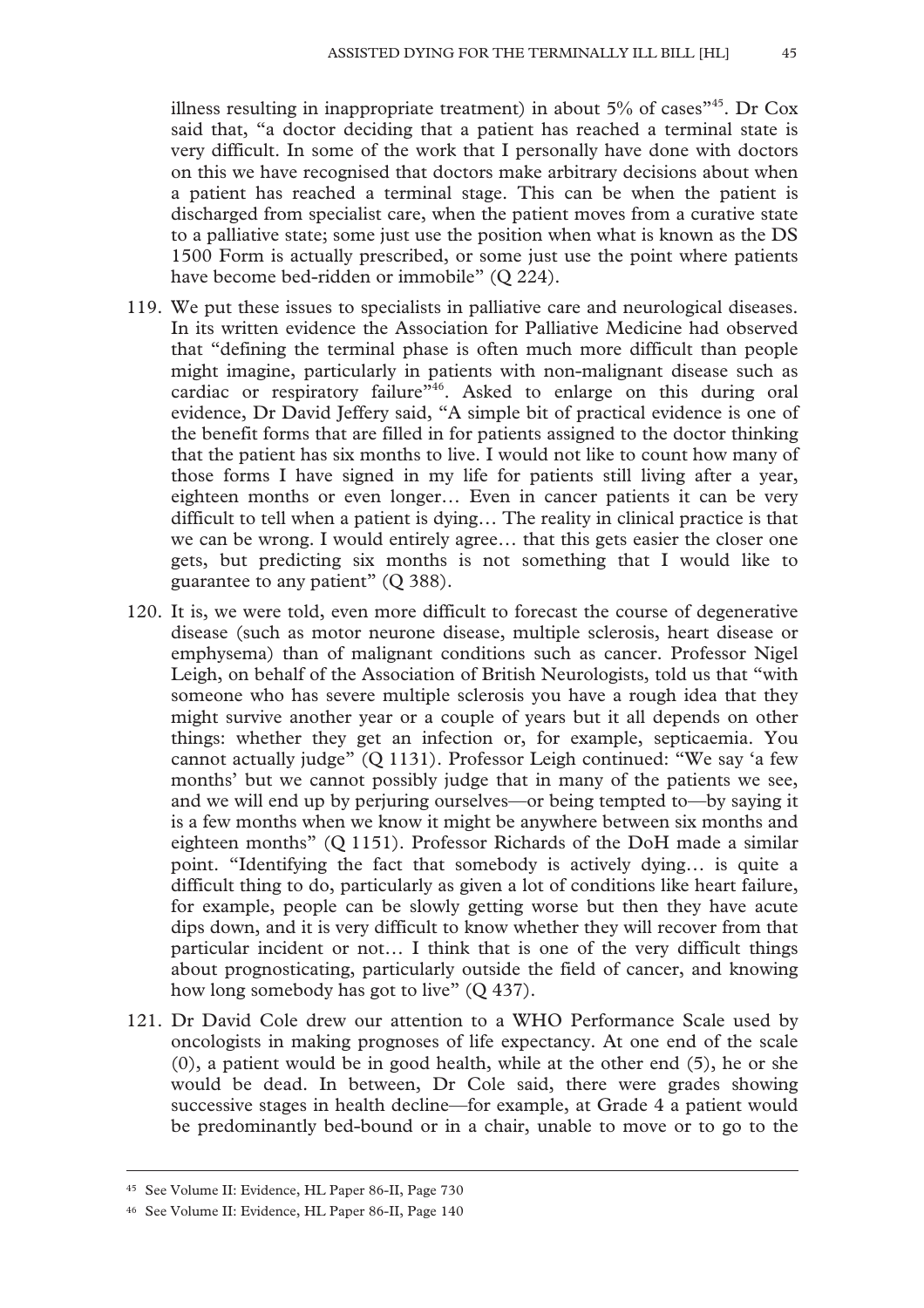#### 46 ASSISTED DYING FOR THE TERMINALLY ILL BILL [HL]

lavatory or to eat, drink or wash without assistance. Dr Cole said that he would "feel confident in predicting a very limited prognosis in a patient who was Performance Status 4" (Q 1910). His own experience as an oncologist, said Dr Cole, argued for limiting the provisions of any law of this nature to patients within one or two months of death (Q 1921), though a little later (Q 1925) he adjusted this to "less than three months". Dr Carole Dacombe pointed out also that patients with an 8-weeks-or-under prognosis received funding for their care from the health sector, whereas those with longer prognoses were funded by social services departments (Q 1964). Professor Tallis suggested that there might be a need to link prognosis with assessment of unbearable suffering. "If the situation is unbearable and the prognosis is that it is going to remain unbearable, then that surely is the absolutely key issue. Clearly that will only happen, usually, within two months of death, but it may be a little longer than that. So I think it is very important not just to confine the notion of prognosis to life expectancy but to expectancy of quality of life" (Q 1924).

122. A further perspective on the subject was offered to us by Professor Timothy Quill, a professor of medicine, psychiatry and medical humanities at the University of Rochester, New York. Professor Quill observed that "when we are trying to prognosticate in heart failure or chronic lung disease… the uncertainty comes because we are still continuing a good amount of diseasedirected therapy. If we stop those therapies, people will die much sooner; but the challenge is that they die much more symptomatically if we stop those therapies. We tend to stop them only when they are literally dying" (Q 2122). Professor Quill also told us that, "when a person goes to an acute hospice unit, we are used to prognosticating that they are likely to die within the next two weeks" (Q 2118); and Professor Foley told us that the average time in hospice care in the United States is 14-16 days (Q 2121).

# **Competence**

- 123. An applicant under the Bill must be competent, which is defined as "having the capacity to make an informed decision" $47$ . It seems to us that such capacity encompasses two capabilities—the ability to think clearly and to come to a reasoned decision; and the ability to form a judgement which is unclouded by transient and treatable psychological conditions. The former is, we would say, the easier to assess—in that the attending or consulting physician ought to be able to spot the applicant who is *non compos mentis* or who is not in full control of his or her thought processes. But it is entirely possible for someone with this level of competence to have his or her judgement impaired by depression or despair and to reach decisions which, given time and adaptation to the circumstances of terminal illness, he or she might well reverse. It is these situations which we attempted to explore with expert witnesses.
- 124. Dr Geoffrey Lloyd, of the Department of Psychiatry at the Royal Free Hospital, told us that "the desire to die covers a spectrum of intent. There are people who express a desire to die in the sense that they would rather not wake up in the morning or they would rather not be here. That is a passive desire to die. At the other extreme there are people who have worked out very careful plans and know exactly what they are going to do to end their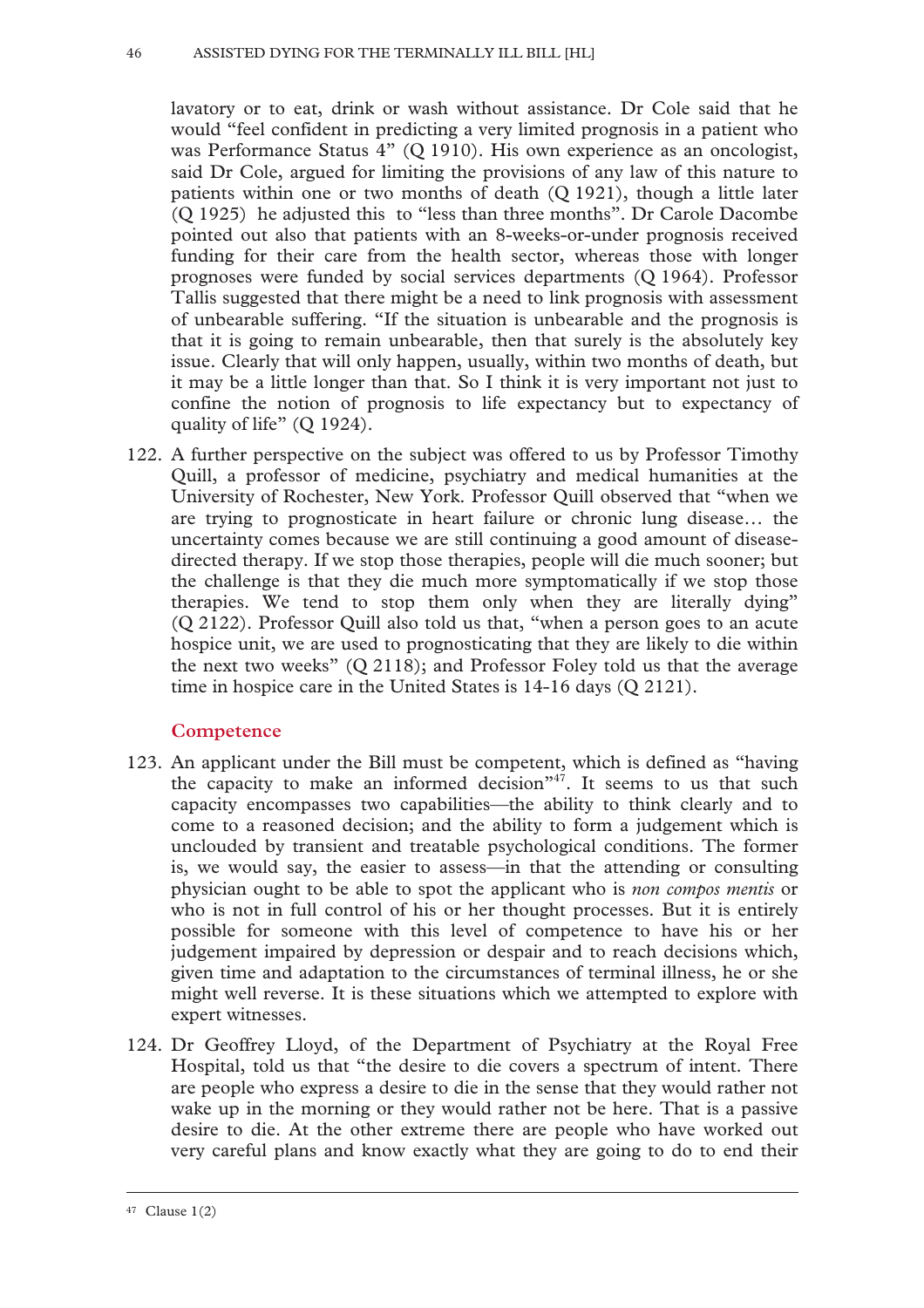life, and these people are at extremely high risk. In between those poles there is a spectrum of intent, and far more people express a desire to die than actually make an attempt to kill themselves"  $(Q 453)$ . According to Dr Lloyd, "all doctors are capable of making decisions about mental capacity when it is fairly straightforward. Those who have had a bit more experience—and general practitioners very frequently acquire training in psychiatry during their general practice training—are able to make these decisions if the case is a bit more complicated. And then, in more complicated cases, that is when psychiatrists, particularly liaison psychiatrists, have an expertise to bring to this area of practice" (Q 473). Mrs Christine Kalus, a clinical psychologist giving evidence on behalf of the British Psychological Society, referred to people "who have episodes of reactive depression as a result of the diagnosis of a life-limiting disease. Estimates vary, but within the population of cancer patients this is thought to be in the region of 25-40% at the time of diagnosis, and similar at other times in the cancer journey—e.g. on confirmation of metastatic disease" (Q 475). Continuing, Mrs Kalus said that "there is a significant incidence of moderate to severe depression and anxiety at various stages throughout the course of many diseases. Measurement of these difficulties is problematic, particularly at the end of life, because many of the symptoms of depression are confounded by the symptoms of disease" (Q 475). Professor Irene Higginson, Professor of Palliative Care and Policy at King's College London, drew attention to studies carried out in Canada, which suggested that among people with advanced illness the will to live and the desire for death fluctuate throughout the course of terminal illness for all except a very small number of patients (Q 28). On the other hand, the VES drew attention to research which suggested that depression did not play a role in requests by patients in Oregon for assisted suicide<sup>48</sup>.

- 125. Another aspect of the problem of competence was exposed by witnesses from the Association of British Neurologists (ABN). Professor Christopher Kennard told us that "with a number of the neurological conditions there is a whole issue of cognitive impairment as well. For example, there are patients who to the lay public appear relatively normal but could have severe cognitive impairments and therefore would be unable to give informed decisions in an area such as this" (Q 1127). Continuing, Professor Kennard observed that, "on the face of it most of our patients with motor neurone disease are intellectually intact, very much on the ball and able to make decisions. However, we know from research in our own group as well as internationally that about 30 per cent of those patients actually have significant cognitive, neuropsychological impairment and we do not understand how that impinges on the decision process" (Q 1128).
- 126. There was a general consensus among our expert witnesses on one point that the attending and consulting physicians who are envisaged as being effectively the "gatekeepers" in regard to applications for assisted dying could not be expected to spot impairment of judgement in all cases. Mrs Kalus felt that it was "fundamental that any assessment should be the responsibility of the multi-disciplinary team and not a single clinician" (Q 475). Professor Kennard suggested that all applicants for assisted suicide or voluntary euthanasia ought to be assessed by a clinical psychologist or a consultant psychiatrist in order to eliminate mild or moderate depression and to ensure

 <sup>48</sup> See Volume II: Evidence, HL Paper 86-II, Page 5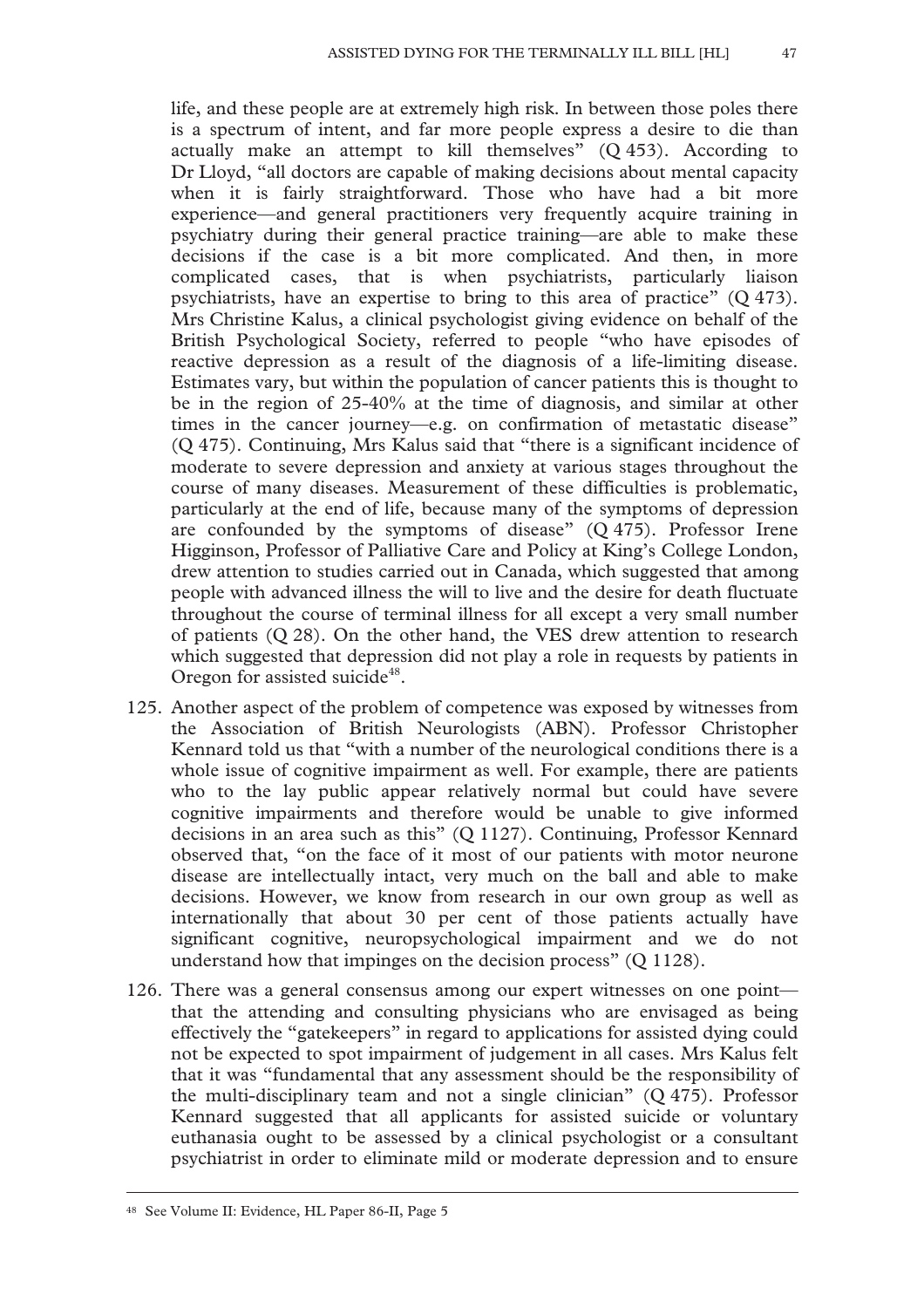that the level of competence is sufficient to enable an informed decision to be made (Q 1127). Echoing this thought, Dr Bateman, also for the ABN, considered that there would be a need for "assessment by the consultant in charge of the case, by a psychiatrist, by a neuropsychologist, by a palliative care physician and probably by the general practitioner to make absolutely certain that the consent was informed and was valid" (Q 1130).

# **Unbearable Suffering**

- 127. "Unbearable Suffering" is defined in Clause 1 of the Bill as "suffering whether by reason of pain or otherwise which the patient finds so severe as to be unacceptable and results from the patient's terminal illness<sup>"49</sup>. It is sufficiently clear from Lord Joffe's own evidence to us that, while the patient must make his or her own subjective assessment of unbearable suffering, the attending and consulting physicians must also confirm that this assessment is reasonable (QQ 126, 142 and 144). Witnesses have however raised concerns not only about the definition of "unbearable suffering" but also about the rationale of its inclusion in the Bill.
- 128. In the view of the National Council for Hospices and Specialist Palliative Care Services (NCHSPCS), "whilst it may be possible for the attending physician, based on a longer relationship with the patient, to assess changes in his level of suffering, such an assessment cannot be made during the course of the single visit to a consulting physician that the Bill envisages, during which all the activities detailed in Clause  $2(3)$  must be undertaken<sup>"50</sup>. Dr Tate, of the NCHSPCS, said that a proper assessment "may take a week or more of knowing the patient and the situation" (Q 364). Dr Wilks took the view that, "what… counts for the doctor is that there is a consistent expression by the patient in a competent, unbiased way, that this for them is an unbearable situation" (Q 349). The Royal College of Physicians suggested that it would be necessary to establish also that an expression by a patient of unbearable suffering did not derive from "unresolved psychosocial issues"<sup>51</sup> which should be identified and treated.
- 129. Dr Georg Bosshard, a Swiss physician, felt that "physicians have no particular expertise for unbearable suffering" (Q 1924). Baroness Greengross believed that, given that the law if enacted would apply only to competent people, the applicant rather than the doctor must bear the responsibility for the assessment. "With all the safeguards and all the expertise being available," she said, "it is that person in the end whose view should prevail, because it is about the quality of that person's life" (Q 1924). Dr Wilks took the view that "unbearable suffering" is necessarily vague because suffering is not necessarily purely physical. The important point is that it is what the patient feels to be unbearable… When we talk to patients about their perception of their illness, it may be very different from the way the doctor might feel the illness is perceived, and it is terribly important to listen to the patient's view of the impact of their condition on their quality of life and their perception of the value of their continued existence… If on persistent questioning—not just one consultation but on persistent questioning—their

 <sup>49</sup> Clause 1(2)

<sup>50</sup> See Volume II: Evidence, HL Paper 86-II, Page 132

<sup>51</sup> See Volume II: Evidence, HL Paper 86-II, Page 83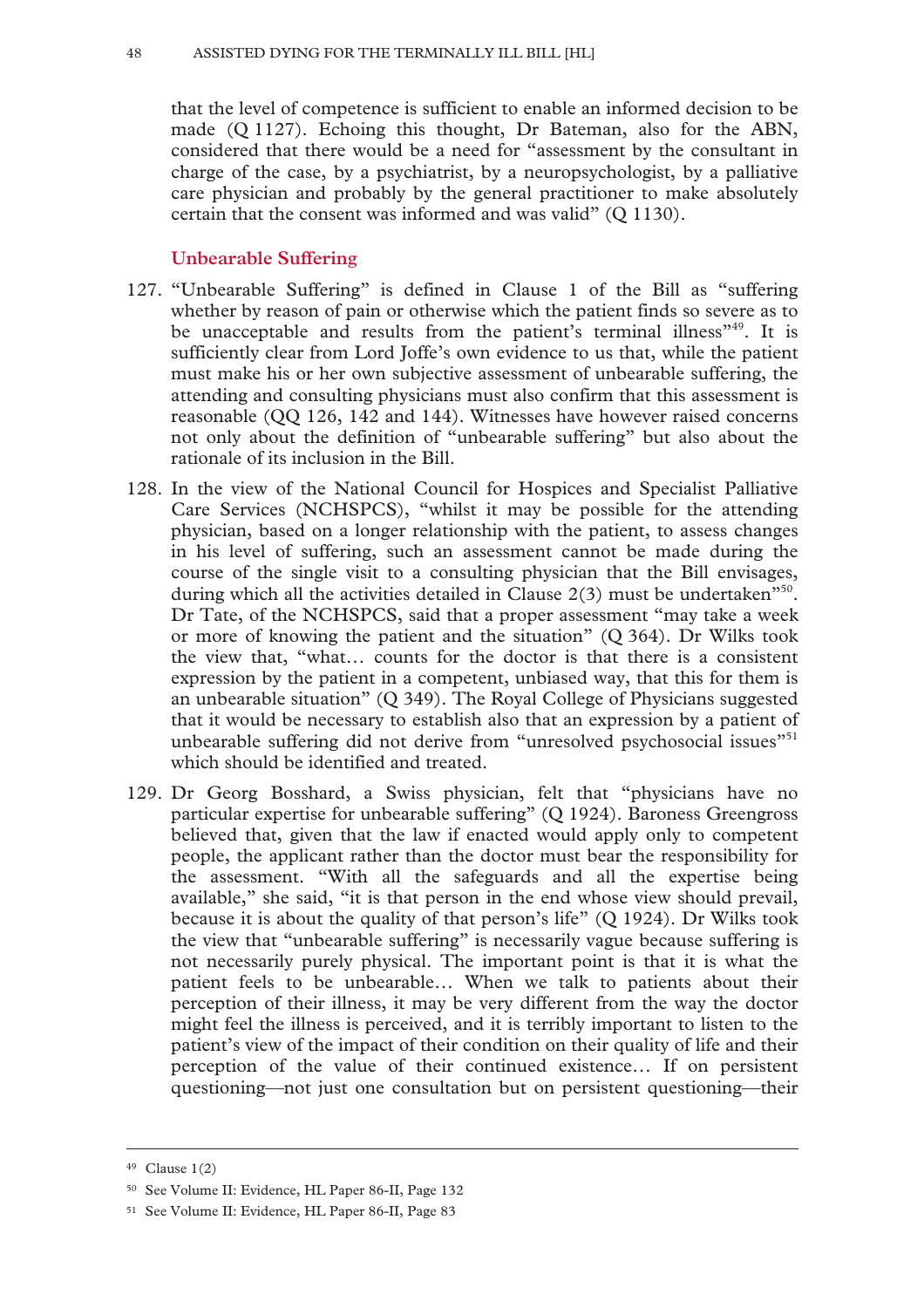was a consistent belief by a patient that their condition was unbearable, one would accept that they found it unbearable" (Q 349).

130. Dr Randall on the other hand suggested that in many cases, while there could well be unbearable suffering present, it might not derive from the terminal illness but simply exist alongside it. She cited for us what she regarded as a common phenomenon of a terminally ill patient whose spouse had died. "The person who was their source of company and comfort is dead. When they say they are fed up and they wish it was all over and they are asking to be out of this because of their illness—is it the loss of their key relationship? Or are they suffering unbearably as a result of the terminal illness?" (Q 2040). Dr Gilbert pointed out to us that patients other than those who are terminally ill might be said to be suffering unbearably. "There are people," he observed, "with arthritis who find it unbearable that their lives are restricted by the pain that they have to endure chronically, perhaps for many years"  $(Q 1974)$ .

### **The Demand for Assisted Dying**

- 131. In Oregon, in 2003, one in 714 deaths resulted from assisted suicide. In The Netherlands in the same year one in 38 of those who died did so via either assisted suicide or voluntary euthanasia, mainly the latter (the figure is 1 in 32 if cases of euthanasia without explicit request are included). The legislation which permits people to die in this way is, of course, very different in the two countries concerned. In Oregon applicants must be adults and they must be terminal ill, whereas in The Netherlands, though there is a requirement to demonstrate unbearable suffering, there is no requirement for terminal illness and applicants under 18 years of age may qualify, albeit with their parents' consent. Perhaps most significant, however, is the fact that the Oregon Death with Dignity Act (ODDA) permits only assisted suicide, whereas Dutch law allows both this and voluntary euthanasia—and indeed the latter predominates in practice, accounting for over 90% of assisted deaths in 2003. We shall be commenting in more detail on these figures in Chapter Five.
- 132. It seems clear therefore that the demand for assisted suicide or voluntary euthanasia, if measured in terms of the numbers of applicants, will vary according to what the law permits. Indeed, it is this which causes most concern to some of the Bill's critics. They are prepared to accept that, if moral objections to the principle underlying the Bill are laid aside, there could well be a very small number of serious and determined people who are not going to change their resolve and who might be allowed to take their own lives without undue damage to the fabric of society. Professor Leigh, for example, told us in the context of motor neurone disease that "a small proportion of our patients are quite clear that they wish to exercise this option and that preventing them is adding significantly to the burden of suffering... It is a very small minority" (Q 1128). There is a concern however that, unless any change in the law is very tightly circumscribed, others will find themselves pressured in one way or another into taking a course of action which they would not have sought if the law had not allowed it. For this reason we have tried to assess what might be called the "serious" demand for assisted suicide or euthanasia.
- 133. Lord Joffe suggested to us, in the context that his Bill was intended to cater for terminally ill people for whom palliative care had not provided an answer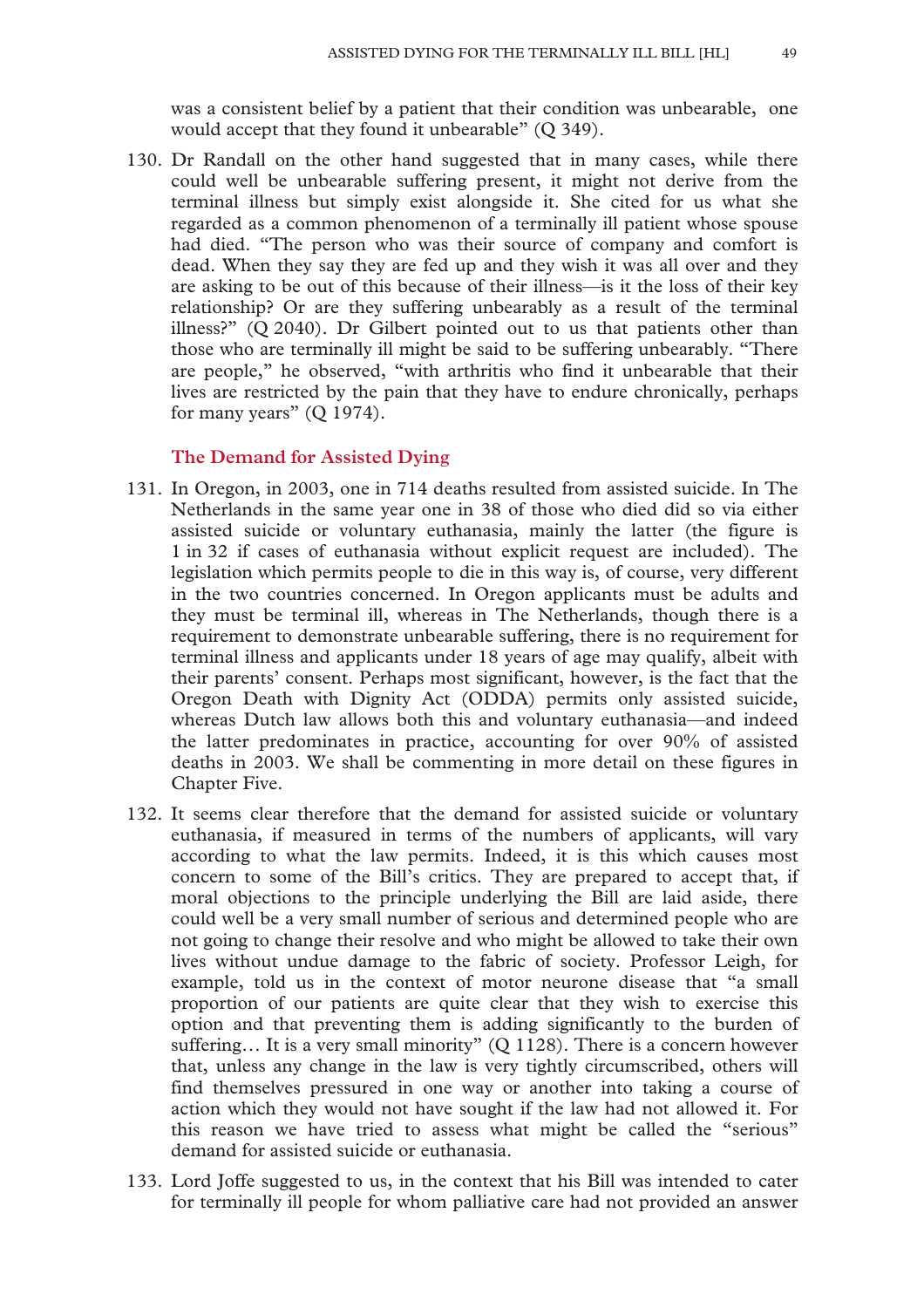to their distress, that it might cover between three and seven percent of patients with terminal illness (Q 101). Mrs Christine Kalus, for the British Psychological Society, told us that "over the years my colleague and I have rarely encountered people who want to end their life, although many express a wish that their suffering was over. Thus, once appropriate symptom control has been achieved in so far as this is possible, people are able to regain some semblance of quality of life. However, it is also important to note that, in our combined experience, there have been very few people, probably less than ten, where there was no evidence of clinical depression or anxiety, their mental capacity being apparently intact, who had an express wish to die and would have welcomed assisted dying, had it been available to them" (Q 475). Professor Leigh, for the ABN, made the same point—that what most terminally ill people want is effective symptom control. "The people who are left over," he added, "who are not satisfied with that approach, are a very small and very often pro-active group of people for whom the simple burden of the disease—not the dying bit—is what really hits them hard and really makes life intolerable. They cannot bear the continued loss of function" (Q 1151). Dr Carole Dacombe had had the same experience and believed that palliative care specialists must be prepared to listen to such patients (Q 1913). Dr Tom Shakespeare of PEALS believed that: "the people in society who are most keen on this measure are older people, people who are in their seventh or eighth decade, who have had a very vigorous life and who have had control and choice in all areas of their life and really want it at the end of life"  $(Q 532)$ . It was however also suggested to us by palliative care specialists that others, including patients who have experienced poor symptom control, also make requests for their lives to be ended (Q 387). Professor Foley summed it up as follows: "The question that you need to ask is—are we attempting to cater to a very small population of patients who want control over the end of their life and want physicians to provide that control?" (Q 2116).

# **Vulnerable Groups**

134. We took oral evidence from expert witnesses in regard to the potential vulnerability of two groups of people in the event that the Bill were to become law—the disabled and the elderly.

# *The Disabled*

135. We found a difference of view from, on the one hand, the Disability Rights Commission (DRC) and Disability Awareness in Action (DAA) and, on the other, Dr Tom Shakespeare of the Policy Ethics and Life Sciences (PEALS) Research Institute of the University of Newcastle. The DRC and DAA, while supporting greater autonomy for disabled people and not opposing in principle assisted suicide or voluntary euthanasia for disabled people who could freely choose it<sup>52</sup>, had reservations about how the Bill would in practice impact on disabled people. Their concerns were that the Bill, if enacted, might reinforce existing public prejudices, including those of doctors, with regard to disabled people and that, if assisted suicide and voluntary euthanasia were to be on offer, disabled people might experience subtle pressures to avail themselves of these options and that support for

 <sup>52</sup> See Volume II: Evidence, HL Paper 86-II, Page 220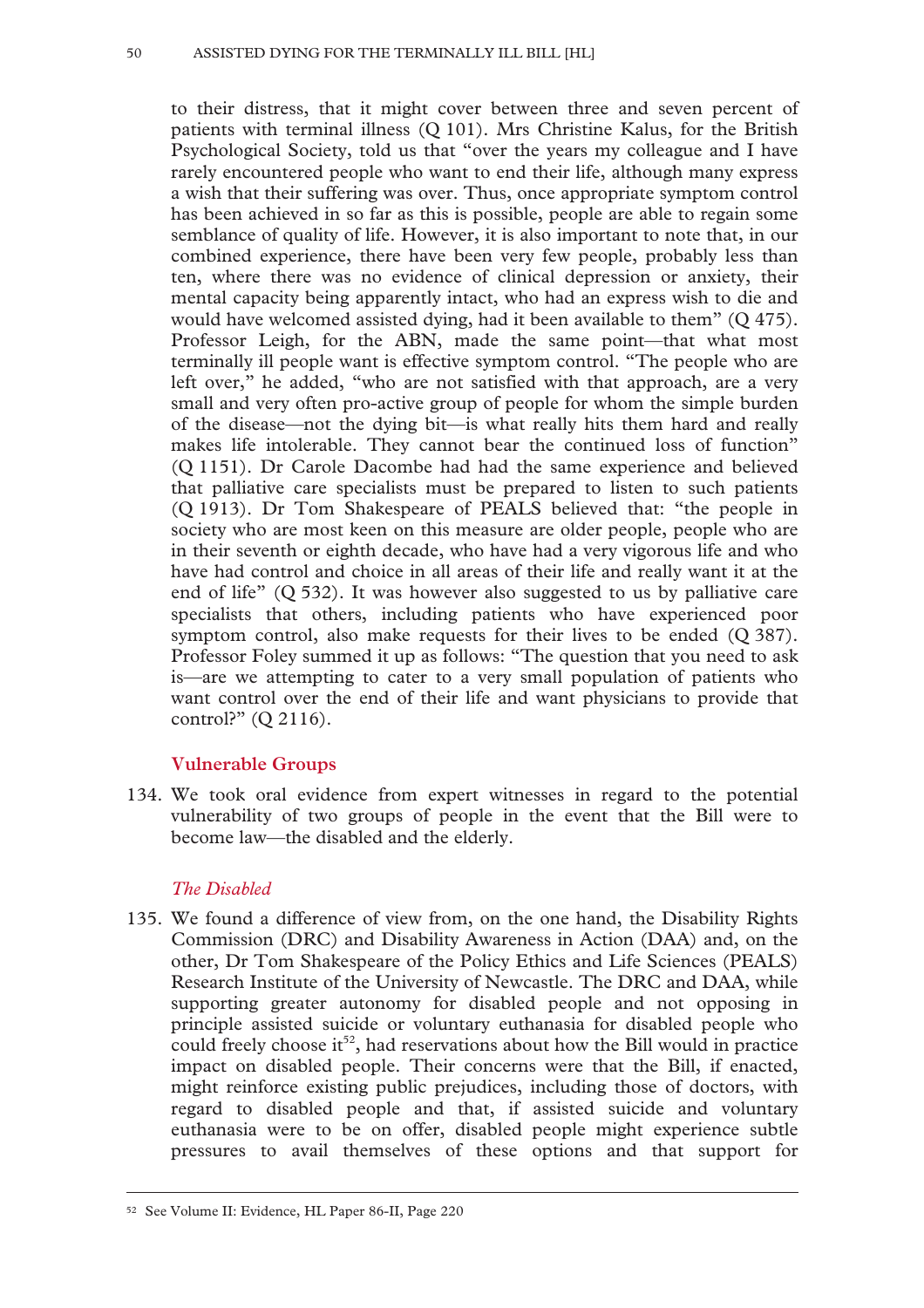independent living might become harder to obtain. They did not believe that the Bill offered disabled people real choice or autonomy in the same way that it might do so for those who were not disabled.

- 136. Ms Jane Campbell, a DRC Commissioner, spoke of terminal illness and disability as being "so inextricably linked that the terms are interchangeable within the eyes of the public"  $(Q 504)$ . Ms Tara Flood, speaking for the DAA, referred to, "the images that you see on TV, the images that you see in the newspapers, it is the images that people see in hospitals and the images that relatives have seen… it is all those kinds of images that come together to suggest that it is absolutely better to be dead than to be disabled"  $(Q 514)$ . As a result, said Ms Liz Sayce, Director of Policy for the DRC, "if assisted dying became legal, decisions could be made through a prism of the prejudice and inequity that does still pervade our society" (Q 505). The Bill would not give disabled people real autonomy. In the DRC's view, it would give "coercion dressed up as choice" (Q 506). "What disabled people want… is a right to a life where we have real choice and control and the protections of that right to life are the same as non-disabled people take for granted" (Q 506). The Bill, said Jane Campbell, "will not increase our autonomy, it will reduce our choice because we will begin to feel the pressure of a culture that would think that actually our choices should be limited"  $(Q 511)$ . The priority, said Liz Sayce, should be "improved entitlements to services that provide dignity, including palliative care but also very much including social services… This is an imperative so far as we are concerned, to make sure people can make the active choice to live their lives in dignity" (Q 519). Professor Blackburn referred to "the indignity of dependence" (Q 1839). While supporting Lord Joffe's Bill, he added that "the only objection that I can see… which would carry weight in my own mind… would be the fear that people might feel not necessarily even pressured but a kind of duty to put themselves out of the way, to ask for a release which otherwise they would not have asked for" (Q 1843).
- 137. Dr Shakespeare saw the matter differently. He felt that it was "inconsistent that the disability community would support autonomy in every other area of life but not the area of choosing when life becomes intolerable to end it" (Q 525). He did not believe that disabled people would be vulnerable to pressure to opt for assisted dying. "I do not think disabled people are dupes… I do not think they are going to be trotted off to die against their will" (Q 532). Referring to the Bill's restriction to terminally ill people, Dr Shakespeare observed that "terminally ill people could be seen to be disabled, but disabled people are not necessarily terminally ill" (Q 525). And referring to a recent YouGov survey, he concluded that, "only a small proportion [of disabled people] would trust doctors less if the Bill became law" (Q 525). While Dr Shakespeare accepted that many disabled people have had negative experiences of clinicians, he thought such experiences might be exaggerated. "I think the vast majority of disabled people have good experiences of clinicians… I think it is sad that some disability movements think of doctors as the enemy, whereas for the vast majority of disabled people doctors do not always get communication right but they are basically on their side"  $(Q 526)$ .
- 138. Lord Joffe himself suggested (Q 522), on the basis of the British Attitudes Survey and the YouGov poll referred to above, that the majority of disabled people supported his Bill. In response Liz Sayce felt that such surveys needed to be treated with caution. She suggested that people with lesser disabilities,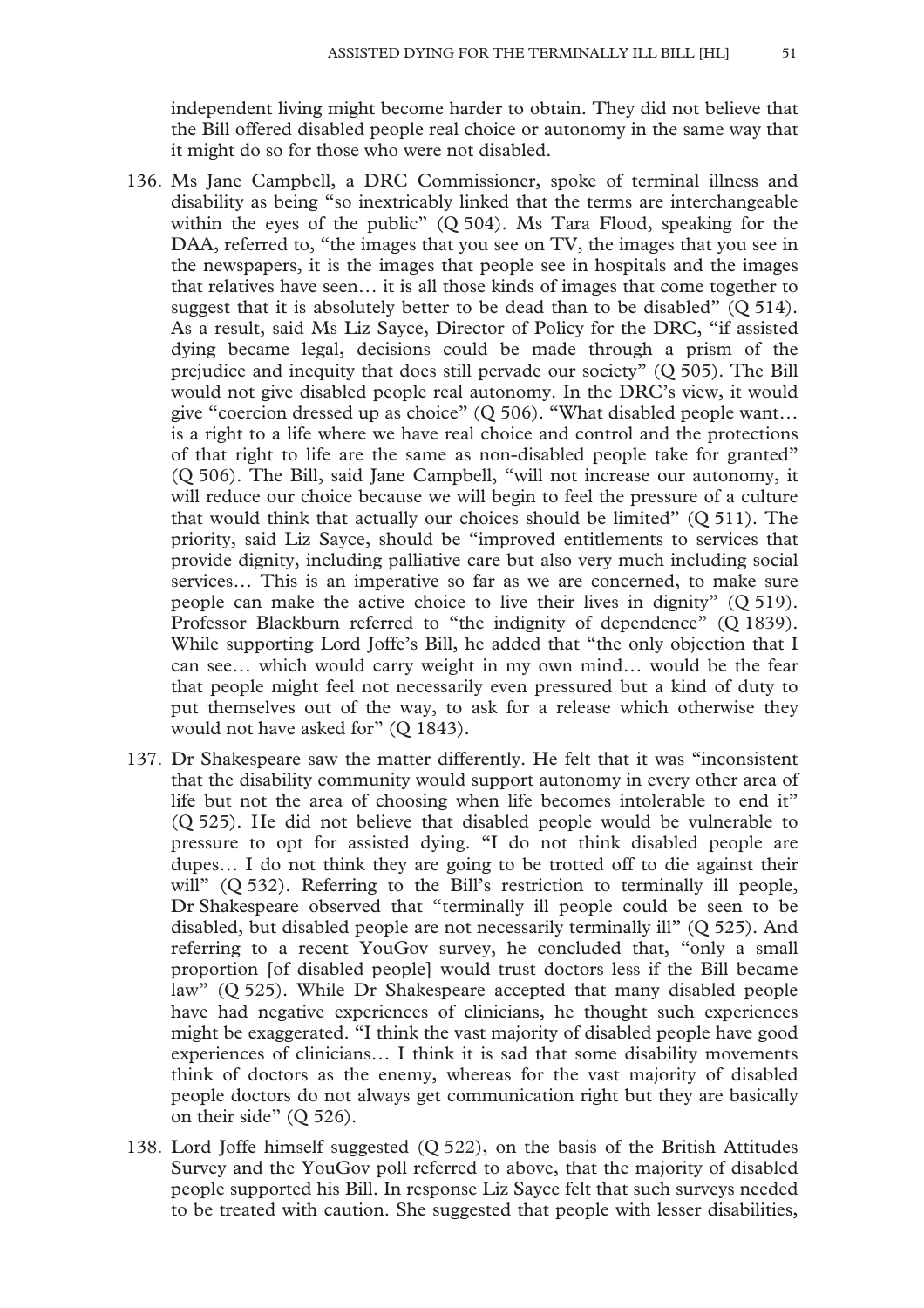such as being wheelchair-bound, might well favour the option of assisted dying for people with more serious disabilities, such as those with breathing difficulties, with which they personally felt they would not be able to cope. But "people do adapt to each stage… I think it is something like 90% of people with quadriplegia say they are glad to be alive, whereas only 5% of the doctors treating them imagine they would be glad to be alive if they were in their position… I think the people whose views really matter are those people who are in the sorts of positions who are facing these kinds of difficult decisions about possible death, about very significant and long-term impairment" (Q 522).

### *The Elderly*

- 139. The views we received here showed some similarities with those regarding the disabled. We were told, for example, by the British Geriatrics Society (BGS) that "many older people, probably because of the care that we in the United Kingdom offer them, often feel burdened and often feel a burden to their families, and consequently we are anxious that the choices they make may not truly reflect their wishes but may reflect the way they have been led to feel by the way they are treated within the health and social care system. We feel that older people can be very vulnerable to adverse influence from outside, families and carers, and many of our members have felt that requests to end somebody's life artificially have usually come from families and carers rather than from the patients themselves" (Q 1173). Help the Aged was also "worried that, if this Bill is enacted, some vulnerable older people might pick up little bits of the story. They might pick up in the same way as they are picking up around 'do not resuscitate' stories. This fear of going into hospital—'What is going to happen to me?'—is a fear that, if they went into hospital, a doctor would have the right to take their life" (Q 1174). And we were told also that, "one main fear is… about going into residential care, not feeling that they have any power over decisions even if the systems try their best to help them to make decisions" (Q 1175). "Many older people," we were told, "are disempowered in the present system, in the health and care system, very often as a result of poor health and of a general fear of speaking up, or most importantly, simply being unaware what their rights are and what they are entitled to"  $(Q 1176)$ . On the other hand, Professor Tallis was not aware of evidence "that increasing age is automatically associated with a decline in assertiveness over things that matter" (Q 1907).
- 140. Asked by Lord Joffe to comment on the results of surveys whose results suggested that some 70% to 80% of elderly people favoured the Bill, Tom Owen of Help the Aged acknowledged that the concerns he had expressed were not shared by the whole of the elderly population. He was however concerned that such polls did not necessarily reflect the views of older people who found themselves experiencing failures in the health and social care system and that, just as older people often complained that the young did not understand what it was like to be old, so many elderly people did not necessarily know what it was like to be very old or infirm (Q 1183). Professor Tallis on the other hand cited evidence from Oregon and The Netherlands to the effect that people over 80 years of age tended not to opt for assisted suicide or voluntary euthanasia. "The older the age of death, the less need in general there is likely to be for assisted dying. Younger people die harder than very old people" (Q 1906).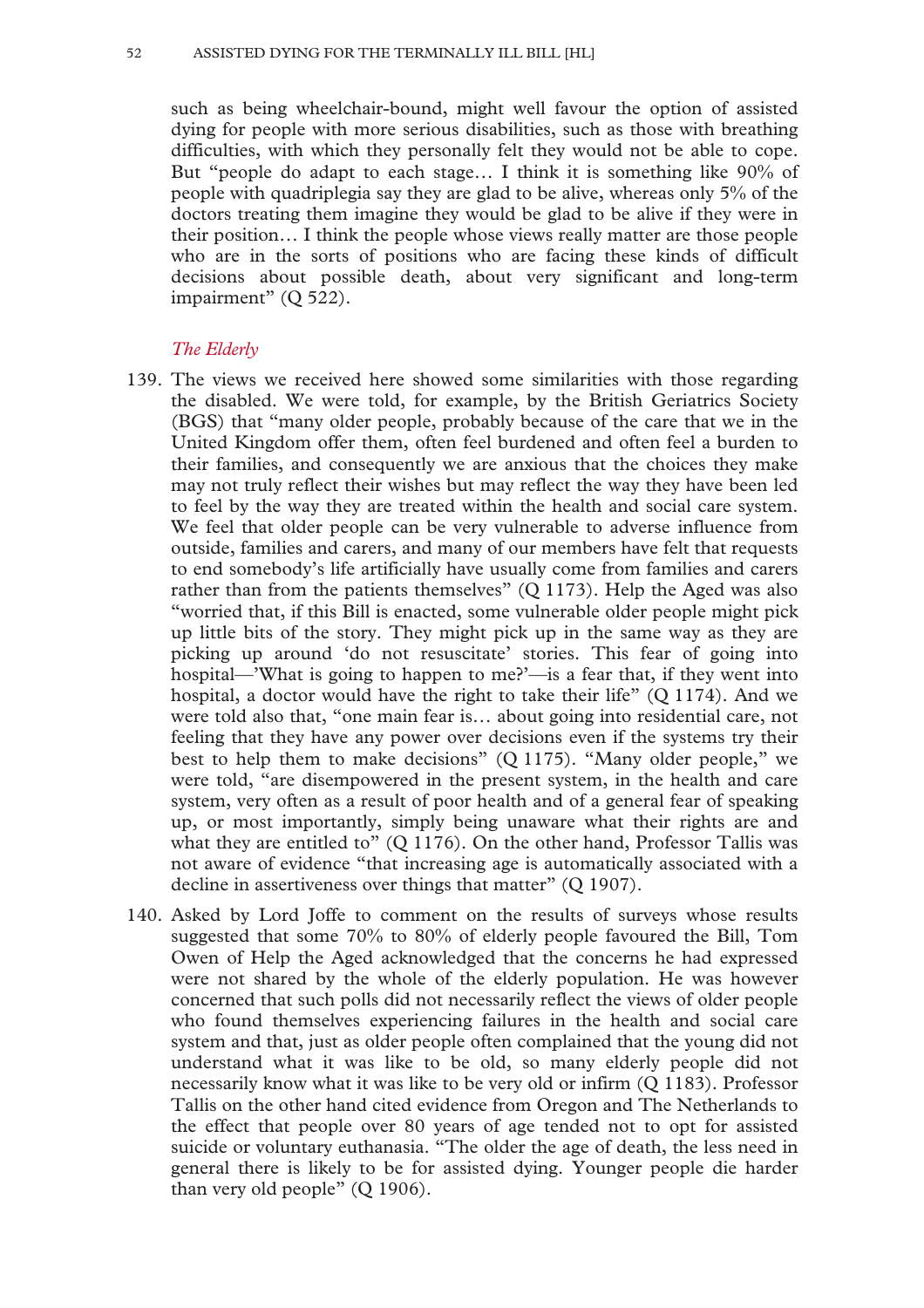# **In Conclusion**

141. We have explored in this chapter a number of the key real-life issues affecting the subject of assisted suicide or voluntary euthanasia. We turn now to our findings concerning the experience of legislation of this nature in other countries.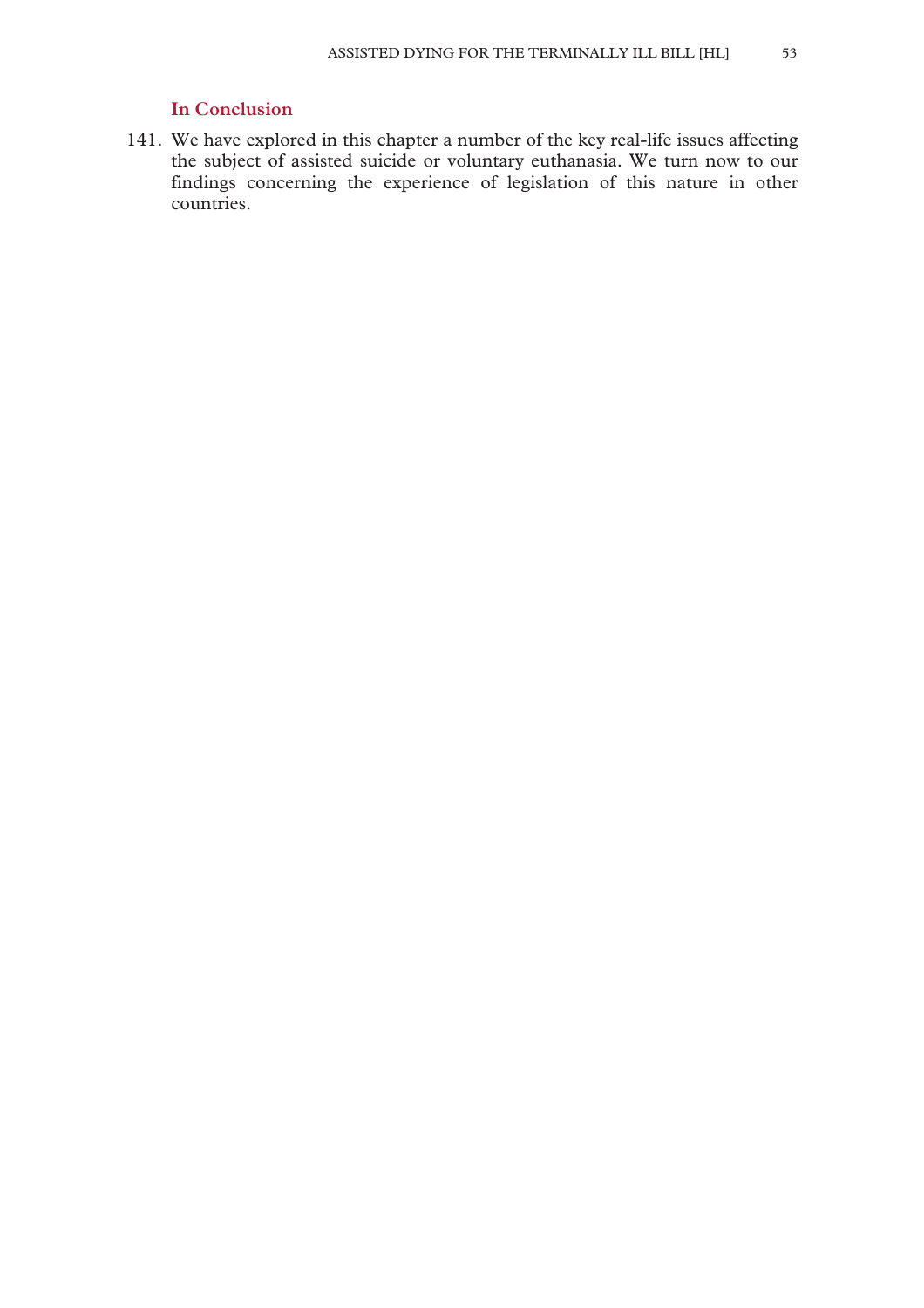# **CHAPTER 5: OVERSEAS EXPERIENCE**

142. This chapter sets out the evidence which we received when we visited the US State of Oregon, The Netherlands and Switzerland. It includes also a summary of the position in Belgium.

### **Oregon**

- 143. The Oregon Death with Dignity Act (ODDA) was passed in 1994. It resulted from a Citizens' Initiative, which means that it was proposed by individuals (rather than by the State Legislature) and was voted on by the State electorate. The process was therefore somewhat similar to that of a referendum in the United Kingdom. The ODDA, when enacted in 1994, secured only a narrow majority, being supported by 51% of votes cast. It did not however come into operation for another three years, being held up by a court injunction through which the State Legislature sought to give the voters of Oregon a chance to reconsider their verdict. The ODDA was passed for a second time in 1997 by 60% of votes. It has therefore been in operation for some seven years.
- 144. The ODDA is similar to Lord Joffe's Bill in that it applies only to people who have reached the age of majority and have been diagnosed as being terminally ill. It differs however in that it does not include a requirement for unbearable suffering and—more significantly—it offers the successful applicant only assisted suicide. This, we were told by Dr Katrina Hedberg of the Oregon Department of Human Services (ODHS),<sup>53</sup> "has been defined as taking an oral medication… The only thing that is allowed is a prescription, and in most cases it is for barbiturates that people take themselves orally and swallow" (Q 562). Dr Hedberg felt that the reason for this restriction "was in part because it was perceived that they did not necessarily want a doctor doing something to a patient. That would be an active role that the doctor has, and they thought it might be accepted more if it was patient selfadministered" (O 566).
- 145. Ms Barbara Glidewell, Director of the Department of Patient Relations at the Oregon Health Sciences University (OHSU), considered that "in the US we are quite a way away in our community dialogue from discussing active euthanasia or injected medication to end life. We are decades away from that" (Q 652). The ODDA, she believed, "fits for us… It is objective and it is supportive of those individuals who choose this" (Q 648). Dr Susan Tolle, of the OHSU Center for Ethics in Health Care, took a similar view. Asked whether other states were considering similar legislation, she answered that some had come close but rejected it. "They parted from it," said Dr Tolle, "but in most cases they [the proposals] included euthanasia as well as physician-assisted suicide" (Q 728).
- 146. Dr Nick Gideonse, a general practitioner in Oregon, felt that the continuing prohibition of euthanasia was "a political barrier" which served to allay concerns about volition and subtle pressures. "The fact that the patient selfadministers in a way that is not easy to do, drinking ounces of a bitter liquid, provides a final piece of clear evidence that this is completely volitional and self-administered". Doctors were also less uncomfortable because "the

 <sup>53</sup> Equivalent to the United Kingdom Department of Health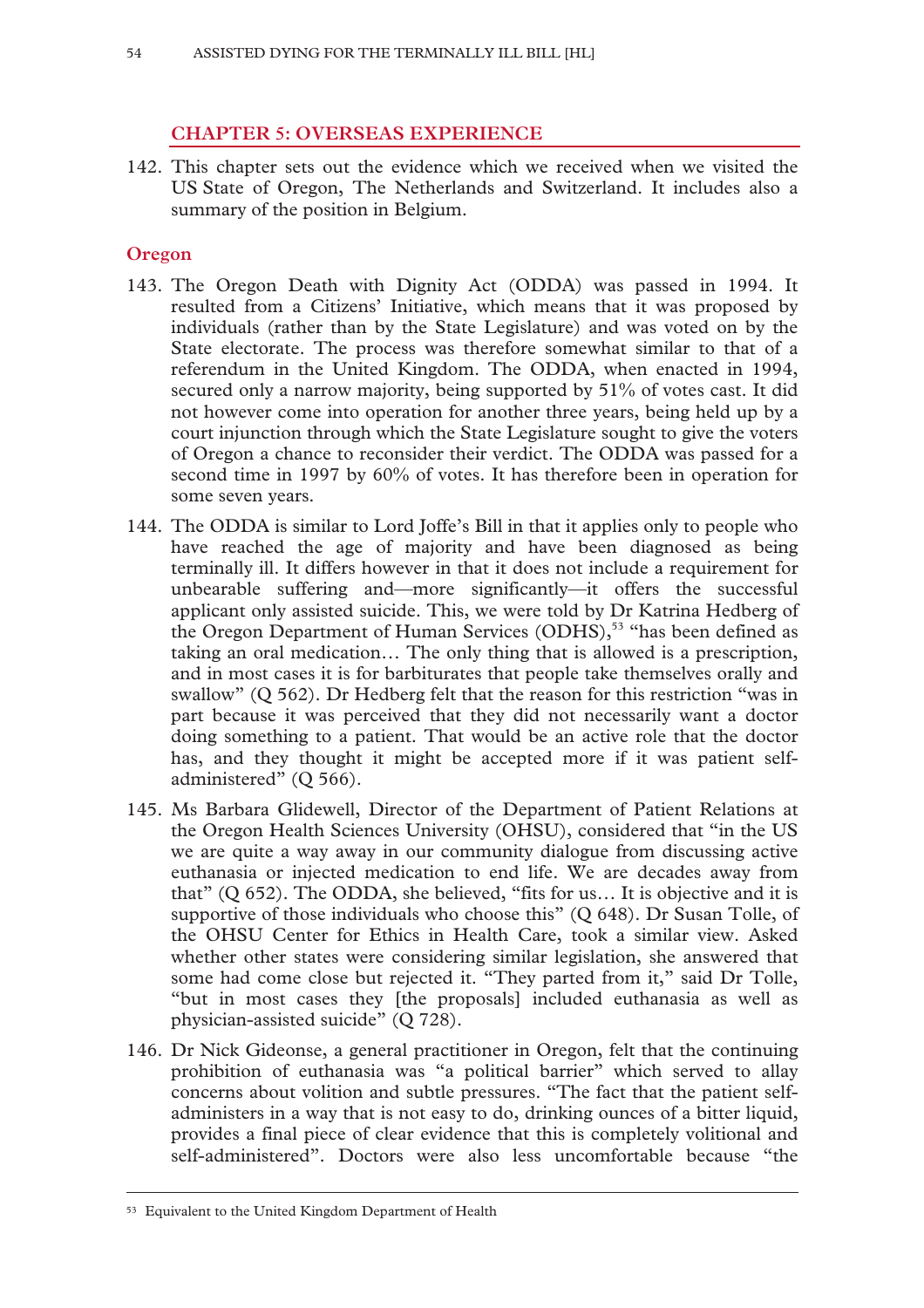physician's role is just one step further back" (Q 849). Ms Barbara Coombs Lee, of Compassion for Dying, a voluntary organisation which supports people who opt to take advantage of the ODDA, agreed. "Having that last firewall, if you will, of having very clear self-administration, in this society, in this state, at this time is important to people, to have that reassurance that it really is a volitional act that a patient must take. The trade-offs are minimal" (Q 849).

- 147. Assisting suicide outside the terms of the ODDA remains a crime in Oregon. But those who qualify and avail themselves of the Act's provisions are not regarded as having committed suicide. We were told by Dr Melvin Kohn of the ODHS that "by statute these deaths are not called suicide, they are not listed as such on the death certificate and they do not have the ramifications for insurance reimbursement and other kinds of issues that suicides have" (Q 565). Nor, we were told, are autopsies required because deaths under the terms of the ODDA are regarded as "predicted deaths" (Q 957).
- 148. According to Dr Hedberg, public opinion in Oregon was fairly relaxed after seven years experience of the ODDA. "It is not much of a debate any more because people have seen this has happened in this state but… we are still in double digits. Last year there were 42 out of 30,000 deaths. We have a large number of deaths in our state and very few people participating. It is not that controversial in Oregon, both because lots of people are not participating and because there have not been any really egregious events" (Q 619). Dr Gideonse told us that "it seems to have been assimilated into the social fabric" (Q 839). Dr Robert Richardson, Director of the Kaiser Permanente Ethics Service, said that implementation of the law had showed "that this is not physicians taking charge, this is patients who have taken charge" (Q 855).
- 149. Nonetheless there remained people who were unhappy about the Act. Ms Glidewell observed that "there are some physicians who are passionately opposed" (Q 630) and that federal and religious health care organisations had declined to offer services falling within the terms of the ODDA (Q 670). Barbara Coombs Lee believed that "there are 20-30 per cent of people whose opinions really are based on their own ethical standards and their own religious beliefs, and those are not moveable. However, there are 30-40 per cent of the population in the middle who are willing to be persuaded, who have fears about abuse and coercion and whether the safeguards actually work and things like that and are persuaded by the Oregon data" (Q 855).
- 150. The ODHS has the responsibility for recording the rate of uptake of the law, for checking that the basic requirements of the law are being observed and for reporting any discrepancies to the Oregon Board of Medical Examiners  $(OBME)^{54}$ . It is the responsibility of the OBME, as the regulatory body for the Oregon medical profession, to investigate any apparent irregularities and to decide whether, and if so what, action should be taken on them. The ODHS's role is simply to record what is happening, which includes compiling an annual report giving the number of lethal prescriptions issued and the number actually ingested. The monitoring does not begin, however, until the stage where a patient has been confirmed to be terminally ill (defined as having a life expectancy of six months or less), has made two written requests (separated by a 15-day interval) for assistance with suicide

 <sup>54</sup> Equivalent to the United Kingdom General Medical Council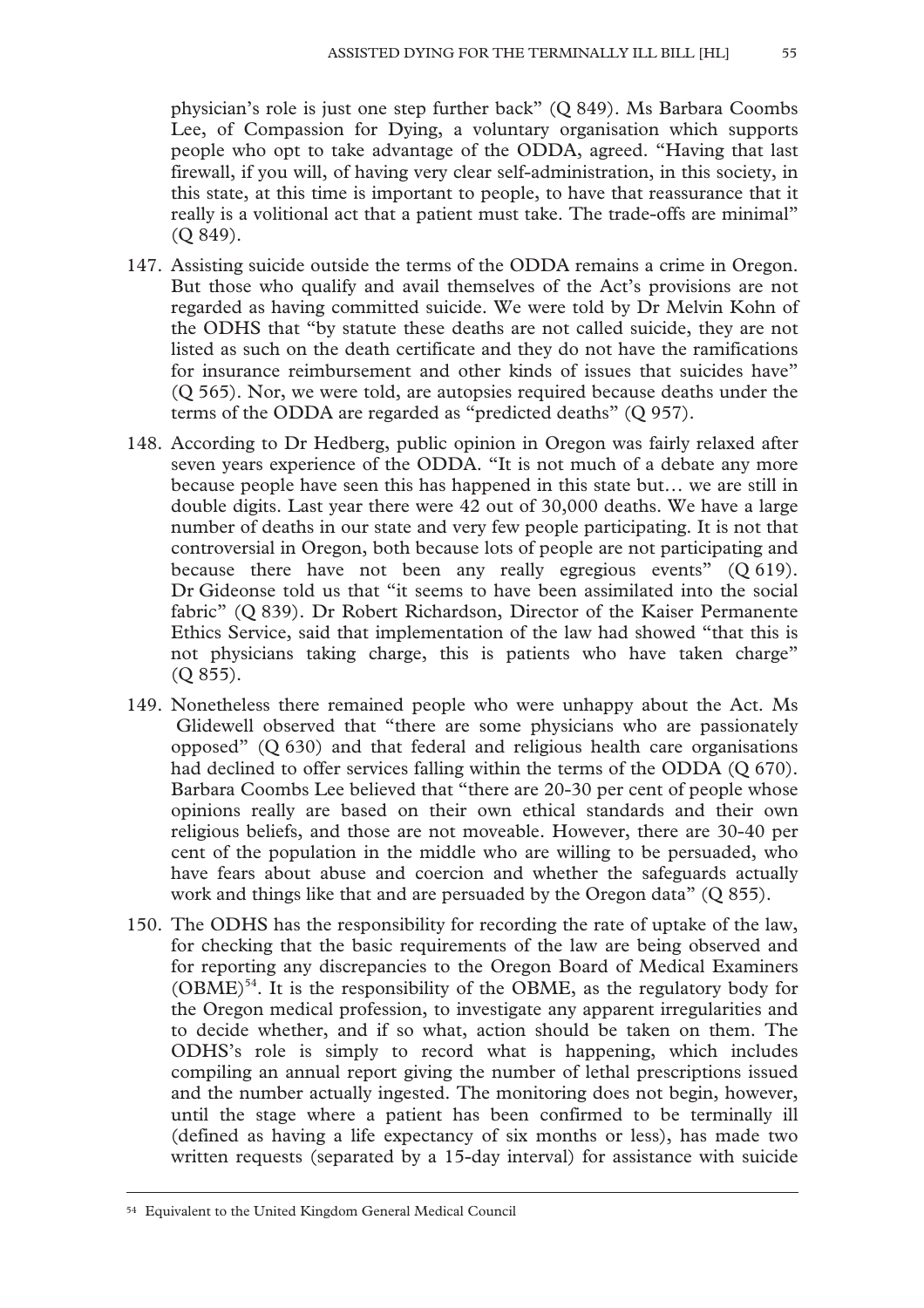(as laid down in the statute) and has been issued with a prescription for lethal medication. We were told by Dr Richard Leman, a medical epidemiologist at the ODHS, that "through to the end of 2003 there were 265 prescriptions actually written and 117 people who chose to take them"  $(Q 577)$ . There has been some increase in the numbers of people who take the prescribed medication—from 16 in 1998 to 42 in 2003, though the number for 2004 was expected to show a fall (Q 558). According to Mr David Hopkins of the Center for Health Statistics, "males and females are equally likely to use the medication. Asians are about three times more likely than whites. College graduates, educated folks, are about seven times more likely than those who have high school degrees. Urban folks are a bit more likely than those east of The Cascades, which is a very rural area, to use the medication" (Q 559).

- 151. According to Dr Gideonse, "one in six dying patients in Oregon talk with their families about their options and whether they might want to use the Act, one in fifty begin the eligibility process but only one in a thousand eventually use the Act to hasten their death" (Q 839). Many people, we were told, take the prescription but do not use it. They keep it as an "insurance policy", to be taken if their suffering becomes more than they can bear.
- 152. We asked whether the figures of reported deaths under the terms of the ODDA could be relied on as accurate. Dr Hedberg told us that "physicians in the State of Oregon have a vested interest. If they follow the steps and report them, they are protected under the law; but, if they carry out actions outside the law, then they are assisting suicide and that is not part of this. We do get pretty good data because, if anything else, it is insurance for physicians to report" (Q 617). Ann Jackson, Executive Director of the Oregon Hospice Association, agreed: "Oregon is a very, very small state and we have hospices all over, and they have big mouths! I think if there were any abuses in the law, we would hear of it"  $(Q 834)$ . We asked also about any medical complications in those cases where the prescribed medication had been ingested. The OBME had "not heard of any complications of any significance or any complications period. It may be true, but we have not heard them" (Q 929). The OBME had investigated four cases, which appeared to be concerned with procedural aspects, such as a missing witness signature, but had no evidence that serious breaches of the law might be taking place.
- 153. On the other hand, some witnesses who appeared before us believed that the law was being abused. Dr William Toffler, a general practitioner and a professor at OHSU, said that "every case that we know about, and it is close to a dozen cases now, has serious problems", among which was "patients who have a known history of depression, only one out of 20 of the patients in the last year got referred for formal psychiatric evaluation" (Q 949). Dr Greg Hamilton, a psychiatrist, told us that medical complications occurred in 15-20 per cent of cases but that these were "not in the records" (Q 955). There was no investigation of deaths under the terms of the ODDA. Ms Karen Bell, a nurse and a director of a Portland hospice programme, told us that "in Oregon, if a patient is terminally ill and dies, one of my hospice nurses can call the medical examiner and the coroner, and all it takes is for the hospice nurse to say 'This patient has died'. It is not a medical examiner case, there is no autopsy required or anything because it is considered a predicted death" (Q 957). It appeared however that none of these perceived abuses had been reported formally to the OBME for investigation.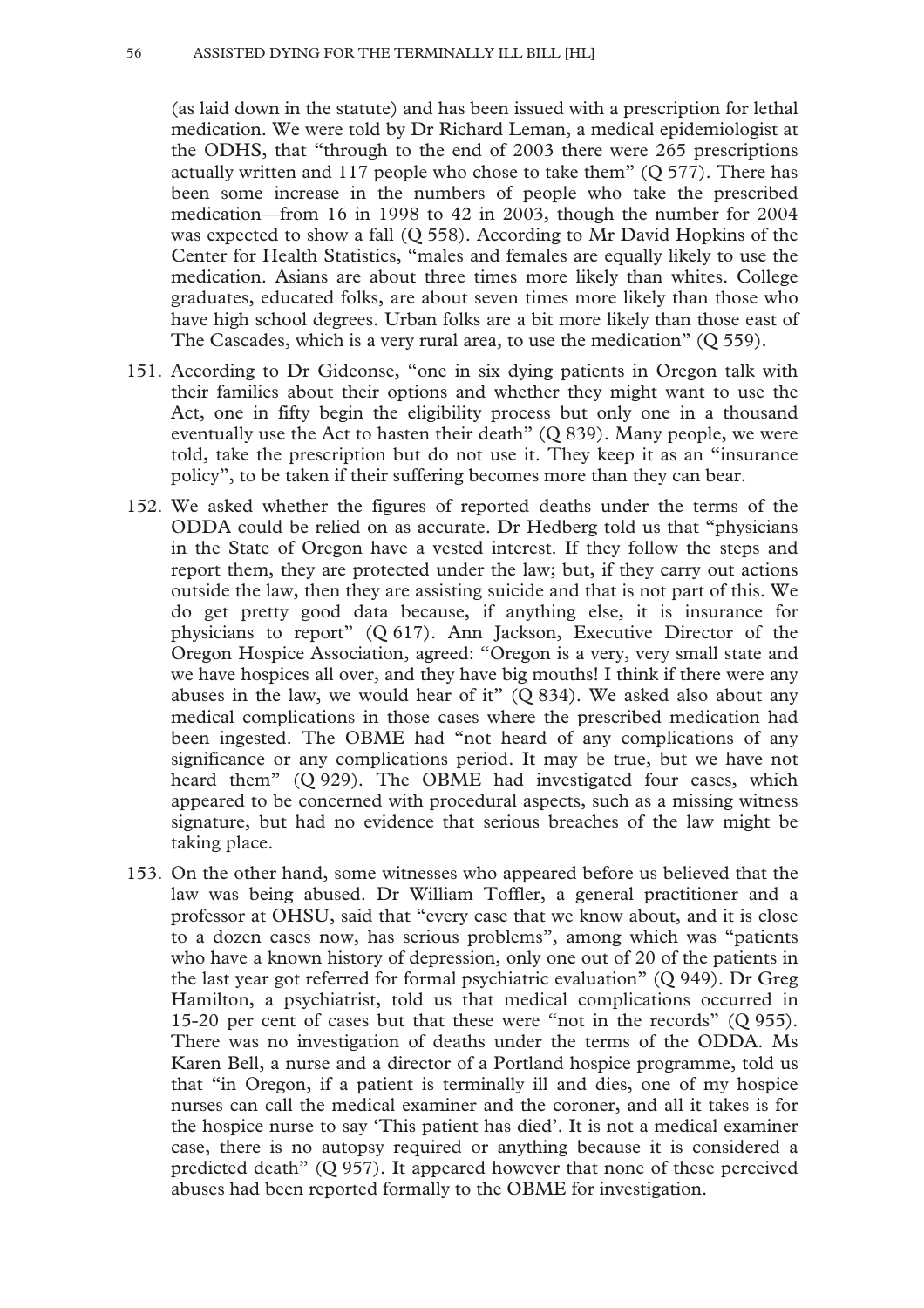- 154. Oregon, we were told, had good end-of-life care with high enrolment in hospice programmes. There had been significant growth in such services during the last 10-15 years. Dr Tolle told us that in the early 1990s "we had been struggling… to build in-patient palliative care programmes, to strengthen our education on pain management, to expand the use of hospice... Now we are holding 11 major regional conferences, all but one of which has major or total elements of end-of-life education, none of which this year have anything to do with assisted suicide. We have gone from one palliative care programme… to twelve in this State" (Q 684). Dr Tolle cautioned against reading into this growth of end-of-life care a cause-andeffect connection with the enactment of the ODDA (Q 686). "There was," she said, "improvement under way but the speed of improvement was able to be harnessed. We made a deliberate effort to harness it" (Q 721). Dr Tolle did suggest however that there might be a different connection—namely, that many people had voted for the ODDA because of a tragic experience which a loved one had had in end-of-life care. "In some ways," said Dr Tolle, "it [the Act] was a vote of no-confidence about some aspects of end-of-life care in Oregon" (Q 689).
- 155. Hospice care has grown substantially in Oregon as part of the palliative care package. Ann Jackson told us that, "when I started this job in 1988, 2,000 people used hospice in the State of Oregon, and we estimate this was up to 15,000 in 2003, which is 50% of all those who die in the State of Oregon" (Q 807). Ms Jackson also told us that 93% of those who availed themselves of the ODDA were hospice patients (Q 786). "As far as assisted suicide is concerned," said Ms Jackson, "our position now is that it no longer matters whether we believe it is right or wrong, it is the law of our State and people who are eligible for hospice and eligible for the Death with Dignity Act are one and the same. No Oregon hospice would turn away someone who wanted to use assisted suicide"  $(Q 786)$ . Ms Jackson also told us that "very few Oregonians use the Death with Dignity Act. Hospice has been offered as the primary explanation for that. People do not need to use assisted suicide because they are in pain or because their needs are not being met in other ways… Oregon has hospice throughout the state… Every Oregonian, in even the smallest community, has access to hospice care" (Q 793).
- 156. Two observations must, however, be made. First, Oregon has 51 "hospice programmes", which means that there are 51 programmes for offering hospice care rather than that there are 51 hospices. Dr Tolle told us that nearly 90% of those who die in hospice care in Oregon die in their own homes (Q 686). Ann Jackson told us that "hospice in the United States is provided primarily in the patient's home, especially in Oregon. Two per cent of our patients die at an in-patient facility or in hospital" (Q 797). Terminally ill patients are able to call on visiting hospice nurses at any time, though those needing 24-hour care would be encouraged to go to an inpatient unit. "We do not have all of the support staff," said Barbara Farmer, Director of Home Care and manager of Hopewell House Hospice in Portland, "to be able to provide all of our patients with 24-hour round-theclock care at their bedside. We can do it in short snippets or we have agencies that we work with that can provide the 24-hour care" (Q 804).
- 157. The second observation is that, unlike in the United Kingdom, hospices in Oregon are for "comfort" care only. As Barbara Glidewell put it, "it pretty much is a one-way ticket opting out into hospice. The hospice teams are paid governmentally for treatments that are comfort-only. You would not come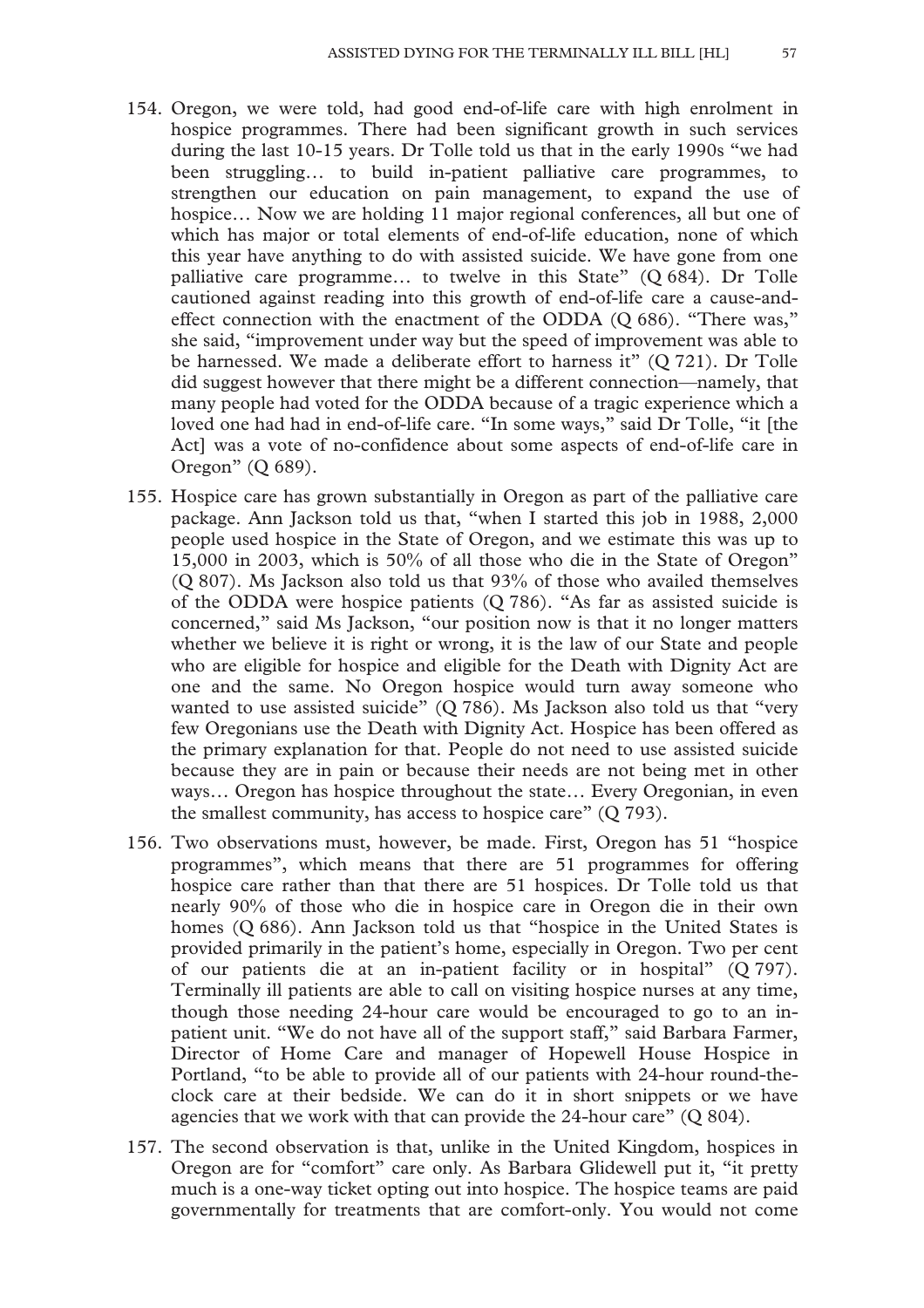back to hospital for a CT scan because it would not be paid for" (Q 623). Ms Glidewell gave as an example a hospice patient suffering from pneumonia who "wanted antibiotics for comfort only, not for curative recovery, the hospice group in all likelihood would provide the medication for comfort only but without an exception. Nearly all of our patients who go in… complete a Physician Order for Life-Sustaining Treatment, a POLST form, where they say that they would want comfort measures only, do not resuscitate, no antibiotics except for comfort, probably no artificial hydration or nutrition" (Q 625). Ms Jackson confirmed that entering a hospice involved waiving the right to curative treatment (Q 818). It appears that the reasons for this "difficult disconnect between the curative focus and the comfort focus" (Q 623) are largely financial. To qualify under the Medicare system, a terminally ill patient must gain access to a hospice programme, which itself depends on a prognosis of six months or less of life remaining (QQ 1087-1090).

- 158. Not surprisingly therefore a linkage has developed between the Act and the hospice movement. Ms Jennifer Traeger, a clinical social worker, told us that "one of the requirements [to qualify under the ODDA] is that the physician has to say that you have six months prognosis, so by virtue of being a hospice patient you have met those criteria. Often physicians will encourage that hospice support as well just to make sure that all of their needs are being met and that the person is not choosing aided dying for some other reason" (Q 805). Ms Jackson also observed that "it is the physician who has the responsibility for writing the prescription. It is the hospice generally who has the responsibility for caring for the patient and making sure their psychosocial needs and their practical needs are being addressed" (Q 794). Such hospice support can extend to pointing patients desiring assisted suicide towards organizations, such as Compassion in Dying, to help them in the event that their doctors decline to participate (Q 794).
- 159. We were anxious to know how medical practitioners in Oregon viewed the Act. Mr Jim Kronenberg, Chief Operating Officer of the Oregon Medical Association<sup>55</sup>, gave us a very helpful briefing on this. He explained that, though the American Medical Association (AMA) had opposed the Act, the Oregon Medical Association (OMA) "neither supported nor opposed the AMA's position and we neither supported nor opposed the ballot measure" (Q 1022). Mr Kronenberg's summary of the attitudes of physicians is worth quoting at some length;

"I would say there is a small group of physicians… who are adamantly opposed to this measure… There is another relatively small group of physicians… who feel that this is not only appropriate but medically and ethically the right thing to do in certain cases. It is my judgement that the great majority of physicians in this State… perhaps 85% of them are relatively ambivalent about the issue, in many cases because it does not affect them. If you are a radiologist, for example, or an anaesthesiologist… it is something you will never be faced with. It gets down to family practitioners, internists, those physicians whom we look to for our care on a regular basis and then some of the medical and surgical sub-specialities—certainly oncology would be one—who are more likely in the course of their career to be faced with the dilemma of what to do… My experience is that they do not

 <sup>55</sup> Equivalent to the British Medical Association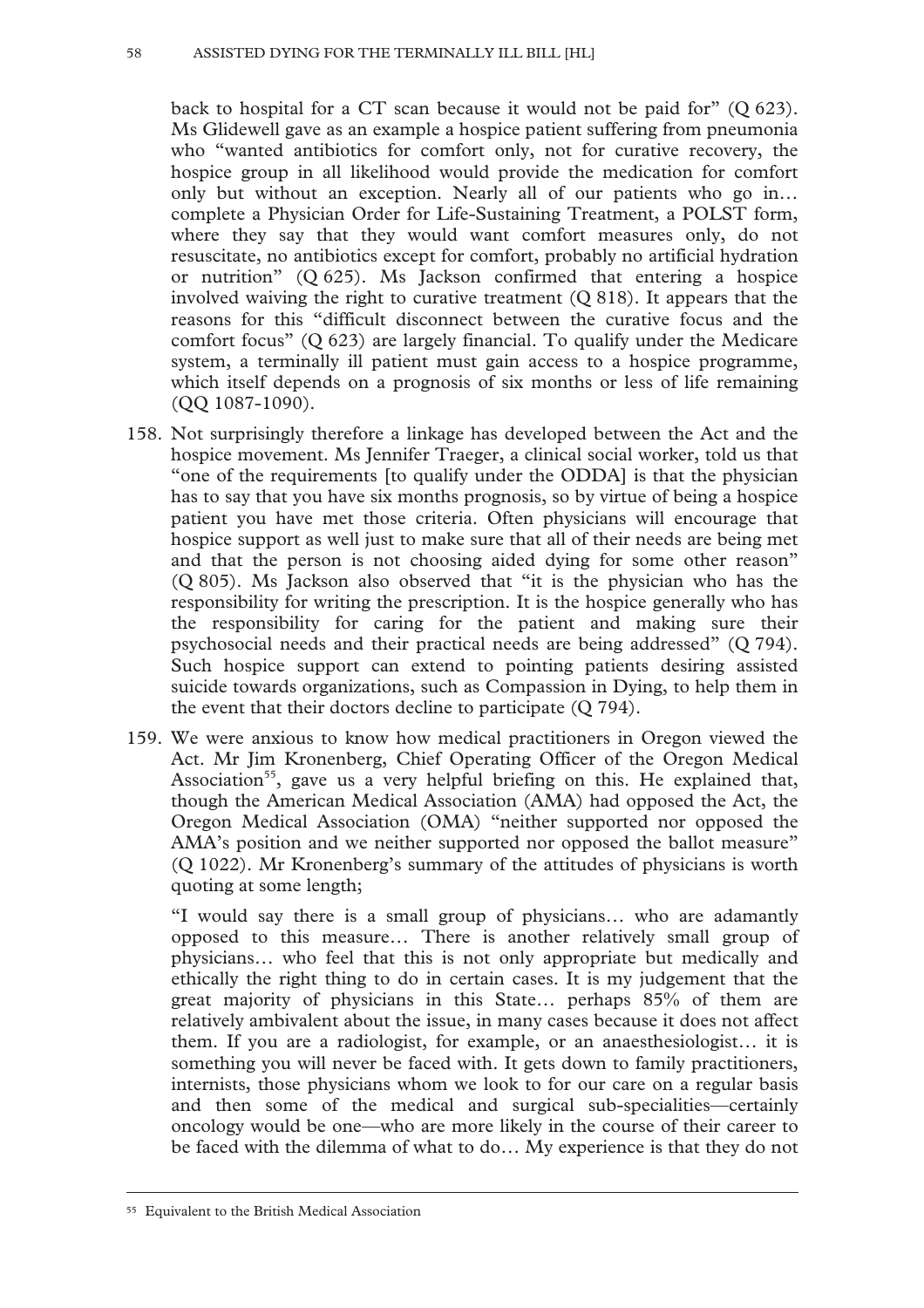know what they are going to do until they are faced with the circumstance. Also it is my experience that in the great majority of cases physicians who choose to move ahead do it on the basis of a long relationship with the patient. Typically that would be one's primary care physician, whom they have known and worked with for a long time where they feel they know a great deal about the patient, not only from a medical standpoint but from a behavioural standpoint… Some physicians, even under those circumstances, choose not to participate" (Q 1022).

- 160. Mr Kronenberg added however that "in my personal experience, the majority of physicians whom I have counselled… who have chosen to talk to me about it, the majority of them chose not to. I think that the majority of those chose to refer to someone else" (Q 1043). Asked whether doctors' attitudes would have been different if the ODDA had included provision for voluntary euthanasia as well as assisted suicide, he believed that in that event the OMA's position "would be the same as it was in 1970, that we opposed it on ethical and moral grounds. It is a very great leap. I think that physicians would feel the same way, that there is an extraordinary difference… in providing someone with the means to end their life and actually ending it" (Q 1048).
- 161. Dr Richardson, a pulmonologist and critical care physician, felt that "a modest majority of physicians support the right to do some sort of physicianassisted death, although a much smaller proportion are willing to directly participate" (Q 849). Dr Elizabeth Goy, of the Department of Psychiatry at OHSU, considered that doctors were "very uncomfortable" with the experience of being asked to assist with suicide and that "sometimes they are overwhelmed by the impact of this, which is contrary to what they normally do" (QQ 766-7). Ms Farmer observed that physicians "were more willing to refer to the hospice because we were more comfortable with the language" (Q 807).
- 162. Dr Hedberg told us that "there are some physicians who have come out very vocally as being advocates or proponents of this who have clearly prescribed for many people. I think the majority are physicians who have prescribed once or twice for their own individual patients" (Q 594). Dr Hedberg drew attention also to differences in approach among prescribing doctors. "There are some physicians who look at this and say: 'The patient is asking for a prescription, I will write the piece of paper and they can either fill it or not, but it is giving the patient complete control as to whether they fill it and end up taking it, etc'. We have other physicians who say: 'If the patient is going to make this decision, I want to be involved throughout. I am not going to write the prescription until the patient says to me: 'Doctor, now I really want to take it', and then I am going to be there with them and their family to assist'" (Q 567).
- 163. What we were told about the typical character traits of those who avail themselves of the ODDA reflects what we had heard from others in the United Kingdom. Ms Glidewell saw them as "pragmatic, matter-of-fact persons who have always been in control of their lives and ordered their lives and want control. I see it over and over as the reason why people say that they want control of their dying process and want to avert having to be cared for in a way that is offensive to them… It is crystal clear to them that they want to name the day, and when they are finished, when life has served them, and enough is enough, they are done"  $(Q 643)$ . Dr Goy, referring to studies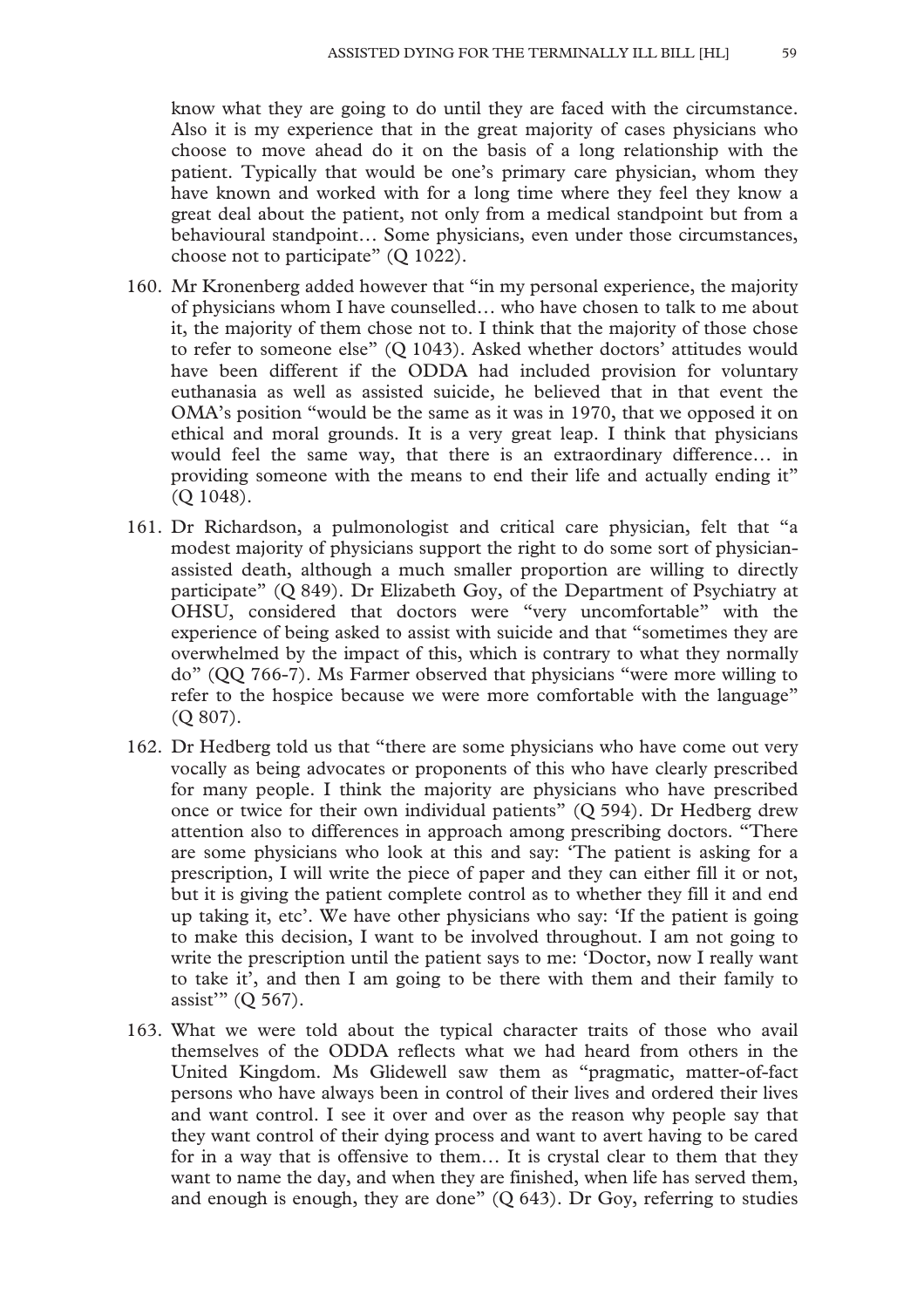she had carried out, told us that "most folks said they find being cared for to be intolerable and they have had a lifetime of needing to be responsible and have learned, one way or another, not to depend on others but to be selfsufficient" (Q 753). They tended, she said, to regard religion—though not necessarily spirituality—of little importance and to be "self-confident heading into a great void of nothingness, with no recrimination or retribution for making this choice: they are quite comfortable with it. Typically they do not have a concept of Heaven or the Great Beyond" (Q 774).

- 164. One of the consequences of a law which permits doctors to prescribe and pharmacists to issue lethal medications is that control of these latter is lost. Though some patients may take the medication when it is issued to them, others do not: they keep it as an "insurance policy". We encountered some, though not great, concern among our witnesses about this release into the community of lethal substances which could find their way into the hands of others than those for whom they were prescribed. Ms Glidewell told us that "we do lose control of that medication once it is out of our hands. Often we say we can hold the medication for them until they call for it or hold the prescription but not fill it until such time when they are ready, but there is no guarantee they are going to take it then, and you have this lethal dose sitting in the medicine cabinet wondering what they are going to do with it" (Q 735). The ODHS assumed that, as most people who take their own lives under the terms of the ODDA are participating in a hospice programme, the hospice took care of unused medication. But, added Dr Hedberg, we do not have a way to track, if there was a big bottle sitting in somebody's medicine cabinet and they died, whether somebody else chose to use it" (Q 591).
- 165. We conclude our summary of the situation in Oregon with an interesting observation from one of our witnesses, Dr Peter Rasmussen, an oncologist. He contrasted the situation in other parts of the United States—where (he claimed) patients were often given aggressive treatment for terminal conditions, where death was often viewed as a defeat and where in consequence death often occurred in hospital intensive care units—with that which obtained on Oregon, where (as recorded above) some 50% of those who die are in hospice programmes and therefore receiving "comfort-only" care. Now, said Dr Rasmussen, "we have more home deaths in Oregon than in almost any other place in the nation. Our populace has been there. Our populace has stayed up nights caring for their loved ones as they were dying, whereas in other parts of the country their experience of the death of a loved one is from a waiting room in an intensive care unit"  $(Q 855)$ . Given the high level of hospice-in-the-home care in Oregon, this strikes us as a relevant observation, though Dr Rasmussen's conclusion—that "that may be applicable for the United Kingdom, because I think you have more home deaths and you are probably closer to Oregon's experience" (Q 855)—is perhaps open to question.

### **The Netherlands**

166. The history of assisted suicide and voluntary euthanasia in The Netherlands is very different from that in Oregon. Though a law legalising these practices has only recently been passed by the Dutch parliament<sup>56</sup>, the criminal and supreme courts of the country had since 1973 adjudicated on a number of

 <sup>56</sup> The Termination of Life on Request and Assisted Suicide (Review Procedures) Act 2002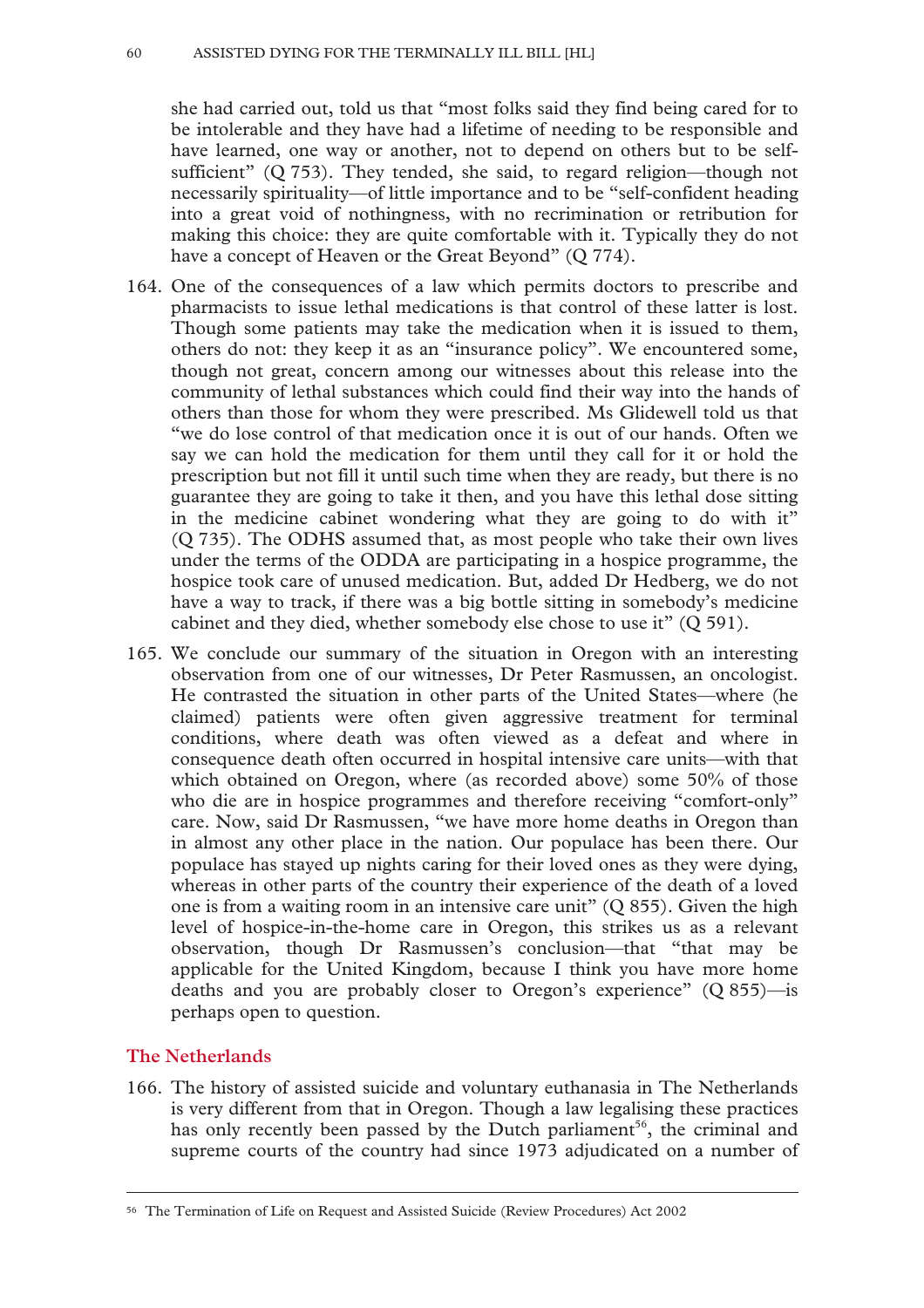cases where defendants had invoked—usually successfully—the defence of necessity against a charge of murder. This defence was explained to us by Mr Jakob Kohnstamm, of the NVVE<sup>57</sup>, as being "the situation where you have an ethical or moral dilemma between, on the one hand, someone's request which you feel is an honest and honourable request and, on the other, something which is prohibited by law, [so that] in certain circumstances you are acquitted. It is not that it is not criminal: it remains a criminal act, but you will not go to prison for it" (Q 1547).

- 167. As a result, the 2002 Act was effectively a codification of existing practices which had been built up on a basis of case law. According to Dr Rob Jonquiere, also of the NVVE, this had been "a great advantage of the Dutch situation. After the legalisation was completed, the practice did not change greatly". What did change, said Dr Jonquiere, was that assisted suicide and voluntary euthanasia now became "a legalised option for doctors and patients, but in terms of the process it did not change greatly" (Q 1541). The purpose of moving from case law to statute law, we were told, was to remove the uncertainties, for doctors and patients, which had surrounded earlier adjudication of cases brought before the courts.
- 168. There is a key difference between the 2002 Dutch law and the 1997 law in Oregon: Dutch law permits voluntary euthanasia as well as assisted suicide. We were told that the medical profession in Holland makes no moral or ethical distinction between the two. Dr Johann Legemaate, of the KNMG (Royal Dutch Medical Association), said that "many doctors prefer euthanasia for practical and clinical reasons, because when it is assisted suicide you hand over the medication to the patient and he has to take it himself. It may have side effects which will lead to the doctor acting anyway. For that reason most doctors prefer euthanasia" (Q 1233). This was, he said, notwithstanding guidelines from the KNMG to the effect that assisted suicide was preferable to voluntary euthanasia "in the psychological sense for the doctor and in the sense that it emphasizes a little more the responsibility of the patient" (Q 1234).
- 169. Euthanasia is defined in The Netherlands in a highly specific way. In Dutch law, the term "euthanasia" includes also what we term in this report "assisted suicide". On the other hand, it specifically excludes the ending of a person's life without his or her request. In other words, the Dutch do not recognize the existence of involuntary as well as voluntary euthanasia: while the latter is now permissible in law, the former is regarded as murder<sup>58</sup> (O 1247). The Dutch definition of euthanasia also excludes specifically the withholding or withdrawal of treatment, whether or not at the patient's request, and the administration of pain relief by a physician with the possible side-effect—but not the intention—of hastening death. In this respect the Dutch definition mirrors that which obtains in the United Kingdom.
- 170. The 2002 law is not limited to adults. Nor does an applicant for euthanasia have to be terminally ill. As Dr Legemaate put it, "the main basis is hopeless and unbearable suffering; it has nothing to do with your life expectancy". He added however that "in actual practice I think that our law is very close to

 <sup>57</sup> The Dutch equivalent of the United Kingdom Voluntary Euthanasia Society

<sup>58</sup> For these reasons, when discussing the situation in The Netherlands we use hereafter the term 'euthanasia' to mean voluntary euthanasia only and to include assisted suicide as well as action taken by a doctor directly to end a patients life.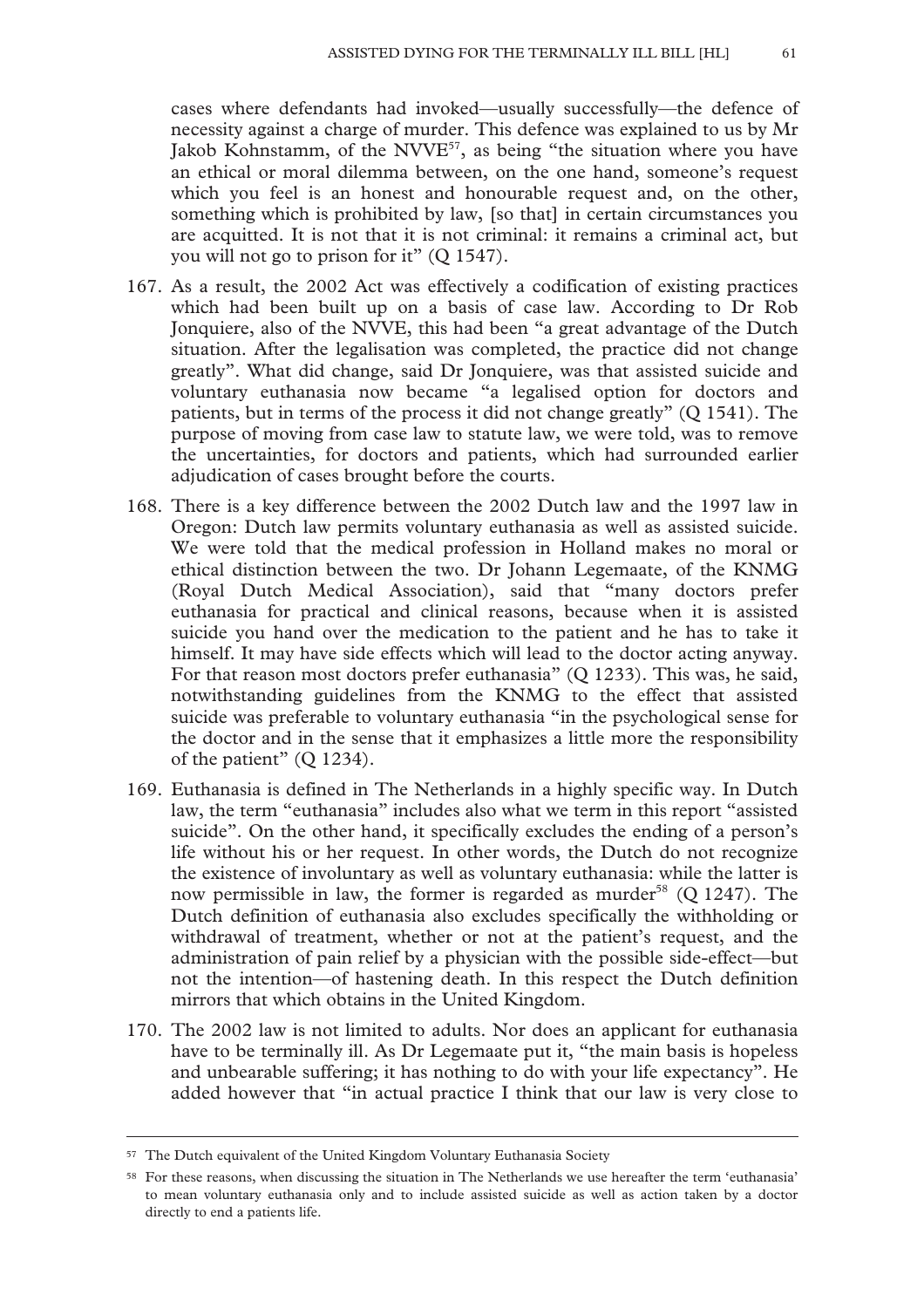your Assisted Dying Bill, in the sense that 95% or 98% of the cases… are patients within the last days or weeks of their life… But we do not exclude the rather exceptional situations in which, for instance, somebody who is 55 and has a very severe but incurable mental illness—which relates to a situation of hopeless and unbearable suffering—asks for assisted suicide. We have had these cases every now and then. Not many, but they are not excluded" (Q 1285).

- 171. Approximately 16 million people live in The Netherlands, of who around 140,000 die every year. We were told that some 9,700 requests for euthanasia are made annually. About 3,800 of these actually receive euthanasia, of which some 300 are assisted suicides. Euthanasia therefore accounts for around 2.5% and assisted suicide 0.2% of all deaths in The Netherlands. In addition to these, there are about 1,000 deaths a year (0.7% of all deaths) where physicians end a patient's life without an explicit request $59$ .
- 172. Under subsection 2 of the 2002 Act a Dutch physician who carries out euthanasia is exempt from prosecution if he fulfils a number of specified criteria of "due care" and notifies the coroner. There are six such criteria. The patient must have made a voluntary and well-considered request to die; his suffering must be lasting and unbearable; he must have been informed about his medical condition and prognosis; both the doctor and the patient must be satisfied that there is no other reasonable solution to the situation; the doctor must consult at least one other (and independent) physician, who must visit the patient and give his written opinion of whether the requirements of due care have been met; and, finally, the doctor must terminate the patient's life with due medical care. The "second opinion" is now increasingly provided by a team of SCEN (Support Consultation Euthanasia Network) doctors. We examine this system in more detail below.
- 173. Once the patient has died, it is the doctor's responsibility to report the death to the coroner and to complete a report. The coroner visits the place of death, performs an external medical examination of the patient and notifies the public prosecutor and the civil registrar $60$ . He then compiles his own report, noting the cause of death, and forwards this, together with the doctor's report and, if necessary, the patient's medical notes, to one of five regional assessment committees.
- 174. The committees were set up under the 2002 law. We were able to discuss their operation with the committee covering The Hague. Its chairman, Mr Jan Suyver, told us that "the committees investigate each reported case and assess whether or not the criteria are met with. It is black or white, not grey. However, in its written explanation on its judgement the committee is entitled to mention all the relevant circumstances and dilemmas… If the committee finds all the criteria fulfilled, then the case is over—end of the story. There are no further investigations, no prosecution. If not, the committee must also notify the public prosecution service and the health inspectorate<sup>61</sup>. The committees do not give advice on whether or not to prosecute or to bring the case before a disciplinary tribunal. Those are the exclusive decision powers of the prosecution service and the health

 <sup>59</sup> See Volume II: Evidence, HL Paper 86-II, Page 393

<sup>60</sup> Equivalent to the United Kingdom Registrar of Births, Marriages and Deaths

<sup>61</sup> Equivalent of the United Kingdom General Medical Council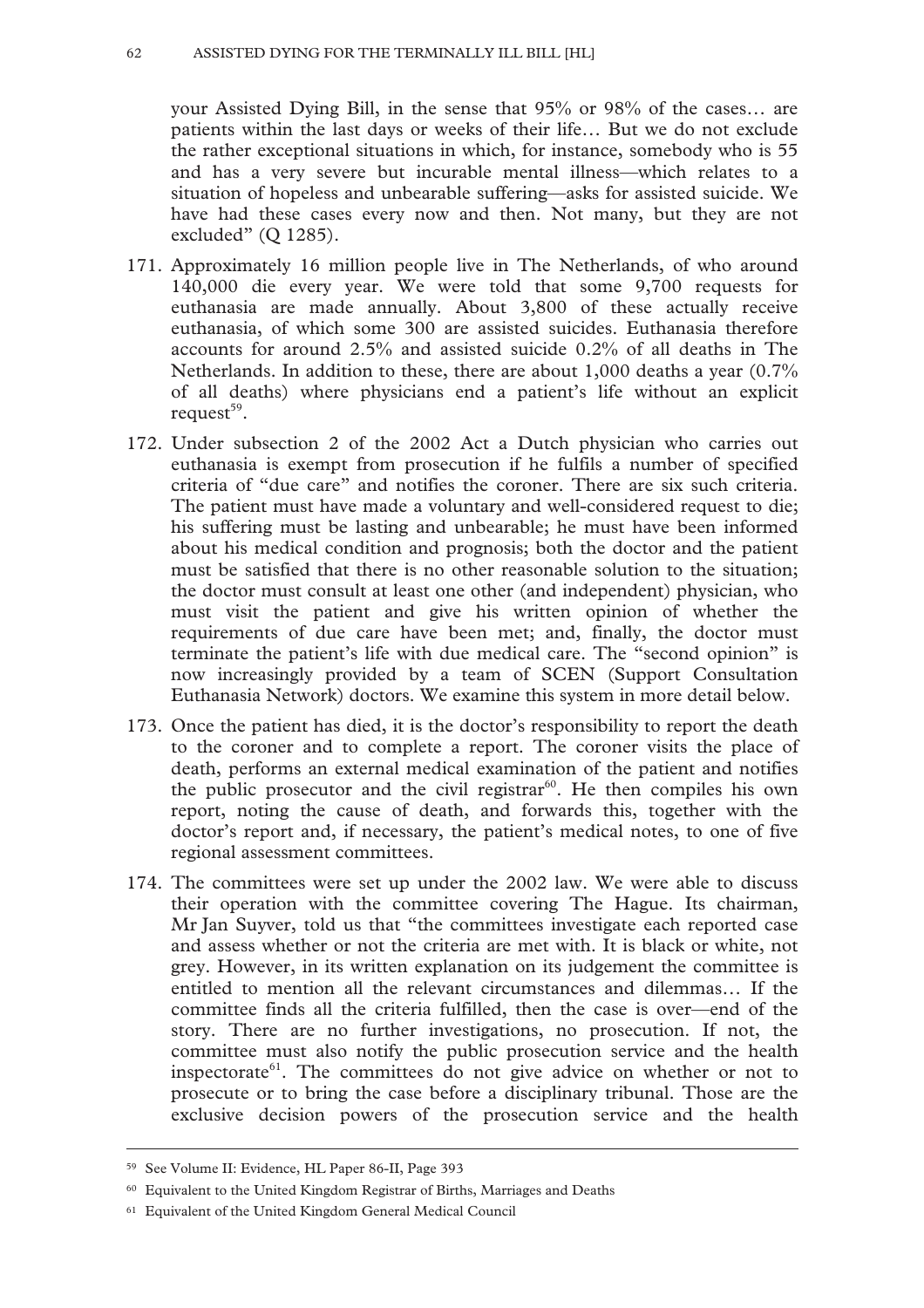inspectorate" (Q 1439). The committees do not have a role in monitoring euthanasia practices. Dr Gerrit Kimsma, the physician member of the committee, told us that they "have data on the variety in numbers [of euthanasias performed] between physicians, but we do not keep track" (Q 1455). There is thus no routine procedure which would show whether some physicians are performing significantly more euthanasias than others, though it would be possible, we were told, to "put it a query" and extract this information (Q 1457).

- 175. The role of the regional committees is therefore to assess whether the "due care" requirements have been met. In doing so, we were told by Dr Kimsma, "we must be sure there has been no manipulation, no pressure or undue influence, and that the request is well considered. It must have been expressed and dealt with several times, sometimes years before the actual date of the euthanasia or assisted suicide. The wishes preferably must be supported in writing. This is not exactly a legal condition, but it certainly helps and makes the assessment simpler. The assessment of unbearable suffering without the prospect of improvement is one of the difficult issues of the committee's assessment. What does "unbearable" mean? It has a very subjective patient-related side, but it must always be a joint conclusion. In order for a physician to come to the conclusion that euthanasia is an option, there should be a joint, shared process of decision-making, where the physician also has to be very much in conformity with the wishes of the patient" (Q 1441). Commenting on the SCEN system for obtaining second opinions, Dr Kimsma said: "It is now legally possible that a physician without any training can do a consultation, but what we see in the committee is that those consultations on paper are inferior. The consultations of the SCEN, the specifically trained physicians, are much more adequate and much superior" (Q 1441). Dr Kimsma added that "there is an absolute condition that [euthanasia] can only be done by the treating physician. It cannot be any other physician. We do not want to advertise 'euthanasia tourism'. What we insist on is that it only takes place within a meaningful medical relationship. That is an absolute condition" (Q 1441).
- 176. We have referred above to the SCEN project, under which doctors can receive training in the operation of the law and in the problems with which general practitioners can be faced when a patient requests euthanasia and can volunteer to be available to provide second-opinion consultations in specific cases as they arise. According to Dr Legemaate, SCEN "aimed at professionalising the independent consulting physician". Dr Tjomme de Graas, a nursing home physician who is also a palliative care specialist and a SCEN doctor, told us that "SCEN physicians are a special breed, with special training for a very delicate task". There were, he said, three reasons for the launching of the project. The first was to give doctors confronted with a euthanasia request the opportunity to make contact with an independent and experienced colleague who could provide medical and emotional support to the doctor's thought processes. "Because of our training we can, with the physician, draw the complete context of the request for euthanasia, hopefully also to clarify some aspects that may be overlooked in such stressful and extraordinary situations" (Q 1712). The second was to carry out a secondopinion consultation, as required by the law; and the third was to provide encouragement to doctors who carry out euthanasia to report their actions. "Because of our training," said Dr de Graas, "and also because of our experience and the countrywide availability of SCEN physicians, this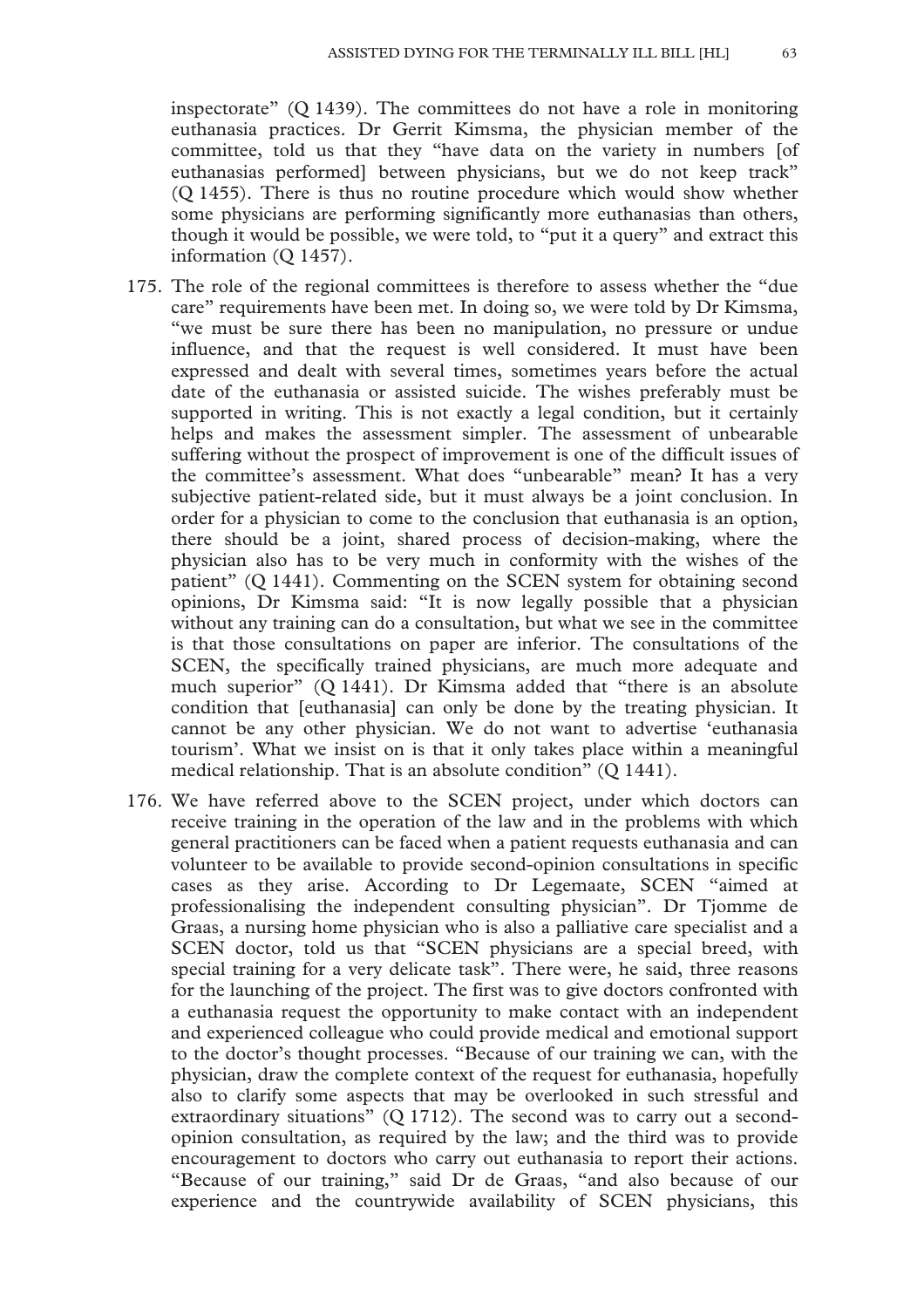guarantees a uniform and independent view and… control of the procedure" (Q 1712).

- 177. This view of the SCEN project was echoed by others. Dr van Coevorden, a GP and SCEN physician, believed that SCEN had the advantage of "not only checking if things are going exactly according to the law but also being of personal assistance to a doctor who may have problems during this process" (Q 1349). Dr Maria van den Muijsenburgh, a GP and palliative care specialist, felt that SCEN provided helpful "backing against pressure" on doctors from relatives (QQ 1482-3). The project, said Dr Legemaate, had so far been focused on GPs, because that is where most requests for euthanasia are both made and carried out; but it is now being extended to physicians in hospitals and nursing homes. In a year or two there would be "100 per cent coverage of all euthanasia situations in this country" (Q 1252).
- 178. Having set the Dutch scene, we turn now to consider some of the specific issues which we found. The first is the disclosure that there are around 1,000 instances every year in The Netherlands of a patient's life being ended by a doctor without an explicit request. (See Paragraph 171). Dr Legemaate's written evidence on behalf of KNMG stated that "this happens mostly with patients suffering from cancer in the last days or hours of their life"<sup>62</sup>. Dr van Coevorden, on the other hand, told us (Q 1310) that "it involves ending life without request, but it is outside the scope of this discussion because it involves newborn children, with defects and so on"; and this view was echoed by Mr Jacob Kohnstamm, Chairman of NVVE, who said "they are, for example, in neonatology, severely handicapped new-born babies problems that are mainly in the medical sphere" (Q 1607). However, we received yet another account from Ms Irene Keizer, a Senior Policy Officer of the Dutch Ministry of Health, Welfare and Sport. "There are some cases," she told us, "in which it is not careful euthanasia, but in most cases are people who are not able to make a request because they are not seen as able to make a request—for instance, people who are suffering from a psychiatric disease or people who are in a coma. Also newborn babies are not capable of making a request" (Q 1420). When asked what proportions of the total might consist of people in these various categories, Ms Keizer thought that about half of them were people not capable of making a request (e.g. they were in a coma), "25% are people who could have made a request but did not (so we are wondering about those), 15% are newborn babies, and 10% are other categories" (Q 1422).
- 179. Yet another perspective was given to us by Professor Gerrit van der Wal, Head of the Department of Public Health at the EMGO Institute in Amsterdam. "Roughly speaking," said Professor van der Wal, "in about half of all those cases there has been some kind of discussion before the patient became incompetent… but not an explicit request for euthanasia. Almost all patients—in our last study 100% of all patients—were incompetent at the moment of decision... It is about patients who are mostly very ill, dying and seen to be suffering very much, by vomiting their stools, having very bad bedsores, severe dyspnoea and suchlike. As we also know from qualitative studies, doctors feel that they have their back against the wall; that the family and nurses are asking him or her to end this suffering and this unbearable state of life; and then they decide to hasten the end of life. Whether or not

 <sup>62</sup> See Volume II: Evidence, HL Paper 86-II, Page 393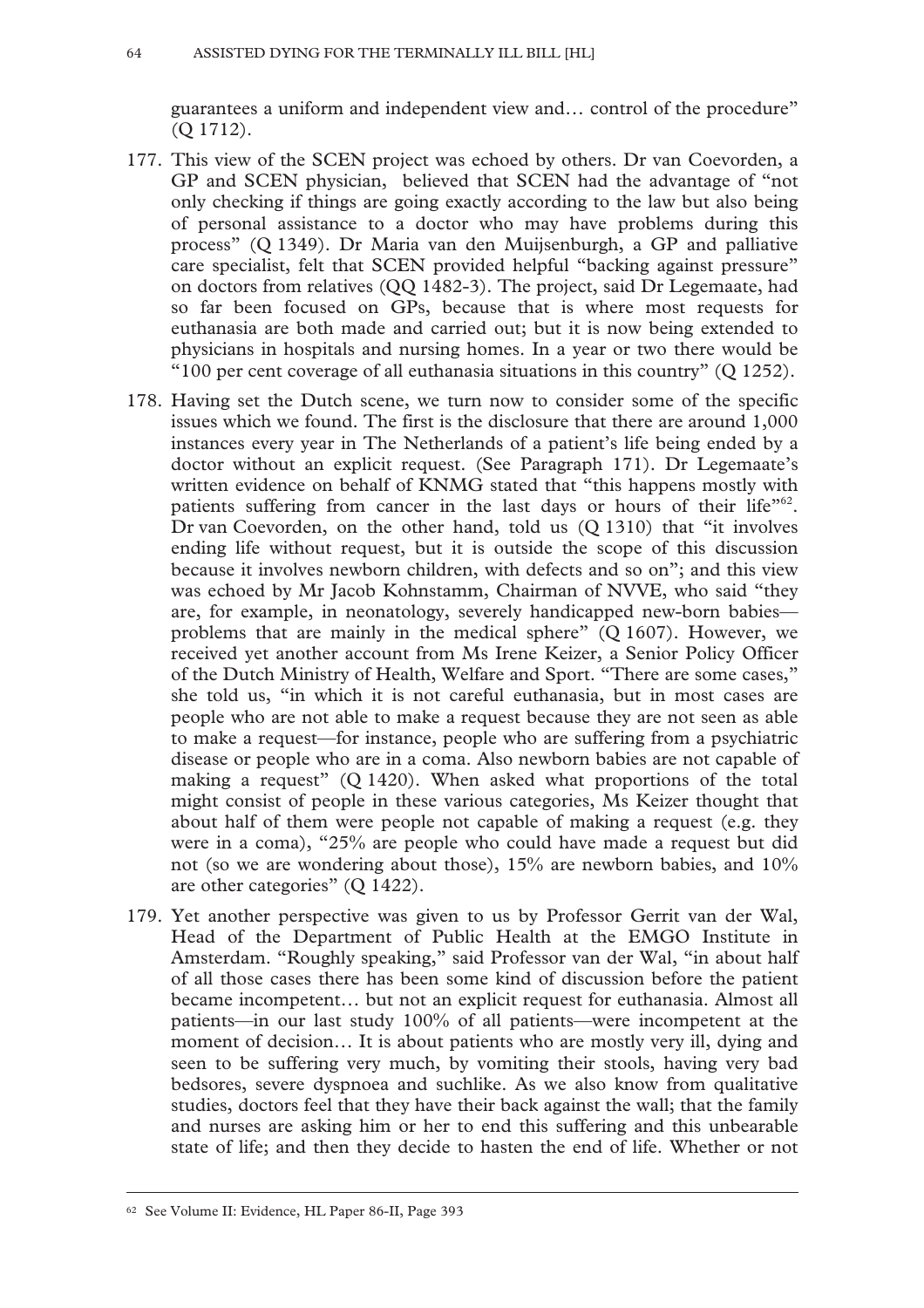this is very explicit is not that clear. For example, we found that the drugs used in these kinds of cases are mostly opioids, as used for intense pain and symptom treatment, and not neuromuscular relaxants as used in euthanasia. We are neutral researchers, but we do not like these cases… We hoped that they would decrease in number, but it has not happened" (Q 1699). Professor van der Wal said that, "so far as we can see, there is no association between the development in jurisprudence and law and life-ending cases without a request"  $(O 1683)$ .

- 180. The second issue which we addressed with several of our witnesses is the rate of reporting by doctors to the authorities of euthanasias which they have carried out. We will not examine here in detail the somewhat complex methodology by which the latest figure (54% of all euthanasias being reported to the authorities) is arrived at. The questions on which we have focused are: how reliable is the quoted 54% reporting rate? And why do doctors not report?
- 181. Dr Agnes van der Heide, a senior researcher at the Erasmus Institute, Rotterdam, believed that the wording of the research questionnaire which was sent to doctors was insufficiently precise and that this had resulted in an inadvertent over-stating of the number of euthanasia cases. "We asked physicians," she said, "the following question: Did you provide in this case a drug with the explicit aim of hastening the patient's death? And, if you did so, did you do this at the explicit request of the patient? If both questions were answered positively with 'Yes', then we classify this case as a case of euthanasia. This is meant to be an objective classification scheme for euthanasia, but at the same time it means that our definition is not always similar to the physician's definition. When the physician answers both questions 'Yes', it is not that in all cases the physician himself defines the case as one of euthanasia" (Q 1630). Dr Jon Bos, a surgical oncologist, believed that, if such misunderstandings were removed, the reporting rate might rise to around 85%. On this basis, though Dr Bos did not adduce any hard evidence to support his 85% figure, some 600 instances of actual euthanasia might go unreported in The Netherlands annually.
- 182. We were unclear why, given that one of the conditions of immunity from prosecution under the 2002 law is that cases of euthanasia are reported, some doctors did not do so. Dr Bregje Onwuteaka-Philipsen, an Associate Professor at the Free University of Amsterdam, believed there were three reasons. "There are people who still do not want the administrative bother of it, or the idea that you report it. There are people who think that you should not report it, either because they feel that it is not really euthanasia or because it is something between the doctor and the patient. It is also possible that there are people who perhaps doubt whether the case would go through easily—whether they have exactly fulfilled all the requirements" (Q 1626). Others gave a similar picture—see for example QQ 1337, 1409, 1434 and 1462. Dr Bos felt that, if his 15% figure of unreported cases were valid, "those 15% may be the doctors who are afraid to report because they fear prosecution or whatever… Sometimes the rules may prevent you from helping your patient; going by the rules might sometimes mean letting the patient down. That could also be the case in some of those 15%" (Q 1337).
- 183. The third issue which we examined during our visit to The Netherlands was the state of palliative care in that country and its relationship, if any, with euthanasia. We were told that there had been a substantial investment in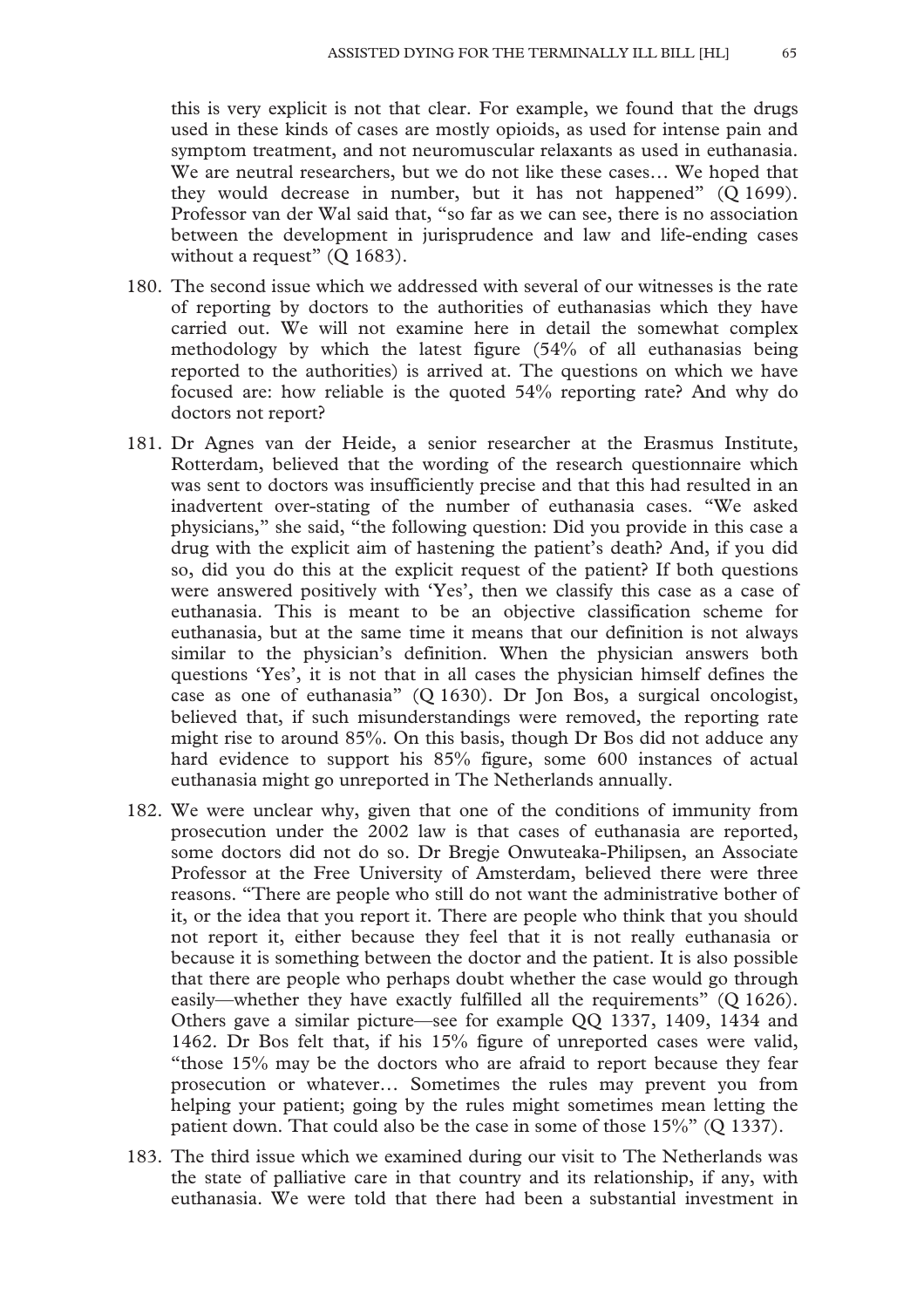#### 66 ASSISTED DYING FOR THE TERMINALLY ILL BILL [HL]

palliative care, as a result of which palliative care departments and regional specialist teams had been created throughout the country; and that more resources were being devoted to raising palliative care standards in nursing homes and care homes (Q 1362). "The underlying principles of the policy," said Dr Cilie Alberda of the Ministry of Health, Welfare and Sport, "are integration in a regular health care system, improving access to and availability of palliative care. The approach is generalist… This means that all GPs and nurses must have been trained to give palliative care" (Q 1362). What this means is that palliative care is not recognized in The Netherlands as a clinical speciality. Dr Alberda said that this generalist-only approach was adopted because most people in Holland die at home: there were specialists in the regional consultation teams, from whom GPs and nurses could, if necessary, obtain advice (QQ 1367-69). According to Dr Ben Zylicz, a hospice medical director, the result was that hospitals in general were "totally devoid of input from palliative care specialists" (Q 1515).

- 184. Dr van Coevorden felt that there had been "an enormous boom" in the past few years in palliative care training and in hospice care, which he felt had been stimulated by the law on euthanasia (Q 1304). Accepting that palliative care had been at a low level, he believed that in the last five years it had come up to a very high level (Q 1305). Dr Zylicz told us that "many GPs now, knowing the basics of palliative care, can better resist the pressure from the family if they can offer something instead of euthanasia. We have also seen the number of euthanasia requests in hospices really decrease in the last years" (Q 1484). Patients entering hospices who request euthanasia were increasingly withdrawing those requests when palliative care was provided (Q 1510). On the other hand, said Professor Henk Jochemsen, a medical ethicist, the number of euthanasia requests in the population at large was not decreasing (Q 1510).
- 185. Having said that palliative care in Holland had come up to a high level, Dr van Corvoerden also told us, when explaining later in his evidence why people in The Netherlands asked for euthanasia, that "84% of them have pain; 70% have extreme fatigue; 50% have gastrointestinal complaints and loss of weight; 70% have coughing, dyspnoea or suffocation; almost 70% feel extremely weak. Each of these symptoms or combination of symptoms may lead to a situation that, for these patients, is unbearable suffering and unacceptable, and that is basically the reason why they ask their GP to have their life ended" (Q 1325). Dr van den Muijsenburgh and Dr Zylicz also told us that, whereas there had been an increase in funding in the late 1990s to accompany discussion in parliament of euthanasia legislation, that funding had now ceased (Q 1491). And Professor Jochemsen suggested that the funding which had taken place had not produced a growth in the quality (as distinct from the quantity) of palliative care. "Since there was a lot of money at the end of the 1990s and the beginning of the century," he said, "many institutions which were providing nursing care in general were opening palliative care units, because they got more money for the patients. The number of palliative care units has therefore increased considerably, but these people are mostly just continuing what they were doing—in the sense that there is no real specialist understanding, knowledge and practice of palliative care… So the number of places where palliative care is offered does not say very much about the quality of palliative care in general in The Netherlands" (Q 1536).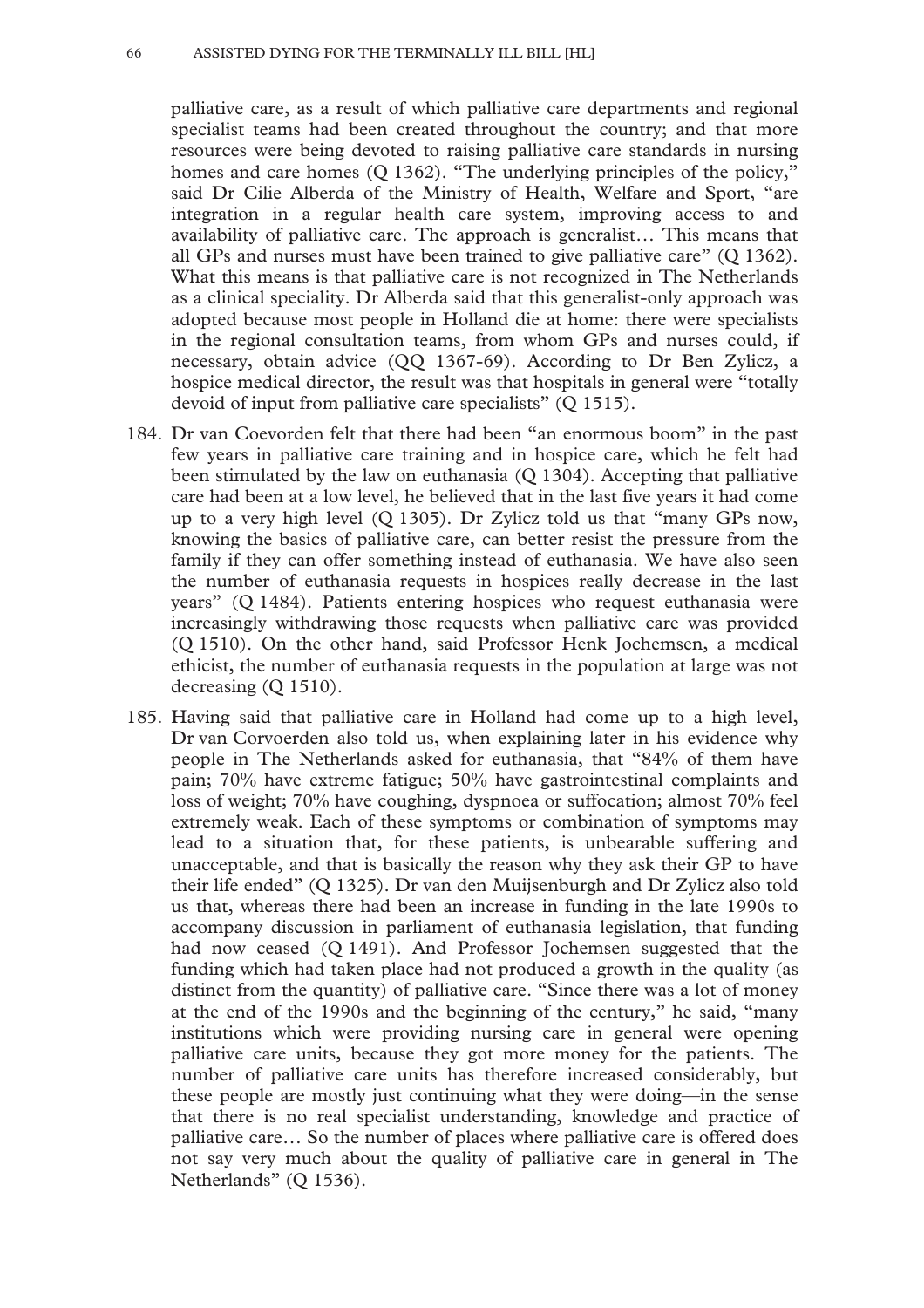- 186. During our visit to The Netherlands we visited Sint Jacob's Hospice in Amsterdam. This is a nursing home and a home for the elderly, in which 450 people are currently living. It has wards for medical and psycho-geriatric care and for rehabilitation, plus a stroke unit; and five years ago it opened a palliative care unit (Q 1711). Effectively, therefore, St Jacob's provides a hospice facility within a broader establishment for care of the elderly.
- 187. Though St Jacob's has grown out of a religious foundation, it has not set its face against euthanasia. We were told however that, though the question of euthanasia has been raised on a number of occasions within the hospice, it has only taken place on one occasion in the last five years (Q 1711). The reason given for this was that the quality of palliative care in nursing homes was now "at a very reasonable level" (Q 1728) and, perhaps more important, that there was a difference in character between those who died in nursing homes and those who died at home. According to Dr Roeli Dijkman, President of the Dutch Society of Nursing Home Physicians, "patients who suffer from terminal illnesses make the request for euthanasia before they go to the nursing home. In principle, the patients who ask for euthanasia have a vision of dying and losing their dignity" (Q 1742). He told us also that "when you have a terminal illness at home and you do not want to die by fading away, with palliative care, you decide to have euthanasia at home. Most euthanasias are by general practitioners" (Q 1728). Dr Dijkman's view is consistent with what we were told by Dr Onwuteaka-Philipsen (Q 1668) that, while euthanasia accounts for some 2.7% of deaths overall in The Netherlands, it accounts for 5% of deaths under the age of 65, 3.3% of deaths between the ages of 65 and 79 and 1.4% of deaths over the age of 80.
- 188. We were shown an example of a "euthanasia statement" which the NVVE offered to its members<sup>63</sup>. The object of such statements is to help people who so wish to state in advance that they would not wish to continue to live if at a future date they should find themselves in specified conditions. As such, these statements could be said to have similar objectives to what we would term "advance directives" in regard to such matters as resuscitation. The example of the statement which we were shown requests a physician, if the signatory should be in a state of "unbearable suffering" and/or "a condition which provides little or no prospect of a return to what is for me a reasonable and dignified existence," "to fulfil my death wish by allowing me to take substances under his or her supervision—or, if I am no longer able to do so, to administer to me substances—that will bring about a mild death". The statement lists a number of conditions, which signatories are invited to tick as they regard appropriate and which might be included under the headings of "unbearable suffering" or "reasonable and dignified existence". These include, in addition to such states as "a life with serious, permanent paralysis", other conditions such as "being blind or virtually blind and/or deaf and/or virtually deaf which make it impossible or virtually impossible for me to perform what are for me worthwhile activities such as reading, writing, watching television, listening to music and doing manual work or handicrafts" and "having a severe impairment or continuing degeneration of my mental faculties, as a result of which I… must be confined because I would otherwise go wandering".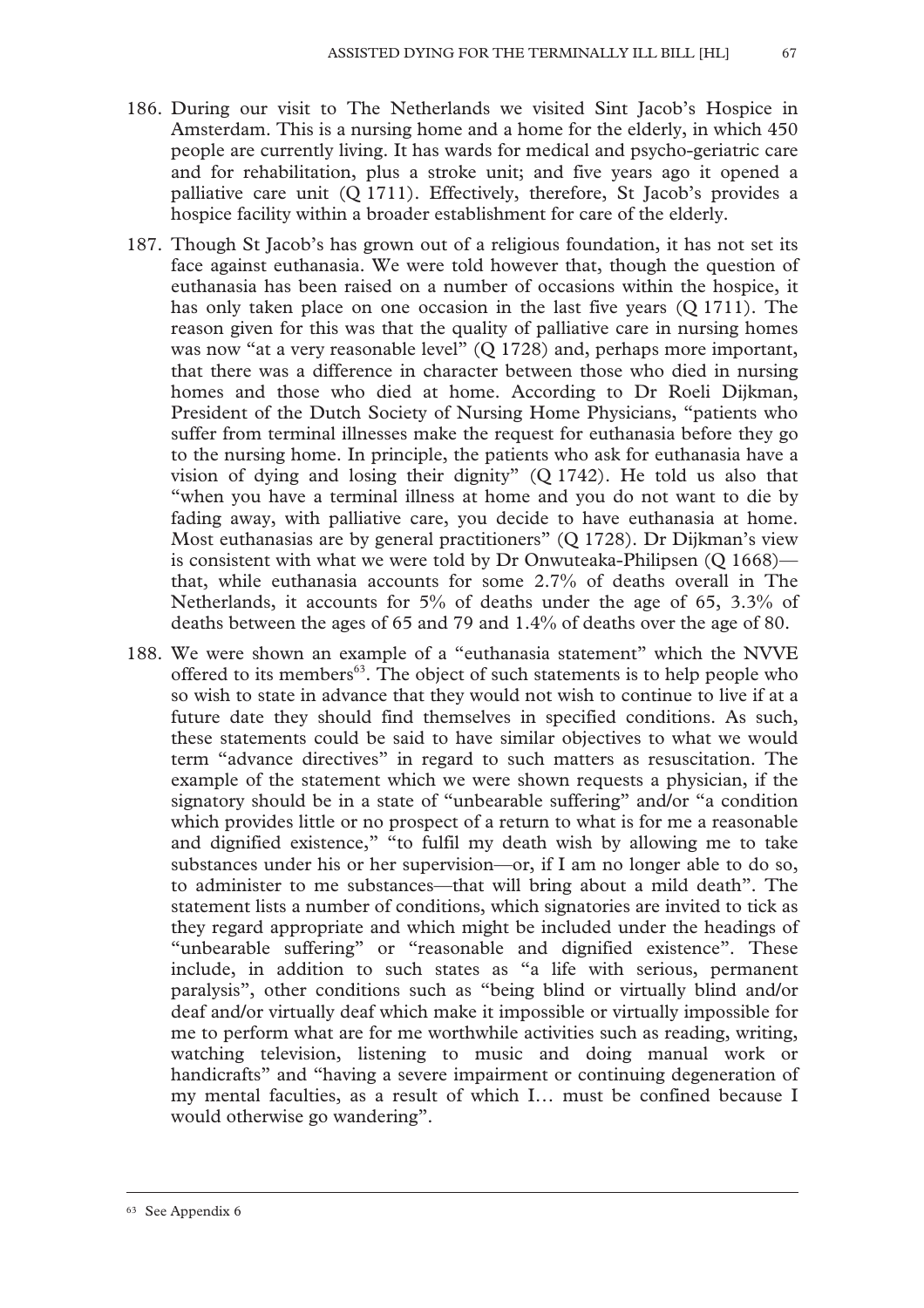- 189. Commenting on the statements, Dr Jonquiere of NVVE said that "we try to help our members to formulate what in their view is unbearable. The identification of what is unbearable is for the patient. They are the person who says 'This suffering, for me, is unbearable'. This helps them to formulate what is unbearable. But 'unbearable' alone is not sufficient to come to the conclusion that euthanasia is the solution. There you need medical expertise in terms of the hopelessness of the suffering. It is those two people—the doctor and the patient—who come together, to compare and discuss, deal and wheel—whatever you may call it—about the unbearability and hopelessness" (Q 1557). Dr Jonquiere made clear to us that the presence of such a statement does not mean that euthanasia will follow automatically if any of the specified conditions should develop; it is simply a request, and the physician must satisfy himself that there is "unbearable suffering" also (Q 1566). Asked about what might happen in the event of a signatory becoming unconscious as well as having reached one of the specified conditions, he replied that, "when a patient is unconscious, it is something which in practice is presently considered not to be compatible with suffering, and so not a reason for euthanasia" (Q 1558).
- 190. Finally, we sought to form a view of how legalised euthanasia is regarded by Dutch doctors and Dutch society as a whole. Ms Keizer of the Ministry of Health, Welfare and Sport said that "we have asked doctors what they think about the law and whether they think that it is an improvement. They think that the procedure improved after the law came into force. The review committees are working fast and are giving clear judgements. Doctors also expect that there will be more transparency and that the willingness to report will improve" (Q 1396). Dr Legemaate, for the KNMG, told us that, "a large part of the medical profession finds it acceptable that there is, in our society, the possibility of euthanasia. 20% to 25%... are opposed, mostly for religious reasons and also on some non-religious reasons—for instance that it is not compatible with their medical oath or the medical profession" (Q 1237). For society as a whole, according to Dr Legemaate, "there has been a kind of increasing acceptance of doing euthanasia, which I think incorporates a certain change of opinion about the moral aspects and how you balance that" (Q 1250). And Dr Onwuteaka-Philipsen told us that opinion polls suggested that "92% think that it is good that a doctor will no longer be prosecuted for euthanasia, if all the requirements are met. 91% think there should be control on euthanasia" (Q 1659).
- 191. On the other hand, Dr van den Muijsenburgh reported that in research which she herself had carried out, while doctors were willing and capable of administering intense and very personal palliative care that met the needs of their patients, there was a considerable variation among physicians in regard to the incidence of euthanasia. While most doctors, she said, were supportive of their patients, "there were… doctors who were very willing to commit euthanasia—doctors who themselves thought 'Suffering is useless'—and more than half of their patients die by euthanasia" (Q 1537). And Dr Zylicz cautioned against acceptance at face value of opinion polls which suggested that there was a high level of public support for euthanasia. The result, he felt, depended on the question which was asked (Q 1502). Dr Zylicz agreed, however, with the statement that there had been no slippery slope and that some patients, whose physical symptoms appeared in the eyes of their doctors to be properly controlled, persisted with requests for euthanasia (Q 1508).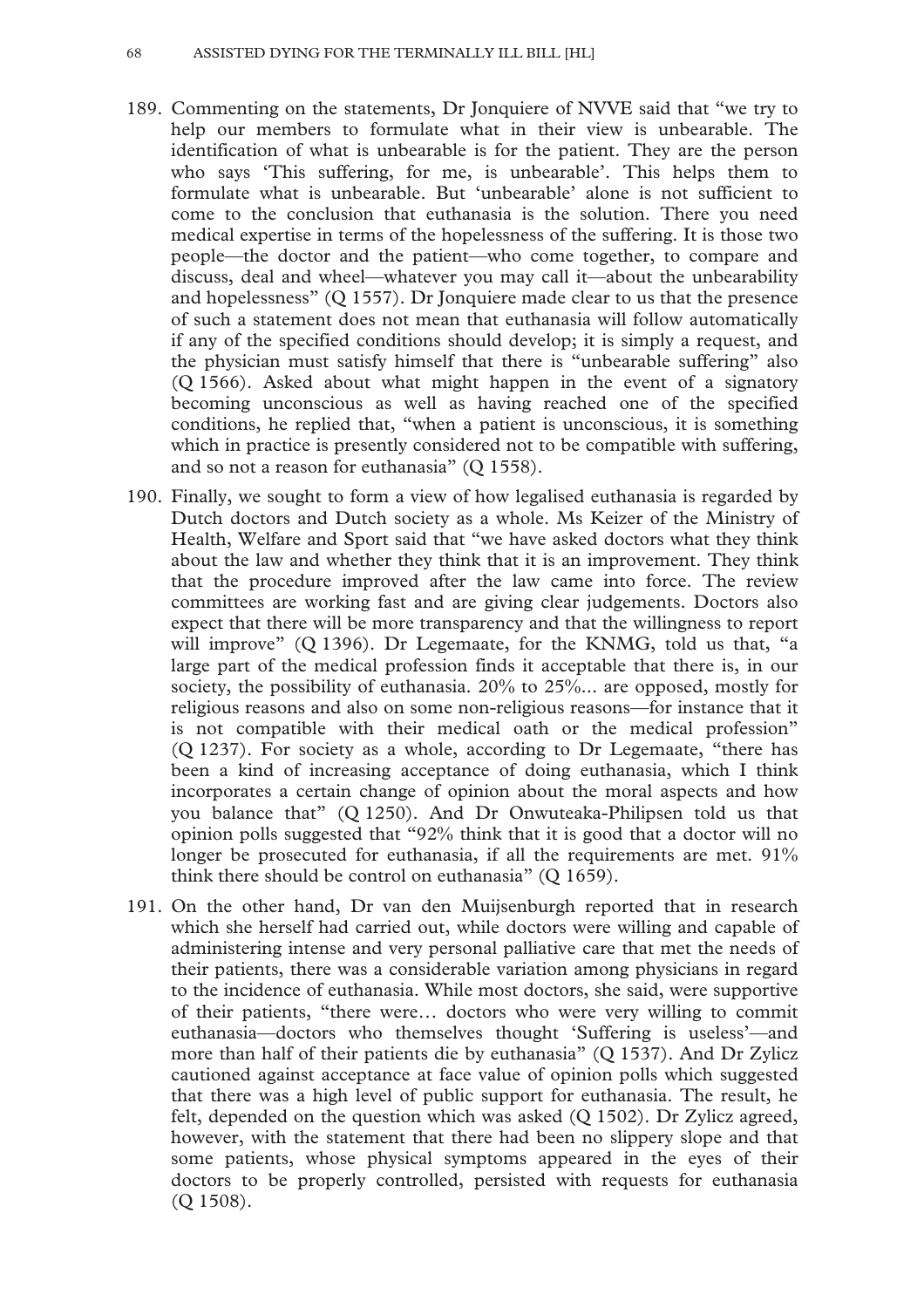### **Switzerland**

- 192. The legal position of assisted suicide and voluntary euthanasia is different in Switzerland from that which obtains in both Oregon and The Netherlands, though it is closer to the former than to the latter. Article 114 of the Swiss Penal Code makes the killing of a human being "upon the latter's earnest and urgent request" a criminal offence punishable by imprisonment. Voluntary euthanasia is therefore illegal. Article 115, however, prohibits incitement to and assistance with suicide if the guilty party acts from selfserving ends but exempts those who act from entirely honourable motives, such as assisting suicide in order to help bring an end to suffering. The situation in Switzerland differs also from the position in Oregon and The Netherlands in that assistance with suicide is not regarded as the exclusive province of doctors. Anyone may legally give such assistance from non-selfish motives. Where lethal medication is required, a doctor's prescription is needed for this to be obtained, though this requirement exists in order to ensure control of dangerous drugs and not because of a view that assistance with suicide is a function of medicine.
- 193. Another difference in the Swiss situation is the involvement of voluntary organisations. There are three main organisations in Switzerland involved in assisting people with suicide—EXIT, which has a membership of some 50,000 and which caters for the German- and Italian-speaking regions of the country; AMD, a parallel (and smaller) body dealing with the Frenchspeaking areas; and DIGNITAS, a recently-founded break-away group from EXIT with a membership of some 4,500, which provides assistance with suicide to foreign nationals travelling to Switzerland for the purpose as well as to Swiss citizens. The active help which these organisations provide to applicants, including medical examinations and facilities for suicide to take place, is a distinguishing feature of assisted suicide in Switzerland.
- 194. Switzerland is a highly federal country, with day-to-day government and administration devolved to the cantons. The laws governing assisted suicide and voluntary euthanasia, however, are federal in nature and apply to Switzerland as a whole, though their application is a cantonal responsibility. These laws, which were written in 1937 and introduced in 1942, were not enacted specifically with terminally ill people in mind but were rather a codification of the legal systems which had existed previously in the cantons. The application of assisted suicide as means of dealing with the suffering of terminally ill people was a dimension which, we were told, emerged in the 1980s.
- 195. The Swiss Penal Code does not regulate assistance with suicide otherwise than to prescribe that such action should not be self-serving. We were told by the Federal Ministry of Justice that the definition of "self-serving ends" in assisting suicide had been clarified by successive tribunals and included such situations as that of a person who gave such assistance "to satisfy his own material or emotional needs… the possibility of eliminating some major problem for the family, or other motives such as gaining an inheritance, relieving himself of the burden of supporting the individual… or eliminating a person he hated"  $(Q 2135)$ .
- 196. The Swiss authorities appear to have concerns about some aspects of the present law, in particular regarding assistance with suicide being given to foreigners coming to Switzerland for the purpose—for the Swiss Penal Code, unlike its counterparts in Oregon and The Netherlands, does not restrict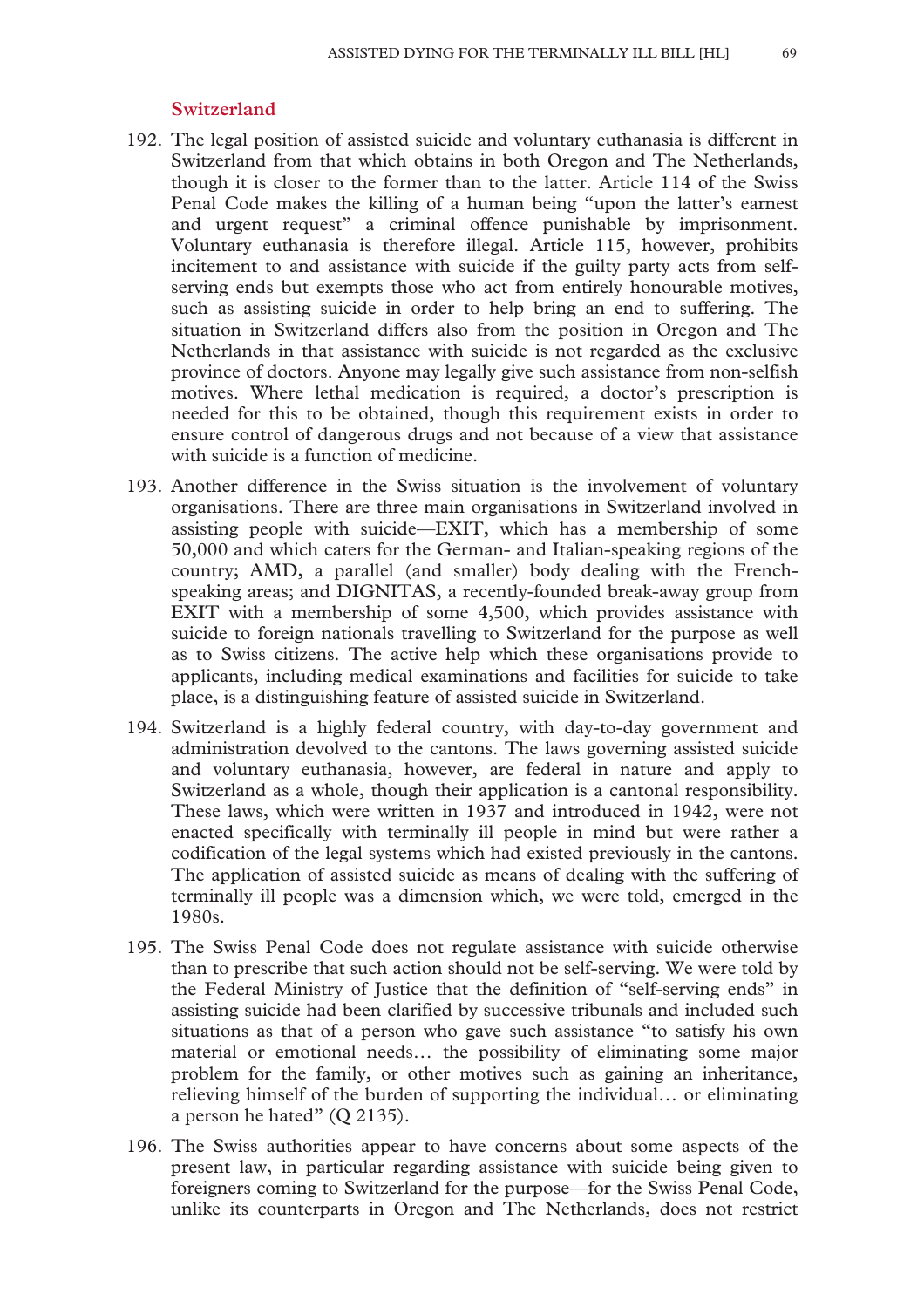legal assistance with suicide to persons living in Switzerland. Dr Andreas Brunner, Attorney-General of the Canton of Zurich, was concerned about situations where "a person comes today and dies the same day"  $(Q 2269)$ , since this inevitably precluded the building-up of a proper relationship between a terminally ill person who is assisted to take his or her own life and the doctor who assesses the case. There have been a number of proposals put forward in the Swiss Parliament to combat such "death tourism" (Q 2127); and, though each of these has so far been either rejected or abandoned, we were told by Mr Bernardo Stadelmann of the Federal Ministry of Justice that the Swiss authorities were aware of the problem and that the Government was trying "to ascertain whether there is a danger of the situation in Switzerland being exploited and, if so, [it would] take appropriate steps to remedy the situation" (Q 2127).

- 197. Because the Swiss Penal Code does not link assisted suicide specifically with terminal illness or suffering as the result of ill health, it does not specify any medical conditions under which assistance with suicide may be given: it requires simply that the motivation of the person giving assistance shall not stem from self-serving motives. However, the Swiss Academy of Medical Sciences (SAMS) has drawn up a set of medical ethical principles governing end-of-life care, as part of which guidelines have been established for use in situations in which doctors may be asked to assist a patient to end his or her life. The SAMS guidelines prescribe that "physician-assisted suicide is not part of medical practice" (Q 2178). They go on to state that, while a doctor's primary role is to alleviate symptoms and to support the patient, there may be situations in which the patient asks for help in committing suicide and persists with this wish. In this dilemma, between established medical practice and support for his patient's wishes, the doctor may either refuse to comply with the patient's request or accede to the request provided that he is satisfied that three conditions have been met—that the patient's state of health makes it clear that he or she is nearing the end of life; that alternative possibilities have been discussed and, if desired by the patient, implemented; and that the patient who requests help to end his or her life is capable, free from external pressure and has thought through his or her decision. The Academy recommends also that, in such situations, a third person should verify that the third condition has been met.
- 198. In fact, the majority of assisted suicides which take place in Switzerland are not directly supervised by doctors. Most people who are assisted to commit suicide are members of one or another of the country's "suicide organisations". The development of these organisations was explained to us by Dr Brunner. He told us that, "when the law was made, we did not have any suicide organisations… In the late 1980s the first suicide organisation was established. That was EXIT… Now we have five or six organisations and some splinter organisations too. Then, in about 2000, suicides of people from England started" (Q 2252).
- 199. The increase in the number of suicide organisations seems to be matched by an increase in the number of assisted suicides in Switzerland. According to Mr Stadelmann, up to 1993 EXIT assisted about 30 cases a year. "Since 1993 we know that there have been about 100 cases a year" (Q 2128). The figures for DIGNITAS, he said, followed a similar trend. "They declared three cases in 2000, 37 or 38 cases in 2001, about 55 cases in 2002… and 91 cases in 2003" (Q 2128).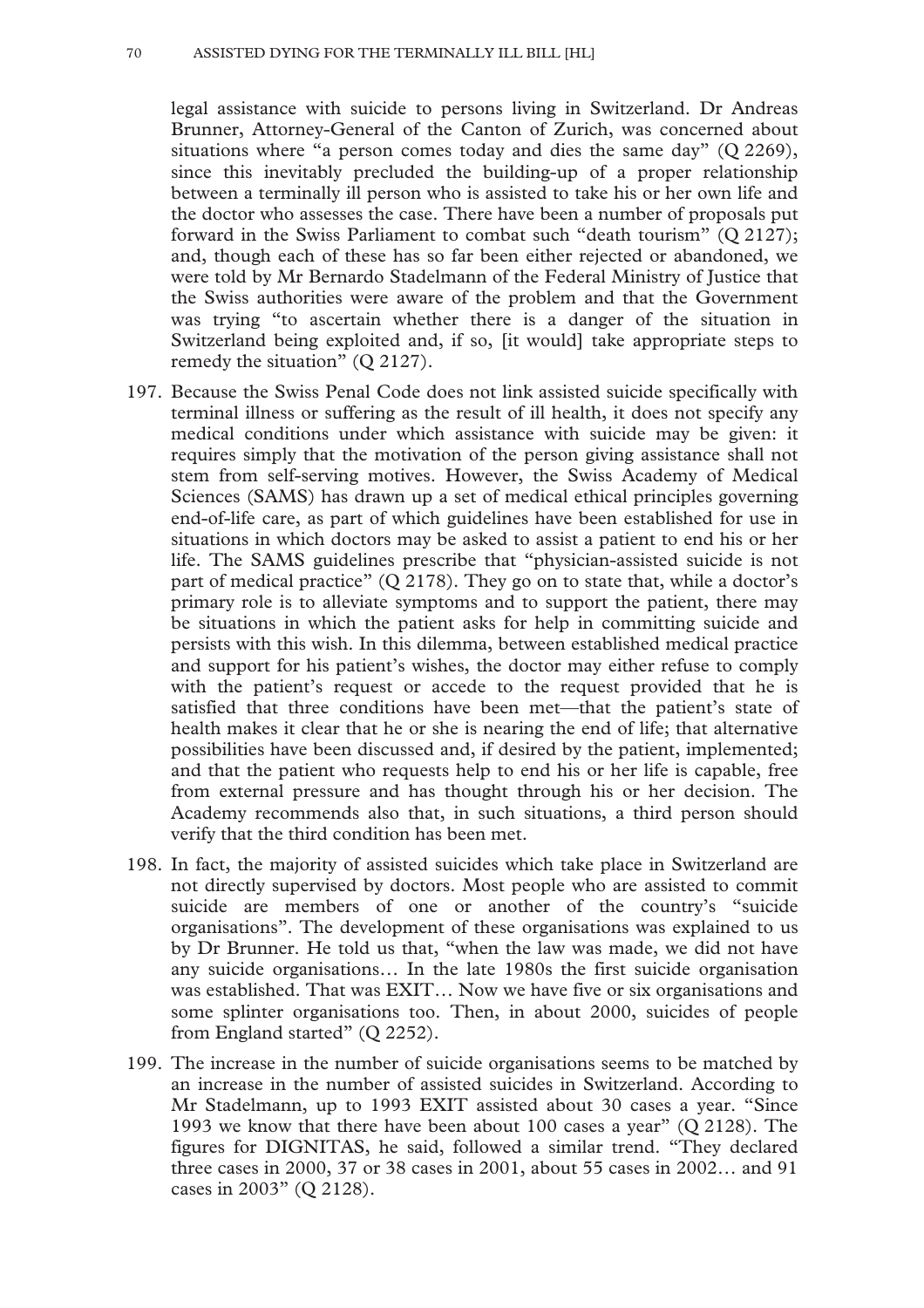- 200. Because the role of suicide organisations is such a unique feature of assisted suicide in Switzerland, we took evidence from two of them—EXIT and DIGNITAS—during our visit to the country. These two organisations have quite different internal structures. EXIT is managed by an annually-elected board of five people, who are supported by an ethics commission (which considers the handling of difficult cases) and a compliance commission (which ensures that the association's rules are followed). DIGNITAS on the other hand is a much smaller body, controlled by a two-man board and with a doctor and lawyer to give supporting advice.
- 201. The team of witnesses whom we met from EXIT emphasised that they took their work conscientiously. According to Dr Klaus Hotz, EXIT operates "conditions for assisted suicide [which] are much higher than the penal law… We must firstly have a poor medical prognosis, unbearable pain or substantial impairment. The full discretion of the person committing suicide is the second part" (Q 2401). There is, however, no requirement on the part of EXIT that the patient will otherwise die a natural death within a specific time frame. "For us," said Dr Hotz, "the autonomy of the person is in a way our first point of view. We are rather liberal on this medical prognosis" (Q 2404). And, according to Dr Giancarlo Zucco, there has been "a change of philosophy because in the beginning EXIT was only prepared to assist people who were terminally ill or had very strong pains or were disabled, for instance… Recently it has been decided that we would also assist elderly people who simply decide that they do not see any meaning in their life any more". (Q 2428)
- 202. If the existence of organisations which give assistance with suicide is an unusual feature of the Swiss scene, DIGNITAS represents an unusual feature within these organisations by offering assistance with suicide for foreign nationals travelling to Switzerland for the purpose. DIGNITAS has members in 52 countries, of which United Kingdom membership (approximately 560 people) is second only to German. To join, members must pay a registration fee of 100 Swiss francs and a minimum annual subscription of 50 Swiss francs. Members may, in addition to supporting the aims of the organisation, apply for assistance with suicide for themselves. Since December 2004 DIGNITAS has levied a fee in such cases of 1000 Swiss francs to cover the preparations necessary for an assisted suicide and a further fee of 1000 francs for arranging burial, if the organisation is asked to do that.
- 203. A member who wishes for help with ending his or her life must request this in writing from DIGNITAS and send the organisation a copy of his or her medical records. These latter are considered by one of the doctors associated with DIGNITAS who, if he believes that the applicant's circumstances would enable him to write a prescription for lethal medication and on the understanding that he will be able at some point to assess him or her in person, agrees to the applicant being given a "provisional green light" (Q 2326). We were told by Mr Ludwig Minelli, Director General of DIGNITAS, that "about 80% of the members who have got the provisional green light never call again" but that, for those who persist with their requests, the organisation prefers that they come twice to Switzerland, once to see the physician and again to receive assistance with ending their lives. (Q 2326). He added, however, that in many cases—for example, where applicants were seriously ill or severely disabled—it was not possible to insist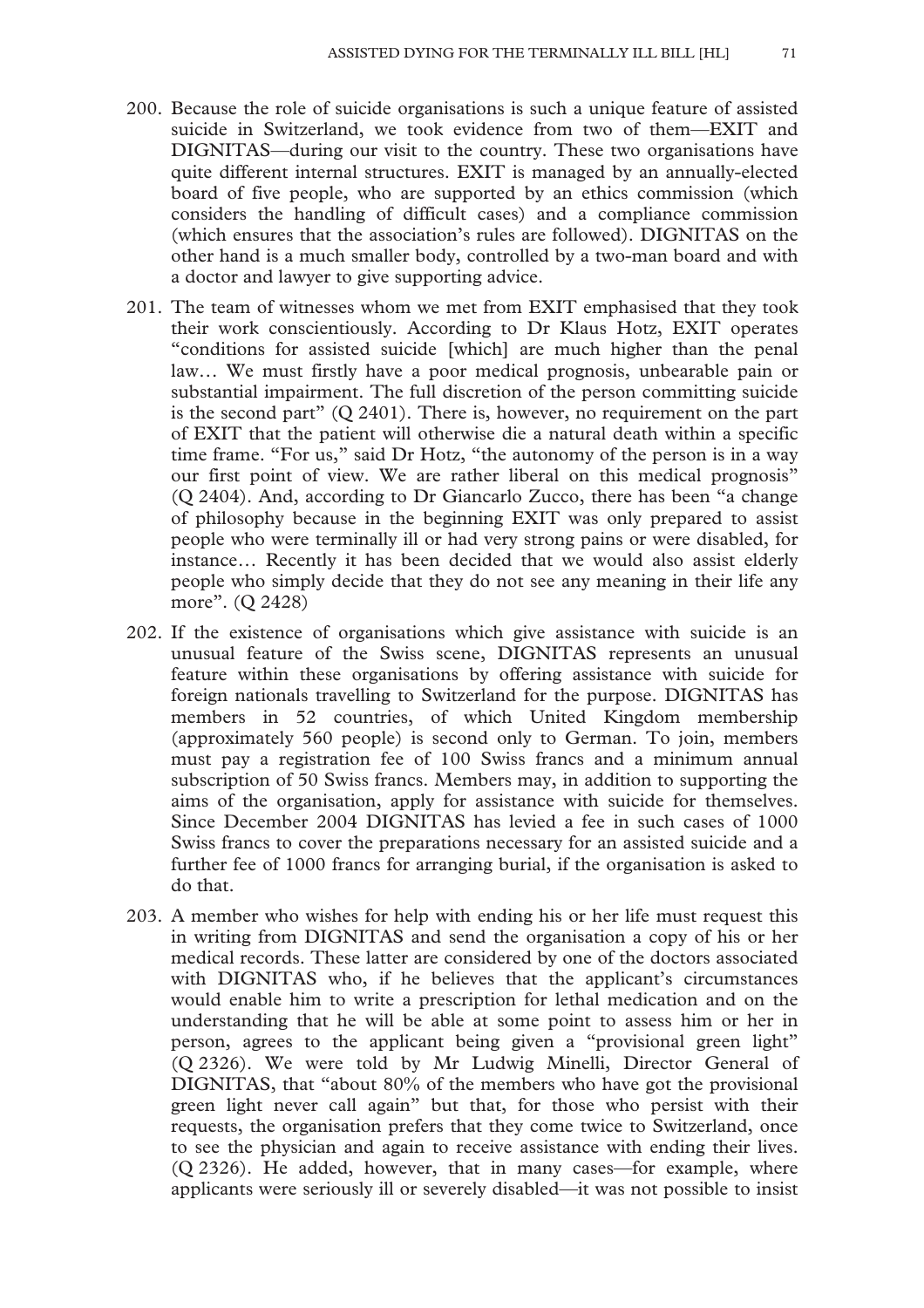on two visits and one visit, for confirmation of the Swiss doctor's assessment, was considered sufficient (Q 2326).

- 204. On arrival for the final or only visit, an applicant is met at the airport or railway station by a representative of DIGNITAS and taken to an apartment in Zurich which the organisation rents for the purpose. The DIGNITAS representative remains with the applicant throughout the visit, to ensure that his or her needs are met (including, if there has been no prior visit, a consultation with a doctor to confirm that the application meets the required criteria for assisted suicide), to oversee the necessary preparations (including the mixing of the lethal medication in a glass of water) and to make clear to the applicant that he or she is free at any time to discontinue the process. If the applicant wishes to go ahead, the medication is placed within his or her reach. When it has been ingested and death has occurred, the death is reported to the authorities. The DIGNITAS representative receives a fee for his or her services of 500 Swiss francs.
- 205. The Swiss Penal Code very clearly states that direct, active euthanasia is illegal. In practice this means that the final act has to be taken by the patient. According to Dr Zucco of EXIT, "we prepare the solution that the patient has to drink and we put it on the table and he or she is supposed to take it into his or her hands. This is the normal way"  $(Q 2413)$ . However, there are cases where, because of a disability, the patient is unable to perform this action. In these situations the medication is intravenously infused. This means that the patient's final act is an extremely small part of the process for example, in some cases "there is a small wheel that they have to push" (Q 2417). In the past some concern has been raised about these situations by the authorities. They felt that, as an infusion required more preparation, the patient might be less likely to decide not to proceed. However, according to Dr Zucco, "now it has been accepted because what we do is keep asking until the last second, 'Do you really want it?'. We try to make it easy for the patient to say no" (Q 2421). In these cases, Dr Hotz told us, the organisations are careful to make sure that they could not be accused of breaking the law: "we try in these cases to have two people, that the assistant from EXIT has a witness, and there have also been cases where a video has been made to prove afterwards that the person opened the valve, which is of course a delicate action" (Q 2419).
- 206. We found at DIGNITAS a similar trend to that at EXIT for making assistance with suicide more widely available. Mr Minelli told us that he would like to be able to help mentally ill people to commit suicide. "Until now," he said, "we have been very reluctant to have mentally ill people because there is one procedure in the Canton of Aargau where this question has been raised. We had last week a hearing at the court… If the decision is favourable, then I think we will have more possibilities to help mentally ill people" (Q 2371).
- 207. As indicated above, there are concerns in Switzerland about the activities of these organisations. Dr Christoph Rehmann-Sutter, President of the National Advisory Commission on Biomedical Ethics, referred to "the impossibility of the state having legal oversight of the practice of the organisations" (Q 2183). He felt that perhaps they "do not put enough weight on the lengthy process of evaluation and assessment of the person or on giving support to the person to make him or her change their mind" (Q 2183). Dr Brunner believed that the suicide organisations should be more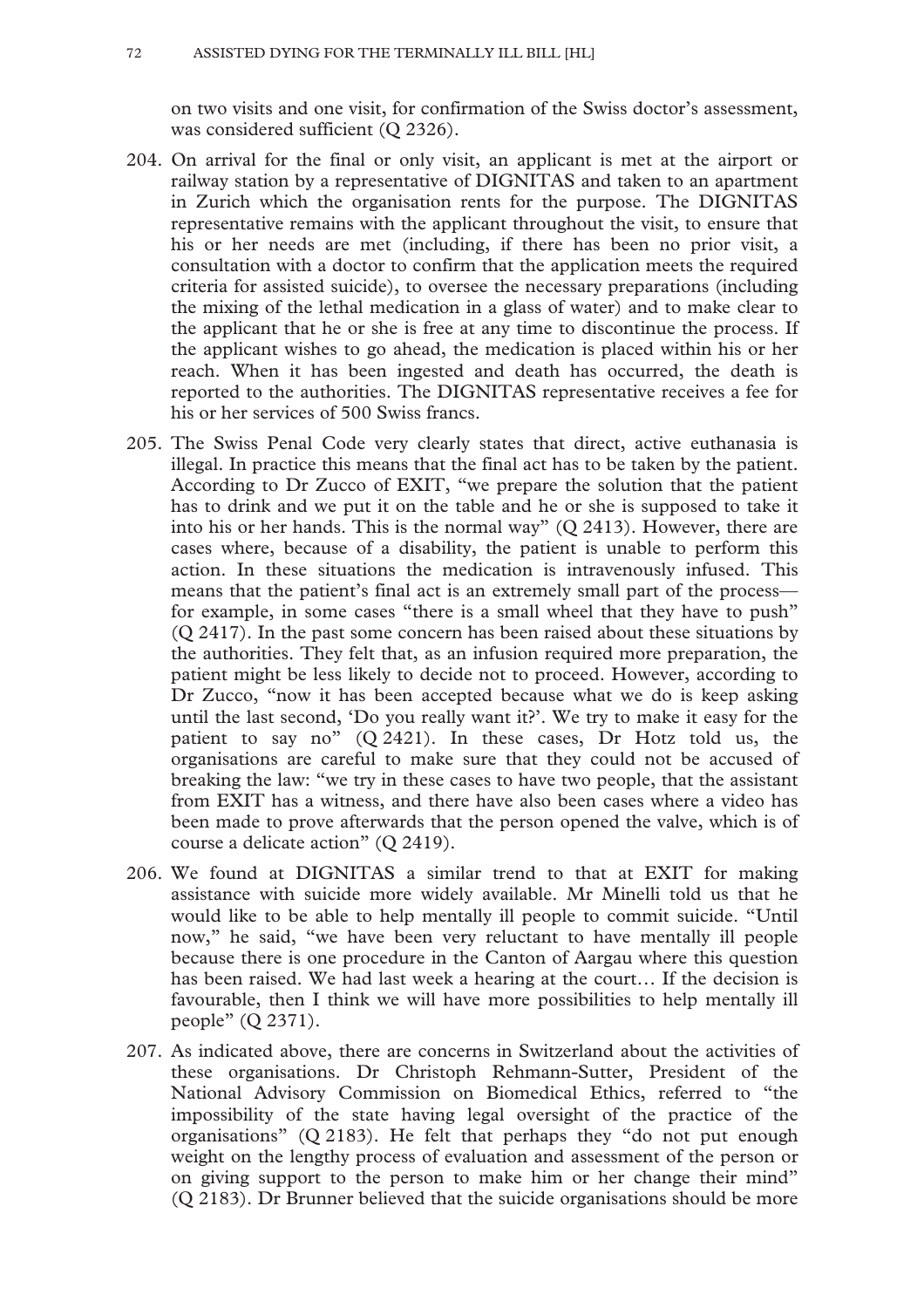tightly regulated by the authorities. At present, he said, "there is no surveillance; they are associations without any state control. I think that should change" (Q 2290).

208. In Dr Brunner's opinion a number of additional duties should be placed on the organisations to allow the authorities to regulate them more effectively. For example, while the organisations already publish annual reports of their activities, Dr Brunner felt that they should be legally required to disclose all their accounts as well, thereby making it easier for the authorities to satisfy themselves that no financial profit was being derived from assistance with suicide (a key consideration given the insistence of Swiss law on non-selfserving motives). He felt also that it was important to ensure that the organisations were staffed by "a good approved selection of people… because there is a danger from so-called angels of death" (Q 2263).

# **Belgium**

- 209. The Belgian Act on Euthanasia was passed on 28 May 2002. It defines euthanasia as "intentionally terminating life by someone other than the person concerned at the latter's request"<sup>64</sup>. As such, it is similar to the Dutch definition and equates to what we have referred to in our report as voluntary euthanasia, though to avoid confusion in this section we use the Belgian terminology.
- 210. The Act differs from similar laws in Oregon, The Netherlands and Switzerland in that it legalises only euthanasia, not assistance with suicide. The conditions laid down include that the patient should have attained the age of majority, that the request should be "voluntary, well-considered and repeated" and that the patient should be "in a futile medical condition of constant and unbearable physical or mental suffering that cannot be alleviated<sup>"65</sup>. The Act requires the assessing doctor to satisfy himself of, inter alia, "the durable nature" of the patient's request for euthanasia. "To this end," it prescribes, "the physician has several conversations with the patient spread out over a reasonable period of time"<sup>66</sup>. The doctor must obtain a second medical opinion and, if the request satisfies all the criteria laid down, must "allow at least a month between the patient's written request and the act of euthanasia"<sup>67</sup>.
- 211. Acts of euthanasia must be reported to the authorities. The documentation for each case is reviewed by a Federal Control and Evaluation Commission (FCEC), which either confirms the physician's immunity from prosecution (on the grounds that the paperwork submitted indicates compliance with the law) or refers the case to the public prosecutor.
- 212. The first report of the FCEC, covering the 15-month period from 23 September 2002 to 31 December 2003 recorded 259 cases of euthanasia, an average of 17 cases per month. More than 80% of these acts of euthanasia took place in Dutch-speaking Flanders (where some 60% of the population lives) and less than 20% in French-speaking Wallonia (where about 40% of the population lives). The 259 cases were reported by 143 different

 <sup>64</sup> The Act, Section 2

<sup>65</sup> Section 3

<sup>66</sup> Section 3.2.2

<sup>67</sup> Section 3.3.2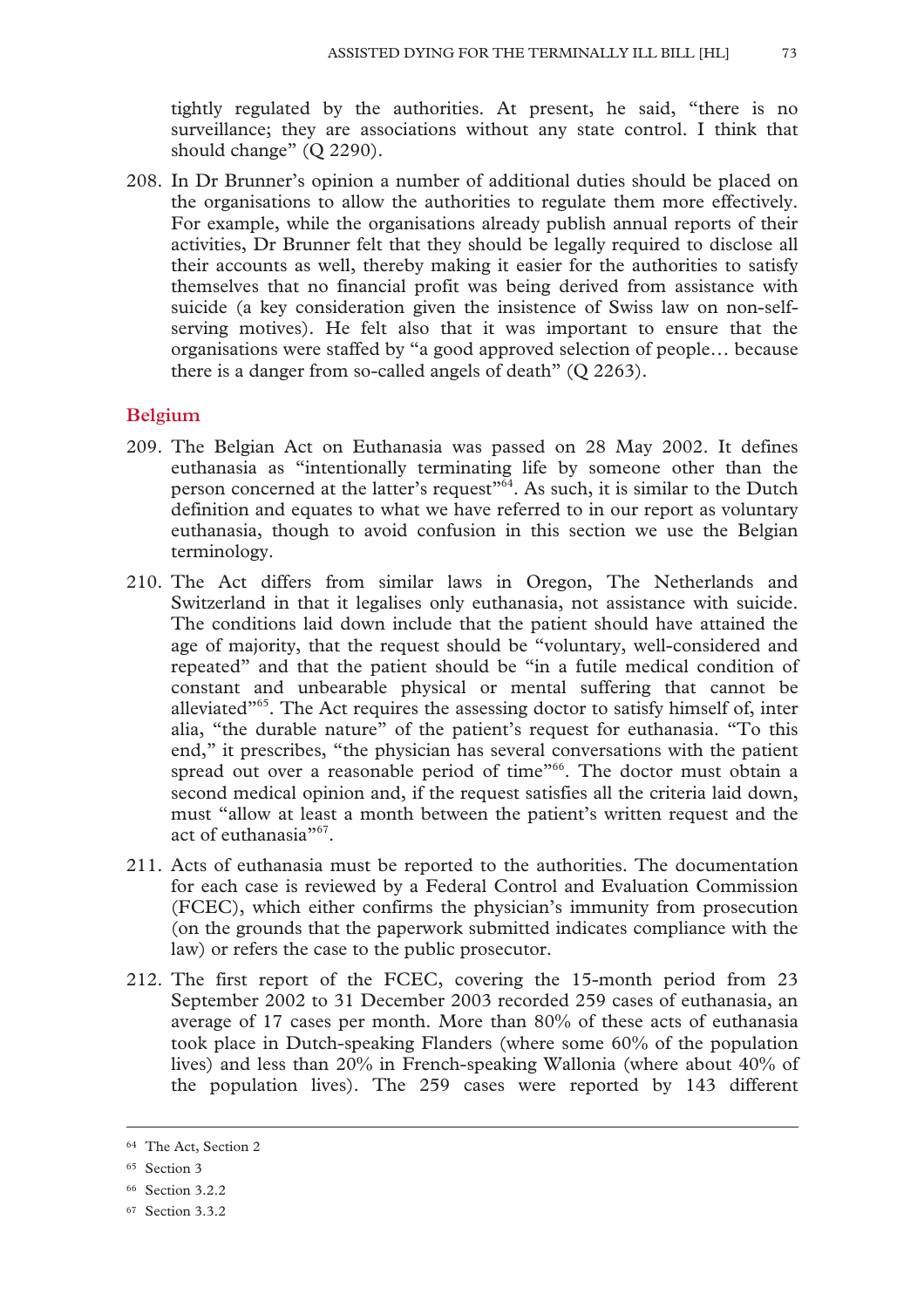physicians. In 2004, 347 cases of euthanasia were reported, an average of 29 cases per month. The Commission's first report did not report any instances of non-compliance with the law and did not see a need for new legislative initiatives.

213. The Act provides for patients requesting euthanasia to be made aware of the option of palliative care, though this is not seen as a filter—i.e. a process through which applicants must go in order to see to what extent their needs can be met through good quality palliative care before deciding to have their lives ended. Legislation on palliative care was introduced at the same time as the euthanasia law, though it is written in more general terms prescribing that every Belgian should have access to proper palliative care. According to the FCEC's first report, in 101 of the 259 reported cases of euthanasia (40%) in 2002/3 palliative care teams were consulted by attending physicians.

# **In Conclusion**

214. We would like to record our sincere thanks both to the British Embassy staff in Seattle (for the visit to Oregon), The Hague and Berne who put considerable efforts into arranging visit programmes for us and briefing us on the demographic and cultural contexts of the countries we were visiting and to the organisations and individual witnesses in these places who took the time and trouble to meet us and to give oral evidence to support our inquiry.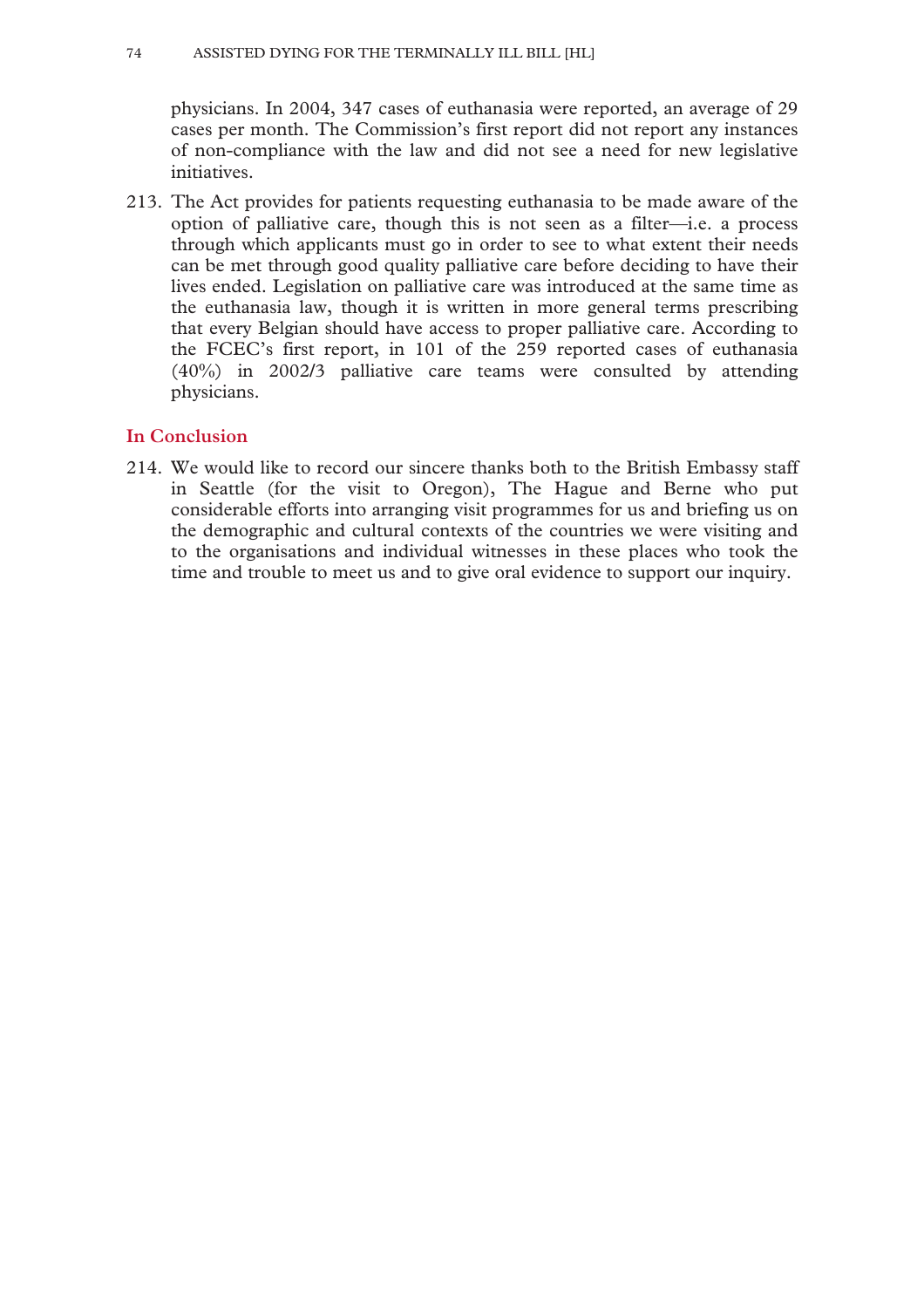# **CHAPTER 6: PUBLIC OPINION**

#### **Introduction**

- 215. The question of whether assisted suicide and euthanasia should be legalised is a highly complex one, which is the principal reason why we were established as a select committee to explore the issues in depth with the appropriate professionals as a basis for reporting on Lord Joffe's Bill. But it is also a question which affects all of us as citizens, as we shall all die at some point and many of us will develop terminal illnesses or have the care of relatives in this situation. For this reason we have sought to form a view of how the public at large feel about a change in the law. In doing so we have not commissioned opinion research of our own but rather sought to measure, via a review of opinion surveys over the course of the last 10-20 years, the state of public opinion and any movements in it over that period. The report of the organisation (Market Research Services – MRS) which carried out the review for us appears as Appendix 7. This chapter summarises the findings. Necessarily we have been selective, focusing on those surveys which appear to have most immediate relevance to the Bill.
- 216. We also issued (see Appendix 2) a general invitation at the outset of our inquiry to anyone who wished to write to us, either by letter or by email, to express his or her personal views of the Bill. By 30 September 2004 we had received over 14,000 letters and emails in response, and some 83,000 cards or emails which formed part of organised petitions. After summarising the MRS report therefore we provide a synopsis of our mailbag.

# **General Caveats**

217. MRS found that virtually all the surveys which had been carried out over the period were quantitative rather than qualitative in nature. That is to say, they consisted of opinion-poll type research directed at ascertaining how many respondents agreed or disagreed with specific propositions rather than indepth research (on the focus group model) designed to assess responses as complex and sensitive issues are explored. For this reason, the report concluded, the surveys which have been carried out "tend to produce findings which at best may be considered one-dimensional. Simple, direct questions placed without a proper explanatory context and with limited options for reply can sometimes produce results which in fact may be misleading"68. The same problem, says the report, applies to omnibus surveys, which are questionnaire surveys, such as the periodic British Social Attitudes (BSA) surveys, of nationally-representative samples of people covering a variety of topic areas. Such surveys "are particularly useful for simple issues such as consumer choices or social topics where respondents can be assumed to have a broad understanding of the topic area and of the consequences implied by particular response options. Where these conditions cannot be assumed and, as with euthanasia, the issues are potentially complex and far-reaching, the omnibus may not be the ideal tool for providing understanding. This seems to be particularly the case with surveys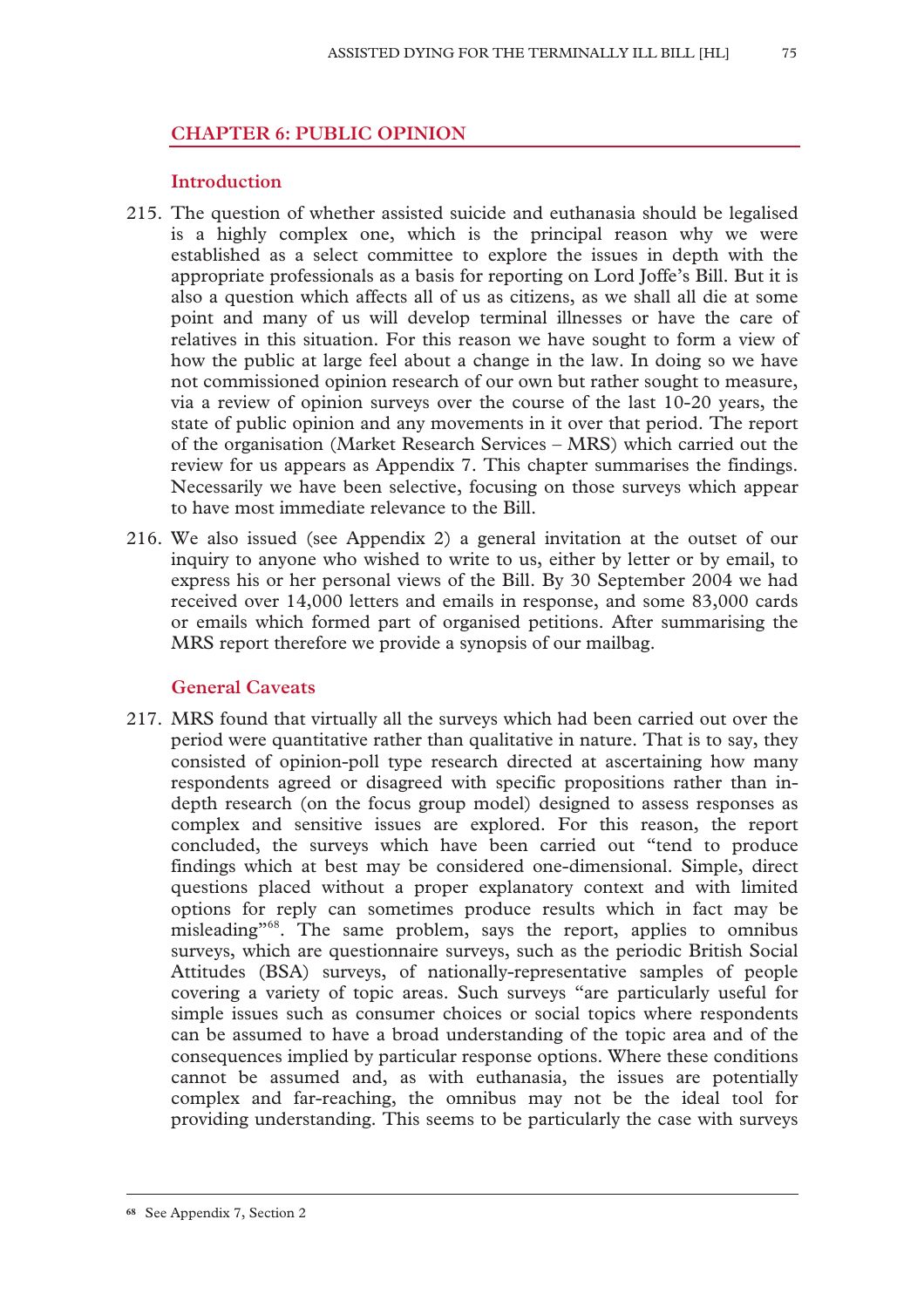of the general public, where an understanding of the potential impact of euthanasia/PAS legislation clearly cannot be assumed"<sup>69</sup>.

# **Basic Attitude Surveys**

- 218. These caveats having been made, the report concludes that, as regards basic public attitudes to assisted suicide and euthanasia, "it is evident that there is a great deal of sympathy, at least for the *concept* of euthanasia, and it seems likely that the level of sympathy has grown in recent years<sup>"70</sup>. More specifically:
	- A MORI poll of 1987 commissioned by two organisations active within the Pro-Life movement showed 72% support among those questioned for the legalisation of euthanasia;
	- BSA surveys in 1984, 1989 and 1994 showed an increasing majority (75% rising to 82%) in favour of doctors being allowed to end the life of a patient suffering from "a painful incurable disease";
	- NOP polls commissioned by the VES in 1976, 1985, 1989 and 1993 showed a similar pattern of support for the proposition that adults should be allowed "to receive medical help to an immediate peaceful death if they suffer from an incurable physical illness that is intolerable to them";
	- Similar NOP polls commissioned by the VES in 2002 and 2004 showed over 80% support for the proposition that "a person who is suffering unbearably from a terminal illness should be allowed by law to receive medical help to die, if that is what they want".
- 219. The BSA survey, notes the MRS report, "differs from many others in at least one potentially important aspect—it is not commissioned by any outside organisation with a commitment to one side or other of the euthanasia debate". MRS reports also the BSA's conclusions that "the apparent trend towards the belief that euthanasia should be legalised in certain circumstances is part and parcel of a broad process of secularisation in western society—and, as such, seems set to grow" and that "neither of the 'principled' approaches of those for or against legalising euthanasia—liberty of the individual/duty of the state to preserve life—adequately represents the more pragmatic approach taken by most individuals when asked to view the issue on a case-by-case basis"<sup>71</sup>.

# **Surveys of Specific Groups or Aspects**

220. The report proceeds to examine specific aspects of public attitudes to assisted suicide and euthanasia, as revealed in recent opinion surveys. Drawing on the 1994/5 BSA survey, MRS found little or no correlation between views on this subject on the one hand and age, gender, social class or party political allegiance on the other. It did however find some correlation between views of assisted suicide/euthanasia and certain personal characteristics, including:

**<sup>69</sup>** See Appendix 7, Section 2

**<sup>70</sup>** See Appendix 7, Section 3.1

**<sup>71</sup>** See Appendix 7, Section 3.1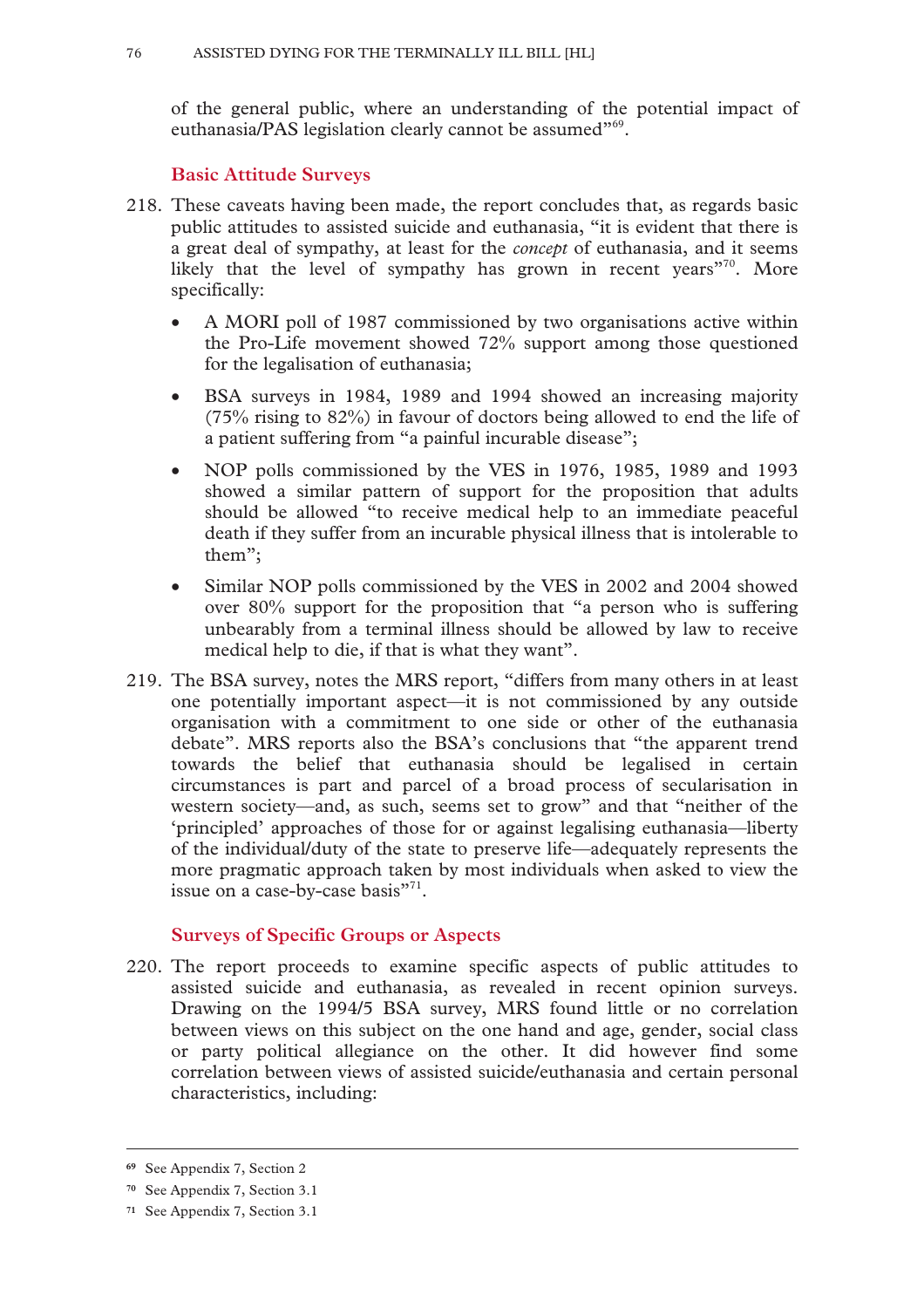- Regular church attendance (more opponents)
- Race (proponents mainly white)
- United Kingdom nationality (more opposition in Scotland)
- Able-bodied (more likely to oppose)
- Education (proponents often more educationally qualified)
- Links with other moral issues (opponents more likely to oppose abortion and—to some extent—capital punishment)
- 221. The attitudes of disabled people appeared to be more mixed. A 2003 poll for the Disability Rights Commission suggested, though on the basis of a small sample, that disabled people were concerned that they might be threatened by euthanasia legislation, while a 2004 YouGov survey carried out for the VES suggested that disabled people supported the ADTI Bill as strongly as able-bodied people.
- 222. A 2004 YouGov poll for the VES asked whether, if the law were to be changed to allow assisted suicide, respondents would trust their doctors more, less or the same. 70% said that that such a change in the law would not affect their trust in their doctors, while 9% would trust their doctors more and 9% less.
- 223. In an NOP omnibus survey, carried out in 2004 for the VES, 55% of respondents chose their doctor as the person whom they would wish to help them to die, if that were legal. The other choices were a relative (19%), a friend  $(9\%)$  and—surprisingly low—a nurse  $(2\%)$ .
- 224. 60% of respondents in this last survey also felt that elderly people might be more nervous of going into hospital if euthanasia were to be legalised. Similarly, in the 1987 MORI poll referred to above 71% of respondents felt that people permanently dependent on others for medical or nursing care might request euthanasia in order not to be a burden on others, with only 12% disagreeing. The same survey, reported MRS, suggests that there is a fairly widespread disinclination to trust next of kin to request euthanasia for patients who are unable to communicate.
- 225. A 2004 VES-sponsored survey suggested that 47% of the population might be prepared to break the current law to assist someone else to take his or her own life in the case of terminal illness and unbearable suffering.

# **Views of Politicians**

226. The views of politicians, as revealed in two surveys (1995 and 2004), are in striking contrast with those shown above. In 1995 70% of MPs opposed and 27% supported the principle of voluntary euthanasia for the terminally-ill. By 2004 the opposition had risen to 79%. MRS speculates that the gulf between the attitudes of politicians and those of the public might be explained by an assumption that "MPs, by definition, are more accustomed than most to taking into account the implications for society as a whole of proposed legal reforms as a separate issue to their personal feelings on the subject"<sup>72</sup>. Another reason might be a perception that, while a majority of the electorate as a whole might indeed favour or have no objection to a change in the law,

**<sup>72</sup>** See Appendix 7, Section 4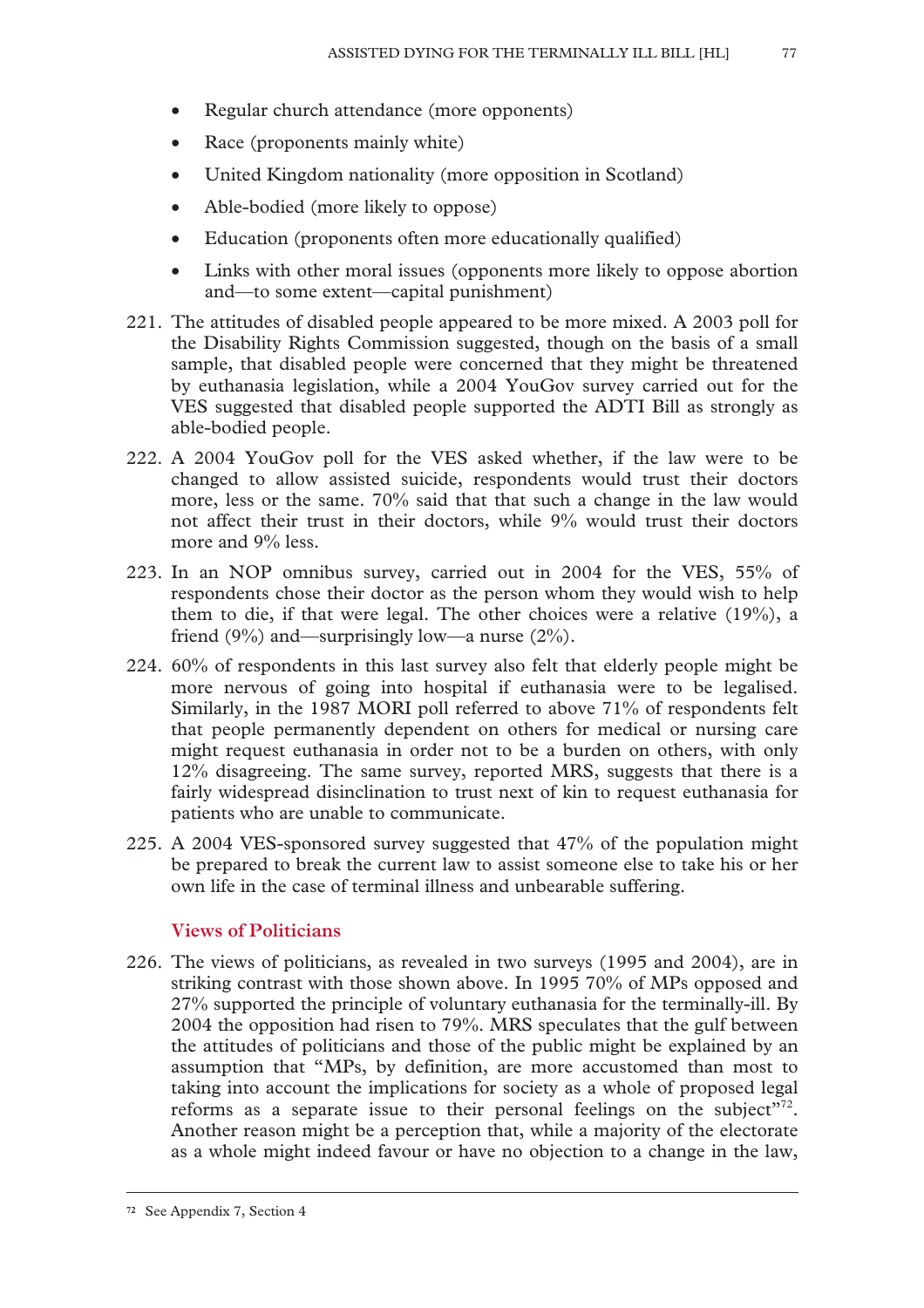the electoral consequences of favouring rather than opposing euthanasia could be more serious.

**Views of Health Care Professionals** 

- 227. The MRS report then turns to the views of doctors, where a number of surveys have been carried out of varying quality and scope. The views expressed by doctors, the report observes, "generally enjoy a higher level of credibility on the assumption that medical practitioners can be assumed to have at least some direct experience of end-of-life conditions and therefore to be able to answer questions more meaningfully on this basis than others<sup>"73</sup>.
- 228. According to the report, "euthanasia is clearly a subject which presents very many doctors with profound professional and personal dilemmas… It seems likely that medical professionals view the issue of the legalisation of euthanasia as less straightforward than the lay public as a whole because of their direct experience of working with patients, and there is some evidence to suggest that the closer the experience of end-of-life patients, the less sure the professionals are about the prospect of a change in the law in favour of euthanasia"<sup>74</sup>.
- 229. Against this background MRS draws attention to:
	- a 1987 NOP telephone survey of 301 GPs, which suggested that, if the law were to be changed along the lines of the ADTI Bill, 53% would not carry out euthanasia on a patient, 35% would consider doing so and 10% might consider doing so.
	- a 1993 survey of 312 GPs and hospital consultants on attitudes of doctors to requests for euthanasia. 46% of those questioned (51% of GPs and 40% of consultants) would be prepared to consider practising euthanasia if asked by a competent patient. 32% would not. There was however a significant proportion of undecided respondents.
	- a 1995 Doctor magazine omnibus survey of 2150 doctors, in which 44% supported legal reform while 53% rejected it. 43%—slightly more GPs than hospital doctors—would consider practising euthanasia if it were legal.
	- a 1996 BMA News Review survey of 750 GPs, in which 46% of GPs supported and 44% rejected legal reform.
	- another 1996 survey, by Professor Sheila McLean, of 1000 respondents which showed, inter alia, a sharp distinction between the attitudes of medical practitioners towards assisted suicide on the one hand and euthanasia on the other—with 43% favouring the former and 19% the latter.
	- a 1998 postal survey of 322 United Kingdom psychiatrists, 38% of whom believed that euthanasia should be legalised and 35% of whom were willing to assess the psychological suitability of applicants for euthanasia.

**<sup>73</sup>** See Appendix 7, Section 5.1

**<sup>74</sup>** See Appendix 7, Section 5.1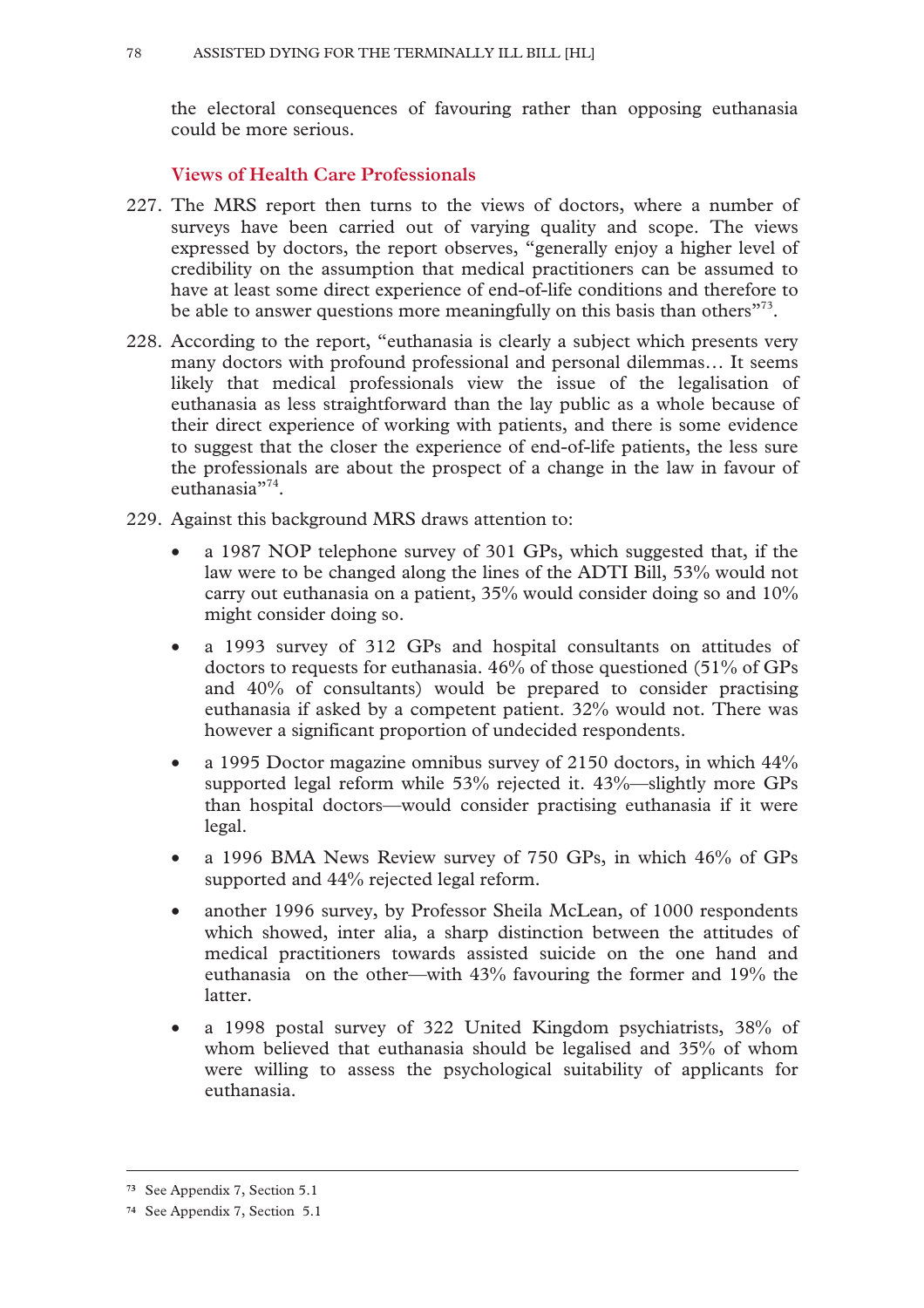- a 1999 survey of 333 geriatricians (45% of all United Kingdom doctors in this speciality), 80% of whom felt that euthanasia could never be justified, though 23% felt that it should be legal in some circumstances.
- a 2003 Opinion Research Business survey, carried out for Right to Life, which showed that, of 986 respondents, 22% would favour a change in the law to allow euthanasia, while 61% would be opposed.
- surveys (2003 and 2004) commissioned by the VES, which suggested that 33% of doctors might favour a change in the law, though with some indication of waning support for euthanasia between the two years.
- readership surveys by the Nursing Times in 1988 and 2003. In 1988 44% of nurses expressed a willingness to be involved in the administration of lethal drugs to suffering terminally ill patients, while in 2003 (according to the journal) two thirds of nurses believed that euthanasia should be legalised.
- 2004 qualitative research carried out by Help the Hospices, which concluded that the introduction of euthanasia legislation was seen within the hospice movement as capable of changing the ethos of hospice care for the worse and of eroding the relationship of trust between physicians, carers and patients.

# **The Committee's Own Postbag**

- 230. Between 14 July, when the invitation to offer personal views to us was issued, and 30 September we received 9,709 letters and 2,720 emails from individuals who wished to comment on the ADTI Bill. In addition, there were 1,800 stereotyped letters, proformae or letters with multiple signatures. A large number of people also signed petitions either supporting or opposing the Bill.
- 231. Of the 12,429 people who wrote individual letters or emails to us, 6,284 (50.6%) supported the Bill and 6,145 opposed it. The balance of opinion is broadly the same if the stereotyped letters etc are included in the count— 7,283 (51.2%) supporting and 6,946 (48.8%) opposing. Interestingly, letterwriters were more supportive of the Bill than email-senders—55.3% of them supported the Bill as against 33.6% of those who sent emails to us. Of those who sent in petitioning postcards or emails, 67,879 (including 57,765 cards addressed to the Human Rights Campaign and forwarded to the committee in bulk) favoured the Bill, while 15,374 opposed it

# **Conclusions**

232. The MRS report drew the following conclusions on the results of the surveys which it had identified and analysed. It is worth quoting at length:

"The research carried out up to this point into public and health sector attitudes to the legalisation of euthanasia is limited in value and cannot be accepted at face value as an authentic account of opinion within the United Kingdom. The subject matter is extremely complex and sensitive and therefore very challenging for anyone attempting to gain a meaningful understanding of opinion.

"This is particularly the case with regard to the attitudes of the general public, whose real views on euthanasia are clearly obscured by a lack of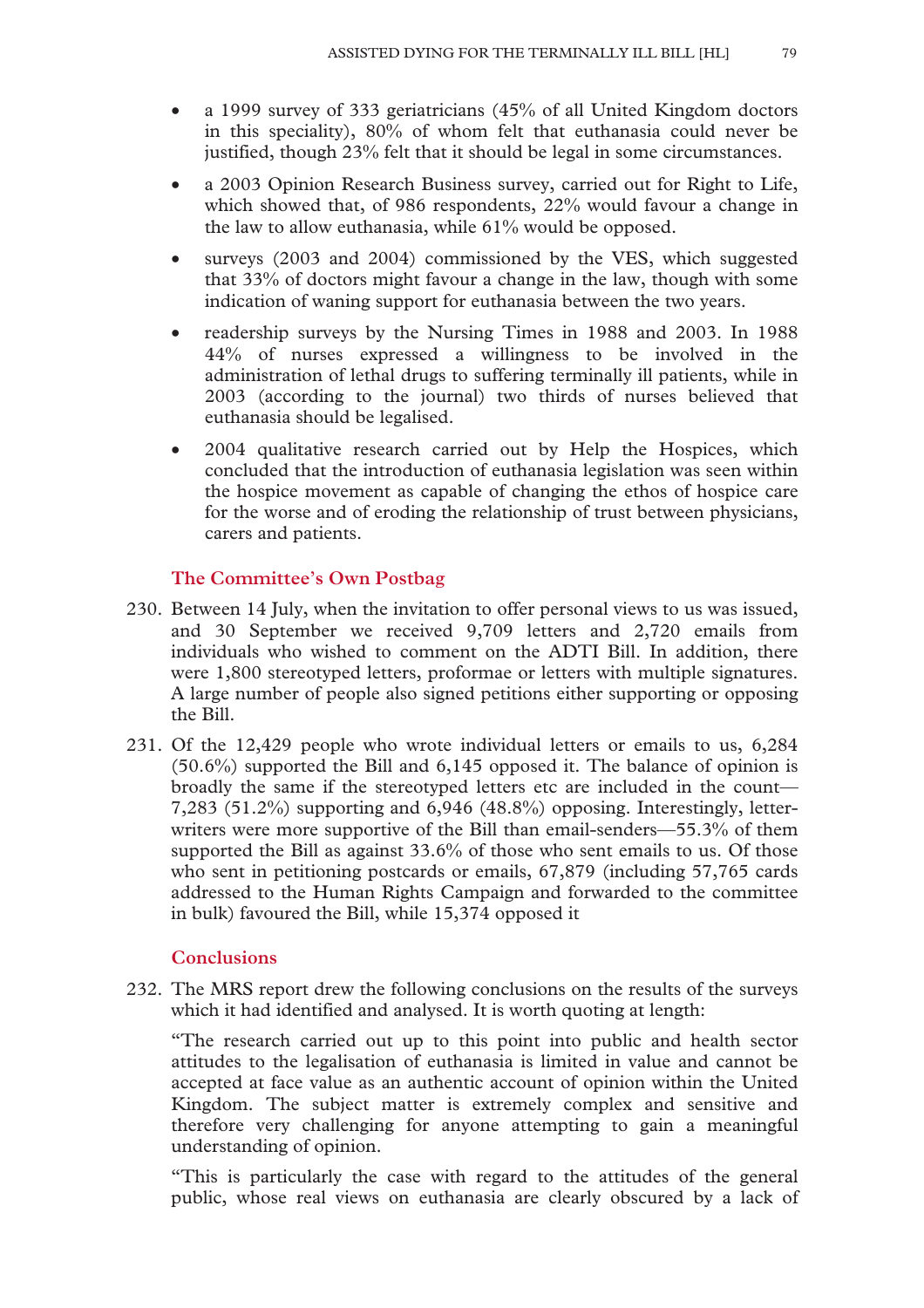#### 80 ASSISTED DYING FOR THE TERMINALLY ILL BILL [HL]

information on the subject and by the lack of opportunity to reflect in an informed way upon the implications of any change in the law for themselves and for society. The levels of agreement/disagreement with the concept of euthanasia which the numerous polls record are effectively built on what might be termed a "knee-jerk" reaction to the simple options provided by these polls and do not form a very useful guide to public opinion as support for legislative change.

"Nevertheless, the apparent groundswell in public agreement with the concept of euthanasia cannot be dismissed and it is evident that there is much sympathy at a personal level for the concept of legally releasing those wishing to die from their pain and those willing to help them from legal consequences. However, if the decisions of the Committee are to take authentic account of properly informed public opinion, a significant investment in more appropriate forms of research is undoubtedly required"<sup>75</sup>.

233. On the results of surveys among health sector professionals, the report goes on to say that:

"health sector professionals tend by definition to be better informed about the context and potential implications of the legalisation of euthanasia, but here again most research is superficial in coverage and only a few attempts have been made to understand the basis of the opinions of doctors and others, which from the data appear to vary in different directions over time. Here too some fresh, impartial research, again of a deliberative nature, is required in order to gain a full and useful understanding of health sector views"<sup>76</sup>.

**<sup>75</sup>** See Appendix 7, Section 6

**<sup>76</sup>** See Appendix 7, Section 6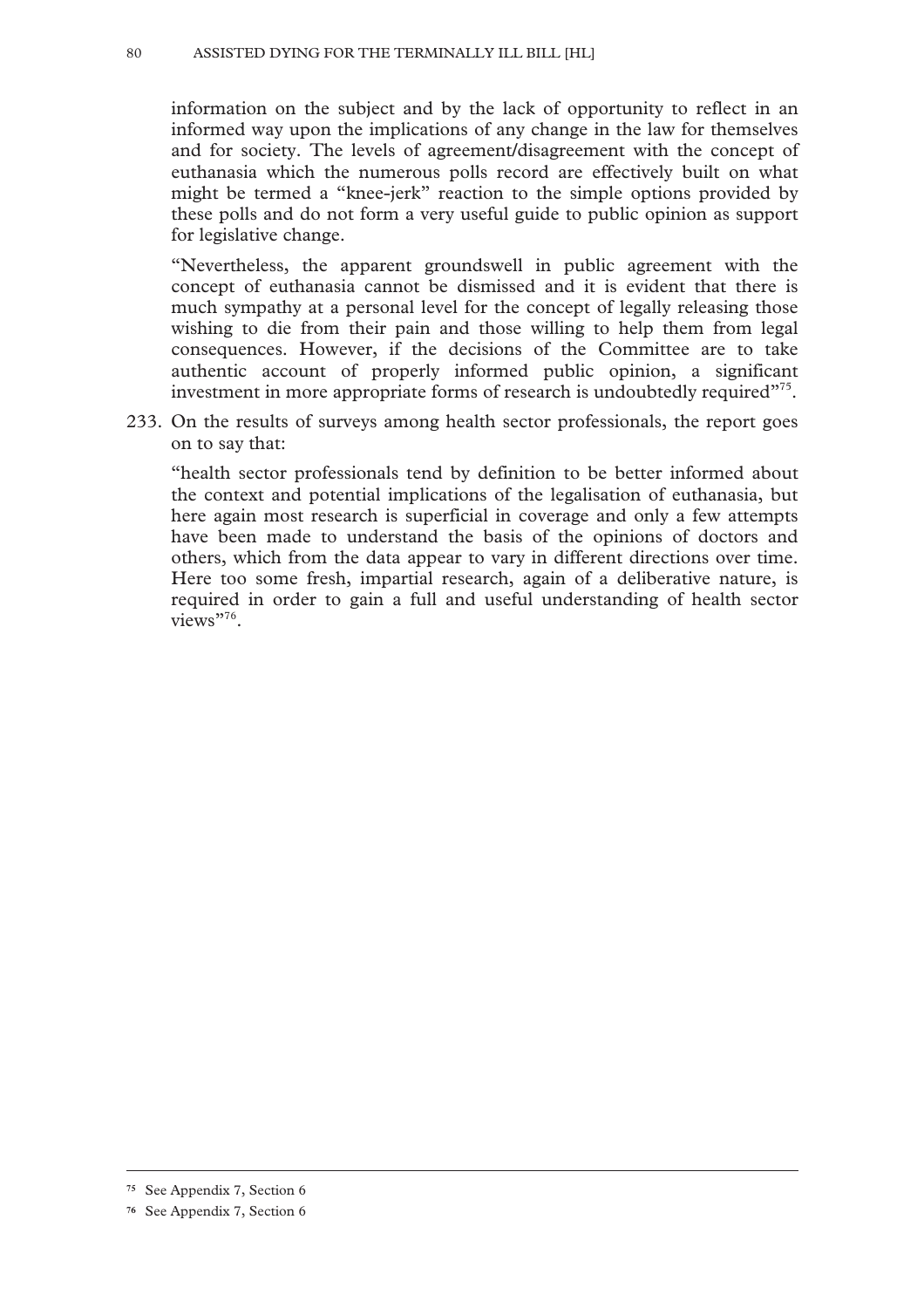#### **CHAPTER 7: CONCLUSIONS**

#### **Introduction**

- 234. In the preceding chapters we have attempted to summarise the evidence which we have received on the theory and practice of assisted suicide and voluntary euthanasia, on the experience of other countries which have introduced legislation in this area and on the current state of public opinion in Britain.
- 235. Our remit requires us to recommend whether Lord Joffe's Bill should proceed, with or without amendment, or not. It is clear to us that, with the likelihood of dissolution of Parliament in the near future, the Bill cannot be considered adequately in the present session due to shortage of Parliamentary time, and we therefore recognise that it cannot proceed. In these circumstances we consider that the appropriate course for us to take is to present a balanced account of the evidence which we have received; to recommend that an early opportunity should be sought for our report to be debated by the House; and to recommend also that, in the event that another bill dealing with this subject should be introduced into Parliament, it should, following a formal Second Reading, be sent to a Committee of the whole House for examination.
- 236. In order to assist in these deliberations we draw attention to a number of issues which have emerged in the course of our inquiry and which we would wish to see considered carefully by the House in any debate on our report or by a Committee of the House on any successor bill. Some of the issues which we shall raise in this chapter refer to matters raised in evidence during the course of our inquiry, while others have been prompted by consideration of specific aspects of Lord Joffe's Bill.

# **Covert Euthanasia**

- 237. It has been suggested to us on a number of occasions that covert euthanasia already takes place both in this country and overseas and that the interests of patients and doctors would be better protected if this situation were to be recognised and legislation introduced to set out the precise limits of what is and is not acceptable. We have summarised the evidence which we have received on this subject in Paragraphs 76 to 79.
- 238. So far as we are aware, there has been no reporting of any of these alleged crimes and malpractices either to the police or to the appropriate medical regulatory body—the General Medical Council (GMC). It may perhaps be argued that those who have alleged malpractice can have had no ulterior motive for doing so. We do however feel that it would be unsafe for us to assume that there has been no exaggeration or misunderstanding in any of these surveys. The Sunday Times article, for example, to which we have referred in Paragraph 77 makes allegations about the administration of diamorphine which suggest that what is being referred to here is the so-called double-effect principle, whereby patients close to death can receive, within both the law and the GMC's guidelines of clinical practice, dosages of analgesics which are designed to relieve their pain or other distress, which could in certain circumstances have the effect of hastening their deaths but which are not administered with that intention. In his evidence to us Lord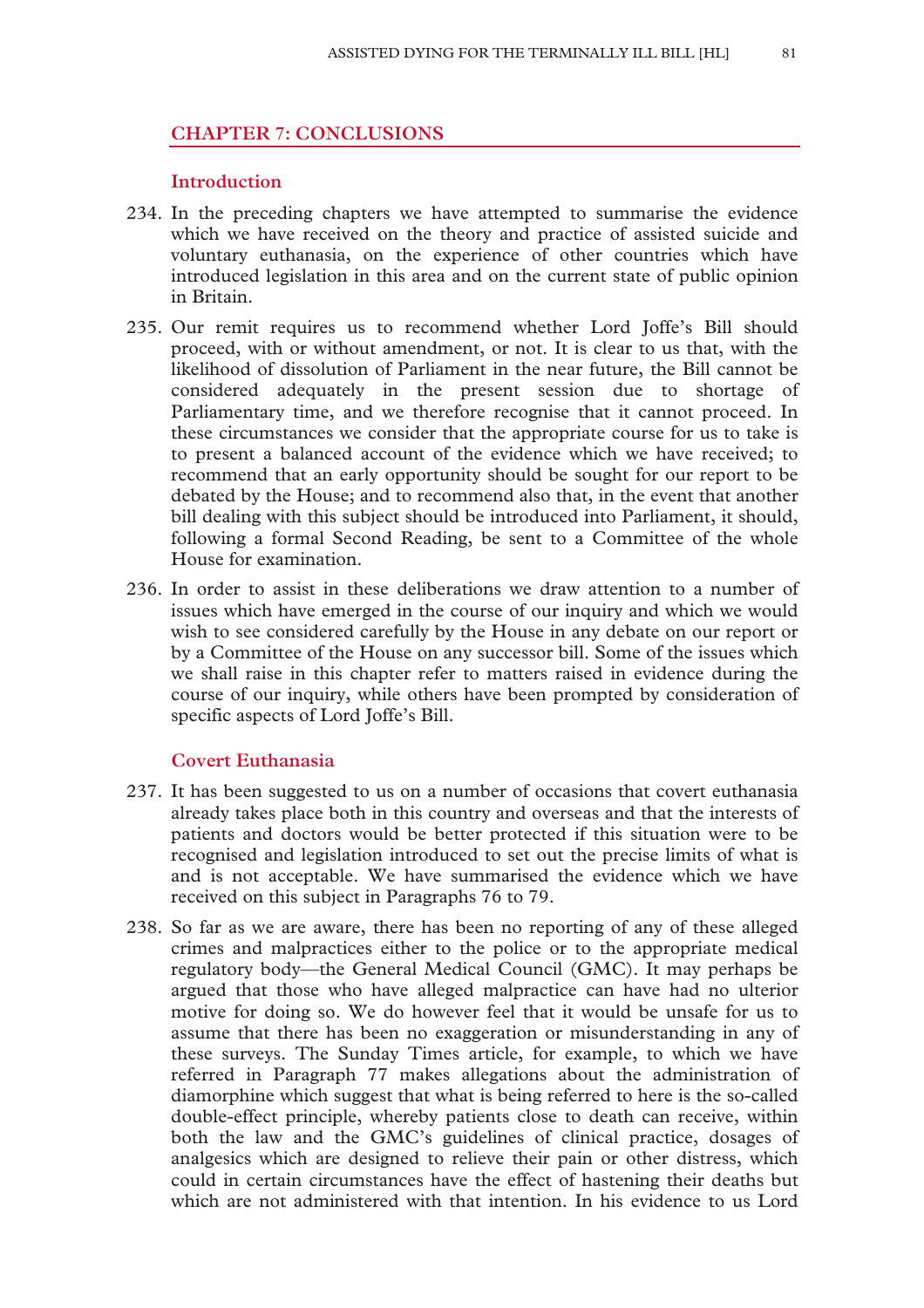Walton referred to "examples in the press of doctors saying that they have practised euthanasia". Lord Walton considered that "the very great majority of them have been practising double effect and not euthanasia. I think this is something which has been widely misconstrued" (Q 2051).

239. While we are not able, for the reasons we have given, to accept as hard evidence the results of anonymous surveys or newspaper articles, this does not mean that we give no credence whatever to what they appear to be saying. Human experience shows that all laws are flouted to a greater or lesser extent, and we would be surprised if the law in this field were an exception. We recognise also the difficulties which medical practitioners may possibly feel about reporting malpractice on the part of colleagues, and this is certainly a factor to be taken into account. Bearing in mind however the trend towards death taking place in hospital rather than at home, the increasing prevalence of team-working in clinical care, the greater tendency for people to litigate where they suspect malpractice, and the potential for confusion with the legal administration of drugs to prevent restlessness and anxiety in the last hours of life, we would be surprised if covert euthanasia were being practised on anything like the scale which some of these surveys suggest.

#### **A Question for Society as a Whole**

- 240. We have recorded in Chapter One our view that, at the end of the day and when all the expert evidence has been heard, the acceptability or otherwise of a change in the law is a matter for society as a whole to decide through its legislators in Parliament. We feel it necessary however to add two riders to this view. First, we have summarised in Chapter Six the results of a general survey which we commissioned of public opinion research during the last 10- 20 years. This survey certainly suggests that there is a substantial majority of the public at large who would support a change in the law. The authors do however caution that the opinion polls which have been carried out on this subject tend to be "simple, direct questions placed without a proper explanatory context". It was also put to us by the BMA that such questions sometimes appear to suggest an either/or choice between intolerable suffering and an ending of a patient's life, whereas the reality—for example, with good palliative care—was rather different (Q 303). Parliament must obviously weigh public opinion very carefully in an issue of this nature. But we suggest that, as with other deeply controversial issues (such as, for example, capital punishment or immigration), it must also assess to what extent opinion research based on answers to questions placed with little surrounding context represents a sound basis for changing the law.
- 241. Our second rider concerns the linkage between the general opinion of the public at large in this matter and the more specific views of professionals, such as doctors and nurses, who would be closely involved in the implementation of any change in the law. We are clear that Parliament's assessment of the balance of good and harm arising out of any future bill must be sovereign and that, if Parliament should decide that the law should be changed, it would be for the various professionals, subject to exercise of any conscience clause, to carry out its provisions. Having said that, we are also conscious that, while some medical bodies (such as the Royal Colleges of Physicians and of General Practitioners) have adopted a neutral stance on the underlying principle (though not the provisions) of Lord Joffe's Bill and while we have received evidence from some doctors who would favour a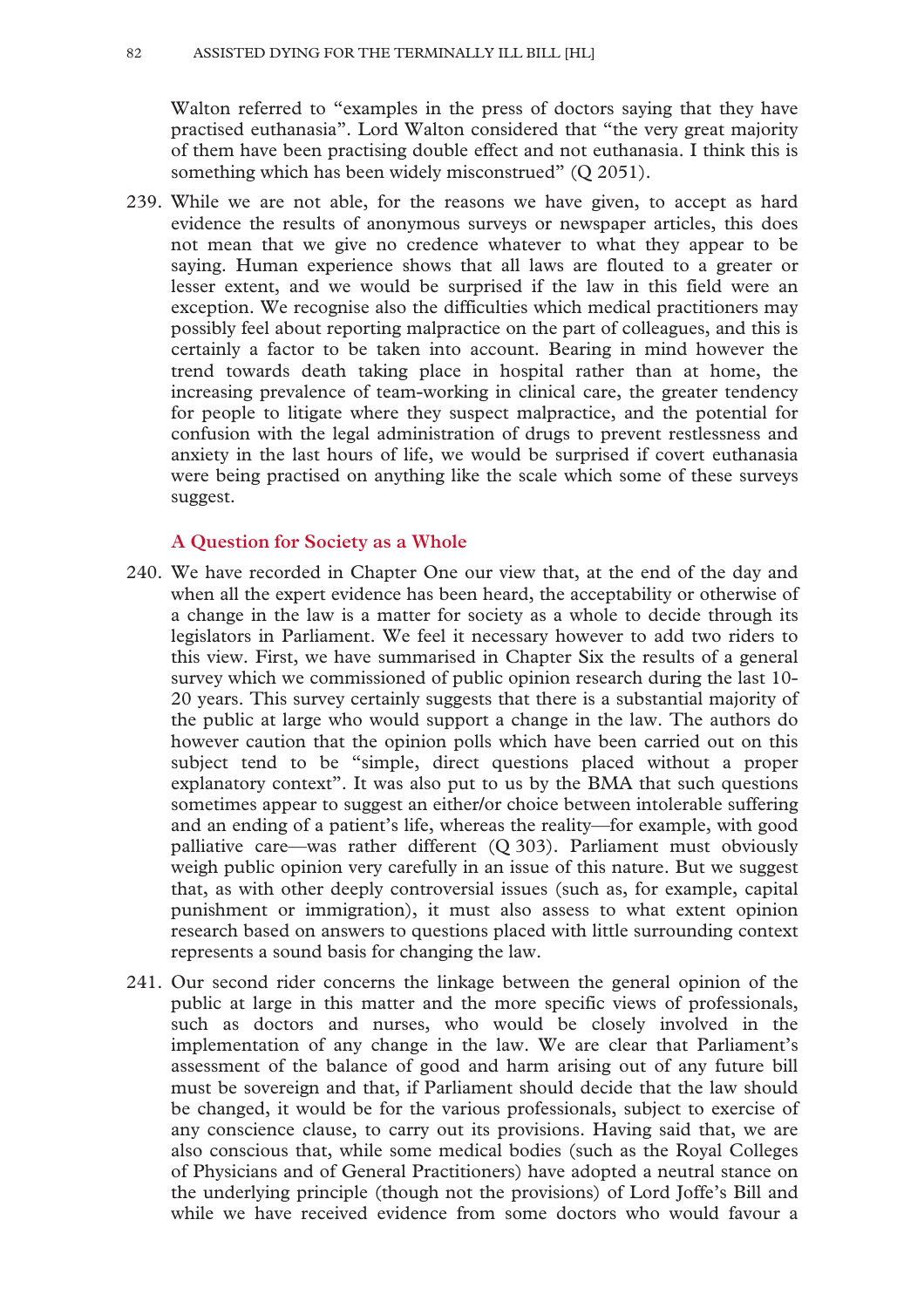change in the law, other medical bodies, including the British Medical Association and the Royal College of Nursing, have voiced opposition

242. It is in this context that the suggestion has been put to us by some of the witnesses whom we have heard that, if there should be a change in the law, its implementation should be placed outside the system of mainstream health care. We will not rehearse here the arguments for and against such an arrangement which have been put to us: they may be found in the accompanying volumes of our report—for example, in QQ 161, 324, 1123, 1196 and 2018—and they are summarised in Paragraphs 111 and 112 above. Here we would simply comment that assistance with the suicide of terminally ill people is not seen everywhere where it is practised as being necessarily an exclusive activity of the medical profession. Guidance issued by the Swiss Academy of Medical Sciences states that "assisted suicide is not part of a doctor's task, because this contradicts the aims of medicine. On the other hand, consideration of the patient's wishes is fundamental for the doctor– patient relationship". The guidance also states that "helping someone to commit suicide is not a punishable offence when it is done for unselfish reasons. This applies to everyone". As we have observed in Chapter Five, while a doctor's prescription is required in Switzerland in order to obtain lethal medication, this requirement reflects the need to control dangerous drugs. And it might also be argued that, if society wishes to legalise acts which run counter to accepted medical ethics, it would be wise to consider whether such acts might not be carried out by other means.

#### **Assisted Suicide and Voluntary Euthanasia**

- 243. Lord Joffe's Bill seeks to legalise not only medical assistance with suicide but also, in cases where self-administration of lethal medication is not possible, voluntary euthanasia. We have visited two places—Oregon and The Netherlands—which have gone down different roads in this regard and which show widely different death rates from this source. In Oregon less than 1 in 700 deaths is currently attributable to assisted suicide, whereas in The Netherlands the figure is more than 1 in 40, less than 10% of which are from assisted suicide while over 90% are as a result of voluntary euthanasia. If the Oregon experience were to be replicated here, we might expect, on the basis of a simple pro rata calculation, around 650 deaths a year from assisted suicide for the United Kingdom as a whole. The Dutch experience, on the other hand, could lead to around 13,000 deaths a year, of which some 12,000 would result from voluntary euthanasia. Given the qualifying conditions in Lord Joffe's Bill, which are somewhat more restrictive than the Dutch Euthanasia Act, these latter figures probably overstate to some extent the numbers of likely deaths. And, as Lord Joffe proposed subsequently to tabling his Bill to restrict its geographical application to England and Wales only, the numbers (though not the proportions) would come down further. Nonetheless, the experience of other legislatures does suggest a strong linkage between the inclusion of voluntary euthanasia in assisted dying law and a significantly higher rate of take-up.
- 244. There was general agreement among our witnesses that the number of people who might be regarded as serious about ending their lives, who are not psychiatrically ill and who are unlikely to be deflected from their purpose is very small indeed and comprises to a large extent terminally ill people who have strong personalities and a history of being in control of their lives and whose suffering derives more from the fact of their terminal illness and from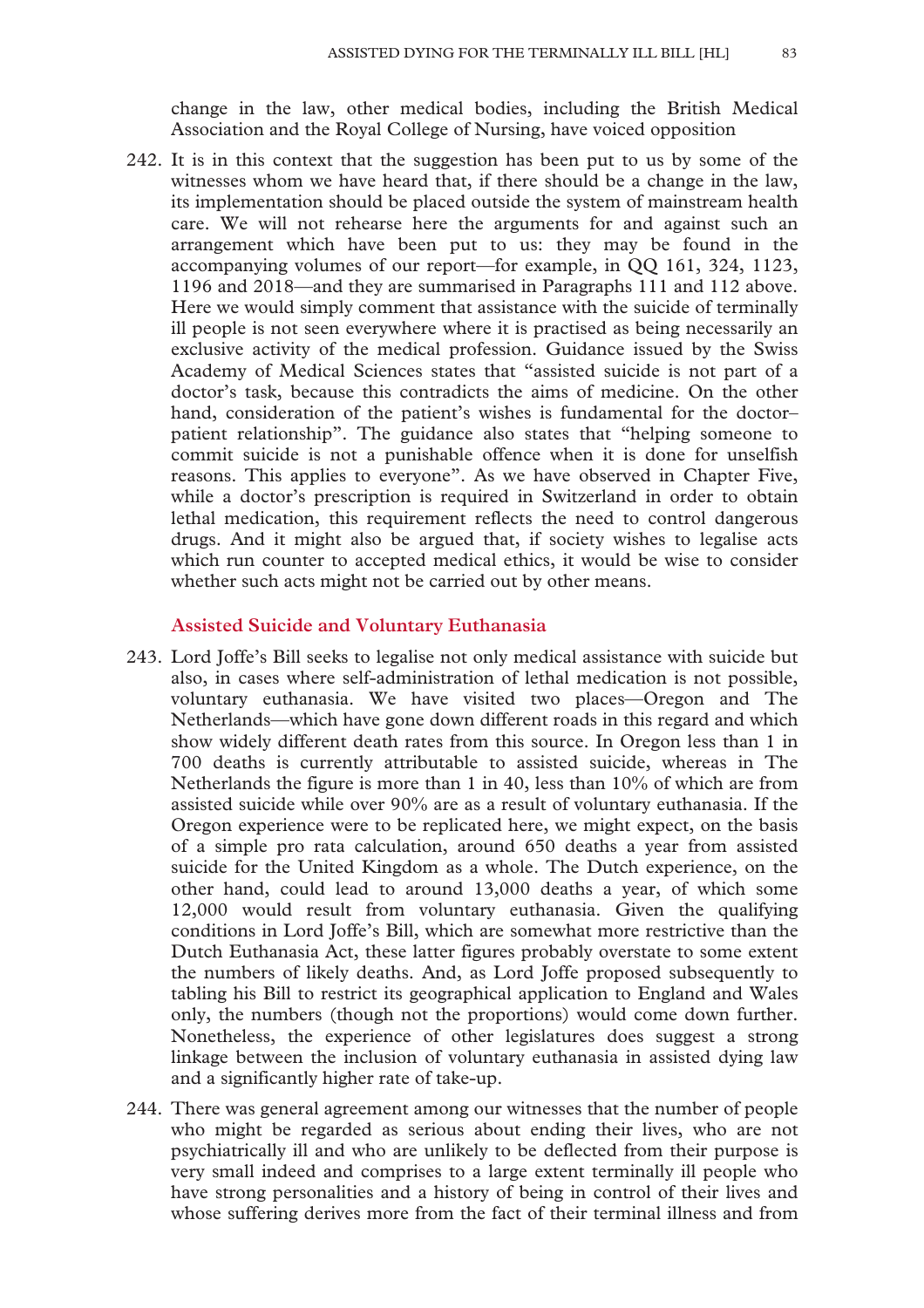the loss of control which this involves than from the symptoms of their disease. If therefore it should be accepted by the House that there is a case for such exceptional individuals to be afforded assistance to end their lives, consideration would need to be given to how the parameters of any new law could be set in such a way as to ensure that the take-up rate is limited to such people**.** In this context we cannot but observe an apparent link between the scope of assisted dying legislation in other countries and the incidence of deaths from this source in those places. The much smaller numbers of deaths in countries where only assisted suicide is legal suggests strongly that such a restriction, with its emphasis on the individual taking responsibility for the final stage of ending his or her life, has the effect of making those who are minded to end their lives think very carefully before taking action to give effect to their wishes.

- 245. There are however other reasons why it might be considered that there is a case for any new bill to be narrower in scope than the present one. From the evidence we have received it is clear that, while there are indeed some doctors who support a change in the law, the medical profession as a whole is at best ambivalent on the subject and in many cases opposed. On the other hand, it appears that there would be rather less unhappiness about a law which is limited in its scope to assisted suicide. Dr Wilks referred to "an impression… that still a minority of doctors, but a larger number, would support a change in the law on physician-assisted suicide than would support a law on euthanasia". There was, he believed, "a feeling of comfort that there is a partnership involved between the doctor and the patient as opposed to the doctor being the agent" $(Q 293)$ . This endorses what we were told in Oregon—that any proposal to extend the ODDA into the field of euthanasia would encounter much greater opposition from the medical profession (Q 1048). It must also be the case that any blurring of the line between voluntary and involuntary assisted dying is likely to occur more easily with voluntary euthanasia than with assisted suicide.
- 246. We therefore recommend that, if a successor bill should be introduced for consideration by Parliament, it should distinguish clearly between assisted suicide and voluntary euthanasia and thereby give the House the opportunity to address these two courses of action separately, as the considerations involved in each are very different. It would of course be necessary to take into account the situation of a small minority of terminally ill people, such as some with MND, who may be unable to administer to themselves prescribed lethal medication. According to Professor Timothy Quill of the University of Rochester, New York, this need not mean that no help can be given to patients in this position (Q 2123). And it was also pointed out to us by witnesses in Switzerland (QQ 2413-2421) that there are means by which physically incapacitated people can be enabled to administer lethal medication to themselves if they are determined to do so. The key issue however in our view is that responsibility for the ultimate act rests with the patient.

# **The Implementation of Assisted Suicide or Voluntary Euthanasia**

247. In his evidence to us Lord Joffe made clear that the primary aim of his Bill was to legalise assisted suicide and that, while it did provide also for voluntary euthanasia, this latter course would be authorised only where the patient was physically incapable of taking his or her own life with the medication supplied (Clause 1(2) and Q 70). Yet those clauses of his Bill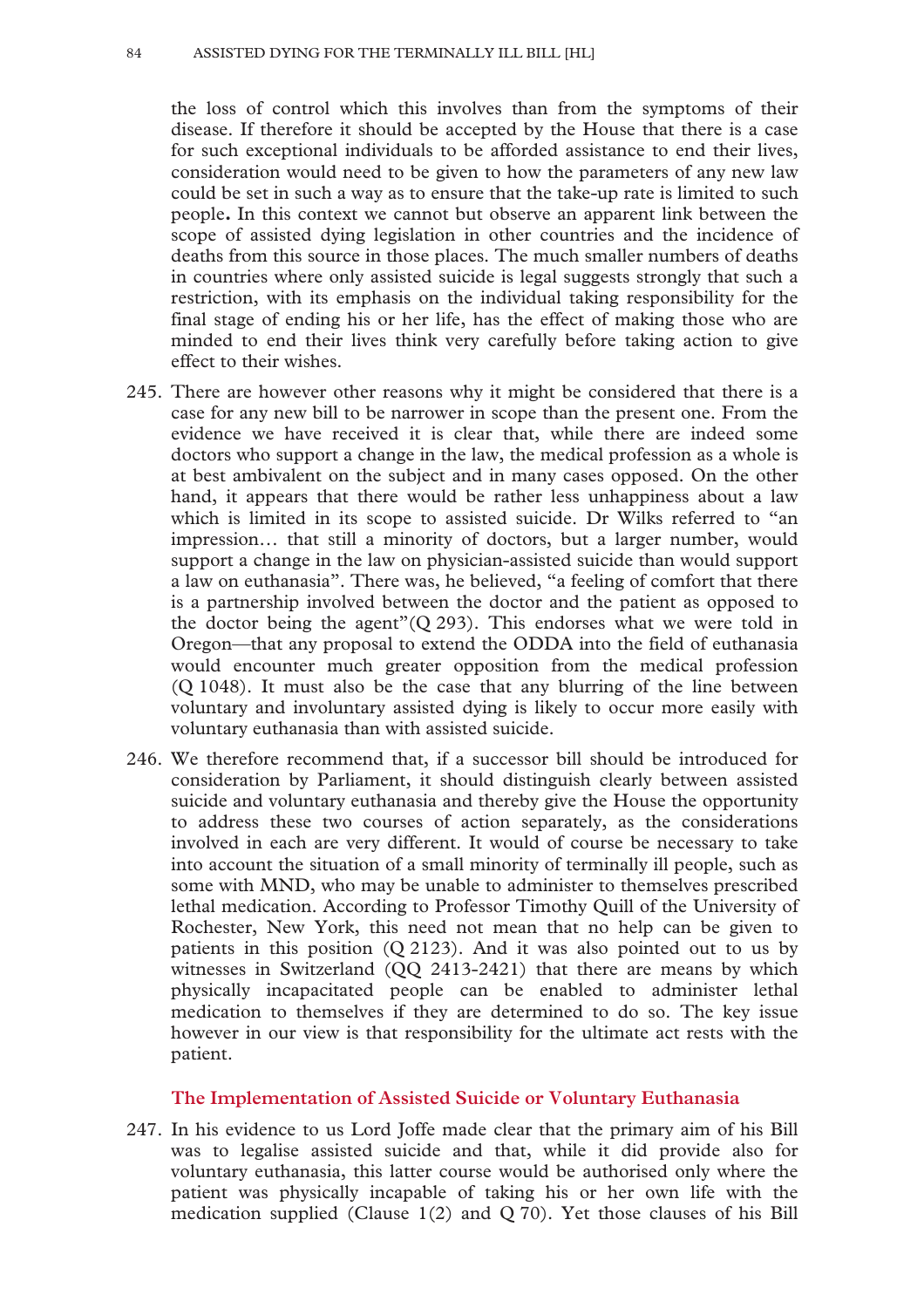(Clauses 5 and 7) which deal with the duties of the physician after an applicant has passed all the prescribed tests and made a written declaration that he or she wishes to die are unspecific about the actions which have to be taken by the doctor: they speak simply of the doctor "assisting the patient to die". This is in contrast to the detail which is included in those clauses of the Bill which are concerned with the making and assessing of applications and in those which deal with the paperwork following the patient's death.

248. We therefore recommend that, should another bill be introduced into Parliament with the aim of legalising assisted suicide or voluntary euthanasia, it should spell out what a doctor may and may not do in circumstances where an applicant has met all the specified criteria and made a formal declaration. In the case of a provision seeking to legalise assisted suicide only, we would expect, for example, to see set out the procedures under which a prescription for lethal medication may be given and the necessary drugs obtained, along with the responsibilities, rights and immunities of the persons involved, such as doctors and pharmacists. In the case of a provision which sought to legalise also voluntary euthanasia, we would expect to see set out a detailed procedure for establishing whether a request fell within tightly-defined criteria for voluntary euthanasia rather than assisted suicide and, in the event that it did, for putting the necessary action into effect.

# **Qualifying Conditions**

- 249. Having addressed the scope of any future bill on this subject, it is necessary to consider the qualifying conditions for whatever it is proposed to legalise. Lord Joffe's Bill contains three key conditions—terminal illness, competence and unbearable suffering. In Chapter Four we have summarised the evidence which we have received on each of these conditions. Here we record some general conclusions.
- 250. The root of the problem over linking assisted suicide or voluntary euthanasia with terminal illness lies in finding a formula for defining terminal illness in such a way as to ensure an appropriate degree of accuracy in diagnosing and forecasting the course of a patient's disease. Otherwise there is a risk that people who believe that they have a short time to live (or indeed that they are terminally ill at all) might be encouraged to end their lives on the basis of inaccurate prognoses or diagnoses. There is however clearly a difference between the popular view of terminal illness, which employs phrases like "three months to live", and the reality of clinical practice, in which prognosis is far from being an exact science and in which there can be wide variations from an overall norm.
- 251. We recommend therefore that, if another bill along the lines of Lord Joffe's should be introduced into Parliament, consideration should be given to a definition of terminal illness which is based on the realities of clinical practice and is sufficiently precise in terms of the exception to the general law which it is proposing in order to ensure proper protection for those who may make use of it.
- 252. The mental competence of an applicant for assisted suicide or voluntary euthanasia is a crucial condition. Lord Joffe's Bill defines competence as "having the capacity to make an informed decision". We would suggest however that any definition of competence needs to include two dimensions—that an applicant must be capable of understanding his or her situation and of reaching a reasoned decision without external pressure; and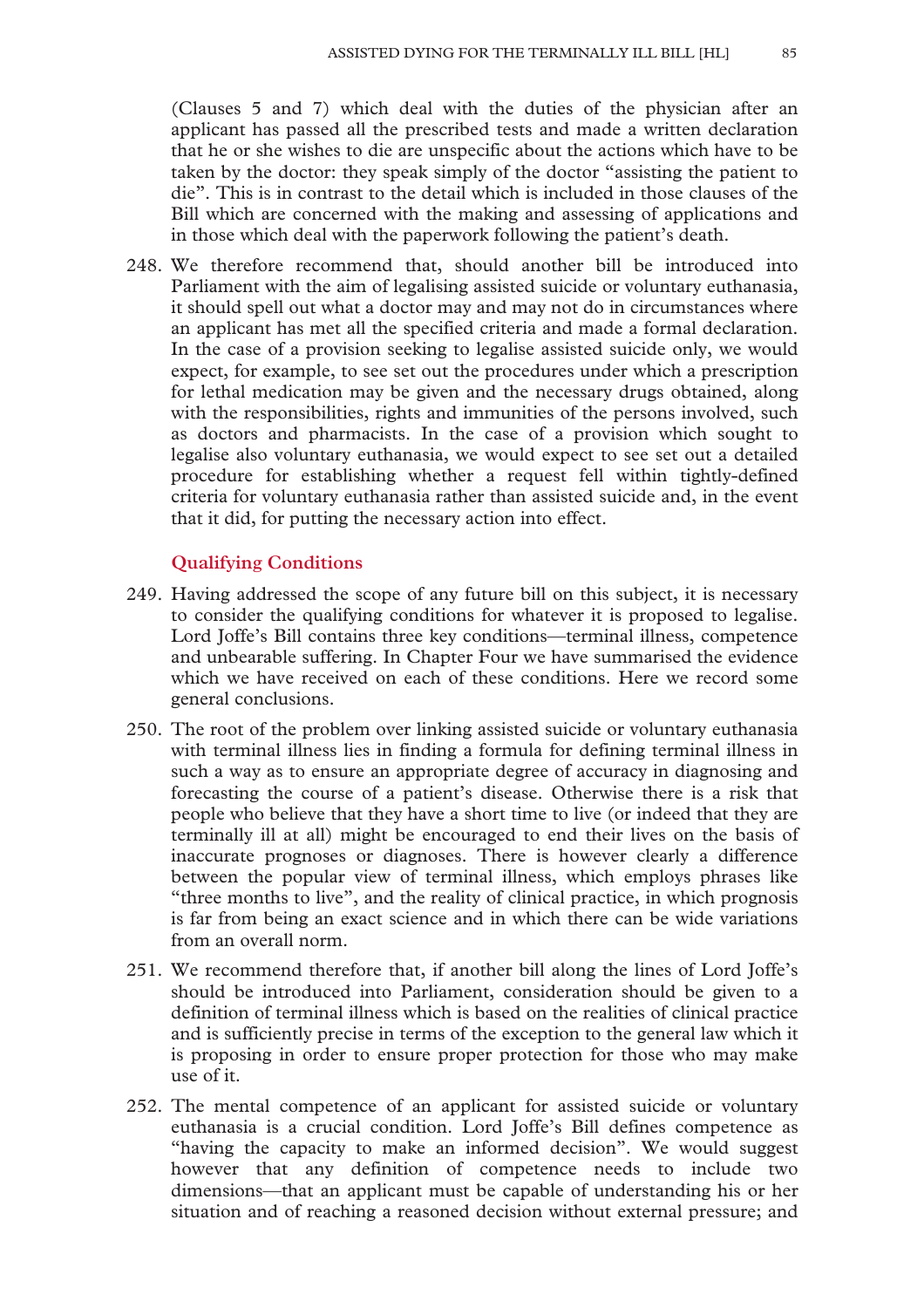that it must be clear that an applicant's judgement is not temporarily clouded by psychological impairment which, as is frequently the case in people who are terminally ill, may be transient and treatable. We are reasonably comfortable with the thought that an assessing doctor should be able to spot cases where an applicant is *non compos mentis*, but we are less clear that cases of treatable depression or external pressure will be so readily apparent. The present Bill requires a psychiatric assessment only in cases where either of the two doctors involved has reason to believe that an applicant may not be competent. We have therefore considered whether given the importance of this condition being met such an assessment should not be mandatory in all cases.

- 253. In doing so we have asked ourselves whether there is not, perhaps, an element of unwitting condescension in saying to someone who is suffering unbearably and has asked to have his or her life ended that he or she ought to be seen and assessed by a psychiatrist. Some might argue that depression is an occupational hazard of living for all of us and that we all take decisions at different stages of our life which may well be coloured, to a greater or lesser extent, by depression. Yet no one suggests to us psychiatric involvement. However, while it seems to us that this is a fair point to make in relation to life generally, we believe that the situation of someone who is seeking medical assistance with suicide or voluntary euthanasia is unique in that the act involved is one of the utmost gravity and, if implemented, irreversible. Society already makes strenuous efforts to frustrate attempted suicides on the basis that the person who has attempted to take his or her may well think better of it at a later date, and we have been told by a number of those who gave evidence to us that people who ask for assistance to die frequently change their minds either because they have received better palliative care or simply because they have re-assessed and come to terms with their situation.
- 254. We therefore recommend that in the framing of any future bill consideration should be given to the inclusion of a requirement for any applicant for assistance with suicide or voluntary euthanasia to be given a psychiatric assessment in order both to confirm that the request is based on a reasoned decision and is free from external pressure and that the applicant is not suffering from a psychiatric or psychological disorder causing impaired judgement. In cases where such disorder was apparent, we would expect an applicant to be offered treatment. If a way could be found of confidently limiting applications to strong-minded individuals who are clear about what they want, such a requirement would be of less importance. Otherwise it would be necessary to weigh the inconvenience which a psychiatric assessment might cause to determined applicants against the need to protect less resolute persons from decisions arising from psychiatric disorder or external pressure.
- 255. Lord Joffe's Bill includes the condition that an applicant must be suffering unbearably. This is undoubtedly the most difficult of the qualifying conditions to define. We are clear that there must be a filtering role for physicians who assess applications for assisted suicide or voluntary euthanasia in order to weed out situations which no reasonable person would regard as grounds for such action. We recognise however the very real difficulty which doctors might face in declining to accede to requests based on patients' subjective assessments of their own suffering or in satisfying themselves that such suffering derives from the presence of a terminal illness. It has also been suggested by some of our witnesses that there is an element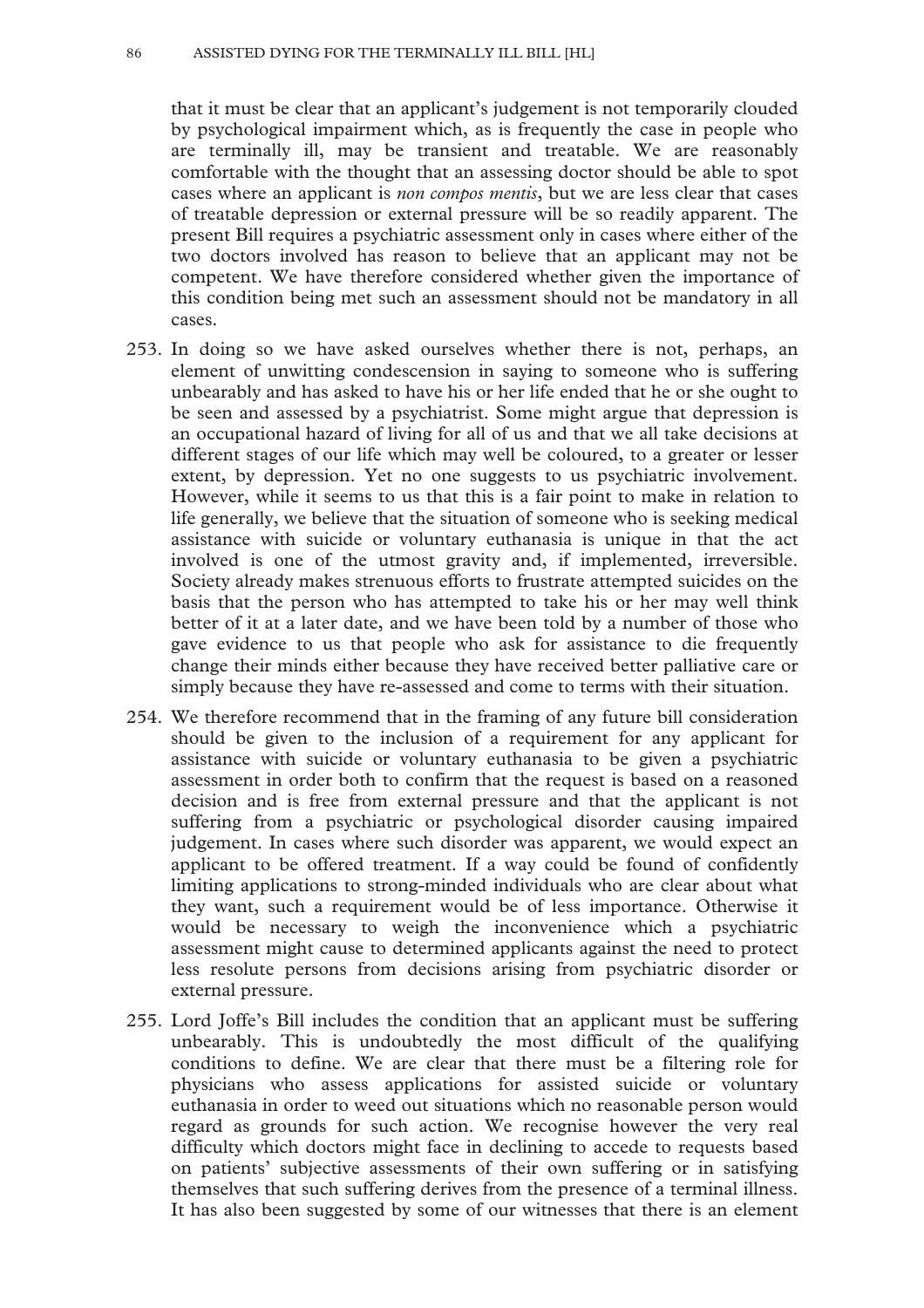of illogicality in allowing assisted suicide or voluntary euthanasia for patients whose medical state is such that they are likely to secure early release from their unbearable suffering by natural means while refusing it to others with chronic conditions whose suffering is likely to be more prolonged—or indeed to people, such a prisoners serving life sentences, who have no serious medical condition at all but who may nonetheless be suffering unbearably.

256. An option which occurs to us is to make "unrelievable" or "intractable" rather than "unbearable" suffering or distress a condition of any future Bill. Such a definition would enable a more objective medical assessment to be made of a patient's suffering and should ensure that all available steps were taken to relieve distress before an application for assisted suicide or voluntary euthanasia could move forward. Consideration would need to be given to the position of individuals whose suffering was existential—i.e. deriving from feelings of loss of control or of self-worth—rather than a result of the symptoms of their terminal illness. This is the group of people, to whom we have drawn attention earlier in our report, who appear to have the most settled wish for their lives to be ended. A test of "unrelievable" suffering might ensure that an application would not be taken at face value but that action would be taken to attempt to relieve any suffering and that only in those cases where this was unsuccessful would assisted suicide or voluntary euthanasia be considered further. We recommend therefore that consideration should be given in any future bill to including a test of "unrelievable" or "intractable" in place of "unbearable" distress.

#### **Palliative Care**

- 257. The current Bill seeks to make the provision of palliative care complementary to the opportunity to have assistance with suicide or voluntary euthanasia. It prescribes that "the attending physician shall ensure that a specialist in palliative care has attended the patient to discuss the option of palliative care" (Clause  $3(1)$ ). A number of our witnesses have described this as an unrealistic provision. We were told that "this requirement does not reflect the reality of specialist palliative care practice. Palliative care depends on continuity and relationship. It would not be possible to undertake a full and proper assessment of a patient's full palliative care needs in the time allowed for a short consultation"<sup>77</sup>. Expanding on this, Ms Vicky Robinson, a Nurse Consultant in palliative care at St Christopher's Hospice, asked whether the real purpose of Clause 3(1) of the Bill "is to complete a requirement for the process of attaining assisted dying or to assess how a person's suffering may be supported, and if possible relieved, through palliative care. If it is the former, it is not a palliative care assessment. If it is the latter, then assessment takes, at the very least, a week and, in proportion to the severity of the suffering experienced, may take months" (Q 354). Of course, the Bill does not prescribe an "assessment", but rather a discussion of "the option of palliative care".
- 258. Lord Joffe suggested to us that for terminally ill people palliative care should be the first option and that assisted suicide or voluntary euthanasia should be considered only as a last resort  $(Q 70)$ . We would support this view in the event that there were to be a change in the law. The problem is that not every terminally ill patient who is suffering will have access to good quality

 <sup>77</sup> See Volume II: Evidence, HL Paper 86-II, Page 135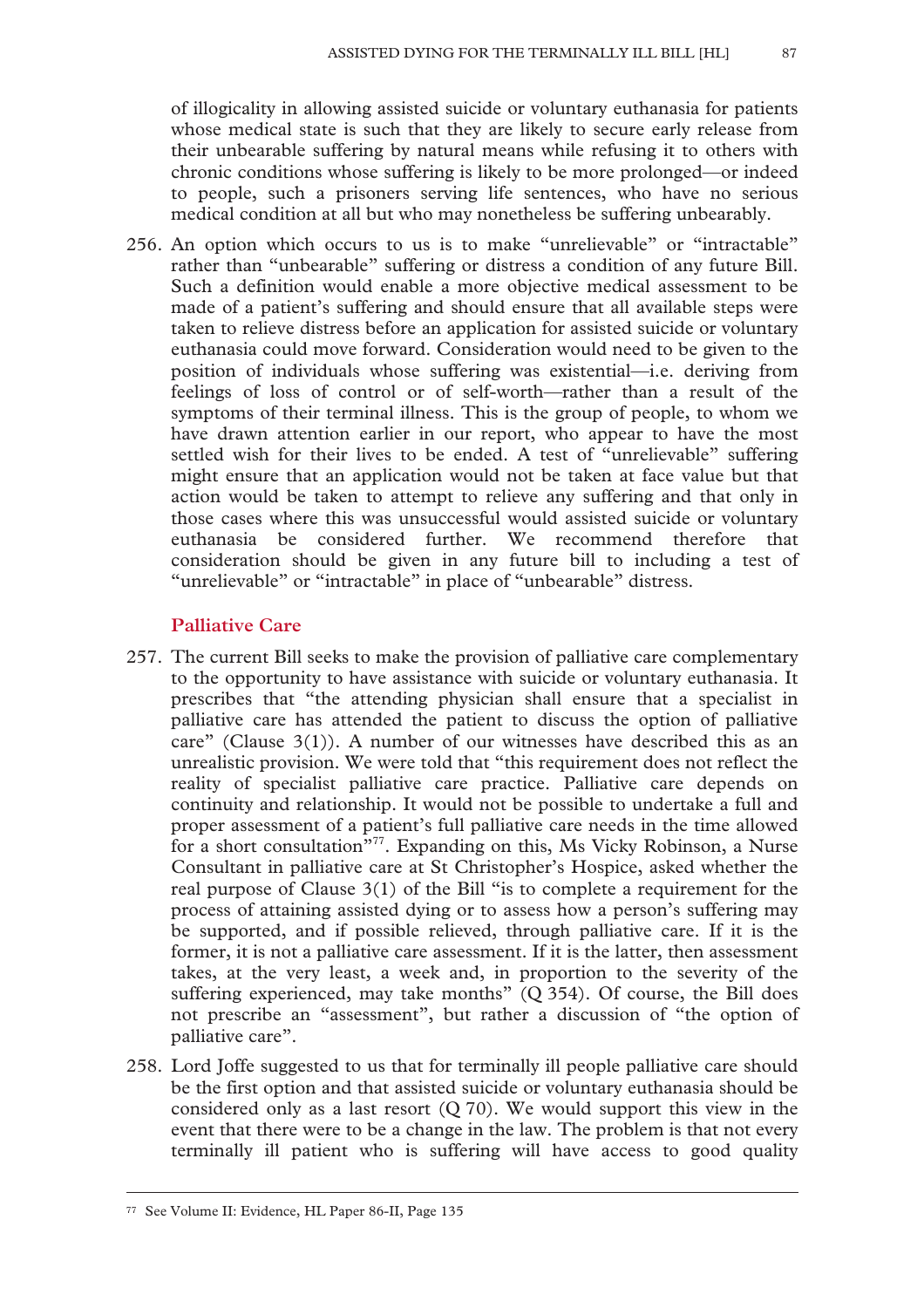symptom control. In the words of Help the Hospices, "experience of pain control is radically different from the promise of pain control, and cessation is almost unimaginable if symptom control has been poor. On this view patients seeking assistance to die without having experienced good symptom control could not be deemed fully informed"<sup>78</sup>. Clearly therefore something more than a simple consultation with a palliative care doctor or nurse is needed if patients contemplating assisted suicide or voluntary euthanasia are to be able to make fully informed choices. The difficulty lies in the somewhat patchy availability of good quality palliative care. If however a future bill is to be able to claim with credibility that it is offering assistance with suicide or voluntary euthanasia as complementary rather than as an alternative to palliative care, it may need to find a way of resolving this dilemma.

#### **Waiting Period**

- 259. The present Bill prescribes that a minimum a 14 days shall elapse between "the date on which the patient first informed the attending physician" of his or her wish for assisted suicide or euthanasia and the date on which one of these actions is taken (Clause  $2(1)$ ). Lord Joffe explained to us that the reason for starting the clock, so to speak, at the time of the request rather than at the signing of the declaration was concern "that, if there were so many steps (and we have already included a surprising number of safeguards), the patients will all have died before we get through them"(Q 70). Others expressed different concerns. The NCHSPCS considered that "it is possible that the period leading up to the signing of the declaration will become focused heavily on process, as the patient and his professional carers seek to ensure that the Bill's requirements have been complied with. Consideration should be given to whether there should be a waiting period after the declaration period has been signed, which would enable the patient to focus not on the process of qualifying for and making a declaration but on the decision whether then to proceed"<sup>79</sup>.
- 260. There is, of course, nothing to prevent an applicant doing just that under the present Bill. Once a declaration is signed, the applicant would be under no obligation to proceed with assisted suicide or euthanasia either at once or indeed at all. But there is, we feel, some force in the NCHSPCS's argument that, in the patient's own best interests, he or she should be prevented by law from acting without reflection—or even from feeling subconsciously that, having proceeded as far as the signing of a declaration and having put a number of people to a lot of trouble, he or she should not draw back. In the case of a bill seeking to legalise assisted suicide only, the need for a "coolingoff" period would seem less important, as the evidence we received in Oregon suggested that many of those who receive lethal prescriptions do not immediately ingest them but rather keep them as a form of insurance policy. In the case of voluntary euthanasia, however, consideration should be given to a pause before a patient makes his or her final decision on an irrevocable course of action. The length of such a pause would need to balance the need to avoid increased suffering for determined individuals against the desirability of providing time for reflection for the less resolute.

 <sup>78</sup> See Volume II: Evidence, HL Paper 86-II, Page 702

<sup>79</sup> See Volume II: Evidence, HL Paper 86-II, Page 133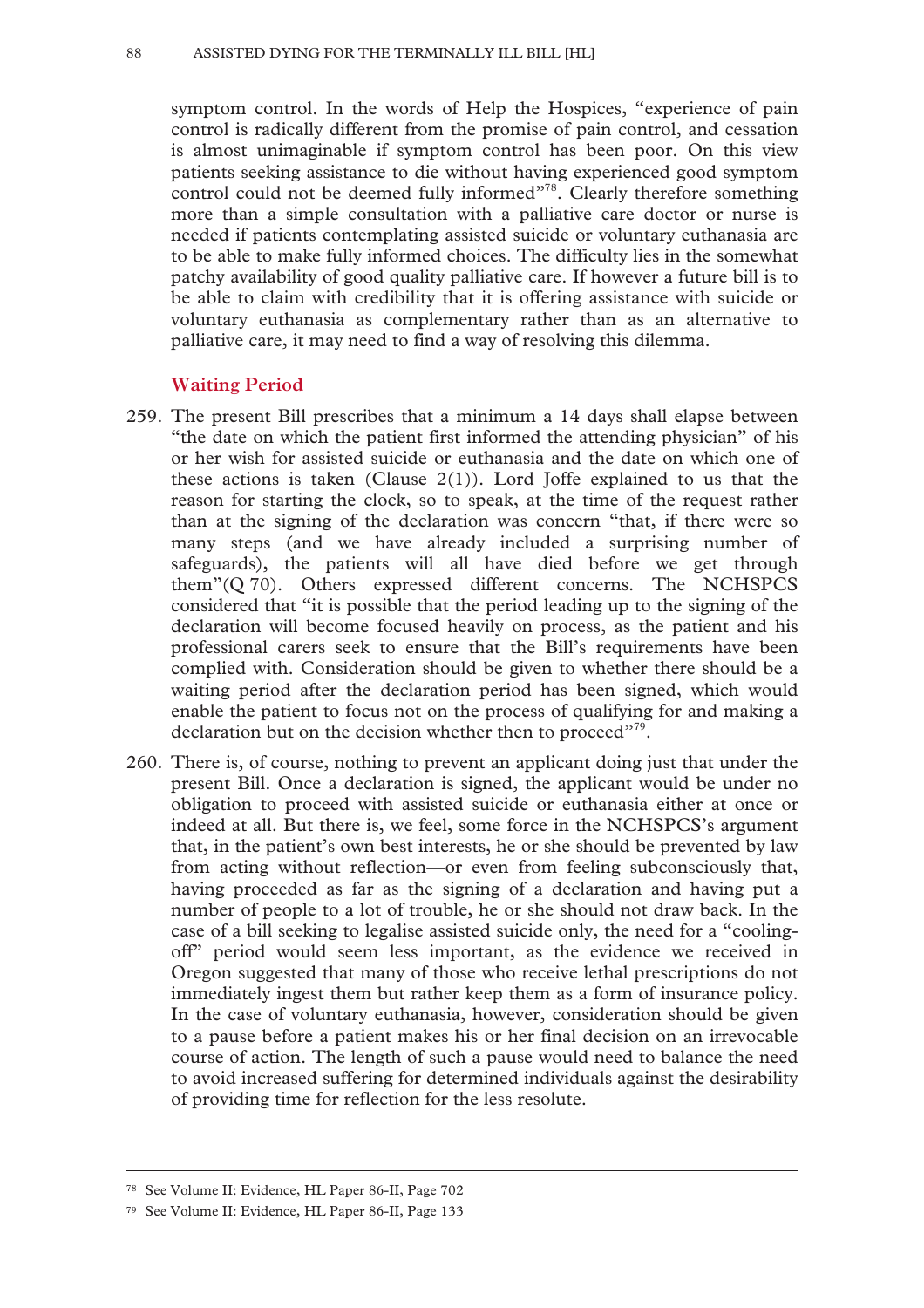# **Responsibilities of Physicians**

- 261. We have already addressed (Paragraphs 247 to 248) the important need for explicit wording in any future bill to define precisely the actions which a doctor may or may not take after a patient has signed a declaration and requested assisted suicide or euthanasia. But it is necessary also to consider the position of doctors who have conscientious objections to assisted suicide or voluntary euthanasia. Clause 7 of the present Bill seeks to deal with this issue, providing as it does that "no person shall be under any duty… to participate in any diagnosis, treatment or other action… to which he has a conscientious objection" (Clause  $7(1)$ ) and that, if either an attending or consulting physician has such an objection when confronted with a patient who is seeking his services under the Bill, "he shall take appropriate steps to ensure that the patient is referred without delay" to an attending or consulting physician "who does not have such a conscientious objection" (Clause  $7(2)(3)$ ). We have already pointed out (Paragraph 32) that, in the light of concerns expressed by the Joint Committee on Human Rights<sup>80</sup> that Clauses 7(1) and 7(2) "give rise to a significant risk of violation of Article 9(1) of the ECHR", Lord Joffe has proposed to amend this section of his Bill in such a way as to remove the obligation on physicians with a conscientious objection to refer patients in the way proposed. We recommend that such an amendment should be reflected in any successor bill.
- 262. Conscientious objections could however arise not only from doctors but also from other health care professionals, including nurses and pharmacists. The present Bill however is rather narrowly drawn on this point. We suggest therefore that any new bill should reflect, in addition to the revision of Clause 7 which Lord Joffe has proposed for his own Bill, the need to protect the interests of all members of the clinical team. In particular, it should seek to address such situations as that in which, for example, a nurse with conscientious objections is asked by a patient to raise with a doctor on his or her behalf a request for assisted suicide or voluntary euthanasia.
- 263. It has also been drawn to our attention that care of the terminally ill is often carried out by multidisciplinary teams and that a number of doctors, nurses and other health care professionals could be involved, and might feel themselves implicated, in any action taken under the terms of the Bill to respond to a request for assisted suicide or euthanasia. Dr Vivienne Nathanson, for the BMA, told us that in many cases, such as, for example, in spinal injury cases, "you are not talking about one doctor, you are talking about teams of doctors, and I think there would be great difficulty in deciding who was, if you like, the primary care doctor and decision-maker, because the nature of these teams is that they work as equals" (Q 299). The GMC told us that its own guidance indicates that it should be clear at any one time who has responsibility for patient care (Q 339). It added that, while in theory this issue did not present insurmountable obstacles, the practical implications could be more complex (Q 340). Any new bill would therefore need to be drafted in such a way as to cater satisfactorily for such situations for example, if the doctor with primary responsibility for a terminally ill patient wished to respond to a request for assisted suicide or voluntary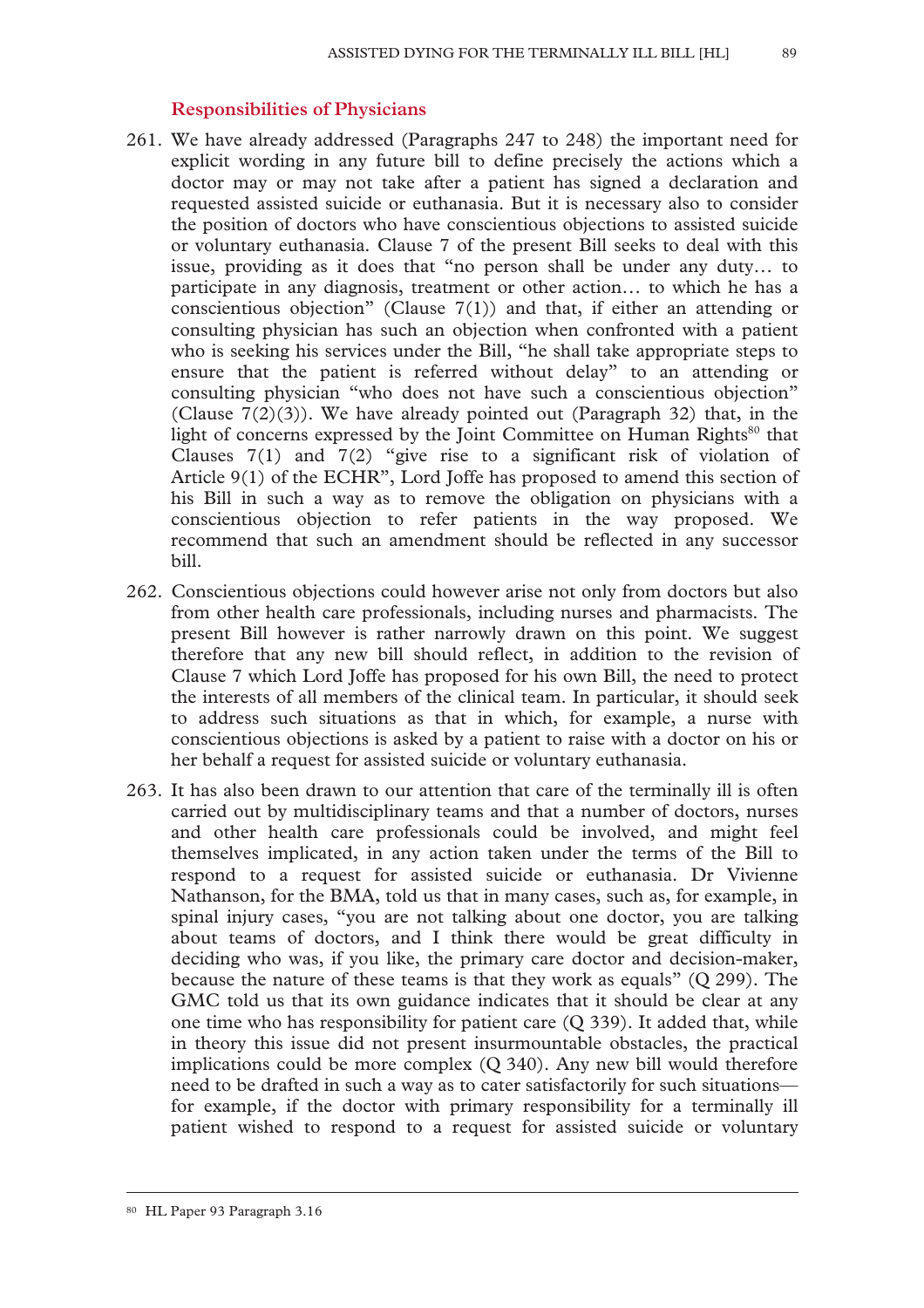euthanasia, where would that leave other members of the team who had conscientious objections?

#### **Pain Relief**

- 264. The present Bill provides (Clause 15) that "a patient suffering from a terminal illness shall be entitled to request and receive such medication as may be necessary to keep him free as far as possible from pain and distress". This clause has attracted a good deal of criticism from witnesses. Lord Joffe told us that there were two reasons for its insertion into his Bill—that there was evidence that many patients do not get sufficient pain relief and that some doctors are reluctant to give increased doses of pain relief because of fear of prosecution (Q 70). He added that "it is only where a patient is suffering and either the GP or the hospital are not providing sufficient and adequate medication to control the pain that they would seek to invoke this right" (Q 157).
- 265. The NCHSPCS commented that "the administration of pain relief is wellestablished in clinical practice and need have no bearing on or connection to PAD [physician-assisted dying]. It is unprecedented that a therapeutic course of action requires an act of legislation<sup>"81</sup>. Echoing this view, the BMA said that Section 15 of the Bill was "unnecessary and plays on public fears about the possibility of intolerable or unrelieved pain at the end of life $^{182}$ .
- 266. There is also, it seems to us, a practical objection to what is being proposed here. In the event that a patient should exercise his or her right under this section, on what basis would he or she argue that the pain relief made available was insufficient? And on what basis would he or she demand the correct drugs or dosage? If it is envisaged that the basis of a claim under Clause 15 would be the patient's own perception of his or her pain, that would appear to be tantamount to authorising a patient to override the clinician's judgement. We cannot judge whether some doctors are currently acting in a niggardly manner with regard to pain relief, though the allegation does not sit easily alongside others which have been made (see Chapter Four) that many doctors are over-using pain relief. In fact, Lord Joffe has proposed to withdraw Clause 15 from his Bill, and we recommend that, if there should be a new bill seeking to legalise assisted suicide or voluntary euthanasia, it should not seek also to regulate pain relief.

# **In Conclusion**

- 267. The above are the principal concerns which have emerged in our inquiry both generally and in regard to the current Bill. A number of lesser, though nonetheless important, issues have also been raised, including the role of witnesses to declarations by patients, the provision of immunity from legal action to physicians and others who take action under the terms of the Bill and the role of the proposed monitoring commission. We do not rehearse them here because the Bill as it stands cannot proceed due to shortage of time.
- 268. There have been differences of opinion among members of the committee on the relative importance of issues and on the interpretation of the evidence we

 <sup>81</sup> See Volume II: Evidence, HL Paper 86-II, Page 133

<sup>82</sup> See Volume II: Evidence, HL Paper 86-II, Page 111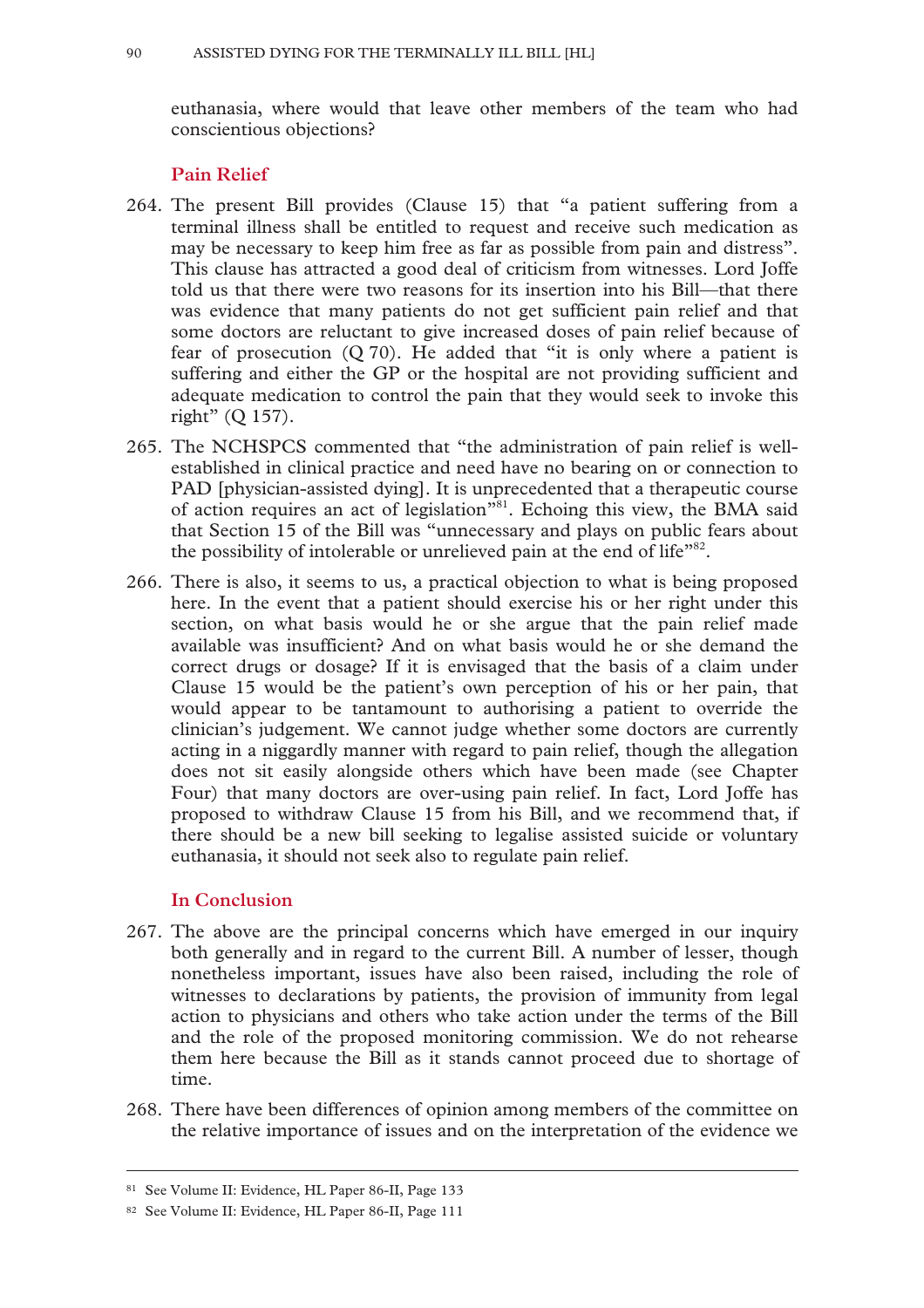have been given. In these circumstances we have agreed that the most appropriate way to proceed is to summarise, in as balanced a manner as possible, the evidence we have received on both the principles underlying the Bill and the practical implications which such legislation would have and to draw the attention of the House to a number of key issues arising from this which seem to us to be pertinent to the consideration of any future bill which might be brought forward on this subject. With this in mind we now submit our report.

#### **Recommendations**

269. We recommend that:

- (a) an early opportunity should be taken for our report to be debated by the House in the next session of Parliament (Paragraph 235).
- (b) in the event that another bill of this nature should be introduced into Parliament, it should, following a formal Second Reading, be sent to a Committee of the whole House for examination (Paragraph 235).
- (c) any such bill should take account of the following considerations which have emerged in the course of our inquiry:
	- (i) a clear distinction should be drawn in any future bill between assisted suicide and voluntary euthanasia in order to provide the House with an opportunity to consider carefully these two courses of action, and the different considerations which apply to them, and to reach a view on whether, if such a bill is to proceed, it should be limited to the one or the other or both (Paragraphs 243-246);
	- (ii) any future bill should set out clearly the actions which a doctor may and may not take either in providing assistance with suicide or in administering voluntary euthanasia (Paragraphs 247-248);
	- (iii) if a future bill should include terminal illness as a qualifying condition, this should be defined in such a way as to reflect the realities of clinical practice as regards accurate prognosis (Paragraphs 250-251);
	- (iv) a definition of mental competence in any future bill should take into account the need to identify applicants suffering from psychological or psychiatric disorder as well as a need for mental capacity (Paragraphs 252-254);
	- (v) consideration should be given in any future bill to including "unrelievable" or "intractable" suffering or distress rather than "unbearable" suffering as a criterion (Paragraphs 255-256);
	- (vi) if a future bill is to claim with credibility that it is offering assistance with suicide or voluntary euthanasia as complementary rather than alternative to palliative care, it should consider how patients seeking to end their lives might experience such care before taking a final decision (Paragraphs 257-258);
	- (vii) in setting a waiting period between an application for assisted suicide or voluntary euthanasia and the carrying out of such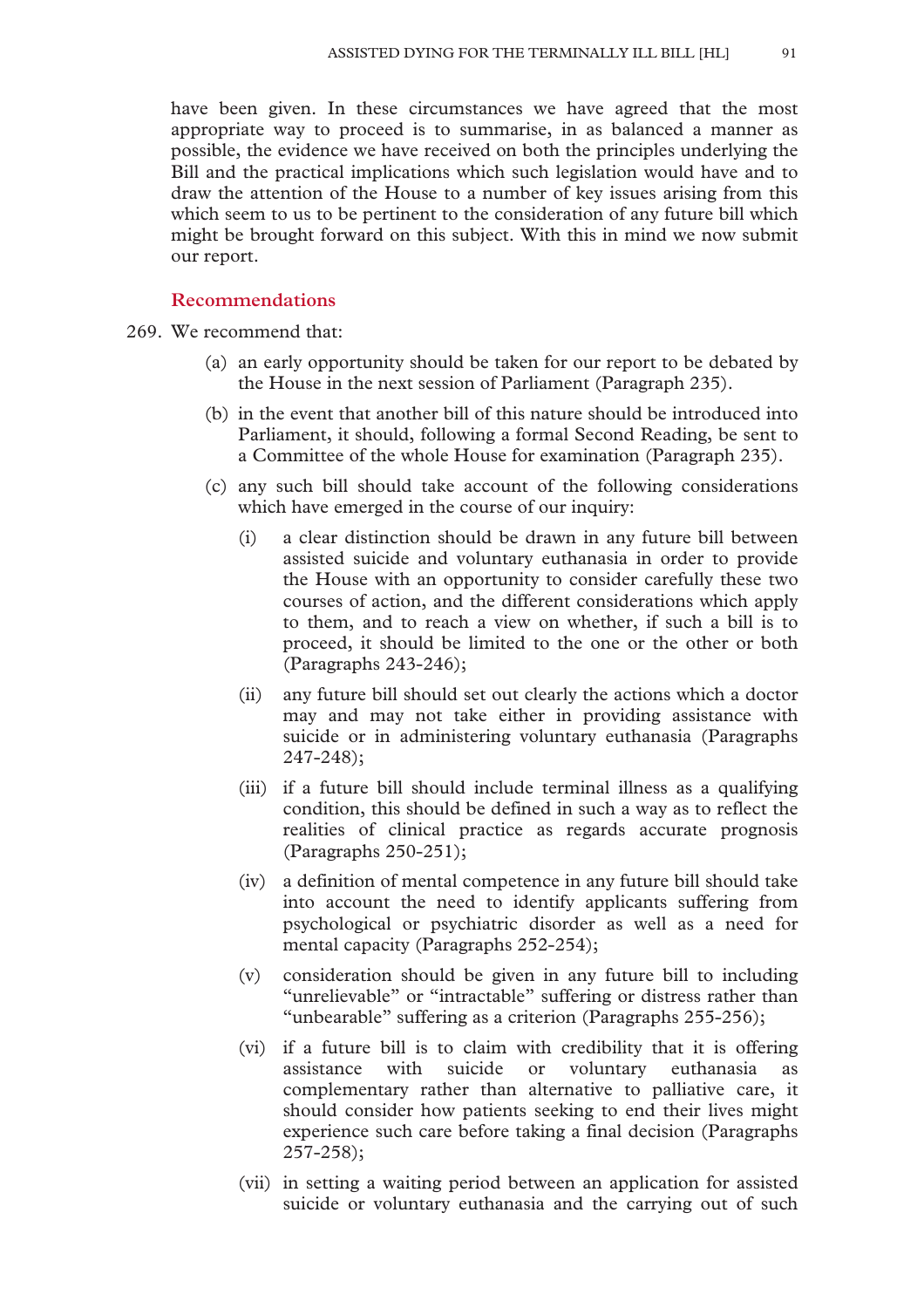actions, any future bill should seek to balance the need to avoid increased suffering for determined applicants against the desirability of providing time for reflection for the less resolute. Such a waiting period is of less importance in the case of assisted suicide but needs to be considered carefully in the case of voluntary euthanasia (Paragraphs 259-260);

- (viii) any new bill should not place on a physician with conscientious objection the duty to refer an applicant for assisted suicide or voluntary euthanasia to another physician without such objection; it should provide adequate protection for all health care professionals who may be involved in any way in such an application; and it should ensure that the position of persons working in multi-disciplinary teams is adequately protected (Paragraphs 261-263);
- (ix) any new bill should not include provisions to govern the administration of pain relief by doctors (Paragraphs 264-266).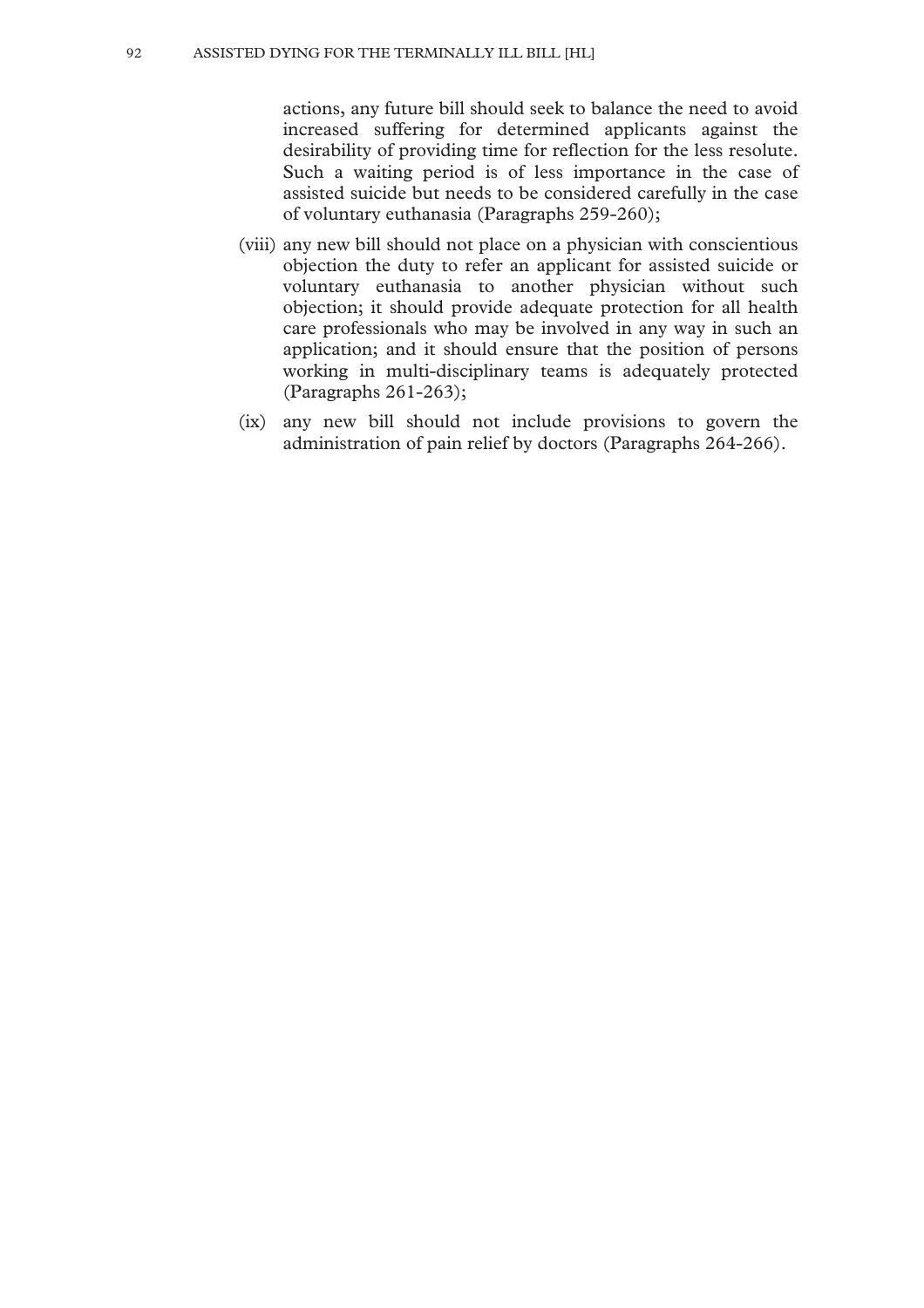# **APPENDIX 1: SELECT COMMITTEE ON THE ASSISTED DYING FOR THE TERMINALLY ILL BILL**

*Extract from the House of Lords Minute 29 November 2004* 

Assisted Dying for the Terminally Ill Bill [HL]— It was moved by the Lord Joffe that the bill be now read a second time; the motion was agreed to and the bill was committed to a Select Committee.

# *Extract from the House of Lords Minute 30 November 2004*

Assisted Dying for the Terminally Ill Bill [HL]—It was moved by the Chairman of Committees that, as proposed by the Committee of Selection, the following Lords be named of the Select Committee on the bill:

The Earl of Arran The Lord Carlile of Berriew The Baroness Finlay of Llandaff The Rt Hon Baroness Hayman The Rt Hon Baroness Jay of Paddington The Lord Joffe The Rt Hon Lord Mackay of Clashfern Professor Lord McColl of Dulwich The Lord Patel The Rt Rev Lord Bishop of St Albans The Lord Taverne The Baroness Thomas of Walliswood The Lord Turnberg

That the Committee have power to appoint specialist advisers;

That the Committee have power to adjourn from place to place;

That the minutes of evidence taken before the Committee from time to time shall, if the Committee think fit, be printed;

That the proceedings of the Committee on the Assisted Dying for the Terminally Ill Bill [HL] in the last session of Parliament be referred to the Committee; and

That the Committee do meet on Thursday 2nd December;

The motion was agreed to.

# **Declaration of Interests**

#### ARRAN, Earl of

*Remunerated directorships Autotag (Production of Tags for motor vehicles) Landholdings Approx. 1 acre of allotment holdings in High Roding (Essex) Approx. 65 acres near Kings Langley (Herts) Office-holder in voluntary organisations Chairman, Children's Country Holidays Fund*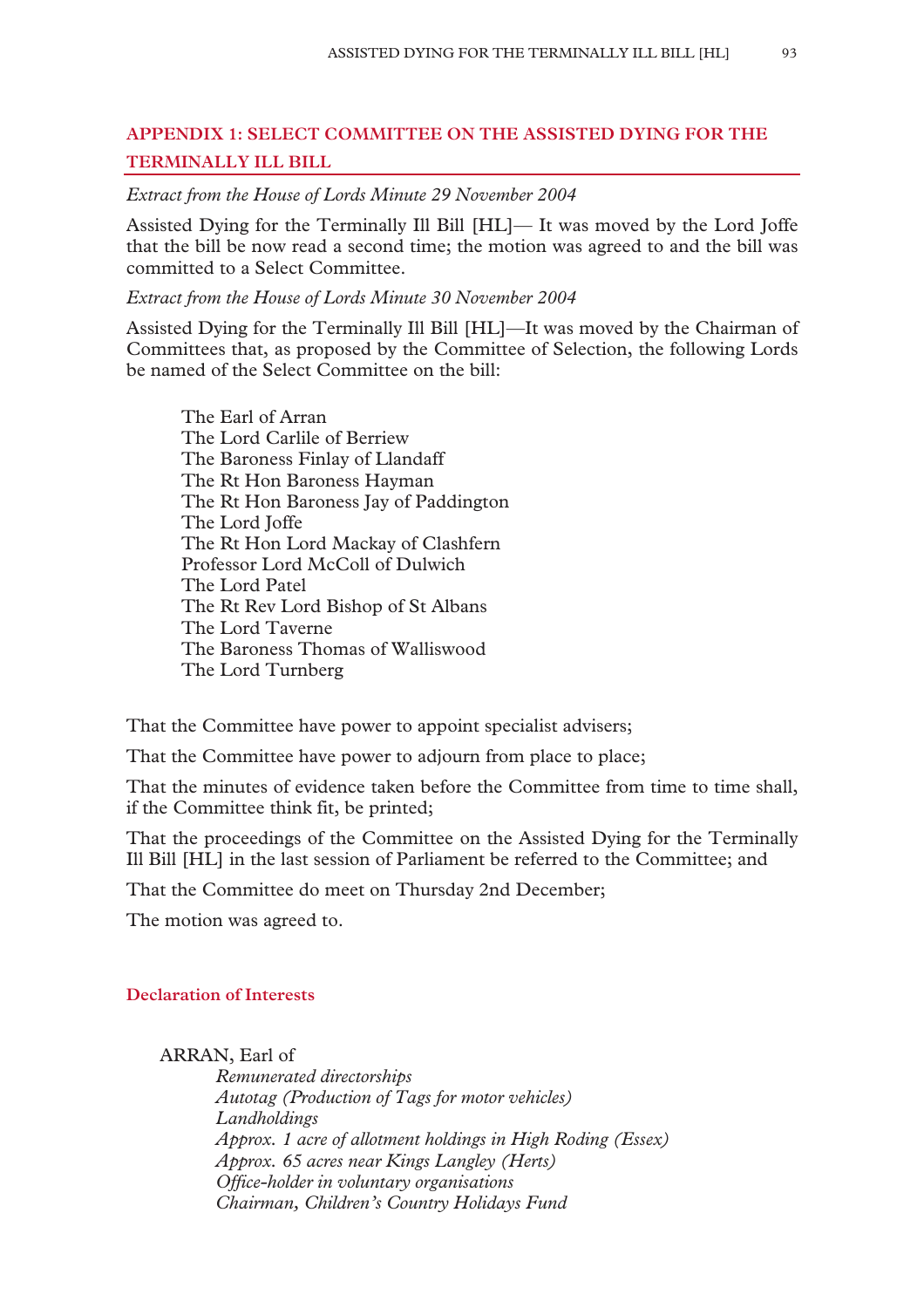*Trusteeships Trustee of certain family trusts Voluntary organisations Chelsea Physic Garden* 

# CARLILE OF BERRIEW, Lord

*Non-parliamentary consultant Adviser to Mr. R. Hobson (in connection with his business and family interests) (7 April 2004) Remunerated directorships Director, 4-5 Bell Yard Limited (holding company of lease to part of the barristers chambers of which a member) Non-Executive Director, Wynnstay Group plc (agricultural feed manufacturers, merchants of agricultural and country goods, fuel oil distributors) Regular remunerated employment Deputy High Court Judge Independent Reviewer of terrorism legislation Practising barrister (Queen's Counsel) (Head of Chambers, 9-12 Bell Yard) Recorder Fellow of King's College, London Trusteeships of cultural bodies Chair of Trustees of Oriel 31 (art gallery in Newtown, Powys) Non-executive Director of Mid Wales Opera Office-holder in voluntary organisations Member of Council, JUSTICE Royal Medical Foundation of Epsom College (Member of Council) Trustee, Nuffield Trust Trustee, White Ensign Association (charity for Royal Navy serving and former personnel) Vice Chair and Trustee, REKINDLE (a mental health charity)* 

# FINLAY OF LLANDAFF, Baroness

*Non-parliamentary consultant Employed as a clinician by Marie Curie Cancer Care (no parliamentary or political consultancy given) Regular remunerated employment Professor of Palliative Medicine and Vice Dean, University of Wales College of Medicine Clinical Consultant, Marie Curie Cancer Care Clinical Consultant, Velindre NHS Trust Membership of public bodies Governing Body, Howell's School Llandaff GDST Patron, Fundraising Appeal, Church in Wales Primary School, Llandaff President, Association of Chartered Physiotherapy Member, Stakeholder Advisory Commission for First Great Western Trains Office-holder in voluntary organisations Founder Member, Scientific Committee, Cancer Research UK Member, International Scientific Expert Panel, Cicely Saunders Foundation President, Multiple Sclerosis Cymru Voluntary organisations Vice Patron, Purley Park Trust's New Building Project Appeal Patron, New Bristol Symphonia Orchestra*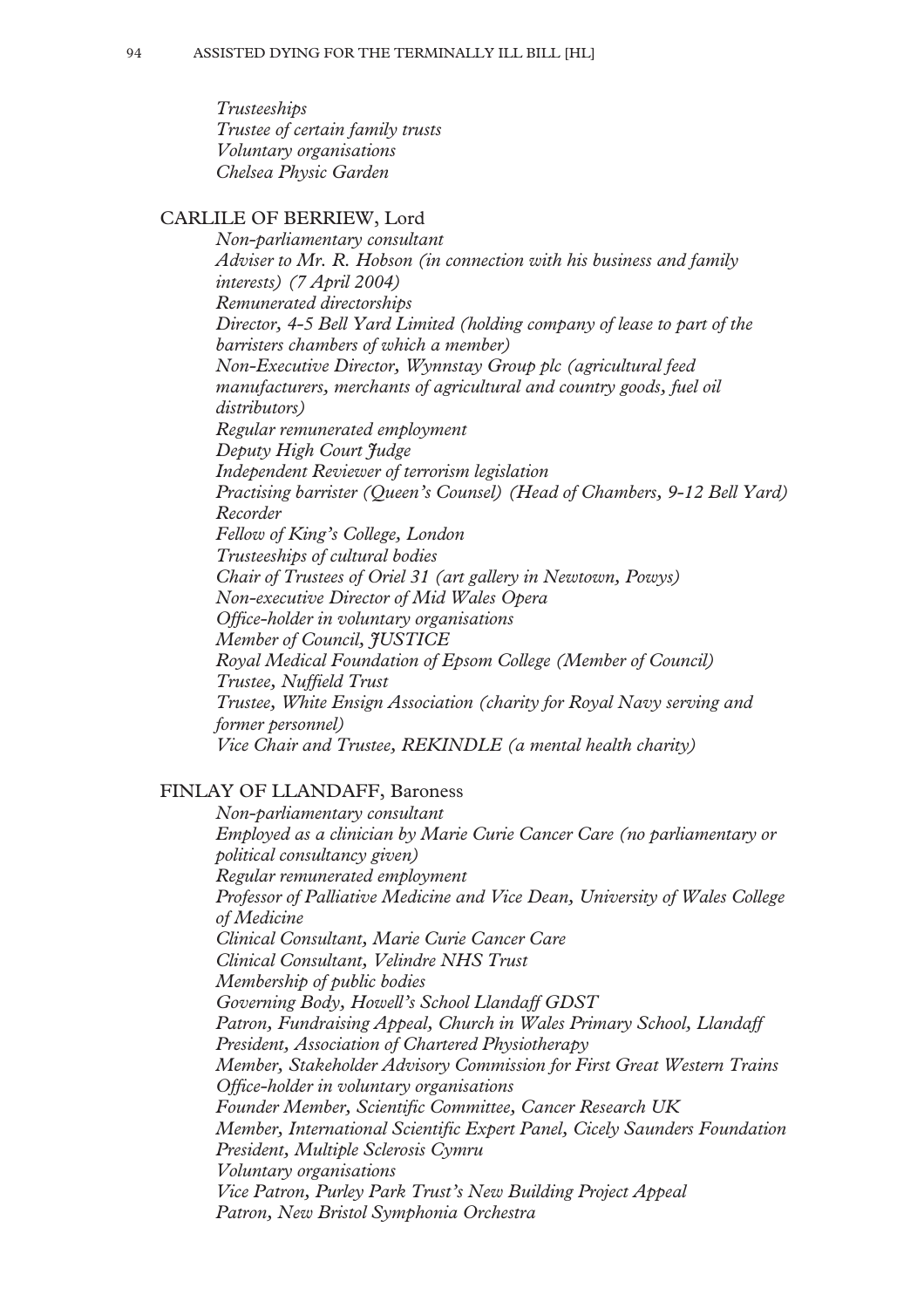*Vice Patron, Appeal for the Memorial to Women of World War II Director, Institute of Medical Ethics Patron, Westminster Diet and Health Forum (9 December 2003)* 

# HAYMAN, Baroness

*Trusteeships of cultural bodies Member of the Board of Trustees, Royal Botanic Gardens, Kew, Surrey Director of Enterprises, Royal Botanic Gardens, Kew (unpaid) (18 May 2004) Office-holder in pressure groups or trade unions Chairman, Specialised Health Care Alliance (unpaid) (18 May 2004) Office-holder in voluntary organisations Chairman, Cancer Research UK Member of the Board of RoadSafe* 

#### JAY OF PADDINGTON, Baroness

*Remunerated directorships Non-executive Director, BT plc Non-executive Director, Independent News and Media plc Member, International News and Media International Advisory Board Landholdings Second holiday home in Co. Cork, Eire regularly let for periods of up to 2 months each year Trusteeships of cultural bodies Member of the Board of the Institute of Contemporary British History (from October 2001) Member of the ITV Television Trust Office-holder in voluntary organisations Chair of the Overseas Development Institute* 

# JOFFE, Lord

*Office-holder in voluntary organisations Chair, The Giving Campaign Chair, Management Accounting for Non-Government Organisations (MANGO) Trustee, The Smith Institute Trustee, The Legal Assistance Trust Trustee, The Canon Collins Educational Trust for Southern Africa Trusteeships Trustee, J G & V L Joffe Charitable Trust Trustee, Sumner Wilson Charitable Trust Voluntary organisations Member, Voluntary Euthanasia Society* 

#### McCOLL OF DULWICH, Lord

*Remunerated directorships The Wolfson Foundation Collingham Sixth Form College Regular remunerated employment Professor working in the Department of Anatomy of King's College at the Guy's Hospital campus Membership of public bodies*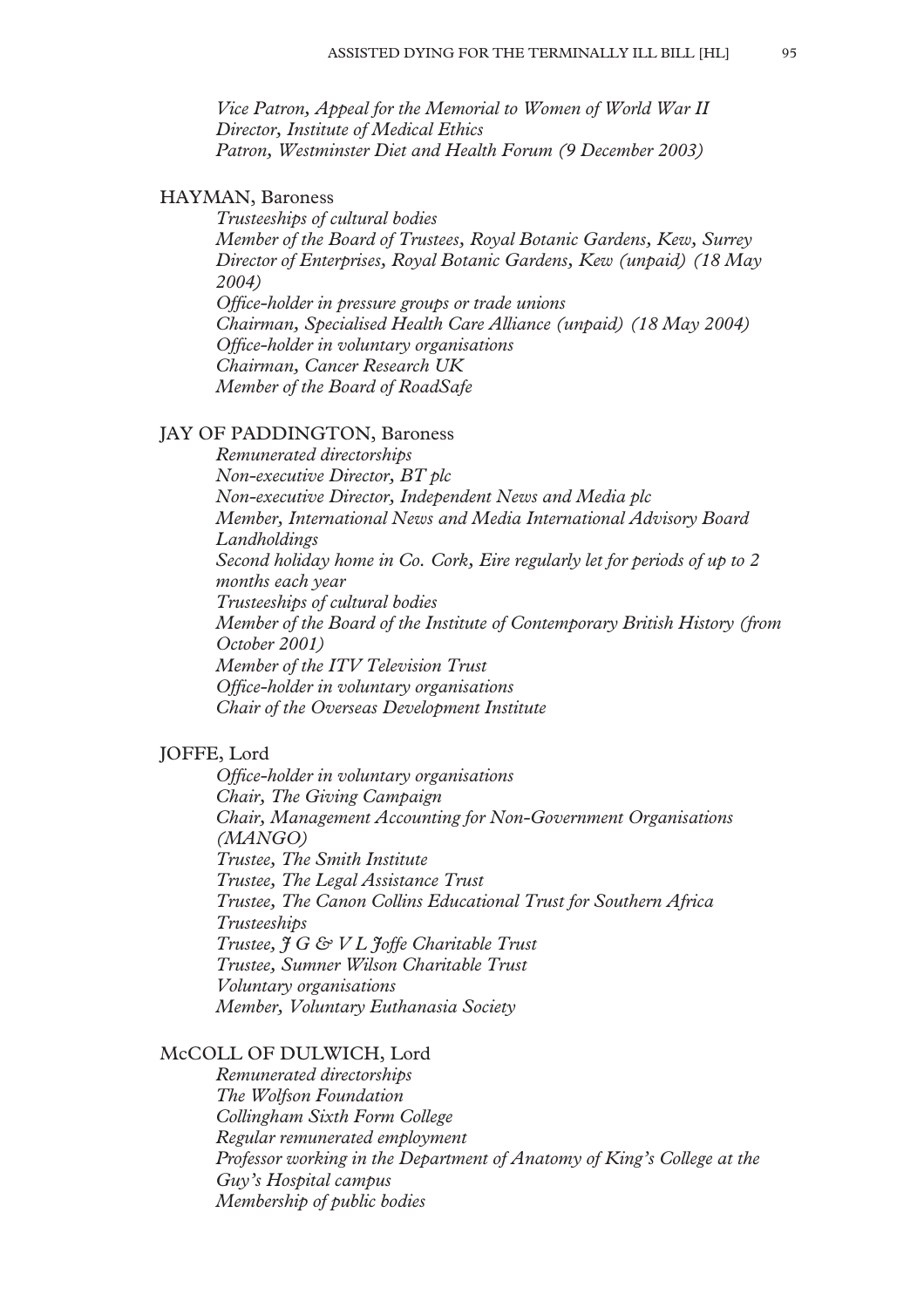*Fellow of King's College, London Member of the Court of Patrons of the Royal College of Surgeons of England Governor of St Paul's School Chairman of the Board of Governors of James Allen's Girls' School Office-holder in voluntary organisations Chairman of Mercy Ships UK (a charity) Chairman of Tommy's Campaign Medical Advisory Group Member of the Advisory Board of the Shaftesbury Society Member of the Board of Advisers of the Centre for Bioethics and Public Policy President of Limbless Association President of the Royal Medical Foundation of Epsom College President of The Leprosy Mission Vice Chairman of Mercy Ships International Vice President of Disability Partnership Vice President of Disabled Living Foundation Vice President of John Grooms Association Vice President of the British Digestive Disorders Foundation Vice President of the Mildmay Hospital in Hackney (the first hospice for people dying of Aids in Europe) and a similar centre in Uganda* 

#### MACKAY OF CLASHFERN, Lord

*Regular remunerated employment General Editor of Halsbury's Laws of England Landholdings Own approximately 90 acres of growing trees at Canban, Invernesshire Membership of public bodies Chancellor of Heriot-Watt University Office-holder in voluntary organisations Patron of Lawyers' Christian Fellowship Vice President, The Princess Royal's Trust for Carers Honorary President, Scottish Bible Society Honorary President, St. Andrew's Preservation Trust Trusteeships Trustee of Faculty of Advocates' Charitable Trust Trustee of George Heriot's Bursary Appeal Trust Trustee of the Scottish Inheritance Fund Voluntary organisations Membership of Cancer UK* 

#### PATEL, Lord

*Regular remunerated employment Chairman, NHS Quality Improvement, Scotland Secretarial research and assistance Secretarial assistance on part-time basis from NHS Quality Improvement Membership of public bodies Chairman, NHS Quality Improvement, Scotland Member, Armed Forces Pay Review Board Member, Foundation of Dundee High School Vice President, International Federation of Obstetrics and Gynaecology Office-holder in voluntary organisations Trustee, White Top Foundation (charity) Council Member, The STROKE Association (charity) Patron, South Asia Health Foundation (charity)*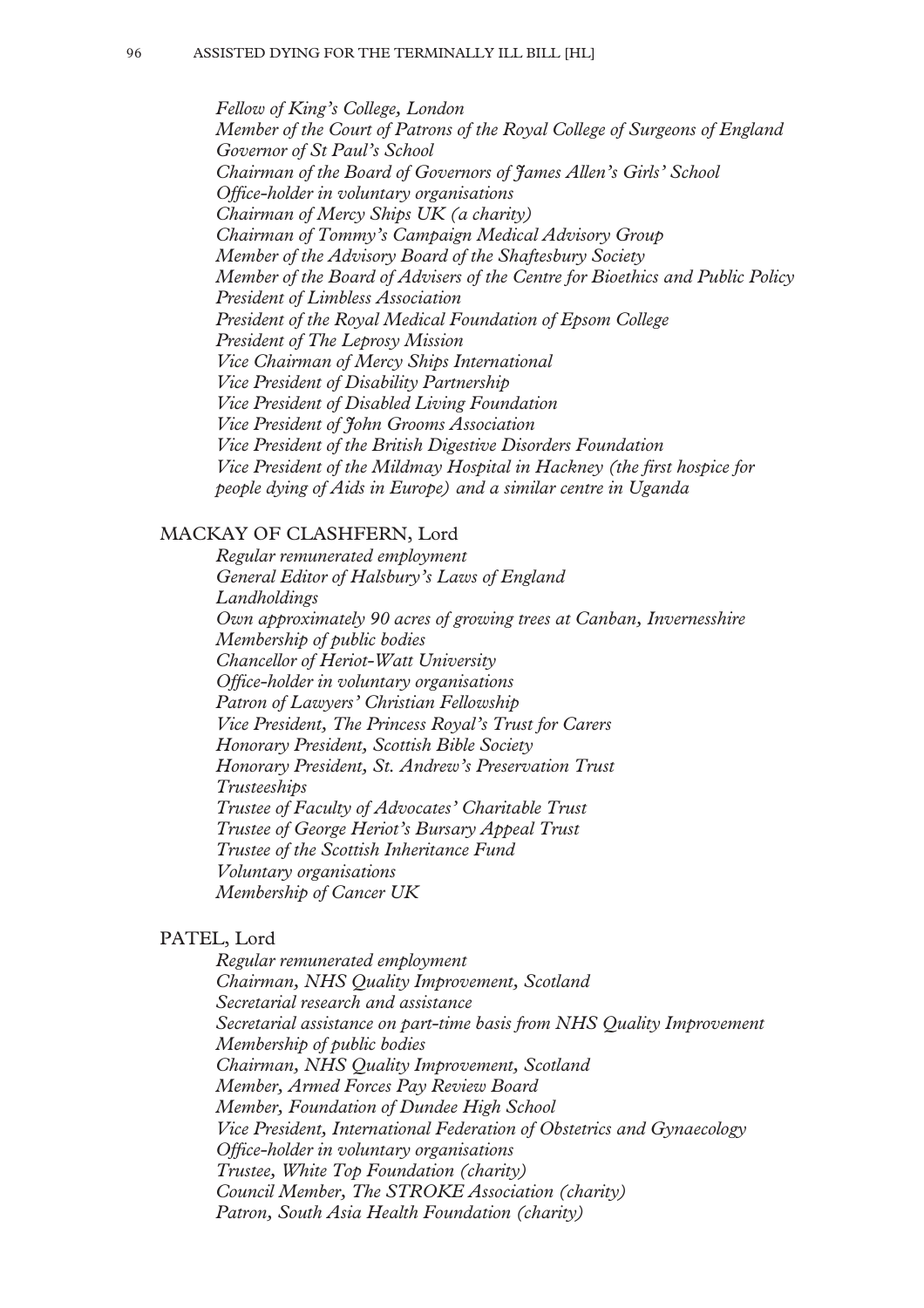#### ST ALBANS, Lord Bishop of

*Regular remunerated employment In receipt of episcopal stipend Office-holder in voluntary organisations Assistant, Corporation of the Sons of the Clergy Chairman, Church of England Hospital Chaplaincies Council Chairman, East of England Churches Network Director, Herts and Beds Shared Churches Ltd Director, Hockerill Education Trust Director, St Albans Cathedral and Abbey campaign Director, St Albans Diocesan Board of Finance President, Haileybury School President, St Albans Bach Choir Trustee, Tantur Association (UK) Vice President, Clergy Orphan Corporation Vice President, Lampeter Alumini Vice President, National Benevolent Fund for the Aged Chairman, Council of Christians and Jews Chairman, Member of panel of chairman of the General Synod Voluntary organisations Member, Action Aid Member, Churches Committee for Hospital Chaplaincy Member, Old Monmothian Club Member, Royal Society of Arts Patron, Abbeyfield Society Patron, Isabel Hospice, Welwyn Garden City and numerous other Hertfordshire and Bedfordshire voluntary organisations* 

# TAVERNE, Lord

*Regular remunerated employment Chairman, Monitoring Board, Axa Sun Life plc Non Executive Chairman, IFG Development Initiatives Ltd Office-holder in voluntary organisations Chairman of Sense About Science Chairman of Trustees, Alcohol and Drug Addiction Prevention and Treatment (ADAPT) Ltd Chairman of Trustees, Iran Aid Foundation Trustee, The Health and Science Communication Trust* 

# THOMAS OF WALLISWOOD, Baroness

*Visits* 

*Visit to Calais (March 2002) to study railfreight/immigration and asylum problems (1 day) Visit to Madrid (October 2002) under the auspices of the Euro-Med Women's Conference Visit to Madrid (10-11 June 2003) with All-Party Group on Population, Development and Reproductive Health*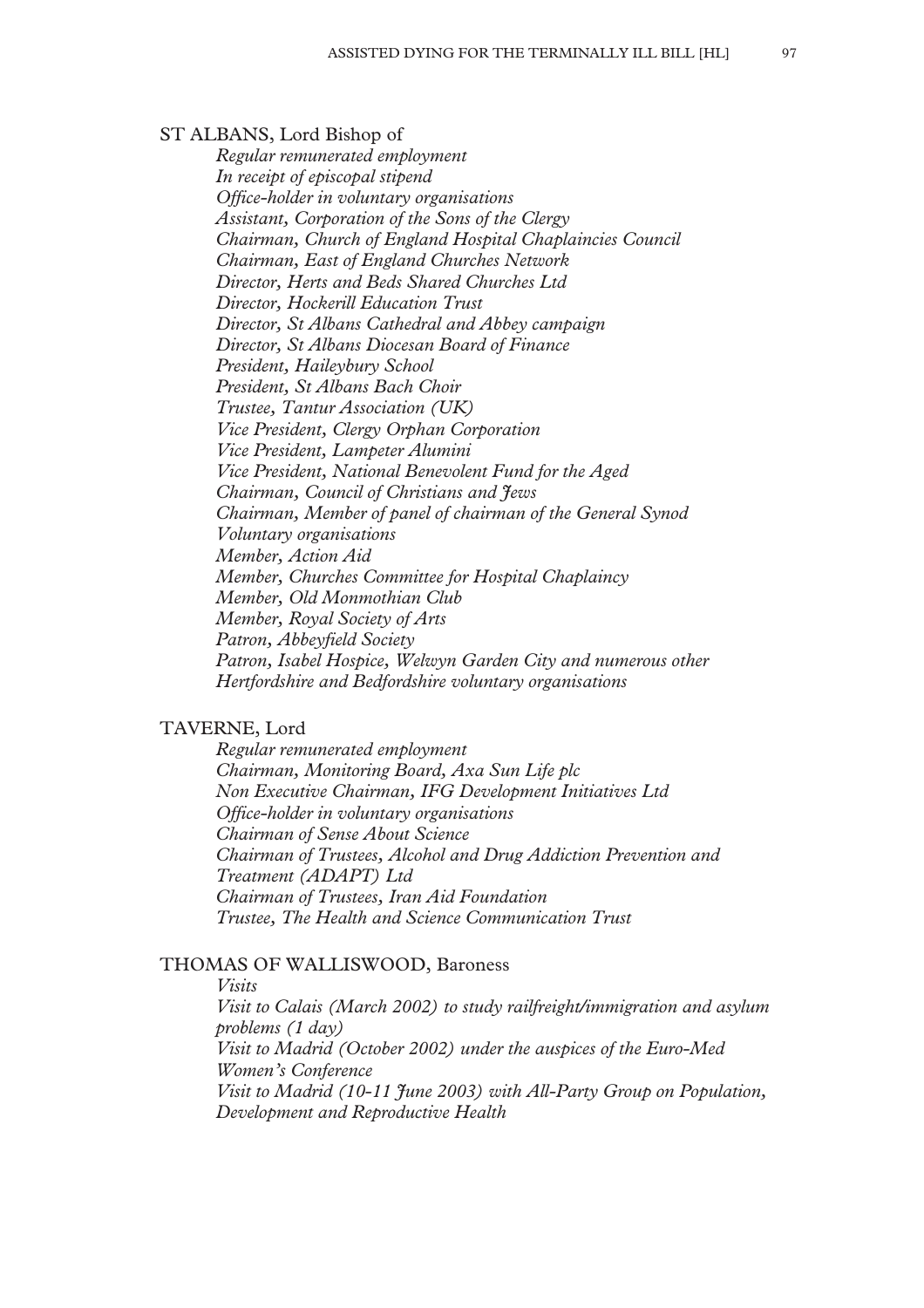#### TURNBERG, Lord

*Non-parliamentary consultant Member, Clinical Advisory Board of Nations Healthcare Chair, Clinical Advisory Board of Inventures Member, Bio-ethics Advisory Committee of Astra Zeneca Remunerated directorships President, Medical Protection Society Regular remunerated employment Scientific Adviser, Association of Medical Research Charities Office-holder in voluntary organisations Chair, Board of Health Quality Service Trustee, Wolfson Foundation Vice President, Academy of Medical Sciences*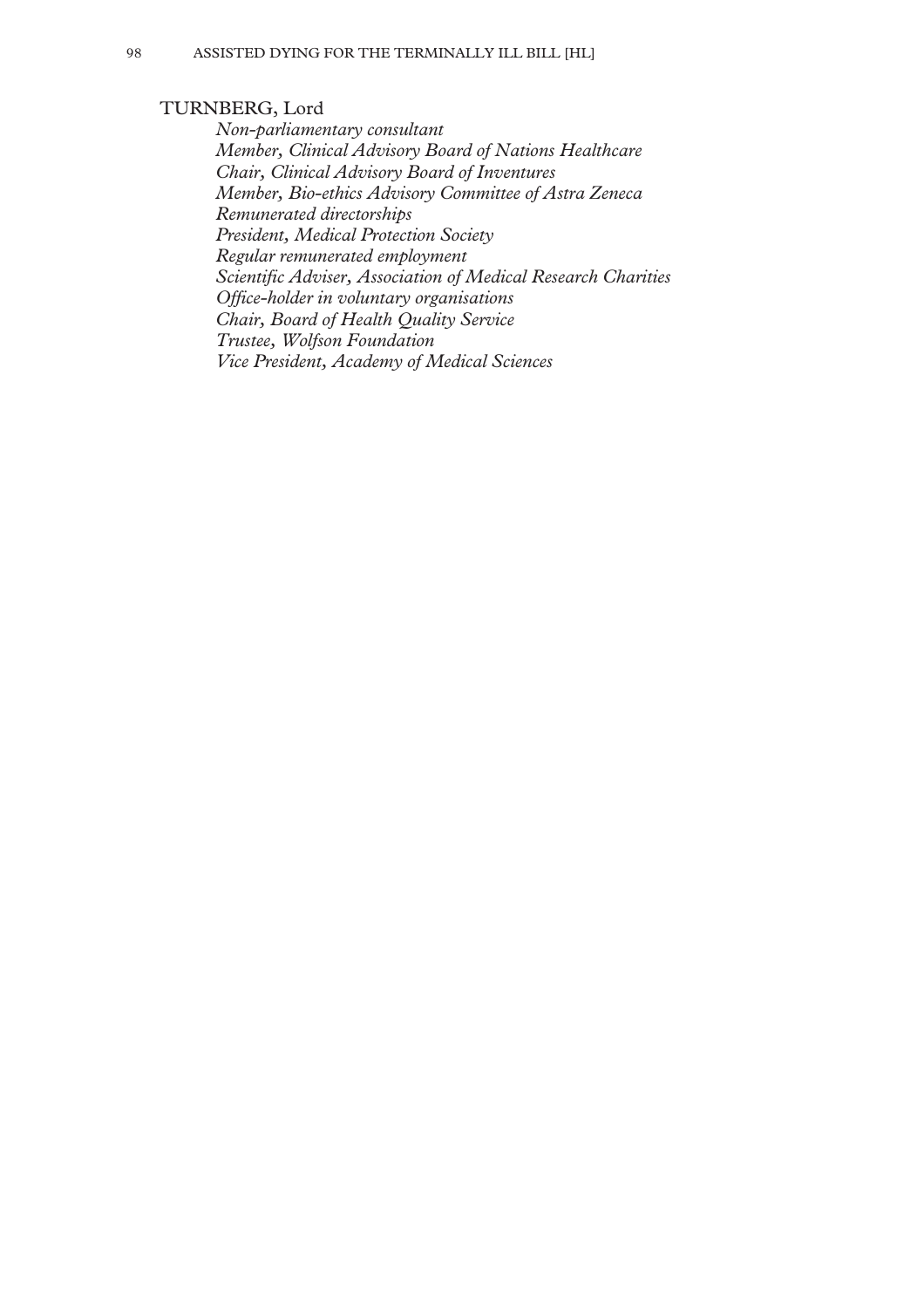#### **APPENDIX 2: CALL FOR EVIDENCE DATED 14 JULY 2004**

A House of Lords Select Committee has been appointed to consider and report on the Assisted Dying for the Terminally Ill Bill. The Members of the Committee are shown at Appendix 1. The purpose of this letter is to invite organisations with a known or presumed interest in the Bill to submit written evidence to the Committee. Submissions should follow the guidance given below and should reach the Committee as soon as possible, and in any case not later than Friday 3 September 2004.

A copy of the Bill may be found at Annex 2. The full text of the Bill is also available on the internet at:

http://pubs1.tso.parliament.uk/pa/ld200304/ldbills/017/2004017.htm

or from The Stationery Office: tel. 08457 023474. The reference is HL Bill 17, Session 2003-04.

The Bill is a Private Member's Bill, which was introduced into the House earlier this year and had its Second Reading on 10 March 2004. Its main purpose is to enable, in specified circumstances, a terminally ill competent adult to request medical assistance to die.

The Select Committee's terms of reference are the Bill itself. When the Committee produces its report, it will be expected to recommend whether the Bill should proceed and, if so, whether or not in an amended form (The Committee has the power to amend the Bill).

Those wishing to submit written evidence should follow the guidance given below:

Written evidence should be submitted to the Committee no later than Friday 3 September 2004.

Written evidence should contain a brief introduction to the persons or organisations submitting it.

Submissions should take the form of a memorandum, which should have numbered paragraphs and should not exceed 3000 words in length. Unless submissions are very short, they should be accompanied by a summary.

Those submitting evidence on behalf of organisations are encouraged to indicate whether procedures exist for testing the opinion of members and, if so, whether such procedures have been invoked recently.

Evidence should, if possible, be submitted, in MS Word or rich text format, by email to assisteddying bill@parliament.uk. A single hard copy (single-sided, unbound) should also be sent to Select Committee on the Assisted Dying for the Terminally Ill Bill [HL], Committee Office, House of Lords SW1A 0PW. If you would find it difficult to submit evidence in this way, please contact the Committee staff at the addresses shown below to discuss alternatives.

Once written evidence has been submitted it becomes the property of the **Committee** 

Those who have submitted written evidence to the Committee are welcome to publish their evidence themselves (for example, by placing it on their own websites), provided that it is not published until after the Committee has acknowledged receipt of the evidence and that it is made clear that the document was prepared as evidence to the Committee.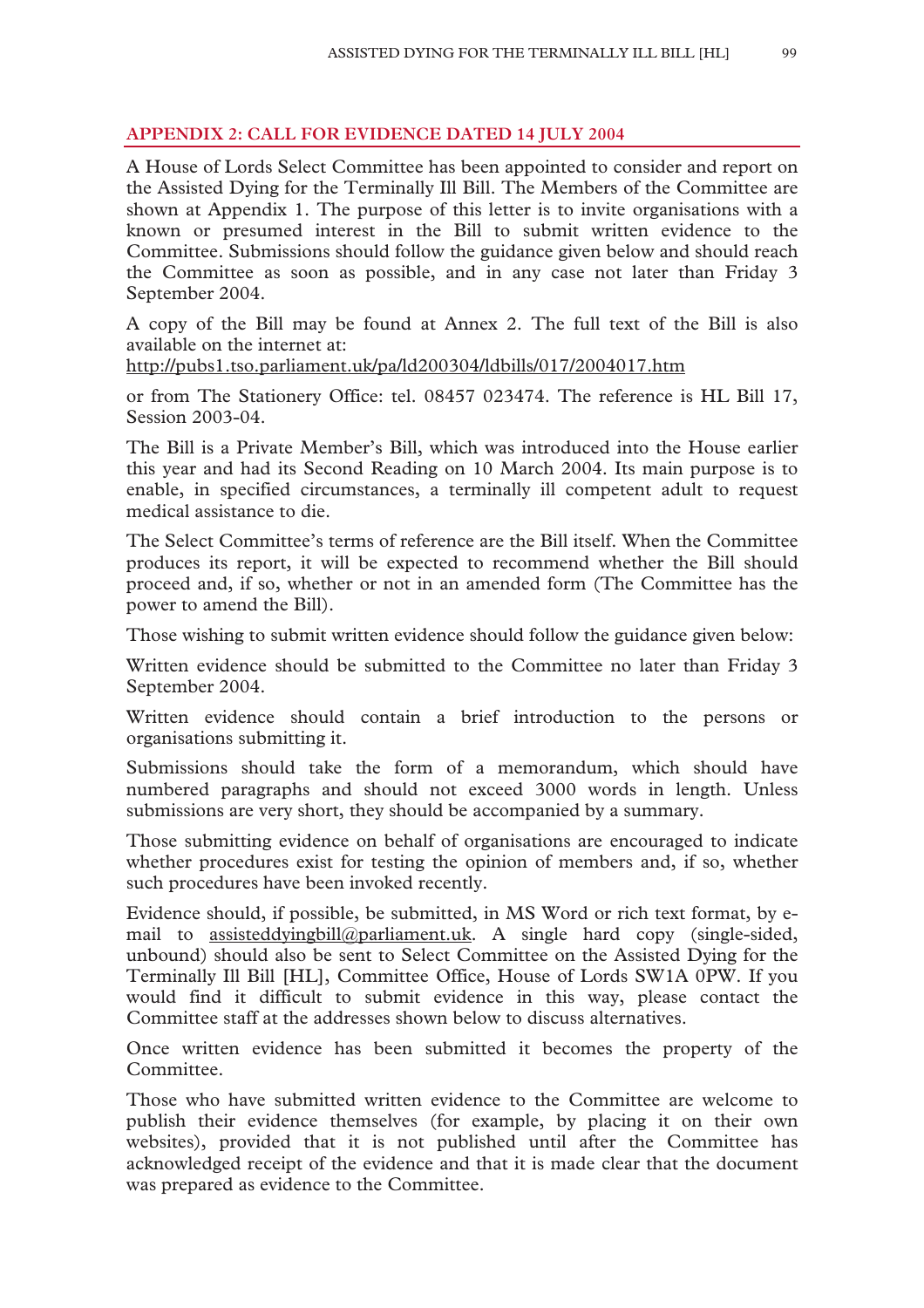Written submissions from those invited to give oral evidence will be available at the relevant hearing. Written evidence will, wherever possible, be posted on the Committee's webpages, and then either published by the Committee with its final Report or placed in the public domain when that Report is published.

Those considering submitting information that they would wish the Committee to treat as confidential should consult the Committee staff in advance, initially by sending an e-mail to the address given at the end of this letter.

In addition to this call for formal evidence, individuals may make their views on the Bill known by sending a short letter or email to the address given at the end of this letter. Such letters or emails should state the sender's name and address and his or her reasons (in brief) for either supporting or opposing the Bill. Alternatively, instead of setting out their reasons, they may wish simply to associate themselves with the views of one or another organisation.

Enquiries in connection with the submission of written evidence and short letters or emails from individuals should be addressed to:

Select Committee on the Assisted Dying for the Terminally Ill Bill Committee Office House of Lords London SW1A 0PW Email: assisteddyingbill@parliament.uk Tel. 020-7219-4568

# **Membership**

The members of the Committee are as follows:

Earl of Arran Lord Carlile of Berriew Baroness Finlay of Llandaff Baroness Hayman Baroness Jay of Paddington Lord Joffe Lord McColl of Dulwich Lord Mackay of Clashfern (*Chairman*) Lord Patel Bishop of St Albans Lord Taverne Baroness Thomas of Walliswood Lord Turnberg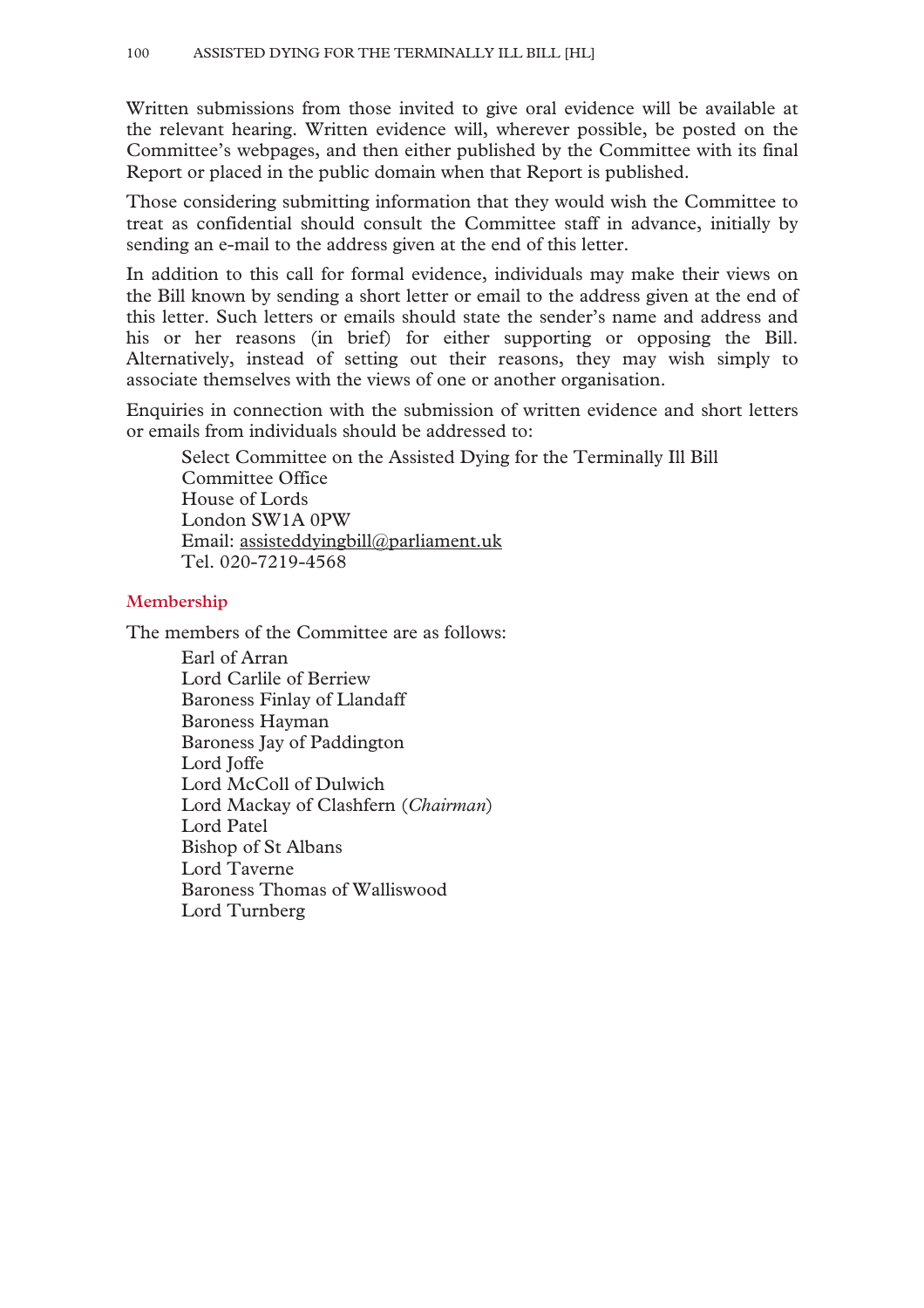# **APPENDIX 3: LIST OF WITNESSES**

The following witnesses gave evidence. (w) denotes written evidence, (o) denotes oral evidence.

**Organisations** 

- (w) Affinity (British Evangelical Council)
- (w) ALERT
- (w,o) Association for Palliative Medicine of Great Britain and Ireland
- (w,o) Association of British Neurologists
- (w) Association of Catholic Nurses for England and Wales
- (w) Association of Catholic Women
- (w) Association of Hospice and Palliative Care Chaplains
- (o) The Attorney General for the Canton of Zurich
- (w) British Association of Social Workers
- (w,o) British Geriatrics Society
- (w,o) British Humanist Association
- (w,o) British Medical Association
- (o) British Psychological Society
- (w) CARE
- (w) Catholic Union of Great Britain
- (w,o) Catholic Bishops Conference of England and Wales
- (w,o) Church of England House of Bishops
- (w,o) Centre of Medical Law and Ethics, King's College London
- (w) Christian Medical Fellowship
- (w) College of Health Care Chaplains
- (w,o) Department of Health
- (w,o) Dignitas
- (w,o) Disability Awareness in Action
- (w,o) Disability Rights Commission
- (w,o) EMGO Institute, Amsterdam
- (o) EXIT
- (o) Federal Ministry of Justice, Switzerland
- (w) Friends at the End
- (w,o) General Medical Council
- (w) George House Trust
- (w) Guild of Catholic Doctors
- (w,o) Help the Aged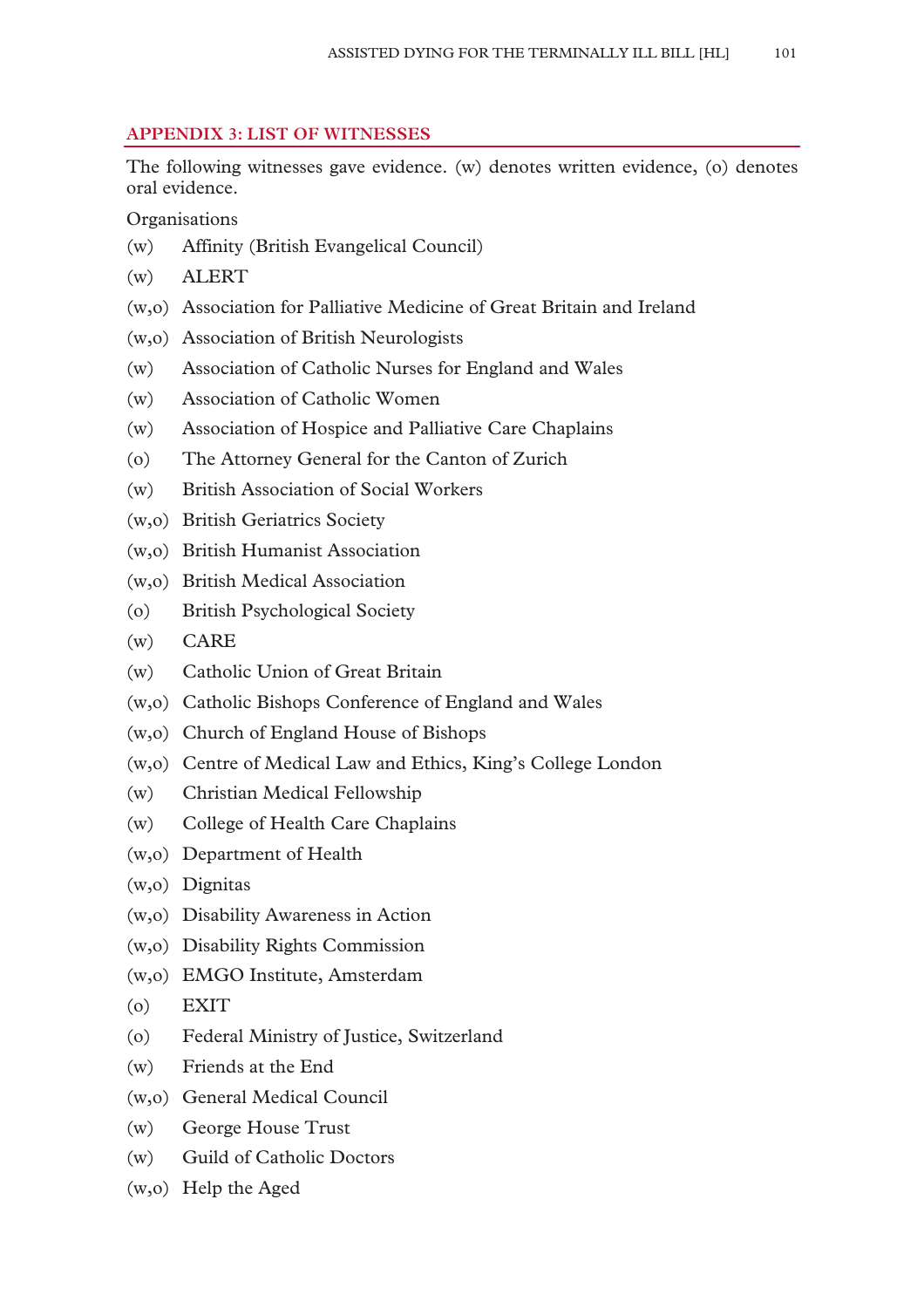- (w) Help the Hospices
- (w) Linacre Centre for Healthcare Ethics
- (w) Macmillan Cancer Relief
- (w) Marie Curie Cancer Care
- (w) Medical Ethics Alliance
- (w) Methodist Church
- (o) Ministry of Health, Welfare and Sport (NL)
- (w) Modern Churchpeople's Union
- (w,o) Motor Neurone Disease Association
- (w,o) National Council for Hospice and Specialist Palliative Care Services
- (w) Nursing and Midwifery Council
- (w,o) NVVE (Right to Die-NL)
- (w,o) Office of the Chief Rabbi
- (w,o) Oregon Department of Human Services
- (w,o) Oregon Health and Sciences University
- (w,o) Oregon Hospice Association
- (w,o) Policy, Ethics and Life Sciences Research Institute, University of Newcastle
- (o) Regional Case Assessment Committee (The Hague)
- (w,o) Right to Life
- (w) Royal College of Anaesthetists
- (w,o) Royal College of General Practitioners
- (w,o) Royal College of Nursing
- (w) Royal College of Paediatrics and Child Health
- (w) Royal College of Pathologists
- (w,o) Royal College of Physicians
- (w) Royal College of Physicians of Edinburgh
- (o) Royal College of Psychiatrists
- (w) Royal College of Surgeons
- (w,o) Royal Dutch Medical Association (KNMG)
- (w) Royal Marsden NHS Foundation Trust
- (w) Scottish Partnership for Palliative Care
- (o) Sint Jacob's Hospice, Amsterdam
- (o) Swiss Academy of Medical Sciences
- (o) Swiss National Advisory Commission of Biomedical Ethics
- (w) Terrence Higgins Trust
- (w) Universiteit Antwerpen (UFSIA)
- (w,o) Voluntary Euthanasia Society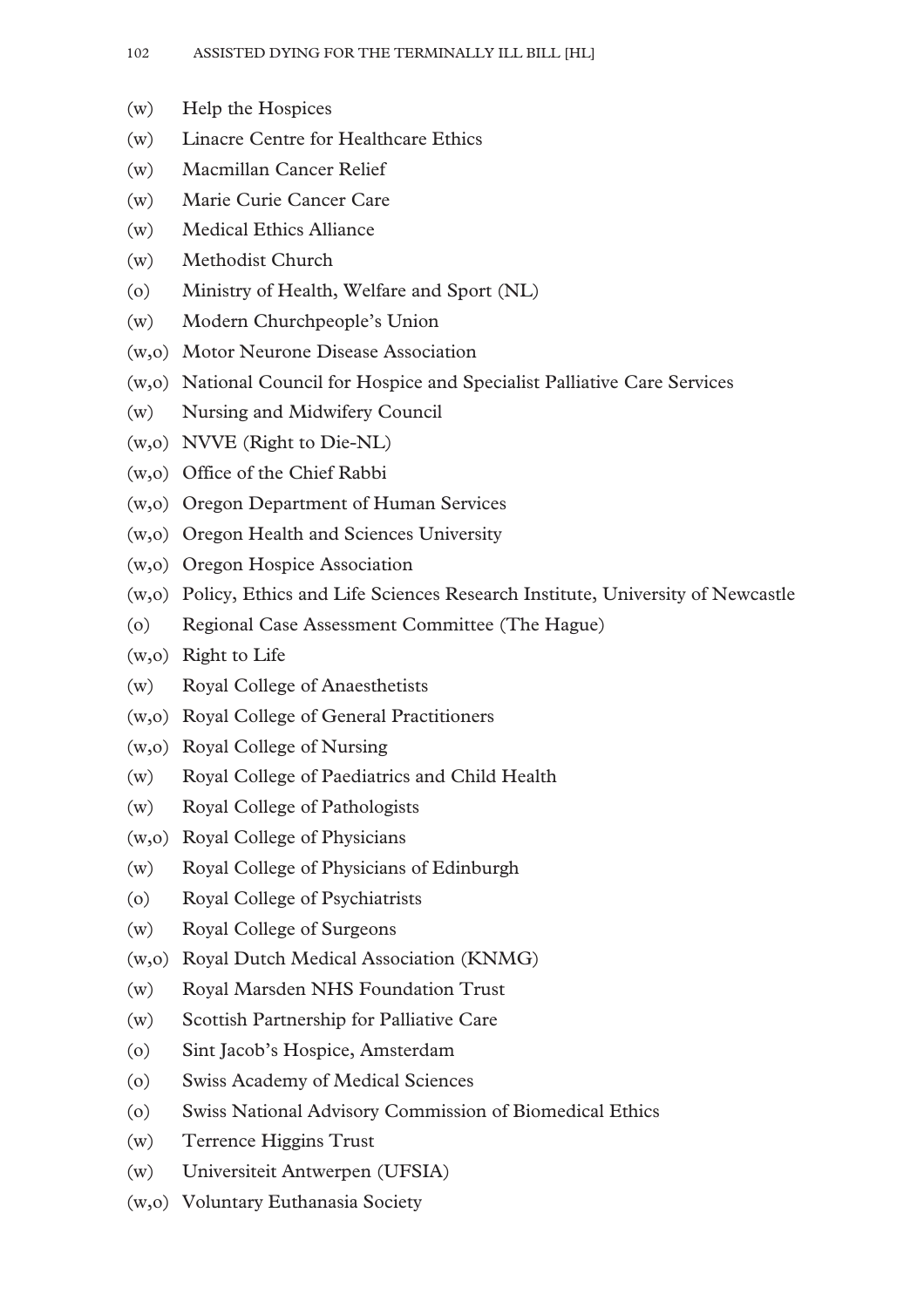#### (w) Vrije Universiteit Brussel

#### **Witnesses giving evidence in a personal capacity**

- Ms Karen Bell Dr Jon Bos
- Dr Georg Bosshard
- Dr Nico Mensingh van Charante
- Dr Ruben van Coevorden
- Dr David Cole
- Ms Barbara Coombs Lee
- Dr Carole Dacombe
- Ms Alison Davis
- Professor van den Eynden
- Dr Darien Fenn
- Professor John Finnis
- Professor Kathleen Foley
- Dr Nick Gideonse
- Dr Jim Gilbert
- Baroness Greengross
- Ms Marjo Gribling-Gommans
- Dr Greg Hamilton
- Professor Henk Jochemsen
- The Lord Joffe
- Dr Maria van den Muijsenburgh
- Professor Timothy Quill
- Dr Fiona Randall
- Dr Peter Rasmussen
- Dr Dirk Raymakers
- Dr Robert H. Richardson
- Dr Kenneth Stevens
- Mr Ron Sunseri
- Professor Raymond Tallis
- Dr William Toffler
- The Lord Walton of Detchant
- Ms Michele Wates
- Professor Guy Widdershoven
- Dr Ben Zylicz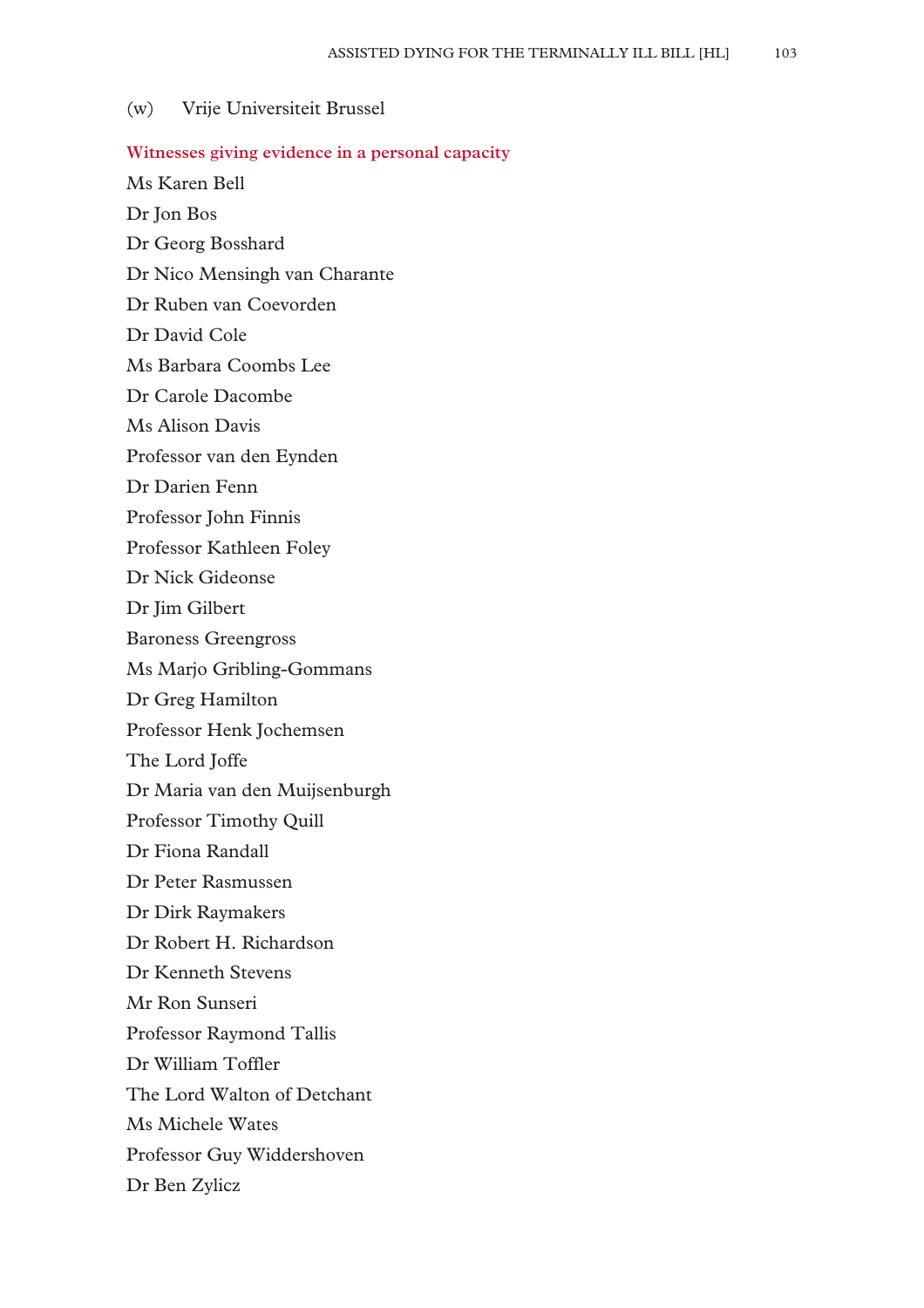# **APPENDIX 4: TEXT OF THE ASSISTED DYING FOR THE TERMINALLY ILL BILL [HL]**

# **Assisted Dying for the Terminally Ill Bill [HL]**

# **CONTENTS**

- 1 Authorisation of assisted dying
- 2 Qualifying conditions
- 3 Offer of palliative care
- 4 Declaration made in advance
- 5 Further duties of attending physician
- 6 Revocation of declaration
- 7 Duties of physicians, and conscientious objection
- 8 Psychiatric referral
- 9 Notification of next of kin
- 10 Protection for physicians and other medical personnel
- 11 Offences
- 12 Insurance
- 13 Requirements as to documentation in medical records
- 14 Monitoring commission and reporting requirements
- 15 Administration of drugs to patients suffering severe distress
- 16 Power to make regulations
- 17 Short title and extent

Schedule — Form of declaration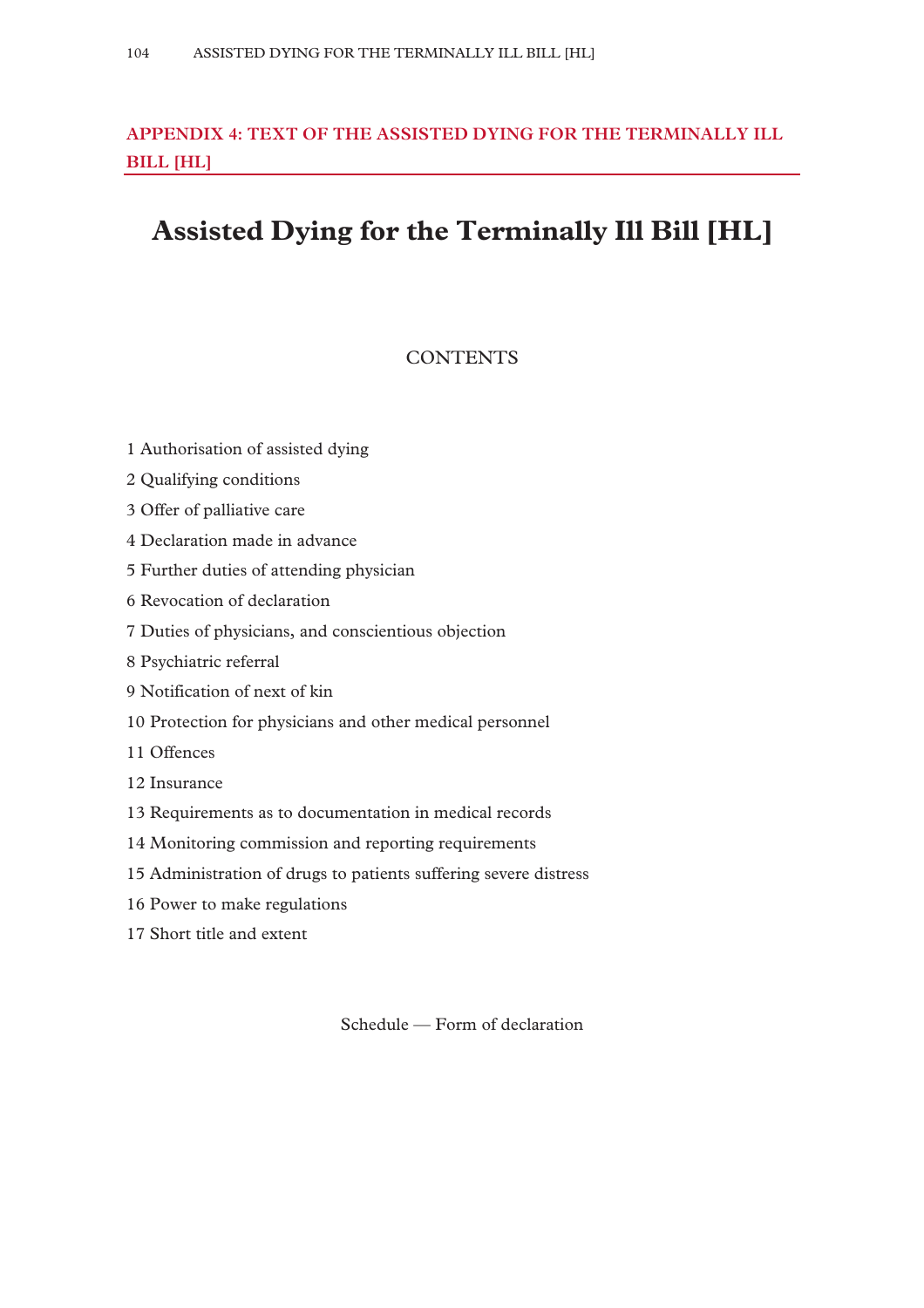# A Bill

#### TO

Enable a competent adult who is suffering unbearably as a result of a terminal illness to receive medical assistance to die at his own considered and persistent request; and to make provision for a person suffering from a terminal illness to receive pain relief medication.

BE IT ENACTED by the Queen's most Excellent Majesty, by and with the advice and consent of the Lords Spiritual and Temporal, and Commons, in this present Parliament assembled, and by the authority of the same, as follows:—

# **1 Authorisation of assisted dying**

- (1) Subject to the provisions of this Act, it shall be lawful for a physician to assist a patient who is a qualifying patient, and who has made a declaration in accordance with this Act that is for the time being in force, to die.
- (2) For the purposes of this Act—

"assisted dying" means the attending physician, at the patient's request, either providing the patient with the means to end the patient's life or if the patient is physically unable to do so ending the patient's life;

"attending physician" means the physician who has primary responsibility for the care of the patient and the treatment of the patient's illness;

"competent" means having the capacity to make an informed decision, and "competence" shall be construed accordingly;

"consulting physician" means a consultant physician practising in the National Health Service who is qualified by speciality to make a professional diagnosis and prognosis regarding the patient's illness and who is independent of the attending physician;

"declaration" means a witnessed declaration in writing made by the qualifying patient in the form set out in the Schedule to this Act, as amended from time to time by regulations;

"incompetent" means not having the capacity to make an informed decision, and "incompetence" shall be construed accordingly;

"informed decision" means a decision by a qualifying patient to request medical assistance to die, which is based on an appreciation of the relevant facts and after being fully informed by the attending physician, and the consulting physician (save in respect of (c) below), of—

(a) his medical diagnosis;

(b) his prognosis;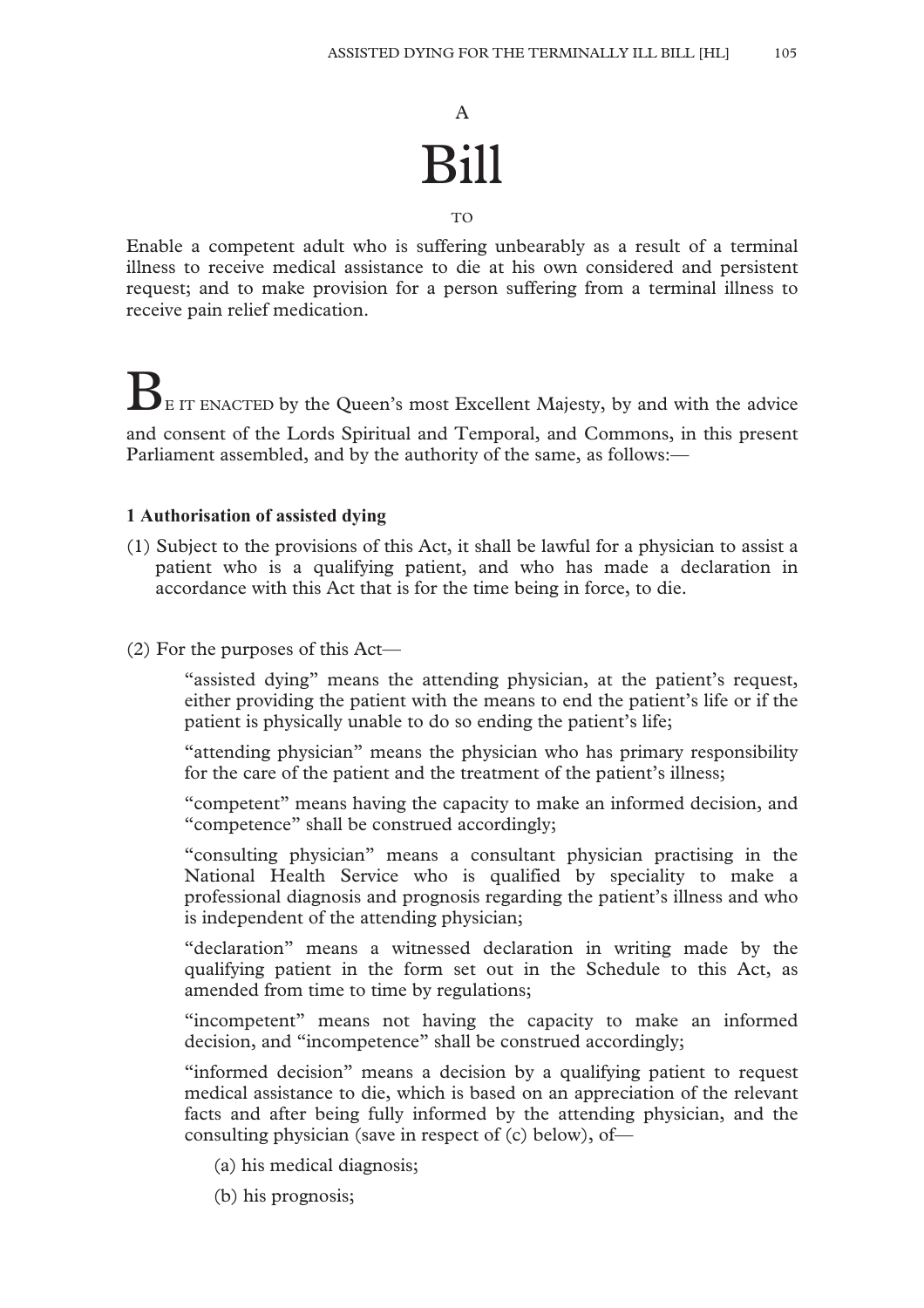(c) the process of being assisted to die; and

(d) the alternatives, including, but not limited to, palliative care, care in a hospice and the control of pain;

"medical care team" means a person or persons assisting the attending physician in the provision of medical care to a patient, and includes but without limitation a nurse or pharmacist;

"monitoring commission" means a commission set up by the Secretary of State to monitor the workings of this Act in a country or region forming a part of Great Britain;

"patient" means a person who is under the care of a physician;

"physician" means a registered medical practitioner;

"qualifying conditions" means those conditions set out in sections 2, 3, 4 and 5;

"qualifying patient" means a patient who has reached the age of majority, who has been resident in Great Britain for not less than twelve months as at the date of the declaration and in respect of whom all the qualifying conditions under sections 2, 3, 4 and 5 are met;

"terminal illness" means an illness which in the opinion of the consulting physician is inevitably progressive, the effects of which cannot be reversed by treatment (although treatment may be successful in relieving symptoms temporarily) and which will be likely to result in the patient's death within a few months at most;

"unbearable suffering" means suffering whether by reason of pain or otherwise which the patient finds so severe as to be unacceptable and results from the patient's terminal illness; and "suffering unbearably" shall be construed accordingly;

"waiting period" means that period of time between the date on which the patient first informed the attending physician that the patient wishes to be assisted to die in accordance with section  $2(2)(a)$  and the date on which the patient is assisted to die, and such period shall not be less than 14 days in all; and "witness" means a person who signs by way of attestation a declaration made under section 4.

# **2 Qualifying conditions**

- (1) Before the attending physician can assist a qualifying patient to die the conditions specified in this section and sections 3, 4 and 5 must be satisfied.
- (2) The attending physician shall have—

(a) been informed by the patient that the patient wishes to be assisted to die;

(b) examined the patient and the patient's medical records and have no reason to believe the patient is incompetent;

(c) made a determination that the patient has a terminal illness;

(d) concluded that the patient is suffering unbearably as a result of that terminal illness;

(e) informed the patient of—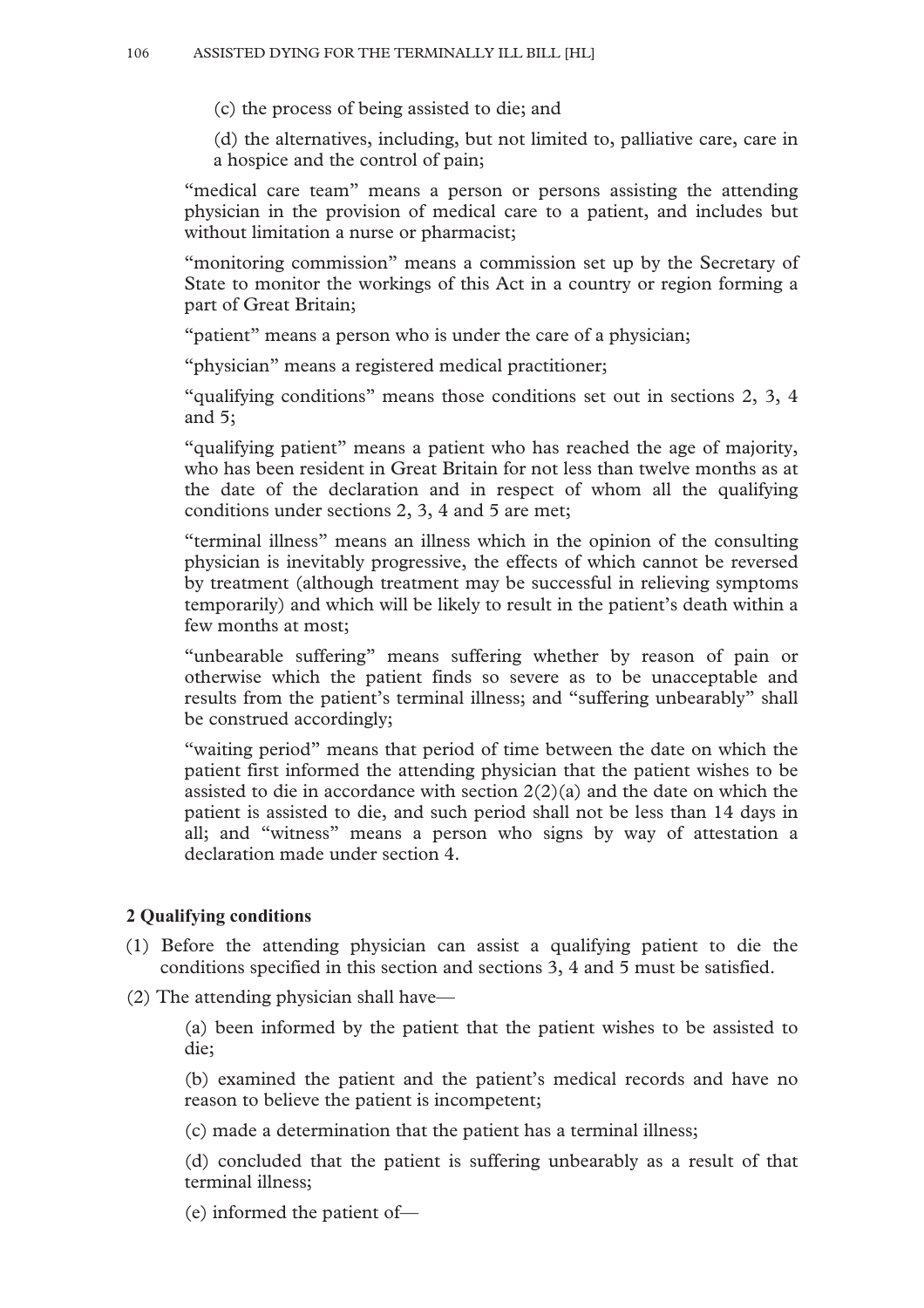(i) his medical diagnosis;

(ii) his prognosis;

(iii) the process of being assisted to die;

(iv) the alternatives, including, but not limited to, palliative care, care in a hospice and the control of pain;

(f) if the patient persists with his request to be assisted to die, satisfied himself that the request is made voluntarily and that the patient has made an informed decision; and

(g) referred the patient to a consulting physician.

(3) The consulting physician shall have—

(a) been informed by the patient that the patient wishes to be assisted to die;

(b) examined the patient and the patient's medical records and satisfied himself that the patient is competent;

(c) confirmed the diagnosis and prognosis made by the attending physician;

(d) concluded that the patient is suffering unbearably as a result of the terminal illness;

(e) informed the patient of the alternatives including, but not limited to, palliative care, care in a hospice and the control of pain;

(f) if the patient still persists with his request to be assisted to die, satisfied himself that the request is made voluntarily and that the patient has made an informed decision; and

(g) advised the patient that prior to such assistance the patient will be required to complete a declaration which the patient can revoke.

#### **3 Offer of palliative care**

- (1) The attending physician shall ensure that a specialist in palliative care who shall be a physician or nurse has attended the patient to discuss the option of palliative care.
- (2) Only once the requirements of sections 2(2), 2(3) and 3(1) have been satisfied may the patient make the declaration in the form set out in the Schedule.

# **4 Declaration made in advance**

- (1) When the conditions set out in sections 2 and 3 have been met, a patient who wishes to be assisted to die must make a declaration in the form set out in the Schedule.
- (2) The declaration must be witnessed by two individuals one of whom shall be a solicitor who holds a current practising certificate.
- (3) The solicitor may only witness the declaration if—

(a) the patient is personally known to the solicitor or has proved his identity to the solicitor;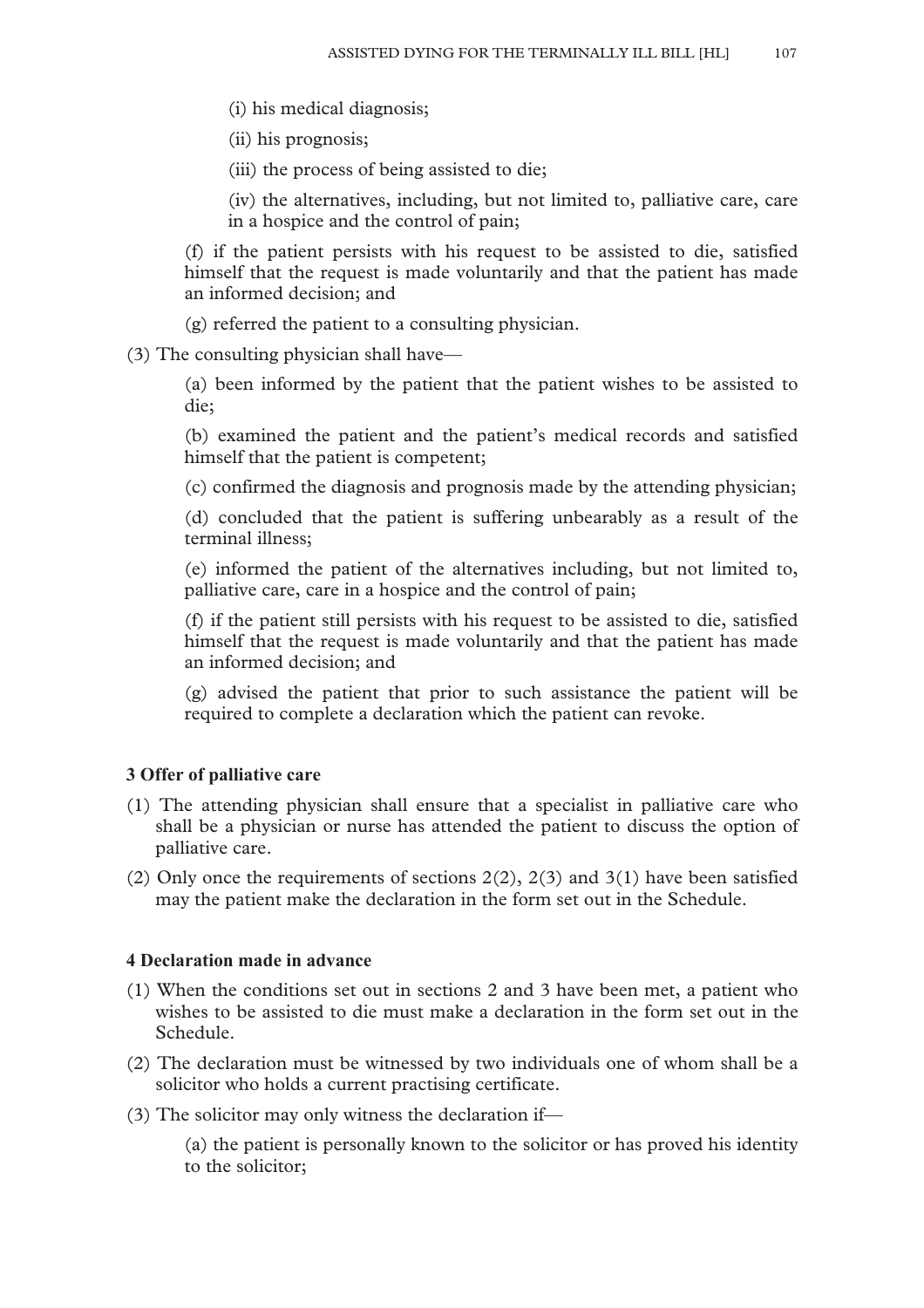(b) it appears to the solicitor that the patient is of sound mind and has made the declaration voluntarily; and

(c) the solicitor is satisfied that the patient understands the effect of the declaration.

(4) The other witness may only witness the declaration if—

(a) the patient is personally known to that witness or has proved his identity to that witness; and

(b) it appears to that witness that the patient is of sound mind and has made the declaration voluntarily.

- (5) The patient and witnesses shall sign and witness the declaration respectively at the same time and each in the presence of the others.
- (6) The attending or consulting physician, psychiatrist or member of the medical care team, or a relative or partner (by blood, marriage or adoption) of the qualifying patient signing this request may not witness the declaration.
- (7) No person who owns, operates or is employed at a health care establishment where the person is a patient or resident may witness the declaration.
- (8) The declaration shall come into force after the requisite waiting period has elapsed and shall remain in force (unless revoked) for six months.

# **5 Further duties of attending physician**

Before taking any step to assist the patient to die the attending physician shall have—

(a) informed the patient of his right to revoke the declaration;

(b) verified immediately before assisting the patient to die that the declaration is in force and that it has not been revoked by the patient; and

(c) asked the patient immediately before assisting him to die whether he wishes to revoke the declaration.

# **6 Revocation of declaration**

- (1) A patient may revoke his declaration whether orally or in any other manner without regard to his physical or mental state.
- (2) In the event of a declaration being revoked, the attending physician shall ensure that a note recording its revocation is made on the patient's file and that the declaration is removed from the patient's medical file and destroyed.

#### **7 Duties of physicians, and conscientious objection**

- (1) No person shall be under any duty, whether by contract or by any statutory or other legal requirement, to participate in any diagnosis, treatment or other action authorised by this Act to which he has a conscientious objection.
- (2) If an attending physician whose patient makes a request to be assisted to die in accordance with this Act or to receive pain relief under section 15 has a conscientious objection as provided in subsection (1), he shall take appropriate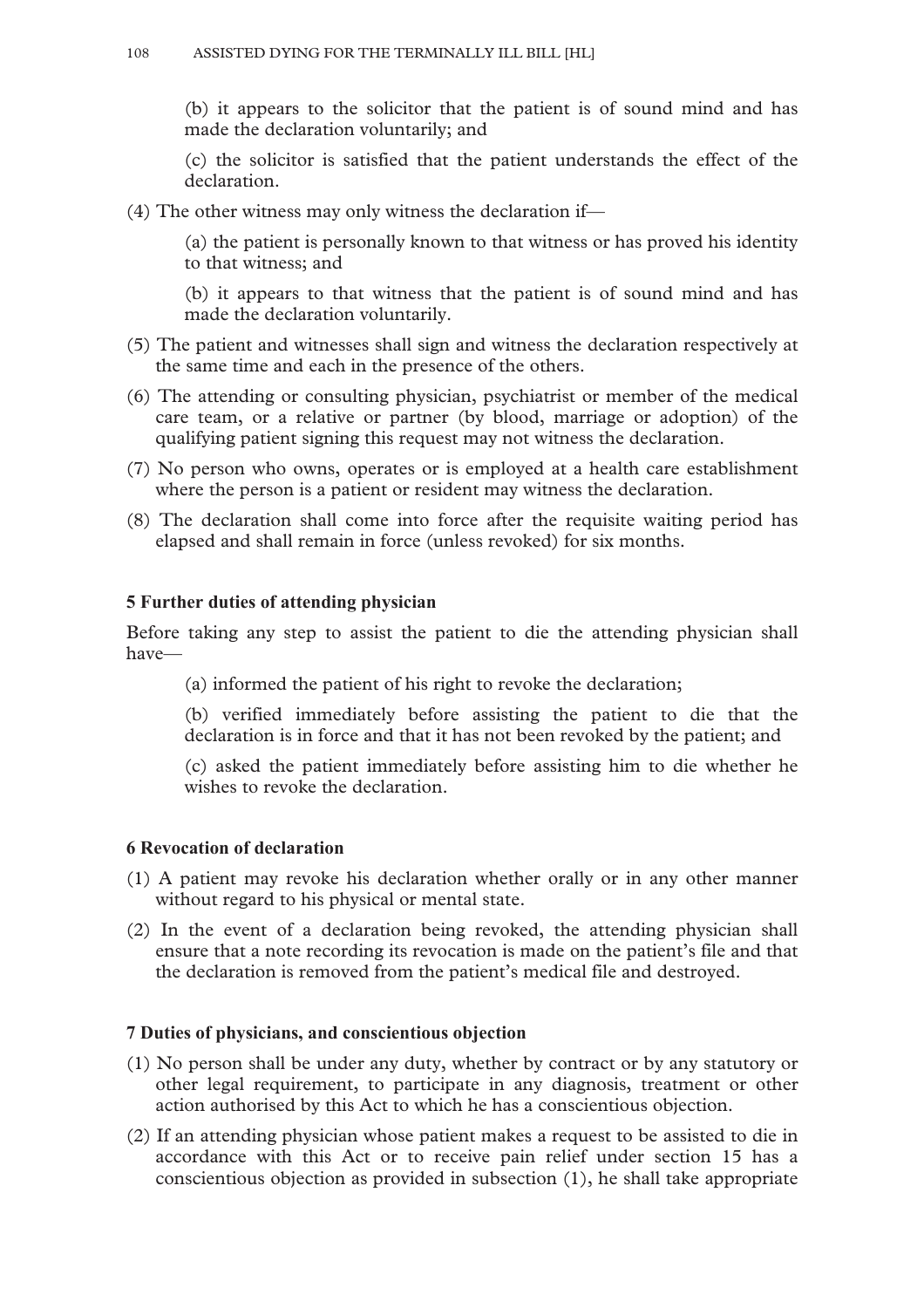steps to ensure that the patient is referred without delay to an attending physician who does not have such a conscientious objection.

(3) If a consulting physician to whom a patient has been referred in accordance with section  $2(2)(g)$  has a conscientious objection as provided in subsection (1), he shall take appropriate steps to ensure that the patient is referred without delay to a consulting physician who does not have such a conscientious objection.

#### **8 Psychiatric referral**

- (1) If in the opinion of either the attending or the consulting physician a patient who wishes to make or has made a declaration may not be competent, the attending physician shall refer the patient to a psychiatrist for a psychiatric opinion.
- (2) No assistance to end that patient's life may be given unless the psychiatrist has determined that the patient is not suffering from a psychiatric or psychological disorder causing impaired judgement, and that the patient is competent.

#### **9 Notification of next of kin**

The attending physician shall recommend to the patient that the patient notifies his next of kin of his request for assistance to die.

#### **10 Protection for physicians and other medical personnel**

- (1) A physician, acting in good faith, who assists a qualifying patient to die, or attempts to do so, in accordance with the requirements of this Act, shall not be guilty of an offence.
- (2) A member of a medical care team, acting in good faith, who helps a physician to assist a qualifying patient to die, or to attempt to do so, in accordance with what he reasonably believes to be the requirements of this Act, shall not be guilty of an offence.
- (3) A physician to whom subsection (1) applies or, as the case may be, a member of a medical care team to whom subsection (2) applies, shall be deemed not to be in breach of any professional oath or affirmation.
- (4) No physician, psychiatrist or member of a medical care team may take any part whatsoever in assisting a qualifying patient to die, or in giving an opinion in respect of such a patient, nor may any person act as a witness, if he has grounds for believing that he will benefit financially or in any other way as the result of the death of that patient.

#### **11 Offences**

(1) A person commits an offence if he wilfully falsifies or forges a declaration made under section 4 with the intent or effect of causing the patient's death. A person guilty of an offence under this subsection shall be liable, on conviction on indictment, to imprisonment for life or for any shorter term.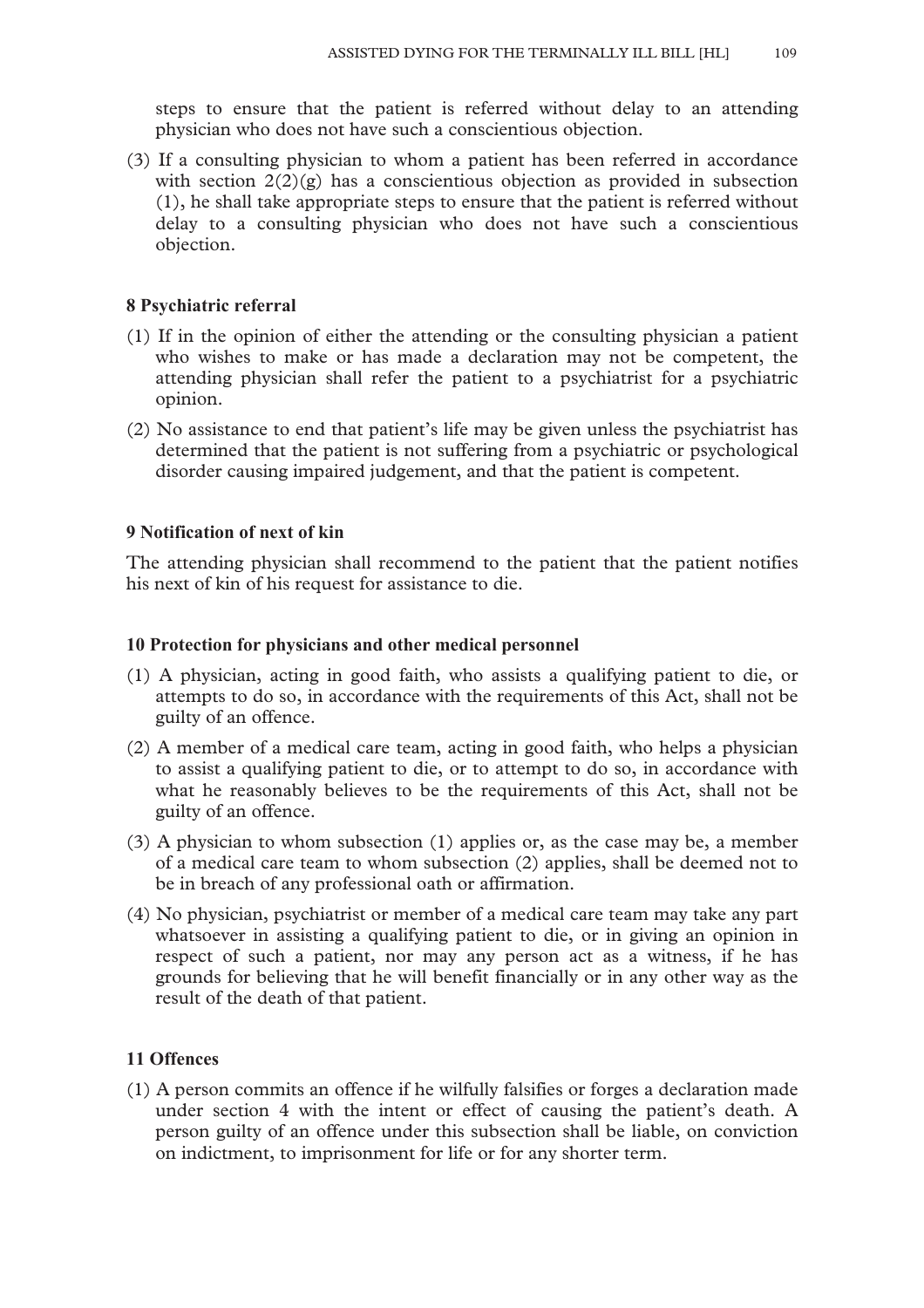- (2) A witness commits an offence if he wilfully puts his name to a statement he knows to be false. A person guilty of an offence under this subsection shall be liable on conviction to imprisonment for a term not exceeding five years.
- (3) A person commits an offence if he wilfully conceals or destroys a declaration made under section 4. A person guilty of an offence under this subsection shall be liable on conviction to imprisonment for a term not exceeding five years.
- (4) A physician, psychiatrist, member of a medical care team or witness commits an offence if he contravenes the requirements of section 10(4). A person guilty of an offence under this subsection shall be liable on conviction to imprisonment for a term not exceeding five years.
- (5) No provision of this Act shall be taken to affect a person's liability on conviction to criminal penalties for conduct which is inconsistent with the provisions of this Act.

## **12 Insurance**

No policy of insurance which has been in force for 12 months as at the date of the patient's death shall be invalidated by reason of a doctor having assisted a qualifying patient to die in accordance with this Act.

## **13 Requirements as to documentation in medical records**

(1) The attending physician shall ensure that the following are documented and filed in the patient's medical records—

(a) all evidence, data and records which demonstrate that the qualifying conditions required under sections 2, 3, 4 and 5 have been met;

- (b) any oral or written requests by the patient for assistance to end his life;
- (c) the declaration; and

(d) a note by the attending physician stating that he was satisfied, at the date and time of his having assisted the patient to die, that all requirements under this Act had been met and indicating the steps taken to carry out the declaration including the description and quantity of the medication prescribed.

(2) The attending physician shall send a full copy of the file to the monitoring commission for the country or region concerned within seven days of the qualifying patient having been assisted to die or of an attempt so to assist having been made.

#### **14 Monitoring commission and reporting requirements**

- (1) There shall be established such number of monitoring commissions covering countries or regions forming part of Great Britain as the Secretary of State may determine, to review the operation of this Act and to hold and monitor records maintained pursuant to this Act.
- (2) A monitoring commission shall consist of three members appointed by the Secretary of State, of whom—
	- (a) one shall be a registered medical practitioner;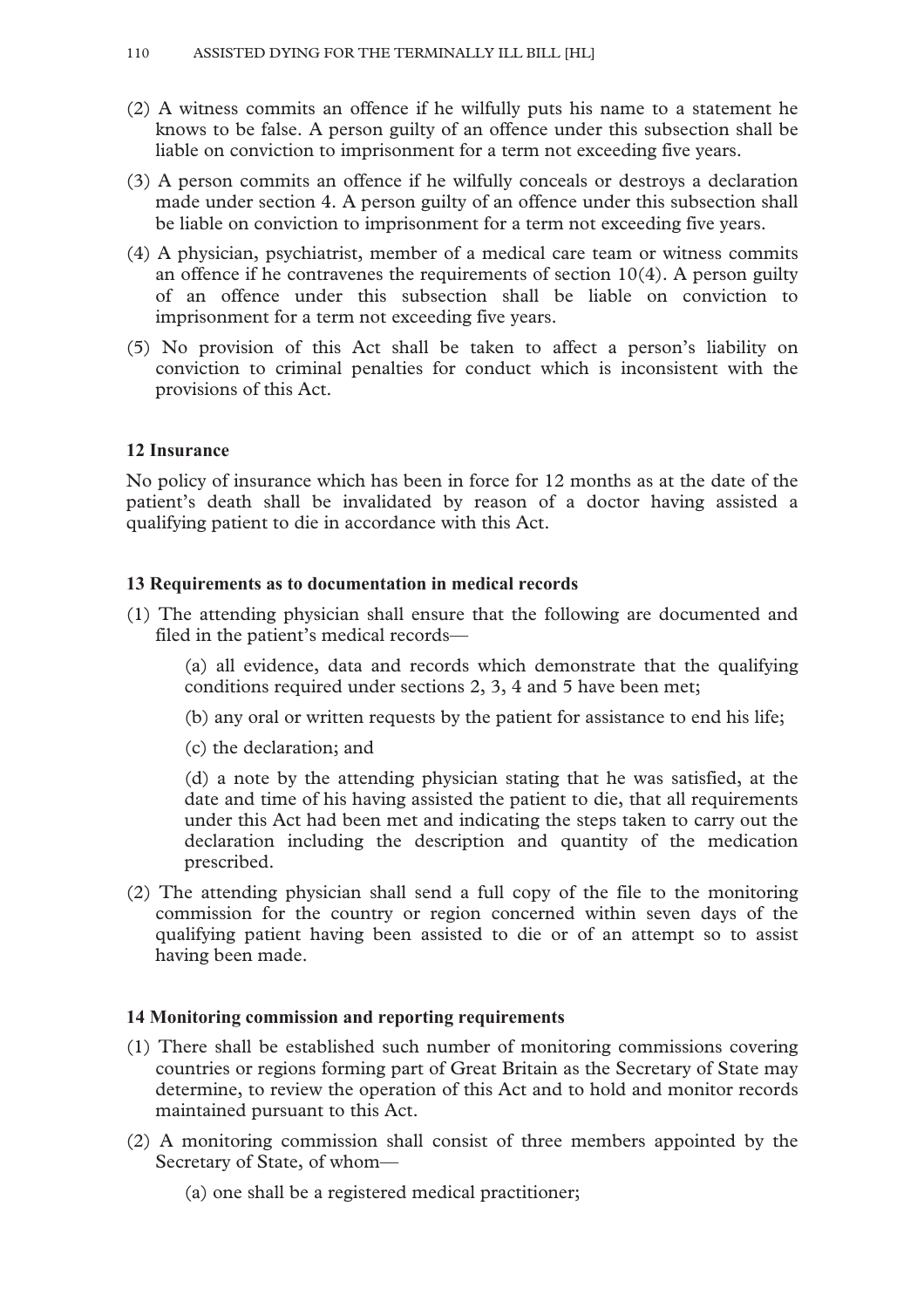(b) one shall be a legal practitioner; and

(c) one shall be a lay person having first hand knowledge or experience in caring for a person with a terminal illness.

- (3) If, in relation to a file sent to a monitoring commission in accordance with section 13(2), two of its members consider that the qualifying conditions have not been met, they shall refer the matter to the district coroner or in Scotland to the procurator fiscal for further investigation.
- (4) A monitoring commission to which a file has been sent in accordance with section 13(2) shall confirm to the attending physician concerned whether the qualifying conditions have been met as soon as reasonably possible after the date of receiving such notification of the patient having been assisted to die whether or not such assistance led to the patient's death.
- (5) The Secretary of State shall publish an annual statistical report of information collected under this section.

## **15 Administration of drugs to patients suffering severe distress**

A patient suffering from a terminal illness shall be entitled to request and receive such medication as may be necessary to keep him free as far as possible from pain and distress.

#### **16 Power to make regulations**

- (1) The Secretary of State may make regulations under this Act—
	- (a) to ensure the intent of this Act is carried out;

(b) determining classes of persons who may or may not witness a declaration made under section 4;

(c) regulating the custody of records and the collection of information regarding the operation of this Act; and

(d) making provision about appointments to and the operation of the monitoring commissions.

- (2) The power to make regulations under this Act is exercisable by statutory instrument.
- (3) No statutory instrument may be made under this Act unless a draft of the instrument has been laid before, and approved by a resolution of, each House of Parliament.

## **17 Short title and extent**

- (1) This Act may be cited as the Assisted Dying for the Terminally Ill Act 2004.
- (2) This Act does not extend to Northern Ireland.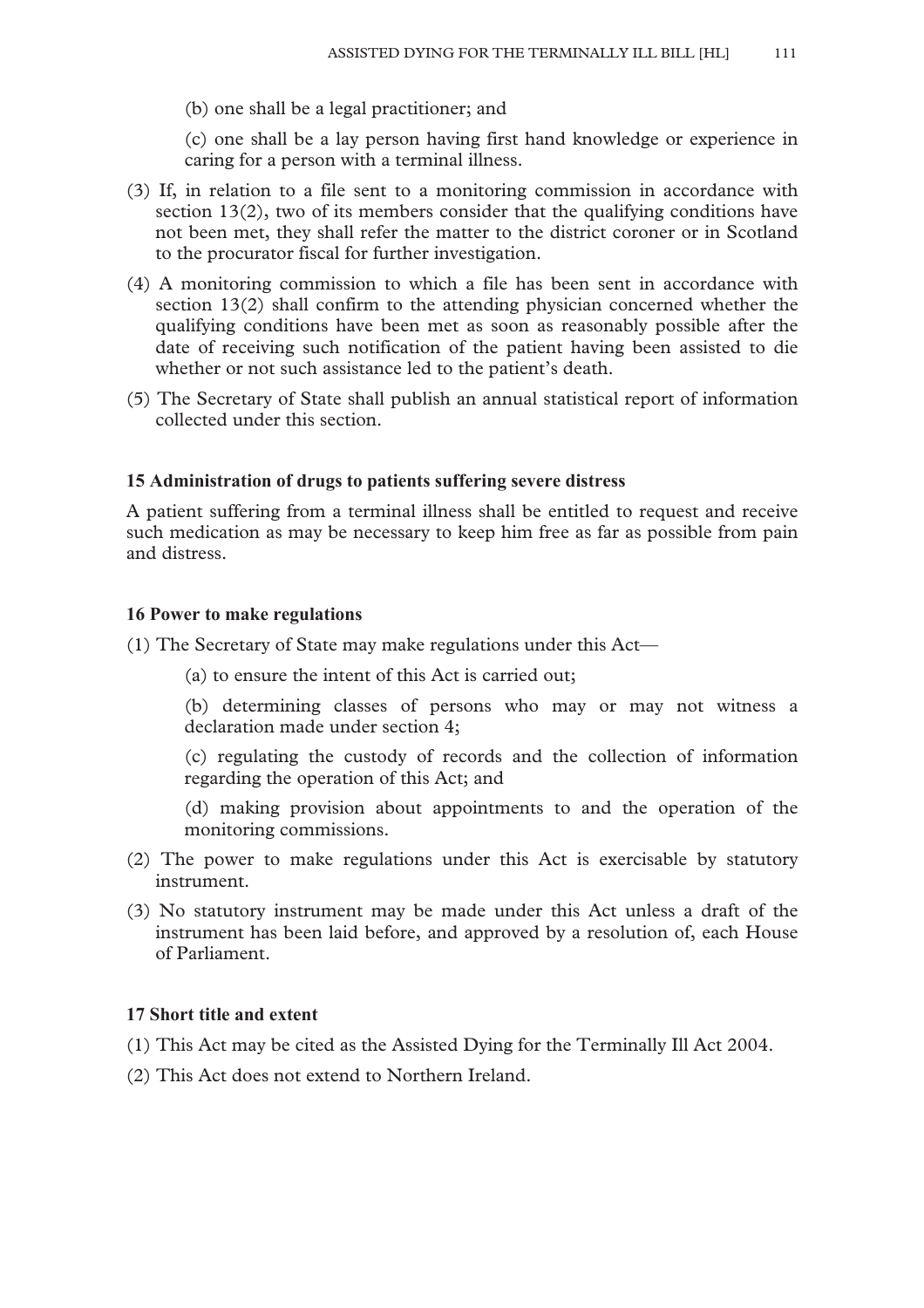#### **SCHEDULE**

Section 1

## FORM OF DECLARATION

Declaration made \_\_\_\_\_\_\_\_\_\_\_\_ 20\_\_  $by$   $[$   $]$ of  $[\_$ 

I, \_\_\_\_\_\_\_\_\_\_\_\_\_\_\_\_\_\_\_\_, am an adult of sound mind who has been resident in Great Britain for at least twelve months as at the date of this declaration.

I am suffering from \_\_\_\_\_\_\_\_\_\_\_\_\_\_\_\_\_\_\_\_, which my attending physician, Dr \_\_\_\_\_\_\_\_\_\_\_\_\_\_\_\_\_\_\_\_, has determined is a terminal illness and which has been confirmed by a consulting physician, Dr \_\_\_\_\_\_\_\_\_\_\_\_\_\_\_\_\_\_.

I have been fully informed of my diagnosis, prognosis, the process of being assisted to die, and the alternatives, including palliative care, care in a hospice and the control of pain.

I request that my attending physician assist me to die.

I make this request voluntarily and without reservation.

Please delete as appropriate:

I have decided to inform / not to inform my family of my decision.

I understand that I have the right to revoke this declaration.

Signed:

Date: \_\_\_\_\_\_\_\_\_\_\_\_\_\_\_\_\_\_\_\_\_\_

*DECLARATION OF WITNESSES* 

I declare that I am a solicitor with a current practising certificate and that the patient signing this request:

(a) is personally known to me or has proved his identity to me;

(b) signed or made his mark confirming that this was his request in my presence;

(c) appears to be of sound mind and to have made the declaration voluntarily; and

(d) appears to understand the effect of the declaration.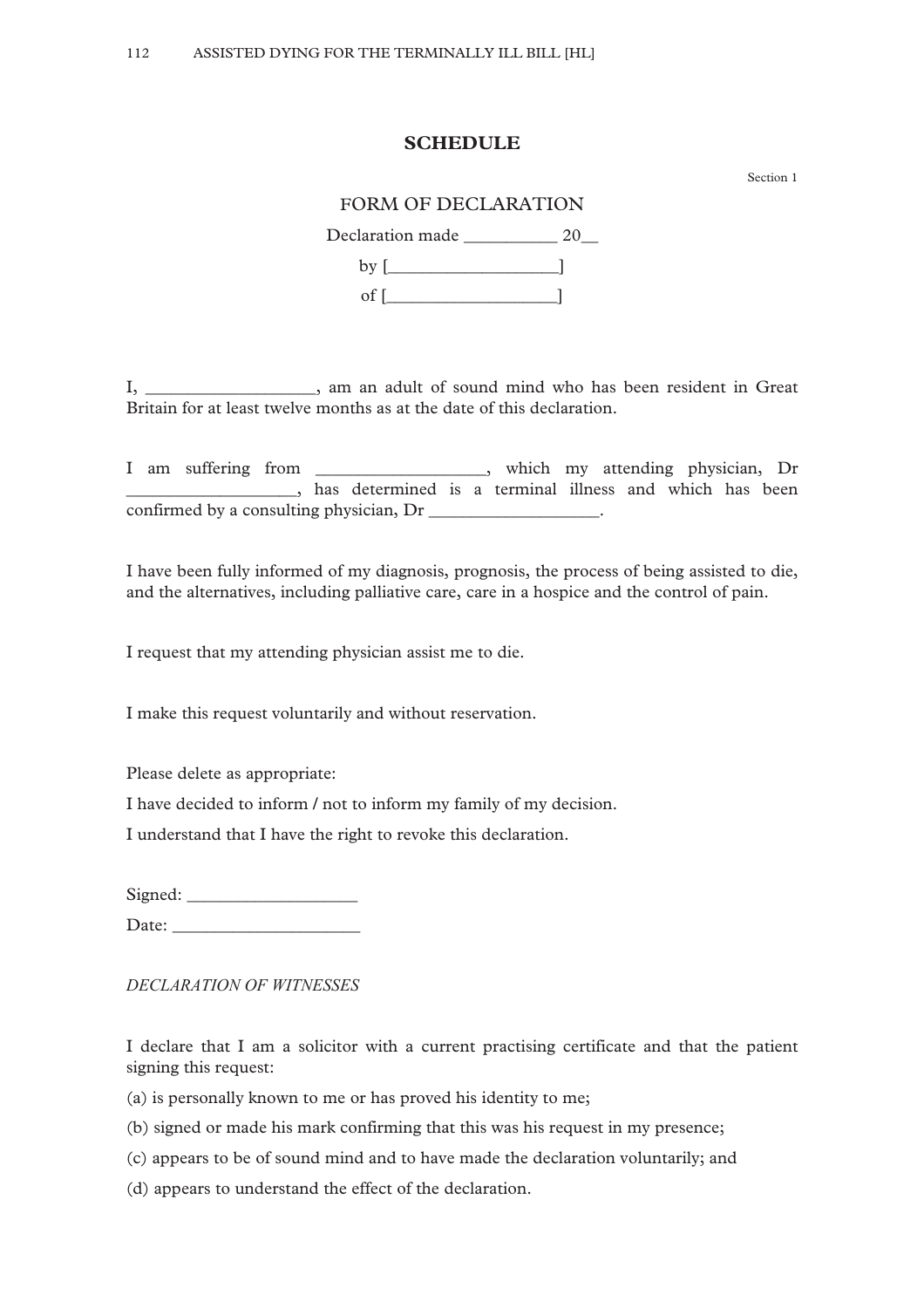\_\_\_\_\_\_\_\_\_\_\_\_\_\_\_\_\_\_\_\_\_\_\_\_\_ Witness 1

Date

I declare that the person signing this request:

(a) is personally known to me or has proved his identity to me;

(b) signed or made his mark confirming that this was his request in my presence; and

(c) appears to be of sound mind and to have made the declaration voluntarily.

\_\_\_\_\_\_\_\_\_\_\_\_\_\_\_\_\_\_\_\_\_\_\_\_\_ Witness 2

Date

Notes

1. One of the witnesses must be a solicitor with a current practising certificate who has satisfied himself that the patient understands the effect of the declaration.

2. The patient and witnesses shall sign and witness the declaration respectively at the same time and each in the presence of the others.

3. The attending or consulting physician, psychiatrist or member of the medical care team, or a relative or partner (by blood, marriage or adoption) of the qualifying patient signing this request may not be a witness.

4. No person who owns, operates or is employed at a health care establishment where the person is a patient or resident may be a witness.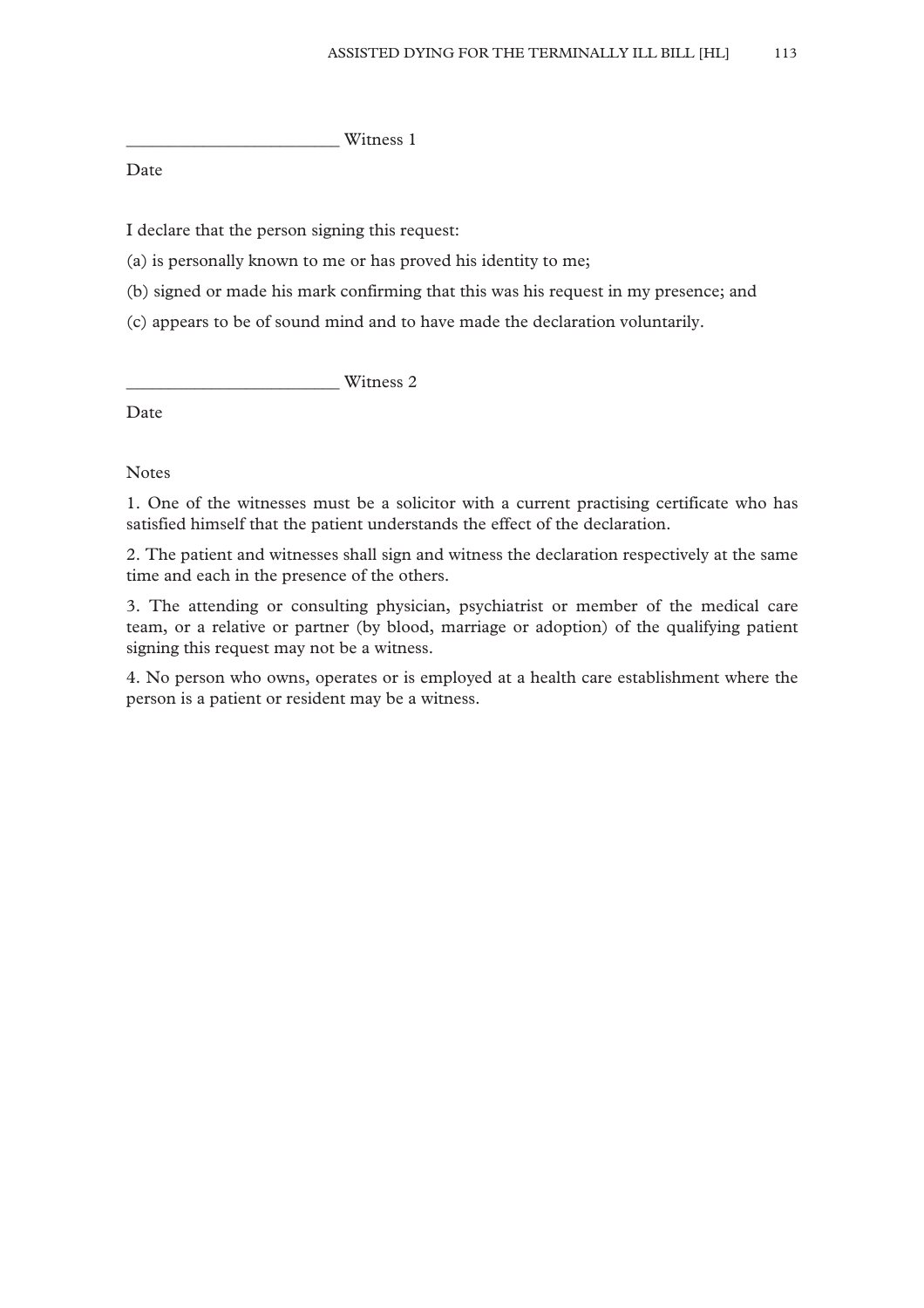# **APPENDIX 5: MOTOR NEURONE DISEASE—SYMPTOMS AND TREATMENT NOTE BY DR RICHARD HILLIER**

## **Introduction**

Motor Neurone Disease (MND) is a rare, incurable and invariably fatal condition. Many would consider it worse than cancer. Because of its slow, relentless course, it has attracted considerable attention within the assisted dying debate.

It is characterised by gradually increasing weakness, initially of the limbs, and culminates in complete paralysis so that the patient depends on others for every activity of daily living. Ultimately, only the eye muscles may be spared, although 85% of patients normally retain control of bowel and bladder. Sensation remains normal: pain is only a later consequence. Most patients retain complete intellectual function although depression occurs in 7% to 50% of them, dementia in 10% and significant cognitive impairment in some.

## **Incidence and Prevalence**

Across the United Kingdom, there are between 1.5 and 2 new patients diagnosed with MND per 100,000 population per year. There are approximately 1000 deaths from the condition per year. In some areas of the United Kingdom, e.g. West Sussex, there is an unexplained prevalence. A general practitioner with a list of 2000 patients might expect to have 1 or 2 patients in his/her own professional lifetime, but a group practice of, say, 5 doctors may obviously see more. Because of the rarity of MND, there are few neurologists who specialise in its management. The same is true of palliative medicine physicians.

## **The literature: strength of evidence**

Most of the sparse literature on the symptom control, management and patients' /carers' views about the disease and assisted suicide consists of descriptive surveys or editorials. There is very little data evaluating the effects of symptom control on patients' quality of life in MND. There are two original articles on assisted dying from Oregon [1] and The Netherlands [8].

## **How does MND affect patients?**

In addition to increasing weakness and associated muscle cramps, symptoms reported by carers towards the end of life include gradual loss of speech (62%), choking episodes (52%), breathlessness (50%), insomnia (42%), discomfort other than pain (48%), depression (40%) and anxiety (30%) [1]. Others mention drooling, cough and fear. In Oregon, 30% of patients are supported by a hospice.

In the United Kingdom, of 170 hospices surveyed, all provided in-patient care, 60% provided care at home, 76% provided hospice day-care and support for 28% in hospital. Of these hospices, 17% became involved at the time of diagnosis, rising to 48% in the terminal stages [2].

## **Symptoms that are particularly difficult**

Surprisingly, most of the symptoms mentioned above can be relieved or reduced to some extent but the effect of treatment overall has not been studied in randomised controlled trials. Some services in the United Kingdom and Germany have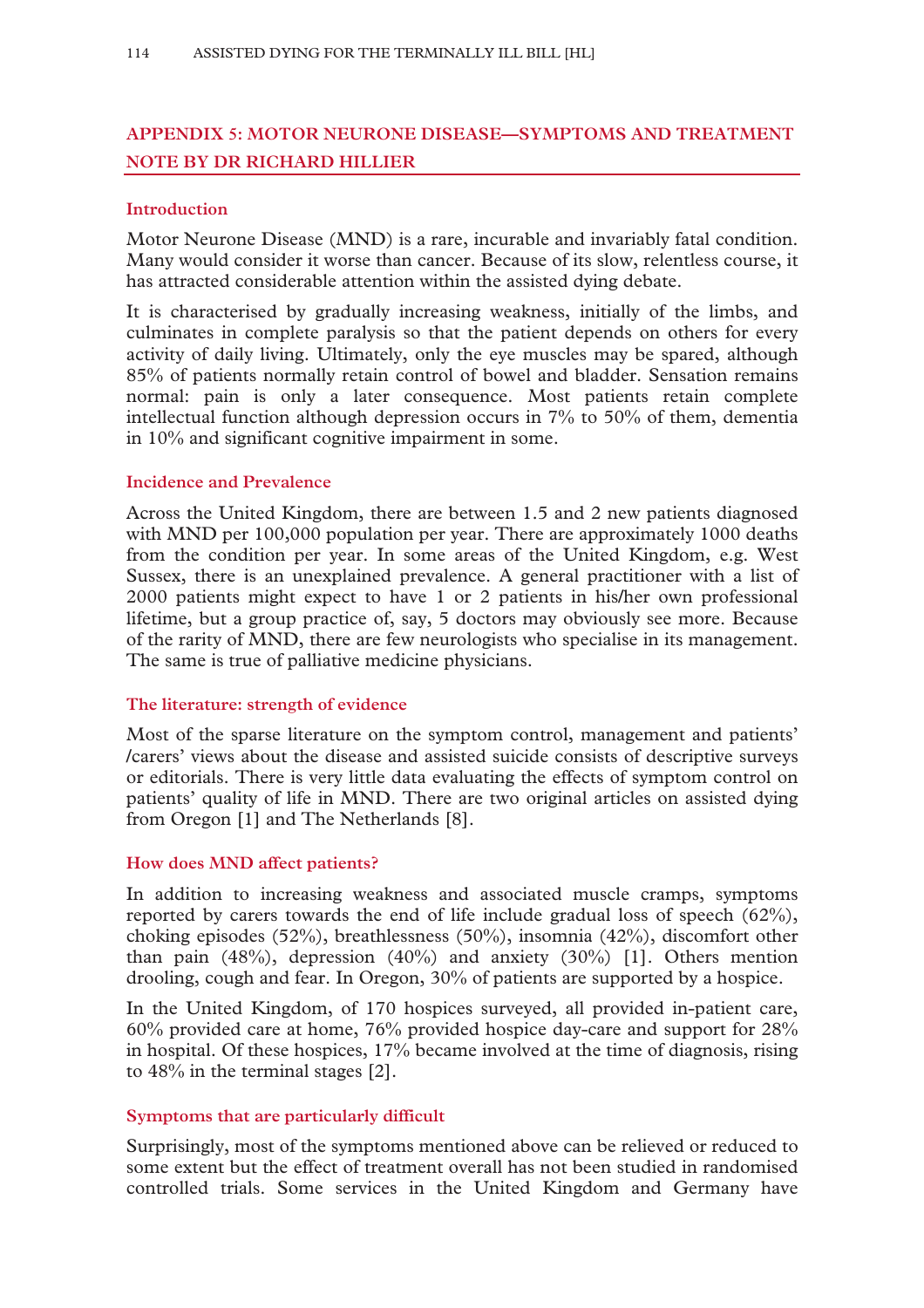produced clear guidelines for management. The Association of British Neurologists has identified standards of care for MND.

#### **Fear**

Publicity and media stories about MND, coupled with the graphic horror of a relentlessly paralysing disease which ends in death, ensures that at diagnosis most patients are frightened. The fear is always real and often leads to anxiety and depression. It is incumbent on the physician to provide explanations in order to diminish this fear. For example, there is no pain at this stage, discomfort can be relieved by good physiotherapy and appropriate drugs, intellectual capacity remains unimpaired, and the feared incontinence is rarely a problem. Even at this stage, involvement of a full multi-professional expert team should be instigated as the burden of this condition on both patients and families will be considerable.

## **Choking**

Patients will have read that this happens and will have heard it reported in the media; and the Committee has heard the evidence of Dr Taylor who said, "I shall die of pneumonia caused by the inhalation of saliva". With this in the public perception, the first coughing fit or sensation of choking often causes inordinate terror and requires extremely careful management and reassurance, particularly about the end stage of life.

What are the facts? Of 124 patients with MND cared for in a London hospice, only one appeared to choke to death. Autopsy revealed however that that patient had died, not of MND, but of myocardial infarction [3]. In this patient and 19 others who had autopsies, none had any foreign matter in the mouth, throat or breathing tubes. In another study by the caregivers of 121 patients in Germany, no patient choked to death [4]. Ganzini's study of the views of caregivers was significantly different [1].

## **How then do they die?**

The majority of MND patients die of respiratory failure. What occurs is that the muscles which affect breathing gradually weaken. Over time this creates a build-up of carbon dioxide in the blood which, instead of stimulating breathing, actually depresses it with the result that the patient, in effect, dies in his/her sleep. This often occurs in previously stable patients and can be quite sudden. Of 113 patients dying in a London hospice, 48% deteriorated suddenly and died within 24 hours. Only 2% survived longer than one week [3].

Although it is possible to put patients on a ventilator, this option is rarely discussed because the necessary resources are often not available. Less than 2% of patients in the United Kingdom accept ventilation: only 2.9% of patients in New York did so.

#### **Diagnosis and Management**

It is crucial that an accurate diagnosis of MND is made at the outset because there are a number of treatable neurological conditions which can mimic it, e.g. myasthenia gravis. The diagnosis must be made by a neurologist and, even then, a second opinion may be required.

Management consists of three aspects: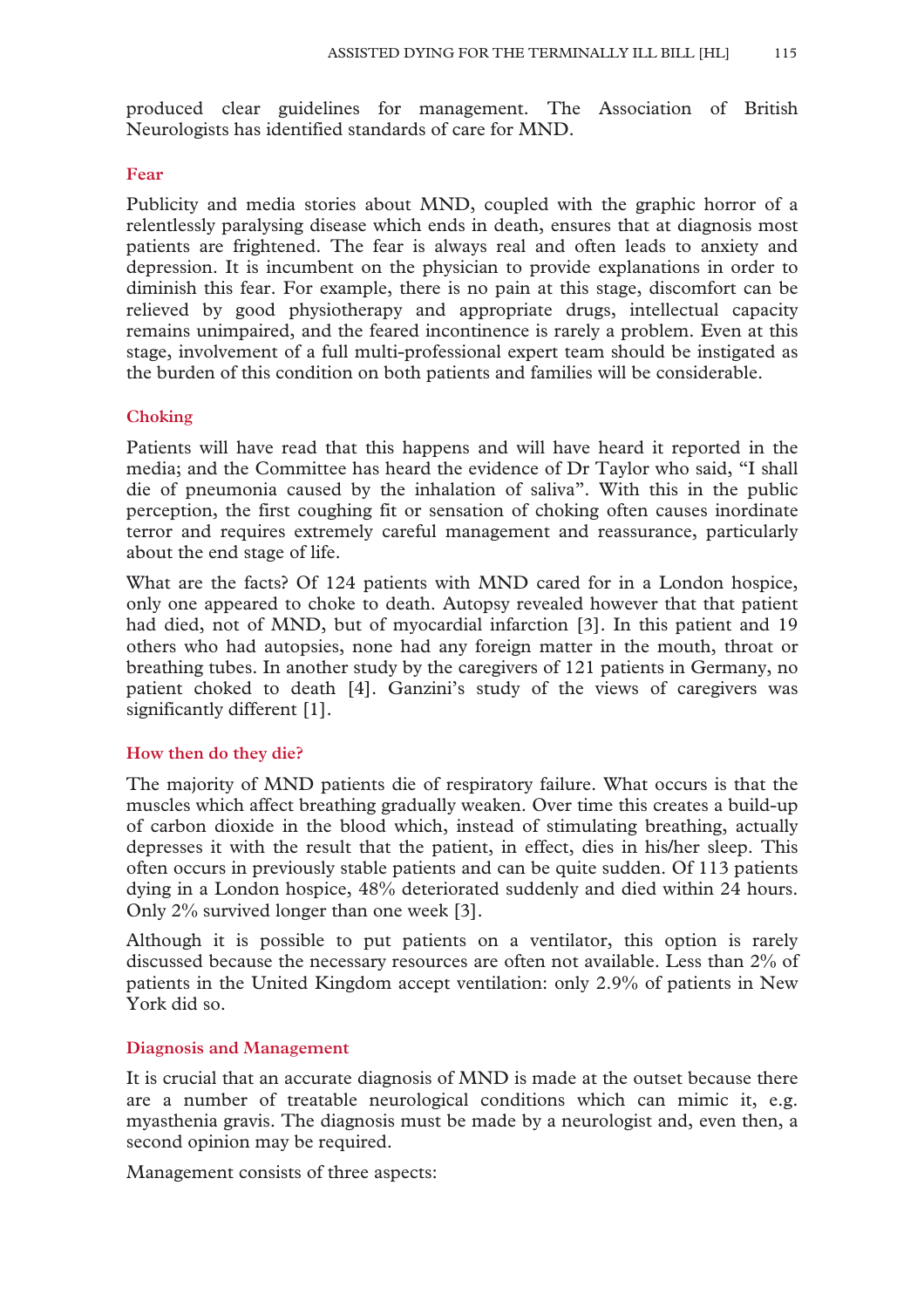- Relief of pain and symptoms
- Management of the physical effects of the disease, e.g. paralysis
- Psychological and emotional support of patients and families

There are a few drugs under trial to slow progression of the disease, but so far these have not been remarkable and their effects have not been evident to either the patient or his/her family as the disease progresses.

## **Food and fluids**

In the late stages of the disease, swallowing may become difficult to some extent, although this is not invariable. Expert speech and language therapists can successfully teach patients new techniques to deal with this. Because these therapists are not commonly involved, more patients than necessary have a feeding tube inserted through the stomach wall—a painless and effective procedure.

Most of the symptoms can be helped or relieved but there are no randomised controlled trials to measure this. Nevertheless considerable interest and progress has been made in the general management of MND over the past ten years. Because general practitioners see patients with this condition only rarely, MND should be managed in a centre with a specialist MND team consisting of a physician, nurses, occupational therapist, physiotherapist, social worker, speech and language therapist and counsellors, who can work with the primary health care team in offering patient and family care and support. Palliative care teams are increasingly involved and combined clinics with neurologists and palliative care specialists are becoming more available. Involvement with the MND Association, which can provide invaluable advice and respite, is essential.

When the above exists and is coordinated well, the care and support for patients and families can be superb. Unfortunately such centres are rare (though increasing) and patients who are not involved can suffer considerably.

#### **Some questions concerning MND**

#### *How effective is palliative care?*

In a properly constituted team, it can be good. Anecdotal evidence suggests that many symptoms can be relieved, fear of dependency and choking can be diminished, and pro-active management can prevent the occurrence of many problems. Obviously, not all suffering can be relieved.

## *Can palliative care relieve depression?*

Yes, provided it is diagnosed and that treatment (drug and non-drug) is given.

Can palliative care relieve "loss of self-worth"?

Of 56 patients, 84% of those who did not want PAS, and 52% of those who would, looked forward to the future with "hope and enthusiasm" [6].

#### *Does morphine in these patients shorten life?*

In cancer patients, the starting dose of morphine for pain control is 30-60 mg per day and may rise up to, and even beyond, 1000 mg per day with the patient remaining conscious, alert and active. In one study of patients with MND,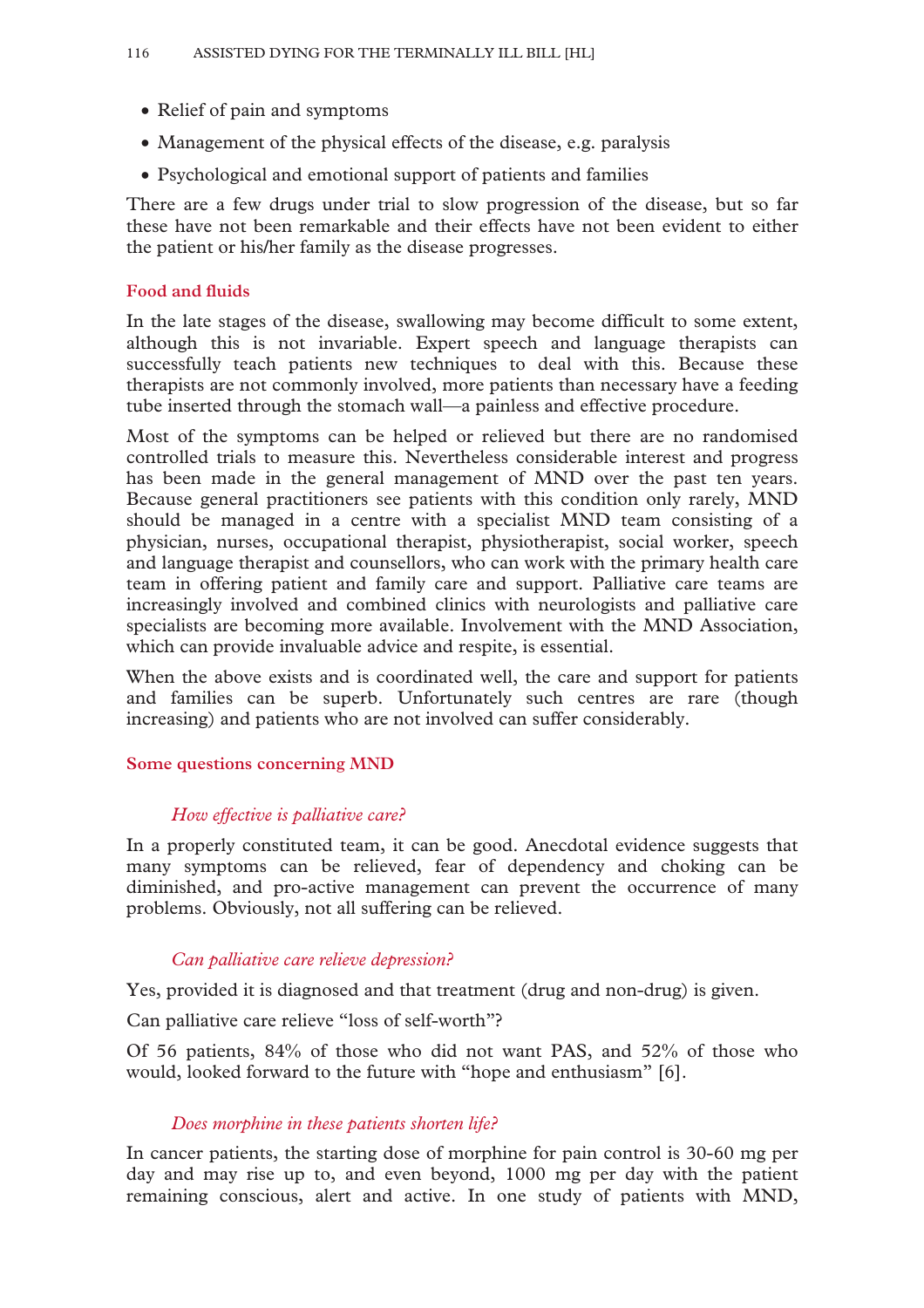symptoms were controlled with a morphine mean dose of 60 mg per day [7]; in another study, the mean dose was 30 mg per day in MND patients [3]. There is no evidence that morphine shortens life when used appropriately in these patients, nor that excessively high doses are needed to control their pain.

# *Is the issue of PAS for MND and other non-cancer conditions different from the issues concerning patients with cancer?*

To some extent. Prognosis is often longer for MND, and can be longer if artificial ventilation is used (up to 17 years) [5]. Assessment of depression/competence may be more difficult in a patient if left too late. As one patient said "don't let go too soon but don't hang on too long". Being a rare disease, the burden on the attending or consulting physician may fall on very few specialists and distort clinical practice.

# *In countries where it is legal, what proportion of patients seek or accept assisted suicide?*

In the Netherlands, 20% of 203 patients with MND received euthanasia or PAS [8]. In a study in Oregon, 56% of 100 patients said they would consider assisted suicide. In 73% of these, caregivers and patients agreed. Many would request a prescription well before they would use it [6].

## *Is prognosis a problem?*

In MND, deterioration is often rapid. As mentioned previously, 50% may deteriorate suddenly and die in 24 hours [3] and it is hard to anticipate this. There is no objective measure and the assessment of prognosis is a combination of experience and professional judgment in consultation with others who know the patient well.

- 1. Ganzini et al., 2002, Neurology, Vol. 59, p.428-431.
- 2. Oliver et al, 2000, Palliative Medicine, Vol. 14, p. 427-8.
- 3. O'Brien, 1992, British Medical Journal, Vol. 304, p. 471-3.
- 4. Neudert et al, 2001, Journal of Neurology, Vol. 248, p. 612-6.
- 6. Ganzini et al, 1998, New England Journal of Medicine, Vol. 339, p. 967-73.
- 7. Oliver, 1998, Palliative Medicine, Vol. 12, p. 113-5.
- 8. Veldink, 2002, New England Journal of Medicine, Vol. 346, p. 1638-44.

Some relevant papers and websites consulted:

Borasio et al, 1997, Journal of Neurology, Vol. 244, p. SII-SI7. Miller et al, 1999, Neurology, Vol. 52, p.1311-23.

Howard et al, 2002, Postgraduate Medical Journal, Vol. 78, p. 736-41.

Association of British Neurologists: info@theabn.org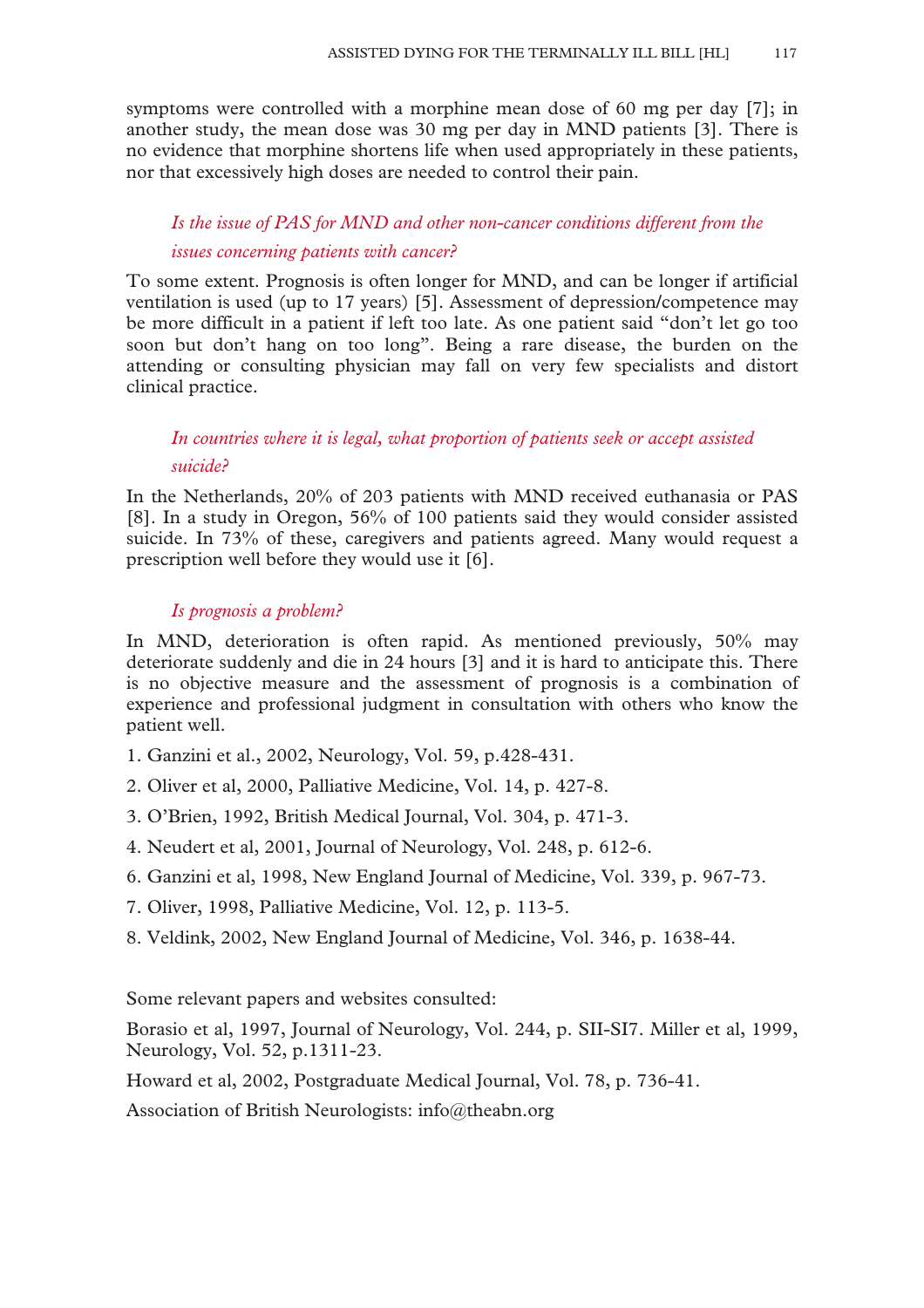# **APPENDIX 6: NVVE EUTHANASIA STATEMENT**

# **EUTHANASIA STATEMENT**

# NAME DATE OF BIRTH PLACE OF BIRTH MEMBERSHIP NUMBER

By this directive I address myself to the physician treating me.

## 1 BASIC CRITERION

After thorough consideration I do not wish to live further if I should come to be in:

- a a condition of unbearable suffering, and/or
- b a condition which provides little or no prospect of a return to what is for me a reasonable and dignified existence

By the latter condition I mean in any event:

- a coma lasting longer than <..> weeks;
- a permanent vegetative state (living mindlessly);

## 2 REQUEST FOR HELP IN ORDER TO BE ABLE TO DIE

If I am in a condition as referred to in point 1 (a) or (b), **I urgently request the physician treating me to fulfil my death wish** by allowing me to take substances under his or her supervision—or, if I am no longer able to do so, to administer to me substances—that will bring about a mild death.

## 3 REFERRAL

If the physician treating me in the circumstances referred to at 1 is unwilling or unable to comply with my above-mentioned request, I request him or her to refer me immediately to another physician who is willing and able to do so.

## 4 DUTY OF SECRECY

If my request has been complied with, an investigation into my death will be instituted by the authorities. I release the physician treating me from his or her duty of secrecy regarding my medical particulars. I request him or her to provide the particulars needed for that investigation.

## 5 RISK OF ACCEPTANCE

This directive will remain in force irrespective of the period that has elapsed since its signature. I therefore consciously accept the risk that I may later wish to amend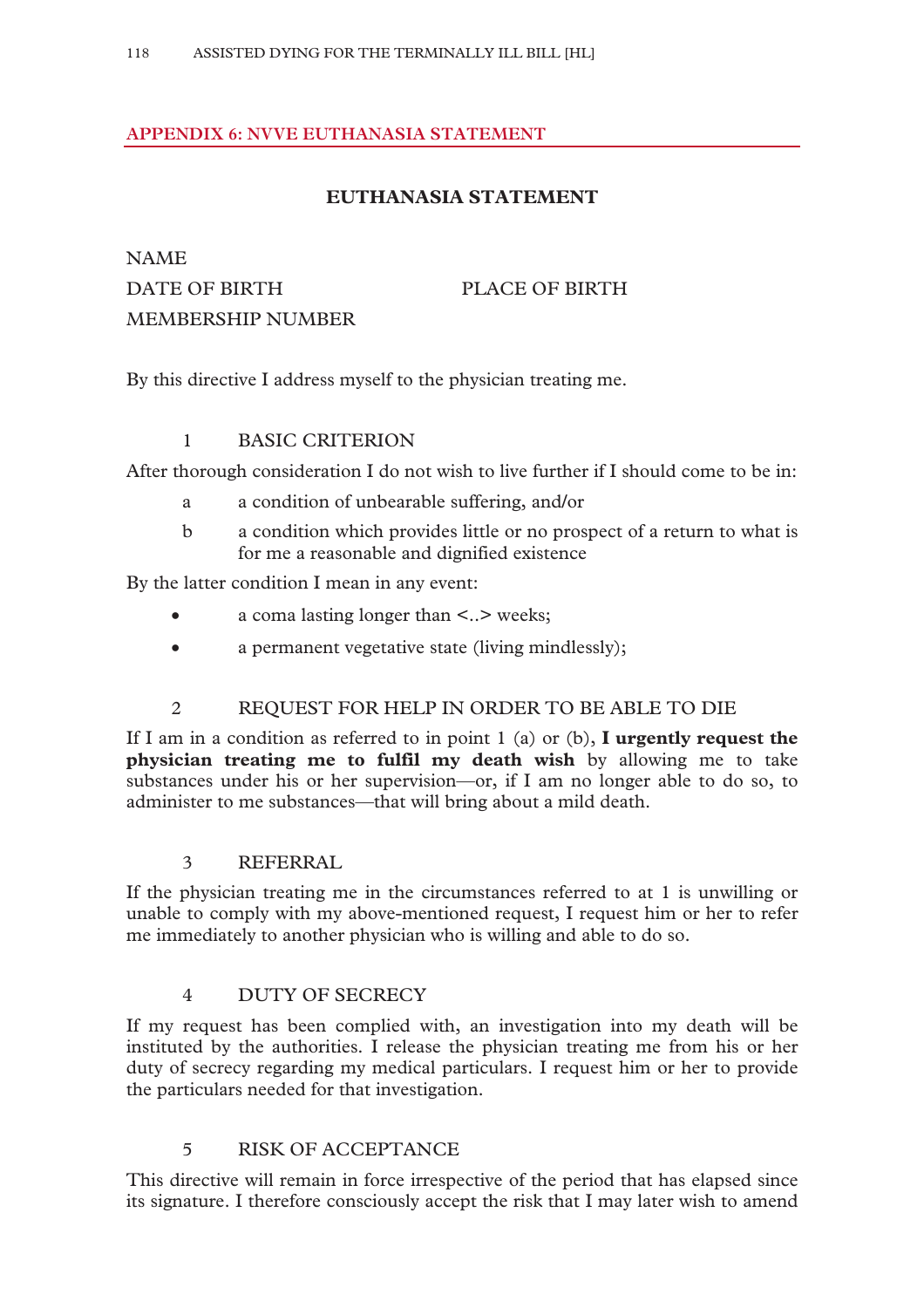or revoke it, but am then no longer able to do so. I do this in order to exclude a greater risk, namely that I should have to continue living in circumstances that are not acceptable to me.

## 6 DEPOSIT

I will deposit a copy of this directive with my family doctor or any other physician treating me and with my representative (or deputy representative).

## 7 REPLACEMENT

I hereby replace my previous euthanasia statements.

The oldest of them was signed on <…………….>.

## 8 SIGNATURE

I have given careful thought to this directive and to the additions signed to me. I am very clear about my wishes on medical matters. To use the terms of the law, I am "able to make an informed decision about my interests in this respect".

PLACE DATE SIGNATURE

## 9 ADDITIONS

In so far as they are **ticked** and **signed**, I understand the following to be included in the situations referred to in point 1:

| a: |  | a life with serious, permanent paralysis. |  |
|----|--|-------------------------------------------|--|
|----|--|-------------------------------------------|--|

DATE SIGNATURE

b: being totally dependant on other persons for such general daily activities as eating, drinking, going to the lavatory, dressing and undressing.

DATE SIGNATURE

c: having a handicap such as being blind or virtually blind and/or deaf and/or virtually deaf which make it impossible or virtually impossible for me to perform what are for me worthwhile activities such as reading, writing, watching television, listening to music, and doing manual work or handicrafts.

DATE SIGNATURE

- d: having a severe impairment or continuing degeneration of my mental faculties, as a result of which I, for example,
	- no longer know who I am or where I am,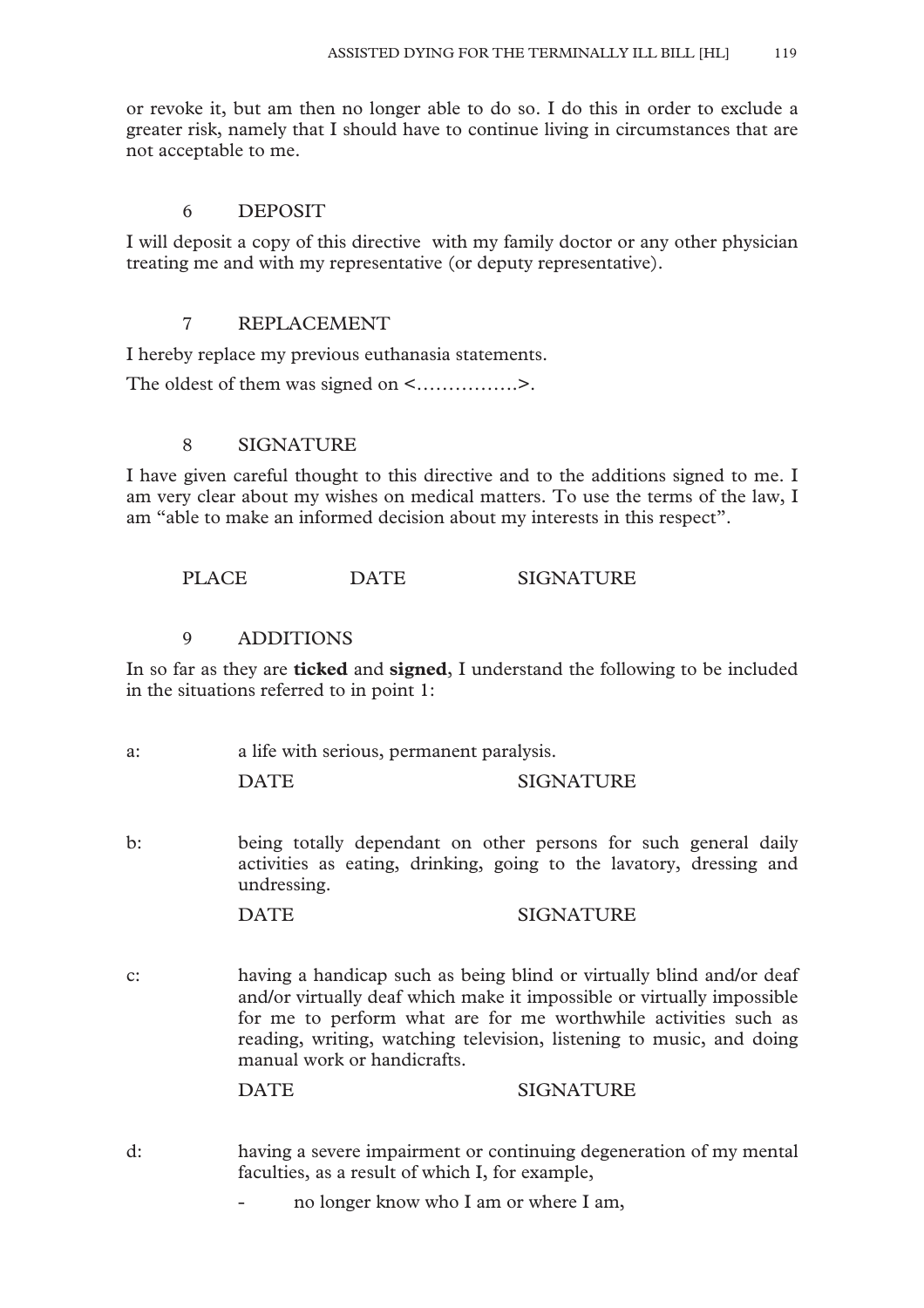- have lost my capacity to communicate;
- no longer recognise those dear to me;
- must be confined because I would otherwise go wandering.

DATE SIGNATURE

# 10 PERSONAL ADDITION (only if ticked and signed)

Owing to my personal circumstances I have written an addition to this directive. The addition is attached to this directive and forms part of it.

#### DATE SIGNATURE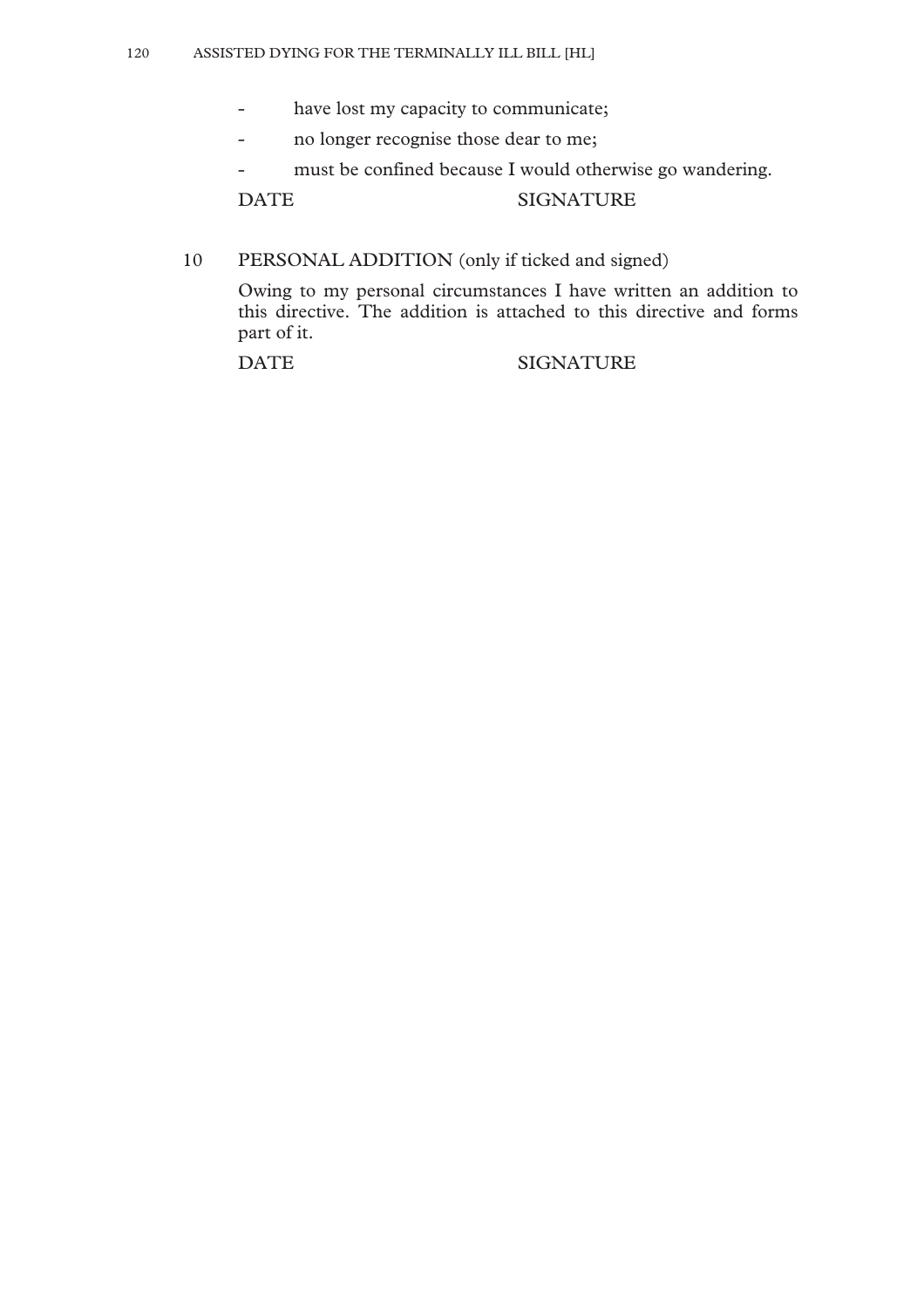# **APPENDIX 7: PUBLIC OPINION ON THE LEGALISATION OF EUTHANASIA/PAS: A RESEARCH REVIEW CARRIED OUT BY MARKET RESEARCH SERVICES, DECEMBER 2004**

## **FOREWORD: BRIEF SUMMARY OF FINDINGS**

1. This report summarises available research findings, mainly focused on the last 10 years or so, on the subject of attitudes to the legalisation of euthanasia and physician-assisted suicide among the general public and the health sector.

2. The findings should be treated with great caution. Very little research exists which is built on techniques appropriate for so complex and sensitive a subject as euthanasia and whether/how it should be legalised. Research sponsors frequently appear to have been more concerned to achieve statistics for media consumption than to work towards achieving a comprehensive understanding of public and health sector attitudes.

3. Among the general public, research findings over many years suggest, at least at face value, that there is a widespread and growing concern to legalise the situation of the terminally ill who wish to die and those prepared to help them.

4. Opposition to the legalisation of euthanasia/PAS is most readily linked to "religious" attitudes to life as sacred. The concept of passive euthanasia (withdrawal/withholding of treatment) appears as relatively uncontentious.

5. The concept of Living Wills is generally supported in the small amount of mention given, though there is some feeling that doctors should not necessarily be *obliged* to follow them.

6. Views on potential implications of legalising euthanasia/PAS, for specific groups of individuals and for society in general emerge only in occasional strands of research. There are suggestions that older people may become nervous of entering hospital and that those who are dependent on others may feel motivated to request euthanasia. There are marginal suggestions that trust in doctors and nurses may suffer some erosion.

7. Disabled people's views are not clear from the sources which are less than adequate for the purpose and tend to be somewhat contradictory in their findings.

8. Public involvement in decisions around the legalisation of euthanasia/PAS is requested strongly (referendum) in surveys in Isle of Man and Guernsey, but not explored elsewhere.

9. Illegal euthanasia was also thought to sometimes occur by very many on these two islands, but the question does not feature in mainland research.

10. Politicians' views of the legalisation of euthanasia/PAS appear to differ markedly from those of the general public, with only a diminishing minority in favour.

11. Doctors also appear to be notably less in favour of legalising euthanasia than the general public. Variations in the format and in the quality of research into medical sector views make summary difficult. At "face value", the results suggest that support for legalising euthanasia is diminishing latterly, after expanding over a number of years.

12. Euthanasia/PAS appears to be an area of difficulty and dilemma for doctors. Many have received requests to provide help but the data varies as to how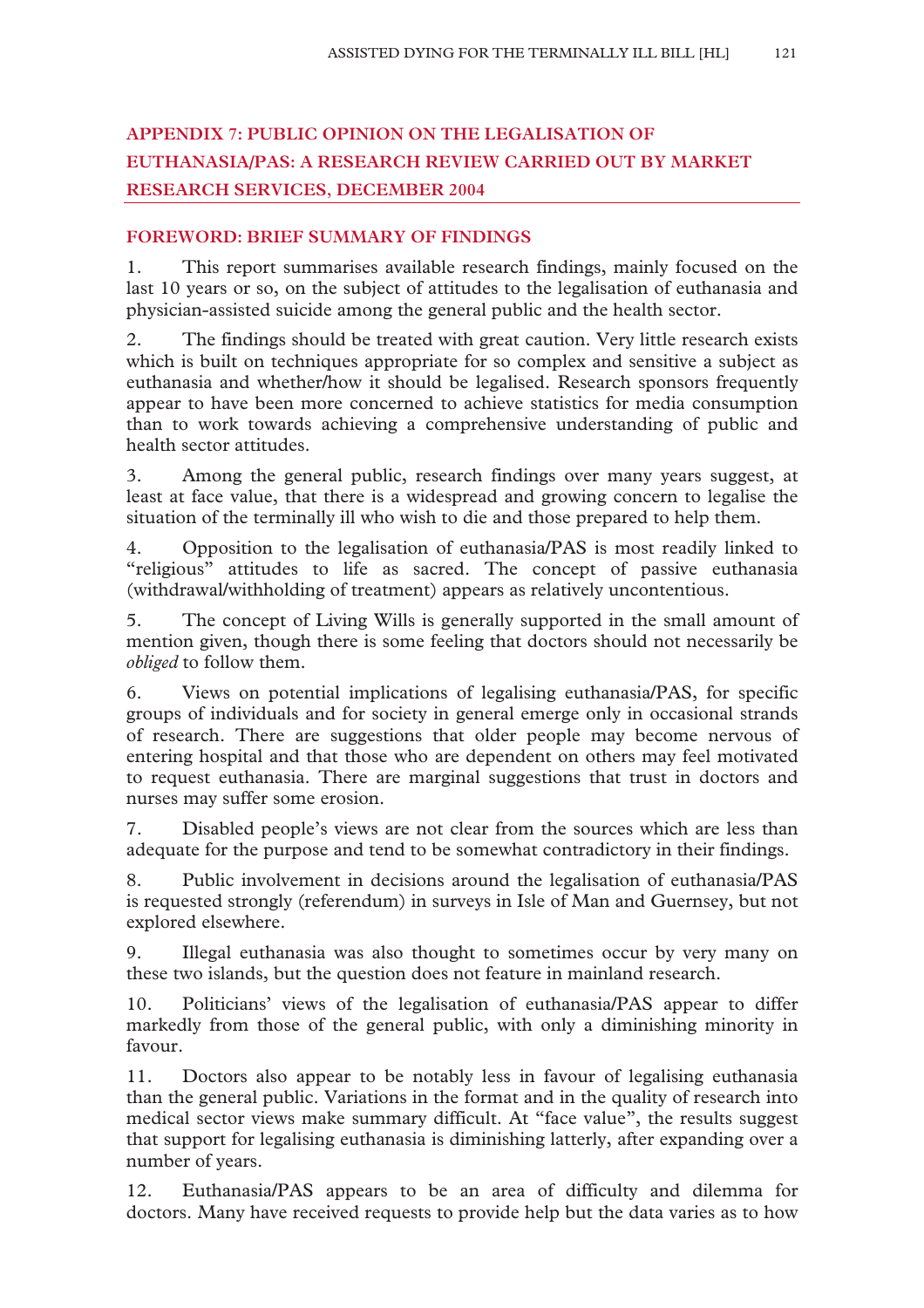many have helped patients wishing to die to do so. Most doctors appear to believe that the incidence of illegal euthanasia/PAS is small, but sources vary somewhat. There is some suggestion that those who have been asked to provide help to die are more open than others to the concept of legal reform. GPs appear generally to be more open to reform than hospital specialists.

13. Geriatricians form the only specific medical group who appear, in one study, as strongly opposed to legal reform, principally because of potential pressure on old people to request euthanasia—and a sense that the social processes of dying and grieving might become undermined.

14. Nurses' views are not very visible. A recent *Nursing Times* readership poll (for which satisfactory details were not available) suggested that 2:3 nurses would like euthanasia to be legalised.

15. Pharmacists' views appear (from one limited study) to be largely in line with doctors—less than half were in favour of legalising PAS. The sample was split on whether they should/would willingly dispense drugs for suicide.

16. The palliative care sector is represented in one qualitative study, which suggests that, although some support the concept of legalised euthanasia, there are many concerns about the potential impact on care and on relationships between doctors, carers and patients.

17. The key conclusion of this report is that, although *some* idea of the basic attitude of the general public is available through research sources, this does not amount to an authentic picture of public opinion which is in any way comprehensive. Deliberative research techniques, unused so far for this subject, which can produce an account of *informed* public opinion, are recommended if a proper understanding of public opinion is to be achieved. This suggestion is also made with regard to the health sector, where much of the research carried out has been too limited in value to rely on for the purposes of informing decisions on the reform of current legislation.

# **1. INTRODUCTION**

The House of Lords Select Committee on the Assisted Dying for the Terminally Ill Bill requested a survey to be carried out of any existing sources of information on public attitudes to euthanasia and physician-assisted suicide (PAS), including the attitudes of those in the health sector.

The objectives of the study were to:

- identify what research had been carried out in recent years into public attitudes to euthanasia/PAS
- to provide an account of the main findings as relevant to the Committee's purposes
- as far as feasible, to examine each element of research and make a judgement as to its validity, relevance and usefulness for understanding public and health sector attitudes to the given topic

Some research sources were identified in advance by the Clerk to the Committee and others by COI Communications. Others became apparent in the course of following up initial sources and through internet searches. The Voluntary Euthanasia Society was particularly helpful in identifying relevant pieces of research, as was the Pro-life Alliance and a range of other individuals who had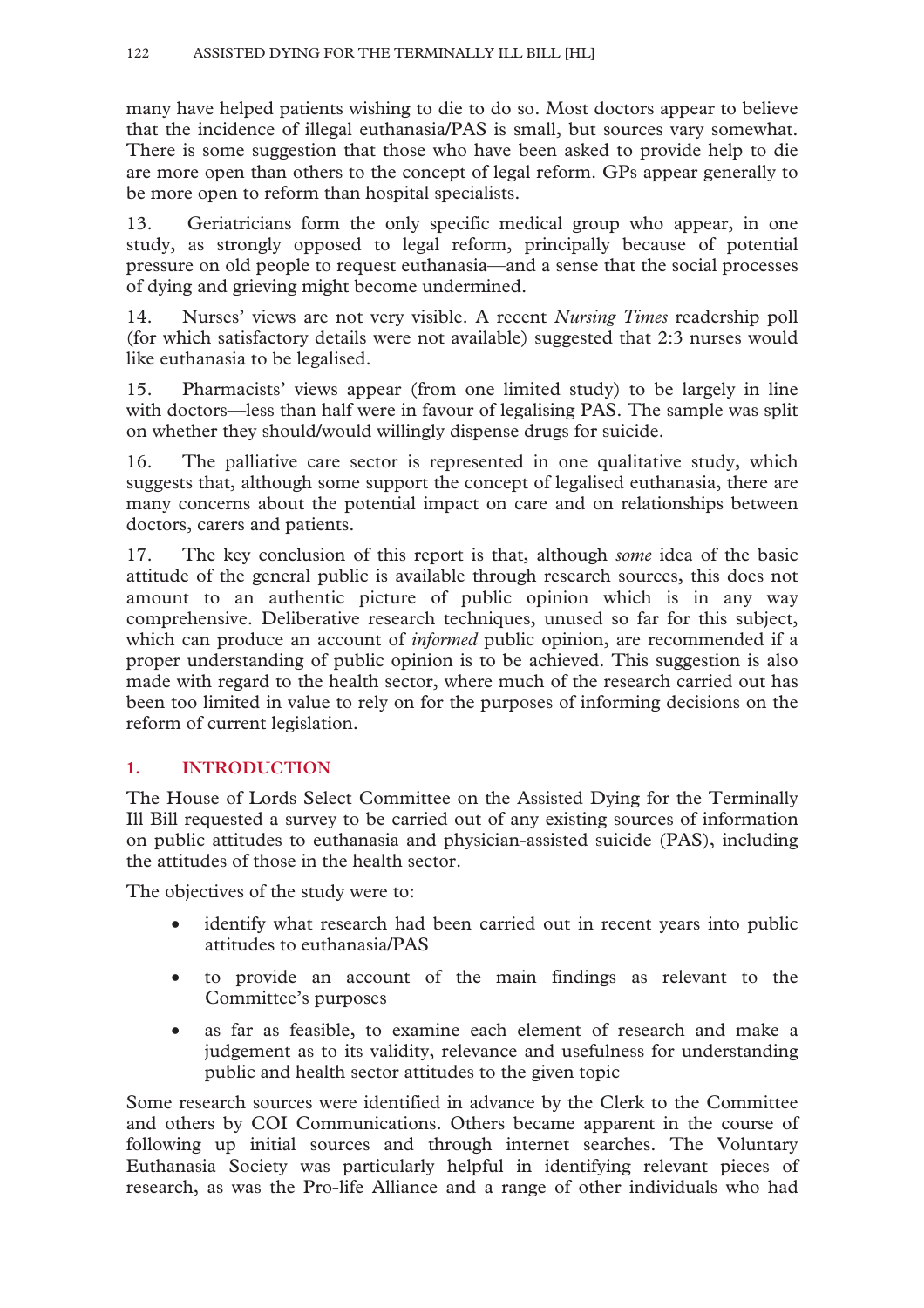been involved in commissioning, carrying out or publicising specific research projects.

Note on terminology: In general, the concepts of "euthanasia"—*active* euthanasia, unless otherwise stated—and "physician-assisted suicide" are distinguished wherever the data allows. Only in some of the data are the two potential roles of the doctor distinguished—providing drugs/information for suicide or, at the patient's request, administering drugs calculated to kill. Essentially, the debate is about the concept of doctors helping very sick patients who wish to die, to do so at a time of the patient's choosing, and it is to this over-riding concept that the term "euthanasia" mainly refers when used without qualification.

## **2. RESEARCH SOURCES**

 $\overline{a}$ 

A list of the main research sources consulted for this project appears as an appendix. These are numbered and are frequently referred to by number throughout the text.

Overall, there is not a great deal of reliable detailed guidance available as to attitudes to euthanasia/PAS, especially among the general public. Virtually all the studies identified are quantitative in nature, drawing upon a variety of sample sizes and types, some clearly more adequate than others. In general, both the questions posed and the analysis of the responses tend to be limited in scope. There is little evidence of the employment of in-depth exploratory research techniques such as would conventionally be used to provide an initial understanding, especially of complex, sensitive topics such as euthanasia/PAS, to guide survey design and fuel the understanding of quantitative results.

As a result, the quantitative techniques employed, which by definition are capable of providing breadth more than any depth of understanding, often tend to produce findings which at best may be considered one-dimensional. Simple, direct questions, placed without a proper explanatory context and with limited options for reply can sometimes produce results which may in fact be misleading.

Omnibus surveys, ongoing questionnaire surveys of nationally-representative samples, which can include a wide variety of topic areas, depending on the mix of clients at any given time, are used very widely in the sources consulted for this project. Omnibus surveys are particularly useful for simple issues such as consumer choices or, in social topics, where respondents can be assumed to have a broad understanding of the topic area and of the consequences implied by particular response options. Where these conditions cannot be assumed and, as with euthanasia, the issues are potentially complex and far-reaching, the omnibus may not be the ideal tool for providing understanding. This seems to be particularly the case with surveys of the general public, where an understanding of the potential impact of euthanasia/PAS legislation clearly cannot be assumed.

A relatively recent development in United Kingdom research techniques is the use of panels of respondents who are paid for their participation in omnibus surveys. (E.g., 9, 11, 12, 13, 23, 25). This practice tends to produce very high response rates, with hopefully no negative implications for the quality of the response.<sup>∗</sup>

<sup>∗</sup> Practitioners of panel surveys claim that the financial motive and the familiarity with responding to surveys which inclusion within a panel can bring do not interfere with the process of obtaining authentic responses. Set against this is the traditional concern of the United Kingdom market research industry that spontaneity can be eroded by over-exposure to requests for response.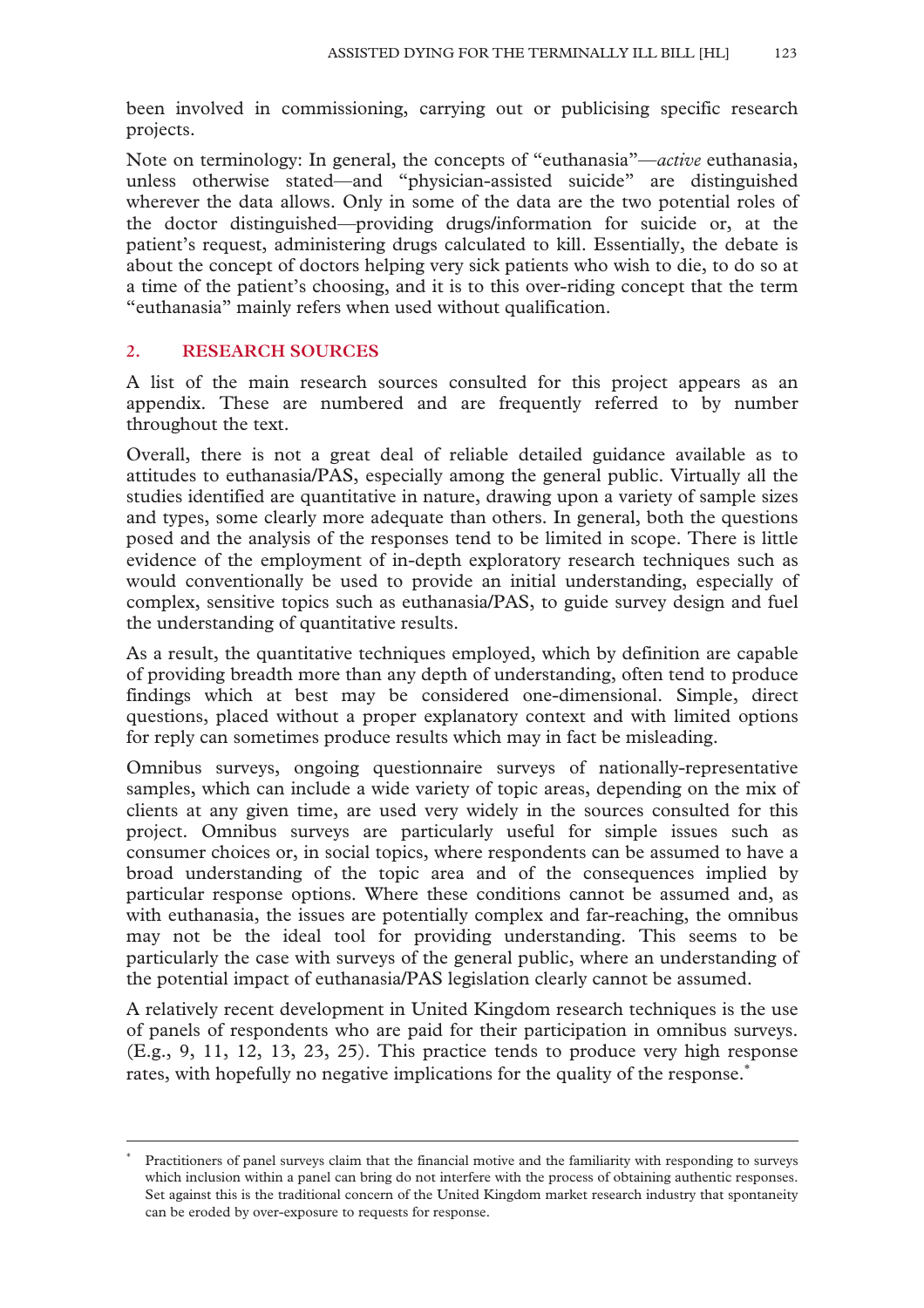Additionally, other research techniques used in the sources, such as postal or web surveys, may produce some bias in the response to the degree that respondents may effectively be self-selecting. In theory, this can be particularly problematic with a topic such as euthanasia which tends to invite passionate responses from various directions.

This theme, of the limitations of much of the research considered in this report for the purposes of gaining a real understanding of attitudes to euthanasia, is continued in Section 5 Conclusions, where suggestions are made for building upon what is already achieved.

## **3. GENERAL PUBLIC ATTITUDES TO EUTHANASIA/PAS**

# *3.1 BASIC ATTITUDES TO EUTHANASIA/PAS*

It is unfortunate that most of the research carried out into public attitudes to euthanasia lack significant depth and provide relatively one-dimensional results. As explained in Section 2, the research techniques which have mainly been employed have been those with the least capacity to deal with complex and sensitive issues such as euthanasia. In most cases, respondents were given only very limited options for response to relatively simple, direct questions without any context of explanation of what wider implications there might be from a change in the law for individuals and for society.

Nevertheless, it is evident that there is a great deal of sympathy within society, at least for the *concept* of euthanasia, and it seems likely that the level of sympathy has grown in recent years. Evidence for this can be drawn from numerous polls carried out over the last 20-30 years. A small number of them make some attempt to include some of the complexity of the subject within their questioning, but in general the issue of euthanasia is presented very simply. The key questions generally ask respondents their attitude to a change in the law which would favour those who:

- Are terminally ill
- Are in great pain
- Have made it clear that they do not wish to continue living and
- Need help to die

The questions posed and the overall responses are tabulated below, in rough chronological order.

## *1987 MORI Poll*

The earliest survey for which detailed results were available is the 1987 MORI poll conducted as part of the regular MORI omnibus survey and sponsored by two organisations active in the Pro-life movement—*Doctors Who Respect Human Life* and the *Human Rights Society.* 

The key question in this survey relating to basic attitudes to euthanasia was Q.2 of a total of 8:

*I would like to ask you some questions about euthanasia. By euthanasia I mean when a doctor is allowed by law to terminate the life of a patient.*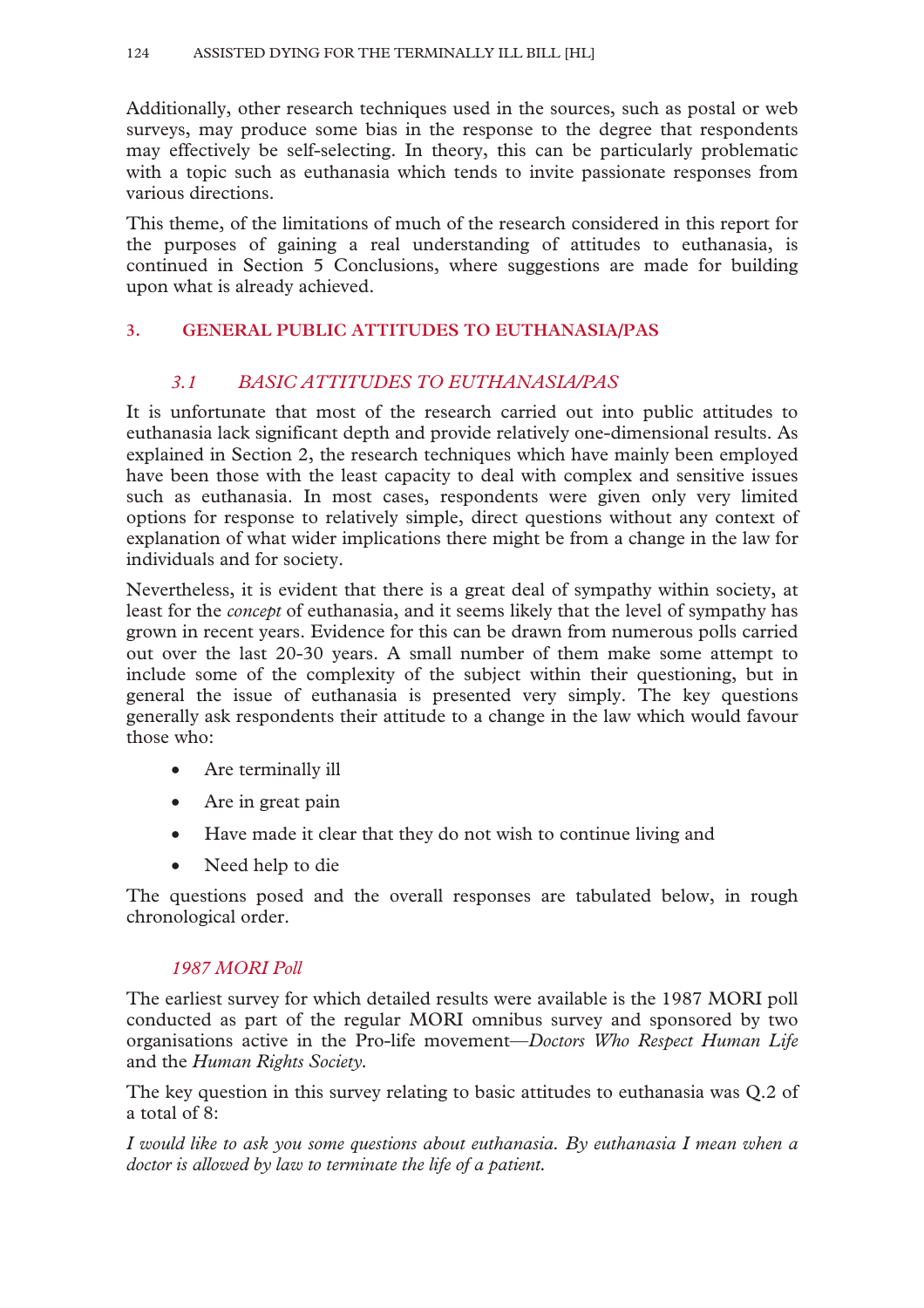*In Holland some doctors carry out euthanasia when their patients request it, by giving sedatives and injecting muscle relaxants so as to paralyse breathing. Some people have said the law in Britain should be changed so as to allow euthanasia in some circumstances as is done in Holland. Others believe the law should not be changed. Looking at this card, which of these options comes closest to your view?* 

Results (1808 respondents)

| Euthanasia should be made legal in all cases when the patient requests it                                                         | 23%   |
|-----------------------------------------------------------------------------------------------------------------------------------|-------|
| Euthanasia should be made legal only when a patient who requests it is<br>suffering from a severe illness and is in a lot of pain | 49%   |
| The law should not be changed so as to allow euthanasia                                                                           | 19%   |
| Don't know                                                                                                                        | $9\%$ |

The question presents respondents with what might be termed a fairly stark picture of the process of euthanasia *"…to paralyse breathing"* but nonetheless half the sample were sympathetic to physician-assisted death in circumstances of severe illness and great pain—and almost a quarter appeared to believe in euthanasia "on request". Only one in five stand out against the idea of legalising euthanasia. MORI comment with apparent justification that the survey as a whole indicates that *"public opinion is somewhat more in favour of than opposed to the idea of legalising euthanasia in Britain"* (1*).* 

Again, it is important to repeat that even a survey as carefully constructed and objectively analysed as this one is, cannot be viewed as presenting more than a superficial view of public attitudes to euthanasia because of the limitations of the research technique employed. However, the survey has a broader scope than some in that it asks a number of questions relating to the possible implications of legalising euthanasia in terms of the impact on elderly patient attitudes to health care, and the potential role of relatives for patients no longer able to communicate etc.—which are covered separately below.

## *1984-1995 British Social Attitudes Survey*

The *British Social Attitudes Survey* (BSA), from the National Centre for Social Research, is widely acknowledged as an important source of understanding of public attitudes with regard to a range of social, political and moral issues. For many years NatCen has contributed importantly to the development of methodologies and of standards within the field of social research. Unlike standard omnibus surveys, which tend to produce raw data for clients and at best a summary analysis of the main findings, BSA data is expertly analysed and findings are presented within a broad context of the general understanding of trends in public attitudes which is generated by the survey as a whole.

The BSA survey of public attitudes to euthanasia also differs from many others in at least one potentially important aspect—it is not commissioned by any outside organisation with a commitment to one side or other of the euthanasia debate. The funding of this element of BSA by the Nuffield Trust has no implications whatsoever for the objectivity of the coverage.

BSA (1995) claims that there is in the United Kingdom "widespread and increasing support for the legalisation of euthanasia- in certain circumstances". To the simple question –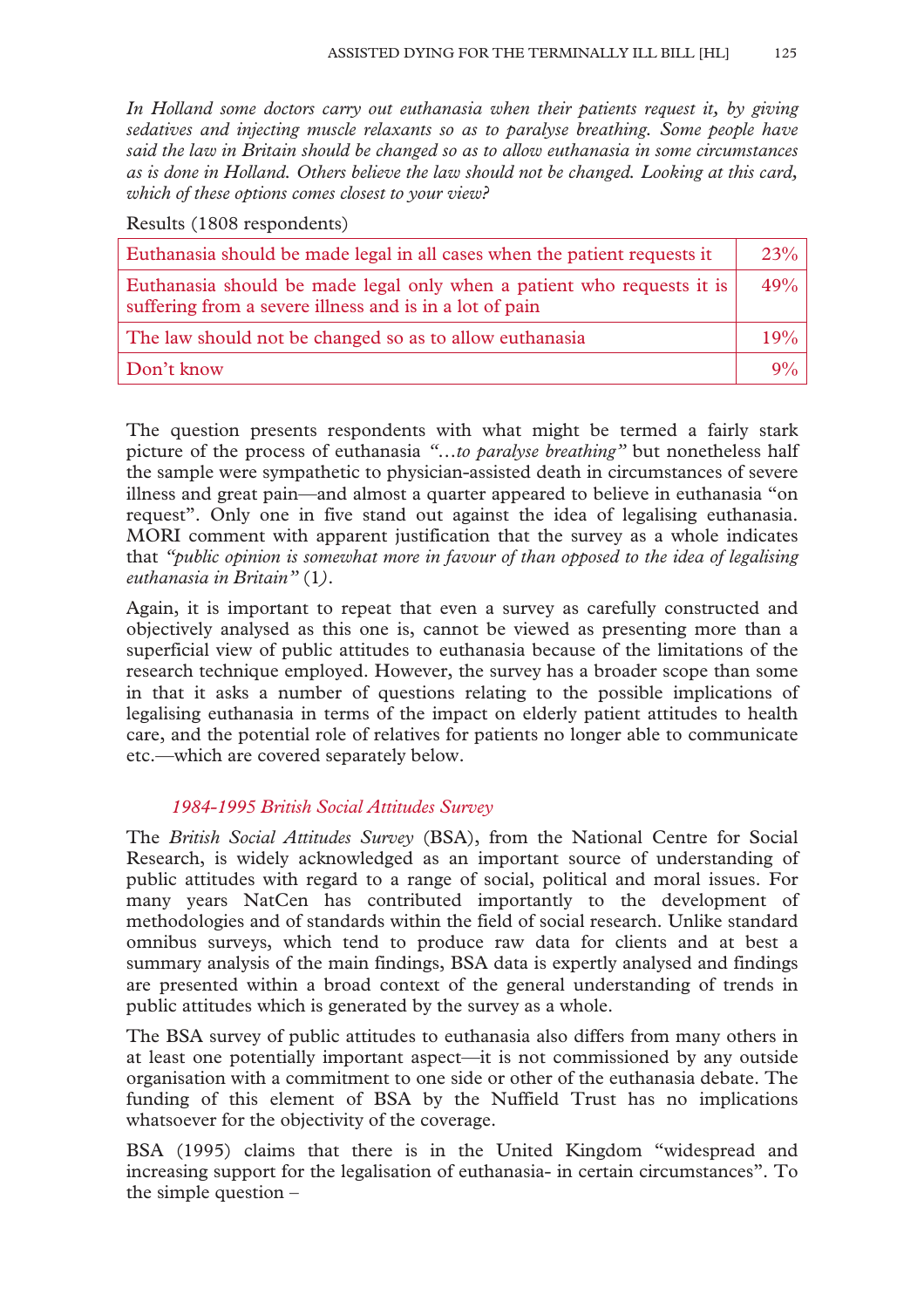*Suppose a person has a painful incurable disease. Do you think that doctors should be allowed by law to end the patient's life, if the patient requests it?* 

|                                 | 1984          | 1989          | 1994          |
|---------------------------------|---------------|---------------|---------------|
|                                 | $\frac{0}{0}$ | $\frac{0}{0}$ | $\frac{0}{0}$ |
| Yes, the law should allow it    | 75            | 79            | 82            |
| No, the law should not allow it | 24            | 20            | 15            |
| <b>Base</b>                     | 1562          | 1274          | 1000          |

- the overall trend in response is clear:

BSA 1995 (fieldwork 1994/report 1995) focused upon euthanasia in greater depth than before and discovered that attitudes towards legalisation are more complex than the single question given above might be taken to suggest. Varying levels of support for euthanasia are expressed, linked to particular circumstances. Support is highest when the case involves an individual not expected to recover consciousness and on a life-support machine (86%) and in the case of an incurable and painful terminal illness, such as cancer (80%). Euthanasia for someone not expected to recover consciousness, but *not* on a life-support machine, reduces to 58% (in these cases, the support of relatives is assumed). 51% support the legalisation of euthanasia for those who become *totally* dependent on others, 44% for a non-painful terminal illness and 42% for a painful illness which is not terminal. Support for legalising euthanasia for any who are simply tired of living drops to 12%.

BSA proffers these findings more as indications of the complexity of the issues, rather than as definitive statements of public opinion. Complex processes of analysis of the survey findings reveal that there is, for example, no significant link between age and attitude to the legalisation of euthanasia, but there is a significant (negative) link with the practice of religion and with general attitudes to life as sacred, such as tend to be derived from religion. The survey concludes that the apparent trend towards the belief that euthanasia should be legalised in certain circumstances is part and parcel of a broad process of secularisation in western society—and as such, seems set to grow. It notes that neither of the "principled" approaches of those for or against legalising euthanasia—liberty of the individual/duty of the state to preserve life—adequately represents the more pragmatic approach taken by most individuals when asked to view the issue on a case by case basis.

## *1976-1993 NOP for the Voluntary Euthanasia Society*

The following question was asked in four surveys within this period:

*Some adults say that the law should allow adults to receive medical help to an immediate peaceful death if they suffer from an incurable physical illness that is intolerable to them, provided they have requested such help in writing. Please tell me whether you agree or disagree with this?* 

A simple "agree/disagree" response is required in the rather emotive context of the contrast drawn between an "intolerable" state of existence and the promise of an "immediate, peaceful, death" through "medical help". The question is not unfair but it seems to invite agreement more than disagreement. In four omnibus surveys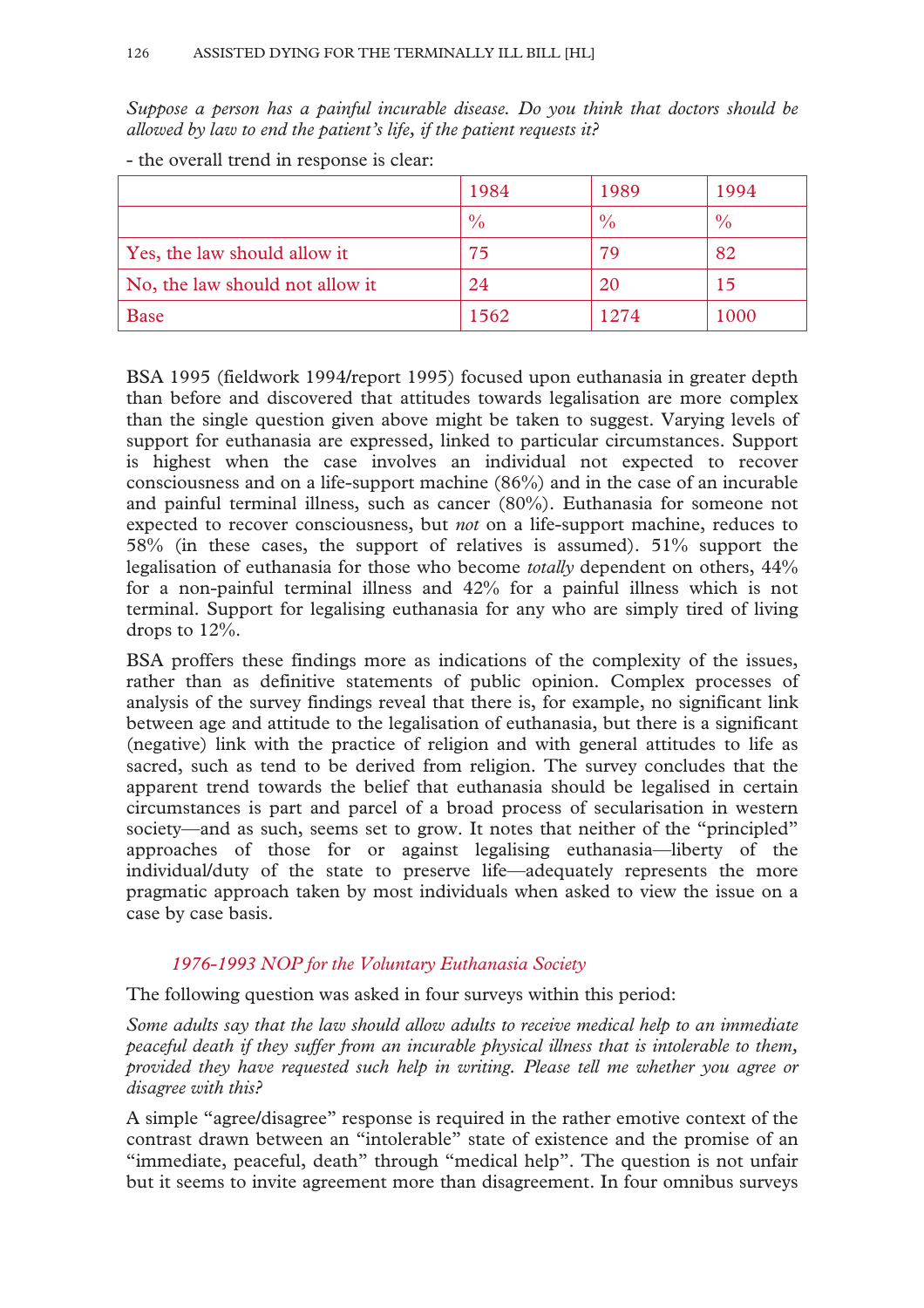| Year | % For | % Against | % Undecided |
|------|-------|-----------|-------------|
| 1976 | 69    | 17        | 14          |
| 1985 | 72    | 21        | 8           |
| 1989 | 75    | 16        | 9           |
| 1993 | 79    | 10        |             |

over a period of 17 years, the question was answered as follows by a nationally representative sample of around 2000 individuals aged 15+:

For the reasons given earlier, these results cannot be taken purely on "face value", nevertheless the apparent trend towards agreeing with the *concept* of legalising medical intervention for an assisted death cannot be dismissed, especially as it emerges in other surveys around this time, including the two surveys already quoted.

## *2002-2004 NOP for the Voluntary Euthanasia Society*

More recent NOP omnibus surveys for VES ask the following question.

*Do you think that a person who is suffering unbearably from a terminal illness should be allowed by law to receive medical help to die, if that is what they want, or should the law not allow them to receive this medical help to die?* 

Again, respondents are invited to respond simply *Yes, No* or *Don't Know*. In October 2002, this was the only question asked, but in July 2004, the question was one of seven. In both cases, the sample was significantly smaller than for the previous surveys (1000 and 790, respectively), indicating slightly lower levels of reliability, though this factor lacks significance in the context of the dominant number of respondents agreeing with the (first part of) the question.

| <b>Survey Date</b> | $\%$ Yes | $\%$ No | % Don't know |
|--------------------|----------|---------|--------------|
| October 2002       | 81       |         |              |
| July $2004$        | 82       |         |              |

Again, high levels of sympathy are indicated for physician-assisted suicide for the terminally ill who are "suffering unbearably" though, as before, these results provide no guarantee of public understanding in any depth of the issues involved.

## *Guernsey/Isle of Man 2004*

Small sample omnibus research (500 respondents) was held for VES by NOP in Guernsey and Isle of Man at a point that the issue of euthanasia was current within the local parliaments. The key question intended to measure basic attitudes to euthanasia varied slightly in format between the two locations but effectively brought a confirmation that feelings on these islands are roughly similar to those expressed in mainland United Kingdom.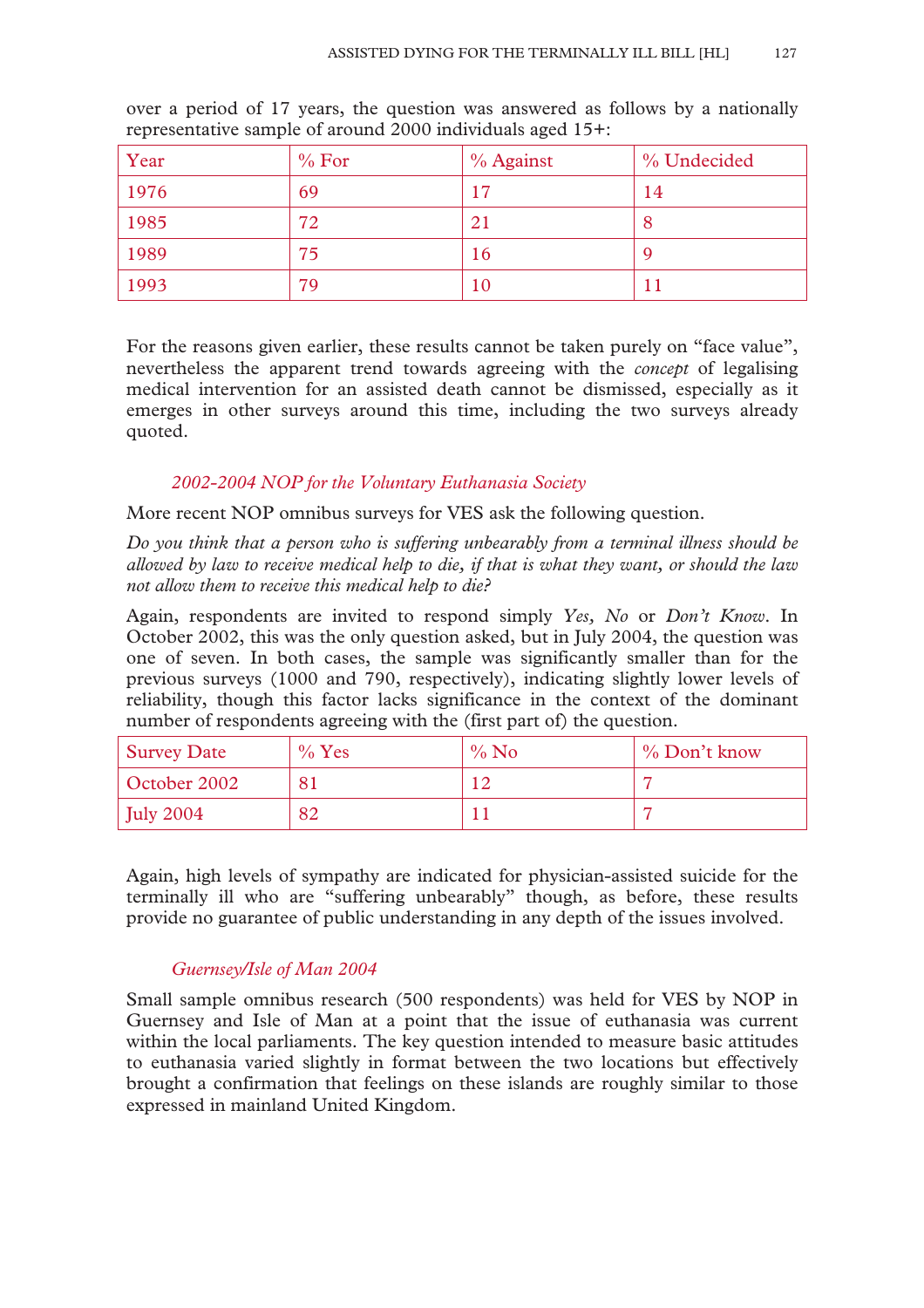#### *Guernsey*

*Do you think that a Guernsey resident who is suffering unbearably from a terminal illness should be allowed by Guernsey law to receive medical help to die, if this is what they want, or should the law not allow them to receive this medical help to die?* 

| Yes        | $77\%$ |
|------------|--------|
| $\rm No$   | 16%    |
| Don't know | $7\%$  |

#### *Isle of Man*

*On the Isle of Man, it is a criminal offence to assist a person to commit suicide. Do you think this law should be changed so that assisting a person to commit suicide is no longer a criminal offence…* 

| Under any circumstances?                                 | $7\%$ |
|----------------------------------------------------------|-------|
| When that person is suffering from an incurable disease? | 68%   |
| Under no circumstances whatsoever                        | 21%   |
| Don't know                                               | $4\%$ |

#### *'Straw polls'/reactions to the Diane Pretty case*

A number of media polls have been held on the subject of euthanasia, mostly in the wake of the Diane Pretty case. These are less reliable as thermometers of public opinion even than conventional omnibus surveys, mainly because they are based on self-selecting audiences, and tend to use simplistic question formats, often with no response functions beyond Yes/No. Importantly, in relation to the Diane Pretty case, these polls functioned within the emotionally charged context of media coverage of that event. The results have tended to be even more strongly in favour of the legalisation of euthanasia than more conventional polls.

The Voluntary Euthanasia Society have publicised the following findings for 3 polls held between 20<sup>th</sup> and 26<sup>th</sup> August 2001:

#### *Teletext poll*

*We asked you if you back a terminally ill woman's wishes to die without her husband facing prosecution.* 

| Yes            | 90% |
|----------------|-----|
| N <sub>o</sub> | 10% |

#### *Independent on Sunday*

*Diane Pretty, who suffers from motor neurone disease, began her legal battle last week to establish that her husband will not be prosecuted if he helps her to commit suicide. We asked: should people have the right to die when they choose?*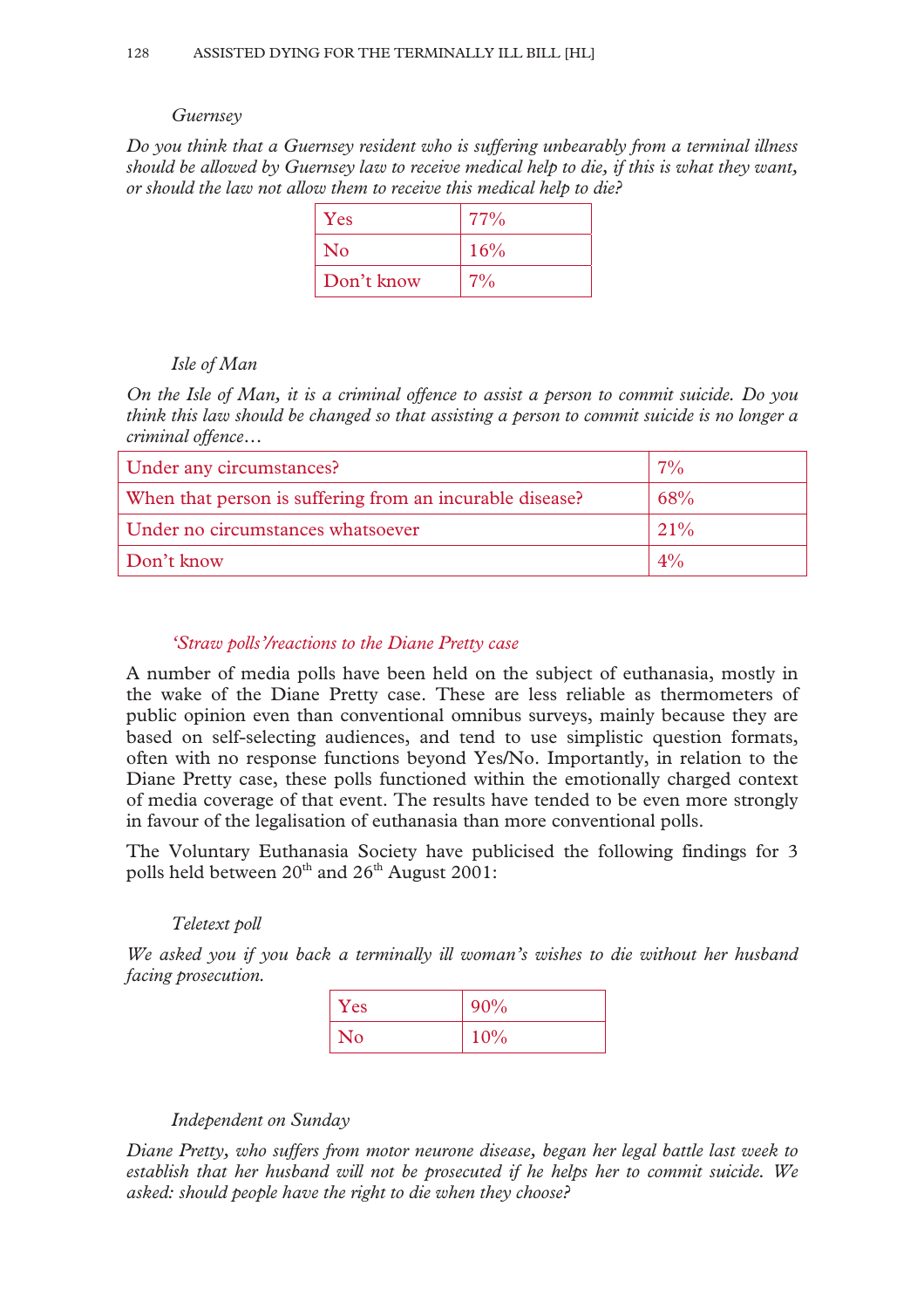| Yes         | 85%       |
|-------------|-----------|
| <b>No</b>   | 15%       |
| <b>Base</b> | Not given |

## *Sky Interactive Poll*

*Euthanasia: should it be legalised?* 

| Yes         | 84.5% |
|-------------|-------|
| No          | 15.5% |
| <b>Base</b> | 3563  |

# *Heaven and Earth Show, September 26<sup>th</sup> 2004*

A more recent media poll was held by the BBC Religion & Ethics programme *The Heaven and Earth Show.* In the wake of a discussion of the topic, viewers were invited to respond by email, text or phone to the question:

*Should assisted suicide be made legal?* 

Again, only Yes or No answers were sought, with the following results:

| Yes            | 73%       |
|----------------|-----------|
| $\overline{N}$ | 27%       |
| <b>Base</b>    | Not given |

At best, these polls can be said to offer no challenge to a basic assumption in favour of the concept of legalising euthanasia as indicated in the various surveys detailed above. However their real value for gauging public opinion more meaningfully is perhaps best summed up by the series producer for the programme last quoted:

"This is no more than a straw poll, based on random input from viewers .There is no pretence that the sample is scientifically selected or in any way representative of public opinion as a whole"

# *3.2 PUBLIC ATTITUDES TO EUTHANASIA/PAS: SPECIFIC ISSUES*

Various issues linked to attitudes to euthanasia/physician-assisted suicide appear in the findings of specific surveys and any research results of interest for broadening the understanding of public attitudes to the legalisation of euthanasia/PAS are summed up here.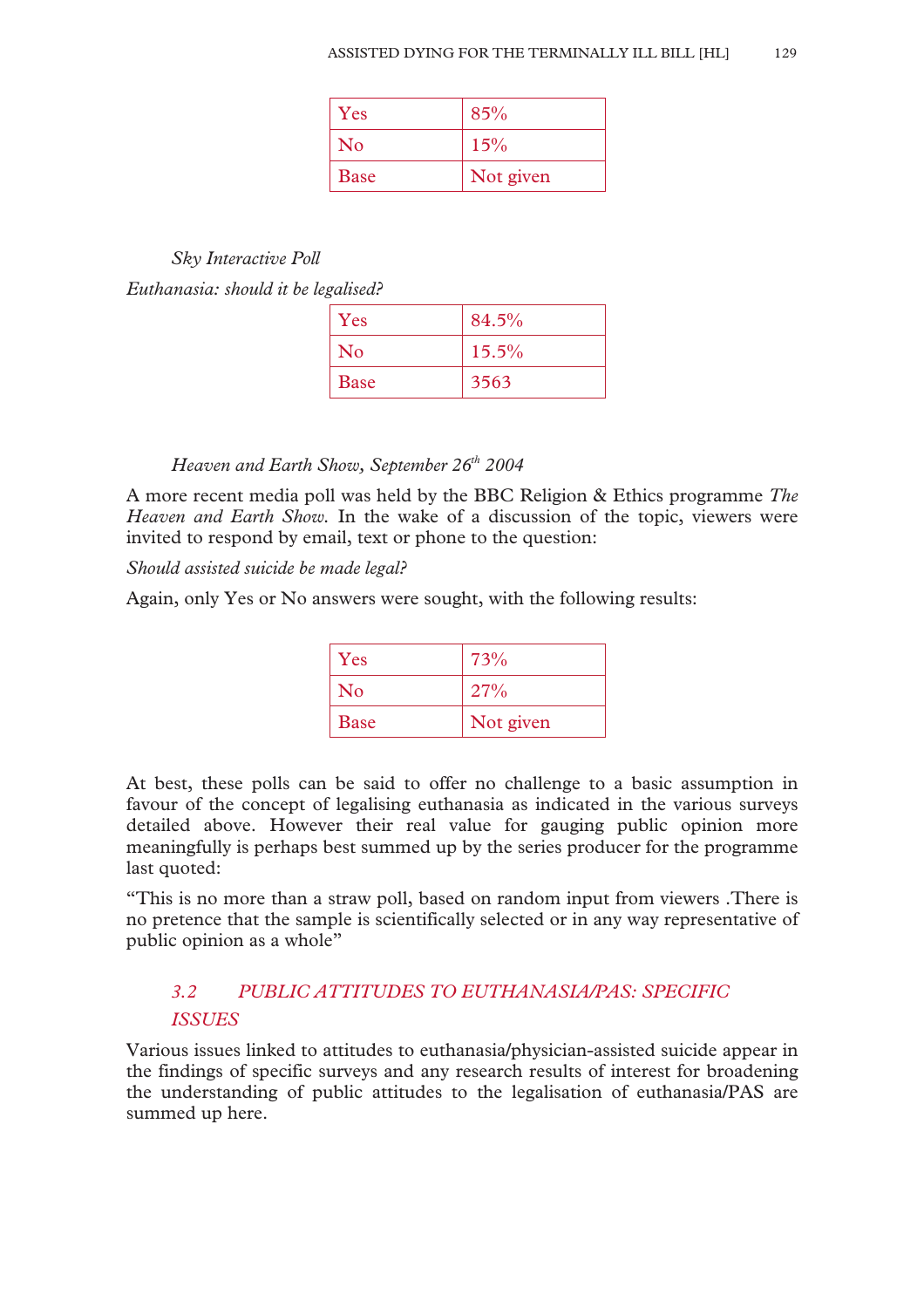# *What differentiates those for from those against euthanasia?*

In fact few of the surveys are able to throw much authoritative light on the sociodemographic make-up of the two "sides" of the euthanasia debate (as constructed by the general tendency to treat the topic on a simple basis of agreement/disagreement). The best source for providing some commentary upon apparent differences between the two "groups" remains the *British Social Attitudes* survey of 1994/95. This suggests that, at least at that time, opponents of the concept of euthanasia were inclined to be found among people who, relative to those in favour of euthanasia, tend to be:

- Regular churchgoers
- Ethnically mixed those most in favour tend to be mainly white
- Scottish (the only regional bias to emerge)
- Able-bodied
- Less educationally qualified
- More committed to "sanctity of life" issues—anti-abortion/suicide/capital punishment (the last is the least sure)

Importantly, there appeared to be little or no link with age, gender or social class, nor with party political identity.

# *Attitudes of disabled people*

 $\overline{a}$ 

There are three sources claiming some insight into attitudes of disabled people to euthanasia—(2), (10), (11). BSA (2) notes that disabled people are more proeuthanasia than able-bodied people, but that this link is only significant among young disabled people. The link is interpreted in terms of a higher level of sympathy for pain and dependency, gained through personal experience.

A January 2003 survey for the Disability Rights Commission (10) was based on an in-house constructed web poll of 162 individuals, 56% of whom categorised themselves as disabled. The results suggest that disabled people are more concerned (than others are) for disabled people to be protected against discrimination in potentially end-of-life medical treatment—and less concerned (than others are) for euthanasia to be legalised for disabled people. The value of the survey is somewhat circumscribed both by the small size of the sample and the self-selecting nature of the research technique employed.

In November 2004, a YouGov omnibus survey for VES was answered by 2091 respondents, around a quarter of whom categorised themselves as disabled on the basis of a definition drawn from the Disability Discrimination Act<sup>\*</sup>. The results suggest that disabled people support the Assisted Dying for the Terminally Ill Bill as strongly as able-bodied people (80%) and also that, should euthanasia be legalised, they would continue to trust doctors as much as they do at present. Disabled people also appear to believe slightly more strongly than others that the law currently discriminates against terminally ill disabled people who wish to commit suicide but need assistance to do so. The results also suggest that disabled people are slightly more likely than others to believe that the Bill would improve society's view of disabled people.

<sup>∗</sup> This refers to a mental or physical impairment which has had an adverse effect upon the ability to carry out normal day to day activities, but does not incorporate any concept of degree of adverse effect.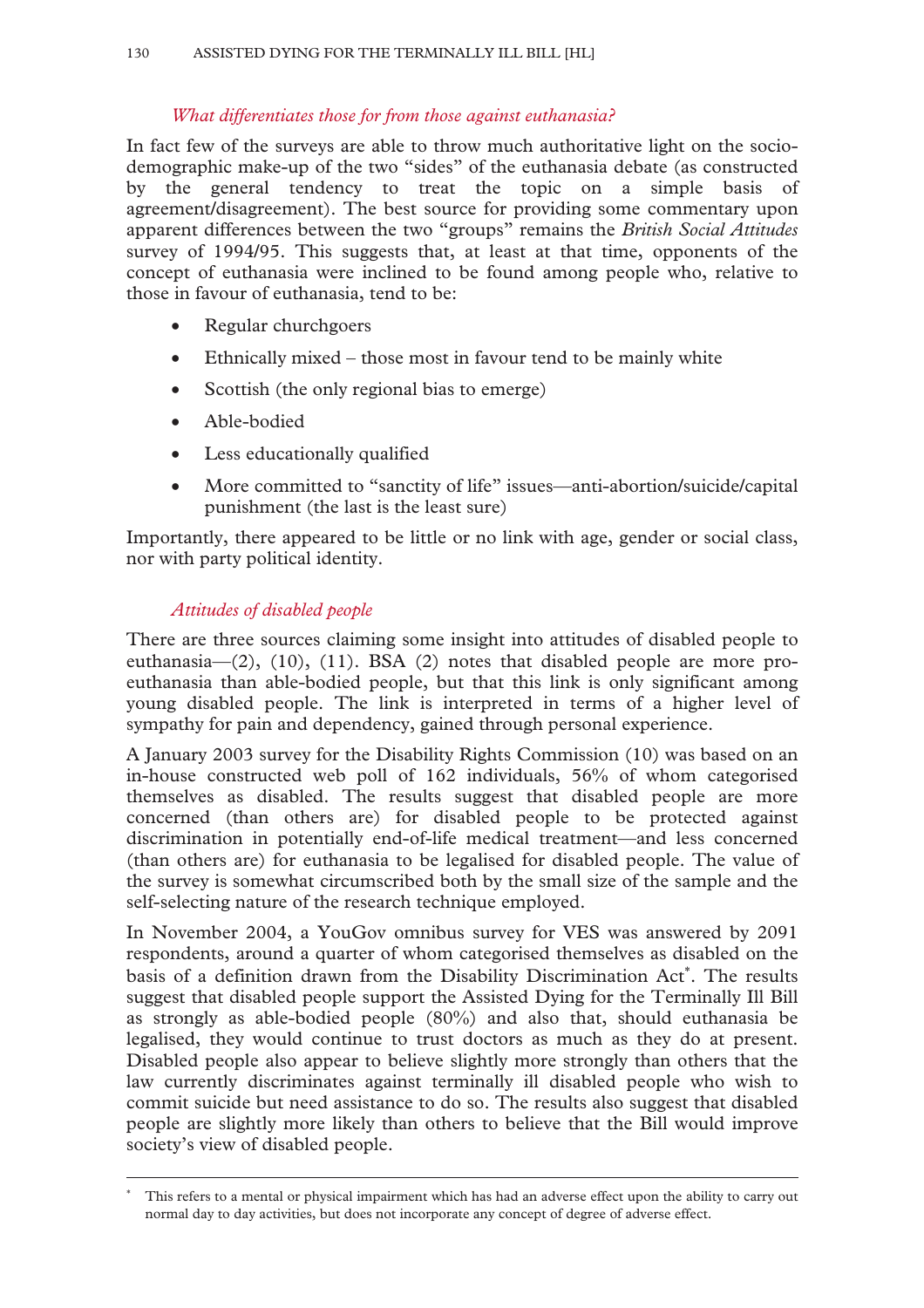The questions raised in this survey are both complex and sensitive and it can only be repeated that omnibus surveys are probably the least suitable research technique for gaining any depth of understanding of public attitudes to such topics, at least without the benefit of a previous stage of in-depth research to inform both the questioning and the interpretation of the results.

## *The potential impact of the legalisation of euthanasia.*

Issues addressed at one point or another include:

- Attitudes to 'passive' euthanasia
- Levels of trust in doctors/the health service
- Impact upon hospice services
- Impact on 'vulnerable' patients
- Trust in relatives
- Need to take account of public opinion

## *Attitudes to 'passive' euthanasia*

This issue is addressed once only, in a 1999 Capibus omnibus survey for First Do No Harm, a pro-life grouping of doctors. The single question (to 2042 respondents) is fairly emotively expressed and the results show the population to be strongly against the concept of a legal right to withhold food and fluid, but not massively so:

*The British Medical Association says that doctors may withhold tube feeding and hydration from patients such as victims of a stroke, who are not dying but might be permanently disabled. This would make them die for lack of fluid. Some other doctors' groups disagree with the BMA. Do you think doctors should have a legal right to withhold food and fluid?* 

| Should have a legal right     | 30%    |
|-------------------------------|--------|
| Should not have a legal right | 56%    |
| Don't know                    | $11\%$ |

#### *Trust in doctors*

Overall, trust in doctors appears likely to be marginally undermined by the legalisation of euthanasia, as exemplified by the responses to a direct question asked by VES in a YouGov omnibus survey (1574 respondents) of October 2004:

*If the law were changed to allow, within strict guidelines, a terminally ill adult who was suffering unbearably to ask for and receive medication to end their life at a time of their choosing from their doctor, overall would you trust doctors…* 

| More       | $9\%$  |
|------------|--------|
| The same   | 70%    |
| Less       | $9\%$  |
| Don't know | $11\%$ |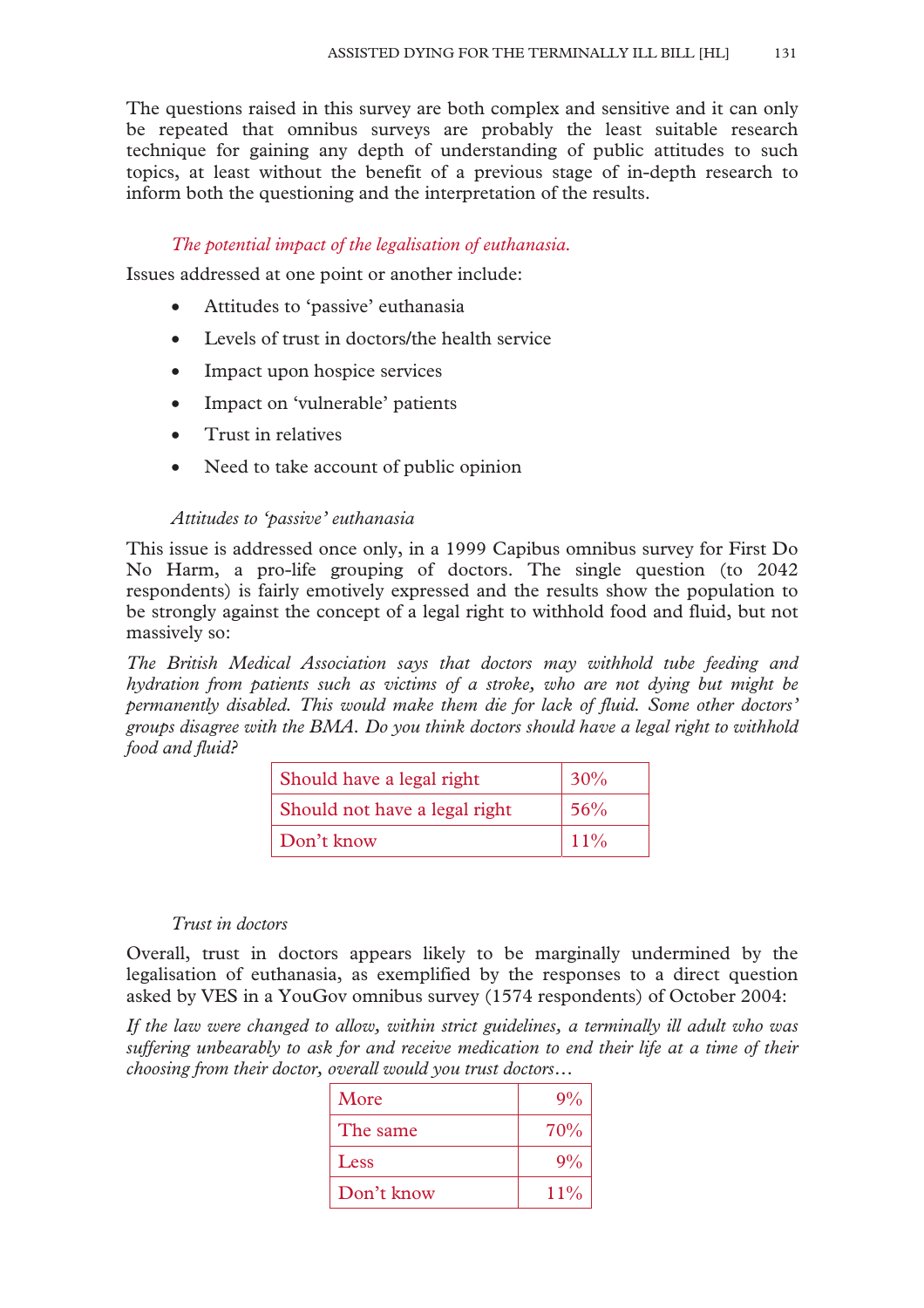A similar question concerning **nurses** suggested a similarly high level of trust but one which was slightly more likely to be eroded in the event of legalised euthanasia.

87% of the sample of 500 inhabitants of Guernsey (5) felt they would *still trust their doctor* if assisted dying were made legal. The latest VES/YouGov survey (11) produced the following result:

| More        | 6%    |
|-------------|-------|
| Same amount | 77%   |
| Less        | 9%    |
| Don't know  | $8\%$ |

*If this Bill were to become law, would you trust your doctor...* 

Perhaps unsurprisingly, in one survey (7), doctors are the lead choice for assistance to die legally, though not overwhelmingly so:

*If it were legal to ask for and receive assistance to die, who would you ask to help you?* 

| Doctor        | 55%   |
|---------------|-------|
| <b>Nurse</b>  | 2%    |
| Relative      | 19%   |
| Friend        | 9%    |
| None of these | 8%    |
| Don't know    | $7\%$ |

There is some evidence (1) (in 1987) of a general reluctance to *oblige* doctors to carry out (legalised) euthanasia as part of their contract—only 31% of 902 respondents felt they should, against 52% who disagreed.

## *Fear of hospitals*

The last quoted survey also suggested that many people (60%) feel that elderly people in particular might be more nervous of going into hospital if euthanasia were legalised.

## *Living wills*

The issue of living wills is addressed only in the British Social Attitudes survey (1) and is mentioned here as it is contingent to attitudes to doctors, in the case of euthanasia being legalised. The survey showed broad approval for the concept of living wills and 1:4 respondents felt that doctors should be allowed to act on them and end a patient's life if so requested. However, a somewhat lower proportion (62%) felt that doctors should be *obliged* to do so.

## *Impact on hospice services*

This issue was raised only in the Isle of Man where response appears to suggest that 3:4 do not think that a change in the law on euthanasia will damage the work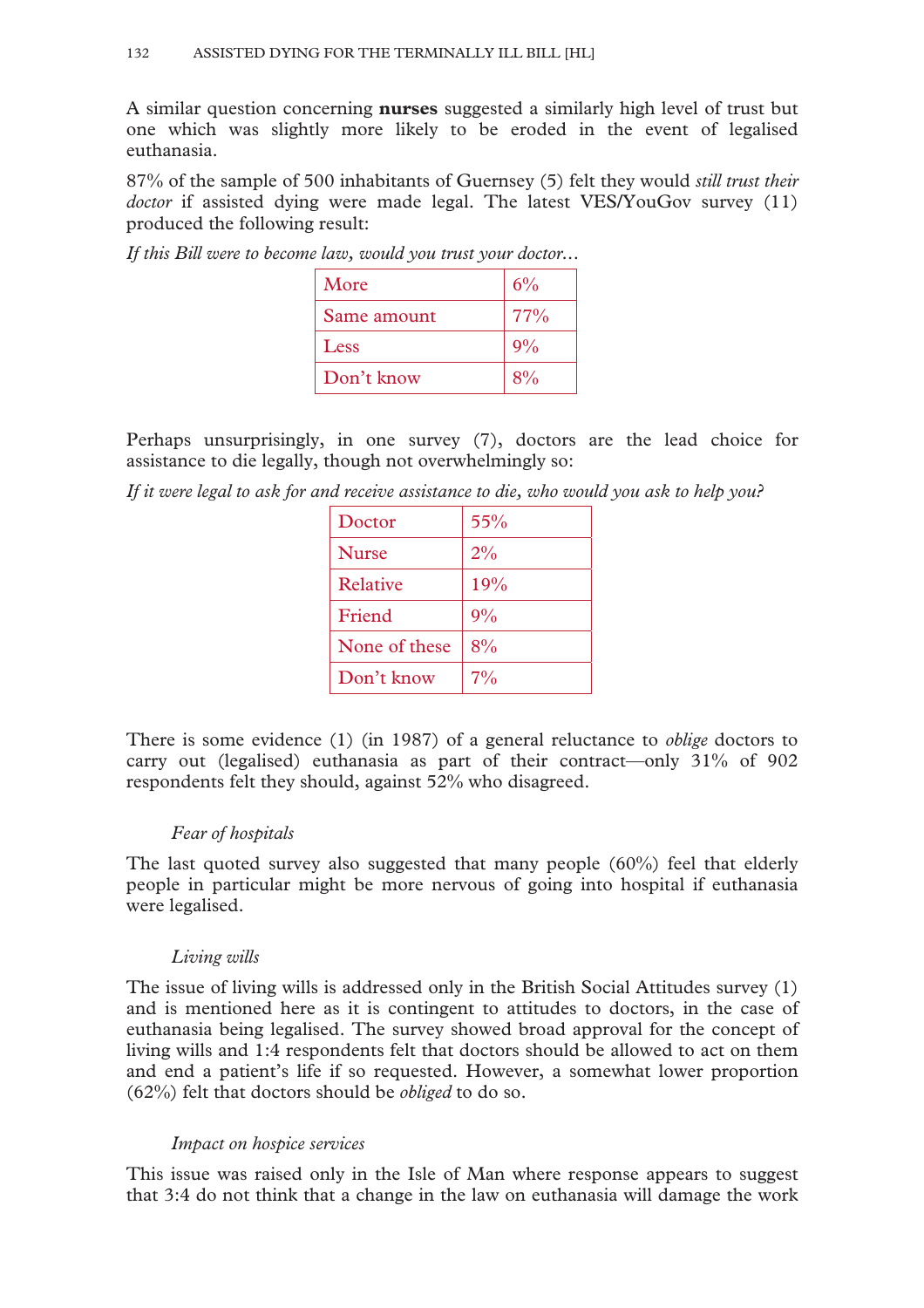currently done by the Isle of Man Hospice. However, not inconsiderable minorities, particularly of older people, feel either that it might—16/20% (total/55+) or that they cannot judge  $(11/16\%)$ .

#### *Impact on 'vulnerable' people*

The 1987 MORI survey (1) suggests that a large majority  $(71\% - \text{only } 12\%$ disagreeing) believe that people permanently dependent on others for medical or nursing care might request euthanasia in order not to be a burden on others. The question (3c) appears to hypothesise euthanasia on request but nevertheless the weight of agreement seems interesting.

#### *Trust in relatives*

The same survey (1) suggests that there is a fairly widespread disinclination to trust next of kin to request euthanasia for patients who are unable to communicate—31% believed this should be permitted, but 47% did not.

#### *Consulting the public*

Only in the two off-shore surveys (Isle of Man and Guernsey (5,6)) is the issue raised of *how* agreement should be reached about changing the law on euthanasia. It may be that the results of this question are mainly pertinent to the two locations, but the suggestion is introduced that the issue of euthanasia legislation requires an important level of input from the general public and not just from politicians. In both cases, around 4:5 respondents chose a referendum as a means of deciding whether assisted dying should be made legal—against a decision being achieved *by politicians in the normal way any Bill is voted on.*

## *Action in the absence of new legislation*

The latest NOP/VES survey (7, July 2004) suggests that an important proportion of the population might be prepared to break the law to help someone else to die  $(47%)$  or would like someone else to help them to do so  $(51%)$ , in the case of a terminal illness and unbearable suffering. A similar proportion (50%) felt that in these circumstances they would consider going abroad to receive assistance to die, to a country where this was legal—a proportion which was replicated in Guernsey.

However, in the case of a change in the law, inhabitants of the Isle of Man were fairly strongly against allowing the island to become a refuge for those from countries where euthanasia is illegal.

#### *Is euthanasia currently practised – illegally?*

This question has not been asked of the general public on mainland United Kingdom but when it was raised in Guernsey and the Isle of Man (5) (6) the results appear to demonstrate a widespread belief that euthanasia is already a fact of life.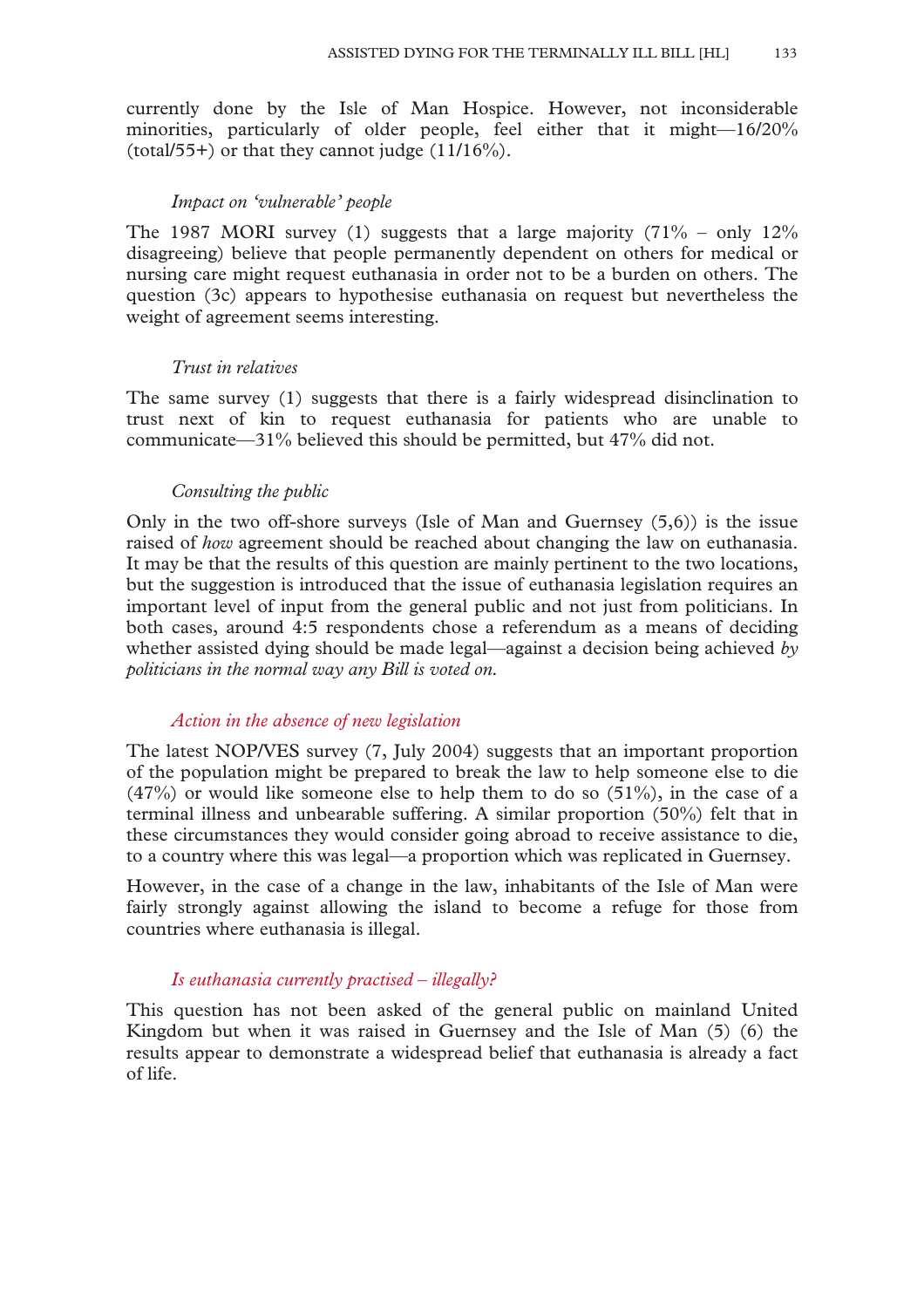*Do you think that euthanasia is already sometimes practised, on terminally ill patients in the final stages of illness, as an act of mercy?* 

|            | Guernsey $\%$ | Isle of Man $\%$ |
|------------|---------------|------------------|
| Yes        | 68            | 71               |
| No         | 12            |                  |
| Don't know | 21            | 17               |

## **4. VIEWS OF POLITICIANS**

Two surveys of Members of Parliament, 1995 and 2004, (12, 13) both suggest that attitudes to the legalisation of euthanasia among MPs is the reverse of what appears to be the case with the general public.

In 1995, 70% of MPs opposed (and 27% supported) the principle of voluntary euthanasia, where a patient is terminally ill, subject to detailed legislative safeguards.

In 2004, 79% opposed and only 21% supported the principle of *a Bill to legalise voluntary euthanasia.* In the earlier survey, Labour MPs were rather more supportive of the proposition than their Conservative colleagues, but both parties were similar in attitude in the second survey.

Both surveys were said to produce results largely similar to those of surveys carried out in 1992 and 1994.

The earlier survey was based on telephone interviews with 151 MPs and in 2004, 100 MPs emailed their responses. In both cases, the sample represented the composition of the House of Commons in terms of party affiliation. The first survey was carried out for the *House Magazine* and the more recent one for the Pro-life Alliance.

The reasons for the apparent gulf in attitude between MPs and those they represent can only be speculated upon at this point, a process which lies beyond the capacity of this report. However, an obvious factor of difference could be that MPs, by definition, are more accustomed than most to taking into account the implications for society as a whole of proposed legal reforms, as a separate issue to their personal feelings on the subject.

# **5. VIEWS FROM THE HEALTH SECTOR**

# *5.1 DOCTORS' VIEWS OF EUTHANASIA/PAS*

## *In general*

The views of the medical profession are expressed through a number of surveys which, as with the surveys of the general public considered in Section 3, vary importantly in quality and in scope. However, the overall picture of doctors' attitudes to euthanasia is more complex than that of the general public. At the same time, the data generally enjoys a higher level of credibility, on the assumption that medical practitioners can be assumed to have at least some direct experience of end-of-life conditions and therefore to be able to answer questions more meaningfully on this basis than others. In this sense, the review of medical feelings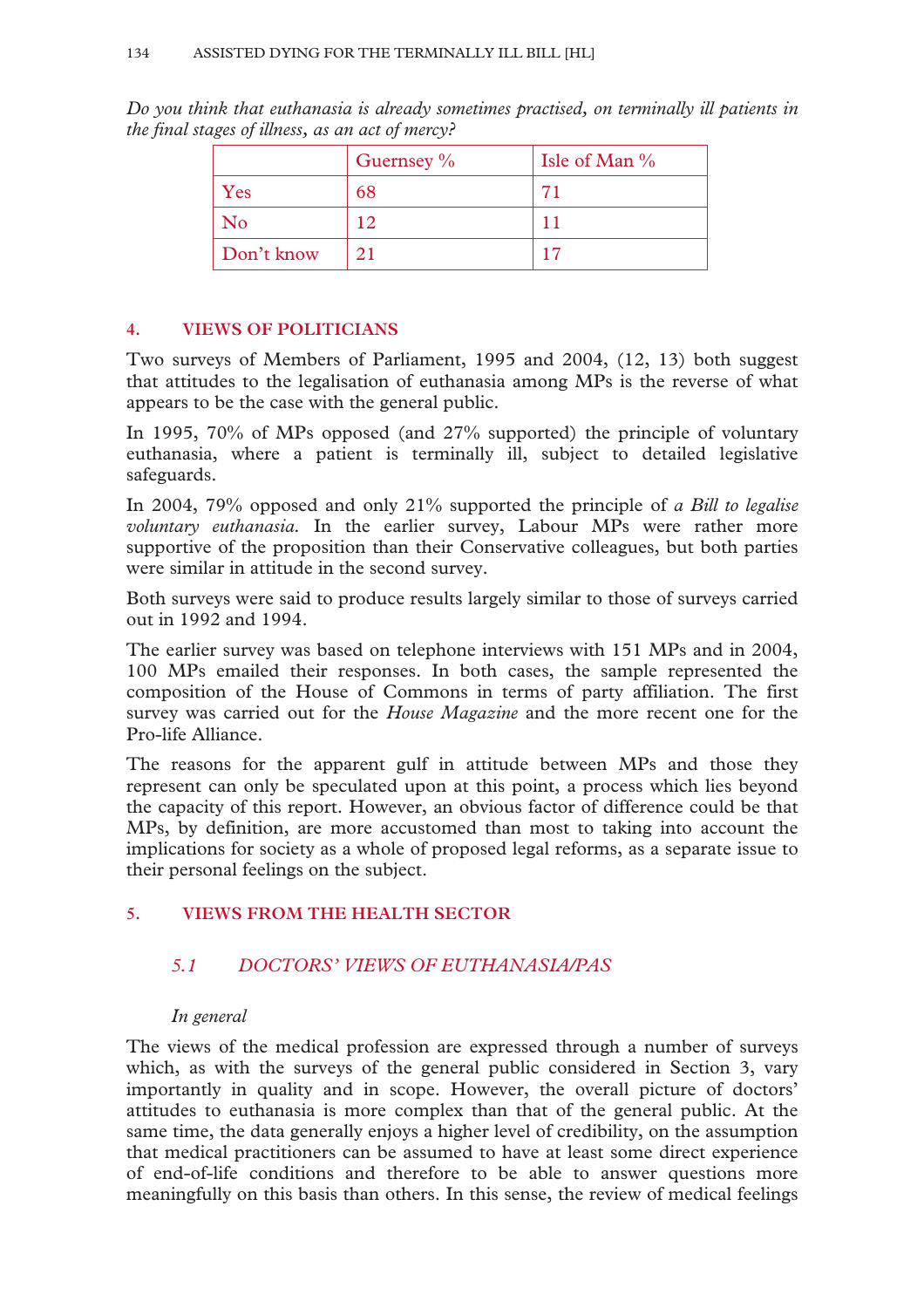about euthanasia is a more straightforward undertaking than that of the general public.

Euthanasia is clearly a subject which presents very many doctors with profound professional and personal dilemmas and overall tends to split the profession between those more and less generally in favour of a change in the law. It seems likely that medical professionals view the issue of the legalisation of euthanasia as less straightforward than the lay public as a whole because of their direct experience of working with patients and there is *some* evidence to suggest that the closer the experience of end-of-life patients, the less sure professionals are about the prospect of a change of the law in favour of euthanasia. Some of the evidence also suggests that, over time, doctors may have become generally less favourable to the concept of legal reform.

Significant differences exist in the quality of the available research information which ranges from rapid 'dip-stick' media-sponsored surveys of the profession through to university-based academic studies and inevitably includes an important number of studies commissioned by organisations with a dedicated interest in the concept of a change in the law related to euthanasia. The evidence is therefore best considered on a piecemeal basis, with some attempt at chronology.

## 1987: *NOP telephone survey of 301 GPs for Voluntary Euthanasia Society. (14)*

The sample is small but was selected to 'broadly represent' all NHS GPs throughout Britain, excluding vocational trainees.

The results of this survey appear to typify the dilemma of euthanasia for medical professionals—and the contrast with lay public opinion.

59% of the sample disagreed with the concept of changing the law in favour of voluntary euthanasia – 39% disagreed 'strongly'. The proportion in favour of change totalled 30%, only one third of these agreeing 'strongly'. 9% of the sample claimed to hold 'mixed views'.

NOP pointed to the contrast with a recent (1985) study of the public (sample 1712) which asked the identical question<sup>\*</sup> and in which 72% of respondents declared themselves in favour of the suggested change.

The dilemma of euthanasia, for doctors, is perhaps also evident in the difference between attitudes to the *concept* of euthanasia and what doctors might do in practice, were the law to change.

*At the moment, euthanasia is illegal. Suppose the law was changed to permit voluntary euthanasia and there was a patient on your list whose case you knew well, who suffered from an incurable physical illness that was intolerable to them. If that patient made a signed request that you end his/her life, would you consider doing so or not?* 

| Yes, consider | <b>Perhaps possibly</b> | $\log$ No – would not |
|---------------|-------------------------|-----------------------|
| 35%           | 10%                     | 53%                   |

Base 301

 $\overline{a}$ 

<sup>∗</sup> *Some people say that the law should allow adults to receive medical help to an immediate peaceful death if they suffer from an incurable physical illness that is intolerable to them, provided they have previously requested such help in writing. Do you agree or disagree with this?*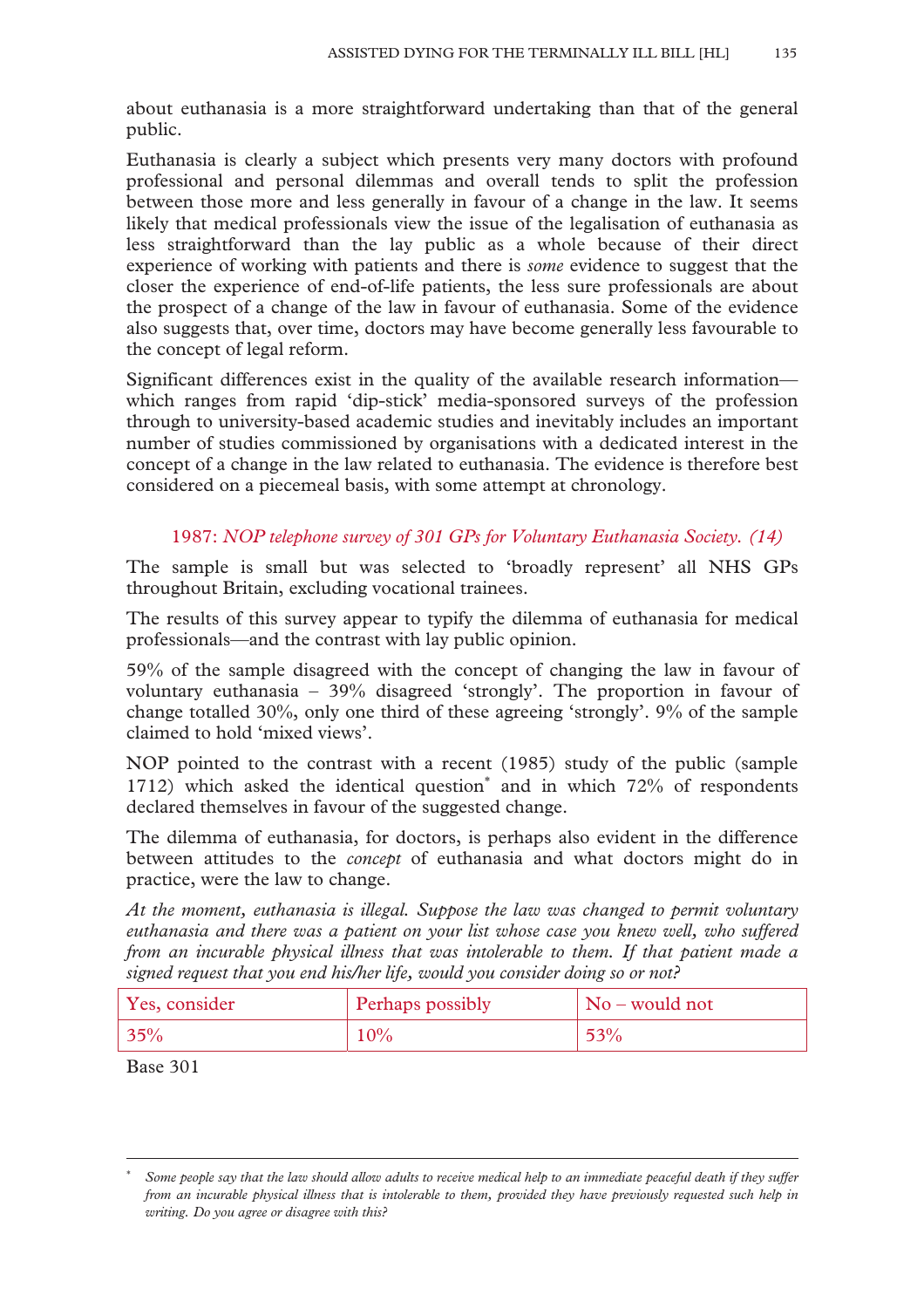Clearly, rather more GPs were prepared to consider euthanasia in certain circumstances (45%) than had stated that they were in favour of the concept of euthanasia (30%).

Male GPs appeared to be more favourable to the concept of legalised euthanasia than females and in general, attitudes tended to correlate negatively with age, but the small base of the study limits confidence in this level of analysis.

## **1993:** *Attitudes among NHS doctors to requests for euthanasia***. Ward & Tate, Dept of Anatomy, Cambridge University (15)**

This survey was based on anonymous postal responses from 312 GPs and hospital consultants (in roughly equal proportions) within one area of England. The intention was to explore NHS doctors' attitudes to 'competent' patients' requests for euthanasia and to estimate the proportion of doctors who have taken active steps to hasten a patient's death. The base of the sample tends to vary as not all respondents answered each question. It is an important study, apparently carried out with sensitivity and a high level of concern for objectivity and for methodological rigour within the bounds of the *relatively* small sample.

The key findings are that:

 $\overline{a}$ 

- 60% of doctors had been asked at some point by a patient to hasten their death—64% of GPs and 52% of consultants
- 51% of GPs and 36% of consultants had been asked to provide *active*  euthanasia, as opposed to *passive* euthanasia by withholding or withdrawing treatment
- 1:3 of a sub-sample of 119 doctors (of which 83 were GPs) had taken active steps to bring about the death of a patient. The research suggests that, for whatever reason, GPs are more inclined than hospital consultants to comply with a request for *active* euthanasia
- The great bulk of doctors (88% of GPs and 95% of consultants) stated that in some circumstances they would be prepared to practice *passive*  euthanasia<sup>∗</sup>

In this context, views of whether the United Kingdom law on euthanasia should be changed to become similar to the Dutch law are perhaps not surprising. Significantly more agreed than disagreed with the proposition, as follows:

*In the Netherlands, doctors are now virtually certain to avoid prosecution if they end the life of a patient, provided:* 

- This is the patient's well-considered wish
- The patient has an irreversible condition causing protracted physical or mental suffering which he or she finds unbearable
- There is no reasonable alternative (from the patient's point of view)to alleviate the suffering
- The doctor has consulted another professional who agrees with his or her judgement

<sup>∗</sup> Sometimes I would be prepared to withdraw or withhold a course of treatment from a terminally ill patient, knowing the treatment might prolong the patient's life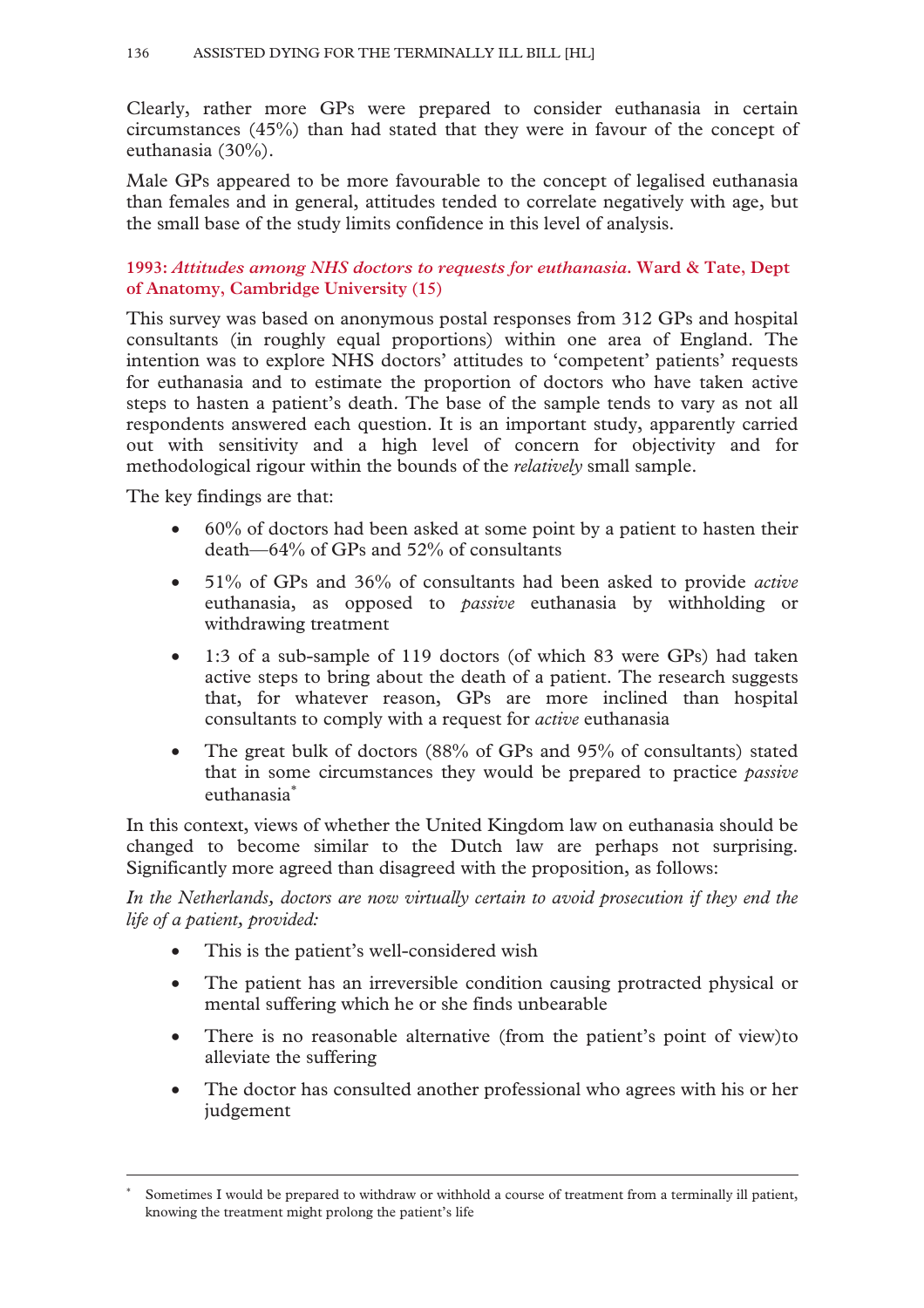| Response                 | $%$ GPs    | % Consultants | $%$ Total  |
|--------------------------|------------|---------------|------------|
|                          | (Base 169) | (Base 140)    | (Base 309) |
| Strongly agree           | 15         | 15            | 15         |
| Agree                    | 33         | 31            | 32         |
| Undecided                | 23         | 15            | 19         |
| <b>Disagree</b>          | 19         | 27            | 23         |
| <b>Strongly disagree</b> | 10         | 11            | 10         |

*Do you think a similar situation should exist in Britain?* 

46% of this sample (51% of GPs and 40% of consultants) stated that they would personally be prepared to consider practising euthanasia, if asked to by competent patients—a total of 32% would not.

*Attitudes* to euthanasia were consistent throughout the responses to the specific questions on the subject, showing that doctors either supported euthanasia or rejected it. However, practice could sometimes be at variance with belief (most notably among those with religious beliefs, who tended to reject the concept of legalising euthanasia but had sometimes practised active euthanasia)—implying, in the words of the study, 'painful personal dilemmas' experienced by some doctors.

## **Addendum: GPs v Hospital Specialists**

The suggestion running through the results of the study quoted above, that GPs tend to be more open than hospital consultants to changing the law in favour of euthanasia, appears to receive some confirmation from a study for VES of around 2000, only some details of which are clear (22). This study concluded from a sample of 554 GPs and 398 hospital specialists that GPs are significantly more in favour of a change in the law than hospital specialists (Oregon provided the role model for change on this occasion) and more willing to consider practicing active euthanasia.

## **1995:** *Doctor* **magazine omnibus survey of 2150 doctors, mix of GPs and hospital specialists. (17)**

This survey continued the suggestion that the medical profession was split in its attitude to legalising euthanasia. Key findings were:

- 44% supported legal reform against 53% who rejected it
- Within the previous year, 57% of doctors had been asked by patients and sometimes relatives/friends of patients to practice one form or other of euthanasia
- If active euthanasia were legal,  $43\%$  slightly more GPs than hospital doctors—would consider it
- Around 80% of doctors (including religious believers) saw passive euthanasia as an accepted part of medical practice

## **1996:** *BMA News Revi***e***w* **survey of 750 general practitioners (18)**

Overall, the results appear roughly similar in stance to previous studies of GPs, though there are differences of detail: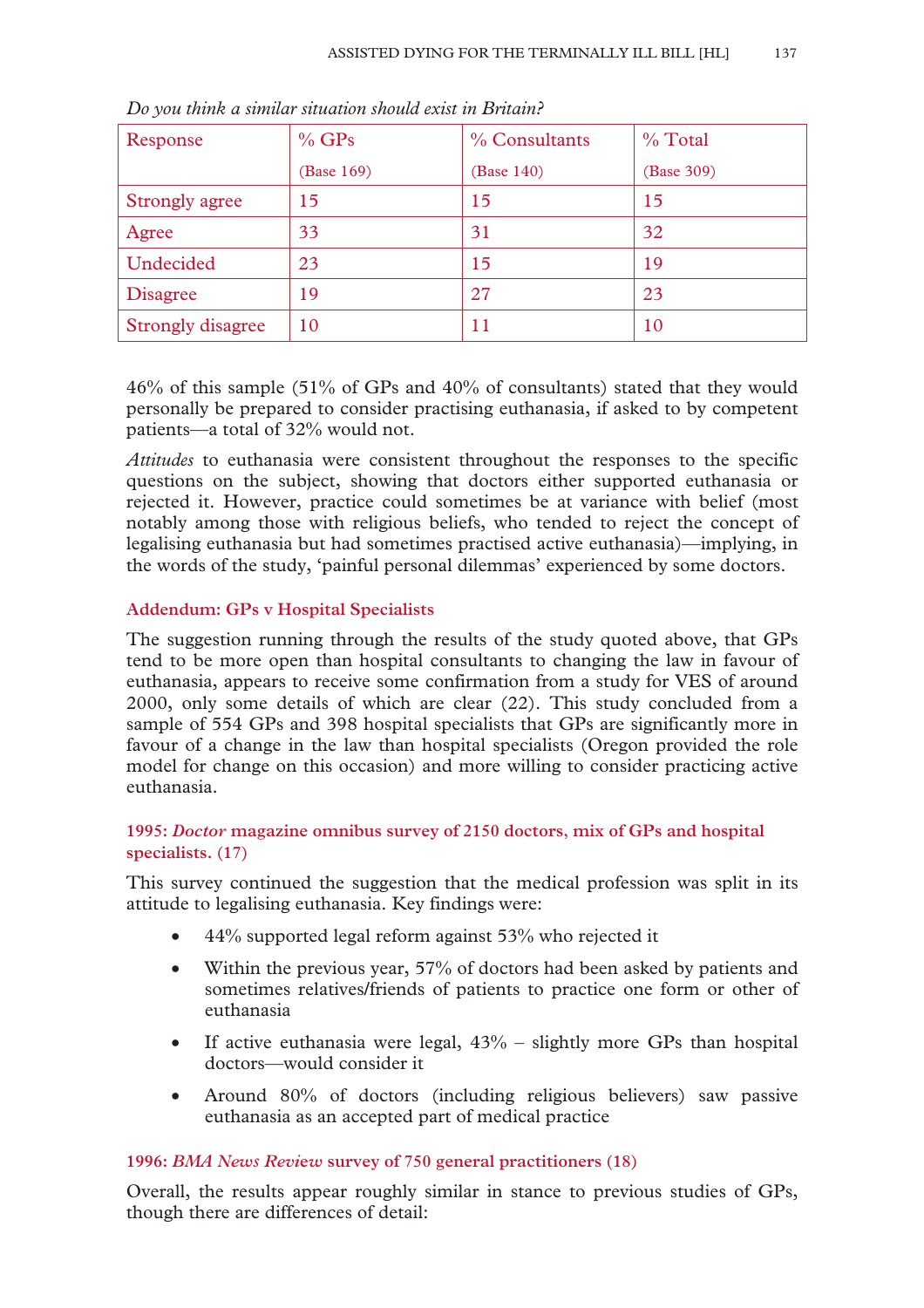- 46% of GPs supported and 44% rejected legal reform
- If it were legal, 37% would consider active euthanasia for terminally ill patients—only a small number admitted to having practiced it
- 92% felt that passive euthanasia could sometimes be justified
- 75% felt they would respect a refusal of treatment required by a living will

**1996: Survey of Medical Practitioners' Attitudes towards Physician-Assisted Suicide. Study by Professor MacLean on basis of omnibus survey of 1000 respondents, mainly a range of doctors but including 180 pharmacists (19)** 

Key findings were:

- 1:5 believed suicide was never justifiable and 1:4 felt it was justified simply by wishing it. 1:2 felt suicide was justifiable on the basis of a terminal condition and/or extreme physical/mental suffering
- $\bullet$  65% were in favour of a change in the law, including 10% who believed in 'euthanasia on demand' i.e. no other conditions. Again, the bulk of respondents stressed the importance of patients having a terminal condition and/or experiencing extreme physical/mental suffering
- Significantly less practitioners would be willing to assist suicide if this were legal—53% in total, including 7% requiring only the wish of the patient
- 28% had been asked to provide the means for patients to kill themselves
- 4% admitted to having provided the means for patients to kill themselves and 93% claimed never to have done so. However, 12% claimed to know other health professionals who had assisted a patient to kill themselves

Importantly, this study distinguishes physician-assisted suicide from euthanasia— 43% were in agreement with the former, in comparison to only 19% in favour of active euthanasia. This was interpreted in the commentary as possibly reflecting a reluctance to take full responsibility for the implications of euthanasia.

Also, reasons given for and against PAS were prioritised for salience by the respondents. The top reasons in favour of PAS were:

- *The duty of doctors to relieve suffering (60%)*
- *People suffer intolerable and incurable conditions (59%)*

Principal reasons against PAS were:

- *Problems in judging when suffering is sufficient to justify PAS (53%)*
- *Many who feel suicidal later regret those feelings (50%)*
- *It is the duty of doctors to preserve life, not end it (32%)*

## **1998: Sunday Times survey of 300 GPs (20)**

The findings of this rapid media survey are interesting in that levels of involvement in active euthanasia are distinguished. Full details of the study are not available. Key findings, as presented by the paper, were: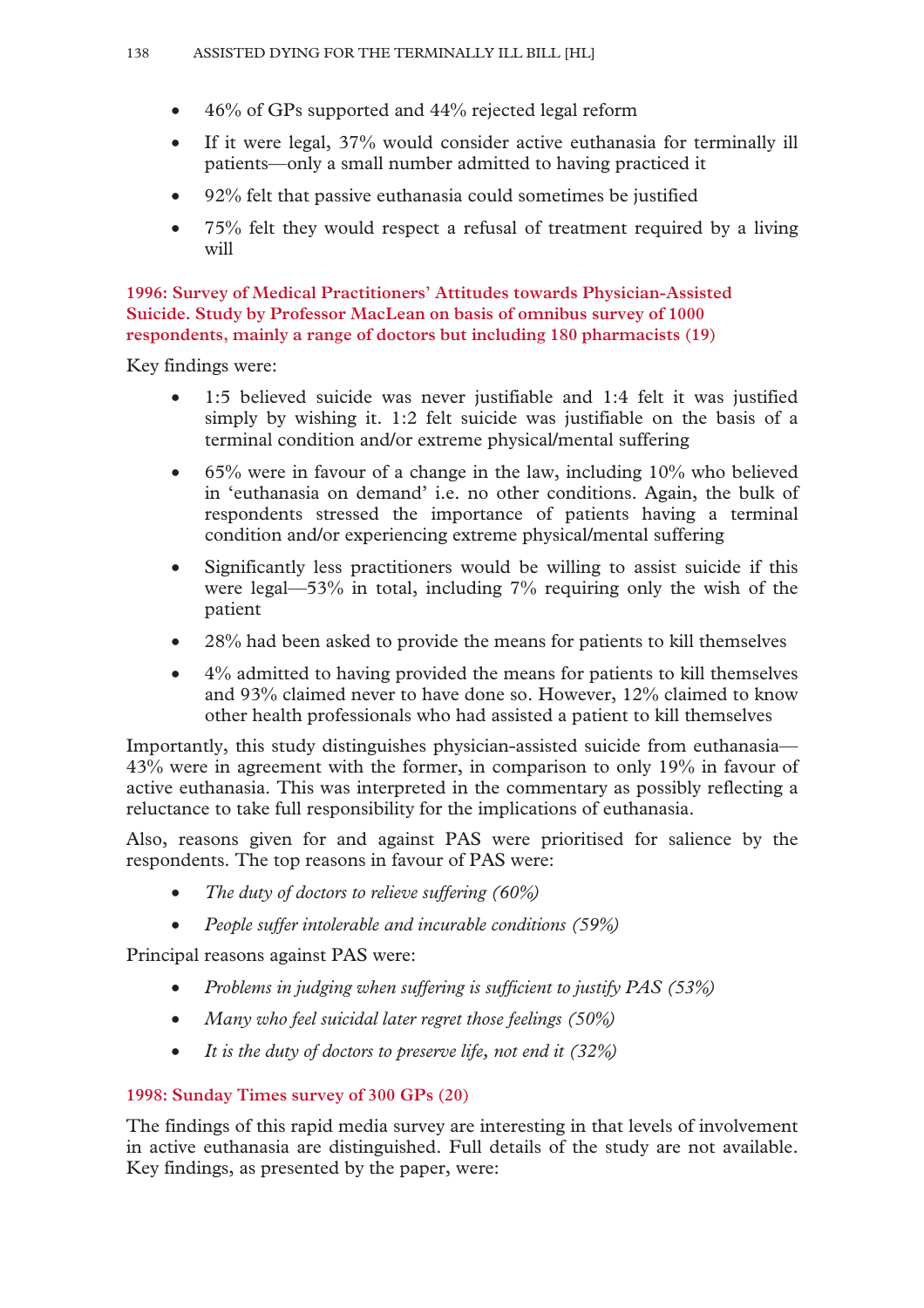- 1:7 of the respondents had 'helped patients to die' at their request
- 60% felt that they should be allowed to administer large amounts of painkillers even if this shortens life
- 18% felt they should be able to prescribe lethal medication for patients to commit suicide

## **1998:** *National Survey of Psychiatrists' attitudes to euthanasia,* **University Department of Psychiatry, Royal Free Hospital, London. Postal questionnaire survey of 322 senior psychiatrists. (26)**

Only brief details are available for this study, the first among United Kingdom psychiatrists to explore attitudes to assisted suicide. Attitudes tended to be slightly more conservative than those found among other medical professionals up to this point. The key findings included the following:

- 38% of psychiatrists believed euthanasia should be legalised—against 44% who did not
- 35% were willing to assess psychological suitability for euthanasia (against 47% who preferred not to)
- 86% accepted that suicide can be rational; however, 2:3 felt that a psychiatric assessment should be made of all individuals requesting euthanasia
- 83% felt that passive euthanasia could be justified, but only 29% felt this of voluntary active euthanasia and 40% of assisted suicide—only 1:5 stated a willingness to assist suicide
- Living wills were acceptable to 36% and not acceptable to 40% as a basis for assisting non-competent patients to commit suicide.

## **1999: TNS Omnimed survey of 104 GPs, sponsor unknown. (21)**

This survey was very limited in scope and relatively few details are given. The findings as given include the following:

- 2:3 favour euthanasia in certain situations and believe this to be generally the case with their colleagues
- 1:3 are 'very opposed' to euthanasia under any circumstance
- 1:2 had discussed the subject of euthanasia with colleagues
- 3:5 'knew of' patients who had made living wills
- 2:3 felt that potential legislation into euthanasia should be further investigated

## **1999:** *United* **K***ingdom Geriatricians attitudes to active voluntary euthanasia and physician-assisted death.* **Universities of Sheffield and Charleston, South Carolina. (27) 333 respondents in a postal survey of all United Kingdom geriatricians (45% response)**

This study was carried out by the Academic Palliative Medicine Unit of the Sheffield Institute for Studies on Ageing and formed part of an ongoing longitudinal study based on the Department of Sociology at Charleston University.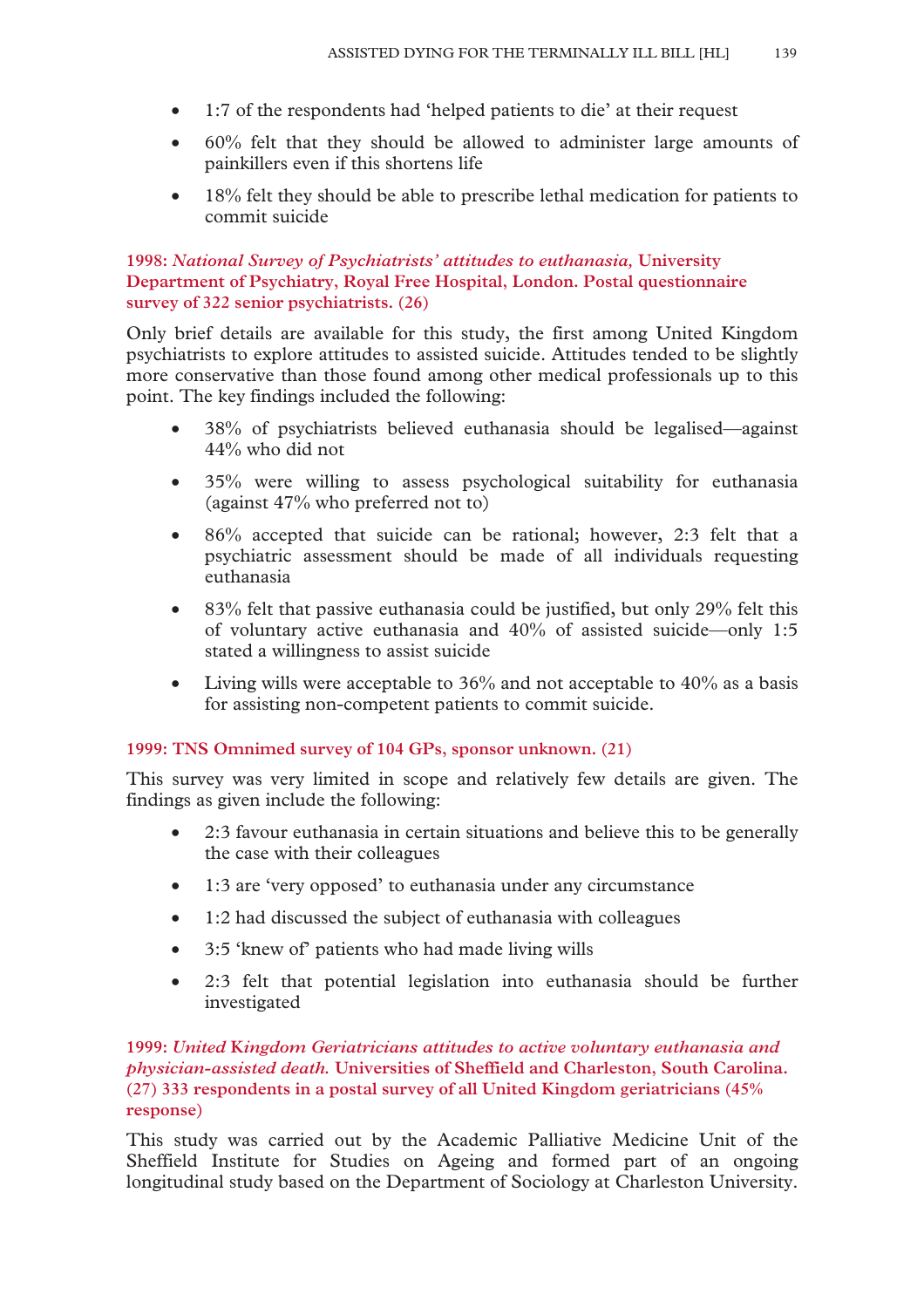The study was said to be neutral in orientation, though an underlying concern was to respond to what was seen as a 'push' towards euthanasia in society.

In fact, the responses made in this study are in some contrast to the general thrust of other medical opinions up to this point. Key findings are that United Kingdom geriatricians, as represented by the sample of 45% of their number, tend to believe that:

- Active euthanasia: Administering an overdose primarily intended to end a patient's life can never be justified ethically (80%)
- However, 23% felt it should be legal in some circumstances
- PAS through prescription or counselling can never be justified ethically (68%)—24% felt, however, that it should be legal in some circumstances
- Only 12% and 13% respectively felt that they would personally practice active euthanasia or PAS in some circumstances

The study offers no explanation for the contrast between these views and the general trend of medical feeling about these topics. It may be that respondents are influenced by their high level of familiarity with patients in end-of-life situations. The principal reasons given for not wanting euthanasia/PAS to be legalised were stated as:

- A belief that legalisation might put pressure on vulnerable patients to request euthanasia/PAS (84%)
- A fear that the social process of dying and grieving may become undermined (53%)

Two thirds of the small minority who favoured legalisation of euthanasia/PAS did so as specific legal guidelines 'might help prevent abuses'. Other majority reasons given by this small group included:

- Respect for patient self-determination
- To prevent an unacceptable deterioration of the quality of life

The study did not include an exploration of attitudes to passive euthanasia.

**2003:** *Hospital Doctor* **auto-response survey of 3000 doctors.** 

Only bare details are available of this readership-based study carried out in association with the Nuffield Trust. The study claims that doctors' attitudes are hardening against the legalisation of euthanasia, on a basis of a reduction in support noted between this study and a similar study carried out in 1994—38% against 44%.

**2003:** *Survey on Euthanasia and Assisted Suicide,* **Opinion Research Business for Right to Life. (24) An internet omnibus study carried out by Doctors.Net.UK. 986 respondents, 2:3 of whom were GPs and the rest a spread of hospital specialists, with some bias towards psychiatry (13%).** 

A permanent panel of respondents is regularly invited to answer questions posted on the Doctors.Net web-site. As with the last quoted study, this survey claims that the majority of doctors are not in favour of either euthanasia or assisted suicide. In this respect the key questions were: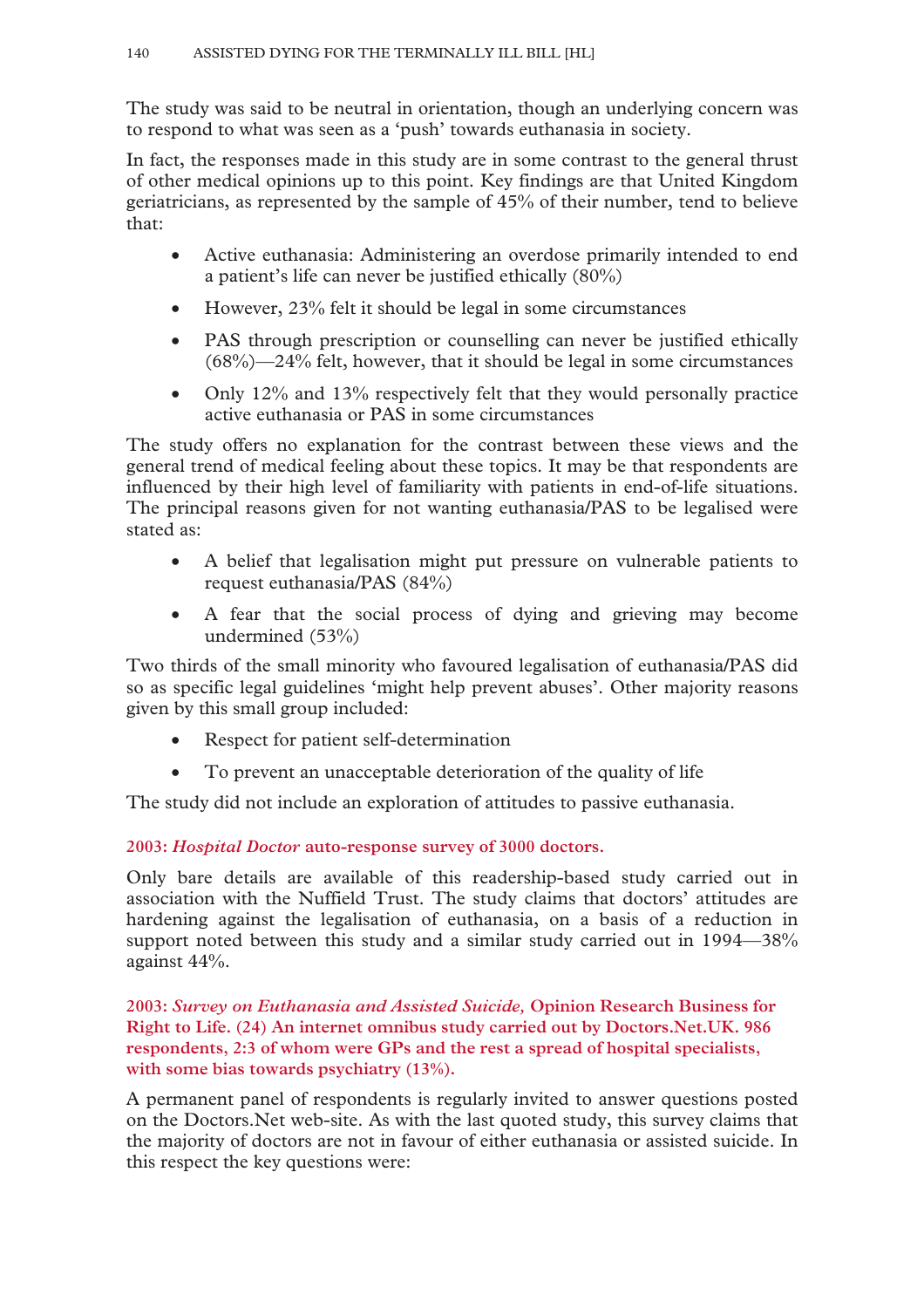*As a doctor are you in favour of either of the following?* 

|            | Euthanasia % | <b>Assisted Suicide %</b> |
|------------|--------------|---------------------------|
| Yes        | 22           | 25                        |
| No         | 61           | 60                        |
| Don't know | 14           | 13                        |

*If these actions were made legal, would you be prepared to perform any of the following?* 

|          | Euthanasia % | <b>Assisted Suicide %</b> |
|----------|--------------|---------------------------|
| Yes      | 23           | 26                        |
| No       | 76           | 74                        |
| No reply |              |                           |

*Pressure from relatives, beneficiaries and medical and nursing colleagues* 

*If these actions were made legal, would you be confident that you would be able to exercise your judgement free from pressure from:* 

- *Relatives?*
- *Beneficiaries?*
- *Medical and nursing colleagues?*

| Freedom from pressure Relatives<br>from: |    | <b>Beneficiaries</b> | Medical/nursing<br>colleagues |
|------------------------------------------|----|----------------------|-------------------------------|
| $Yes > \%$                               | 29 | 58                   | 28                            |
| No>%                                     | 47 | 29                   | 43                            |
| Don't know $\frac{9}{6}$                 | 24 | 1 2                  | 28                            |

Doctors interviewed showed high levels of concern about the potential influence on their freedom to exercise their judgement of relatives and colleagues in any new legalised situation. The sample as a whole were not very concerned that consideration of NHS resources would influence their judgement. Those willing to carry out euthanasia or assisted suicide were generally less concerned about these sorts of pressures.

Most of the total sample (59%) felt that the BMA should not change its opposition to the legalisation of euthanasia and assisted suicide though, unsurprisingly, the majority (75%) of those willing to practise them would counsel change. A similar divergence of opinion was evident on the issue of whether safe bounds can be set on euthanasia—only 56% of the total sample believed so, against 80% of the stated minority.

Two thirds of the sample were confident that they would be able to detect whether a request for assisted suicide was part of a depressive illness, suggesting that this could be an area of some concern for an important minority.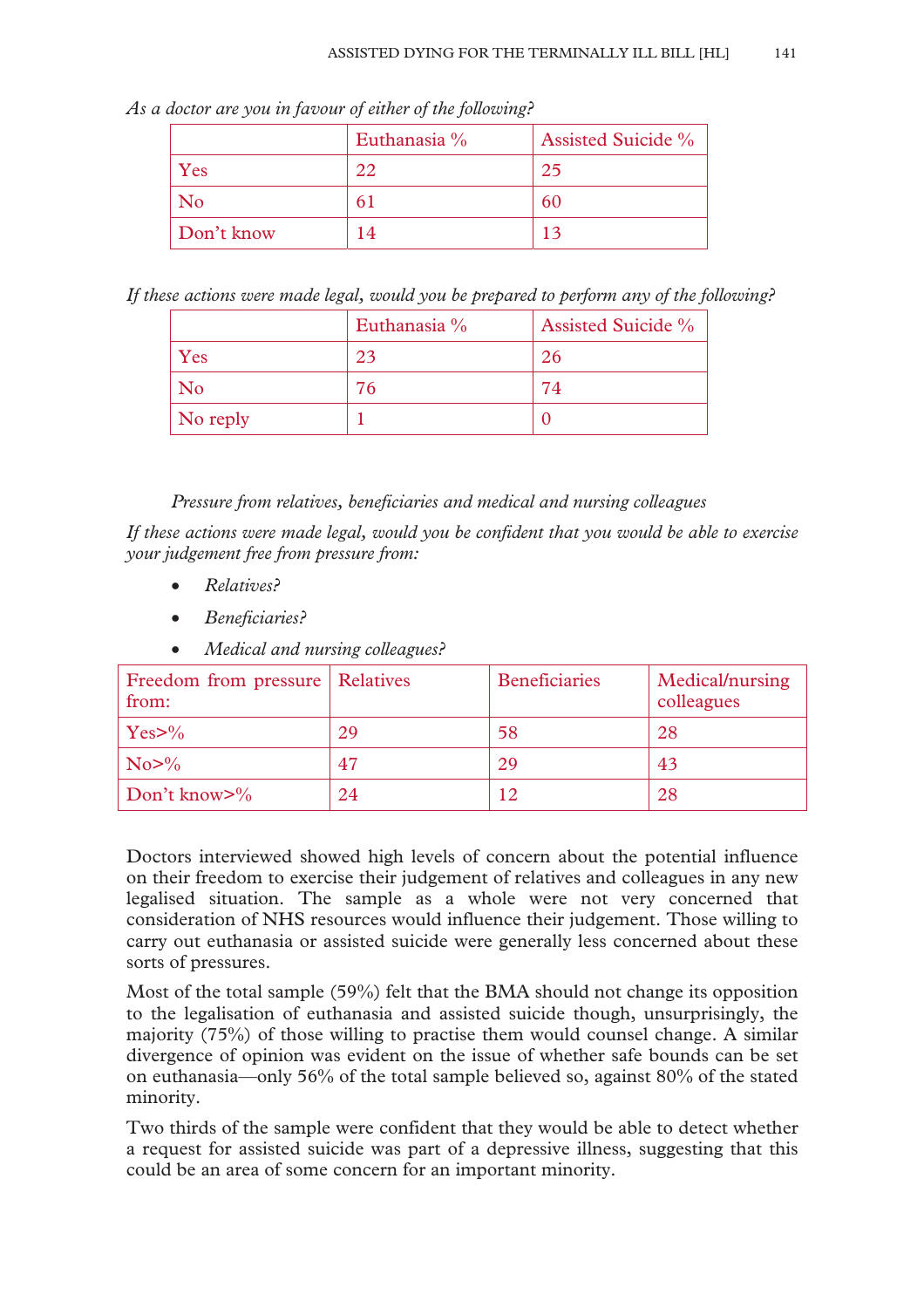A high proportion of the total sample felt that increased resources for hospice (66%) and geriatric (55%) care would be likely to reduce the pressure towards the legalisation of euthanasia/assisted suicide.

## *Conclusion*

This study suggests that medical opinion is now less split than a few years ago on the issue of legalising euthanasia and assisted suicide and that concerns about the potential implications of legalisation may be growing.

## **2003/4: Medix web-based omnibus surveys for Voluntary Euthanasia Society (January 2003 and August 2004)1000 respondents**

These studies are carried out among a permanent panel of doctors who are remunerated for responding to questionnaires which are posted on the web-site.

The two studies, roughly a year and a half apart have sufficient common elements to be compared. The key findings are summarised below.

- In 2003, 33% of doctors believed the law should be changed in favour of physician-assisted suicide (48% were against and 19% unsure). The direct question was not asked in 2004.
- The results of a question on the circumstances for permitting PAS appearing in both years could be interpreted to suggest a waning of support for the legalisation of PAS, i.e.:

|                                                          | $2003\%$ | $2004\%$ |
|----------------------------------------------------------|----------|----------|
| No circumstances                                         | 39       | 42       |
| Terminal illness with uncontrollable physical suffering* | 55       | 45       |
| When a terminally ill patient wishes it                  | 26       | 20       |
| Severe physical suffering, even without terminal illness | 22       | 15       |
| When a patient wishes it                                 |          |          |

*Circumstances for permitting PAS* 

 $\overline{a}$ 

Similarly, a question about the circumstances for permitting physician-assisted euthanasia, i.e. direct help to die, produced results which could also be interpreted as marking a lessening of support for euthanasia among doctors. The key categories were:

|                                                                  | $2003\%$ | $12004\%$ |
|------------------------------------------------------------------|----------|-----------|
| No circumstances                                                 | 44       | 53        |
| Terminal illness with uncontrollable physical suffering $\alpha$ | 50       | 37        |
| When a terminally ill patient wishes it                          | 22       | 14        |
| When a patient wishes it                                         |          |           |

α In 2004, this was changed to *When a patient is terminally ill with unbearable suffering and is physically unable to commit suicide, e.g. MND*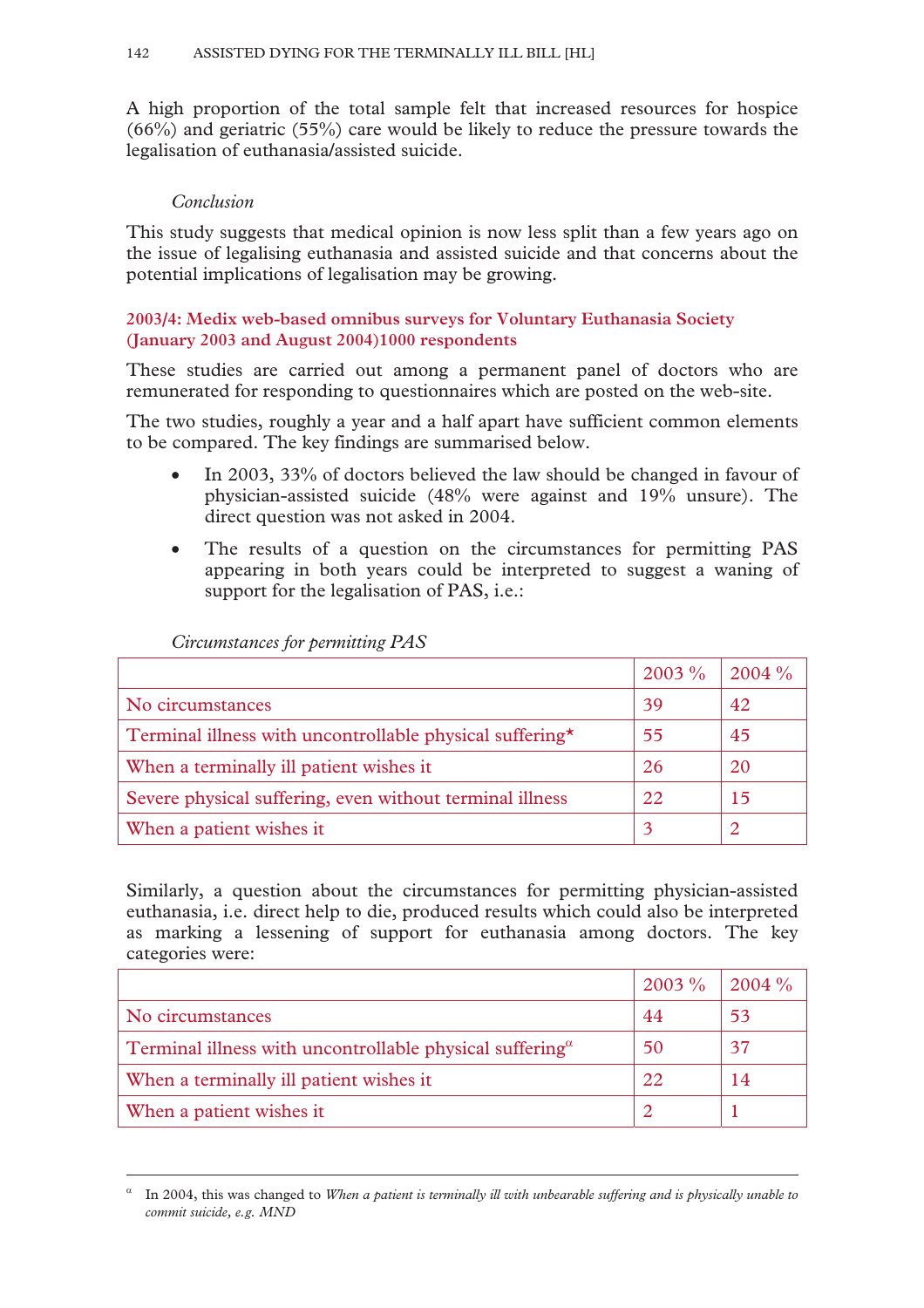The 2004 sample appeared to have less experience of patient requests for assisted suicide or euthanasia than the earlier sample, a factor which may throw some light on their generally more conservative approach to the concept of legalising euthanasia.

| Have you ever been asked by a patient to assist in their suicide or euthanasia? |
|---------------------------------------------------------------------------------|
|---------------------------------------------------------------------------------|

|          | $2003\%$ | $2004\%$ |
|----------|----------|----------|
| Yes      | 40       | 27       |
| $\rm No$ | 57       | 70       |

## *Frequency of assisted suicide/euthanasia*

The 2003 survey established that around 80% of doctors thought that both practices are *rare* or *fairly rare.* In 2004, it was established that 45% of doctors believed that some health professionals do sometimes assist the suicide/voluntary euthanasia of their terminally ill patients—an equal proportion could not say.

A separate question in 2004 supported these last findings, suggesting that 1:2 doctors believe that there are circumstances where some health professionals in the United Kingdom currently give pain relief to terminally ill patients with the intention of shortening their life.

## *Frequency of suicide/suicidal feelings among terminally ill patients*

Questions in both years to establish how many patients *with an untreatable and debilitating long-term or terminal illness* (2004 just *terminal illness)* attempt/commit suicide—and (in 2003) what proportion of those attempting suicide worsened their health in the process, achieved little response.

Somewhat similarly, a question in 2003 aimed at measuring the level of seriously ill patient statements of a preference to die rather than live brought results suggesting that for the great bulk of doctors, this is at most, an occasional rather than a common experience.

## *Safeguards*

In 2004, doctors were asked what safeguards should be put in place for terminally ill patients requiring assisted suicide/euthanasia and the doctors prepared to help them. Of the two options offered, the concept of legislation with safeguards and guidelines proved much more attractive than that of a criminal law prohibiting the practices, though over 1:5 were unable to reply.

## *Influence of religious belief upon attitudes to euthanasia*

Some link between religious belief and attitudes to issues around euthanasia was established among the general public, most notably in the *British Social Attitudes*  survey. Interestingly, a direct question in the later *Medix* survey for VES asking whether respondents believe that their attitudes on these topics are influenced by religious belief, revealed that this was in fact the case, at least to a small extent, in the judgement of 41% of the 1000 doctors interviewed. This factor too may hold some relevance to the apparent differences in attitudes between the two samples, but unfortunately it was not measured in 2003—nor in any of the other surveys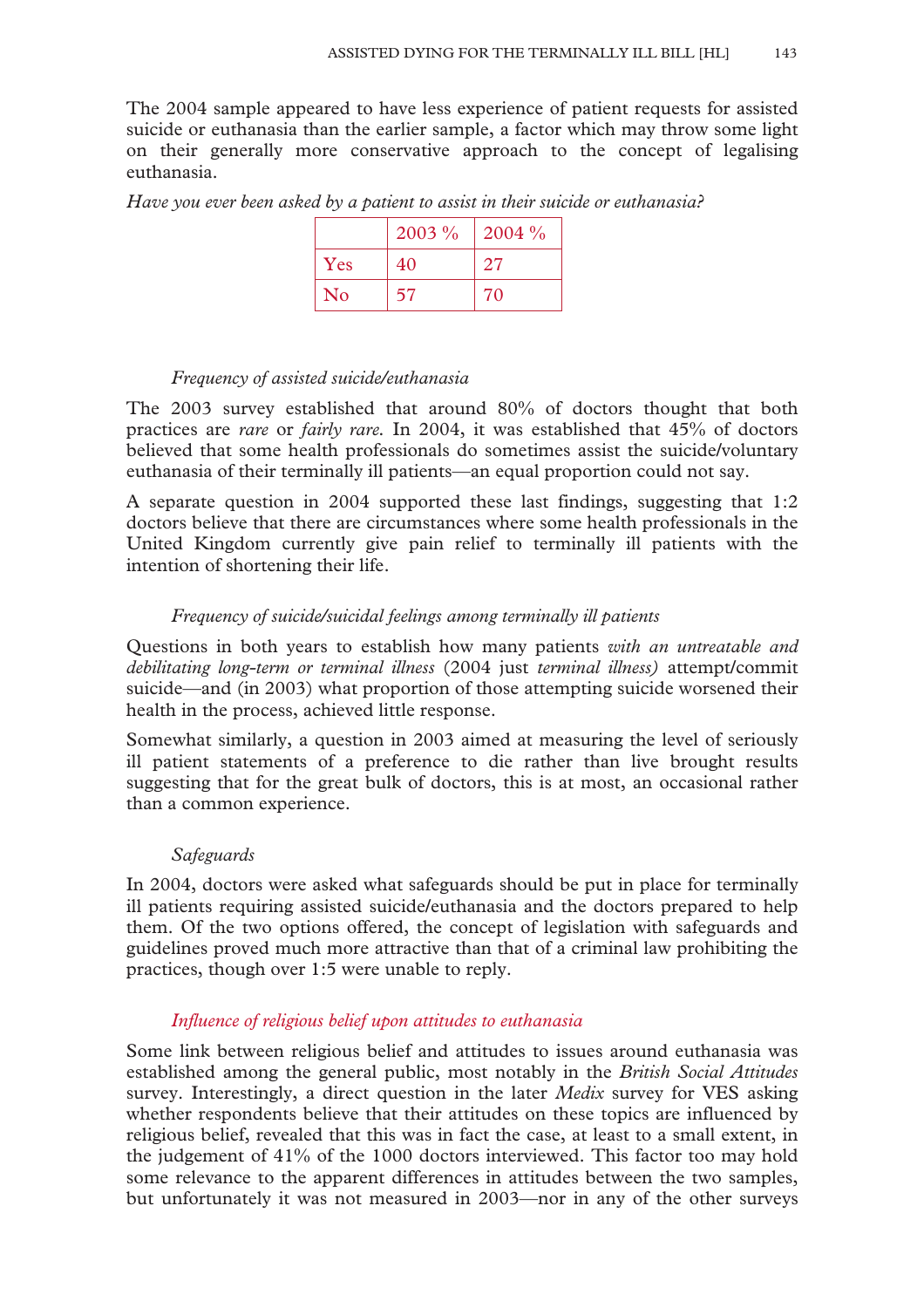quoted above which contribute to the sense of a withdrawal of medical profession support for euthanasia.

## *Summary of doctor attitudes up to the present*

The attitudes of doctors to euthanasia are not easy to summarise accurately as different surveys approach the subject in different ways and the nature and value of each exercise must be borne in mind when interpreting the results. However, there seems to be some value in focusing on two key aspects of the debate which are measured more or less directly in most of the surveys which have come to light. These are:

- Attitudes to legal reform in favour of euthanasia/PAS
- Levels of willingness to practice euthanasia/PAS, should it be legalised.

For the purposes of creating a meaningful and helpful summary, the concepts of physician-assisted suicide and physician-assisted euthanasia are mainly not distinguished—attitudes to each tend to be broadly similar. Passive euthanasia, about which there is relatively little debate, is not considered here. References are included to the surveys as listed in the appendix. It was not possible to include all and maintain a satisfactory consistency of meaning.

| Year | Ref. | % For      | % Against  | Comment                                                                                                             |
|------|------|------------|------------|---------------------------------------------------------------------------------------------------------------------|
| 1987 | (14) | 30         | 59         | Small sample (301)                                                                                                  |
| 1993 | (15) | 47         | 33         | Competent, but small in scale                                                                                       |
| 1995 | (17) | 44         | 53         | Self-selecting media survey                                                                                         |
| 1996 | (18) | 46         | 44         | Self-selecting media survey                                                                                         |
| 1996 | (19) | 65         | 30         | 'Willing to assist suicide, if legal'                                                                               |
|      |      |            |            | Some pharmacists in the sample.                                                                                     |
| 1998 | (20) | <b>Not</b> | clear      | Small scale media poll $-18\%$ felt they<br>able to prescribe lethal<br>should be<br>medication for suicide legally |
| 1998 | (26) | 33         | 41         | Psychiatrists only                                                                                                  |
| 1999 | (21) | 66         | 33         | Details unclear, no grey areas allowed for                                                                          |
| 1999 | (27) | 23/4       | n/a        | Geriatricians                                                                                                       |
| 2003 | (23) | 33         | 48         | Self-selecting web poll for VES                                                                                     |
| 2003 | (16) | 38         | n/a        | Self-selecting media poll                                                                                           |
| 2003 | (24) | 22/25      | 60/61      | Self-selecting web survey for Right to<br>Life                                                                      |
| 2004 | (25) | <b>Not</b> | comparable | Self-selecting web poll<br>for<br>VES.<br>Generally more conservative than similar<br>poll in 2003 (23)             |

*Attitudes of doctors to the legalisation of euthanasia 1987-2004*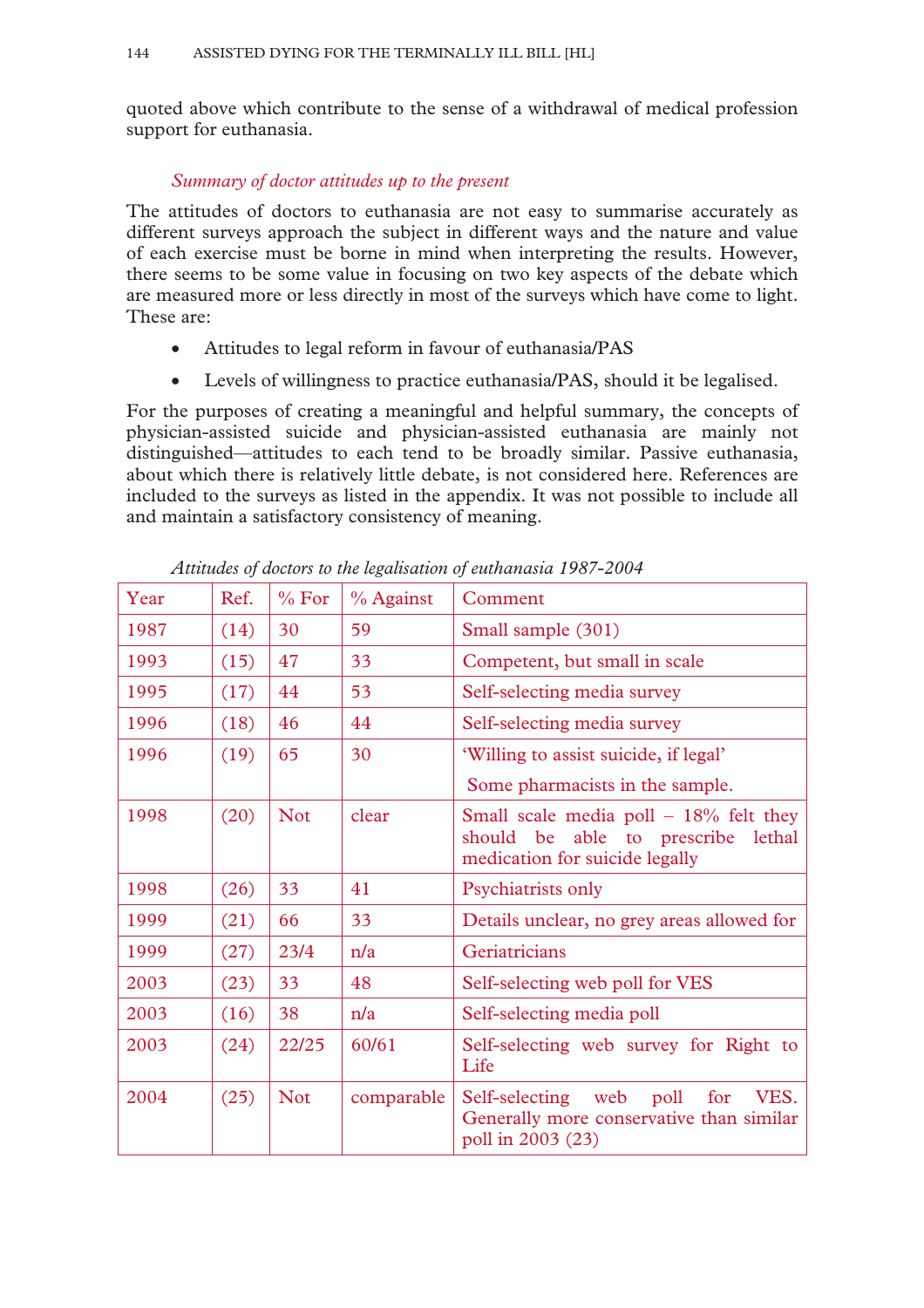## **5.2 ATTITUDES OF OTHER HEALTH SECTOR PROFESSIONALS TO EUTHANASIA/PAS**

#### *Nurses*

Auto-response readership surveys were held by *Nursing Times* in 1988 and 2003, achieving 1000 and 2700 responses respectively.

The results for 1988 are not easily related to the main theme of this report and mainly communicate a high level of sympathy for patients with pain and a sense of division in the profession concerning willingness to be involved in administering drugs which will kill a terminally ill patient at their request—44% were willing and 55% declared themselves unwilling.

The 2003 survey relates more readily to the theme of this report but few details have been made available. The main claim of the journal is that "two thirds" of the nurses responding to the questionnaire believed that euthanasia should be legalised—and that 31% believed that nurses should be allowed to assist in the suicide of patients.

### *Pharmacists*

A 1998 postal questionnaire survey of 169 pharmacists by the Universities of Bristol and Manchester mainly explored pharmacists' attitudes to becoming involved in physician-assisted suicide through dispensing the required drugs. Key findings are:

- 70% believe that it is a patient's right to choose to die
- 57% agree a patient should be able to involve his/her doctor in the process
- 45% believed that it was right for such patients to use prescription medicines for suicide
- 54% felt it is appropriate for pharmacists to refuse to dispense a prescription to be used in PAS (89% felt the conscience clause of the RPSGB code of ethics should incorporate this)—but 49% said they would willingly dispense such a prescription (24% would not)
- 44% felt the law should be changed to allow for PAS 33% disagreed) and 52% that legislative change is required primarily to regulate PAS

## *Palliative Care Staff*

The findings of 2004 qualitative research among a range of palliative care staff have been submitted separately to the Select Committee by *Help the Hospices.* 

The research is small in scale but appears adequate to provide a useful commentary upon the views of euthanasia held by those working in the sector. It is not easily related to the main theme of this report, despite attempts to express the findings through quantification. The great value of the research appears to be in throwing some light upon the implications of a change in the law in favour of euthanasia for end-of-life patients and for those in their care. It brings a closeness to the 'reality' of euthanasia which is beyond the reach of quantitative research.

Despite evident and well-informed sympathy for the pain felt by terminally ill patients, it is clear that the introduction of legalised euthanasia would be very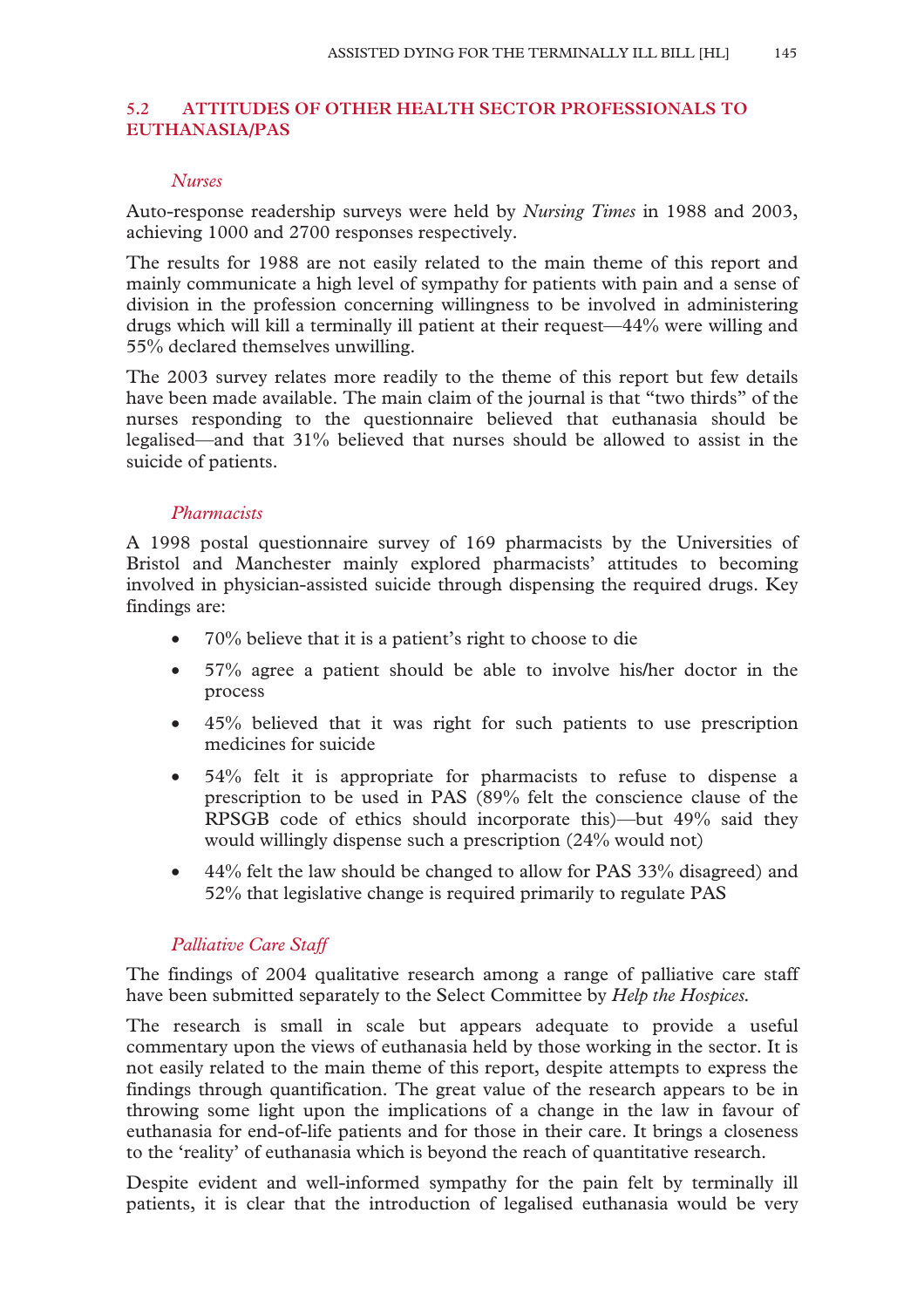contentious within the hospice movement. Legalised euthanasia was seen as capable of changing the ethos of hospice care for the worse and of eroding the relationship of trust between physicians, carers and patients. It was also seen as in danger of serving to reduce the focus on hospice/palliative care. For many reasons, it was felt to be difficult to accurately assess a terminal patient's psychological condition and fitness for choosing euthanasia. Some were clearly open to the concept of euthanasia, but it was also clear that many professionals/carers would have ethical and other personal difficulties related to any requirement for involvement in the practice of euthanasia.

### **6. CONCLUSIONS OF THE DESK RESEARCH**

The research carried out up to this point into public and health sector attitudes to the legalisation of euthanasia is limited in value and cannot be accepted at face value as an authentic account of opinion within the United Kingdom. The subject matter is extremely complex and sensitive and therefore very challenging for any attempting to gain a meaningful understanding of opinion.

## *Public opinion*

This is particularly the case with regard to the attitudes of the general public, whose real views on euthanasia are clearly obscured by a lack of information on the subject and by the lack of opportunity to reflect in an informed way upon the implications of any change in the law for themselves and for society. The levels of agreement/disagreement with the concept of euthanasia which the numerous polls record are effectively built on what might be termed a "knee-jerk" reaction to the simple options provided by these polls and do not form a very useful guide to public opinion as support for legislative change.

 Nevertheless, the apparent groundswell in public agreement with the concept of euthanasia registered by the various sources cannot be dismissed and it is evident that there is much sympathy at a personal level for the concept of legally releasing those wishing to die from their pain and those willing to help them from legal consequences. However, if the decisions of the Committee are to take authentic account of properly informed public opinion, a significant investment in more appropriate forms of research is undoubtedly required.

### *Deliberative research*

Latterly, government is accustomed to exploring public opinion on difficult and complex topics through various forms of deliberative research Recent examples include studies of public attitudes to the management of radioactive waste and to the commercialisation of GM crops, carried out at part of an attempt at public consultation on these complex and difficult subjects. Various techniques exist for this, including deliberative polls, citizen juries, reconvened focus groups etc., each aimed at achieving an authentic response such as is only available on a basis of information.

Only research of this sort is capable of providing a satisfactory understanding of public attitudes to the legalisation of euthanasia/PAS and of quantifying it meaningfully.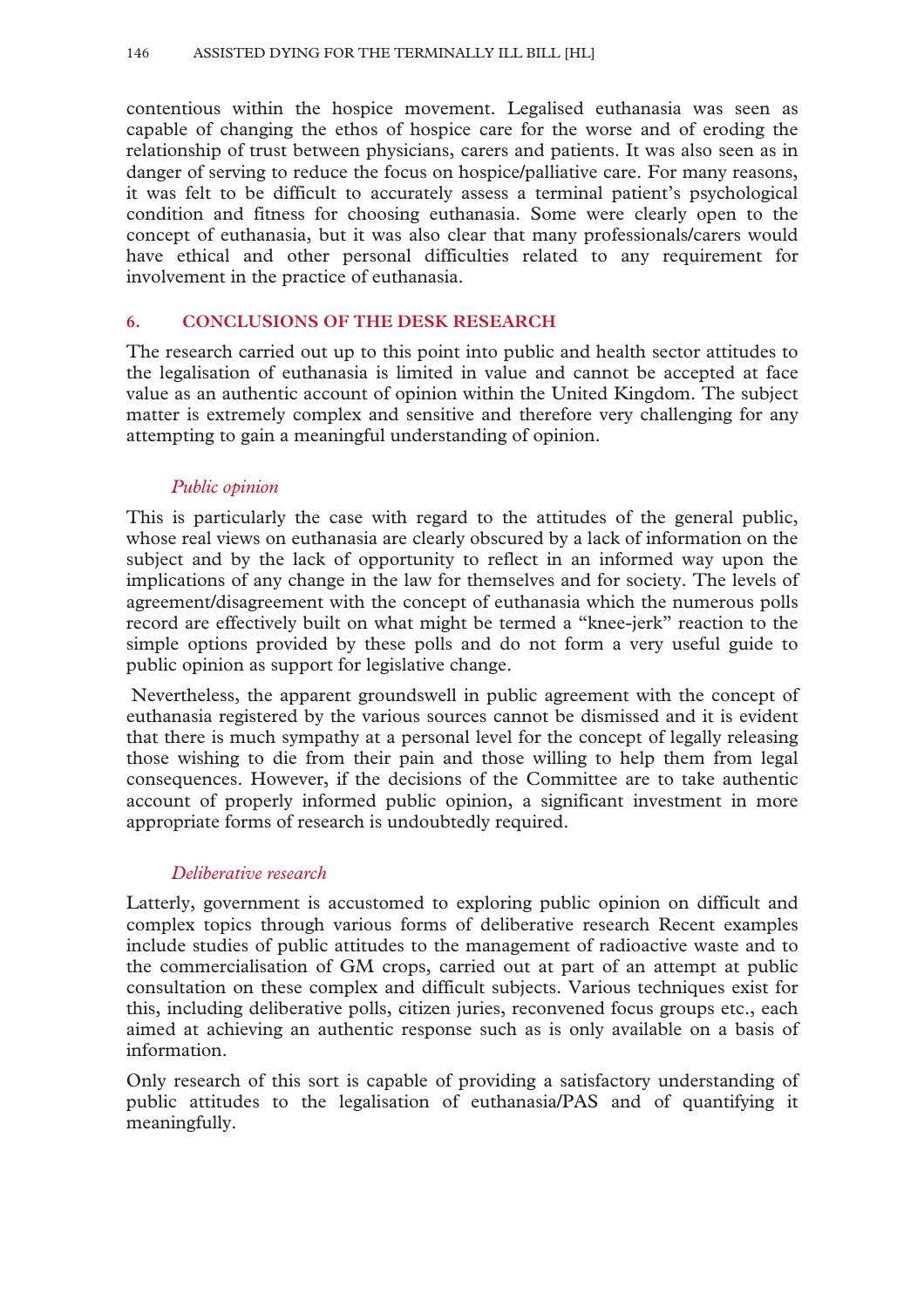# *Health Sector*

As remarked in the body of this report, health sector professionals tend by definition to be better informed about the context and potential implications of the legalisation of euthanasia, but here again most research is superficial in coverage and only a few attempts have been made to understand the basis of the opinions of doctors and others, which, from the data, appear to vary in different directions over time. Here too, some fresh, impartial research, again of a deliberative nature, is required in order to gain a full and useful understanding of health sector views.

## **ANNEX 1: RESEARCH SOURCES**

1. *MORI omnibus poll December 1987*, for Doctors Who Respect Human Life/Human Rights Society. 4 questions to 1808 adult respondents nationwide.

2. *British Social Attitudes 1994/95*, National Centre for Social Research. The BSA has been run annually since 1983 to measure the attitudes, values and beliefs of the British public, covering an extensive number of complex social, political and moral issues. Euthanasia was included in 1984, 1989 and then in much greater depth in 1994/95, based then on a sample of 1234 adults. The subject is likely to be included in BSA 2005 also.

3. *1999 Capibus omnibus,* 2042 respondents, single question on doctors' right to withhold food/fluid, for First Do No Harm, an organisation of doctors concerned about a perceived climate in favour of euthanasia

4. *NOP omnibus survey of UK*, October 2002 for Voluntary Euthanasia Society. Single question, 1000 respondents aged 18+.

5. *NOP omnibus Survey of Guernsey 2004*, for Voluntary Euthanasia Society. 5 questions, sample of 500 adults.

6. *NOP omnibus survey of Isle of Man*, 2004 for Voluntary Euthanasia Society. 5 questions, sample of 500 adults.

7. *NOP omnibus survey of UK*, July 2004, for Voluntary Euthanasia Society. 7 questions, sample of 790 aged 18+.

8. *BBC Heaven and Earth programme*, September 2004. A single question put to viewers for immediate email/text/phone response.

9. *YouGov omnibus survey of UK* October 2004, for Voluntary Euthanasia Society. 2 questions to sample of 1584 adults.

10. *Disability Rights Commission Web Poll* January 2003. 4 questions, 162 respondents, 56% of whom were disabled.

11. *YouGov omnibus survey* of November 2004. 2072 respondents, focus on disability issues.

12. *Harris Political Research Unit Parliamentary Panel/The House Magazine*. Poll of 151 MPs broadly representative of the party composition of the House of Commons, July 1995.

13. *Communicate Research Parliamentary Panel*, September 2004, for Prolife Alliance. A web poll of 100 MPs broadly representative of the House of Commons in party terms.

14. *NOP telephone survey for VES* of 301 GPs, drawn from Medical Direct Mail Organisation mailing list 1987. Two questions to measure support for euthanasia.